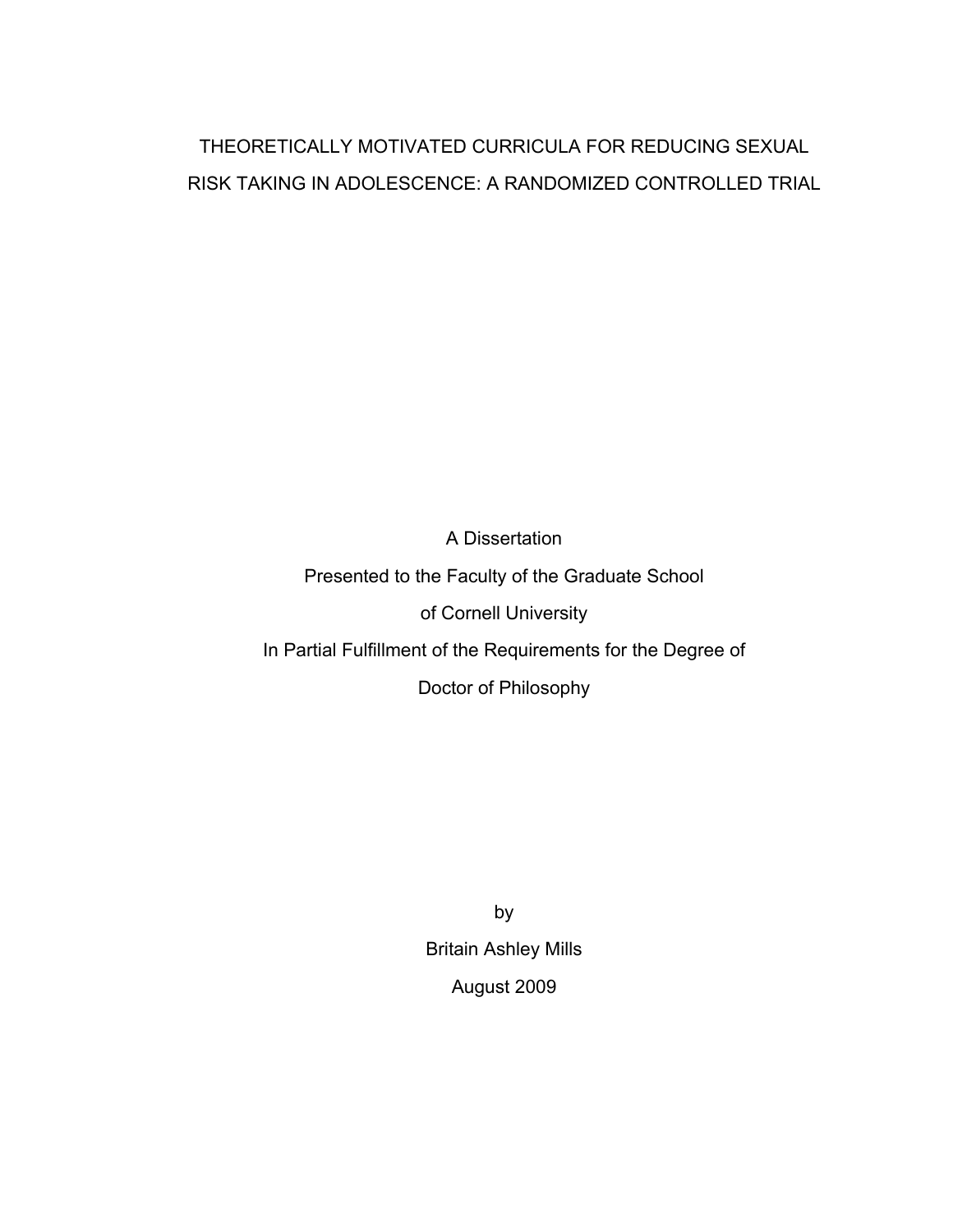© 2009 Britain Ashley Mills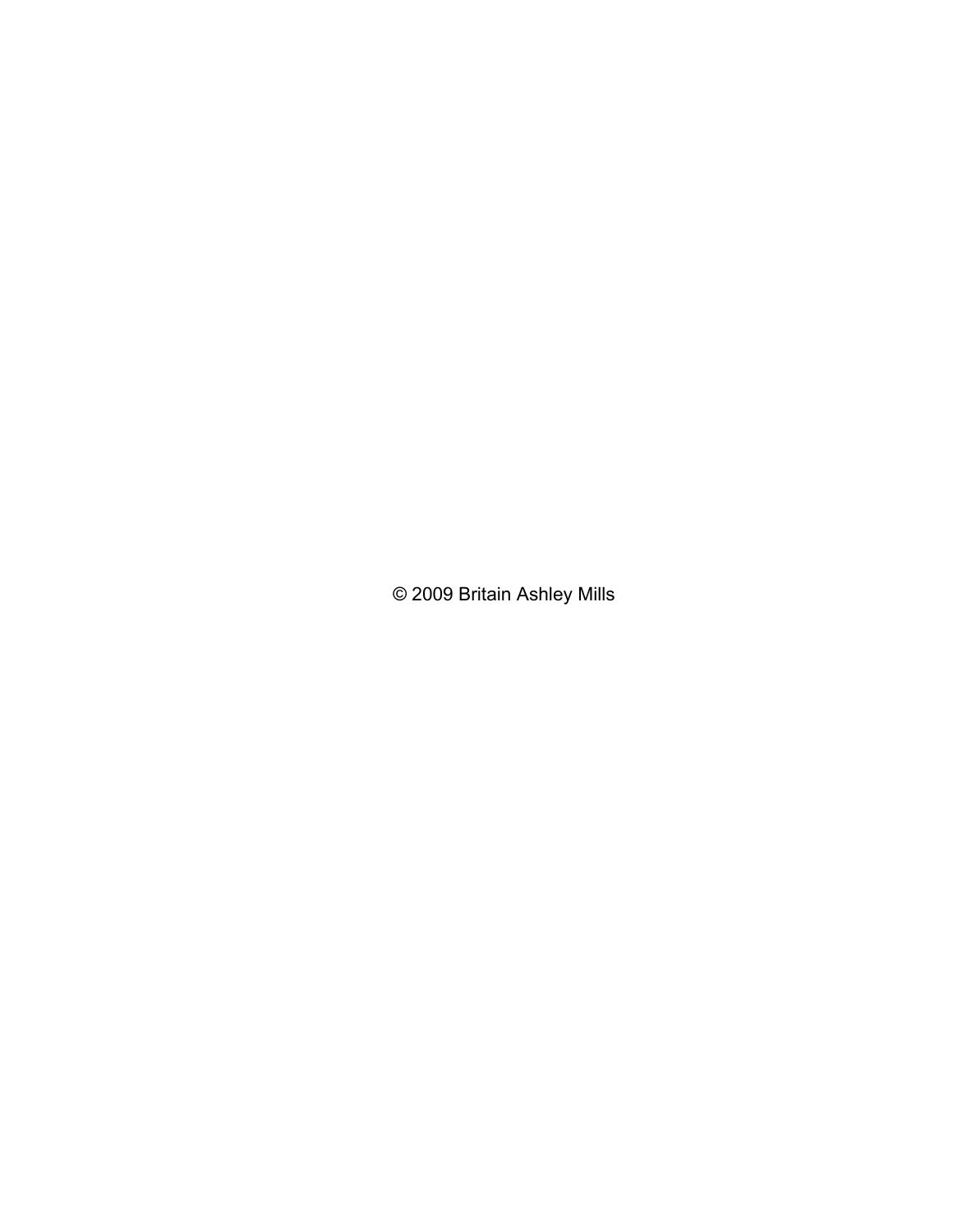# THEORETICALLY MOTIVATED CURRICULA FOR REDUCING SEXUAL RISK TAKING IN ADOLESCENCE: A RANDOMIZED CONTROLLED TRIAL Britain Ashley Mills, Ph.D.

Cornell University 2009

Recent theoretical developments in our understanding of developmental trends in adolescent memory, judgment, and decision-making suggest ways in which existing risk reduction programs for adolescents can be improved. Using fuzzy-trace theory, these developments were applied to a validated and evidence-based program, *Reducing the Risk* (RTR) in a randomized controlled trial. Following a baseline assessment, 734 participants aged 14-19 were randomly assigned to one of three 16 hour interventions – RTR, a modified RTR program (RTR+), or a control condition about improving communication skills. Upon completing the intervention, participants completed a post-survey and were then followed up at three, six, and 12 months later. Primary outcome measures included sexual behavior (initiation, number of partners) and prophylactic behavior (e.g., condom use at last sexual encounter and number of unprotected sexual partners). Discrete time survival analysis revealed that participants assigned to RTR+ were significantly less likely to initiate sexual activity one year after the intervention was administered, and random effects models suggested that RTR+ also decreased the sexual partners across all time points. In addition, RTR+ had significant positive effects on measures of knowledge, intentions, attitudes, perceived norms, self efficacy, perceived behavioral control, as well as on several measures of risk perception suggested by the study's theoretical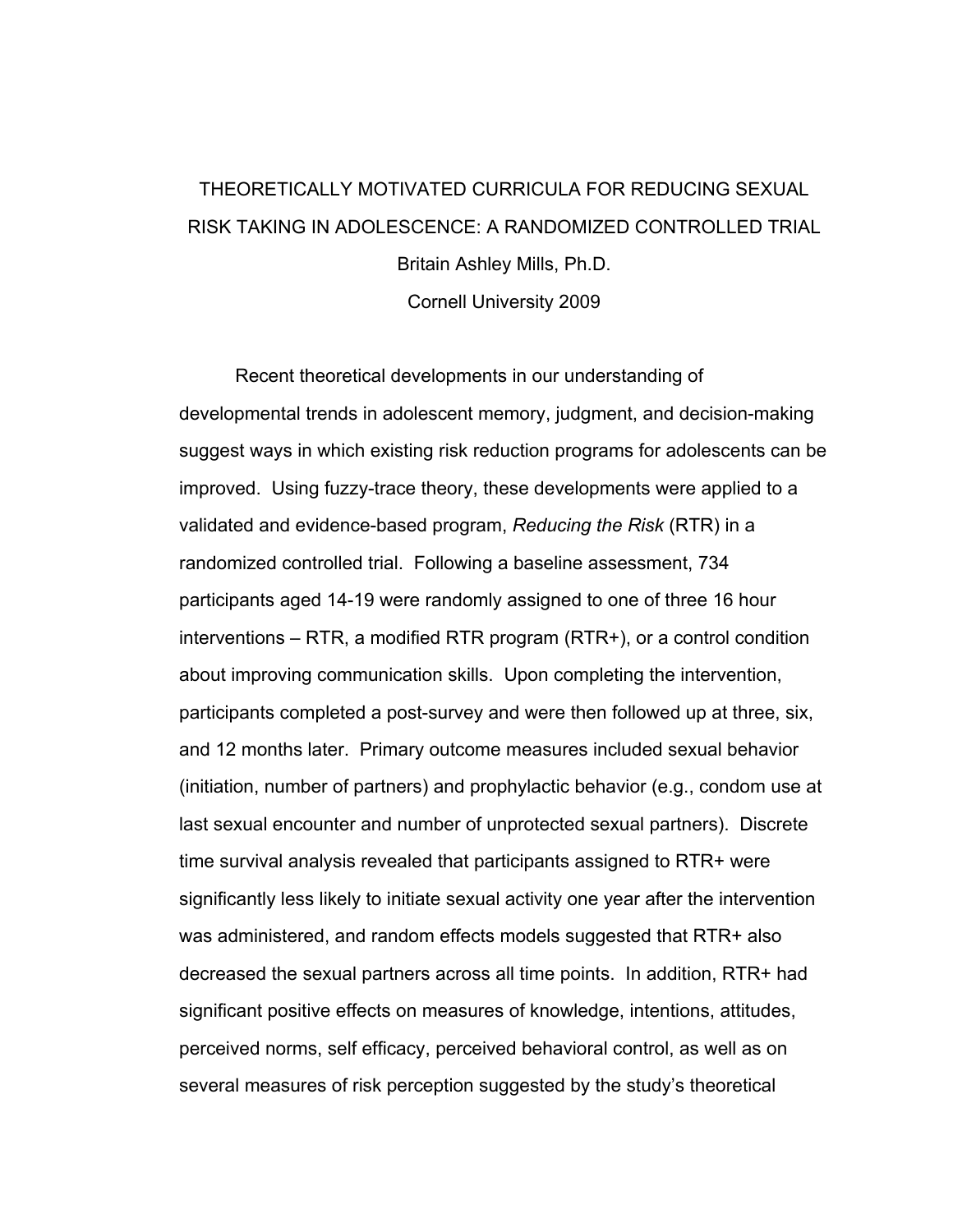framework. Among 23 domains of outcome variables assessed, positive effects of either curriculum were found in 18 domains. Positive effects of RTR+ were found in 16 domains, and positive effects of RTR were found in 12. RTR+ outperformed RTR in 9 of 18 domains (including sexual behavior), and RTR outperformed RTR+ in two domains. The results demonstrate that simple, theory-driven manipulations can be used to improve upon existing evidence-based programs for reducing adolescent sexual risk taking.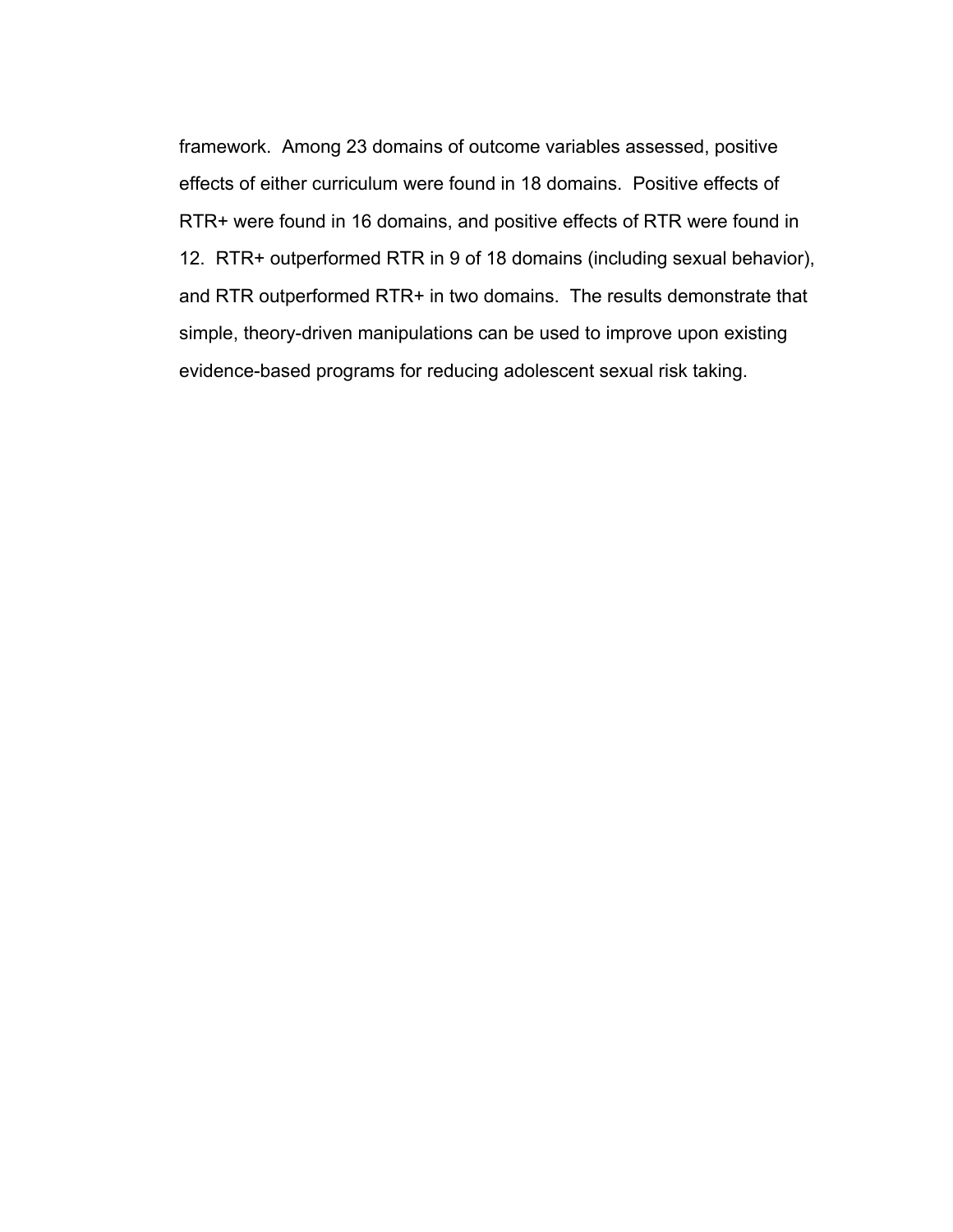### BIOGRAPHICAL SKETCH

Britain Ashley Mills was born to Joe and Dottie Mills in Charlotte, North Carolina on October 7, 1976. He attended Weatherford High School in Weatherford, Texas and received a B.S. in neuroscience from Texas Christian University in Ft. Worth, Texas. In 2003, he joined the Laboratory for Rational Decision-making to pursue a doctoral degree in Human Development. He has published on topics such as false memory, risk perception, rationality, and adolescent behavioral change. In 2009, he accepted a faculty position at the Dallas regional campus of the University of Texas at Houston.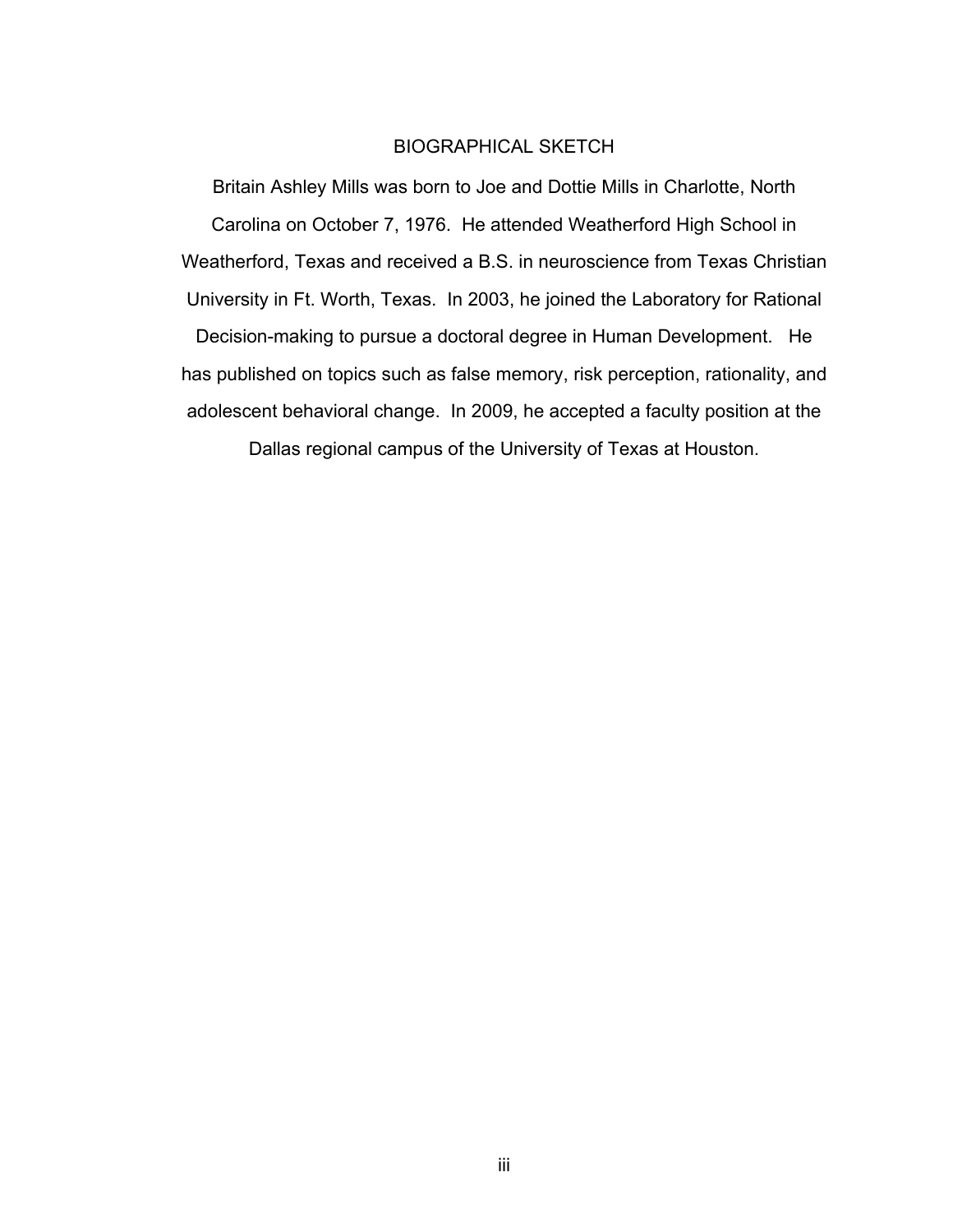### ACKNOWLEDGMENTS

To Brady and Sarah.

Work on this dissertation was supported by a grant (R01 MH061211) from the National Institute of Mental Health to Valerie F. Reyna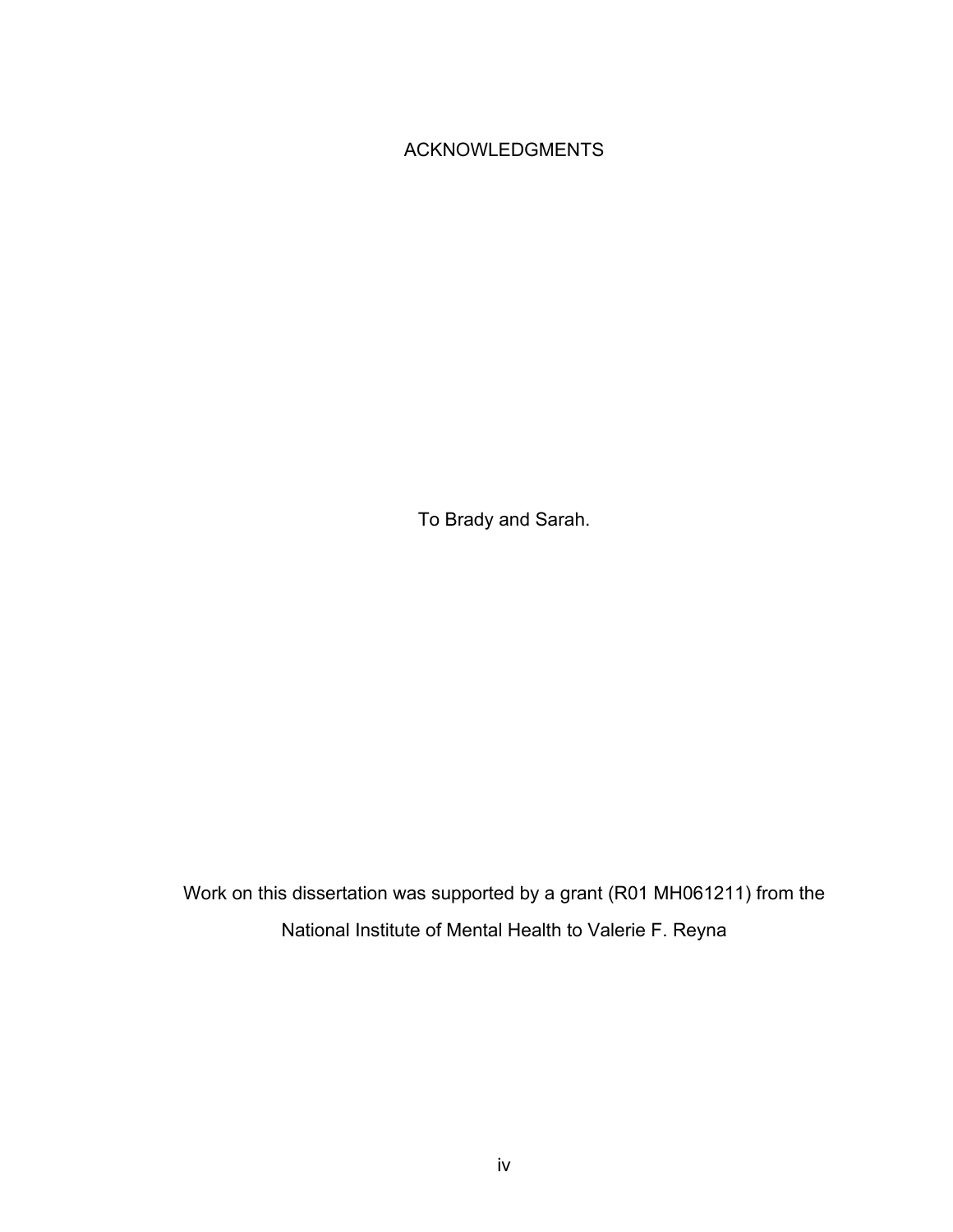## TABLE OF CONTENTS

| <b>Biographical Sketch</b> |                                            | iii.  |
|----------------------------|--------------------------------------------|-------|
| Acknowledgements           |                                            | iv.   |
| List of Figures            |                                            | viii. |
|                            | List of Tables                             | ix.   |
| 1                          | Introduction                               | 1     |
|                            | Shortcomings of Existing Interventions     | 6     |
|                            | <b>Theoretical Background</b>              | 9     |
|                            | Overview of the Present Study              | 12    |
| 2                          | Method                                     | 14    |
|                            | Participants                               | 15    |
|                            | <b>Materials</b>                           | 22    |
|                            | Interventions                              | 22    |
|                            | <b>Measures</b>                            | 27    |
|                            | Sociodemographic Measures                  | 28    |
|                            | <b>Behavioral Measures</b>                 | 29    |
|                            | Intentions                                 | 34    |
|                            | <b>Attitudes</b>                           | 34    |
|                            | <b>Norms</b>                               | 35    |
|                            | Perceived Behavioral Control/Self-efficacy | 36    |
|                            | <b>Risk/Benefit Perception</b>             | 36    |
|                            | Additional psychosocial mediators          | 37    |
|                            | Procedure                                  | 39    |
|                            | Peer Health Educator Training              | 39    |
|                            | Randomization                              | 40    |
|                            | <b>Intervention Delivery</b>               | 42    |
|                            | Survey Administration and Data Collection  | 45    |
|                            | <b>Statistical Analyses</b>                | 48    |
|                            | Multiple Imputation of Missing Data        | 50    |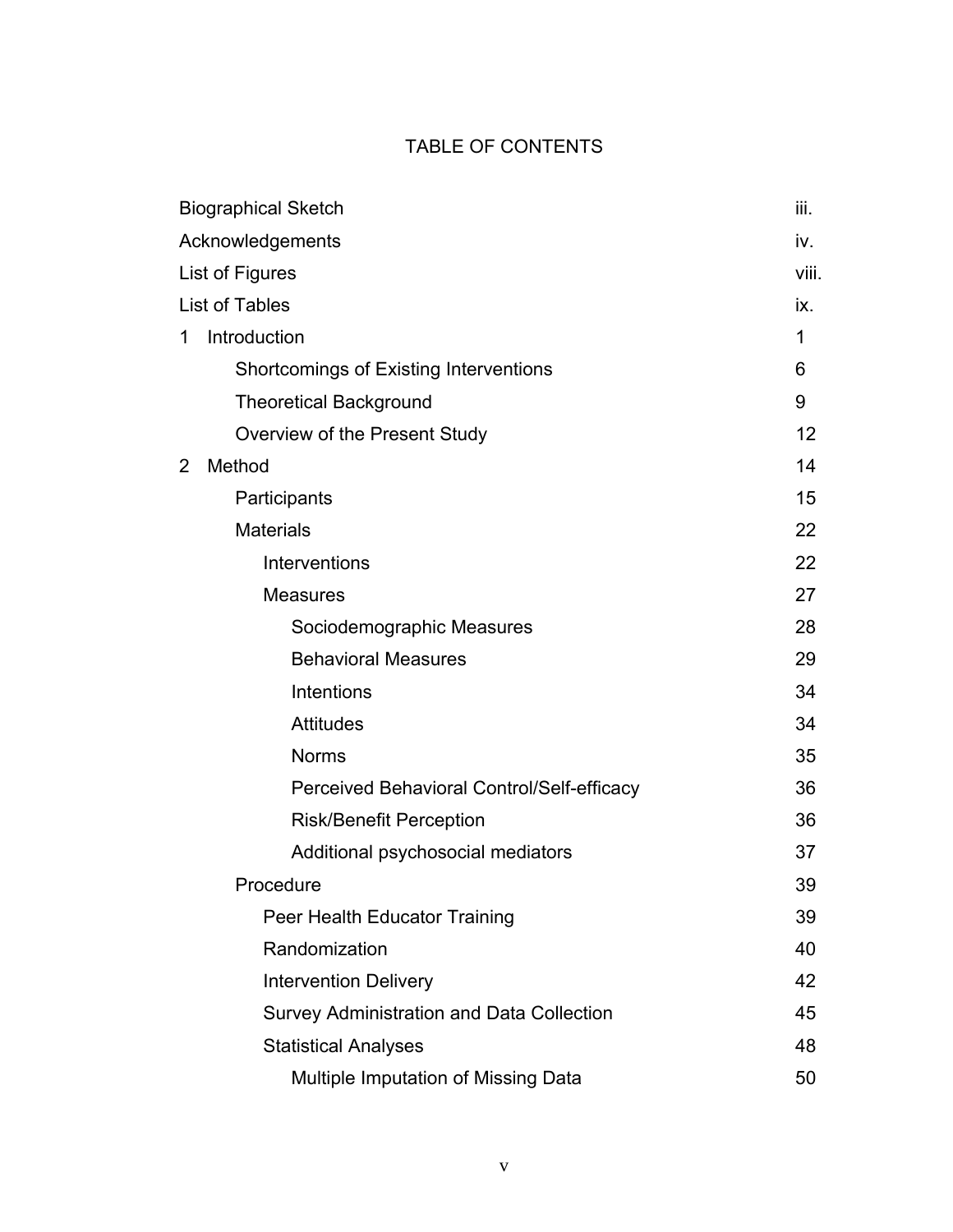|   | <b>Discrete Time Survival Analysis</b>           | 55  |
|---|--------------------------------------------------|-----|
|   | <b>Random Effects Models</b>                     | 58  |
|   | Models for Other Categorical Dependent Variables | 63  |
| 3 | <b>Results</b>                                   | 65  |
|   | <b>Sexual Behavior</b>                           | 65  |
|   | <b>Prophylactic Behavior</b>                     | 83  |
|   | <b>Sexual Intentions</b>                         | 96  |
|   | Prophylactic Intentions                          | 100 |
|   | Knowledge                                        | 104 |
|   | <b>Attitudes Towards Sex</b>                     | 112 |
|   | <b>Prophylactic Attitudes</b>                    | 116 |
|   | <b>Perceived Sexual Norms</b>                    | 123 |
|   | <b>Perceived Parental Sexual Norms</b>           | 127 |
|   | <b>Perceived Prophylactic Norms</b>              | 133 |
|   | Self-Efficacy in "Saying no" to Sex              | 138 |
|   | <b>Prophylactic Self-Efficacy</b>                | 142 |
|   | <b>Perceived Behavioral Control</b>              | 148 |
|   | <b>Recognition of Warning Signals</b>            | 153 |
|   | <b>Categorical Risk Perception</b>               | 158 |
|   | <b>Global Risk Perception</b>                    | 163 |
|   | <b>Global Benefit Perception</b>                 | 167 |
|   | <b>Gist Principle Endorsement</b>                | 172 |
|   | <b>Specific Risk Perception</b>                  | 177 |
|   | <b>Quantitative Risk Perception</b>              | 181 |
|   | <b>Reasons For/Against Pregnancy</b>             | 185 |
|   | <b>Reasons to Have Sex</b>                       | 189 |
|   | <b>Reasons to Not Have Sex</b>                   | 193 |
| 4 | <b>Discussion</b>                                | 198 |
|   | <b>Covariate Effects</b>                         | 199 |
|   | <b>Intervention Effects</b>                      | 204 |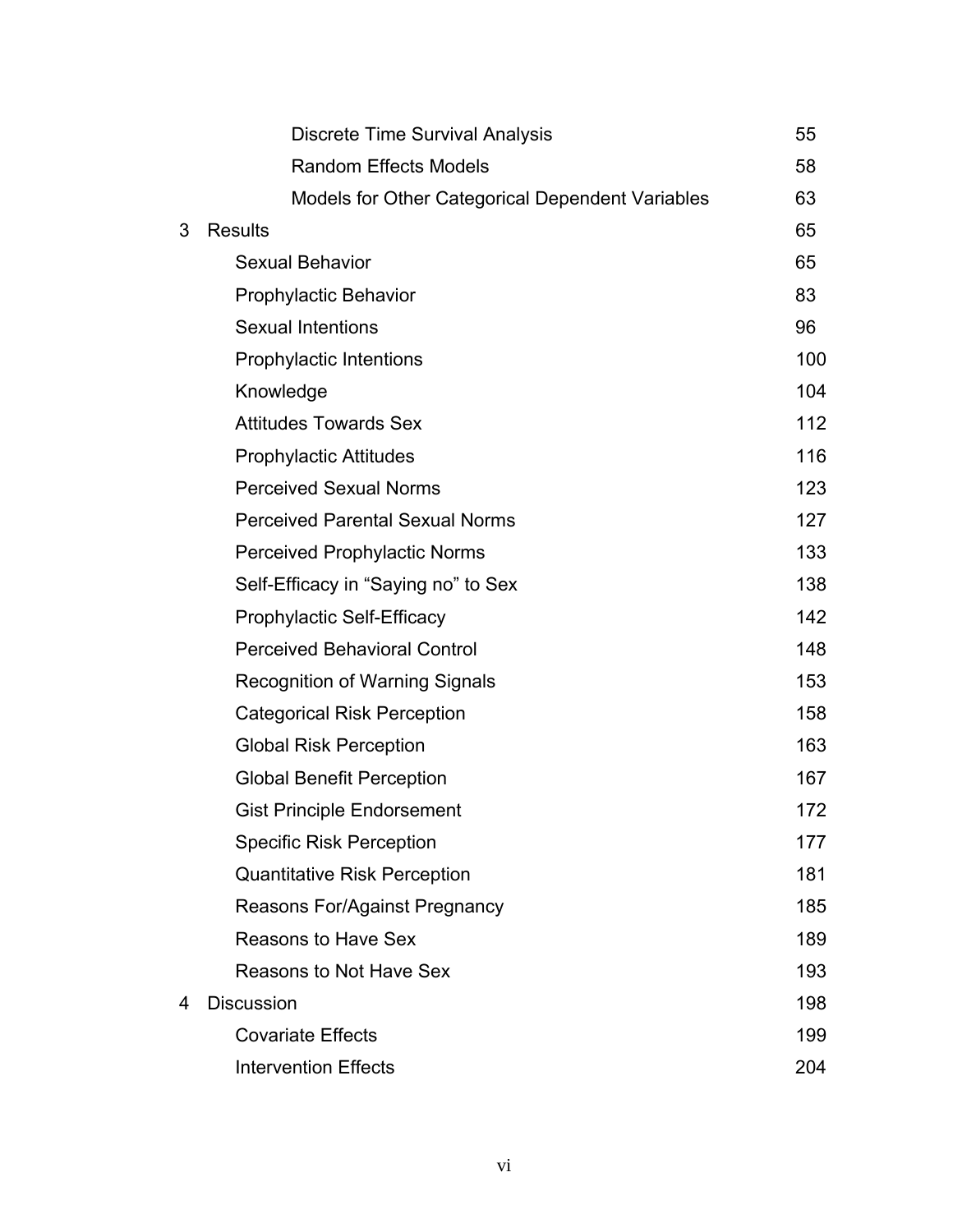|    | RTR+: Main effects and Time-Qualified Effects            | 204 |
|----|----------------------------------------------------------|-----|
|    | RTR+: Ethnicity, Age, and Gender-Qualified Effects       | 207 |
|    | RTR: Efficacy Relative to RTR+ and Control               | 209 |
|    | Domains Where No Intervention Effects Were Identified    | 211 |
|    | <b>Efficacy Relative to Previous Studies</b>             | 214 |
|    | Conclusion                                               | 216 |
|    | A Multi-item Scales and Reliabilities                    | 218 |
| B. | Calculation of Linear Combinations                       | 238 |
|    | Interpreting Parameter Coefficients in Regression Models | 247 |
|    | <b>Detailed Model Statistics</b>                         | 252 |
|    | References                                               | 293 |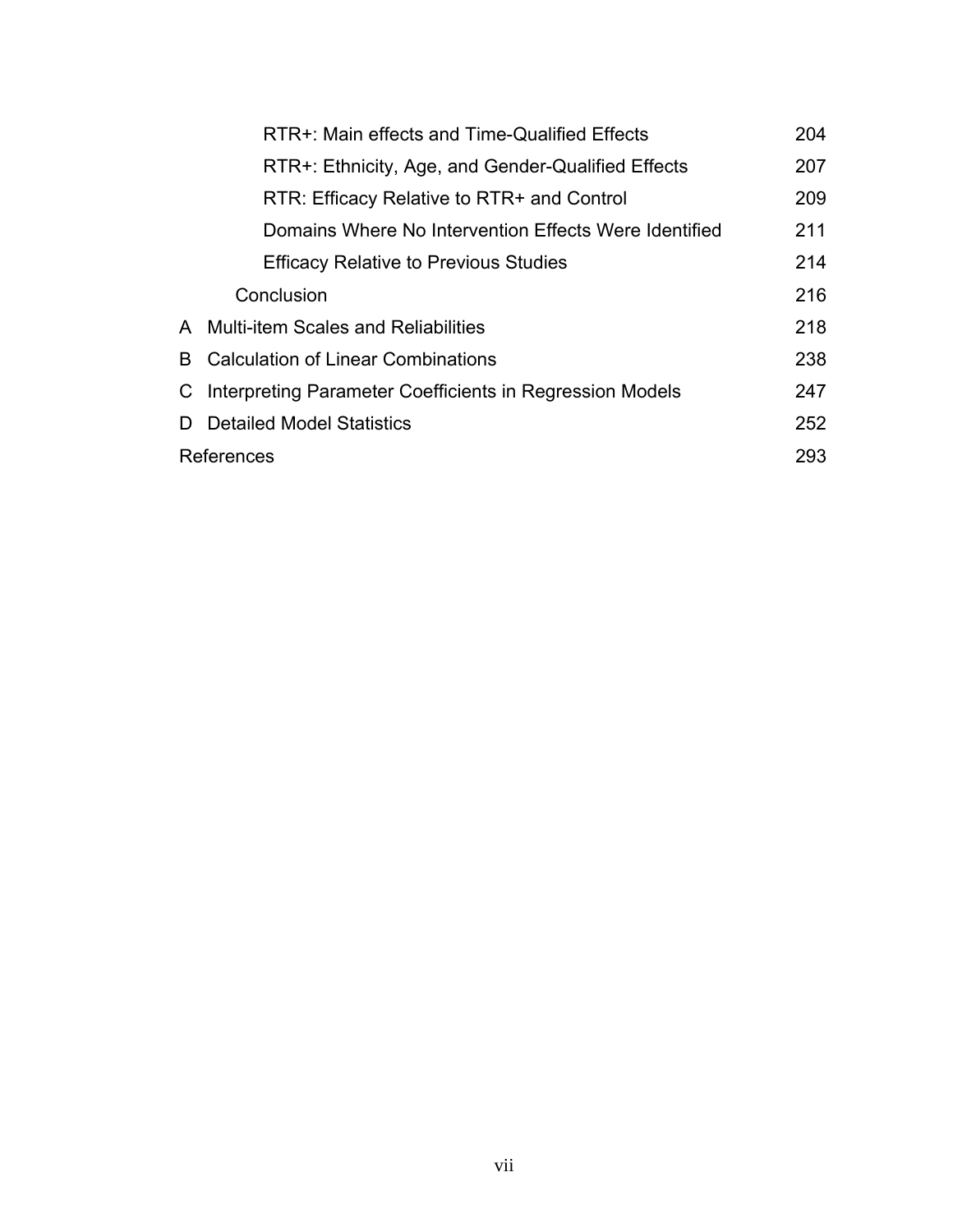### LIST OF FIGURES

| Figure 2.1. Flow of study participants.                                   | 16  |
|---------------------------------------------------------------------------|-----|
| Figure 3.1. Hazard functions, full discrete-time survival model.          | 70  |
| Figure 3.2. Survival functions, full discrete-time survival model.        | 72  |
| Figure 3.3. Hazard functions, reduced discrete-time survival model.       | 73  |
| Figure 3.4. Survival functions, reduced discrete-time survival model.     | 74  |
| Figure 3.5. Predictions for sexual partners, covariate model.             | 78  |
| Figure 3.6. Predictions for PRI, covariate model.                         | 86  |
| Figure 3.7. Predictions for the unprotected encounters, covariate model.  | 91  |
| Figure 3.8. Predictions for sexual intentions, covariate model.           | 99  |
| Figure 3.9. Predictions for prophylactic intentions, covariate model.     | 103 |
| Figure 3.10. Predictions for knowledge, VTT model.                        | 107 |
| Figure 3.11. Predictions for sexual attitudes, covariate model.           | 114 |
| Figure 3.12. Predictions for prophylactic attitudes, VTT model.           | 119 |
| Figure 3.13. Predictions for sexual sex norms, covariate model.           | 125 |
| Figure 3.14. Predictions for parental norms, covariate model.             | 129 |
| Figure 3.15. Predictions for prophylactic norms, covariate model.         | 134 |
| Figure 3.16. Predictions for self-efficacy in saying no, covariate model. | 140 |
| Figure 3.17. Predictions for prophylactic self-efficacy, covariate model. | 144 |
| Figure 3.18. Predictions for PBC, covariate model.                        | 149 |
| Figure 3.19. Predictions for warning signals, VTT model.                  | 155 |
| Figure 3.20. Predictions for categorical risk, covariate model.           | 159 |
| Figure 3.21. Predictions for global risk, covariate model.                | 165 |
| Figure 3.22. Predictions for global benefits, covariate model.            | 168 |
| Figure 3.23. Predictions for gist principles, VTT model.                  | 175 |
| Figure 3.24. Predictions for specific risk, covariate model.              | 179 |
| Figure 3.25. Predictions for quantitative risk, covariate model.          | 182 |
| Figure 3.26. Predictions for pregnancy attitudes, covariate model.        | 186 |
| Figure 3.27. Predictions for reasons to have sex, covariate model.        | 190 |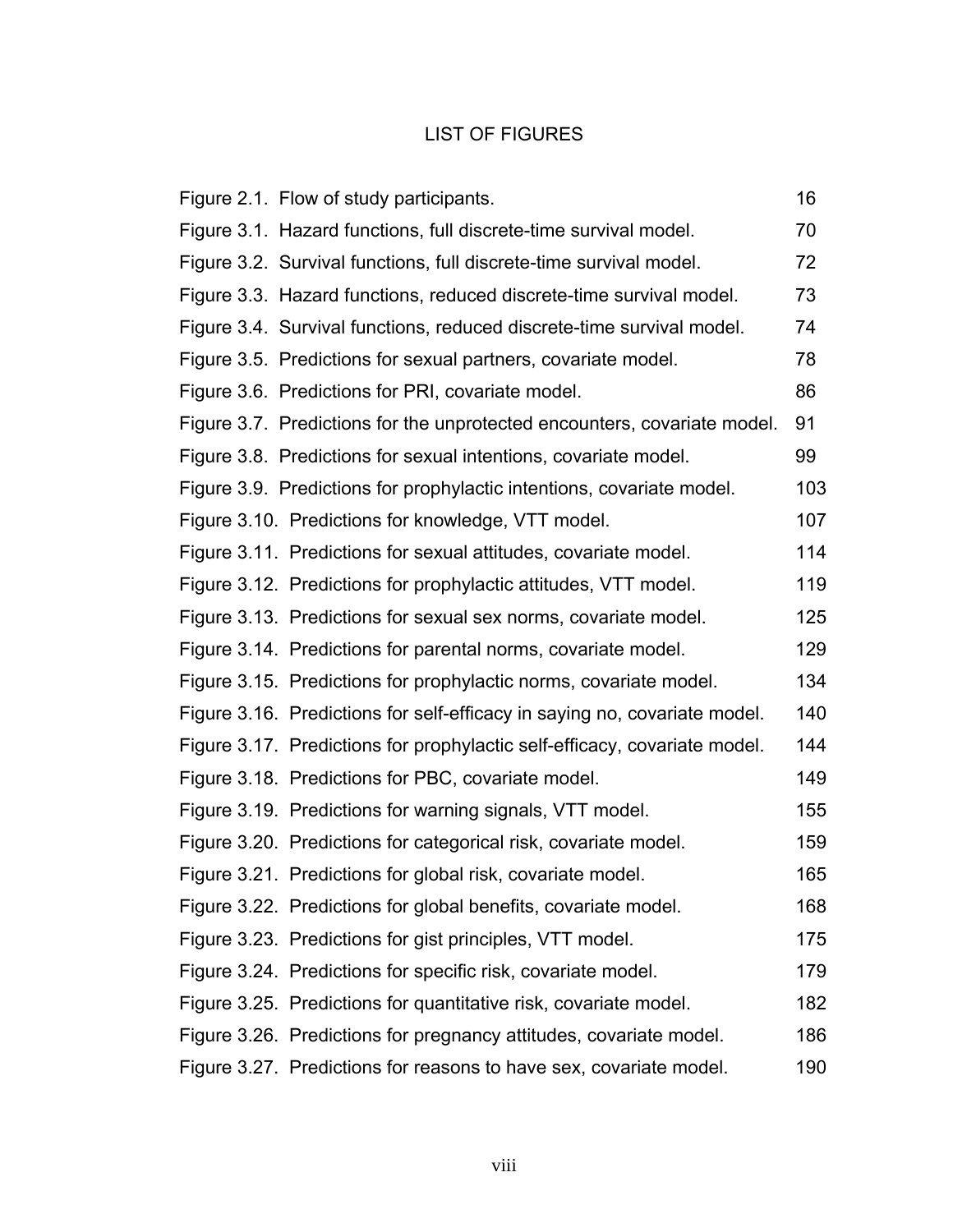Figure 3.28. Predictions for reasons to not have sex, covariate model. 194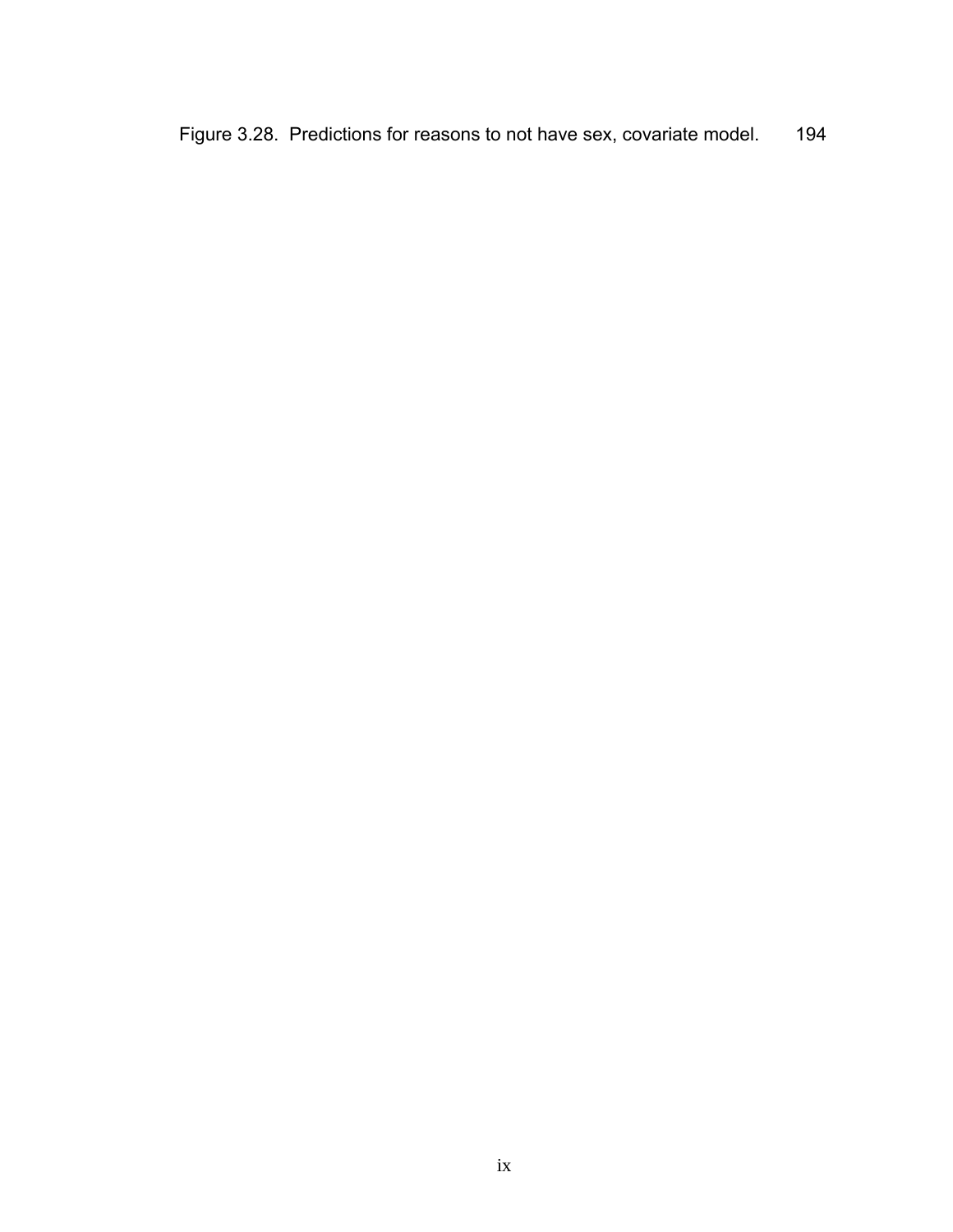## LIST OF TABLES

| Table 2.1. Attendance patterns at 12 months, by intervention.             | 17  |
|---------------------------------------------------------------------------|-----|
| Table 2.2. Comparability of interventions.                                | 18  |
| Table 3.1. Raw hazard rates for initiating sexual activity.               | 65  |
| Table 3.2. DTSA, sexual initiation times.                                 | 66  |
| Table 3.3. Hazard rates for initiating sexual activity in the full model. | 69  |
| Table 3.4. RE and covariance structures, sexual partners.                 | 75  |
| Table 3.5. Model comparisons, sexual partners.                            | 76  |
| Table 3.6. Estimated means, covariate model, sexual partners.             | 77  |
| Table 3.7. Multinomial logistic regression estimates, sexual partners.    | 80  |
| Table 3.8. Relative risks, covariate model, sexual partners.              | 82  |
| Table 3.9. RE and covariance structures, PRI.                             | 84  |
| Table 3.10. Model comparisons for PRI.                                    | 85  |
| Table 3.11. Estimated means, covariate model, PRI.                        | 86  |
| Table 3.12. Logistic regression, condom use at last encounter.            | 87  |
| Table 3.13. RE and covariance structures, unprotected encounters.         | 89  |
| Table 3.14. Model comparisons for unprotected encounters.                 | 90  |
| Table 3.15. Estimated means, unprotected encounters.                      | 91  |
| Table 3.16. Multinomial logistic analysis, unprotected encounters.        | 93  |
| Table 3.17. Relative risks, covariate model, unprotected encounters.      | 95  |
| Table 3.18. RE and covariance structures, sexual intentions.              | 96  |
| Table 3.19. Model comparisons for sexual intentions.                      | 98  |
| Table 3.20. Estimated means, covariate model, sexual intentions.          | 99  |
| Table 3.21. RE models for prophylactic intentions.                        | 101 |
| Table 3.22. Model comparisons, prophylactic intentions.                   | 102 |
| Table 3.23. Estimated means, covariate model, prophylactic intentions.    | 103 |
| Table 3.24. RE and covariance structures, knowledge.                      | 104 |
| Table 3.25. Model comparisons for knowledge.                              | 105 |
| Table 3.26. VTT model, additional tests for knowledge.                    | 106 |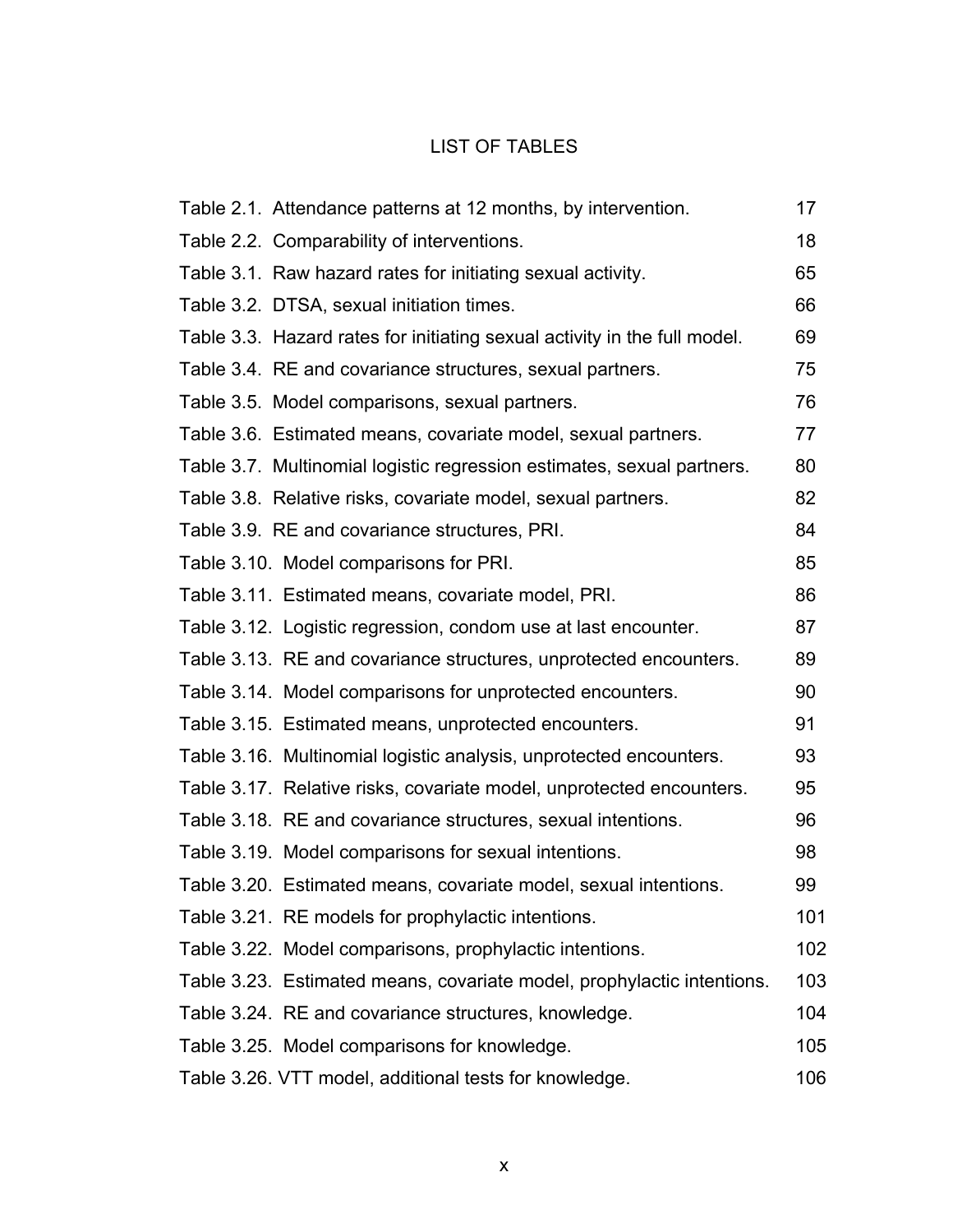| Table 3.27. Estimated means, VTT model for knowledge.                    | 107 |
|--------------------------------------------------------------------------|-----|
| Table 3.28. Extended model, additional tests for knowledge.              | 108 |
| Table 3.29. Estimated means, extended model for knowledge.               | 110 |
| Table 3.30. RE and covariance structures, sexual attitudes.              | 111 |
| Table 3.31. Model comparisons for sexual attitudes.                      | 113 |
| Table 3.32. Estimated means, covariate model, sexual attitudes.          | 114 |
| Table 3.33. RE and covariance structures, prophylactic attitudes.        | 115 |
| Table 3.34. Model comparisons for prophylactic attitudes.                | 117 |
| Table 3.35. VTT model, additional tests for prophylactic attitudes.      | 118 |
| Table 3.36. Estimated means, VTT model for prophylactic attitudes.       | 119 |
| Table 3.37. Extended model, additional tests for prophylactic attitudes. | 120 |
| Table 3.38. Estimated means, extended model for prophylactic attitudes.  | 121 |
| Table 3.39. RE and covariance structures, norms.                         | 123 |
| Table 3.40. Model comparisons for sexual norms.                          | 124 |
| Table 3.41. Estimated means, covariate model, norms.                     | 125 |
| Table 3.42. RE and covariance structures, parental norms.                | 126 |
| Table 3.43. Model comparisons for parental sexual norms.                 | 128 |
| Table 3.44. Estimated means, covariate model, sexual norms.              | 129 |
| Table 3.45. Extended model, additional tests for parental norms.         | 130 |
| Table 3.46. Estimated means, extended model for parental norms.          | 130 |
| Table 3.47. RE and covariance structures, prophylactic norms.            | 132 |
| Table 3.48. Model comparisons for perceived prophylactic norms.          | 133 |
| Table 3.49. Estimated means, covariate model, prophylactic norms.        | 134 |
| Table 3.50. Extended model, additional tests for prophylactic norms.     | 135 |
| Table 3.51. Estimated means, extended model, prophylactic norms.         | 136 |
| Table 3.52. RE and covariance structures, self-efficacy in "saying no".  | 137 |
| Table 3.53. Model comparisons for self-efficacy in "saying no".          | 138 |
| Table 3.54. Estimated means, covariate model, "saying no" self-efficacy  | 139 |
| Table 3.55. RE and covariance structures, prophylactic self-efficacy.    | 141 |
| Table 3.56. Model comparisons for prophylactic self-efficacy.            | 142 |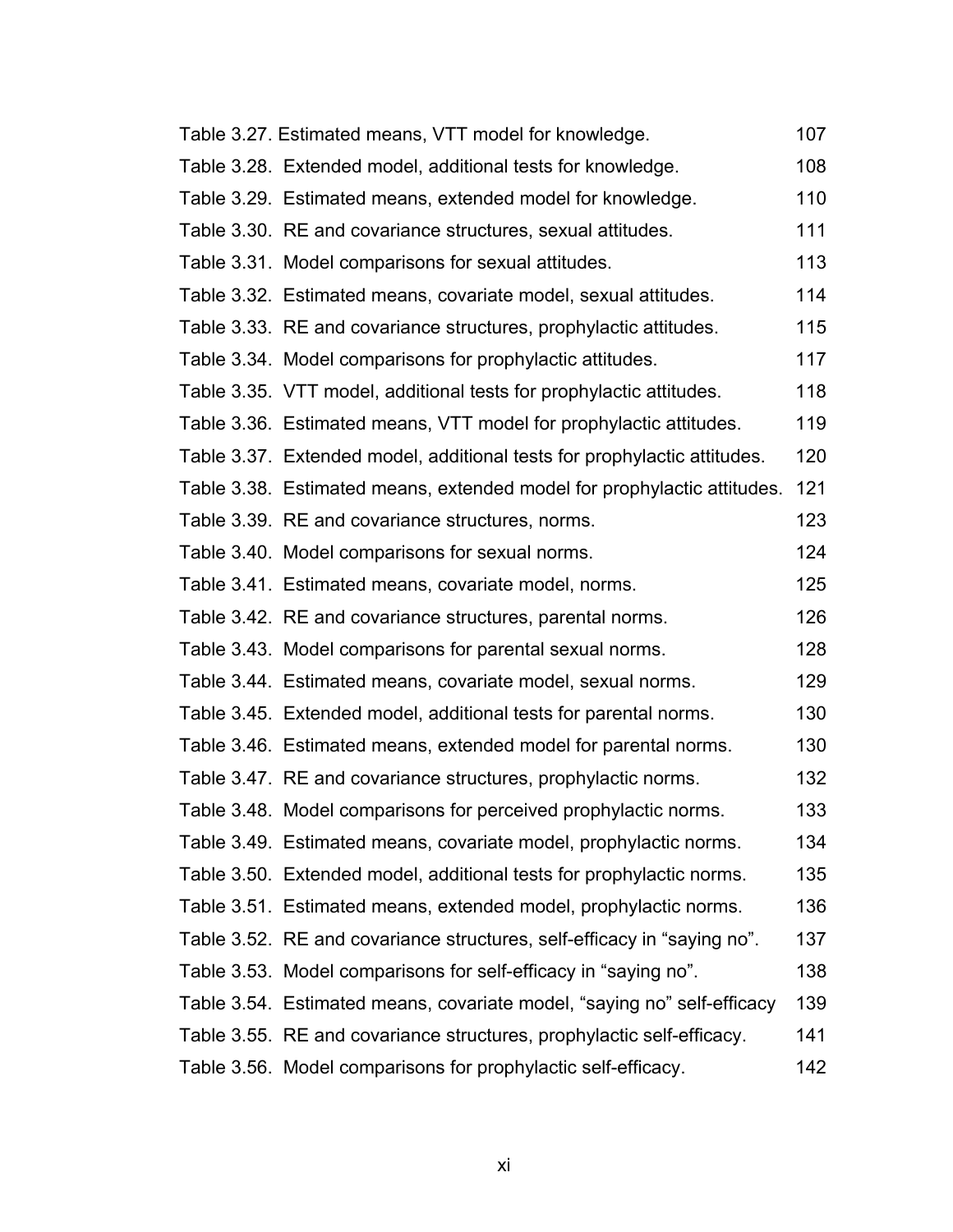| Table 3.57. Estimated means, covariate model, proph. self-efficacy.    | 143 |
|------------------------------------------------------------------------|-----|
| Table 3.58. Extended model, additional tests for proph. self-efficacy. | 145 |
| Table 3.59. Estimated means, extended model, proph. self-efficacy.     | 145 |
| Table 3.60. RE and covariance structures, PBC.                         | 146 |
| Table 3.61. Model comparisons for PBC.                                 | 147 |
| Table 3.62. Estimated means, covariate model, PBC.                     | 149 |
| Table 3.63. Extended model, additional tests for PBC.                  | 150 |
| Table 3.64. Estimated means, extended model for PBC.                   | 151 |
| Table 3.65. RE and covariance structures, warning signals.             | 152 |
| Table 3.66. Model comparisons for warning signals.                     | 153 |
| Table 3.67. VTT model, additional tests for warning signals.           | 154 |
| Table 3.68. Estimated means, VTT model for warning signals.            | 155 |
| Table 3.69. RE and covariance structures, categorical risk perception. | 156 |
| Table 3.70. Model comparisons for categorical risk perception.         | 158 |
| Table 3.71. Estimated means, covariate model, categorical risk.        | 159 |
| Table 3.72. Extended model, additional tests for PBC.                  | 160 |
| Table 3.73. Estimated means, extended model, categorical risk.         | 161 |
| Table 3.74. RE and covariance structures, global risk.                 | 162 |
| Table 3.75. Model comparisons for global risk.                         | 163 |
| Table 3.76. Estimated means, covariate model, global risk.             | 164 |
| Table 3.77. RE and covariance structures, global benefits.             | 166 |
| Table 3.78. Model comparisons for global benefits.                     | 167 |
| Table 3.79. Estimated means, covariate model, global benefits.         | 168 |
| Table 3.80. Extended model, additional tests of perceived globals.     | 169 |
| Table 3.81. Estimated means, extended model for global benefits.       | 170 |
| Table 3.82. RE and covariance structures, gist principles.             | 171 |
| Table 3.83. Model comparisons for gist principles.                     | 172 |
| Table 3.84. VTT model, additional tests for gist principles.           | 174 |
| Table 3.85. Estimated means, VTT model, gist principles.               | 174 |
| Table 3.86. RE and covariance structures, specific risk perception.    | 176 |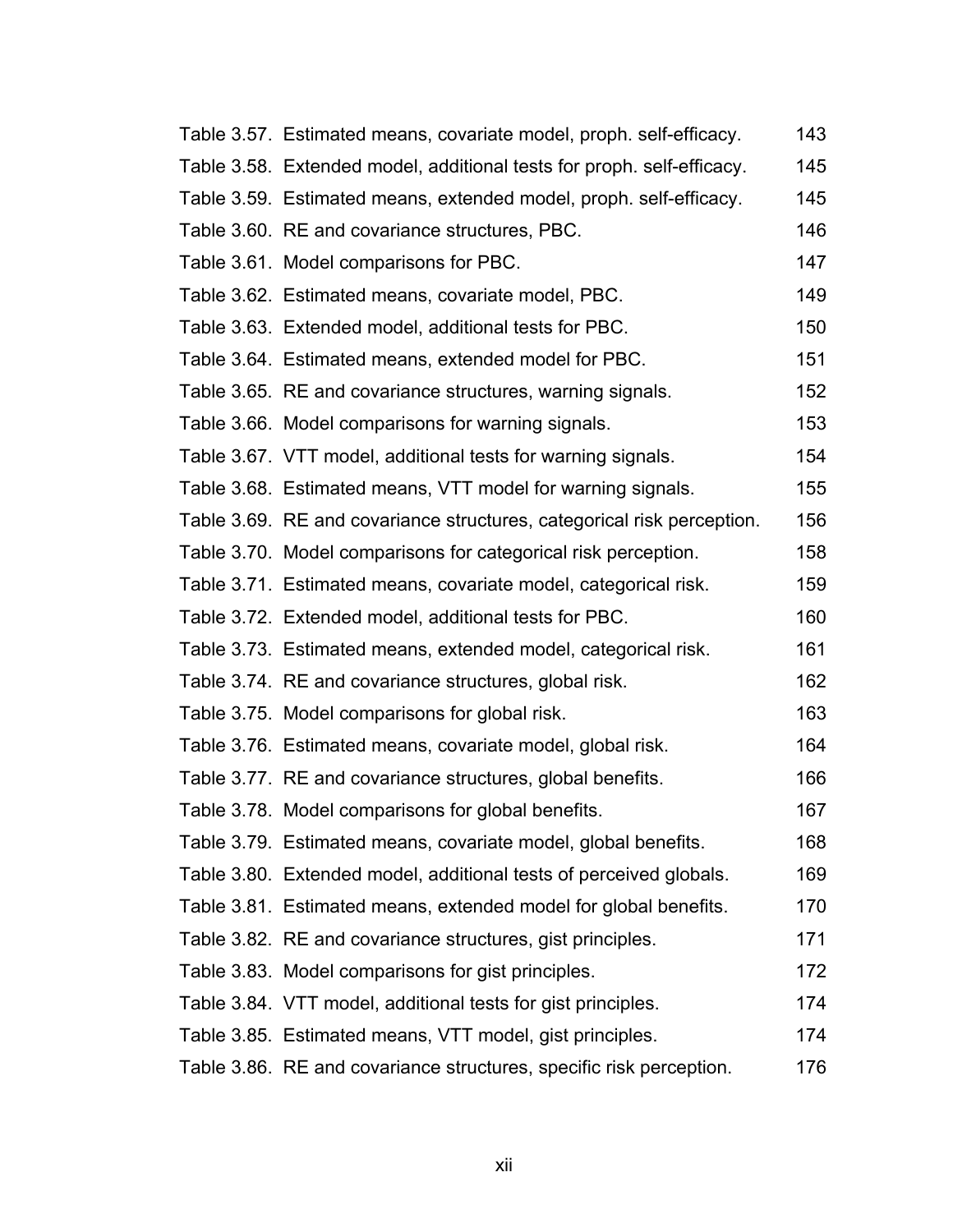| Table 3.87. Model comparisons for specific risk perception.          | 177 |
|----------------------------------------------------------------------|-----|
| Table 3.88. Estimated means, covariate model, specific risks.        | 178 |
| Table 3.89. Model comparisons for quantitative risks.                | 180 |
| Table 3.90. Estimated means, covariate model, quantitative risks.    | 181 |
| Table 3.91. Extended model, additional tests of quantitative risks.  | 183 |
| Table 3.92. Estimated means, extended model for quantitative risks.  | 183 |
| Table 3.93. RE and covariance structures, pregnancy attitudes.       | 184 |
| Table 3.94. Model comparisons for pregnancy attitudes.               | 185 |
| Table 3.95. Estimated means, covariate model, pregnancy attitudes.   | 186 |
| Table 3.96. RE and covariance structures, reasons to have sex.       | 188 |
| Table 3.97. Model comparisons for reasons to have sex.               | 189 |
| Table 3.98. Estimated means, covariate model, reasons to have sex.   | 190 |
| Table 3.99. RE and covariance structures, reasons to not have sex.   | 192 |
| Table 3.100. Model comparisons for reasons to avoid sex.             | 193 |
| Table 3.101. Estimated means, covariate model, reasons to avoid sex. | 194 |
| Table 4.1. Domains involving significant overall age effects.        | 197 |
| Table 4.2. Domains involving significant overall gender effects.     | 198 |
| Table 4.3. Domains involving significant overall ethnicity effects.  | 200 |
| Table 4.4. Domains involving significant overall site effects.       | 201 |
| Table 4.5. Relative performance of RTR and RTR+                      | 203 |
| Table A.1. Item Statistics, Sexual Intentions                        | 216 |
| Table A.2. Item Statistics, Prophylactic Intentions                  | 217 |
| Table A.3. Item Statistics, Sexual attitudes                         | 218 |
| Table A.4. Item Statistics, Prophylactic Attitudes                   | 219 |
| Table A.5. Item Statistics, Pregnancy Attitudes                      | 221 |
| Table A.6. Item Statistics, Perceived Sexual Norms                   | 222 |
| Table A.7. Item Statistics, Perceived Parental Sexual Norms          | 223 |
| Table A.8. Item Statistics, Perceived Prophylactic Norms             | 224 |
| Table A.9. Item Statistics, PBC                                      | 225 |
| Table A.10. Item Statistics, Self-Efficacy in "Saying no" to Sex     | 226 |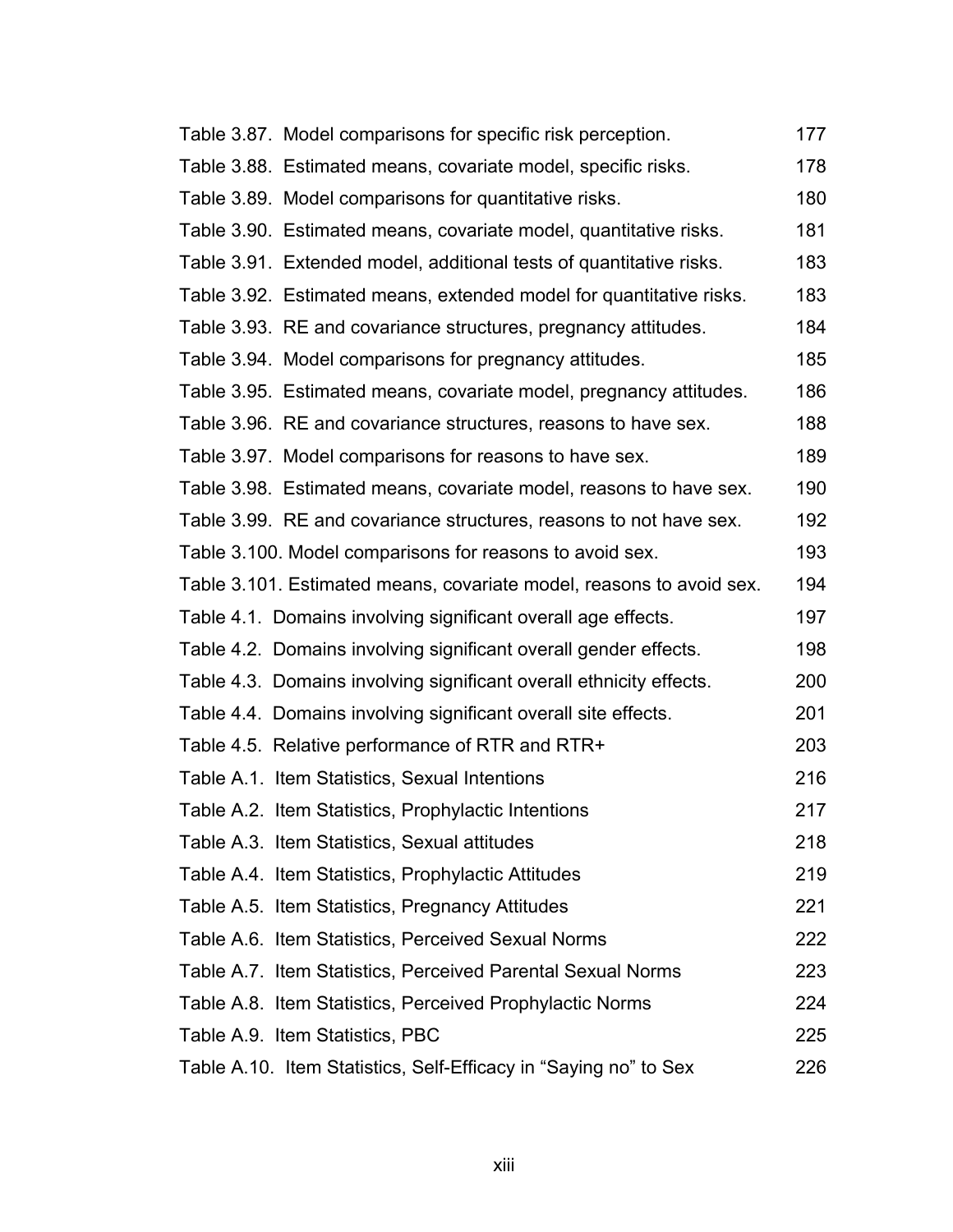| Table A.11. Item Statistics, Prophylactic Self-Efficacy                    | 227 |
|----------------------------------------------------------------------------|-----|
| Table A.12. Item Statistics, Categorical Risk Perception                   | 228 |
| Table A.13. Item Statistics, Gist Principle Endorsement                    | 229 |
| Table A.14. Item Statistics, Specific Risk Perception                      | 230 |
| Table A.15. Item Statistics, Knowledge                                     | 231 |
| Table A.16. Item Statistics, Recognition of Warning Signals                | 233 |
| Table A.17. Item Statistics, Reasons to Have Sex                           | 234 |
| Table A.18. Item Statistics, Reasons to Not Have Sex                       | 235 |
| Table D.1. Detailed statistics, intervention model, sexual initiation.     | 250 |
| Table D.2. Detailed statistics, full model of sexual initiation.           | 251 |
| Table D.3. Detailed statistics, reduced model of sexual initiation.        | 252 |
| Table D.4. Detailed statistics, covariate model of sexual partners.        | 253 |
| Table D.5. Detailed statistics, VTT model of sexual partners.              | 254 |
| Table D.6. Detailed statistics, covariate model, PRI.                      | 255 |
| Table D.7. Detailed statistics, VTT model, PRI.                            | 256 |
| Table D.8. Detailed statistics, covariate model, unprotected encounters.   | 257 |
| Table D.9. Detailed statistics, VTT model, unprotected encounters.         | 258 |
| Table D.10. Detailed statistics, covariate model, sexual intentions.       | 259 |
| Table D.11. Detailed statistics, VTT model for sexual intentions.          | 260 |
| Table D.12. Detailed statistics, covariate model, prophylactic intentions. | 261 |
| Table D.13. Detailed statistics, VTT model, prophylactic intentions.       | 262 |
| Table D.14. Detailed statistics, VTT model, knowledge.                     | 263 |
| Table D.15. Detailed statistics, extended model, knowledge.                | 264 |
| Table D.16. Detailed statistics, covariate model, sexual attitudes.        | 265 |
| Table D.17. Detailed statistics, VTT model, prophylactic attitudes.        | 266 |
| Table D.18. Detailed statistics, extended model, prophylactic attitudes.   | 267 |
| Table D.19. Detailed statistics, covariate model, sexual norms.            | 268 |
| Table D.20. Detailed statistics, covariate model, parental norms.          | 269 |
| Table D.21. Detailed statistics, extended model, parental norms.           | 270 |
| Table D.22. Detailed statistics, covariate model, prophylactic norms.      | 271 |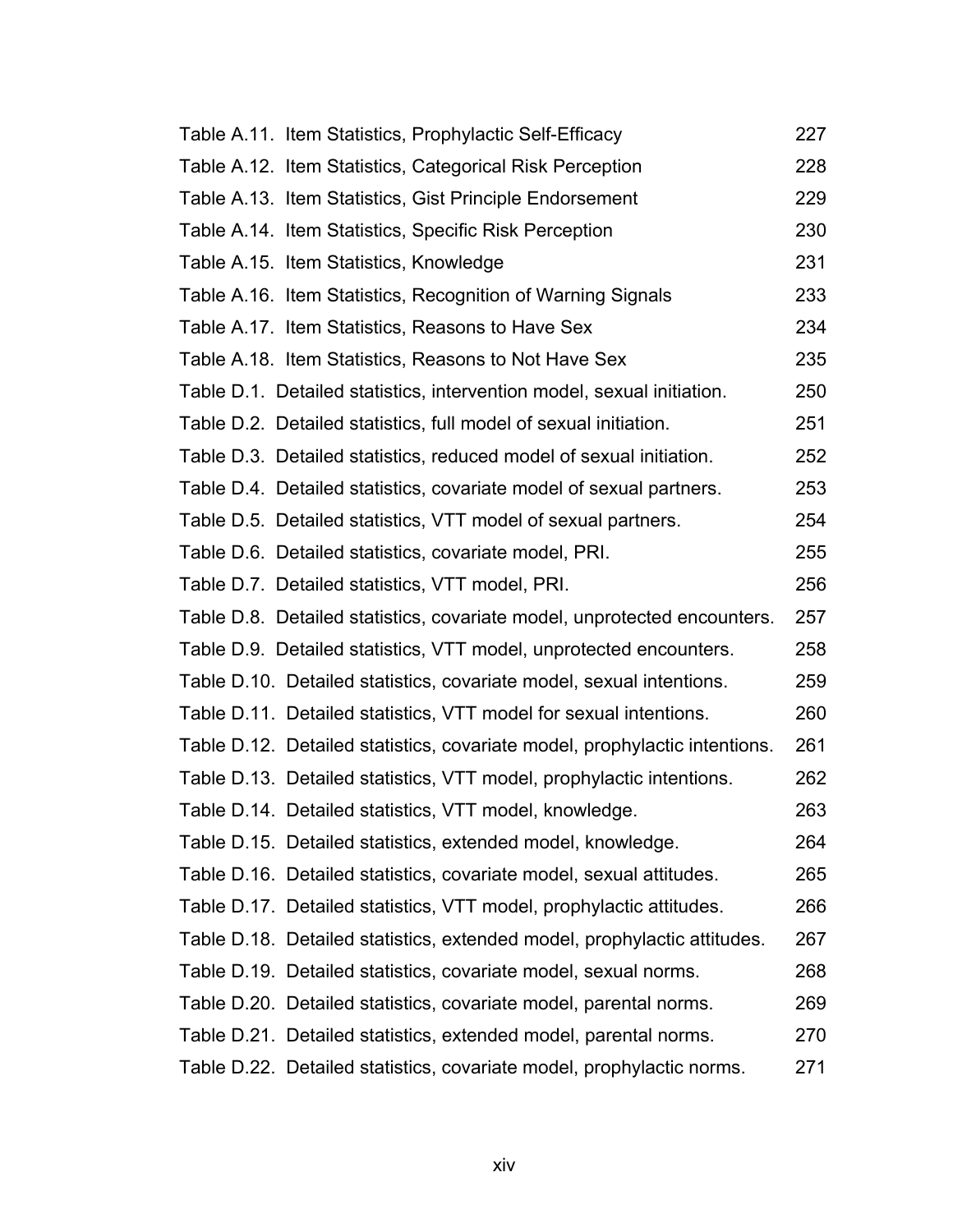| Table D.23. Detailed statistics, extended model, prophylactic norms.     | 272 |
|--------------------------------------------------------------------------|-----|
| Table D.24. Detailed statistics, covariate model, "say no" self-efficacy | 273 |
| Table D.25. Detailed statistics, covariate model, proph. self-efficacy.  | 274 |
| Table D.26. Detailed statistics, extended model, proph. self-efficacy.   | 275 |
| Table D.27. Detailed statistics, covariate model, PBC.                   | 276 |
| Table D.28. Detailed statistics, extended model, for PBC.                | 277 |
| Table D.29. Detailed statistics, VTT model, warning signals.             | 278 |
| Table D.30. Detailed statistics, covariate model, categorical risk.      | 279 |
| Table D.31. Detailed statistics, extended model, categorical risk.       | 280 |
| Table D.32. Detailed statistics, covariate model, global risk.           | 281 |
| Table D.33. Detailed statistics, covariate model, global benefits.       | 282 |
| Table D.34. Detailed statistics, extended model, for global benefits.    | 283 |
| Table D.35. Detailed statistics, VTT model, gist principles.             | 284 |
| Table D.36. Detailed statistics, covariate model, specific risks.        | 285 |
| Table D.37. Detailed statistics, covariate model, quantitative risks.    | 286 |
| Table D.38. Detailed statistics, extended model, quantitative risks.     | 287 |
| Table D.39. Detailed statistics, covariate model, pregnancy attitudes.   | 288 |
| Table D.40. Detailed statistics, covariate model, reasons to have sex.   | 289 |
| Table D.41. Detailed statistics, covariate model, reasons to avoid sex.  | 290 |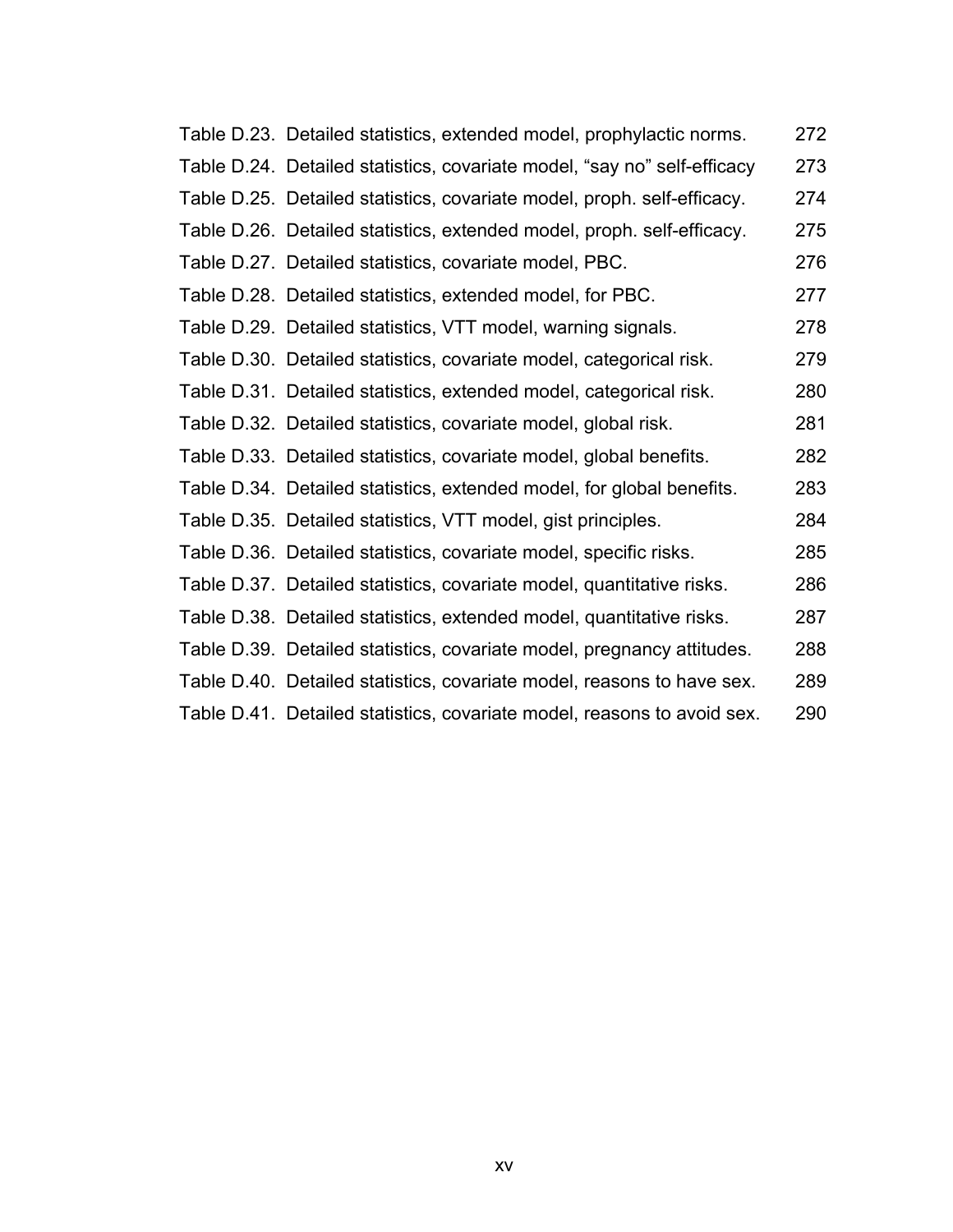## CHAPTER 1 INTRODUCTION

Despite recent declines, sexually transmitted infections (STIs) and adolescent pregnancy remain a significant public health problem in the United States. Rates of pregnancy and STIs are substantially higher in the United States than in other developed nations (Kirby, 2007; National Campaign to Prevent Teen Pregnancy, 2006). Recent estimates of teen pregnancy in the United States have shown overall yearly rates of pregnancy of 7.5% for adolescent females between 15 and 19 years of age, with even higher rates for African American (13.4%) and Hispanic females (13.2%; Guttmacher Institute, 2006). Over 30% of females in the United States become pregnant before the age of 20 (National Campaign to Prevent Teen Pregnancy, 2006), and as many as 82% of those pregnancies were unintended (Finer & Henshaw, 2006). Recent data has also shown that the percentage of births to unmarried girls under 20 years of age has risen to 83 percent in 2005 (Kirby, 2007), a particularly sobering statistic given that births to unmarried woman typically have more negative consequences for mothers and their children. A similar picture has emerged regarding STI rates. Young people between 15 and 24 years of age represent 25% of the sexually active population of the United States, and yet are involved in roughly half of all new STI cases (STI; Weinstock, Berman, & Cates, 2004). Approximately one third of sexually active youth were infected with an STI by 24 years of age (Kaiser Family Foundation, 1998) and as with pregnancy, rates of STI tend to be higher among African-Americans and Hispanic adolescents.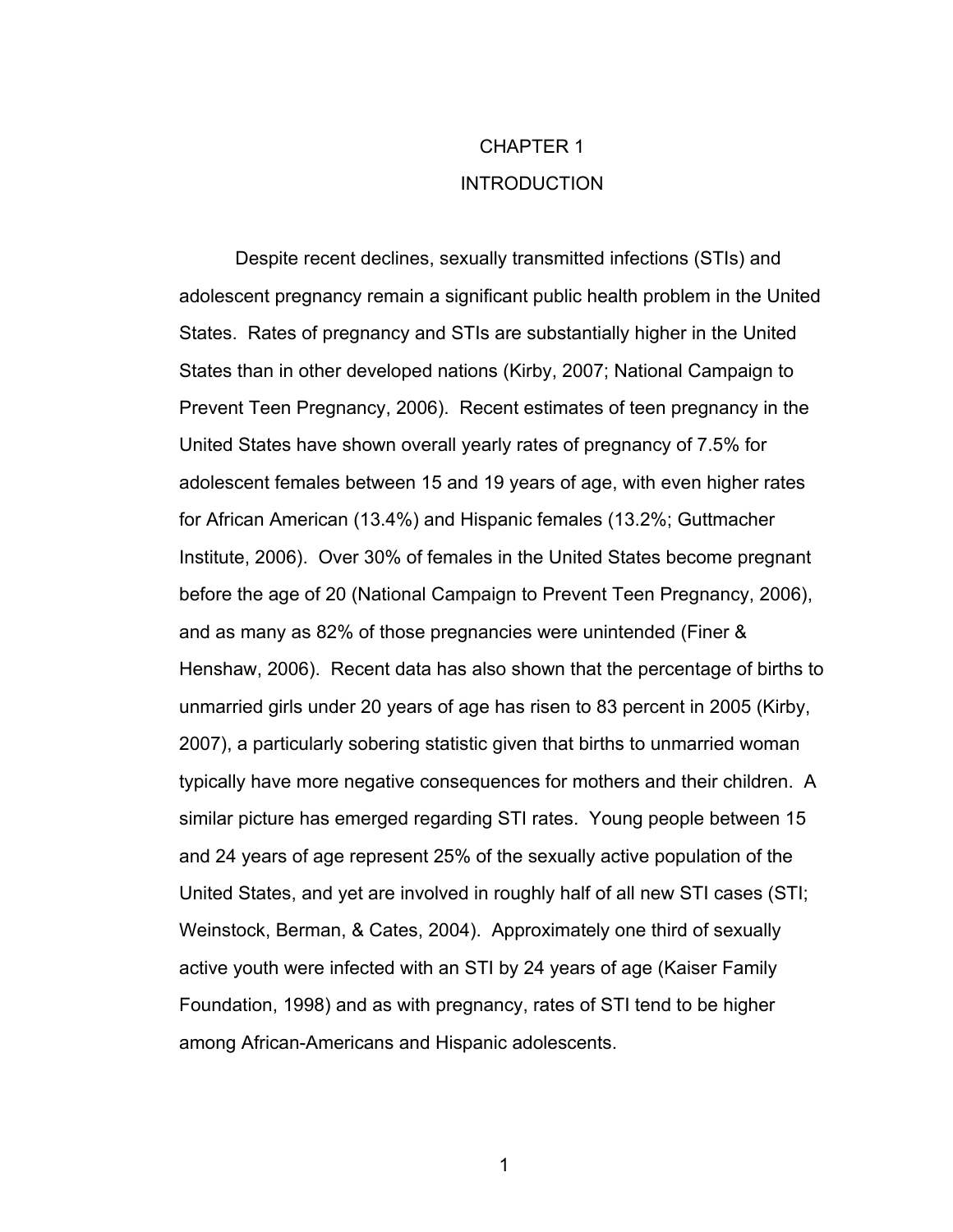The prevalence of adolescent pregnancy and STI infection is due directly to adolescents engaging in risky sexual behavior, and the tendency to take sexual risk increases with age. In 2005, percentages of adolescents who had initiated sexual behavior were 34% and 63% for 9th and 12th graders, respectively (Centers for Disease Control and Prevention, 2006). Furthermore, prophylactic behavior among adolescents (pregnancy-specific – such as oral contraceptives – or generalized measures such as condoms) is plagued by inconsistent or incorrect use (Abma, Chandra, Mosher, Peterson, & Piccinino, 1997; Suellentrop, 2006), nullifying the reductions in risk such measures offer. These statistics reflect substantial costs to individuals and society as a whole. Monetary costs alone have been estimated at \$9.1 billion for adolescent childbearing in 2004 and \$8.4 billion per year for STIs in the United States, and negative effects on individual education, cognitive development, incarceration, health, and psychological well-being are well documented (Kirby, 2007).

Kirby, Barth, Leland, and Fetro (1991) identified four major generations of intervention approaches that have been used to curb adolescent sexual risk taking over the last three decades. Initial attempts, grounded in the assumption that the primary governing factor of adolescent risk behavior involved informational deficits, focused heavily on increasing adolescents' knowledge of various fact related to sexuality, pregnancy, and STIs. By rectifying these knowledge deficits, behavior, according to this approach, could be changed. The second generation placed less emphasis on knowledge and more emphasis on values clarification and cognitive/communicative skills training. Combining the knowledge based approach with content that taught students how to reason about sexual decisions and communicate that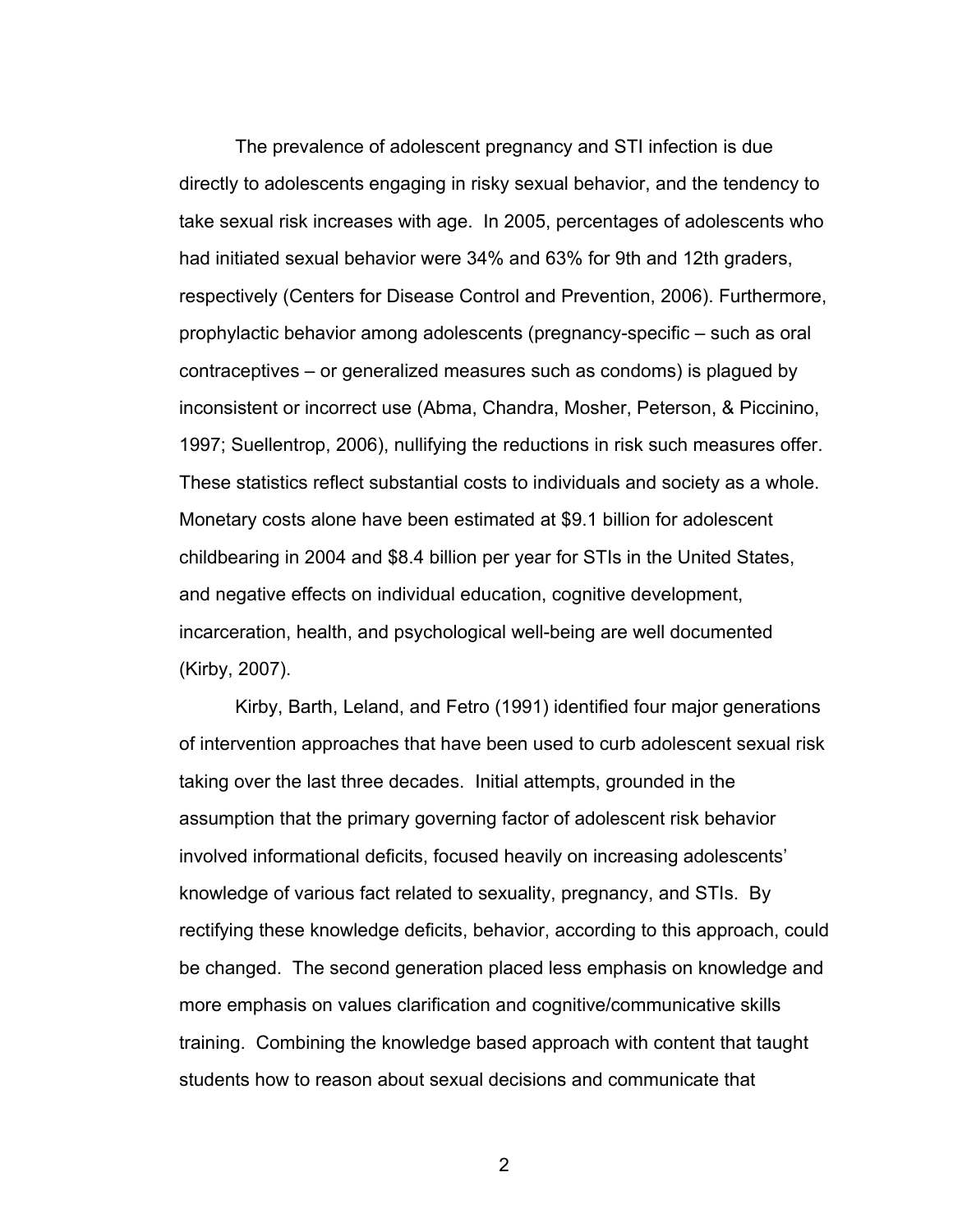reasoning effectively produced slight improvements over the first generation approaches, but the overall impact remained inconsistent. Abstinence-only education, the third generation, evolved in conjunction with perceptions that previous approaches were "value free." Studies based on these approaches, which typically do not discuss contraception at all, have suffered from methodological limitations and to date have shown no consistent efficacy in delaying the onset of sexual intercourse or the frequency of sexual intercourse (Christopher & Roosa, 1990; Kirby, 2007; Roosa & Christopher, 1990).

 The fourth generations of approaches synthesize effective elements of their predecessors. Importantly, they combine approaches with proven effectiveness in other health areas (e.g., substance abuse). Three of those major theoretical approaches are social learning theory, social inoculation theory, and cognitive behavior theory. With respect to STI prevention, approaches grounded in social learning theory suggest four major factors underly a behavior such as condom use: An understanding of what must be done to avoid risk, a belief that one is able to perform the action, a belief that the action will prevent STIs, and the anticipated benefit of performing the action. Observational learning (role playing) and experience (practicing actions required for the behavior) play a key role in the acquisition of these skills. Social inoculation refers to the ability to recognize social pressure and become motivated and capable of resisting it, and practice in developing strategies to resist social pressure is offered in these types of programs. Finally, cognitive behavior theory, similar in many respects to the other two major theoretical approaches, involves personalizing information about sexuality and risk, training in decision-making and communication skills, and practice applying these skills. Fourth generation approaches have shown the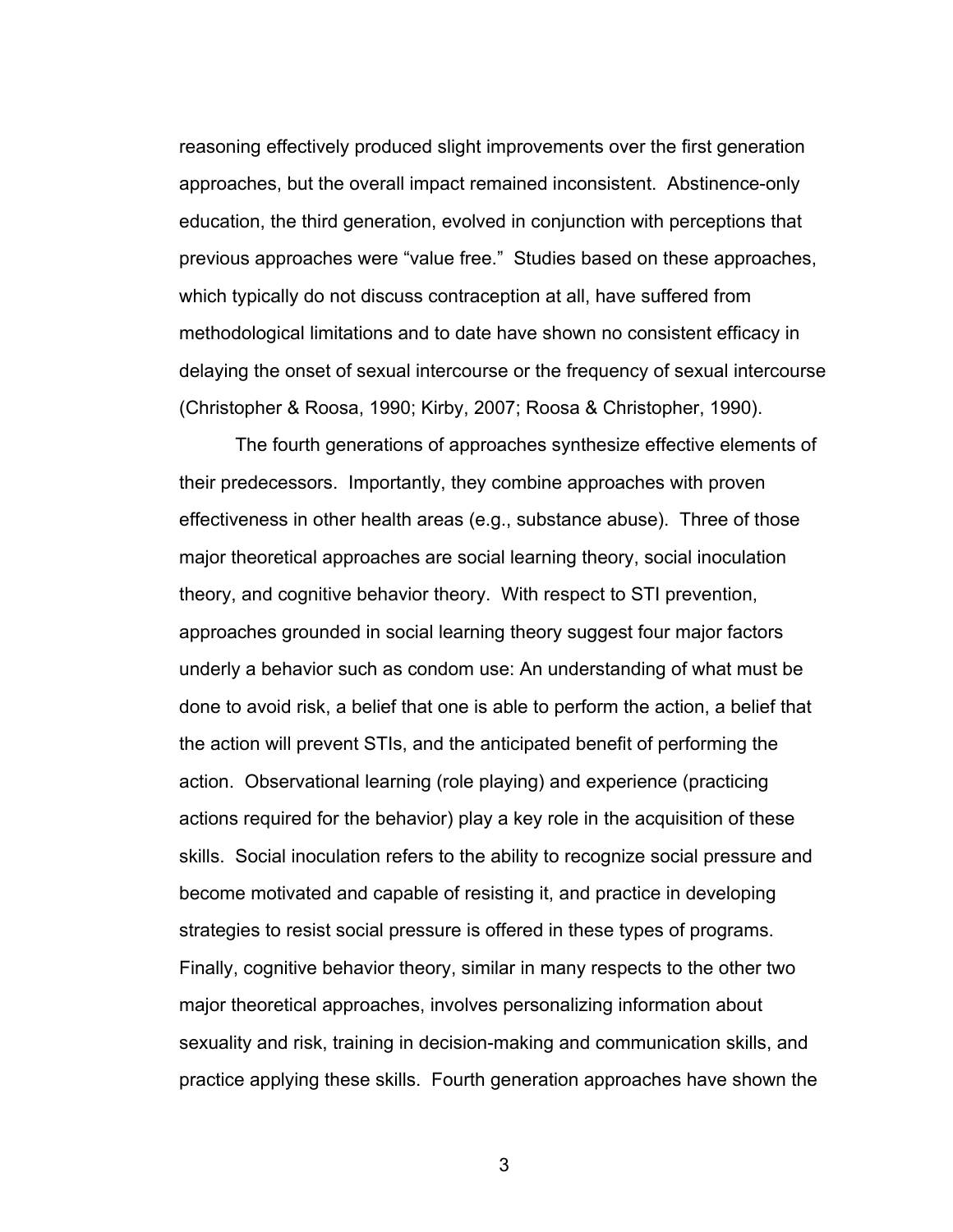most consistent patterns of effects, but as with prior approaches, they depend heavily on the use of proper methodological techniques such as the use of an appropriate control group, as effects are often fleeting and specific only to particular subpopulations.

Among methodologically sound fourth generation studies reporting effects on sexual risk behavior, most have targeted African-American adolescents given their higher baseline prevalence of sexual risk behavior. An AIDS risk reduction intervention implemented by Jemmott, Jemmott, and Fong (1992, 1998) produced decreases in the frequency of intercourse and the number of sexual partners, and increases in the use of condoms in separate samples of African-American adolescents. A program reported by Stanton, Li, Ricardo, Galbraith, Feigelman, and Kaljee (1996) produced increases in condom use intentions and behaviors through six, but not 12 months for a sample of 383 adolescents. Similarly, in a comparison of education plus behavior skills training with an education-only control condition among 225 African-Americans, St. Lawrence et al. (1995) reported sustained effects on several measures through 12-month follow-up for skills-trained adolescents relative to their education-only peers.

Among programs targeting adolescents in general, a quasiexperimental design implementing an intervention with a heavy focus on behavioral skills training (Main et al., 1994) found the intervention to result in fewer sexual partners, greater frequency of using condoms, and greater perceived vulnerability to HIV infection, although at 6 months, intervention and comparison students did not differ in onset or the frequency of intercourse. Also with a quasi-experimental design, and like the St. Lawrence et al. (1995) study, Kirby, Barth, Leland, and Fetro (1991) demonstrated a sustained effect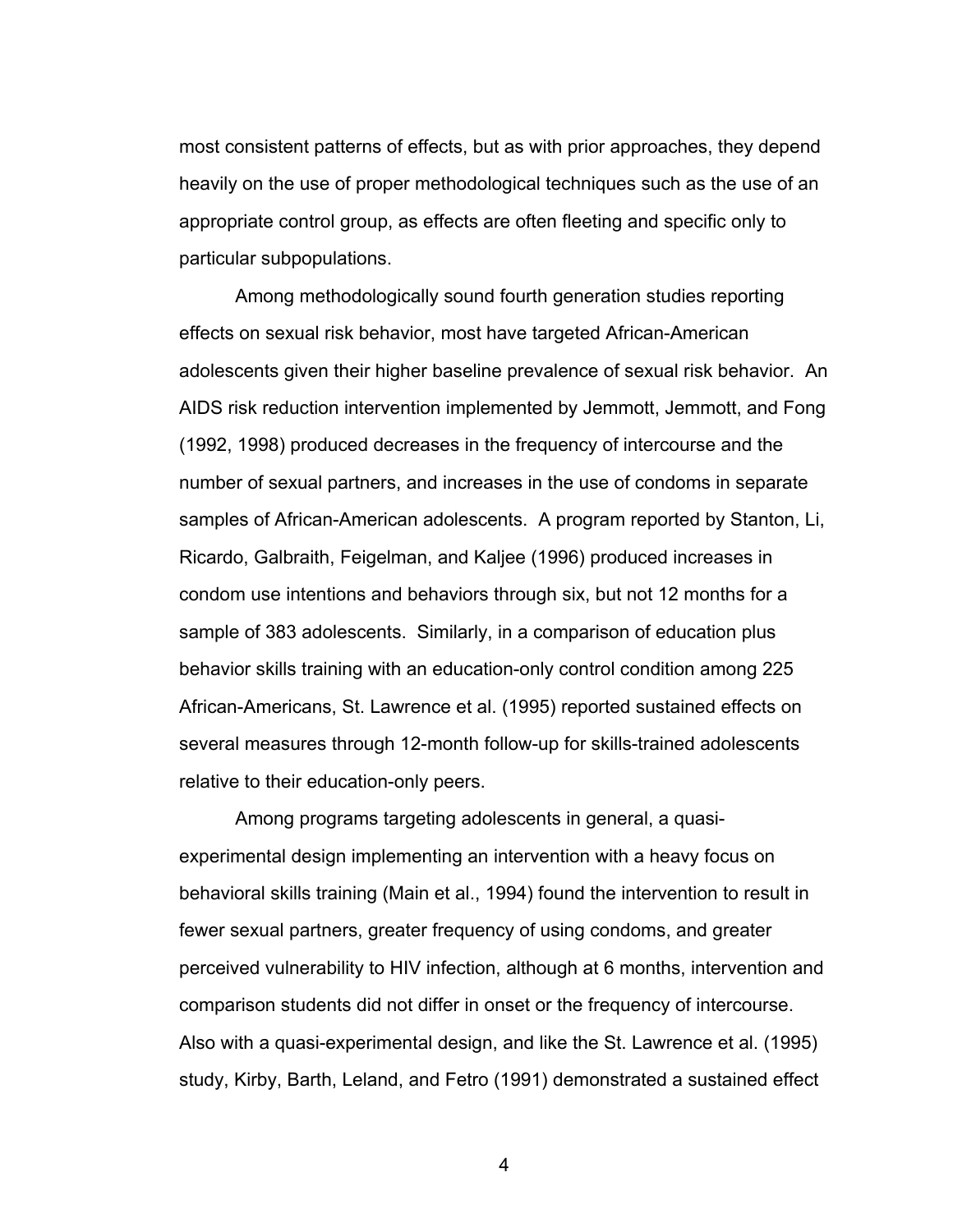on initiation of sexual activity in their *Reducing the Risk* (RTR) program in a sample of 758 adolescents in California. Hubbard, Giese, and Rainey (1998) replicated many of the findings for RTR in a rural sample. Finally, *Safer Choices* (Coyle et al., 2001; Coyle et al., 1998), a program that links efforts to stimulate school-wide changes in adolescents' daily environment with other fourth generation theoretical approaches, increased condom use and reduced unprotected sex over a 31 month period in a quasi-experimental design involving 31 high schools.

 Kirby and Laris (2009) reviewed the impact of curriculum-based sex and STI/HIV education programs (including most of the programs discussed above) since 1990 on a variety of outcome measures. Of 55 studies that met specific criteria for inclusion in the review (e.g., sufficient sample size, strong experimental or quasi-experimental design, at least one follow-up assessment, etc.), 16 reported delayed initiation of sex, eight reported reduced frequency of sex, 11 reported a reduced number of partners, 15 reported increased condom use, four reported increased contraceptive use, and 15 reported reductions in some other measure of sexual risk taking. Although the percentages seem low, not all studies collected data on all outcome measures, and roughly two out of every three studies reported an effect on at least one behavioral outcome. Nevertheless, the number of studies finding significant positive effects on outcome measures they collected data on exceeded 50% for only the latter, general measure of sexual risk taking. Although the findings are higher than what would be expected by chance, there is clearly much room for improvement with respect to behavioral outcomes. For psychosocial mediators of behavior (e.g., knowledge, attitudes, self-efficacy, etc.; Kirby,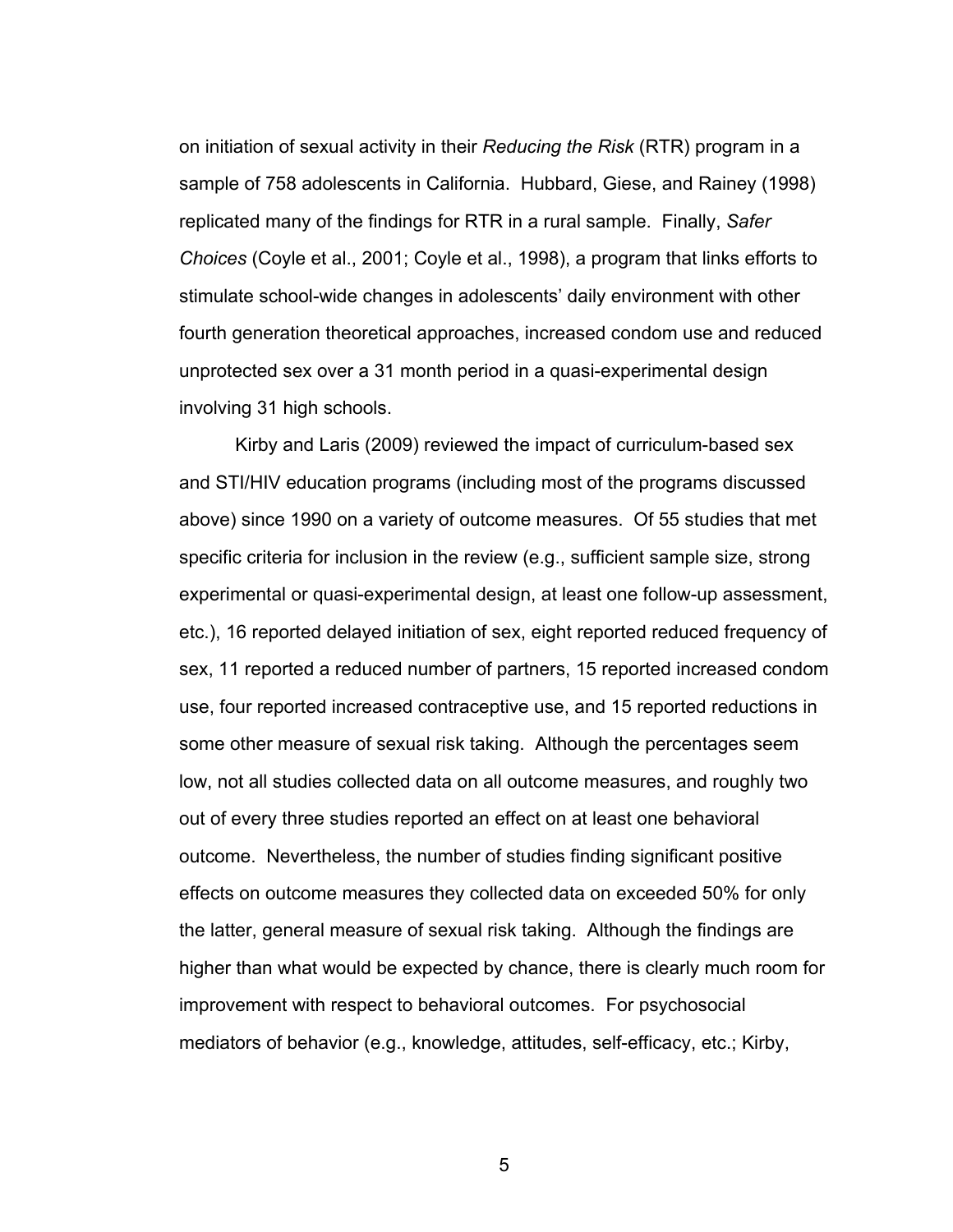Lepore, & Ryan, 2005), roughly half of the 55 studies reviewed by Kirby and Laris reported positive effects.

In summary, programs that reduce sexual risk behaviors are based on theories with established effectiveness in other health domains, are multicomponent approaches addressing both risk avoidance (by delaying initiation of intercourse) and risk reduction, and have been rigorously evaluated. Effects on both behavior and psychosocial mediators of behavior have been found, but the effects are typically restricted to a subset of the outcome variables analyzed or are not sustained for a majority of programs. At least one curriculum, RTR, has been successfully implemented in two populations, and for that reason, RTR is used as one of three curricula in the present study. Literature reviews in this area call for studies that build on efficacious and theory-driven interventions that involve random assignment, large sample sizes, long-term follow-up, and behavioral measures, and each of these attributes have been incorporated into the present study.

#### *Shortcomings of existing interventions*

Studies implementing fourth generation intervention programs suffer from a series of specific and addressable problems. Since it is used in this study, examples from the RTR program are given, but it is important to note that these issues have been common problems throughout the history of studies attempting to measure change over time. On the methodological front, effective contemporary programs appear to have learned from many mistakes of the past: Basic design flaws such as a lack of or an inappropriate control group (to control for Hawthorne effects) were not a problem among the published studies reviewed above. The primary methodological shortcoming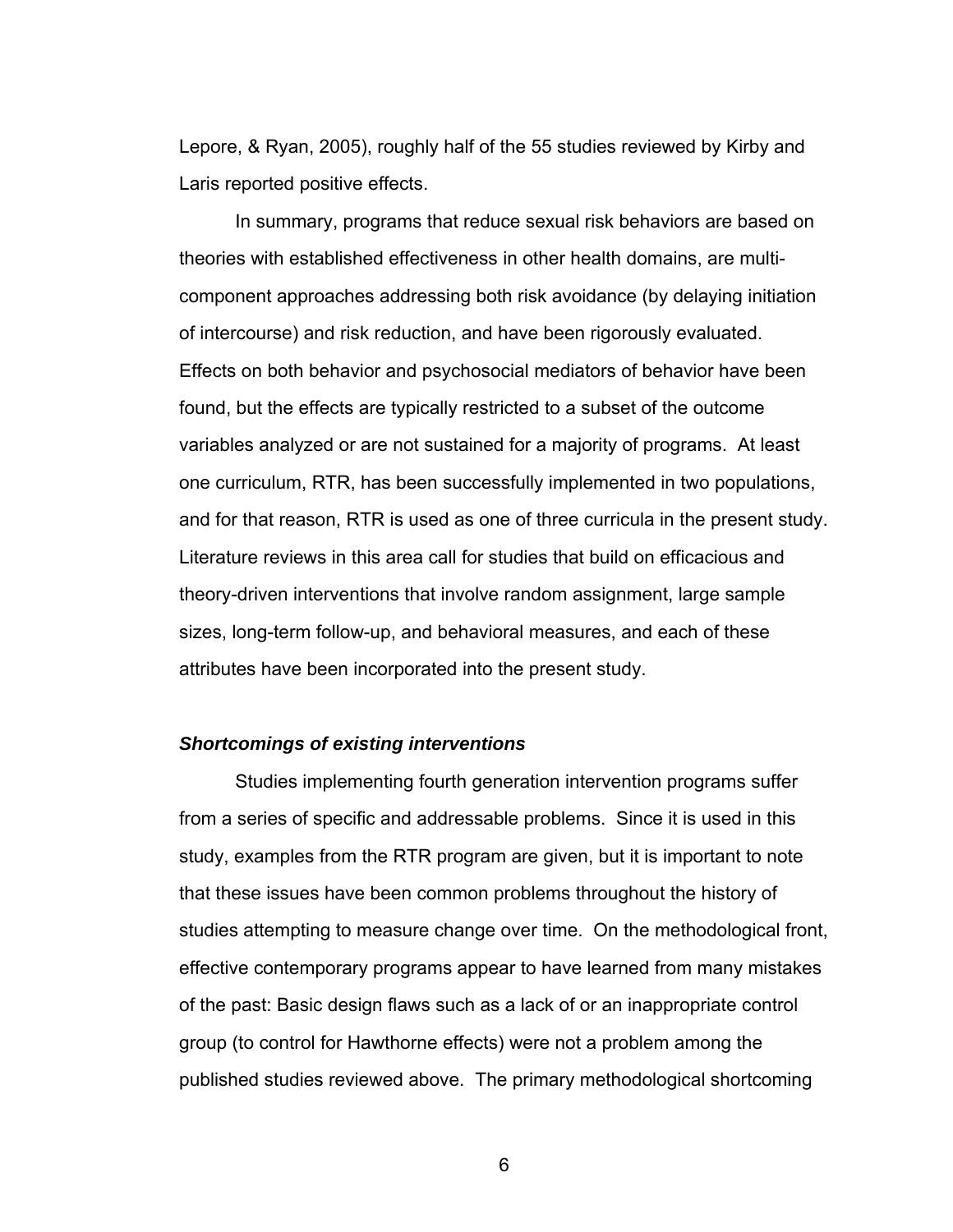among current programs is the lack of purely experimental designs, with a substantial portion of effective programs having been evaluated in quasiexperimental frameworks.

Instead, the major source of problems that continue to plague contemporary intervention programs occurs at the analytical stage, although at least one problem lies at the intersection of methodological and analytic aspects of the research design. In their classic article, Cronbach and Furby (1970) noted that to reliably assess the effect of a manipulation on change over time, data should be collected on the relevant measure for a minimum of three assessments. Many current programs employ pre-post designs, collecting data on baseline measures prior to the intervention and administering one follow-up assessment immediately after or several months later. The initial implementation of RTR used a total of three assessments (Kirby et al., 1991), but the subsequent replication (Hubbard et al., 1998) used a pre-post design, with the final follow-up at 18 months after the intervention. The present study addresses this shortcoming by administering assessments at a total of five time points, with four occurring after the intervention.

The second major group of problems lies at the analytical stage itself. First, among studies that employ more than two assessments, separate analyses are often conducted by time point or on change scores between pairs of assessments. Both approaches were employed in previous assessments of RTR (and many other programs), and both can result in a substantial loss of statistical power (as sample sizes are lower), and as also noted by Cronbach and Furby (1970) the use of change scores is accompanied by a set of problematic implications. First, taking the difference between two unreliable measures removes the component that is common to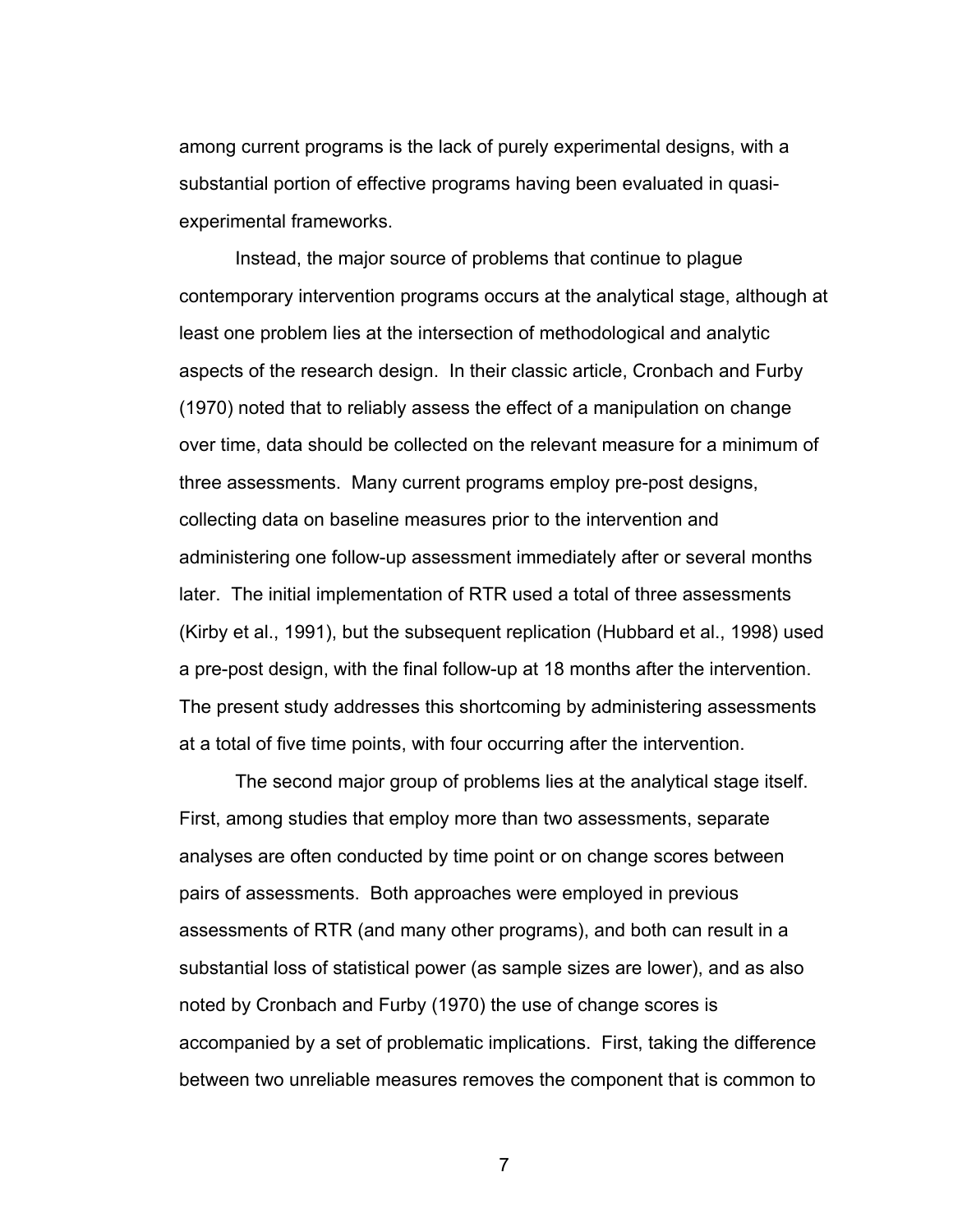each, and what is left is a difference of error terms: that is, change scores can be very unreliable. Second, change scores tend to be correlated with pretest scores. A person who scores high on a bounded measure initially has less room to improve than a person who scores low. Artifacts arising from regression to the mean are likely, especially when coupled with subpopulation analyses on risk groupings defined by pretest scores, a feature of previous analyses on RTR (Kirby et al., 1991). Cronbach and Furby (1970) recommended "base-free" measures of change, which are provided in regression frameworks where the actual pretest score is statistically controlled for. This is the approach used in the present study.

The third and fourth major groups of problems have a common symptom but at least two underlying causes. First, longitudinal studies almost always suffer from some form of attrition, with participants dropping out of the study as time progresses. A common approach to dealing with the complexities of such unbalanced data is to use complete case analysis, where only participants with data at all assessments are analyzed. For example, in the replication study for the RTR program, over half of the original sample was dropped from analyses because of attrition. Many commonly employed statistical routines in standard statistical packages – such as repeated measures analysis of variance or covariance – require completely balanced data, and cases with missing observations are automatically dropped. The problem is that for the resulting estimates of effects from such an analysis to be valid, highly restrictive assumptions about the cause of the missing data are required. Specifically, it must be assumed that the values of the missing data points are uncorrelated with anything (that they are missing completely at random). Statistical methods exist for validly imputing data points (multiple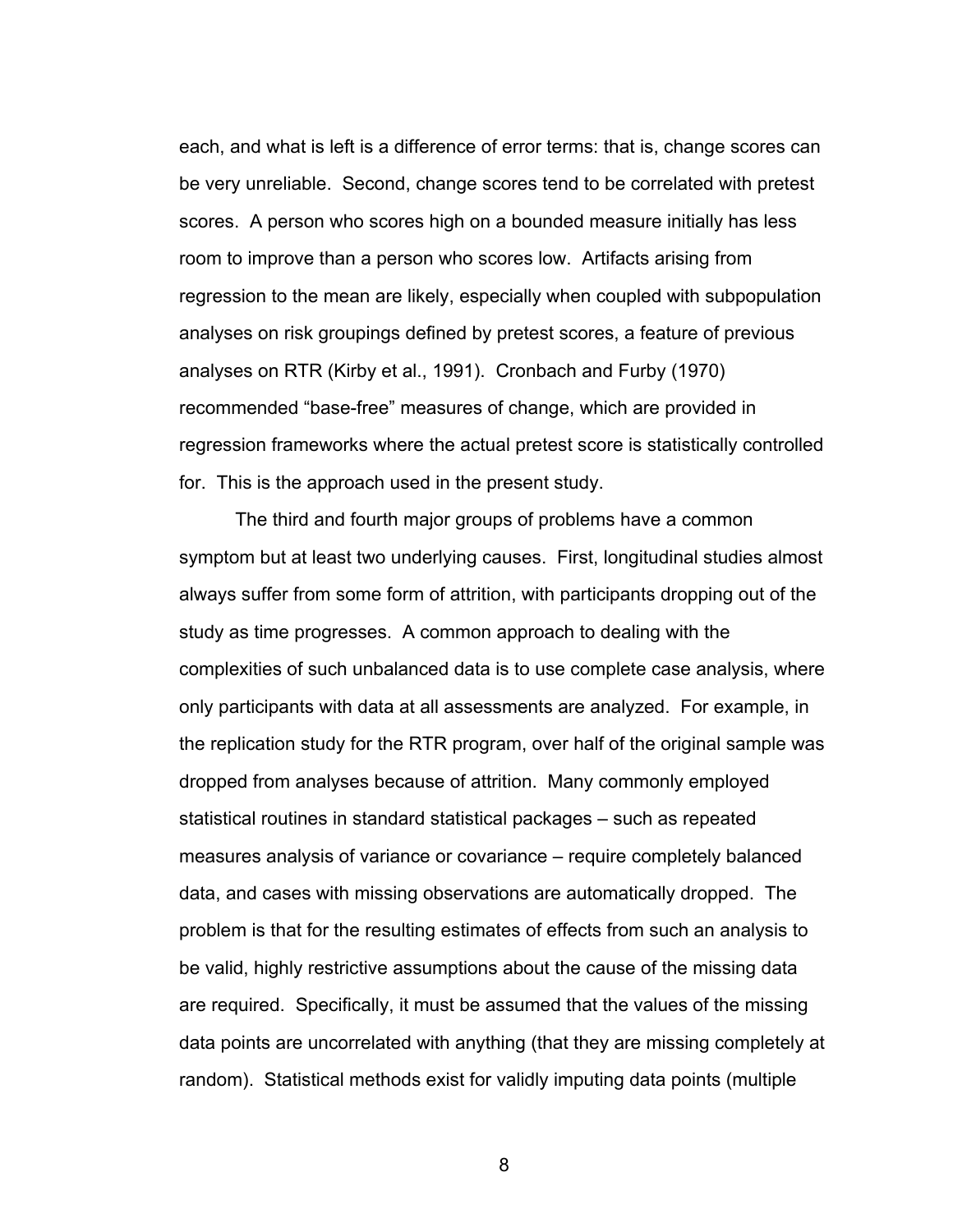imputation) under less restrictive assumptions, or for validly analyzing all data points regardless of attrition patterns (via direct maximum likelihood estimation; for a review, see Jeličić et al., 2009) under the same flexible assumptions. Both methods are used in this study. Second, the use of such models, even when attrition is not a problem, imposes additional restrictive assumptions about the correlation between observations over time. This problem is touched on in more detail in the methods chapter, but for now it will suffice to say that more flexible methods exist for modeling correlated data, and those techniques are employed in this study.

#### *Theoretical background*

In the present study, recent advances in research on developmental trends in adolescent memory, judgment, and decision-making (for overviews, see Reyna, 2008; Reyna & Farley, 2006) are applied to existing intervention in an effort to improve upon its effects. The guiding theoretical principles of the effort are found in fuzzy-trace theory, which is based on evidence showing that decision making becomes more gist-based with development and experience. According to this approach, developmental differences in risk taking arise from developmental differences in inhibition and reasoning (Reyna & Rivers, 2008). Inhibition/cognitive control (Reyna & Mills, 2007) corresponds to the ability to inhibit inappropriate thoughts or actions in favor of goal-directed ones, and its use increases throughout adolescence. In conjunction with changes in the use of cognitive control, there are parallel changes in the reliance on gist and verbatim modes of reasoning. Beginning with an initial focus on quantitative differences in outcomes (trading off risk and benefits), decision-makers eventually shift to an all-or-none focus on qualitative differences (e.g., ignoring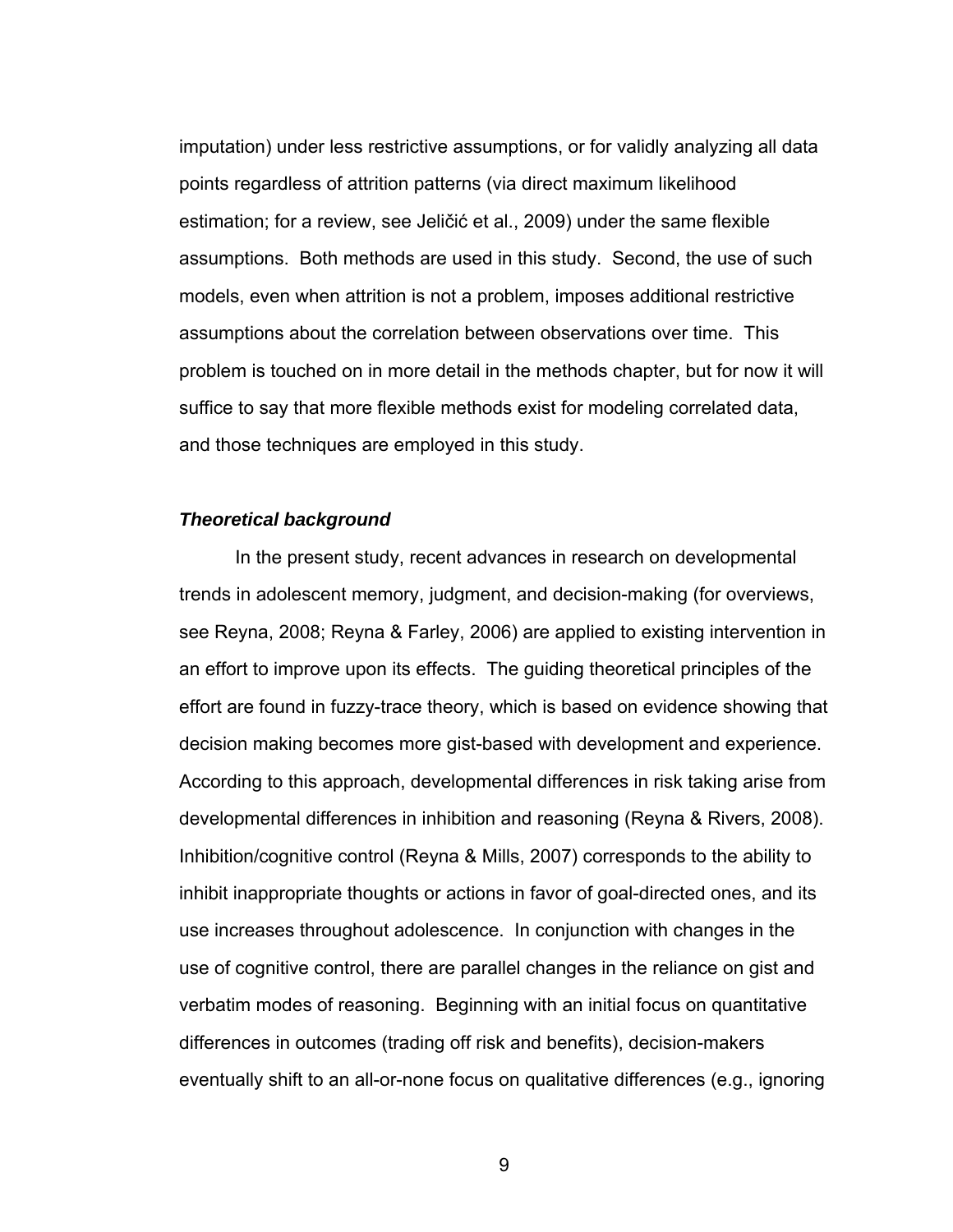temporary benefits when the risks, however small, involve catastrophic outcomes). This stands in contrast to traditional theories of cognitive development, which predict that decision-makers progress from intuitive (gistbased) to computational (verbatim) thinking. Evidence supporting the former position has come from a wide range of studies with children, adolescents, and adults (e.g., Reyna, 1996, 2004; Reyna & Brainerd, 1991a, 1993, 1994, 1995; Reyna & Ellis, 1994; Reyna & Farley, 2006; Reyna, Lloyd, & Brainerd, 2003). The finding that inconsistencies and biases in decision making, such as framing effects (e.g., Tversky & Kahneman, 1986), also emerge with development and experience is a key prediction of the theory, as such findings reflect a shift away from rationality narrowly characterized as involving compensatory trade-offs between risks and benefits, and towards a form of rationality characterized by an increasing tendency to rely on simplified representations of information, a shift *towards* qualitative and intuitive processing, and *away* from quantitative, "analytic" tendencies to rely on the verbatim facts of experience. It is the latter sort of mature thinking that characterizes adults, experts, and groups at lower risk (Mills, Reyna, & Estrada, 2008), and it is that type of thinking that was encouraged in the modified RTR program of this study.

According to fuzzy-trace theory, people encode multiple representations of information at varying levels of precision. Verbatim representations preserve the "facts" of experience, such as exact quantities of numerical information. At the other end of the continuum, gist representations preserve basic meaning and patterns, such as qualitative numerical information, whether or not a quantity is present (categorical distinctions), and relative numerosity (ordinal distinctions). Alongside the principle of task calibration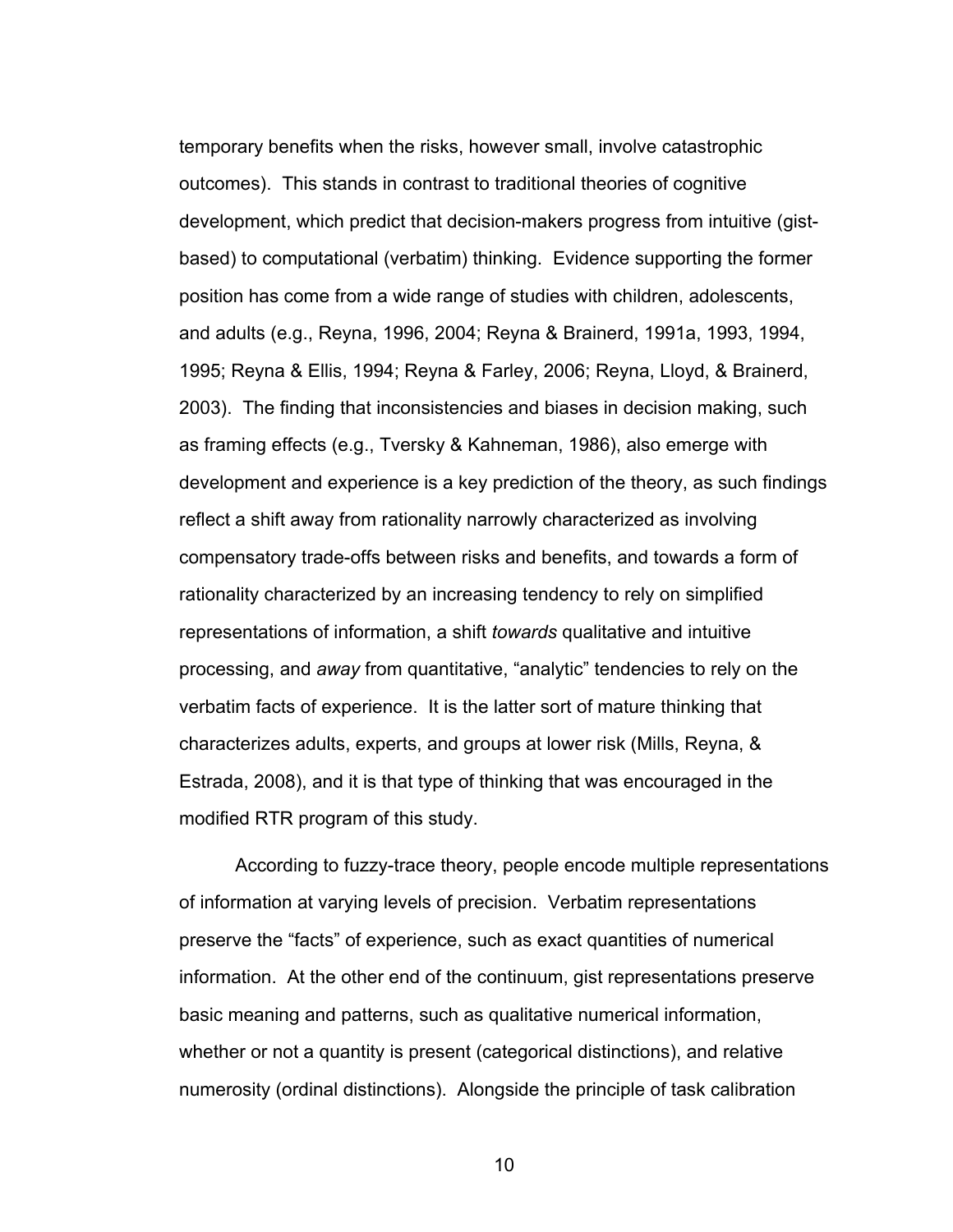(the level of precision required in the response constrains the level of representation recruited; Reyna & Brainerd, 1989, 1994, 1995), the availability of several representations at varying degrees of precision explains a number of paradoxical inconsistencies between choice, which requires categorical or dichotomous response formats, and judgment, which requires finer grained distinctions in responses (e.g., Hogarth 1980; Payne, Bettman, & Johnson 1992; Tversky 1969).

Evidence suggests that reasoning operates on the lowest (or least precise) level of gist necessary for the task at hand (Reyna & Brainerd, 1995; Reyna, Lloyd, & Brainerd, 2003. For example, making a choice requires at least a dichotomous representation of preference, whereas making a judgment requires a finer grained level of representation; in each case, people tend to adopt representations that parallel these response constraints. This fuzzyprocessing preference has advantages for reasoning, because gist representations are more stable over time and easier to think about compared to verbatim representations (e.g., Reyna & Brainerd, 1991a; 1992). After delay of several months, the verbatim memory of material learned has dissipated. At that point, adolescents recall the gist of educational interventions (which is filtered through their experience, culture, and worldview), and if the interventions did not focus explicitly on cultivating specific types of gist representations, the memory of material learned may differ substantially from what was initially communicated (Brainerd, Reyna, & Mojardin, 1999; Brainerd, Stein, & Reyna, 1998; Reyna & Brainerd, 1995; Reyna & Titcomb, 1997). Therefore, encouraging adolescents to recognize the gist of common risky situations has the potential for longer-lasting effects on behavior than standard interventions that place more emphasis on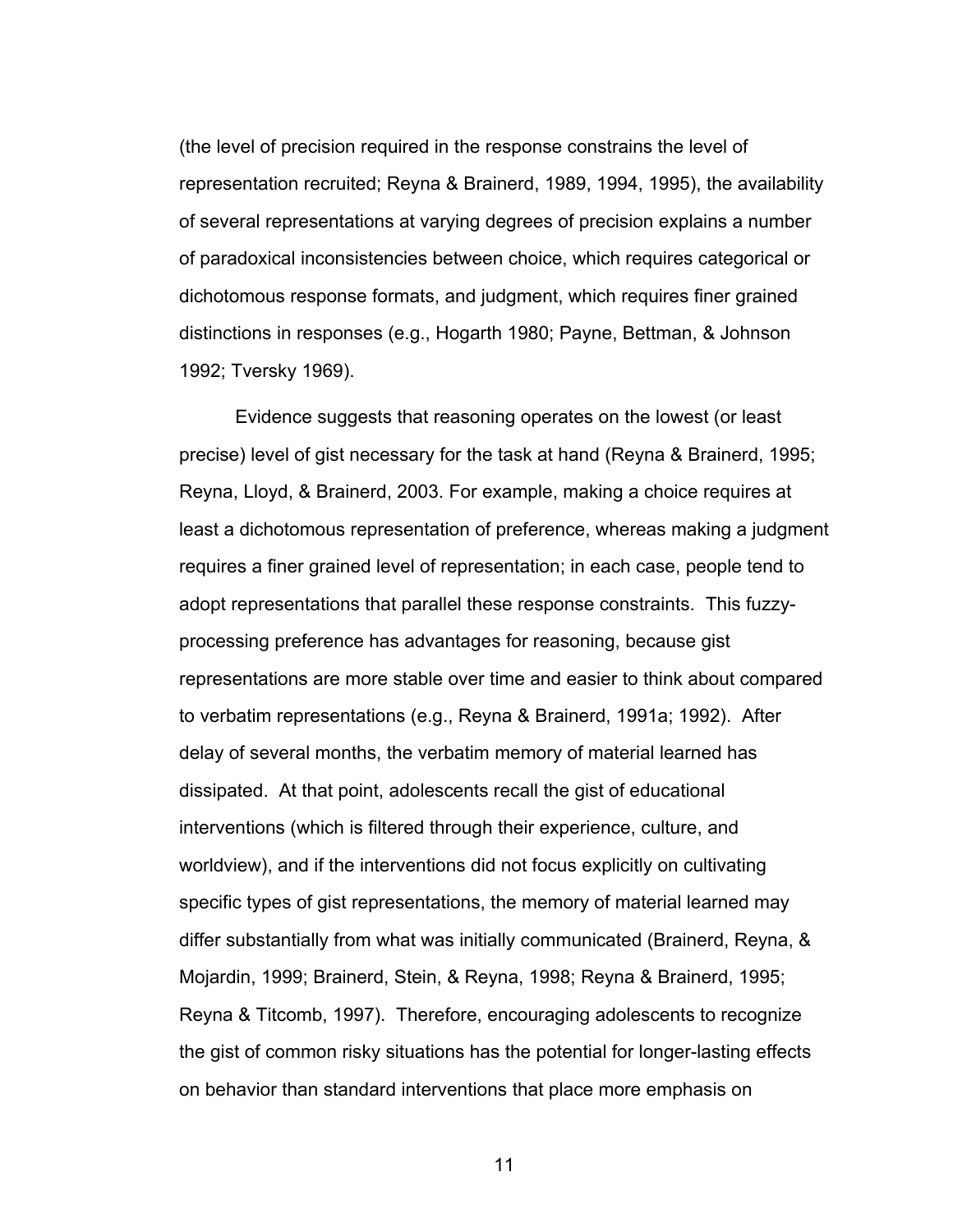communicating facts. Because gist representations are more durable than verbatim representations (Reyna & Brainerd, 1995), encouraging memory for risks in a form that will endure and be more likely to be applied in actual decision making should enhance the ability of the modified intervention to produce effects that are significant for a broader ranger of outcome measures and that are more long-lasting.

Research has also demonstrated that values or principles relied upon in decision-making contexts are vaguely represented in long-term memory as simple, qualitative gists (e.g., Reyna & Brainerd, 1991a,b), and these simple "decision heuristics" have been shown to relate to HIV risk behaviors (Holtgrave, Tinsley, & Kay, 1994; Misovich, Fisher, & Fisher, 1996, 1997). For example, endorsement of decision principles such as "monogamous relationships are safe" and "known partners are safe" predicts unsafe sexual practices among heterosexual college students and adults, and the present study covered such values but placed more emphasis on values that should correlate negatively with risk behavior, such as "Avoid risk." By encouraging the representation of *all* decision information at a gist level (e.g., information about risk as well as values relevant to acting on that information), the modified curriculum should foster adolescents' ability to map risk information and decisions onto comparably vague gist-level values and decision heuristics.

#### *Overview of the present study*

 The goal of the present study is to apply these recent theoretical advances to the RTR program in an effort to produce a curriculum with larger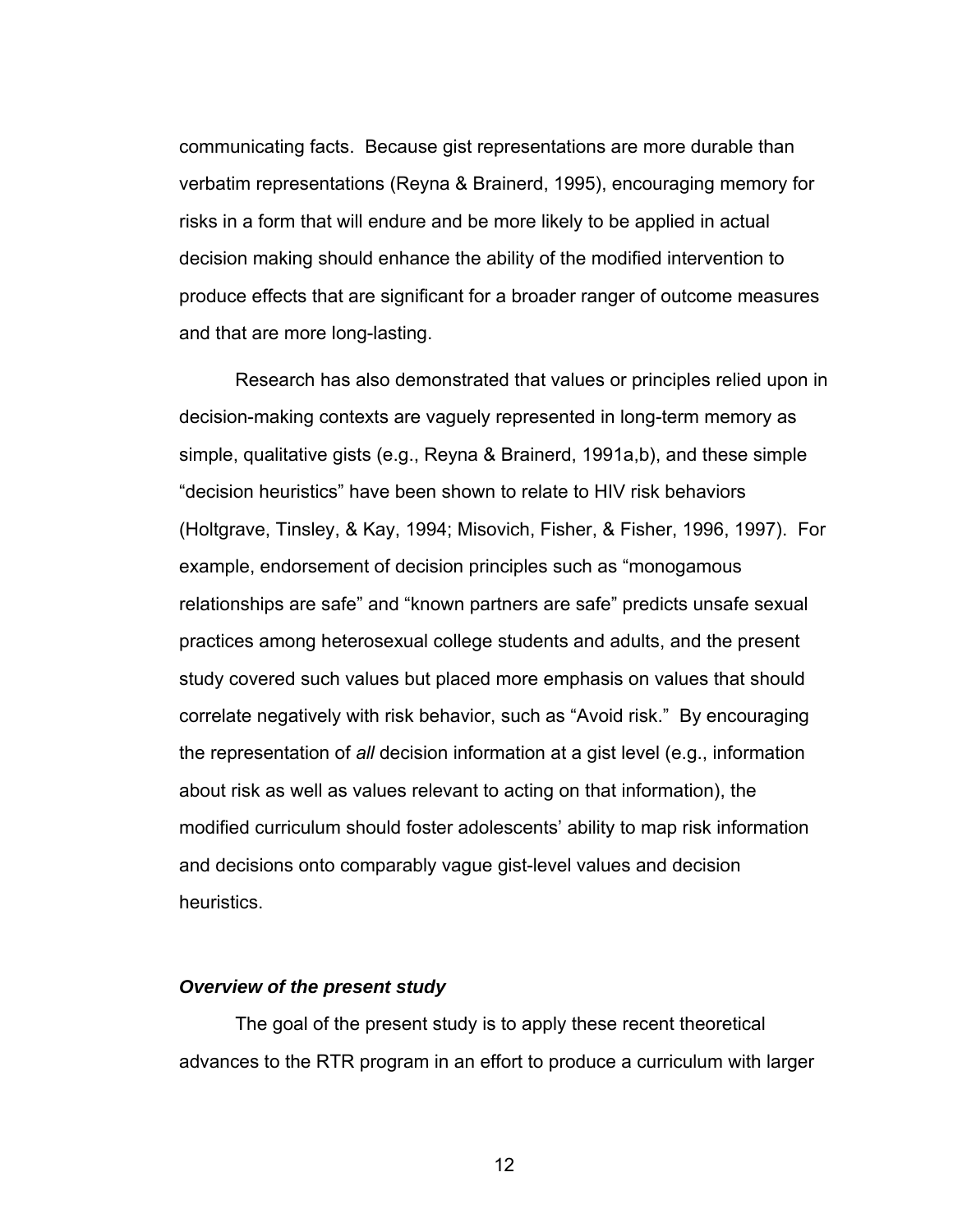and more sustained effects on adolescent sexual behavior. Following a baseline assessment, participants were randomly assigned to one of three 16 hour interventions – RTR, a modified RTR program (RTR+), or a control condition that did not discuss adolescent sexuality – and were followed up at four additional points for one year. Although evaluations of Reducing the Risk have incorporated large sample sizes (N=758), appropriate comparison groups, and long-term follow-up, the present study represents the first randomized control trial to evaluate the program (as opposed to quasiexperimental designs). In addition, the present study has several other advantages over previous implementations of RTR. First, it uses two comparison groups – the original RTR curriculum in addition to a control curriculum that is not about sexuality. Second, personnel delivering the interventions in the present study were trained members of the laboratory, as opposed to volunteers outside of the research team (such as teachers at local schools). This enabled senior research personnel to closely monitor adherence to curriculum content, eliminating dosage effects (health educators maintained a checklist of covered material, and coverage of all topics was mandatory). Third, the present study employs statistical methods in analyzing the data that properly account for correlations between time points and for missing data, ensuring that estimated effects are valid, reproducible, and generalize to the population as a whole.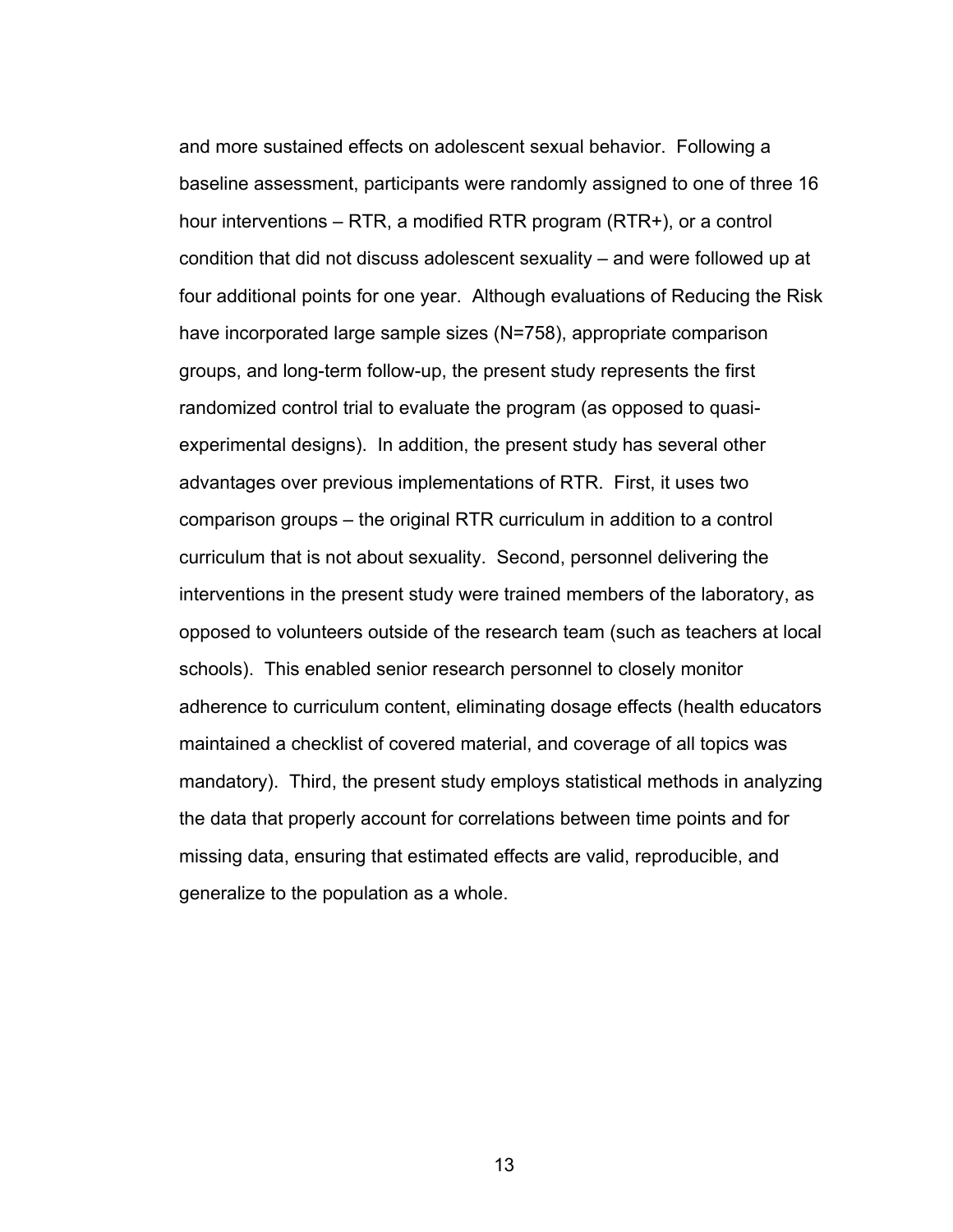## CHAPTER 2 METHOD

This chapter outlines all methodological details of the study. As discussed in the introduction, the general objective of the study was to evaluate a theoretically-motivated HIV-prevention intervention by comparing it with an established intervention and a control intervention about improving communication skills (which lacked any discussion of sexuality). Also as discussed previously, a longitudinal design was employed and follow-up surveys were administered at five time points: Participants took a presurvey followed by one of three 16 hour interventions, then completed a follow-up survey (postsurvey) immediately after the intervention and at three, six, and twelve months after the postsurvey. In section one (Participants) of this chapter, characteristics of the study participants, recruitment, consent, and compensation are discussed. The following section, Materials, includes two major subsections: In the first, details of the two treatment interventions and the control intervention are presented, and in the second, measures of selfreported behavior, psychosocial constructs, and other sociodemographic items of interest to the study's goals are described. Psychometric properties of all multi-item scales appear in Appendix A. In the third section, procedural details related to training of health educators, randomization, intervention administration, and participant follow-up are described. Finally, the chapter concludes with a section describing the four primary types of statistical analyses used in this dissertation: discrete time survival analysis, random effects regression, logistic regression, and multinomial logistic regression.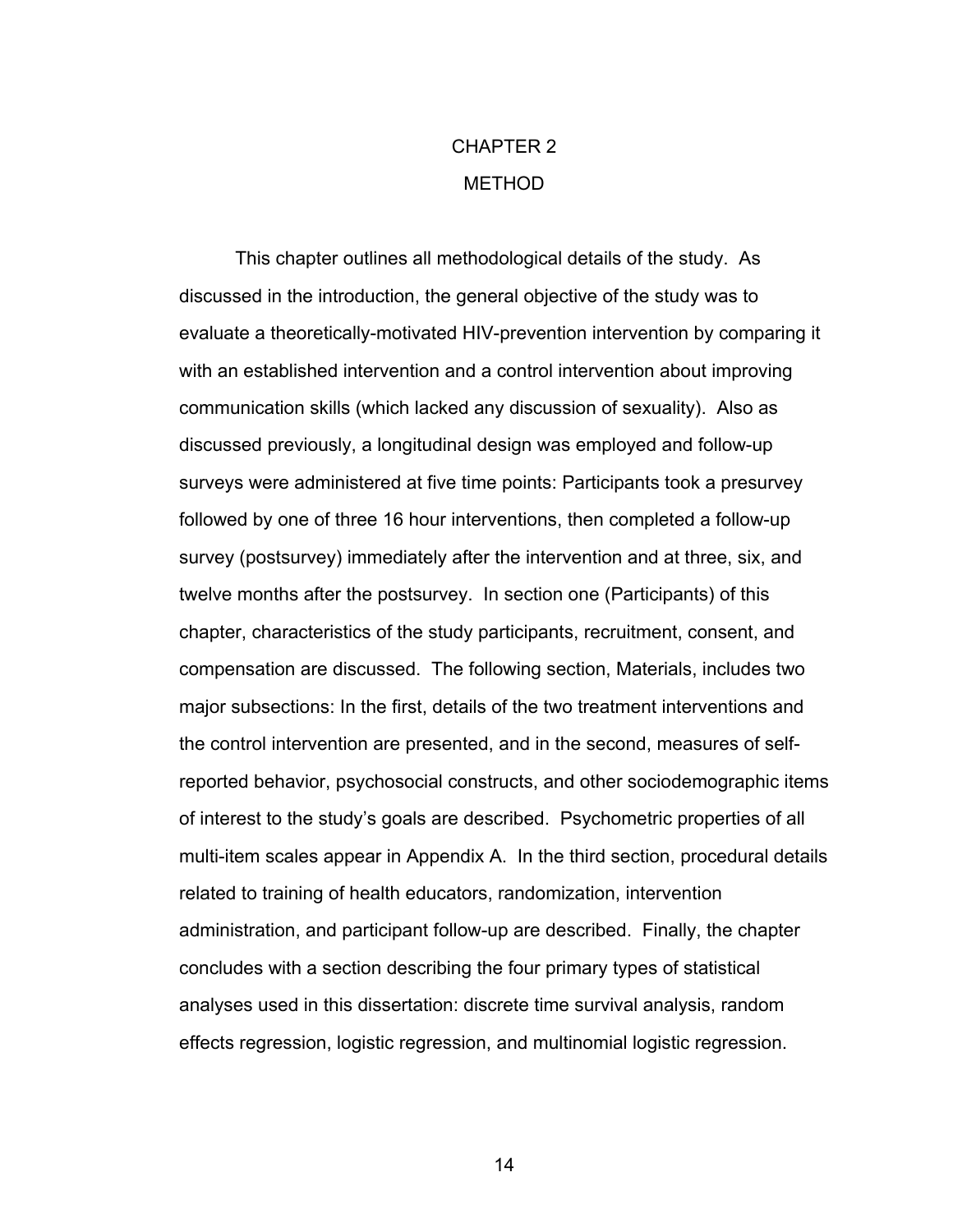### *Participants*

 The study was conducted from June 2003 to April 2008. Institutional Review Boards (IRB) at the University of Arizona, the University of Texas at Arlington, and Cornell University approved the study protocol prior to implementation from any of those sites. Participants aged 14-19 were recruited from high schools and local youth organizations in or within a 30 mile radius of Tucson, Arizona, Arlington, Texas, and Ithaca, New York, and 734 participants agreed to participate in the full intervention and follow-up surveys. In Tuscan, Arizona, participants were recruited from Marana high school, Mountain view high school, and Salpoint Catholic high school. In Dallas, Texas, participants were recruited from the Dallas Boys & Girls Club. In the Arlington, Texas area, participants were recruited from Arlington, Lamar, Martin, Juan Seguin, Sam Houston, Bowie, Cedar Hill, O.D. Wyatt, Barnett, Gateway, Grand Prairie, Turning Point, Hutcheson, and Venture high schools as well as Gospel Light Baptist School. In Ithaca, New York, participants were recruited from Ithaca high school.

Participants were selected for recruitment if they were between the ages of 14 and 19 and could speak and understand English (all participants contacted met these criteria). In order to maintain participation and minimize attrition at the follow-up assessments, participants were paid a graduated amount, with the largest follow-up payment for completion of the last (12 month) survey. For completion of the presurvey, the full intervention (16 hours), and the postsurvey (which occurred immediately after the intervention), participants were paid a total of \$75. Participants received \$15 for completing the 3 month follow-up, \$30 for the 6 month follow-up, and \$45 for the 12 month follow-up, for a total of \$165 if the full class and all follow-ups were attended.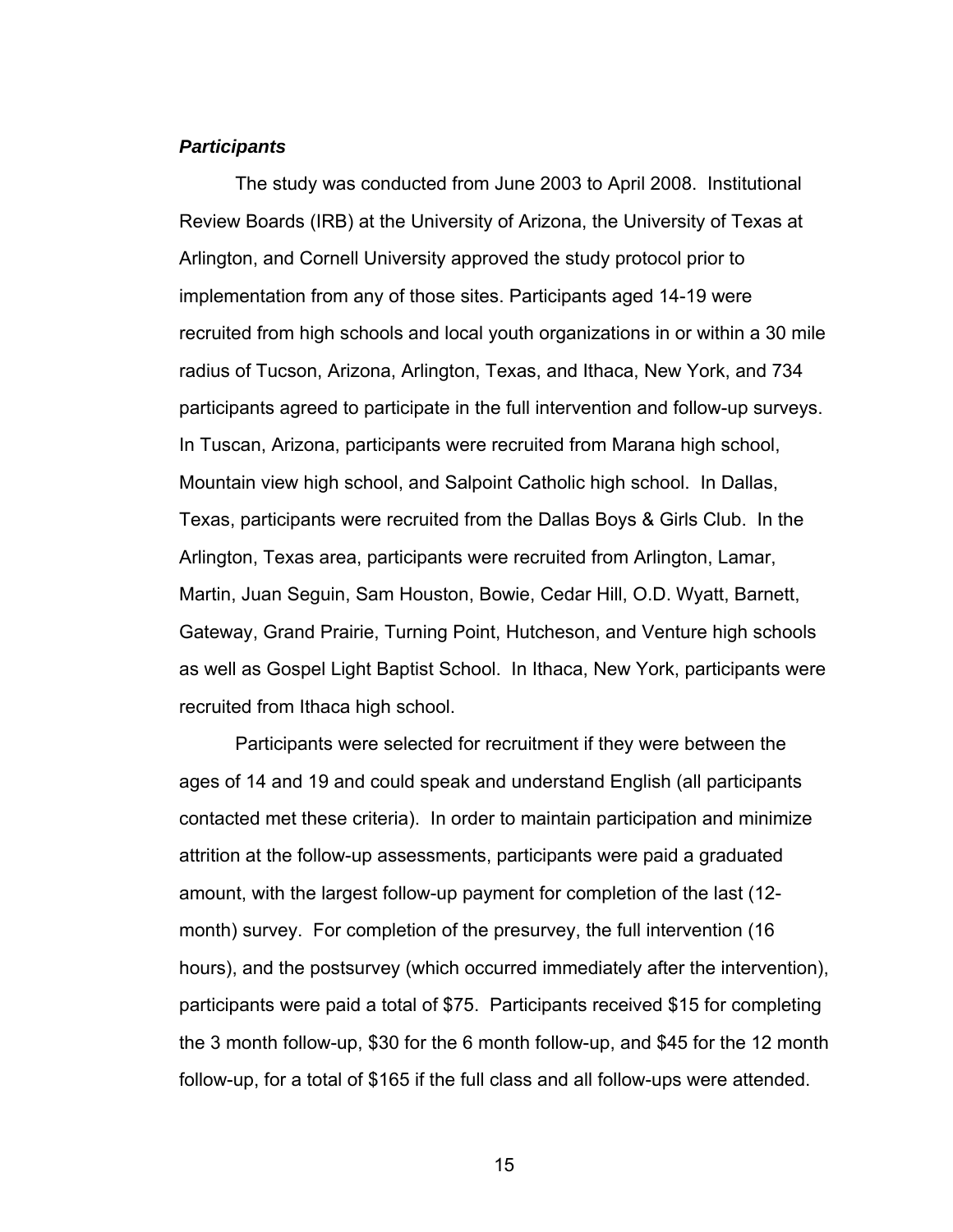

Figure 2.1. Flow of study participants.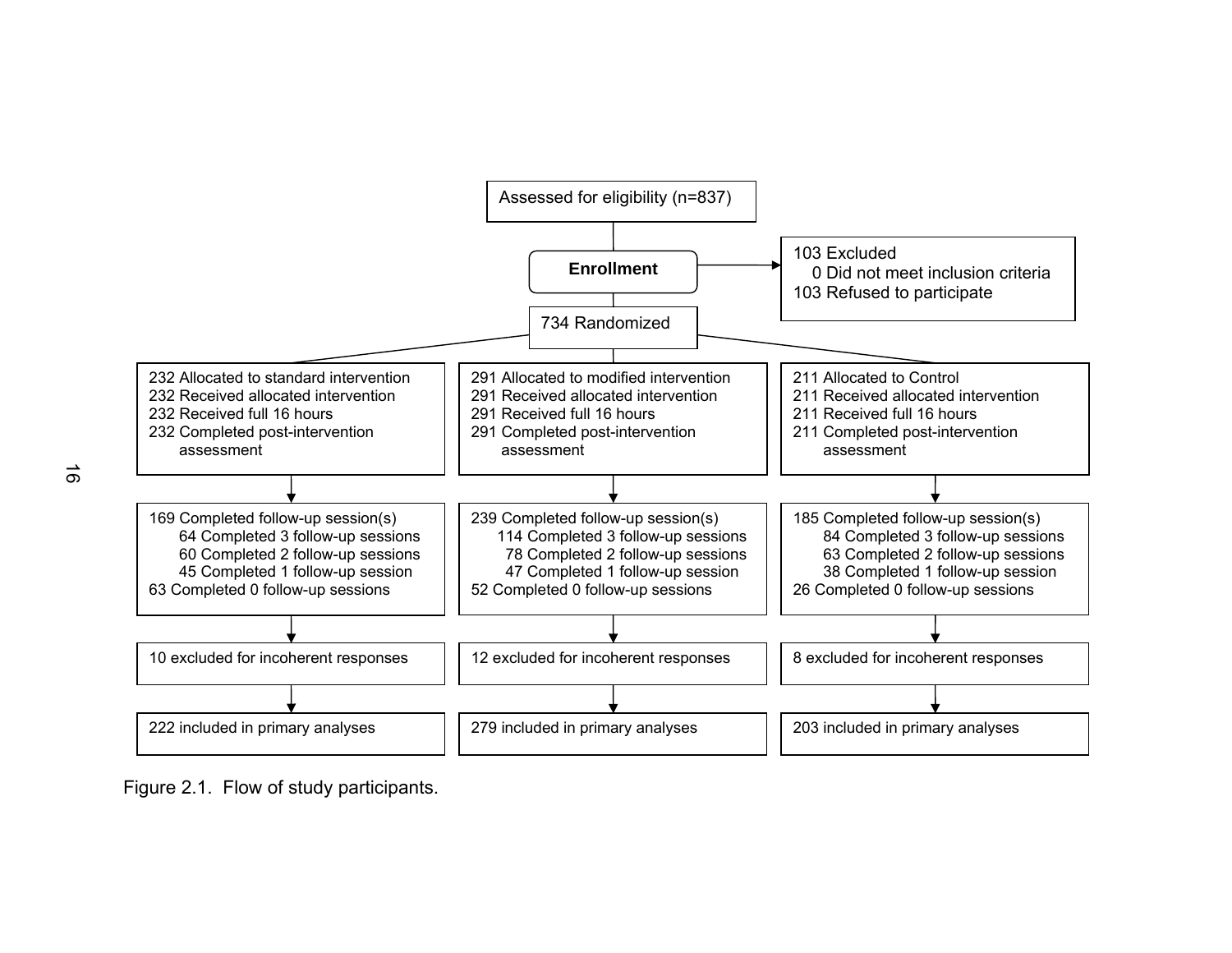Given approximate times to complete the survey and the length of the classes, this corresponds to a reimbursement rate of \$6 to \$7 per hour. A flowchart of participant attendance throughout the study can be found in Figure 2.1. Of 837 initially contacted participants, 87.7% completed the intervention and the immediate follow-up assessment. Of 734 participants who completed the intervention and the immediate follow-up assessment, 80.8% completed a follow-up survey. Although fairly prevalent in clinical trial research, current recommendations ("Consolidated Standards," 2007) advise against the use of statistical methods that only use data from participants who never dropped out of the study (e.g., complete case analyses; see discussion of statistical methodology below), and statistical methods employed in this dissertation make use of all data from eligible participants. However, to compare with methods of attrition reporting for complete case analyses, the total number of eligible participants (734) to complete the final assessment at 12 months was 450 (61.3%). This corresponds to a per-assessment attrition rate of 15% if calculated over the three assessments after the postsurvey (734 participants), and to a rate of 14% if calculated over the four assessments following the presurvey (837 participants). Both rates are within the 10-20%

| Attended 12 month<br>assessment? | <b>RTR</b> | RTR+ | <b>CONTROL</b> | Total |
|----------------------------------|------------|------|----------------|-------|
| No                               | 97         | 117  | 70             | 284   |
| Yes                              | 135        | 174  | 141            | 450   |
| Total                            | 232        | 291  | 211            | 734   |

Table 2.1. Attendance patterns at 12 months, by intervention.

Note.  $\chi^2(2) = 3.94$ , p=.14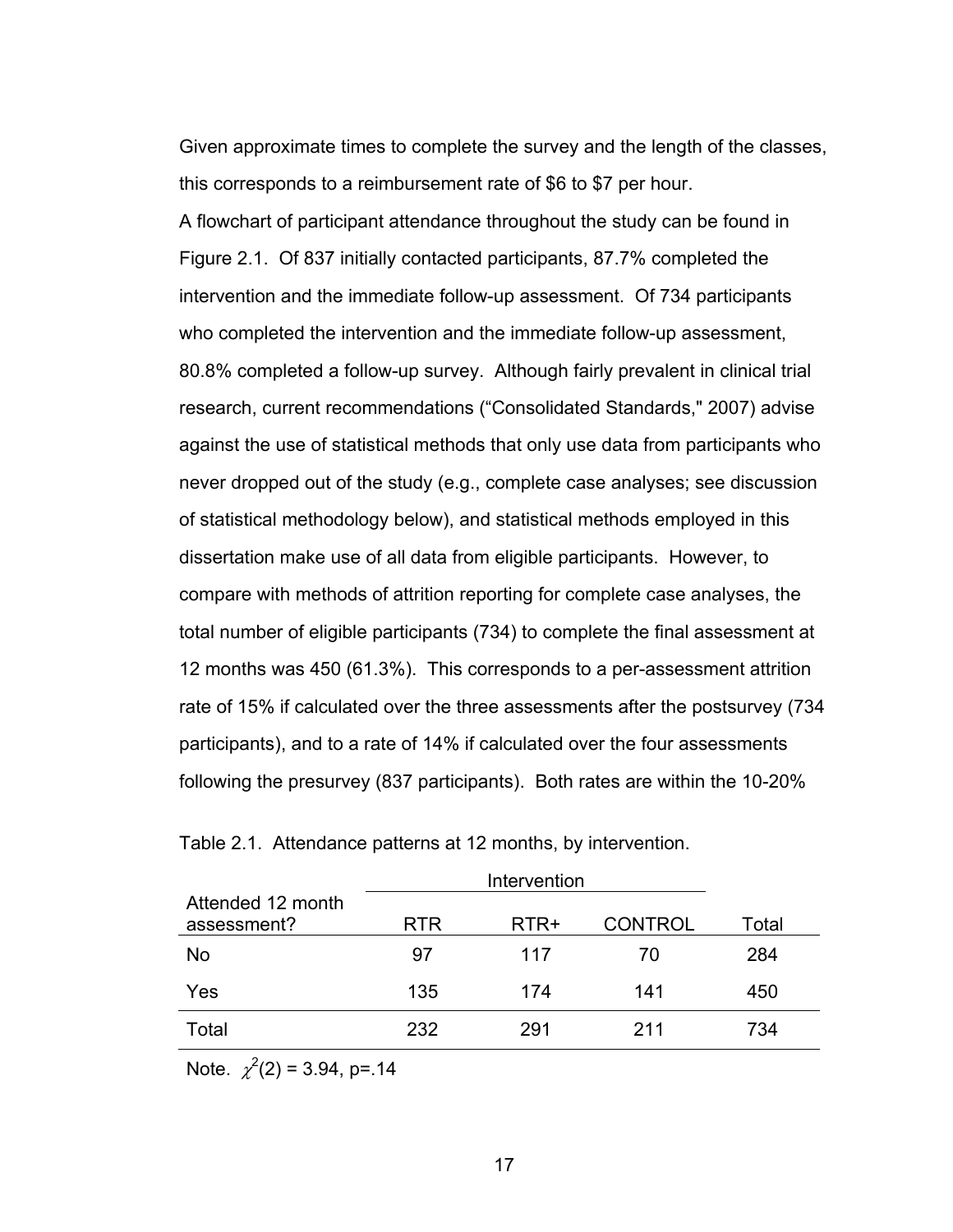| Characteristics                            | Control<br>$(n=211)$ | <b>RTR</b><br>$(n=232)$ | RTR+<br>$(n=291)$ |
|--------------------------------------------|----------------------|-------------------------|-------------------|
| Sociodemographic variables                 |                      |                         |                   |
| Age, mean (sd)                             | 16.05(1.1)           | 16.07 (.99)             | 15.86 (.99)       |
| Female                                     | 117 (55.5)           | 125(53.9)               | 180 (61.9)        |
| Hispanic                                   | 33(15.6)             | 32 (13.8)               | 56 (19.2)         |
| African American                           | 57 (27.0)            | 69 (29.7)               | 76 (26.1)         |
| Caucasian                                  | 105 (49.8)           | 100(43.1)               | 123 (42.3)        |
| Grades in school, mean (SD)                | 1.94(.86)            | 1.99(.83)               | 2.04(.87)         |
| Receives free lunch                        | 45 (21.3)            | 62 (26.7)               | 87 (29.9)         |
| Hours without adult supervision, mean (SD) | 2.99(1.0)            | 3.08(1.0)               | 2.92(1.0)         |
| Lives with both parents                    | 111 (52.6)           | 106 (45.7)              | 146 (50.2)        |
| Lives with one parent                      | 55 (26.1)            | 55 (23.7)               | 72 (24.7)         |
| Parental education, mean, (SD)             | 2.82(.83)            | 2.87(.91)               | 2.72(.93)         |
| Psychosocial mediators, mean (SD)          |                      |                         |                   |
| Intentions to have sex                     | 2.10(1.2)            | 2.34(1.1)               | 2.14(1.2)         |
| Intentions to use Prophylaxis              | 3.17(0.73)           | 3.13(.80)               | 3.12(.78)         |
| Sexual attitudes                           | 1.65(.98)            | 1.80(.99)               | 1.69(.99)         |
| Prophylactic attitudes                     | 3.01(.41)            | 3.01(.43)               | 2.98(.43)         |
| Pregnancy attitudes                        | 1.75(.55)            | 1.79(.57)               | 1.75(.58)         |
| Perceived sexual norms                     | 1.79(.75)            | 1.88(.71)               | 1.82(.72)         |
| Perceived parental sexual norms            | 0.91(.87)            | 0.93(.91)               | 0.78(.86)         |
| Perceived prophylactic norms               | 3.10(.60)            | 3.10(.62)               | 3.08(.62)         |
| Perceived behavioral control (Prophylaxis) | 2.85(.66)            | 2.80(.68)               | 2.81(.69)         |
| Self-efficacy in using prophylaxis         | 2.93(.67)            | 2.96(.69)               | 2.89(.70)         |
| Self-efficacy in "saying no" to sex        | 2.91(.71)            | 2.79(.71)               | 2.83(.74)         |
| Specific risk perception                   | .37(.54)             | .36(.53)                | .43(.59)          |
| Quantitative risk perception               | 6.33(14.1)           | 8.27(15.9)              | 10.03 (19.6)      |
| Categorical risk perception                | 2.94(.58)            | 2.90(.52)               | 2.92(.56)         |
| Perceived global benefits of sex           | 1.32(.93)            | 1.38(.98)               | 1.26(.95)         |

Table 2.2. Comparability of control, standard, and modified interventions at the initial assessment.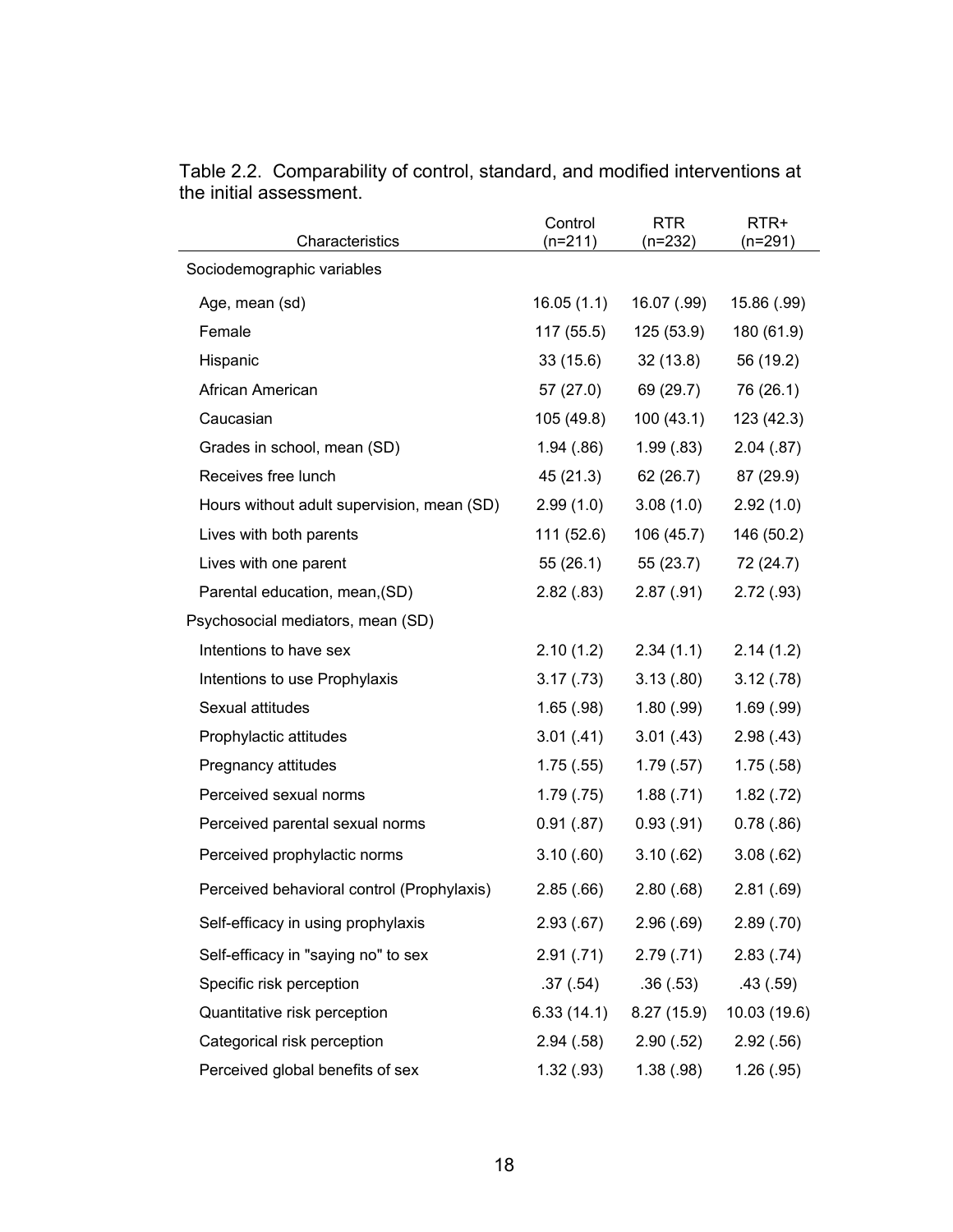### Table 2.2 (Continued).

| Characteristics                          | Control<br>$(n=211)$ | <b>RTR</b><br>$(n=232)$ | RTR+<br>$(n=291)$ |
|------------------------------------------|----------------------|-------------------------|-------------------|
| Perceived global risks of sex            | 1.85(1.1)            | 1.83(1.0)               | 1.81(1.1)         |
| Gist principle endorsement               | 10.79(3.5)           | 10.58(3.3)              | 11.03(3.3)        |
| Absolute principle endorsement, No. (%)  | 160 (75.8)           | 166 (71.6)              | 220 (75.6)        |
| Relative principle endorsement, No. (%)  | 115(54.5)            | 120(51.7)               | 138 (47.4)        |
| Knowledge                                | 2.82(.43)            | 2.87(.42)               | 2.77(.44)         |
| Reasons to have sex                      | 1.71(.71)            | 1.74(.68)               | 1.70(.72)         |
| Reasons to not have sex                  | 2.79(.57)            | 2.77(.57)               | 2.83(.59)         |
| Recognition of warning signals           | 1.93(.76)            | 1.85(.72)               | 1.92(.78)         |
| Delinquency                              | .46(.60)             | 0.48(.57)               | .48(.54)          |
| Religiosity                              | 3.44(1.3)            | 3.47(1.3)               | 3.45(1.3)         |
| Index of peer relations                  | 1.94(.69)            | 1.88(.65)               | 1.95(.70)         |
| Marlowe-Crowne index (short form)        | .46(.21)             | 0.44(.21)               | .44(.21)          |
| Sexual/prophylactic behavior             |                      |                         |                   |
| Had sex in the last 30 days              | 41 (19.4)            | 57(24.6)                | 50 (17.2)         |
| Ever had sex                             | 88 (41.7)            | 100(43.1)               | 102(35.1)         |
| Ever had vaginal sex                     | 70 (33.2)            | 80 (34.5)               | 86 (29.6)         |
| Ever had anal sex                        | 18(8.5)              | 19(8.2)                 | 19(6.5)           |
| Ever had oral sex                        | 76 (36.0)            | 82 (35.3)               | 84 (28.9)         |
| # of sexual partners, mean (sd)          | 1.27(3.3)            | 1.29(3.2)               | 0.88(2.0)         |
| Currently dating someone                 | 82 (38.9)            | 92 (39.7)               | 126 (43.3)        |
| Prophylactic risk index (PRI), mean (sd) | .81(.36)             | .82(.35)                | .85(.32)          |
| # of unprotected encounters, mean (sd)   | 2.92(11.2)           | 3.06(9.6)               | 1.92(10.9)        |

*Note 1*. Data are expressed as No. (%) of participants unless otherwise noted. *Note 2*. "Grades in school" was measured on a scale coded 1 to 5 with lower scores reflecting higher grades; hours without adult supervision and parental education were measured on scales coded 1 to 4 with higher scores reflecting less supervision and higher education, respectively; delinquency was coded on a 0 to 4 scale with higher scores reflecting more delinquent behavior; religiosity and the index of peer relations were coded on scales ranging from 1 to 5, where higher scores reflecting more religiosity and poorer relations, respectively.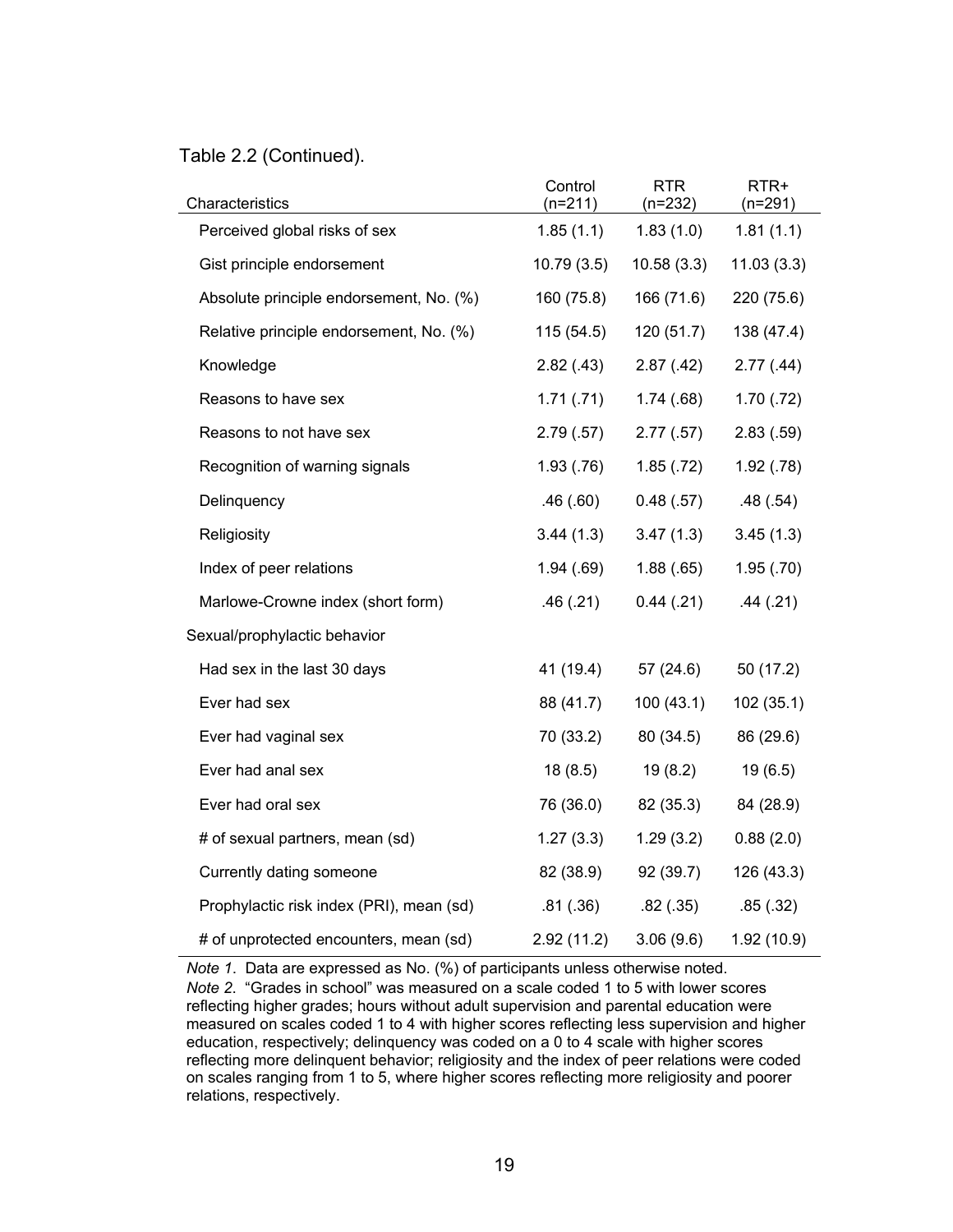range typically desired for randomized clinical trials. Furthermore, differential attrition was not observed: The number of participants to drop out of the study before the final assessment did not vary by intervention (Table 2.1).

Participants assigned to the three interventions also did not differ in baseline characteristics collected prior to the interventions by more than chance levels. Table 2.2 lists means and frequencies of measures used in this dissertation. Of the 47 measures listed, only 2 (4.3%) differed significantly across interventions, which is roughly what would be expected by chance alone. Those measures were age – participants assigned to RTR+ were slightly younger than participants assigned to RTR  $[F(2, 732) = 3.5, p = .03]$  – and knowledge – participants assigned to RTR+ had slightly lower knowledge scores than participants assigned to RTR  $[F(2, 732) = 3.7, p = .02]$ . Details about the measures listed in this table appear in the materials section of this chapter.

Participants were recruited through mass mailing campaigns or, after obtaining permissions from appropriate site administrators, on-site recruitment via face to face meetings and by posting recruitment flyers. Prior to any recruitment, school/organizational and district-level officials were contacted, fully informed, and provided permission to disseminate information to teachers, youth leaders, parents, and potential participants in Arizona, New York, and the Dallas Boys and Girls Club in Dallas, Texas. Additionally, in Arlington, Texas, a list containing names and mailing addresses of high school students who had declared themselves eligible for research was purchased from Arlington Independent School District and used to mail recruitment materials to potential participants and their parents. For all recruitment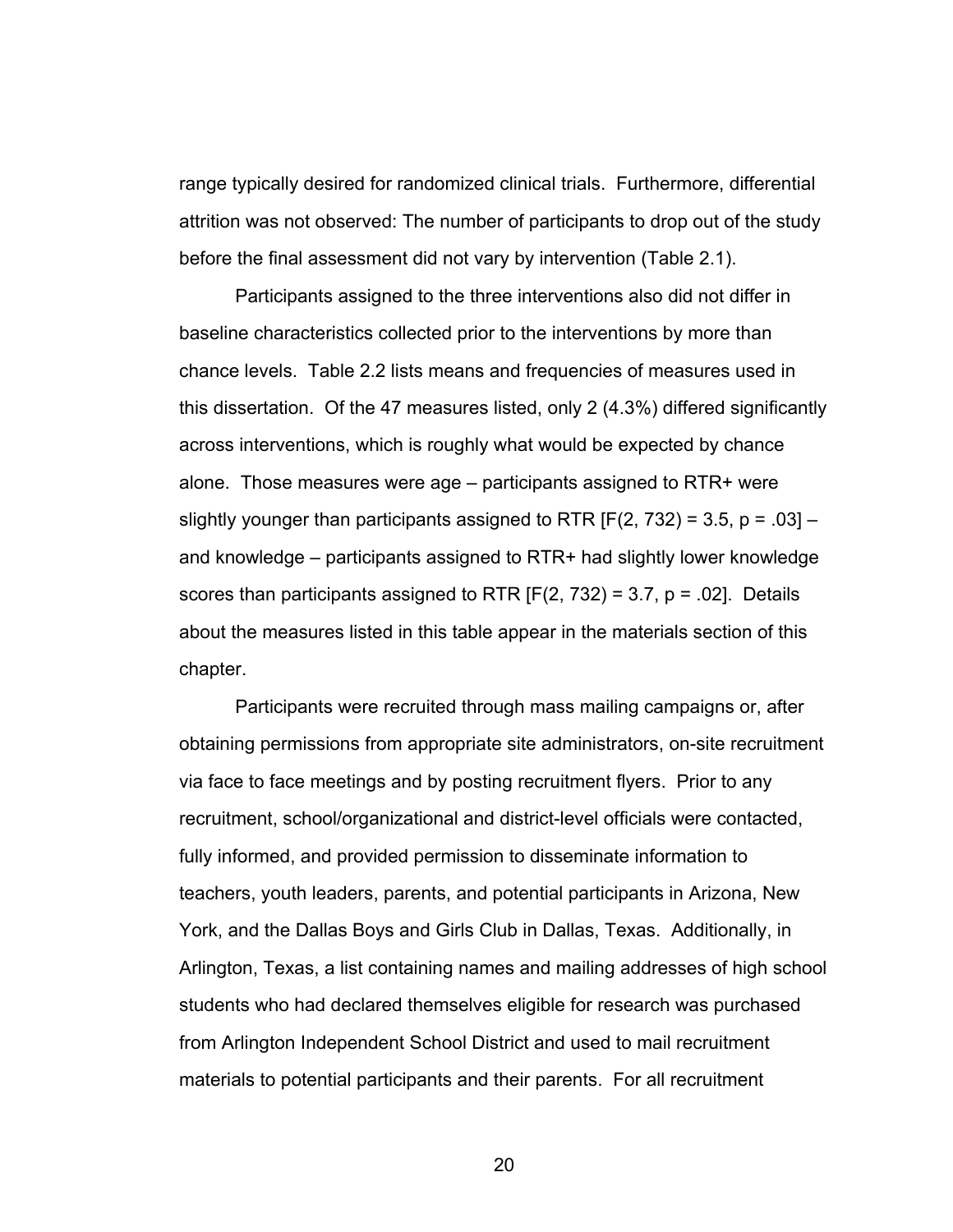methods, recruitment packets were assembled that contained a letter to parents describing the study and instructions for participation, parental consent forms, participant assent forms, contact information for additional inquiries, a schedule of upcoming sessions, and (for mailed materials) selfaddressed stamped envelopes. Participants who returned the relevant forms or who called with an interest in participating were informed of dates and times of upcoming sessions, and were enrolled after all signed consent and assent materials were received.

On-site recruitment was used in Tucson, Arizona, Ithaca, New York, and Dallas, Texas. Between or after their normal classes, students were approached and given general details about the study, and if interested, were provided with the recruitment packet. Flyers containing general details of the study, compensation information, and contact information were also posted in heavy traffic areas in the high schools. Information about the study was also provided – and questions answered – at various parent and teacher meetings, such as parent-teacher organizations and local meetings of school administration officials, and to youth leaders (such as coaches) and teachers in one on one meetings. For all recruitment methods, information about dates and times of upcoming sessions were provided and students were enrolled after turning in signed parental consent and participant assent forms. In Texas and Arizona, Spanish versions of all consent materials were available for Hispanic participants, and back-translation was performed on the consent and assent forms to ensure consistency between the language versions.

In Tucson, Arizona and Ithaca, New York, interventions were administered at participating high schools and follow-up surveys were administered at participating high schools or – for a subset of participants in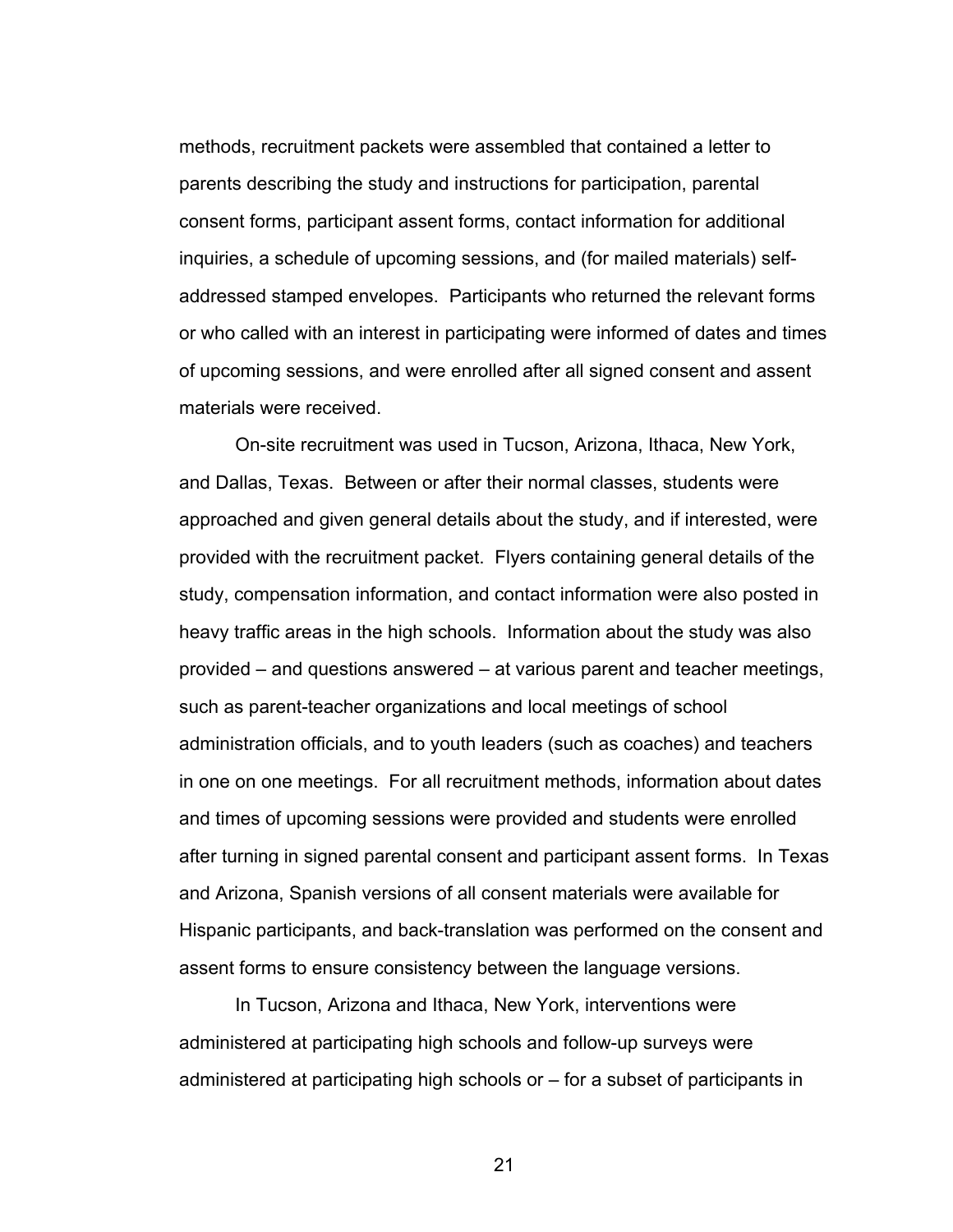Ithaca – at Cornell University. In Arlington, interventions and follow-up surveys were administered at the University of Texas at Arlington or at the facilities of the Dallas Boys and Girls Club, and additional follow-up surveys were administered at the Arlington public library. Transportation was not arranged for participants, but contact was maintained with students who indicated an inability to attend a session because of a transportation issue and those students were kept informed of later sessions as they were scheduled.

# *Materials*

## *Interventions*

 The contents of RTR, RTR+, and the control curriculum are described fully in Reyna (1999). As discussed in the introduction, RTR is a multicomponent intervention grounded in social learning theory, social inoculation theory, and cognitive behavior theory. It emphasizes abstinence as an option to eliminate risk, as well as prophylactic measures that can be taken to reduce risk.

Aspects of RTR incorporating perspectives from social learning theory included role-playing activities and homework activities where the participants practiced behavioral skills taught during the class sessions. For example, one role-playing activity in RTR involved addressing misconceptions about the birth control pill. Following a class discussion about such misconceptions, two volunteer participants read a partially scripted, casual conversation between two hypothetical friends. One friend's statements were entirely scripted and included misconceptions about the pill, such as "the pill will make you fat." The other participant's lines were not scripted: Instead, the participant responded to those misconceptions using points covered during the preceding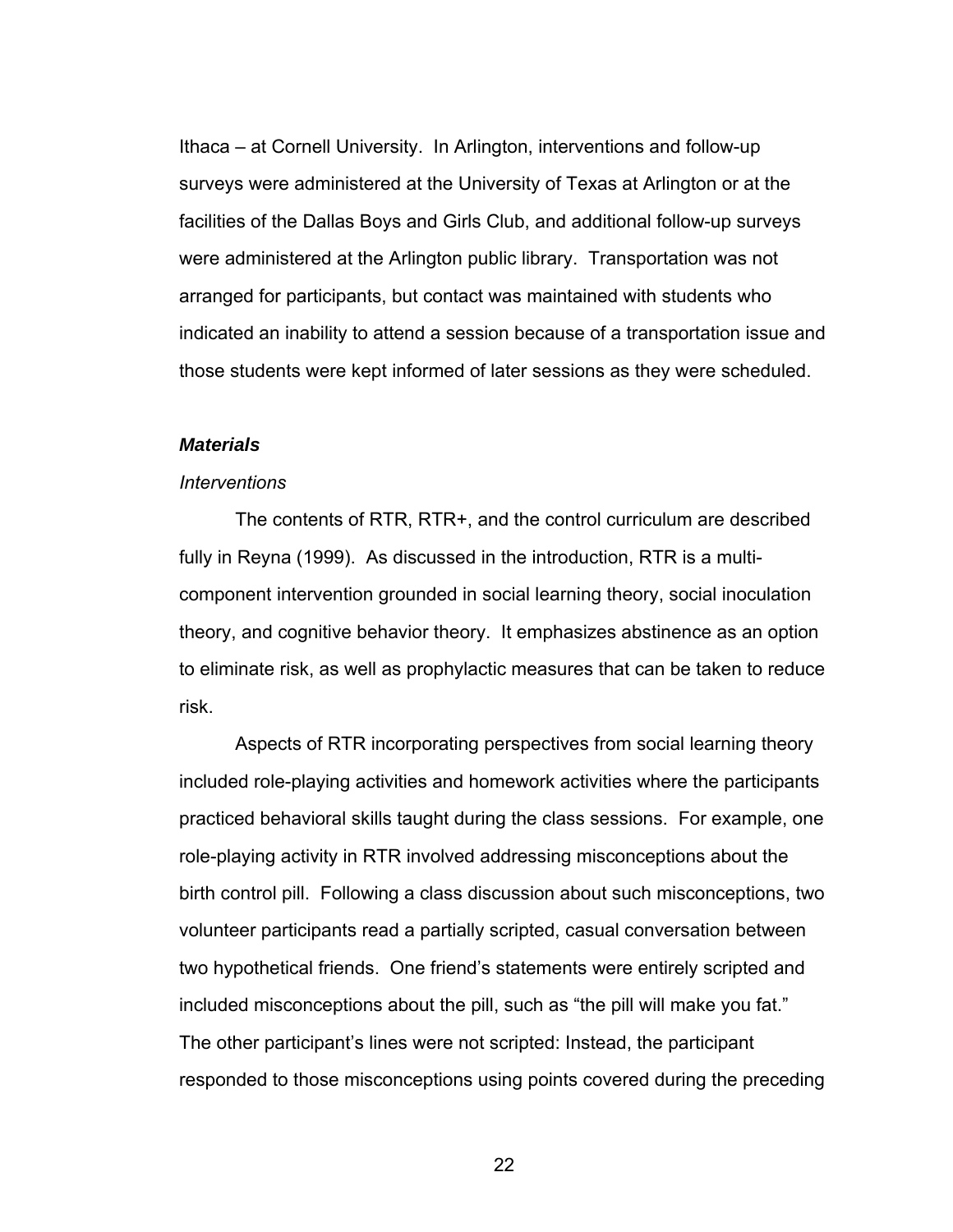class discussion. Following the role-playing activity, the health educator led a follow-up discussion on how the misconceptions were addressed and possible alternative ways they could have been addressed. An example of behavioral skills training in RTR included a homework assignment that followed a class discussion of important factors to consider when purchasing condoms. For the assignment, participants were required to visit or call a local store that sold condoms, ask questions about key attributes discussed in class (latex versus animal skin, spermicidal vs. non-spermicidal, price, etc,), and to report on what they learned at the next class session, where the health educator lead a discussion encouraging the students to reflect on what they learned.

Social inoculation theory's emphasis on recognizing social pressure and having the motivation and capability to resist that pressure is also incorporated in class discussions and activities in RTR. Lessons and activities targeted participants' ability to recognize "warning signals" that suggest unsafe sex may be imminent (e.g., being home alone with a significant other, lights low and soft music playing, the presence of alcohol, etc.), and lessons covering multiple ways to "say no" to sex were practiced in role-playing scenarios. For example, following a discussion of refusal tactics – ways to get out of a situation where risky sex is imminent – participants role-played a partially scripted scenario where they employed the verbal tactics discussed in the previous lesson to avoid the hypothetical sexual advances of someone else (e.g., suggesting they are hungry and should go get something to eat, etc.). The lesson and follow-up discussion addressed salient concerns of dating teenagers, such as tactful ways to defuse such situations without offending their partner.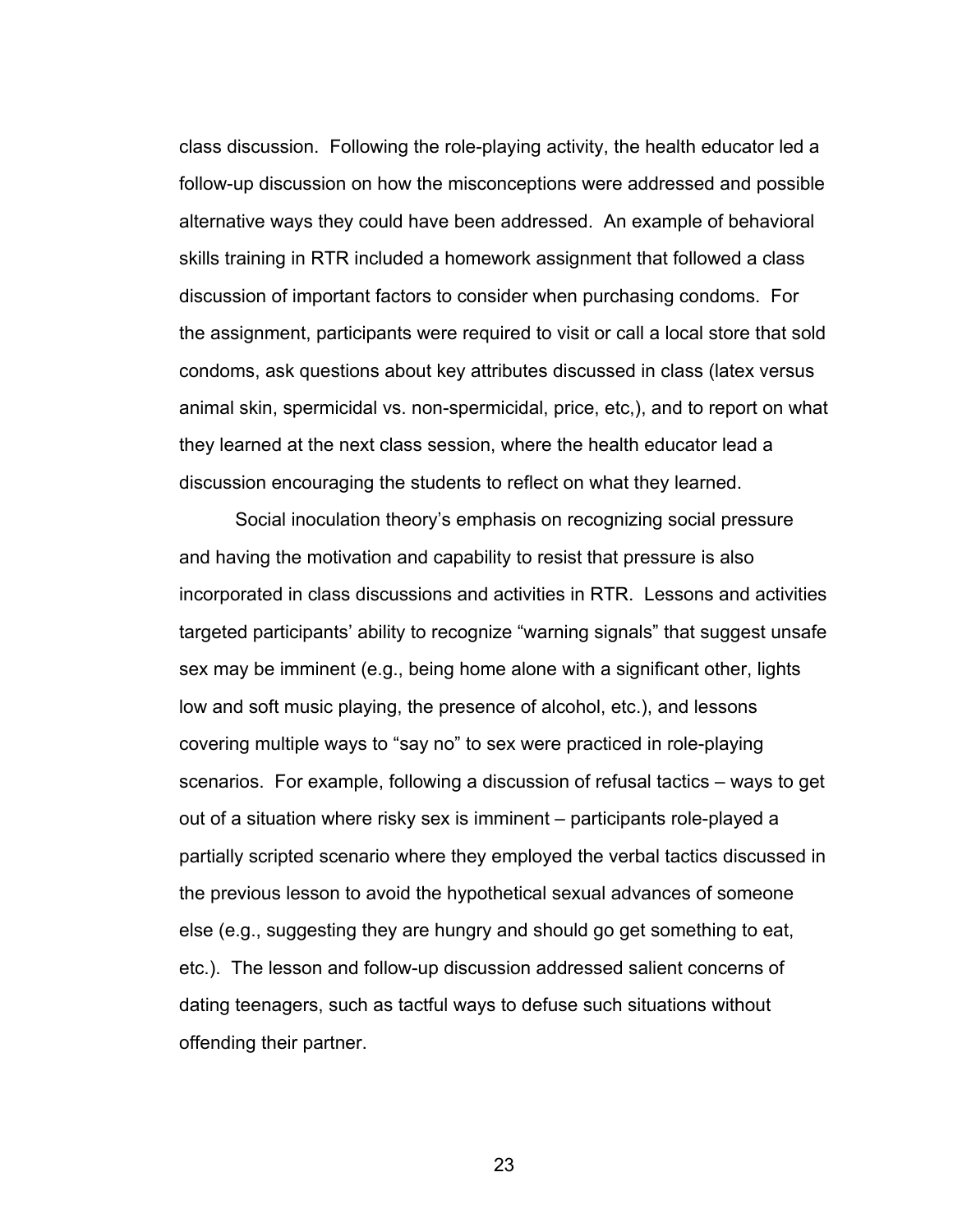Finally, the personalization of information about sexual risk, one of the unique components of cognitive behavior theory, is also incorporated in RTR (there are several other components that overlap with social learning and social inoculation approaches, such as training in decision-making and communication skills). For example, one activity involved simulating pregnancy probability: Given the probability of becoming pregnant for one act of unprotected sex, and assuming one such act per month, participants in the class drew cards from a hat representing whether or not they became pregnant. Participants who became pregnant remained standing, and the activity continues for one simulated year. The activity was structured so that by the end of the year, all of the participants became pregnant (or had gotten someone pregnant). The activity was accompanied by an interactive class discussion about when exactly they became pregnant in the exercise, when they would have the baby, and what the pregnancy would mean to the participant. For example, participants discuss how the pregnancy and baby would affect their own plans for the future (such as going to college) and how it would affect their life in the short-term (such as involvement in extracurricular activities). Comparable discussions and activities were presented for STI infections.

RTR+ is an adapted version of RTR and therefore shares much of its content. Like RTR, it emphasizes abstinence as an option to eliminate risk in addition to prophylactic measures to reduce risk. The key difference between the two interventions is that in RTR+, additional attention is devoted to "framing" the types of sexual decisions adolescents are faced with in ways that should promote risk avoidance, according to recent theoretical advances in research on developmental trends in memory and decision-making.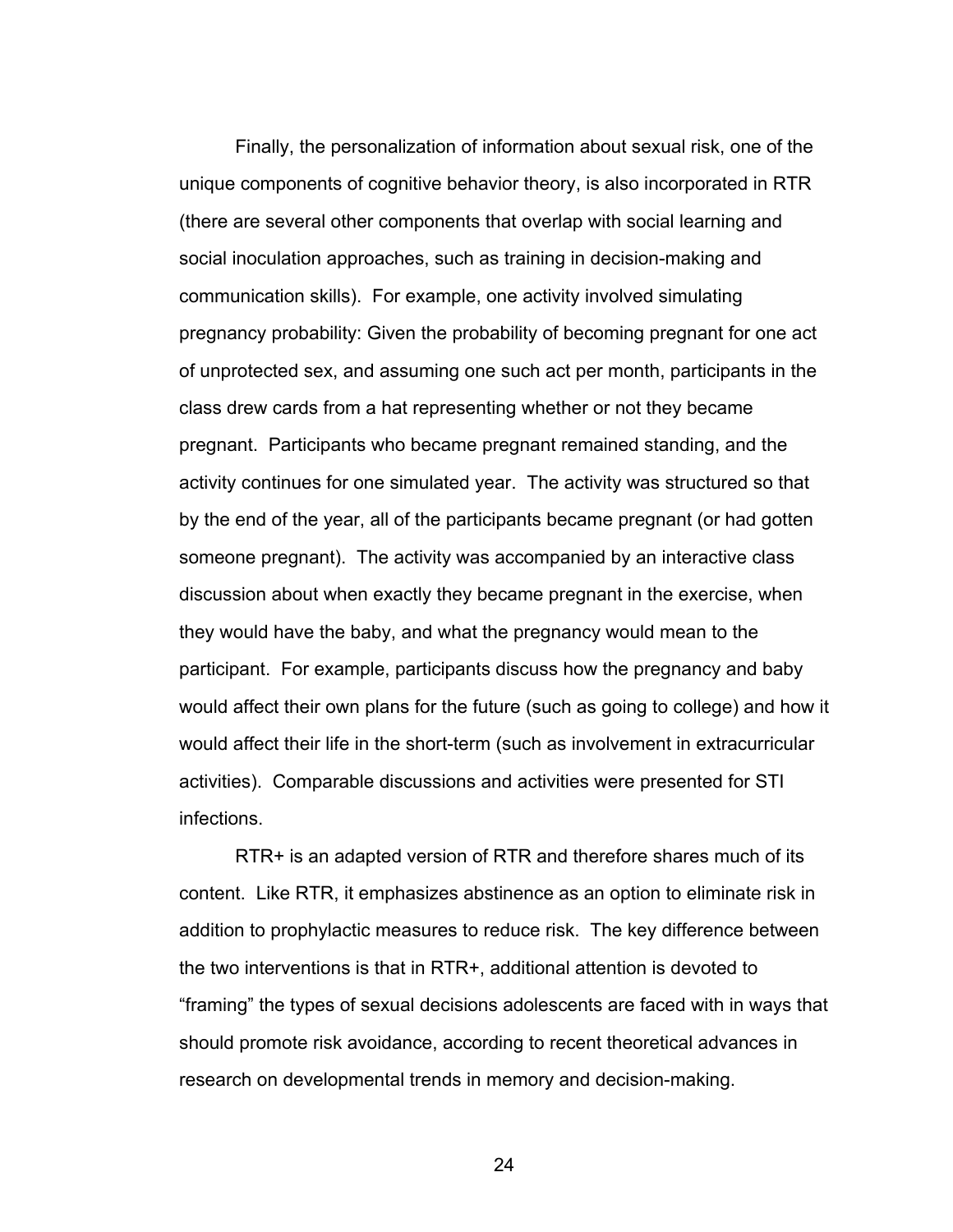Specifically, RTR+ accomplishes this by promoting gist extraction, automatic retrieval of values, and automatic application of values to gist representations. One modification of RTR+ that should facilitate the storage and long-term retention of key pieces of information was made by providing short, "bottomline" summaries of important points of the day's lesson at the end of each class. As discussed in the introduction, manipulations that target adolescents' decision-making process at any of several stages were employed and are discussed next.

One such stage involves manipulating the differential saliency of competing representations of information at the time the information is encoded: detailed, quantitative, and verbatim versus qualitative, categorical, and gist-based. For example, RTR included a discussion of quantitative probabilities of various consequences associated with single unprotected and protected sexual acts. RTR+ had a similar discussion, but it also expanded on those quantitative numbers by emphasizing the cumulative probability of experiencing those consequences when repeatedly engaging in the behavior over time. By emphasizing the risk of the behavior *in the limit*, focus was redirected from the quantitative value of the risk (which carries little meaning for both adolescents and adults) to a categorical contrast between a potentially catastrophic event occurring with certainty versus not occurring with certainty.

Two other important stages involve encouraging the storage of relevant risk-avoidant values and importantly, facilitating participants' ability to retrieve those values at the time a decision must be made. For example, RTR+ included an ongoing activity where participants continually updated a checklist of relevant values they endorsed throughout the class. The checklist was provided in an early session, and as the classes progressed, participants were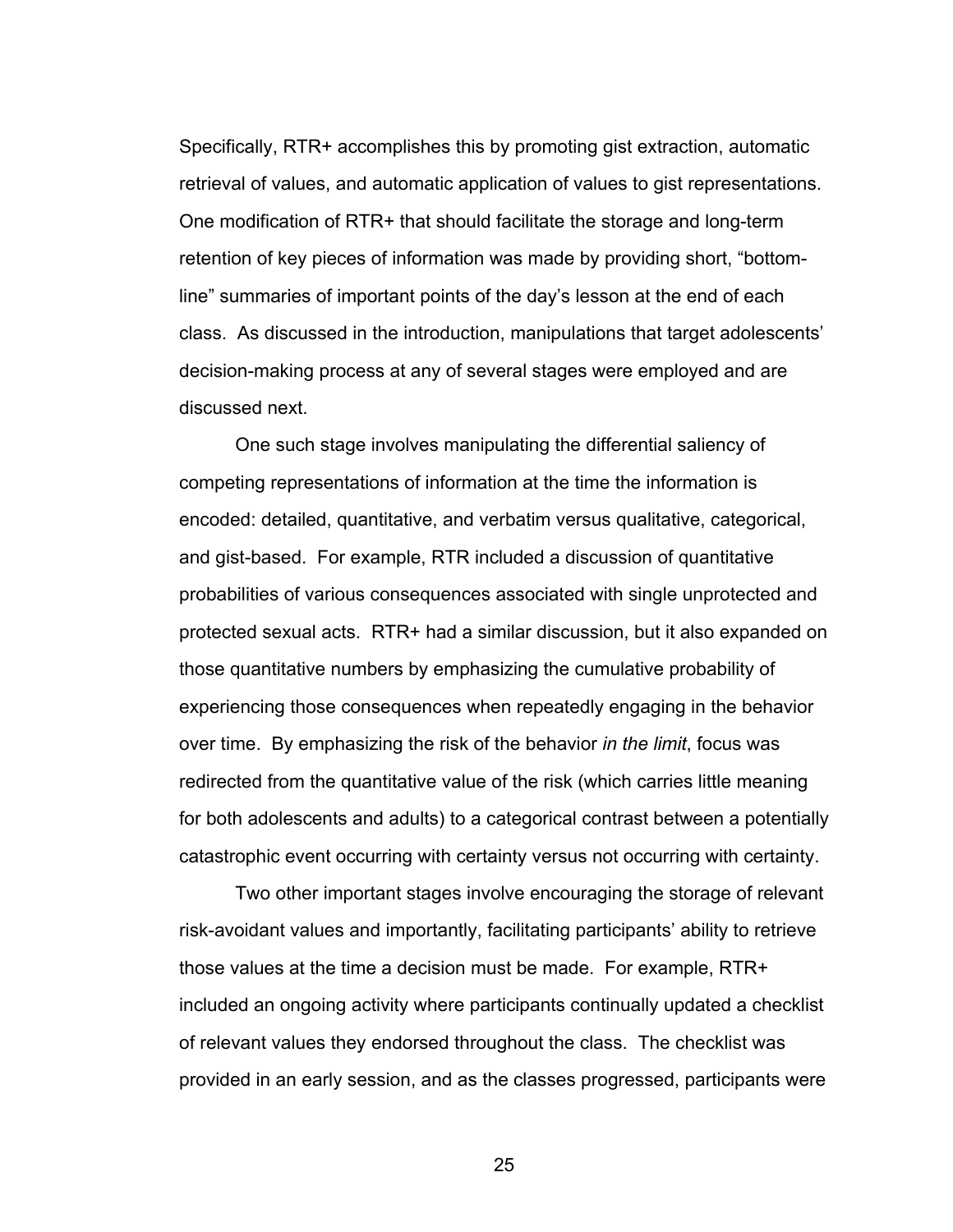encouraged to revise the checklist as they reconsidered the values that were important to them. The values were listed simply (e.g., "Avoid risk.") and endorsements were requested in a categorical manner (either you endorse it or you do not), in line with keeping memorial representations of those values as simple and "gist-based" as possible. RTR+ health educators were trained to find ways to relate discussions of sexual risks in any session to values that were potentially important to adolescents and to encourage interactive discussions of those values. The categorical framing of the values on the checklist and the ongoing discussions throughout the classes (continually relating presented information and participant comments back to those values) encouraged differential storage of gist-based versions of those values. The ongoing nature of the activity provided repeated "reminders" of those values to participants, and the repeated discussions helped to cement and strengthen their storage in memory, facilitating participants' ability to retrieve the values – and combine them with relevant risk representations – at the time a decision needed to be made in the months following the intervention.

Since many of the modifications of RTR+ involved providing the same information in RTR in addition to expanding on or summarizing that information, to keep the interventions at the same total duration, certain parts of RTR had to be cut in forming RTR+. All material that was cut in the creation of RTR+ was in keeping with principles that guided its formulation. For example, in an HIV risk activity where students categorized behaviors under green, yellow, and red lights (representing no, medium, and high risk), discussion of less relevant behaviors such as breast feeding (which appears in RTR) were cut from RTR+. Likewise, in class discussions about mistakes that can be made in using condoms, instead of discussing all the possible mistakes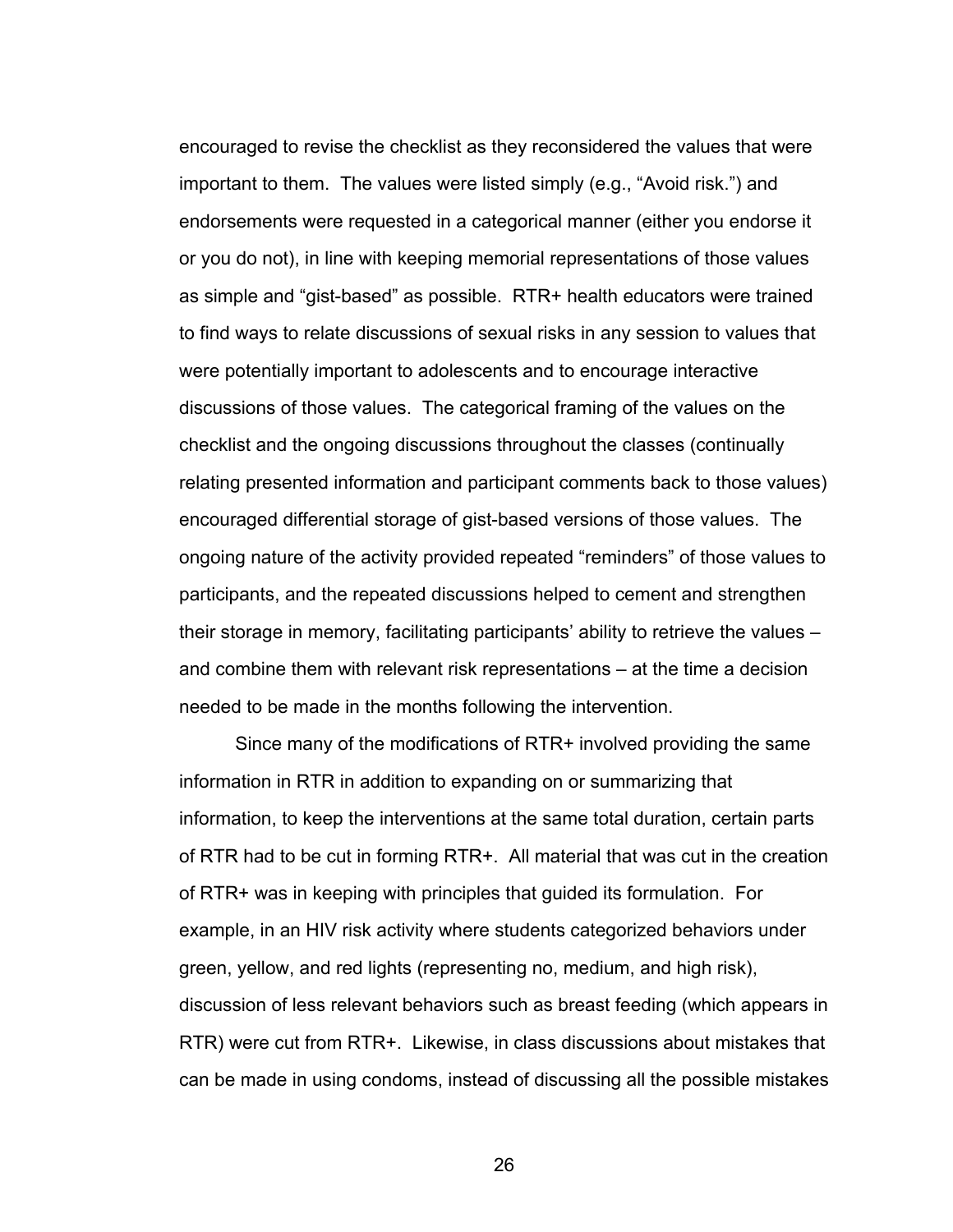that could be made, RTR+ emphasizes the five most common and dangerous mistakes. When information needed to be removed, things that were deemed to have only a superficial relevance to the topic at hand were removed.

The control group received a curriculum that sought to improve participants' communication skills and contained no discussion of issues pertaining to adolescent sexuality. Examples of topics relevant to effective communication in adolescence that were touched on in the control curriculum included how to communicate displeasure without putting someone on the defensive, bullying and how to deal with it, and characteristics that are valued in a friend. For example, one class discussion focused on "you" versus "I" methods of communicating displeasure. "You" methods are accusatory and focus on directing blame towards someone else, whereas "I" methods emphasize how someone else's behavior impacts you and your feelings. A session on bullying involved the presentation of a taxonomy of bullying types, including a discussion of what types of bullying were more common in males versus females. Following this, students participated in interactive discussions where they reflected on the taxonomy and discussed hypothetical bullying scenarios and how they would deal with them. The control curriculum contained a comparable number of interactive activities as RTR and RTR+, and its total duration was the same as RTR and RTR+ (16 hours).

## *Measures*

 To enhance the reliability of all data collected, participants were reminded at multiple points throughout the class sessions that any information they provided – during the classes or on the surveys – was confidential. Participants were again reminded that their survey responses were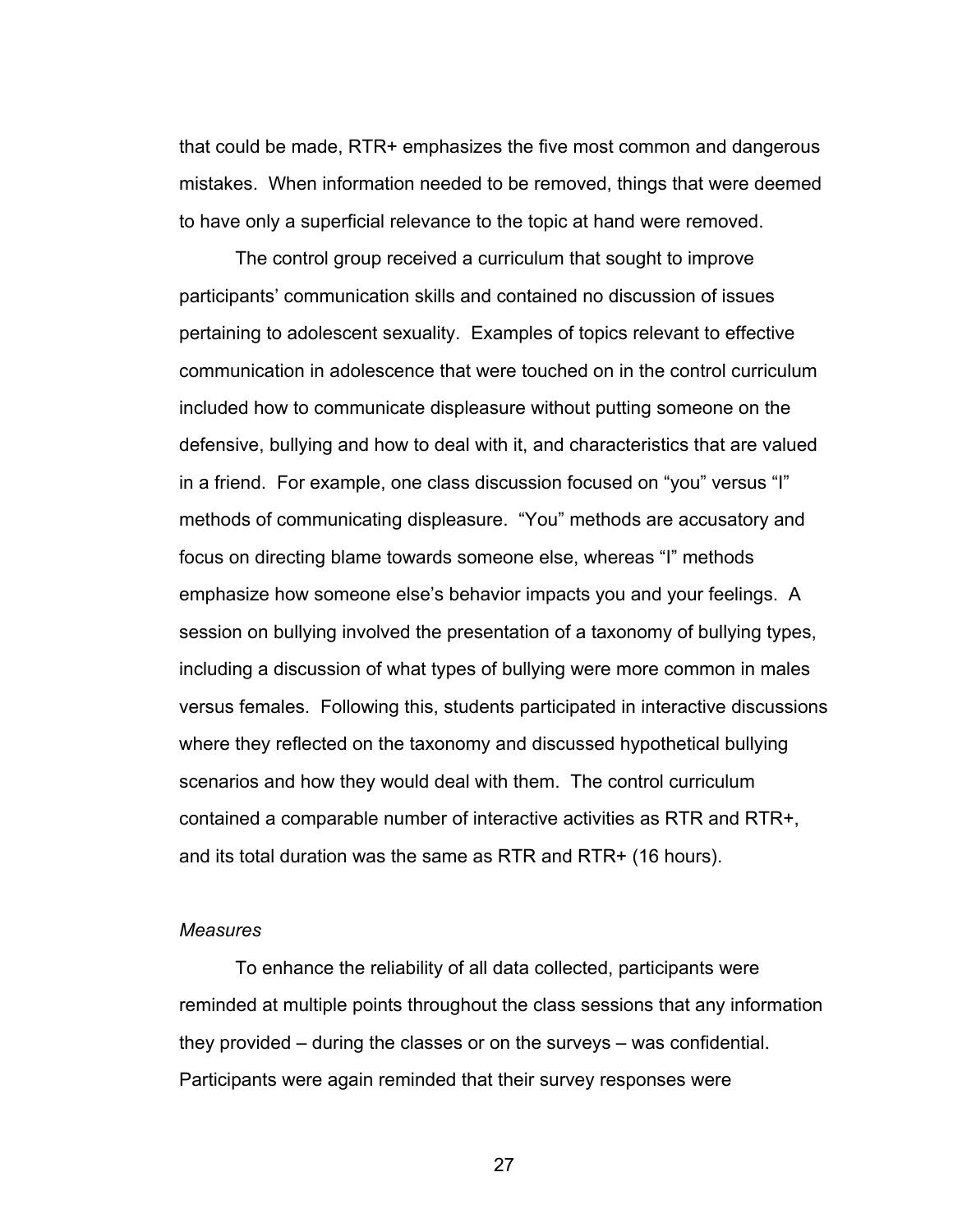confidential prior to each survey administration. Finally, participants and parents were made aware that a certificate of confidentiality was obtained from the National Institutes of Health for this study, which provided additional guarantees of participant confidentiality. Unless otherwise noted, all items and multi-item measures in this dissertation are coded in a direction reflecting more or more favorable assessments of the attribute or behavior in question. For example, higher scores on intentions scales reflect higher intentions to engage in the behavior, and higher scores on attitudinal scales reflect more favorable attitudes towards the behavior. Reliability analyses and item level statistics for all multi-items scales analyzed appear in Appendix A.

## *Sociodemographic variables.*

Data were collected on several sociodemographic variables, including age, gender, ethnicity, and site of survey administration (Arizona, New York, and Texas), which were planned covariates for all analyses. For ethnicity, participants were asked "Which of the following groups best describes you?": Caucasian/White, Mexican-American/Chicano, Central American/South American/Puerto Rican/Cuban, African-American/Black, Asian-American, Native-American, or mixed ethnicity. Responses of White/Caucasian, some Hispanic response, or African-American comprised over 88% of the sample. For all analyses reported in this dissertation, Mexican-American/Chicano, Central American/South American/Puerto Rican/Cuban and mixed ethnicities with Hispanic origin are grouped into one Hispanic category. In addition, because a) Asian responses were the most frequently reported other ethnicity, and b) Asian response profiles in preliminary analyses closely paralleled those of White/Caucasian participants, White/Caucasian, Asian, and other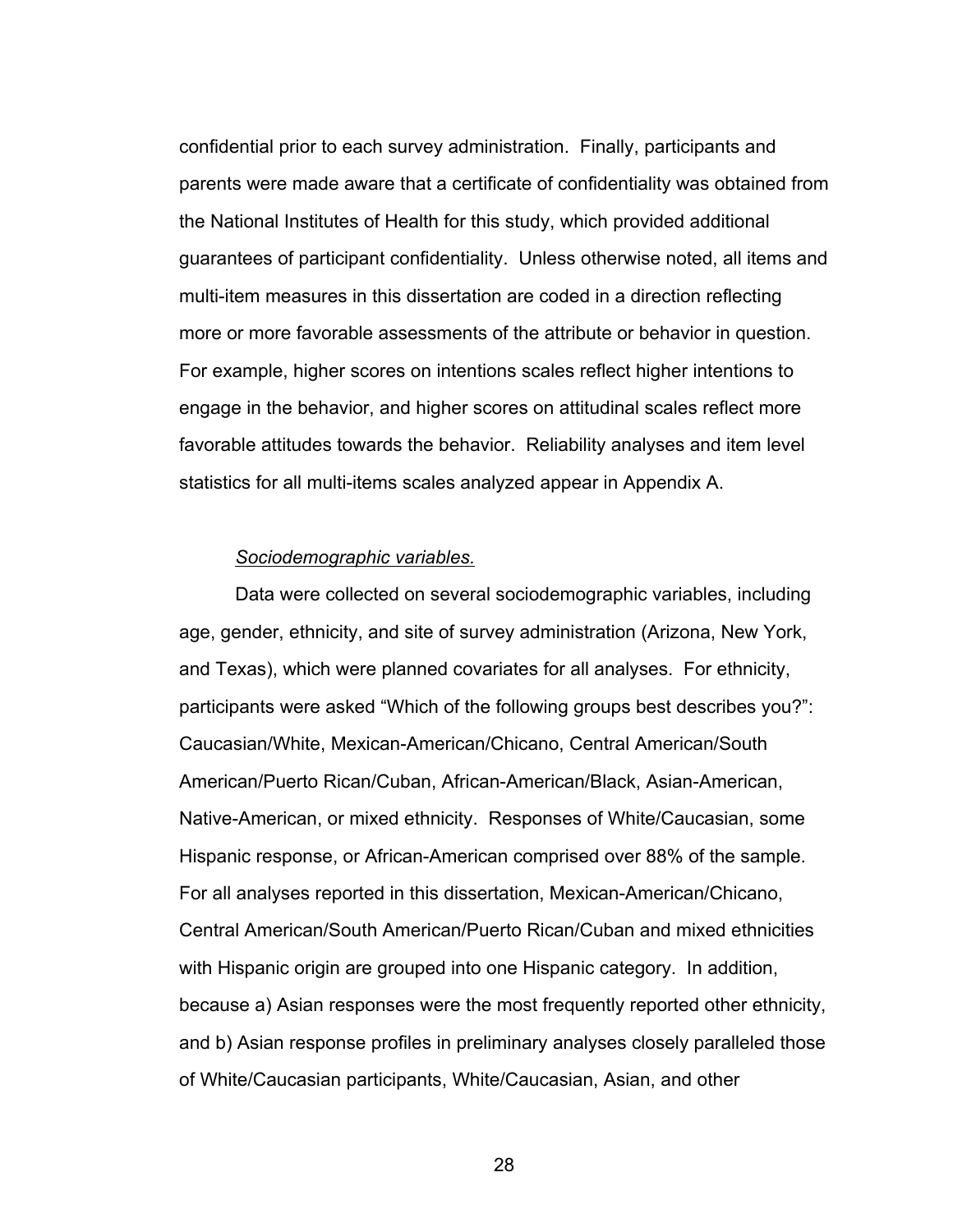responses are grouped together into one Caucasian/other category. Information on additional variables was requested and was used in building the imputation models discussed later in this chapter. These variables were: "What kind of grades do you usually get in school?" with "A's," B's," "C's," "D's," and "F's" as response options; "Do you get a free school lunch?" with "No," "Yes," and "Don't know" as response options; "Where do you live right now?" with "I live with both parents," "I live with a single parent," "I live with a parent and step-parent," "I live part time with both families (both parents have custody)," "I live with other relatives (not my parents)," "I live in a group home," "I live with a foster family," and "I live on my own or with friends" as response options (collapsed into a trichotomous "lives with" one, both, or no parents variable for the imputation models); "How important would you say religion is to you? (religiosity) with five response options ranging from "Not at all" to "Very; "In general, how many hours per day are you without any adult supervision?" with "Less than 1 hour," "1-2 hours," "3-4 hours," and "More than 4 hours" as response options; "What is the highest level your [parent] completed in school?" (asked separately for mother and father and averaged for a single parental education measure; "Don't know" responses were treated as missing and the answered item for the other parent – if present – was used for the overall score).

# *Behavioral measures*

Primary outcome measures fall into two major groups: sexual behavior and prophylactic behavior. For sexual behavior, the first variable analyzed was the initiation status for participants who were sexually abstinent at presurvey (whether a participant initiated oral, anal, or vaginal sex during the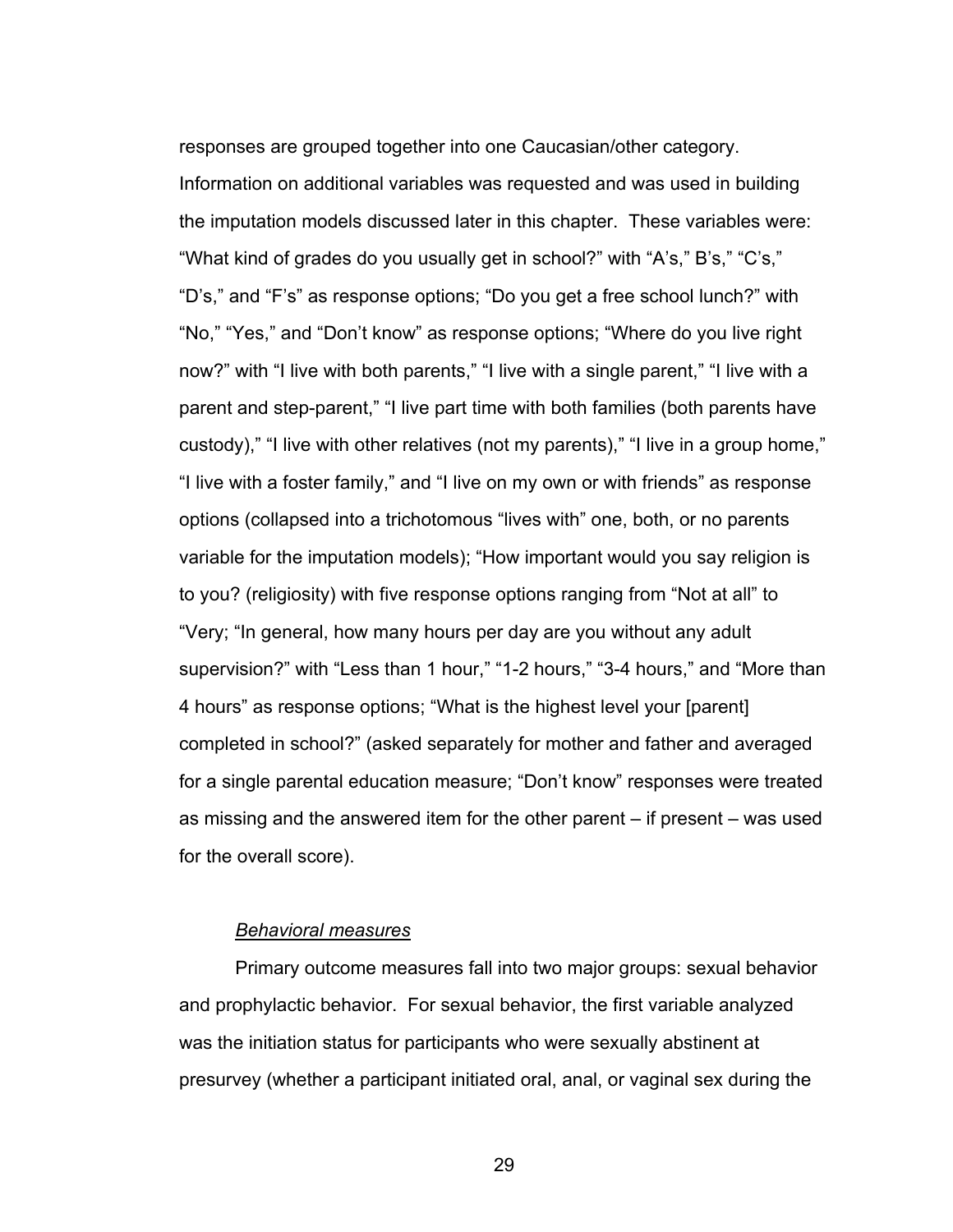study). Initiation status was determined in four steps. First, responses to the question "Have you ever had sex?" were consulted for an initial estimate of initiation status. Second, intermittent missed responses to this question were extended when logically appropriate. For example, a participant who missed the three month survey but provided a "no" response to the question above at presurvey, postsurvey, and six months could not have initiated in the interval between the postsurvey and three month follow-up, and likewise, a participant who said "yes" to the question at three months could not have initiated in later intervals. Third, participants who skipped the question "Have you ever had sex?" but provided "no" responses to the questions "Have you ever had vaginal sex?", "Have you ever had anal sex?", and "Have you ever had oral sex?" were treated as not initiating during the corresponding interval, and participants who answered "yes" to any of those latter three questions were treated as initiating during the corresponding interval. If participants showed a longitudinally inconsistent pattern of responses to these three questions (e.g., they said "yes" to "Have you ever had vaginal sex?" at presurvey but "no" at a later time point), these three questions were not consulted to update initiation status. Nonstandard definitions of sex – saying "yes" to "Have you ever had sex?" and "no" to specific questions about vaginal, anal, and oral sex – were treated as not initiating. Definitions of sex that excluded oral sex – saying "no" to "Have you ever had sex?" and "yes" to "Have you ever had oral sex?" – were treated as initiating.

Fourth, for participants who skipped the question "Have you ever had sex?", responses to the question "How old were you the first time you had sex?", if present at any time point, were cross referenced with dates of survey administrations to infer the participant's initiation status at the time of the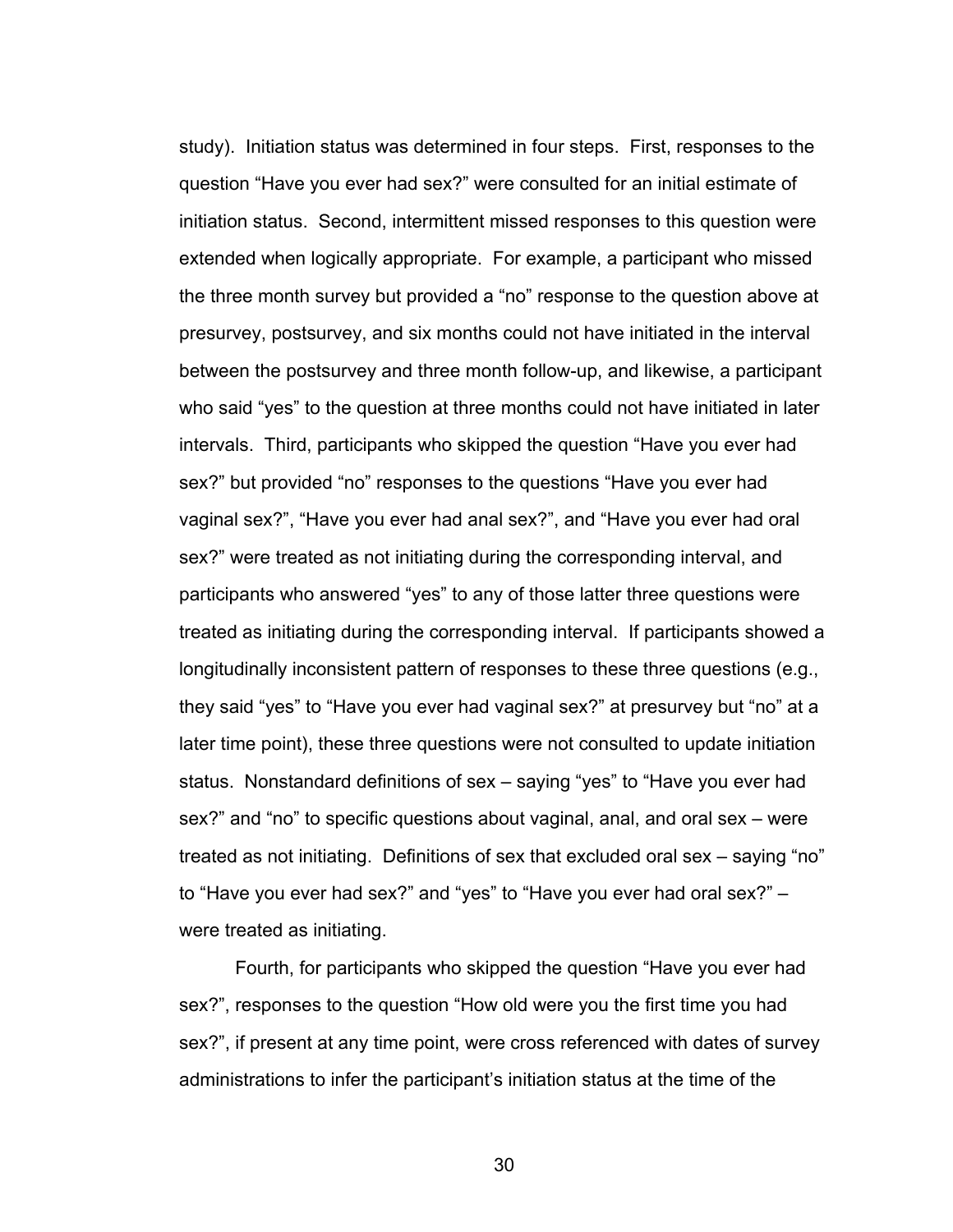missed follow-up survey. For example, suppose a participant attended all sessions but the six month follow-up, answered "no" to "Have you ever had sex?" at presurvey, postsurvey, and three months, but said "yes" at the 12 months. In addition, at the 12 month follow-up the participant's reported age of initiation was 16, but given their birthday, they would have been 15 at the time of the six month follow-up. This participant could not have initiated in the interval between the three and six month surveys, and their initiation time would be set to the period between the six and 12 month surveys. Seven additional participants reported an age of initiation that was close to the time of the missed follow-up survey, making inferences about initiation status at the missed survey point probable, as opposed to certain. For example, one participant who missed the three and six month follow-ups reported an age of initiation of 16 at 12 months, but turned 16 only three days before h/she would have taken the three month survey. With approximately 30.4 days in a month and 9 months between the three and 12 month surveys, the odds against that participant initiating in those three days are over 91:1. Five participants reported ages of initiation that fell within two weeks of the follow-up survey missed, and two participants reported ages that fell within 29 days. Analyses reported below show similar patterns regardless of how these participants are treated.

The second sexual behavior to be analyzed was the total number of sexual partners. Participants were separately asked questions about the total number of male and female sexual partners they had ever had. Skipped responses to these questions were cross-referenced with responses to the question "Have you ever had sex?" and values of zero were substituted if the participants answered "no" to the latter question and showed no pattern of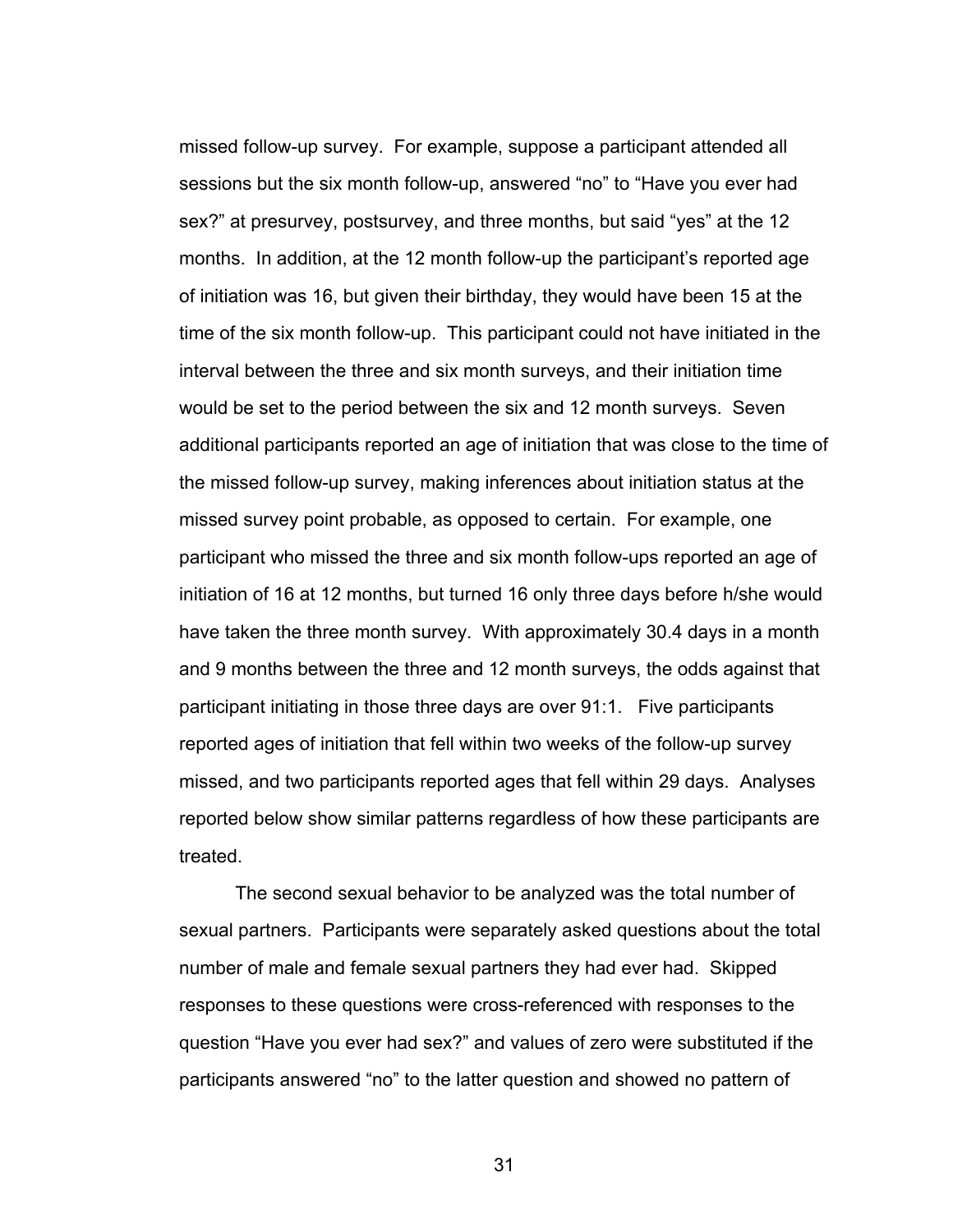inconsistencies in responses to that question. Gender-typical response patterns were assumed in cases where the participant provided one response to one of the questions and did not provide a response to the other: e.g., if a male indicated that they had some valid number of female partners (0, 1, 2, etc.) and left the number of male partners blank, a value of zero was substituted for the response to the number of male partners. Responses to each of these questions were then summed to create an overall number of partners variable. After summing, longitudinal inconsistencies in the responses were checked by subtracting responses at later time points from earlier time points. If this difference was negative, the response at the previous assessment was carried forward. For additional analyses, a trichotomized version of this variable was created that grouped responses of 2 or more into one category.

For prophylactic behavior, three measures of prophylaxis were analyzed in this dissertation. First, a prophylactic risk index (PRI) was calculated from questions about the types of prophylaxis used in the last three months and the total number of sexual encounters in the last three months. First, the total number of vaginal, oral, or anal sexual episodes in the last three months was calculated by summing responses to the write-in items "In the last three months, I had vaginal (regular) sex \_\_\_\_ times," "In the last three months, I had oral sex times," and "In the last three months, I had anal (rectal) sex \_\_\_\_ times." If the participant omitted responses to these specific questions but answered "No" to the general question "In the last three months, have you ever had vaginal, oral, and or anal sex?" the value of the summed variable was set to zero for that assessment. Second, the total number of prophylactic behaviors involving a condom in the last three months was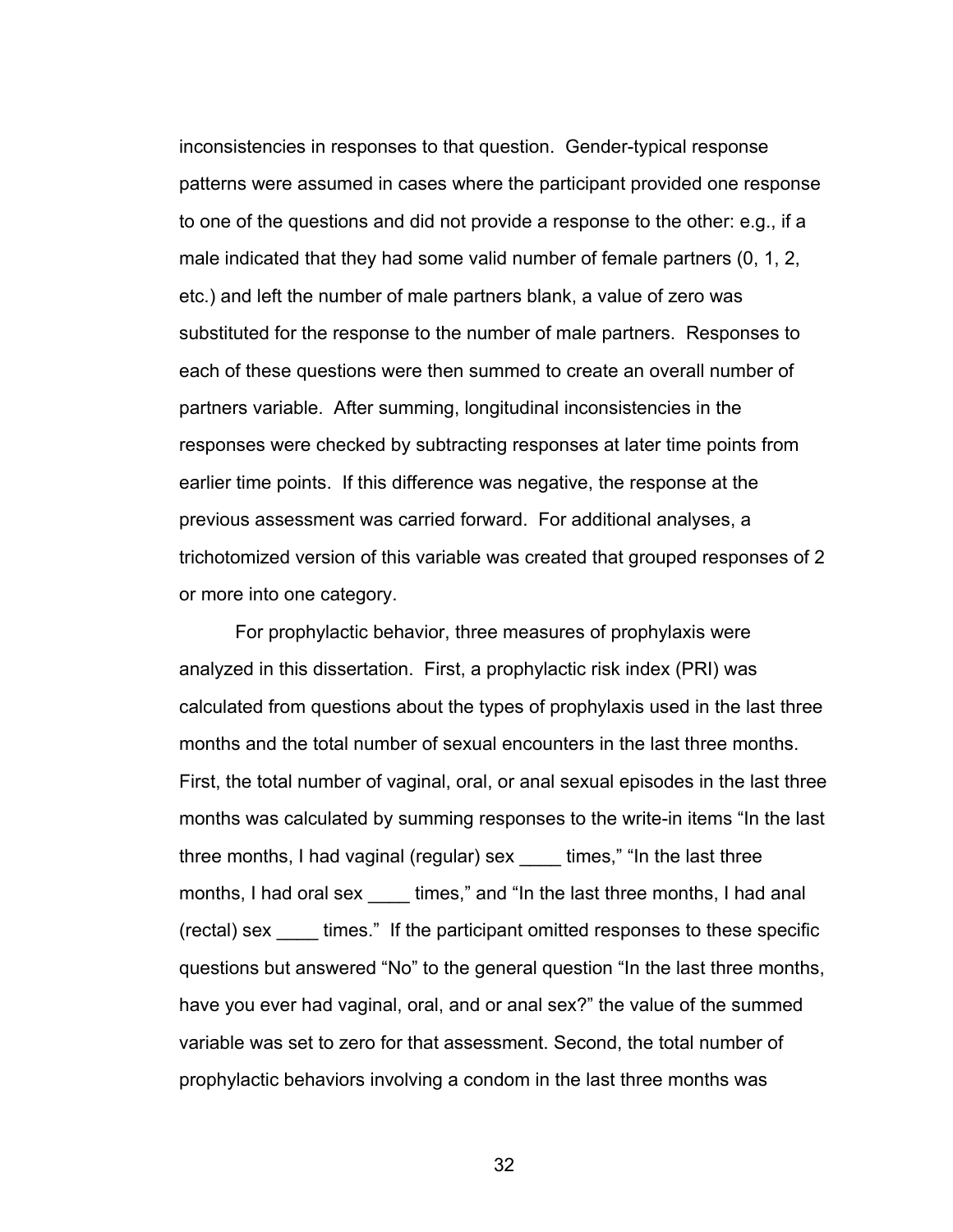calculated by summing responses to the questions "If you used contraception in the last three months, how many times did you use condoms (rubbers)?" and "If you used contraception in the last three months, how many times did you use condoms (rubbers) and foam?" Third, the proportion of protected sexual episodes was calculated by dividing the latter total (number of protected episodes) by the former (number of sexual episodes). Ratios greater than one (indicating more uses of prophylaxis than total sexual encounters) were set to one after the ratio was calculated. Scores of one and zero on PRI indicate maximum and minimum proportions of prophylactic behavior, respectively. Since participants who did not engage in sexual activity in the last three months are not less risk averse than participants who used prophylaxis at all occasions, those inactive participants were assigned a score of one on the PRI.

The second measure of prophylaxis analyzed was whether the participant used a condom the last time they had sex. Participants checked off one or more of six options to the question "If you have had sex, what method(s) of birth control did you and your partner use to prevent pregnancy the last time you had sex? " The available options were "I have never had sex," "No method was used," "Birth control pill," "Condom (rubber)," "Some other method (ex. Diaphragm, IUD)," and "I am not sure." Affirmative "condom" responses at the 12 month assessment, or negative "condom" responses accompanied by no affirmative response to the item "I have never had sex" at the 12 month assessment, identified the eligible subject pool. Affirmative responses to both "Condom" and "No method was used" were excluded from analysis.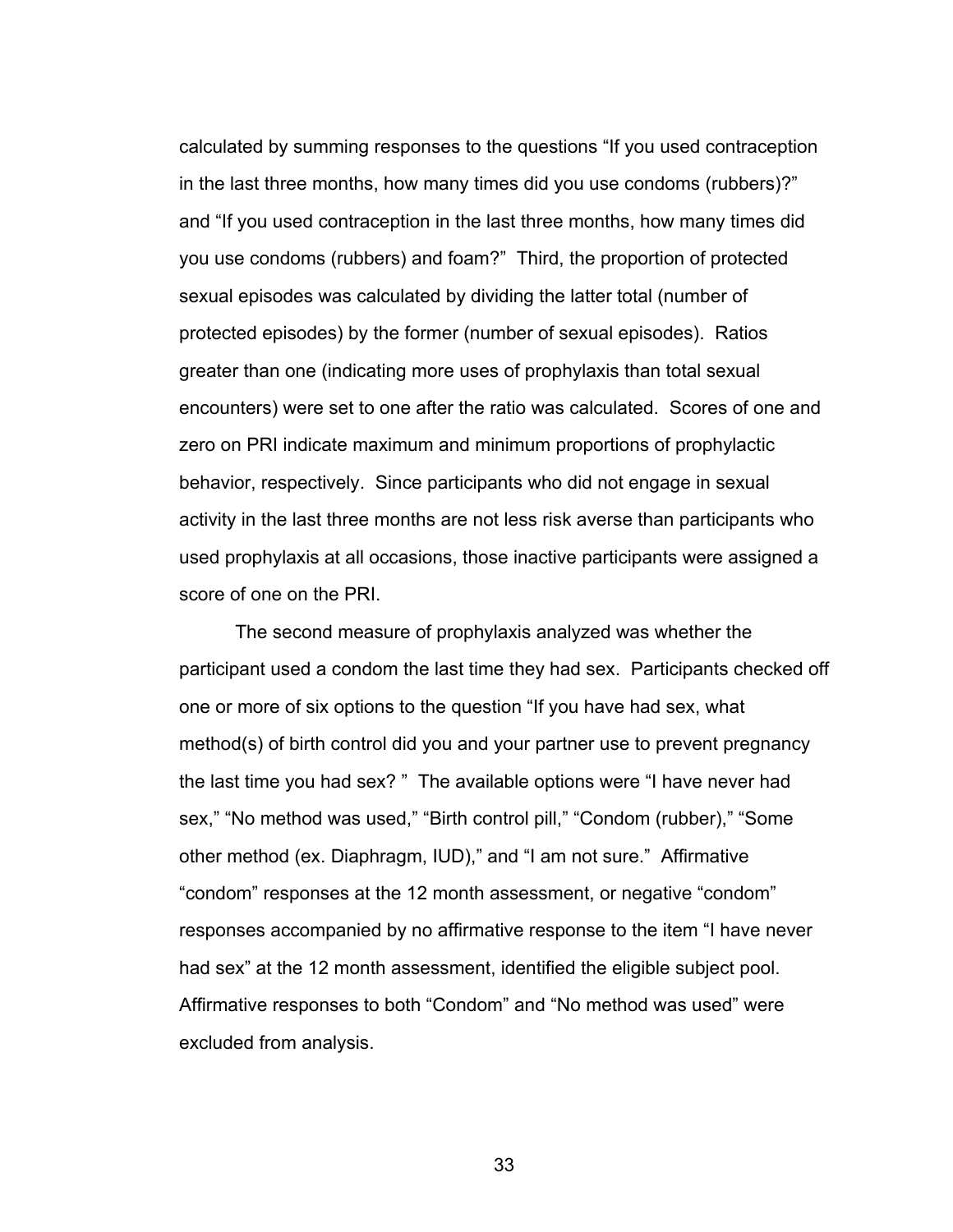For the third measure of prophylaxis, the cumulative number of unprotected sexual encounters was calculated by subtracting the sum of the responses to the variables "If you used contraception in the last three months, how many times did you use condoms (rubbers)?" and "If you used contraception in the last three months, how many times did you use condoms (rubbers) and foam?" from the sum of the responses to the variables "In the last three months, I had vaginal (regular) sex times," "In the last three months, I had oral sex times," and "In the last three months, I had anal (rectal) sex \_\_\_\_ times." Values on this new variable less than zero, indicating more protected sexual encounters than total sexual encounters, were set to zero. For analyses, a cumulative version of the variable was calculated by summing responses of the current time point with all previous time points. For additional analyses, a trichotomized version of this variable was created that grouped responses of 2 or more into one category.

## *Intentions*

 A measure of future sexual intentions was constructed from responses to five Likert-type items such as "Do you think you will have sex (or have sex again) during the next year?" Likewise, a prophylactic intentions scale was created from six Likert-type items such as "Do you intend to use a condom (rubber) when you have sex?" Individual items on both aggregated measures consisted of a five point scale ranging from *very unlikely* to *very likely* (scored from 0 to 4), and responses to each item were averaged for an overall score on each scale. On both aggregated intentions measures, higher scores imply higher intentions to engage in the respective behavior. A complete listing of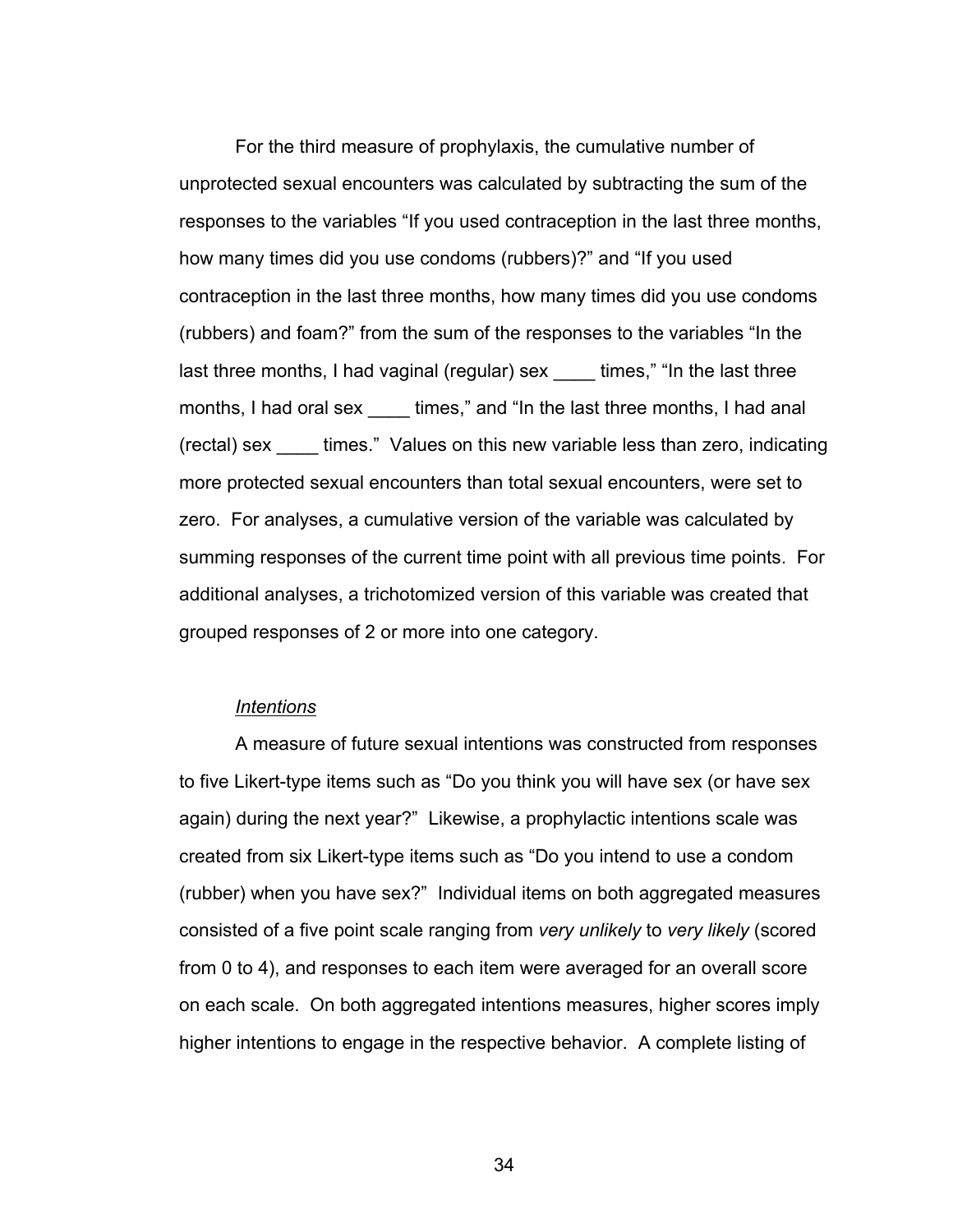items on the sexual and prophylactic intentions scales can be found in Tables A.1 and A.2 of Appendix A.

## *Attitudes*

 A measure of sexual attitudes was constructed from ratings of three Likert-type items such as "I believe it's OK for people to have sex with a steady boy/girlfriend," and a prophylactic attitudes scale was created from 24 Likert-type items such as "I believe condoms should always used if a person my age has sex, even if the two people know each other very well." In addition, a scale representing participants' attitudes towards the consequences of pregnancy (Unger, Molina, & Teran, 2000) was created from 17 Likert-type items such as "It wouldn't be all that bad at this time in my life [if I had a baby]". Individual items on each aggregated measure consisted of a five point scale ranging from *strongly disagree* to *strongly agree* (scored from 0 to 4), and responses to each item were averaged for an overall score on each scale. On each aggregated attitudinal measure, higher scores imply more favorable attitudes towards the respective behavior/consequences. A complete listing of items on these three attitudinal measures can be found in Tables A.3-A.5 of Appendix A.

# *Norms*

Three scales composed of aggregated normative Likert-type items were constructed. A measure of perceived sexual norms was constructed from ratings of six items such as "Most of my friends have not had sex yet," and "Most of my friends believe it's OK for people my age to have sex with a steady boyfriend or girlfriend." Items included both descriptive and injunctive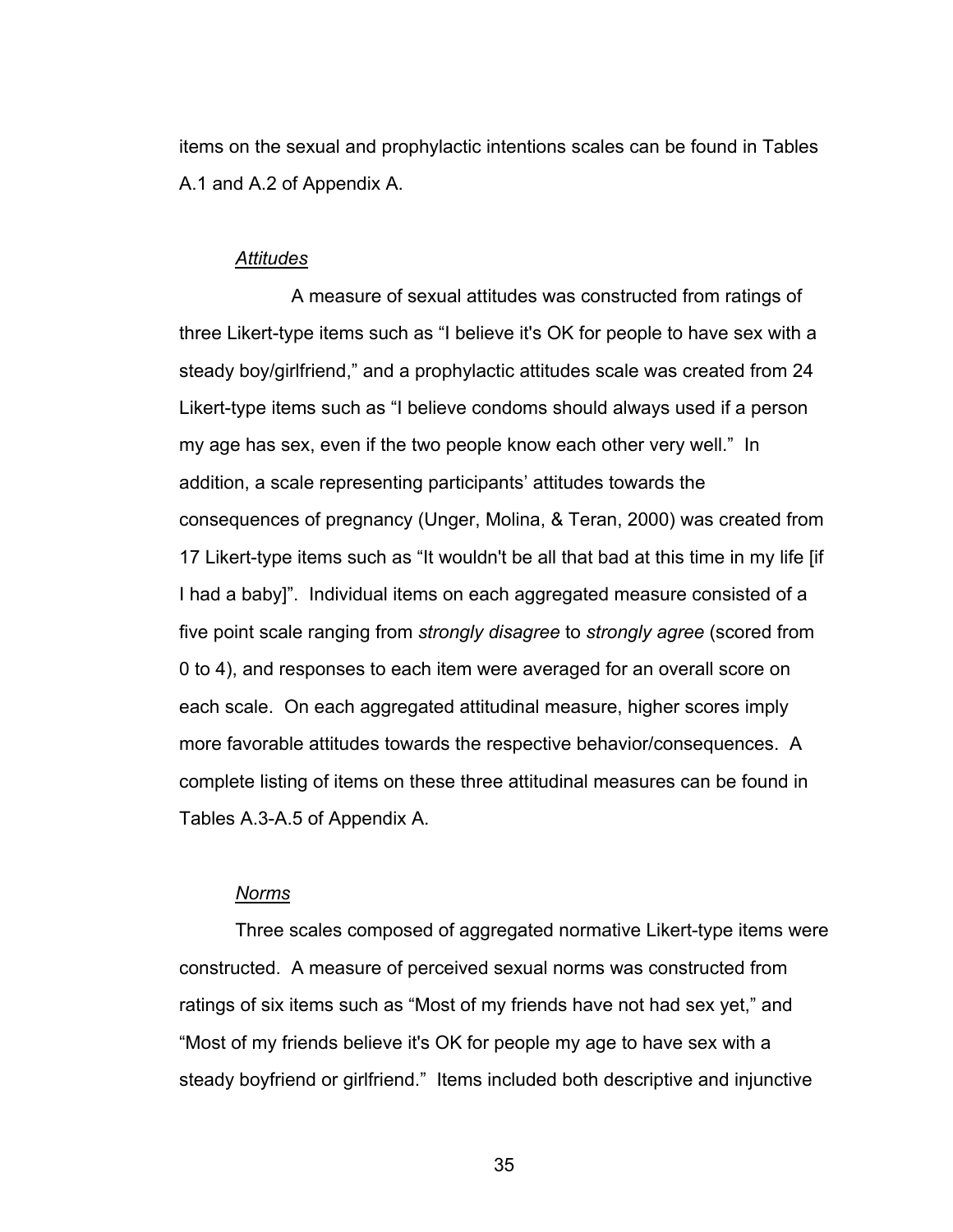content for both peers and important adults. A measure of perceived parental sexual norms was constructed from four items reflecting the perceived sexual norms of participants' parents, such as "How would your mother feel about your having sex at this time in your life?" Items included only injunctive content. For prophylaxis, a measure of perceived prophylactic norms was constructed from ratings of eight Likert-type items such as "Most adults who are important to me believe condoms (rubbers) should always be used if a person my age has sex, even if the two people know each other very well," and "Most of my friends believe condoms (rubbers) should always be used if a person my age has sex, even if the girl uses birth control pills." Items included only injunctive content. Individual items on each aggregated measure consisted of a five point scale ranging from *strongly disagree* to *strongly agree* (scored from 0 to 4), and responses to each item were averaged for an overall score on each scale. On each aggregated normative measure, higher scores imply more permissive norms in the respective domain. A complete listing of items on these three normative measures can be found in Tables A.6-A.8 of Appendix A.

## *Perceived behavioral control/self-efficacy*

A measure of perceived behavioral control was constructed from ratings of five Likert-type items such as "It is easy for me to get birth control." Likewise, a measure of self-efficacy in the ability to "say no" to sex was constructed from ratings of four Likert-type items such as "I feel comfortable refusing to have sex," and a measure of self-efficacy in using prophylaxis was constructed from ratings of six Likert-type items such as "I could succeed in using a condom (rubber) when I have sex." Individual items on each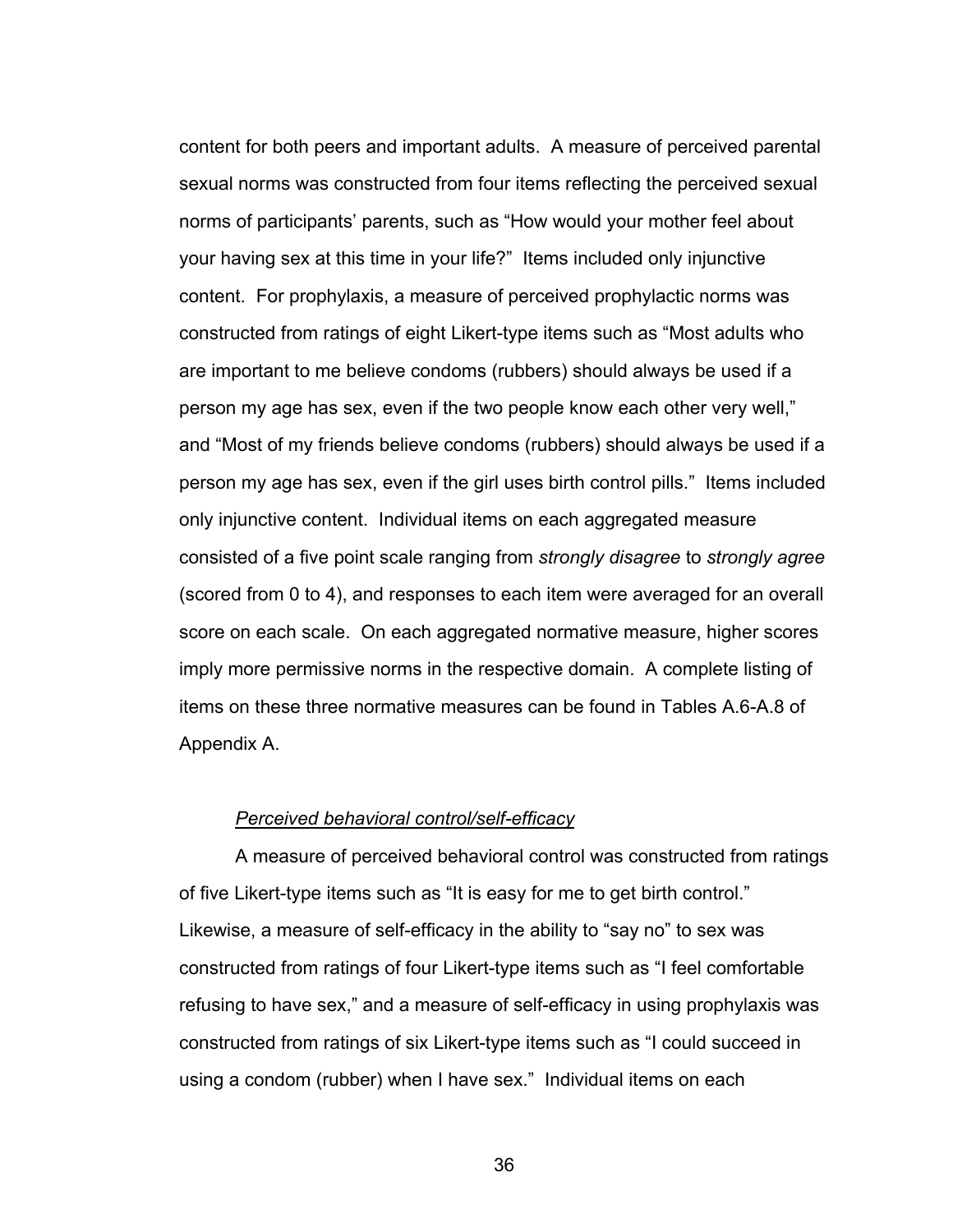aggregated measure consisted of a five point scale ranging from *strongly disagree* to *strongly agree* (scored from 0 to 4), and responses to each item were averaged for an overall score on each scale. On each aggregated measure, higher scores imply higher perceived control/self-efficacy. A complete listing of items on these three measures can be found in Tables A.9- A.11 of Appendix A.

#### *Risk/benefit perception*

 With the exception of global benefit perception, all measures discussed in this section were used previously in Mills, Reyna, & Estrada (2008). Gistbased risk perception was assessed on the survey in three ways. The first scale (categorical risk) contained nine items that measured categorical thinking about risk (e.g., ''Even low risks happen to someone''). Ratings were made on 5-point scales ranging from strongly disagree to strongly agree (scored from 0 to 4 and then averaged). The second scale (gist principles) contained 15 principles (e.g., ''Avoid risk'') that participants endorsed (or not) by checking off all items that applied to them; the number of endorsements was summed. A complete listing of items on these two measures can be found in Tables A.12 and A.13 of Appendix A. The third gist measure (global risk) simply asked participants to rate the personal risk of having sex as "none," ''low,'' ''medium,'' or ''high.'' Similarly, a global benefit measure asked participants to rate the personal benefit of having sex on the same scale.

Verbatim-based risk perception was assessed with two measures. First, a specific-risks scale contained five items that mentioned concrete consequences of risky sexual behavior (e.g., pregnancy, HIV-AIDS) and required personal risk estimates of those consequences on 5-point scales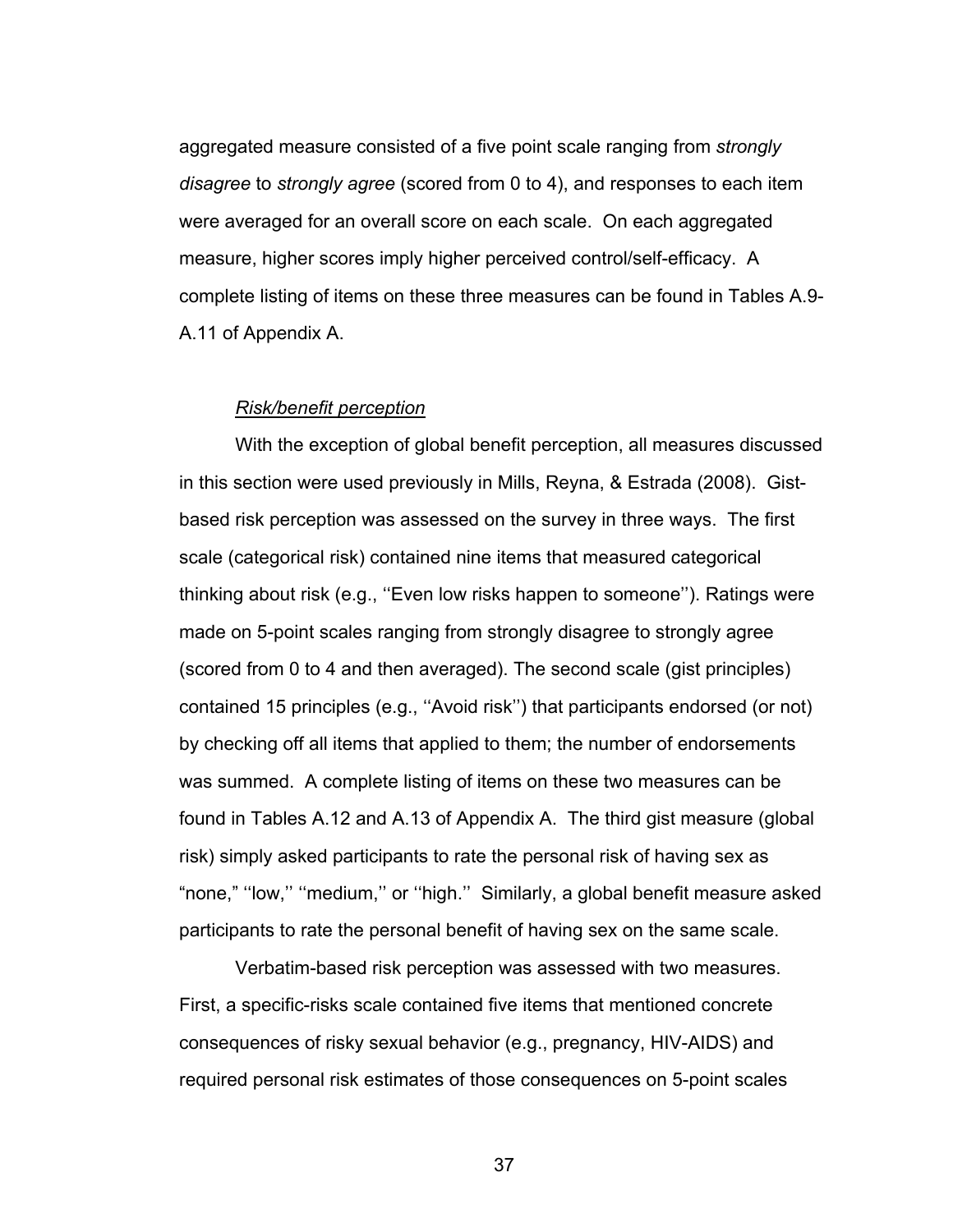ranging from strongly disagree to strongly agree (scored from 0 to 4 and then averaged). A complete listing of items on this measure can be found in Table A.14 of Appendix A. A second verbatim-based measure of risk perception required participants to quantify their risk of having a sexually transmitted disease (STD) on a subjective probability scale from 0 to 100.

### *Additional psychosocial mediators*

Questions concerning several additional psychosocial mediators were also administered. Participants provided ratings of 27 items assessing knowledge about prophylaxis, sexual risk taking, pregnancy, and sexually transmitted infections (e.g., "Latex condoms prevent HIV better than animal skin condoms") on five point scales ranging from "It is false" to "It is true" (scored from 0 to 4 and then averaged). Participants also provided ratings to three Likert-type items assessing the extent to which the participant recognized common warning signals of sex, such as "Being pressured or controlled in any way is a warning signal for unwanted sex," on five point scales ranging from "Strongly disagree" to "Strongly agree" which were averaged. Third, participants rated the extent to which they agreed to 20 statements about the reasons to have – or to not have – sex, such as "I do not want to be a teen parent" and "I feel mature enough to make this decision," on five point scales ranging from "Strongly disagree" to "Strongly agree," which were averaged separately for reasons for and against sex, resulting in two 10 item scales: reasons to have sex and reasons to not have sex. A complete listing of items on these four scales can be found in Tables A.15-A.18 of Appendix A. Other psychosocial mediator variables used in building the imputation models included delinquent behavior, which was assessed with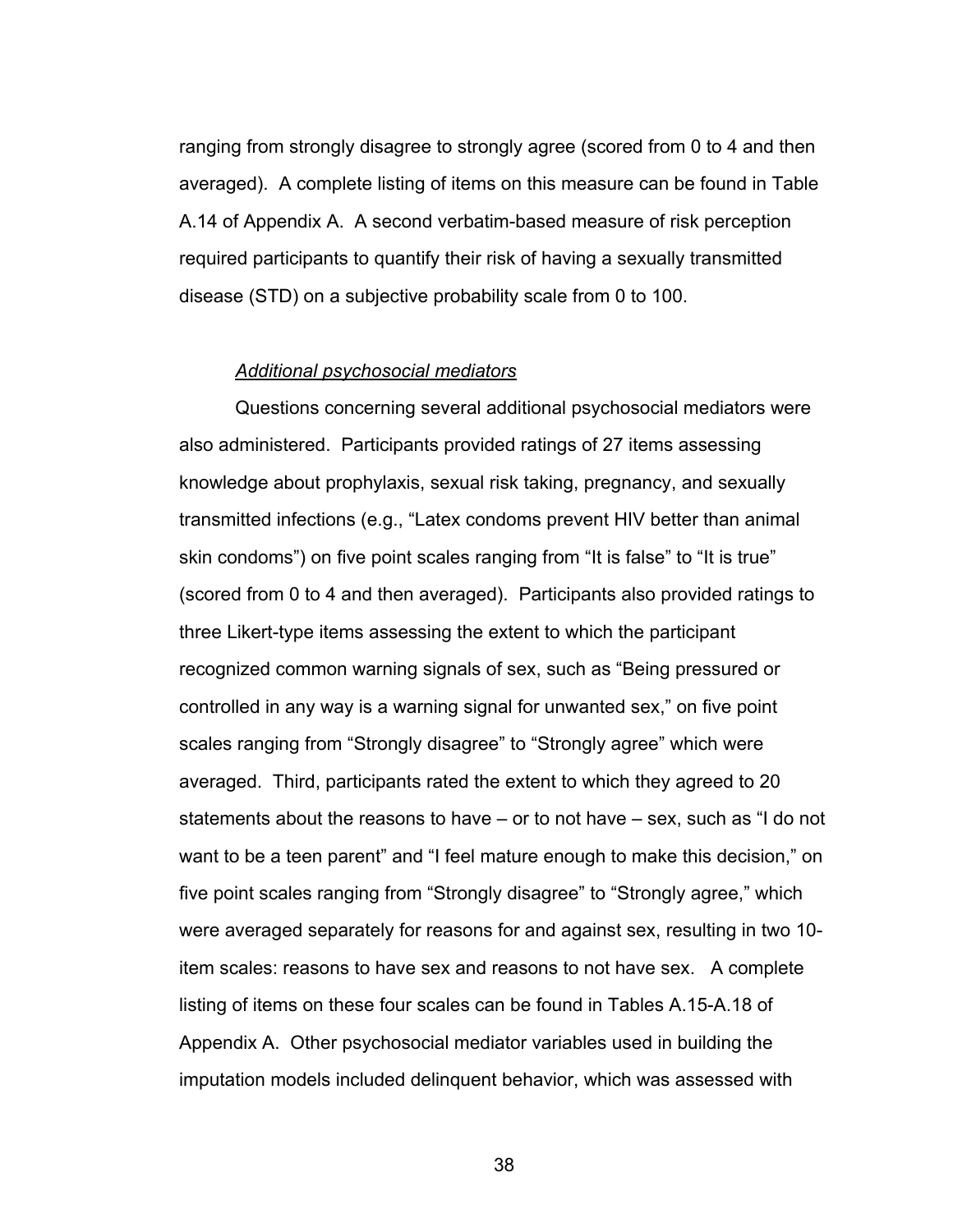seven items (e.g., "How often in the last 6 months have you stolen something?") on five point scales ranging from "Never" to "Almost every day" (scored from 0 to 4 and then averaged;  $\alpha$ =.79), and the extent to which the participant is accepted by his or her peers was assessed with the Index of peer relations (Nurius, Hudson, Daley, & Newsome, 1988), a 25 item scale with items such as "I get along very well with my peers", rated on five point scales ranging from "Rarely or none of the time" to "Most or all of the time" (scored from 1 to 5 and averaged;  $\alpha$ =.94). A short form of the Marlowe-Crowne social desirability index (Reynolds, 1982) was also administered. Participants provided "True" or "False" responses to 13 items such as "No matter who I'm talking to, I'm always a good listener" (responses were coded 0 or 1 and averaged;  $\alpha$ =.66).

## *Procedure*

## *Peer Health Educator Training*

The interventions were administered by undergraduate or graduate research assistants (RAs) trained in one of the health education or control curricula. Using educators only a few years older than the participants helped to establish a rapport with the classes, which facilitated interactive class discussions of sensitive topics. Prior to training, these RAs were randomly assigned to deliver one of the two treatment interventions (RTR or RTR+) or the control intervention, but to avoid contaminating the delivery of either intervention with material from the other, RAs were never assigned to both RTR and RTR+. Some RA's assigned to one of the two treatment interventions were also cross-trained in the control curriculum. Over the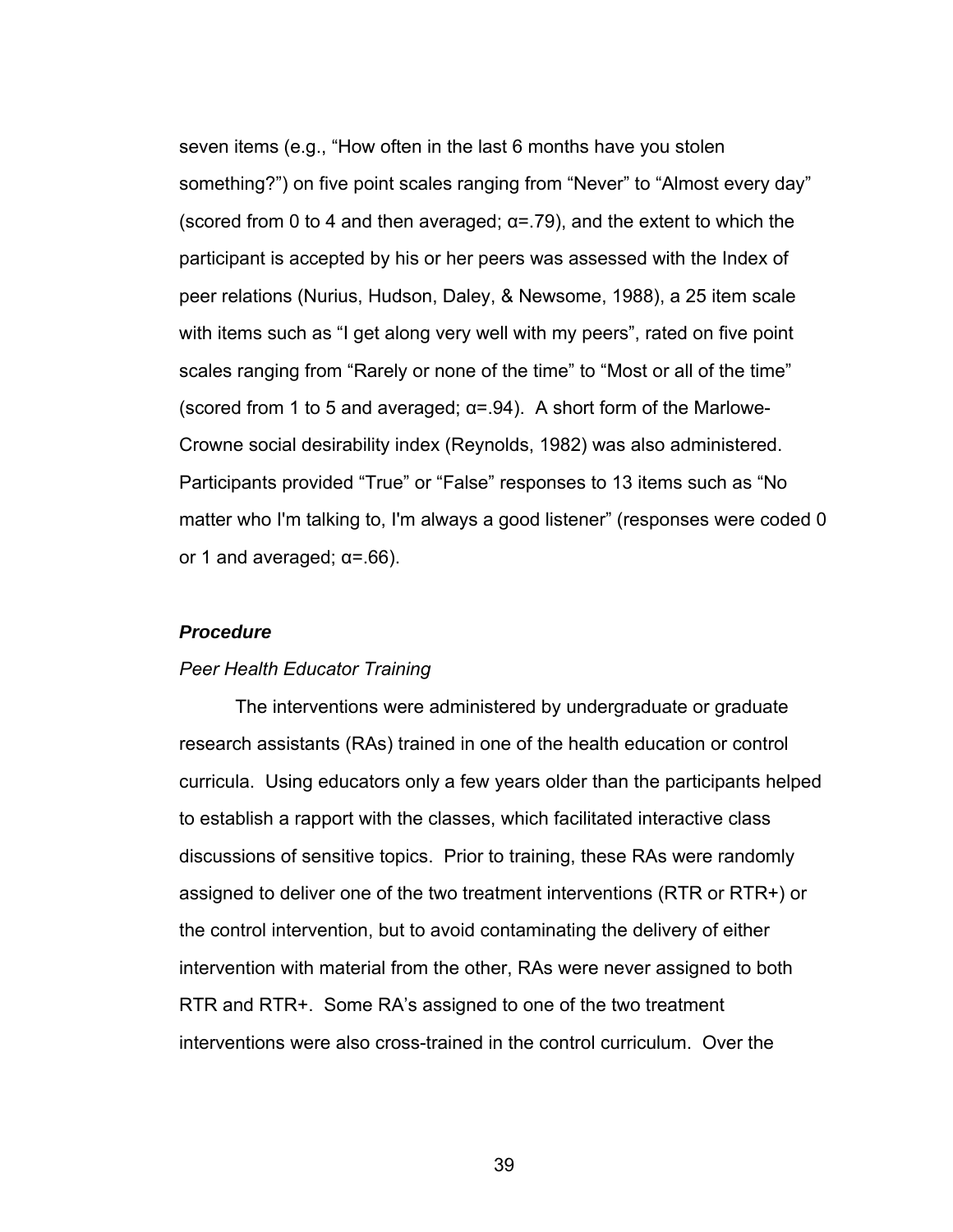course of the study, a total of 25 RAs successfully completed the training and delivered at least one of the three interventions to participants.

 Each peer health educator received over 16 hours of training in their assigned intervention. First, training began by giving the trainee a notebook containing a complete copy of the curriculum, detailed timelines for discussion topics in each class session, protocols for managing all aspects of their interaction with participants, access to audio recordings of delivered by trained health educators to actual classes, and (for the two treatment interventions) literature on topics covered in the classes (e.g., covering different methods of prophylaxis and types of sexually transmitted infections). Trainees used this notebook to study the material on their own and reviewed the audio recordings outside of formal training sessions. Second, trainees sat in on formal training sessions with other peer health educators, allowing them to see how more advanced trainees were handling common questions, managing time, and directing class discussions. Third, trainees were required to formally deliver each session that would be administered to participants to a group of mock participants (consisting of other undergraduate and/or graduate laboratory members) to a criterion level of performance. This criterion was determined by monitoring a checklist of covered material to ensure that all content was covered, and by judging if the trainee demonstrated an ability to appropriately handle the typical classroom dynamics of a group of high school students (including disruptive behaviors). In between training sessions, trainees received feedback on their performance and repeated the session at other times until criterion performance was achieved. Throughout training and delivery of actual classes to participants, peer health educators consulted with each other and with senior research personnel to ensure new questions and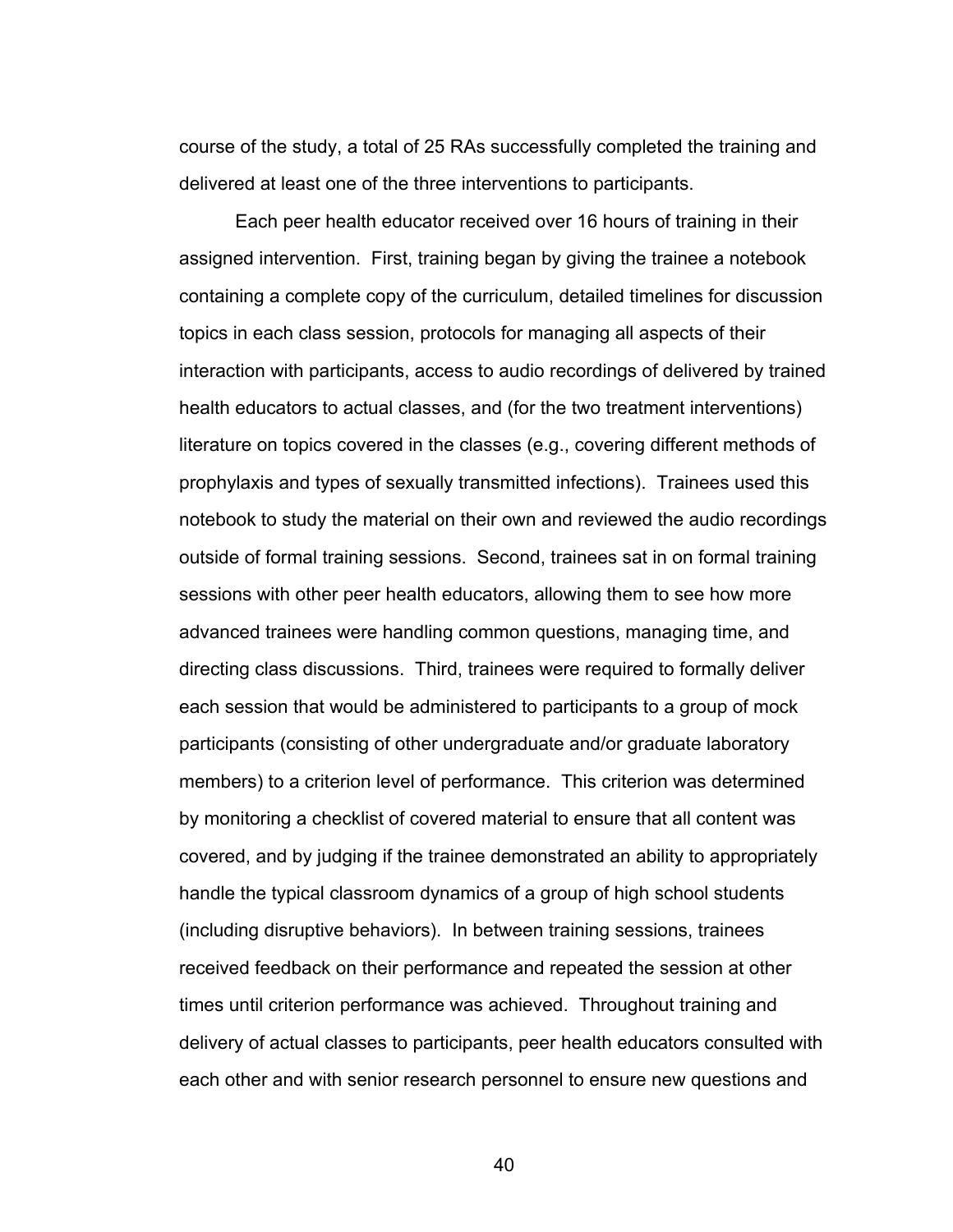discussion topics that participants raised during classes were being handled correctly and in a manner consistent with the content of the curricula.

#### *Randomization*

 Participants were informed prior to enrollment that they would be randomized to one of three interventions. After parental consent and participant assent were received and once a sufficient number of volunteers (a minimum of five per intervention) had been recruited for classes at a site, computer-generated random numbers were used by research personnel (excluding health educators) to allocate enrolled participants to one of the three interventions, and for any participants who enrolled at the time of the presurvey (they did not enroll previously but arrived on the scheduled date with all consent materials signed), allocation was determined by drawing numbers from a bag. While participants were completing the presurvey, health educators were notified of intervention assignments and provided with class rosters so that the educator could notify students about times and locations of classes once participants completed the presurvey. There was no master allocation list for the entire study: Random numbers used for allocation were only generated once a set of classes were ready to run, after enrollment. Because of overlap in the responsibilities of research personnel (individuals involved in generating the random number sequence were involved in participant recruitment), this method was determined to be consistent with the goal of allocation concealment ("Consolidated Standards," 2007) in preventing foreknowledge of upcoming condition assignments during participant enrollment. Also noteworthy in this regard is that no participant was refused enrollment in the study (except for participants who arrived without signed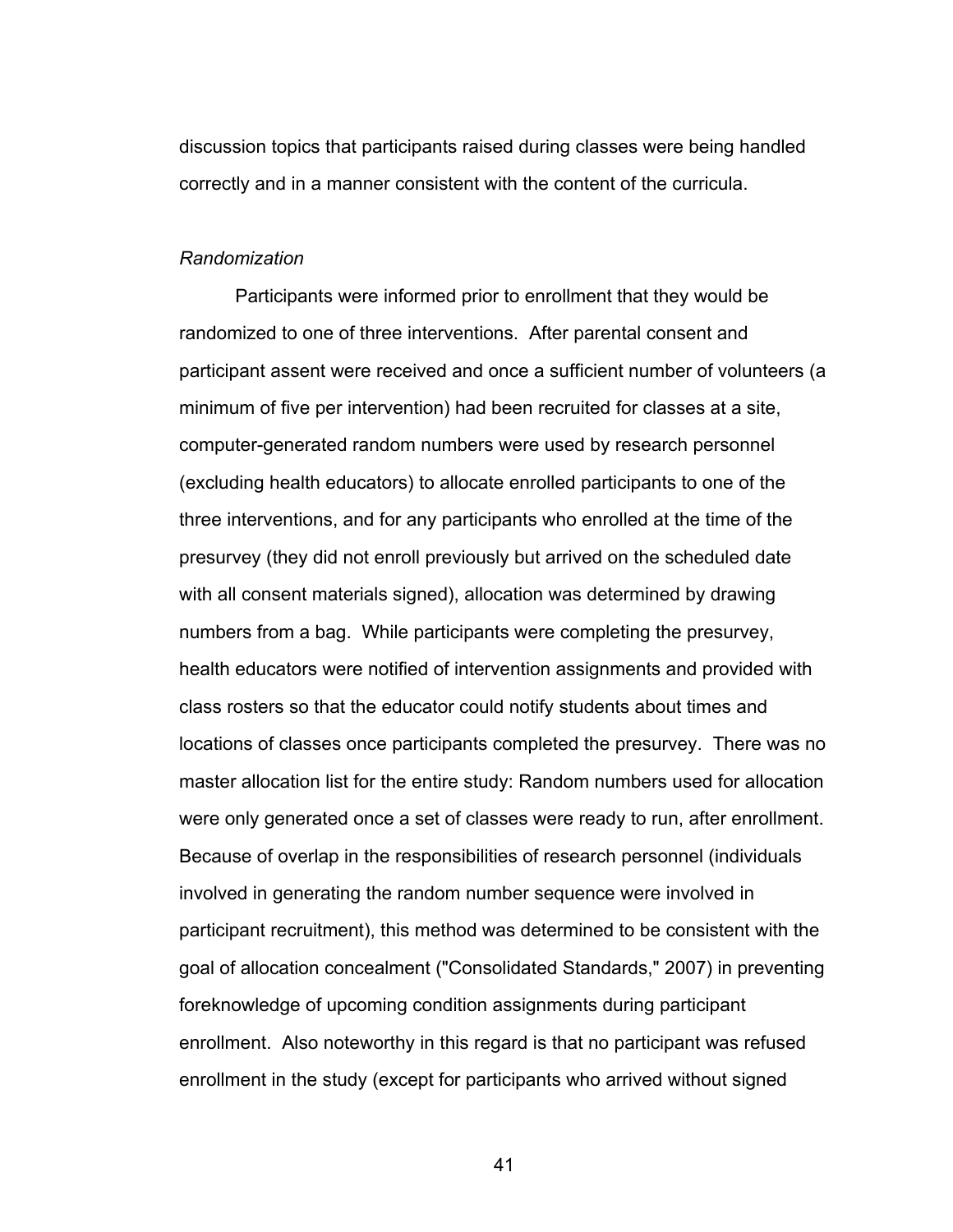consent forms): Consent materials distributed to potential participants contained all information about inclusion criteria, and participants effectively screened themselves prior to volunteering to participate.

During class sessions, health educators took attendance to ensure that random assignments were maintained and that dosage effects could be eliminated by scheduling makeup sessions with students who missed a class or a portion of a class. School personnel were not involved in the random assignment process. Final numbers across interventions are uneven for two reasons. First, an error was made late in the study and the allocation of 46 participants was not properly minimized (assignment was random but no constraints based on the current group sizes were placed on the assignments). Second, also late in the study covering the same subset of participants, two health educators trained in the control intervention were unable to continue working on the project. With the project nearing its end, rather than divert resources to training additional health educators and potentially under-enroll participants, the decision was made to distribute those participants randomly across the two treatment conditions. Two considerations suggest that these events are not threats to the validity of the random assignment: 1) Peer health educators were randomly assigned to interventions, making the loss of the control educators a random occurrence, and 2) as illustrated in Table 2, participants in each intervention group showed a high degree of consistency across a wide range of variables at presurvey, indicating that random assignment was effective.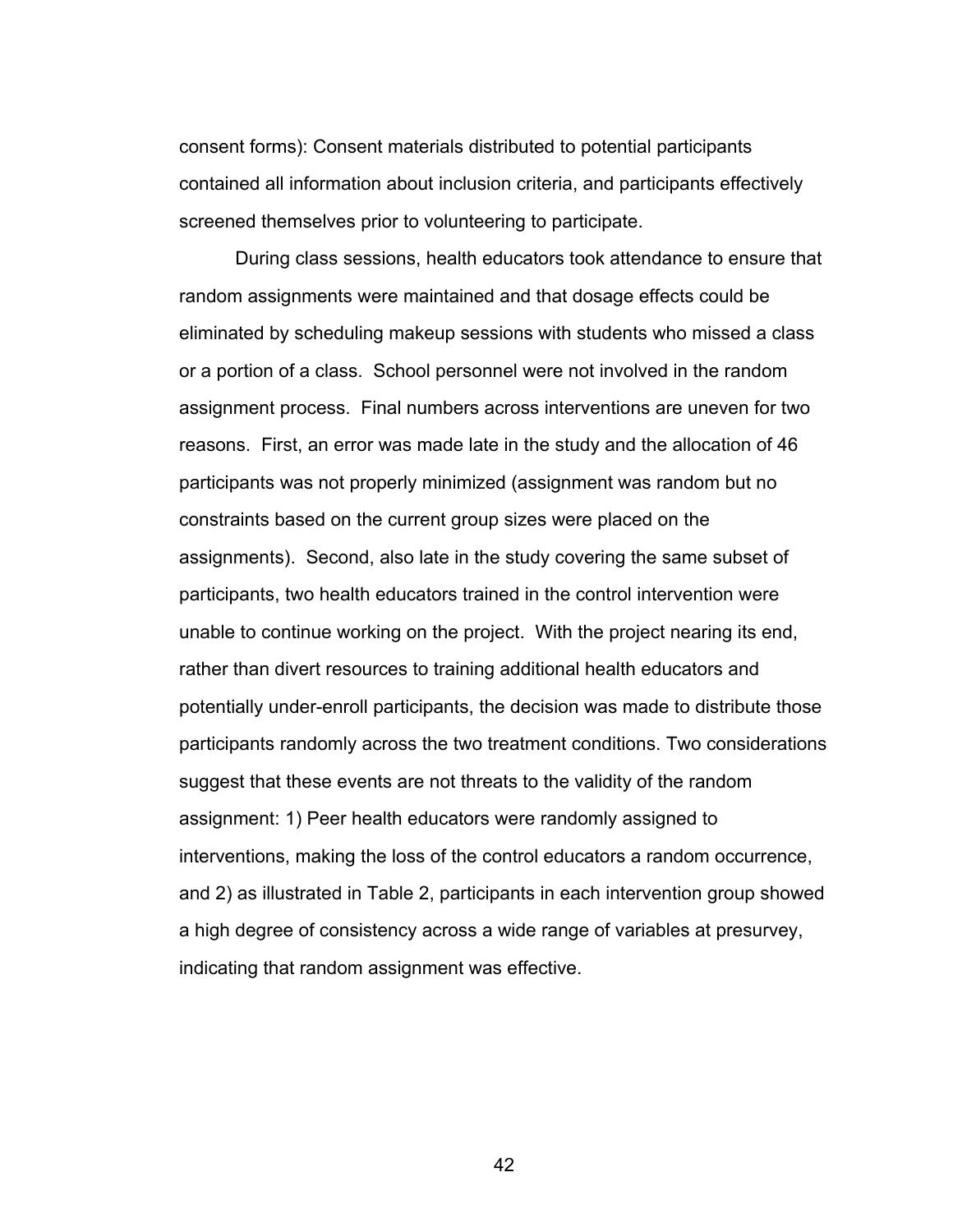## *Intervention delivery*

Upon arrival to the first scheduled session, participants completed the presurvey (1-2 hours) before beginning one of the three interventions. Upon completion of the presurvey, participants were informed who their peer health educator would be, and details about where and when meetings would take place were provided. Participants were then led to their designated location (e.g., another classroom) by their peer health educator and the intervention began. When the schedule for a given set of classes prevented administration of anything other than the presurvey on the first day, participants were simply informed of the location and meeting time for the next class.

All participants in each condition received 16 hours of contact time in their intervention. Due to scheduling constraints of individual health educators, participants, and schools (e.g., school and participant schedules vary throughout the year due to seasonal changes in things such as active extracurricular activities), there was variability in how these 16 hours were scheduled. A typical short schedule would involve meeting for two hours each weekday, after school hours, for a period of two weeks. A typical longer schedule would involve meeting for two hours on Mondays, Wednesdays, and Fridays, after school hours, for three weeks. In each intervention, curriculum content was grouped into individual sessions of approximately two-hour duration, and class durations were therefore scheduled in multiples of two hours to ensure that classes did not abruptly end in the middle of a lesson. The shortest time-frame over which the full 16 hours was delivered was two days (23 of 734 participants), and the longest time-frame was 40 days (eight of 734 participants). The average duration during which the 16-hour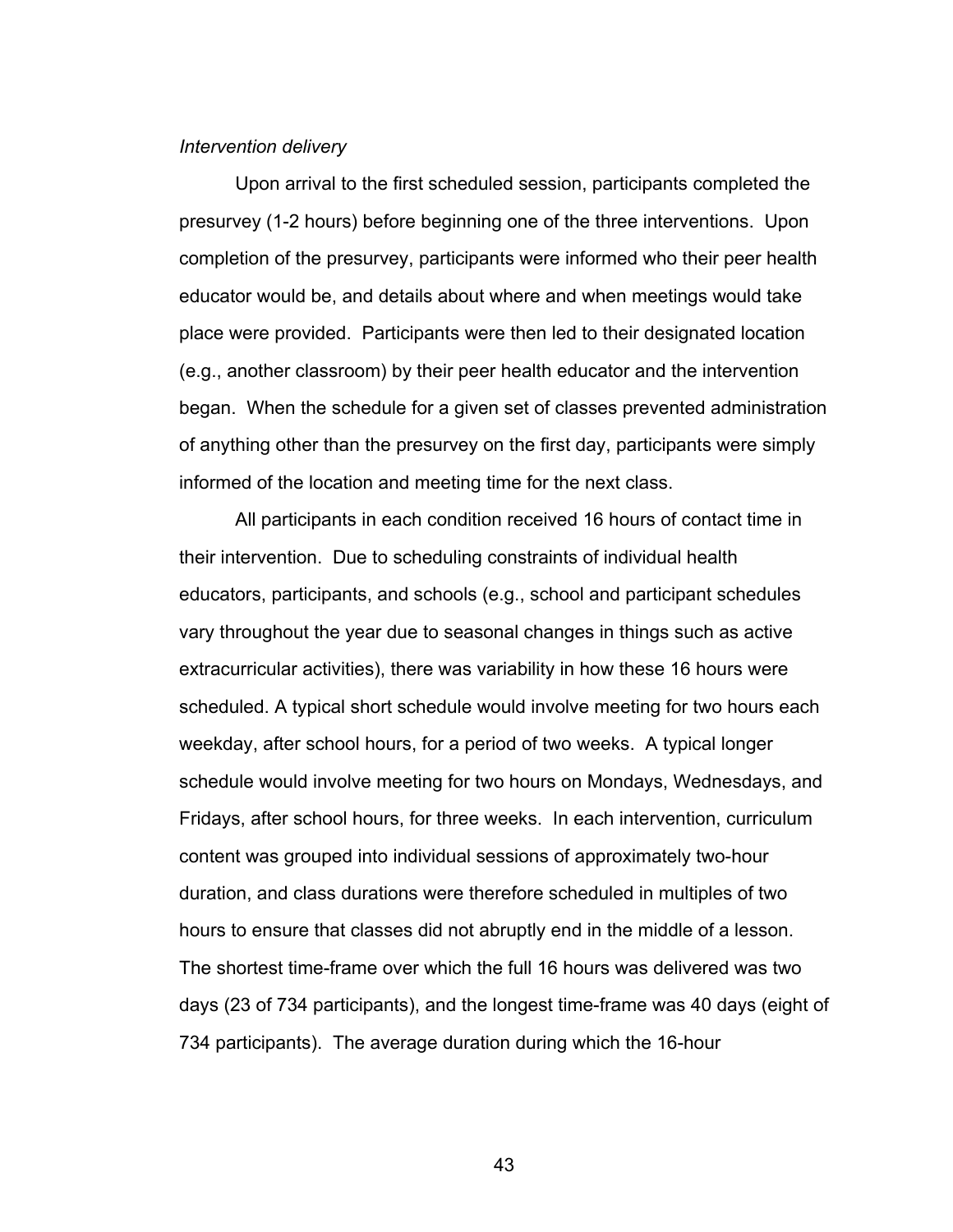interventions were delivered was 15.2 days. 83.7% of participants received their full 16 hour intervention in 21 days or less.

 To ensure an appropriate balance between interactivity and participation/individual attention, a minimum of five participants and a maximum of 15 were enrolled in any set of 16-hour classes. Any missed sessions were made up by the peer health educator by scheduling an additional meeting time to cover the missed content with the participant. In addition, if a participant arrived 15 minutes late to a class or left in the middle of a class for over 15 minutes, the participant was required to either stay late to cover the missed content or to come in early for the next class to cover it. No participant was allowed to complete the postsurvey until they had received all curriculum content.

 Intervention fidelity was monitored in three ways. First, when administering the intervention, peer health educators used the same checklists they were trained with. The checklists included curriculum content (e.g., discussion topics) and amounts of time to spend discussing each topic. As each item was covered, it was checked off. Educators were therefore able to consult the checklist at the end of a session to ensure that all content was covered, and if anything wasn't, they covered it at that time. Second, sessions delivered by health educators were recorded on digital audio recorders, and these recordings were monitored by senior research personnel at regular intervals to ensure all content was being covered and to provide feedback to educators, when necessary. Third, educators met periodically with investigators and senior research personnel to discuss any new questions or topics of discussion that arose during classes that the training did not prepare them for. For example, detailed questions about specific conditional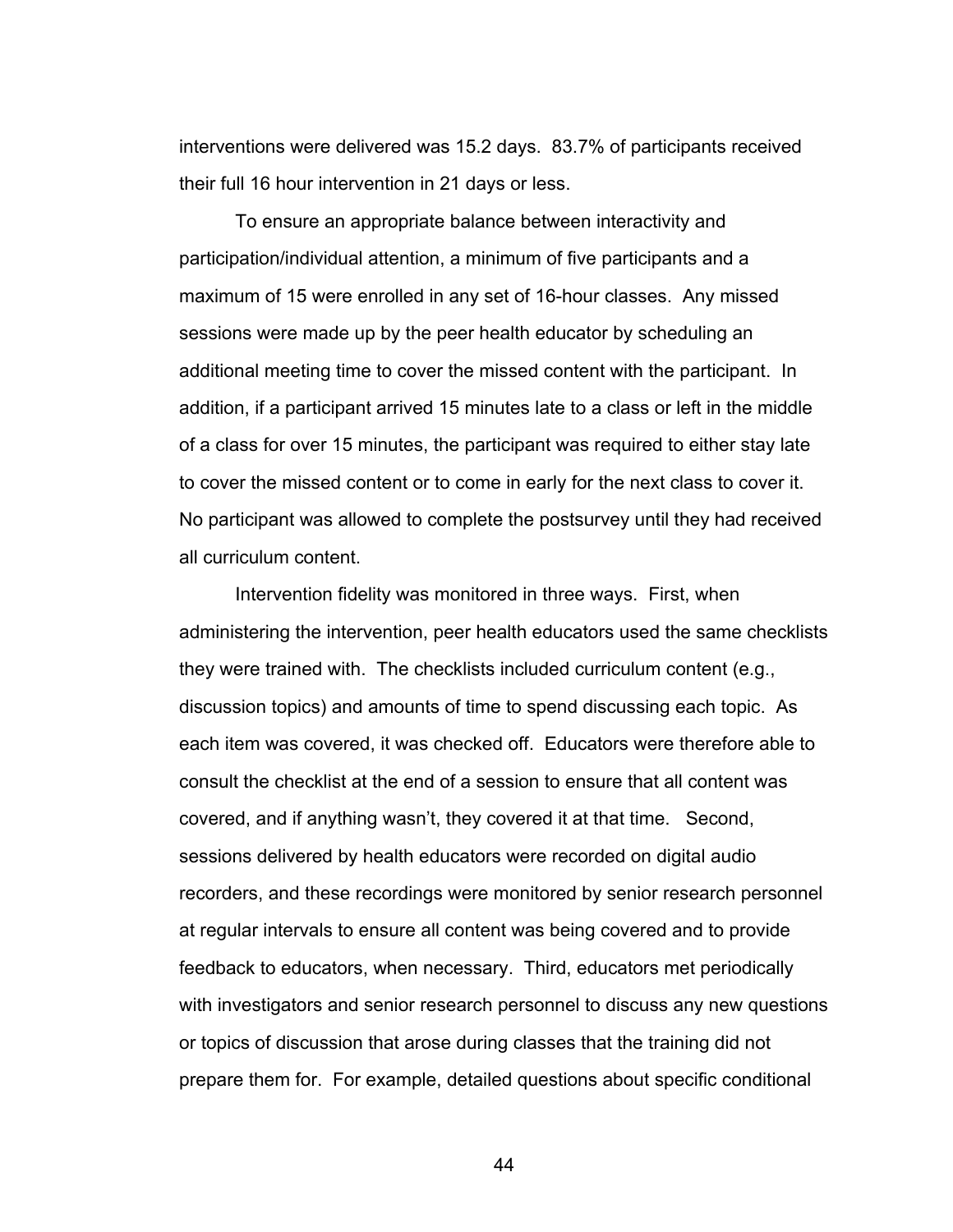probabilities, such as the chances of specific types of STI transmission given anal versus vaginal intercourse, occasionally arose, and health educators consulted with senior personnel after the class and delivered an answer at the next session. Finally, one potential threat to the validity of the study involves possible communication about the curriculum's topics among members of the treatment and control groups. Given the sizes of the target schools, potential contamination was unlikely. Contamination was further diminished by the administration of the curricula outside of the normal class periods, reducing immediate opportunities for discussion with peers. Thus, the potential bias was small, but if it existed, it would operate to diminish differences among groups, providing a more conservative estimate of intervention efficacy.

## *Survey administration and data collection*

At the beginning of each survey administration, survey administrators made several scripted reminders to participants. Once participants were all seated, the payments that would be received for completion of each survey and how much they would receive for the current survey was discussed, and participants were reminded that their answers were confidential.

Administrators also reminded participants to respect the privacy of their peers and to not share answers or look at other participants' surveys. Requests were made to complete the entire survey, but it was noted that if a participant did not feel like answering any question, they did not have to. Finally, participants were asked to notify survey administrators if their address or contact information had changed or if it would be changing, and to provide updated contact information if so. After all reminders were discussed, survey administrators distributed pens and surveys to all participants and wrote the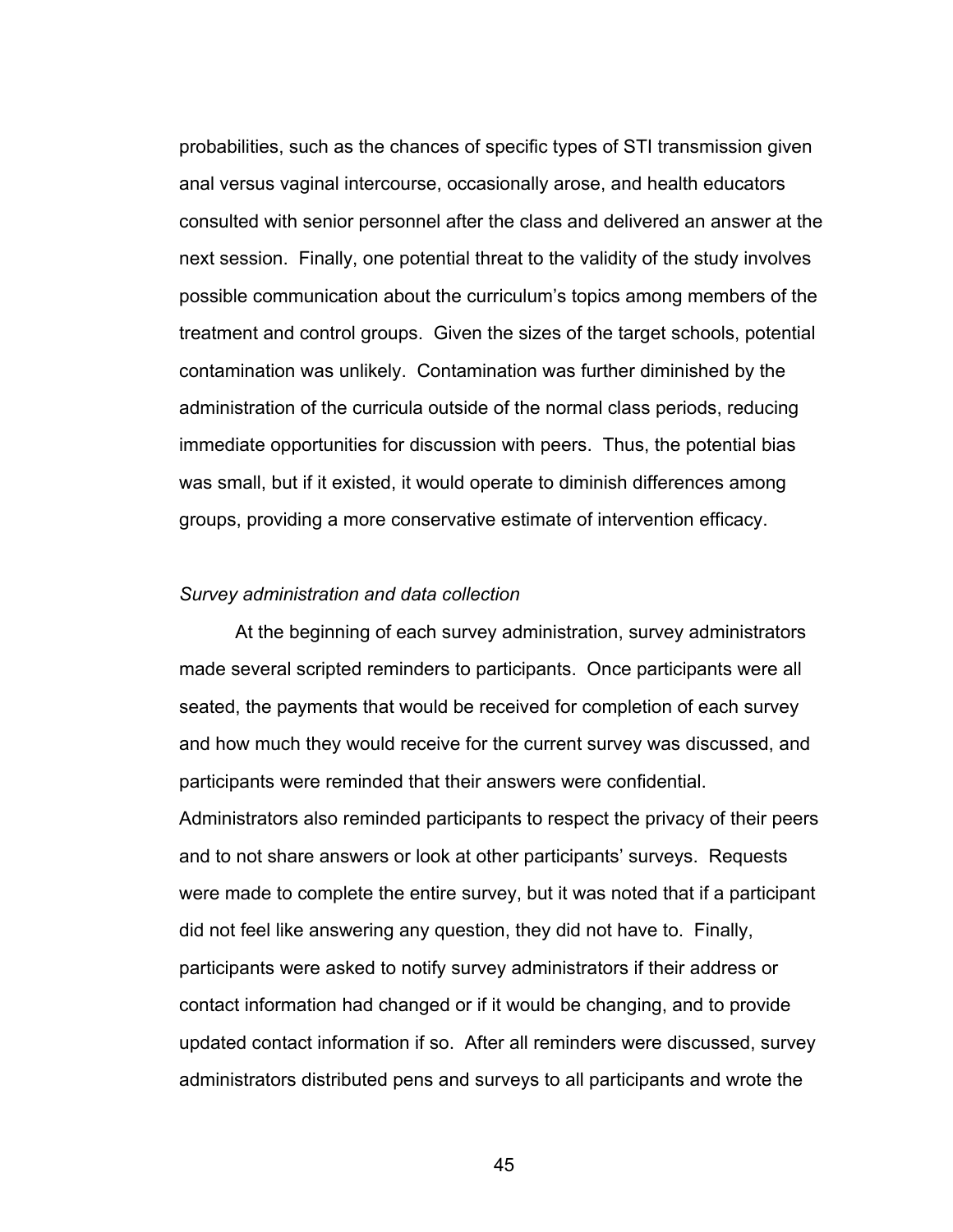date on a chalkboard at the front of the class or – if a chalkboard was not available –provided it directly to participants. Participants then filled this date in on an initial item on the survey's first page. To protect their privacy, participants were also reminded not to enter their full name, only their initials. Next, participants were instructed to turn to a specific page of the survey with commonly misunderstood questions, and instructions on how to answer those questions were provided (instructions also appeared on the survey). The specific items were questions that required specific numbers to be written in as responses, not X's or checkmarks (e.g., "In the last three months, I had vaginal (regular) sex times"). After this, they were instructed to begin.

Participants were allotted as much time as they needed to complete the survey, which consisted of 314 sociodemographic, psychosocial, and behavioral questions. Students typically completed the survey in less than 90 minutes. As participants handed in their surveys, they were placed in a manilla envelope and cash or check payments for completion (\$75 at postsurvey, \$15 at three months, \$30 at six months, and \$45 at 12 months) were handed to the participant. The participant was then reminded of their next survey administration date. Survey administrators monitored the survey administration until all participants were finished, and brought lists with definitions of common terms (e.g., methods of prophylaxis, STI's) so that answers to any potential questions could be quickly provided.

Surveys were stored behind at least two locked doors in filing cabinets in the investigators' laboratories. Surveys were printed on non-scantron forms through January of 2005, during which time data were hand-entered directly into SPSS. From that point on, scantron versions of the survey were created with Autodata Scannable Office software. Completed surveys were scanned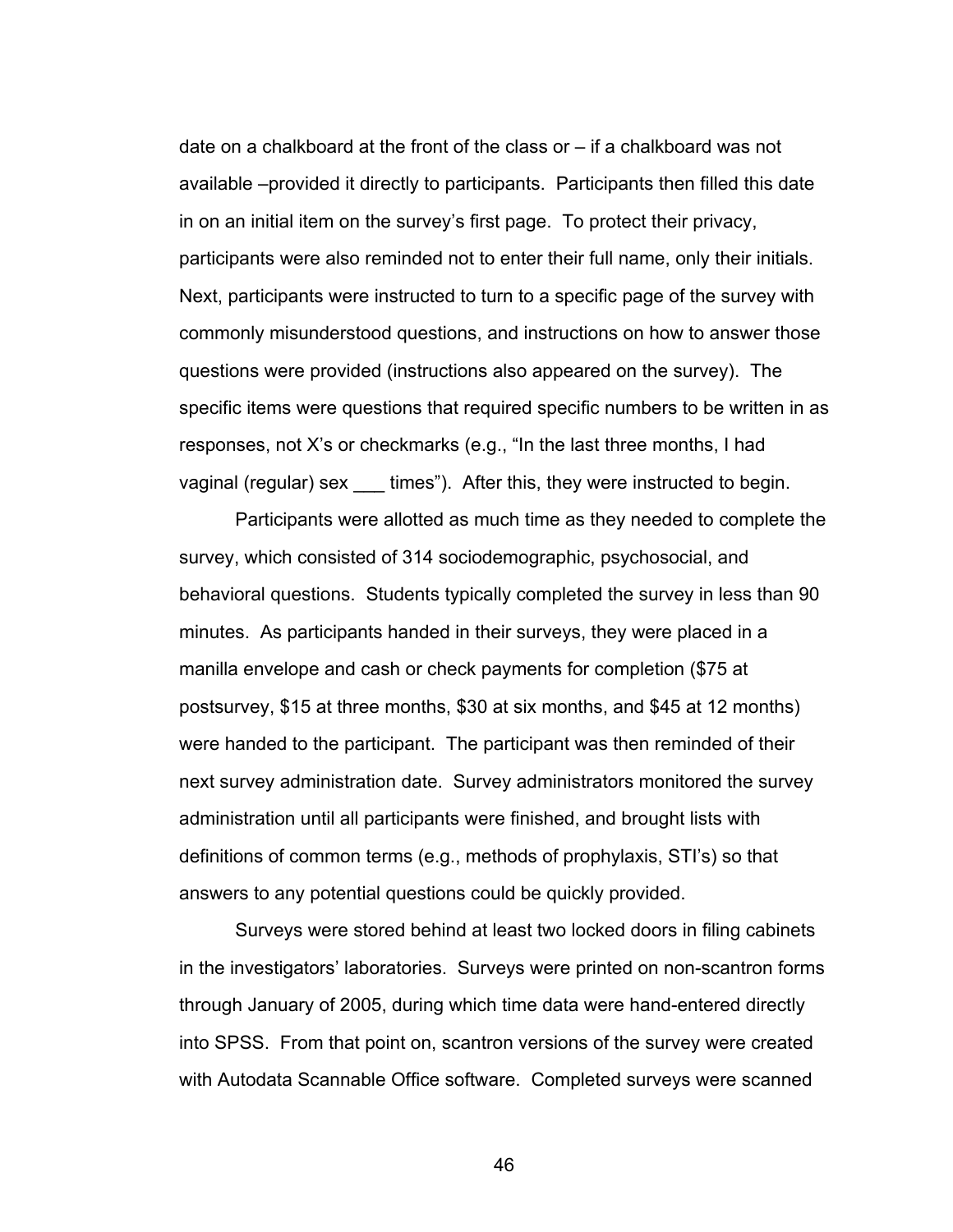with a Panasonic high-speed scanner, and the software stored the data in Microsoft Access databases. These Access databases were imported into SPSS, SAS, or STATA for analysis. The use of scannable forms drastically facilitated data entry, but it was not fully automated: The software was programmed to query the person scanning the survey on any item requiring a handwritten character response (such as dates, initials, or numerical responses), and the person had to confirm that the software's optical character recognition routine had correctly read the item. Research personnel entering data also visually confirmed the correct entry of all other items on the survey (Likert-type items requiring marking a bubble): The entry of no data point was left up to the software alone. Both scannable and non-scannable surveys were periodically pulled and cross-referenced with corresponding entries in the databases to ensure data were entered correctly.

Special procedures were instituted to minimize participant attrition. As noted previously, a graduated payment schedule was employed that placed higher incentives on attending survey sessions participants were more likely to miss (namely, the time-intensive interventions and after that, sessions further removed in time). Second, a meaningful and engaging control group was used to minimize both differential attrition of control group members and Hawthorne effects. Third, tracking and locator information was obtained at the first session, including multiple additional phone numbers (if available), email addresses, and the names, phone numbers, and addresses of three "personal contacts" (such as cousins, grandparents) who could locate the participant if research personnel were unable to make contact through direct methods. Fourth, initial reminders of upcoming survey sessions were made at least three weeks in advance. If verbal contact was not made, a voice message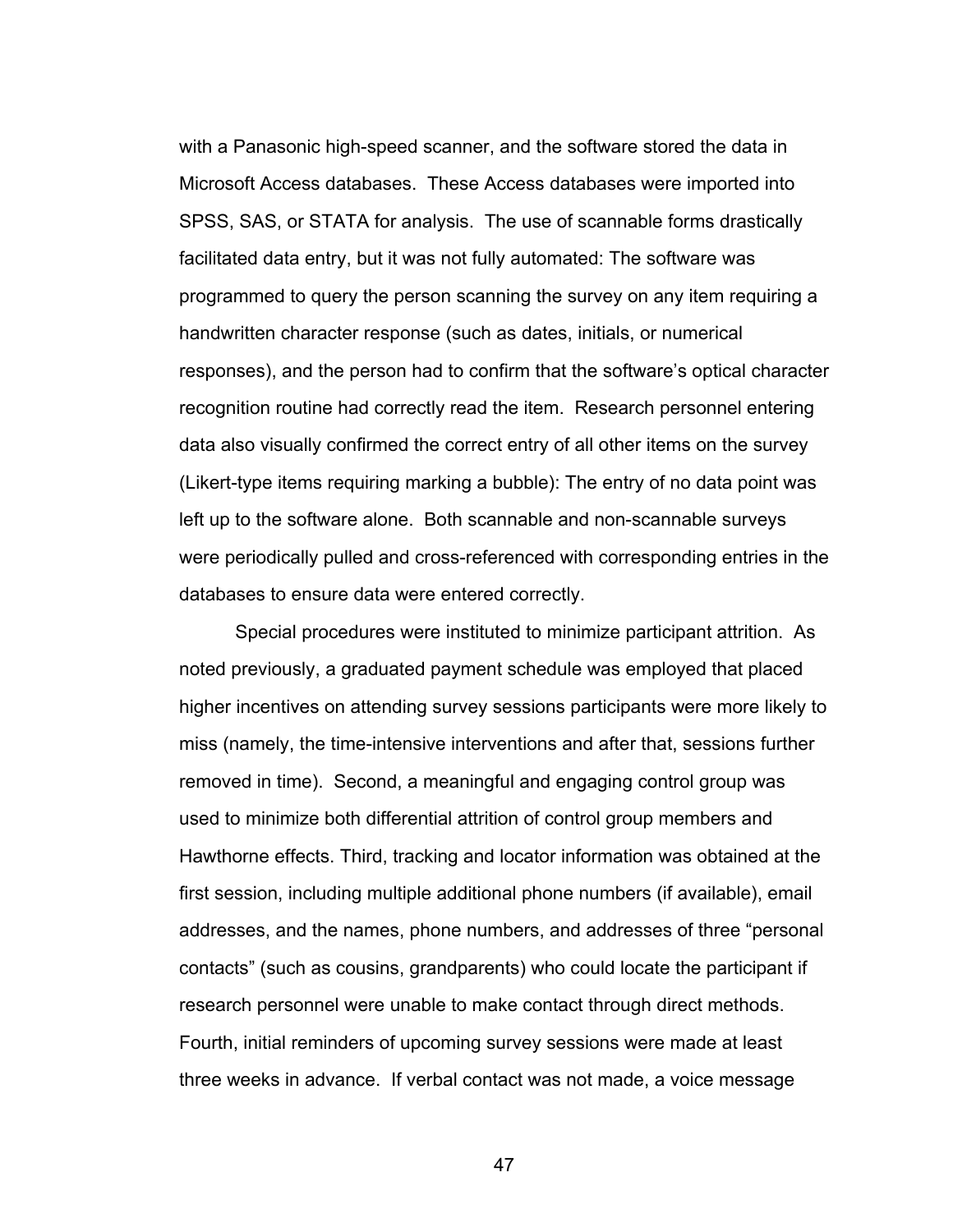was left (if the participant had an answering machine) and additional contact attempts were made daily until the participant was reached or until the participant returned the call to confirm the scheduled appointment.

Finally, peer health educators aggressively pursued the scheduling of make-up sessions for missed classes and missed surveys, and made multiple attempts to accommodate any scheduling conflicts of participants. When a participant indicated they could not attend a session at the university because of a transportation issue, an alternative survey session with that participant was scheduled at or within walking distance of a location the participant frequented (e.g., at their high school). Attempts to reschedule specific survey sessions continued until participants stated they were no longer interested in participating, or until the scheduled time fell closer to a subsequent survey session, whereupon the participant was confirmed as missing for the past session and attempts to schedule the participant for upcoming sessions began.

## *Statistical Analyses*

 Analyses and data management were performed using STATA SE statistical software, version 10 (Stata Corp, College Station, TX), SAS, version 9 (SAS Institute Inc, Cary, NC) and SPSS, version 15 (SPSS Inc, Chicago, IL). Analyses were performed using an intent-to-treat protocol in which participants were analyzed in their assigned intervention regardless of the number of follow-up sessions attended (Piantadosi, 1997; Pocock, 1993). Baseline descriptive statistics were calculated to characterize initial sociodemographic, psychosocial, and behavioral variables across conditions (Table 2). Differences between conditions were examined with ANOVA and  $\chi^2$  analyses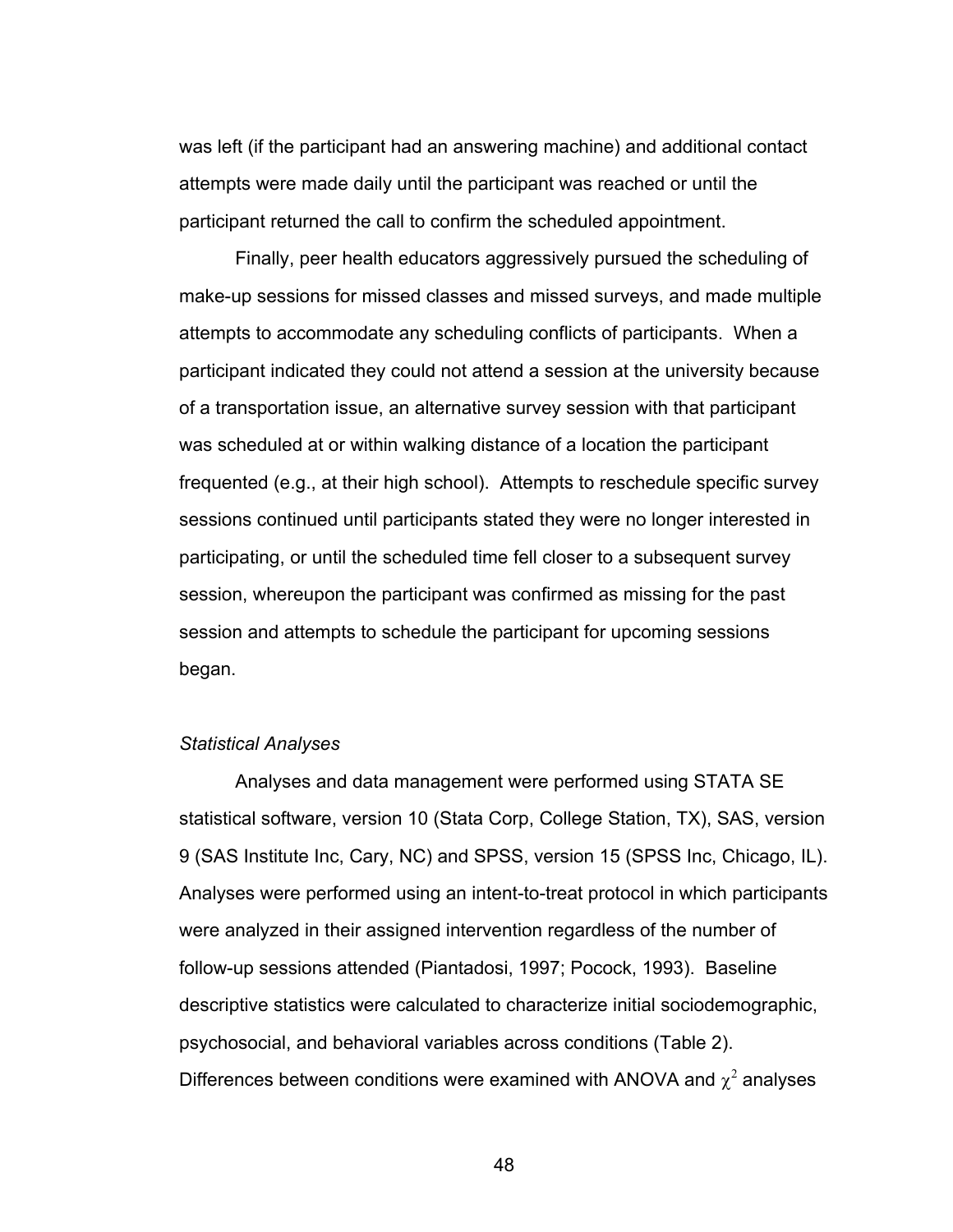for continuous and categorical variables, respectively. As discussed previously, five percent of these baseline variables would be expected to differ between conditions based on chance alone. The observed percentage of variables that differed was 4.3%. Following recent recommendations advising against the inclusion of variables as covariates in planned analysis simply because of detected differences at baseline (Altman, 1998; Assmann, Pocock, Enos, & Kasten, 2000), these variables were not adjusted for in analyses. Instead, standard demographic variables – age, gender, ethnicity, and site – were included as covariates in all analyses for theoretical reasons and to facilitate comparisons with other intervention studies. Effectiveness was assessed over the entire 12 month period; because the largest effects for many of the variables should occur immediately post-intervention, and because differences in content between the treatment interventions theoretically imply differential long-term effects, particular attention was directed to intervention efficacy at postsurvey and at the 12 month follow-up assessment.

The repeated measures on participants in this study produce observations that are not independent. Although the use of statistical procedures that ignore this correlation between observations is fairly common (as many as 63% of published analyses apply inappropriate statistical techniques to longitudinal data; Gøtzsche, 1989; "Consolidated Standards," 2007), key assumptions about independence or about the nature of the correlation between the repeated measurements – such as the sphericity assumption of repeated measures analysis of variance (RMANOVA) – are violated. More generally, error terms in standard linear regression models (which underlie the ANOVA approaches) are assumed to be normally and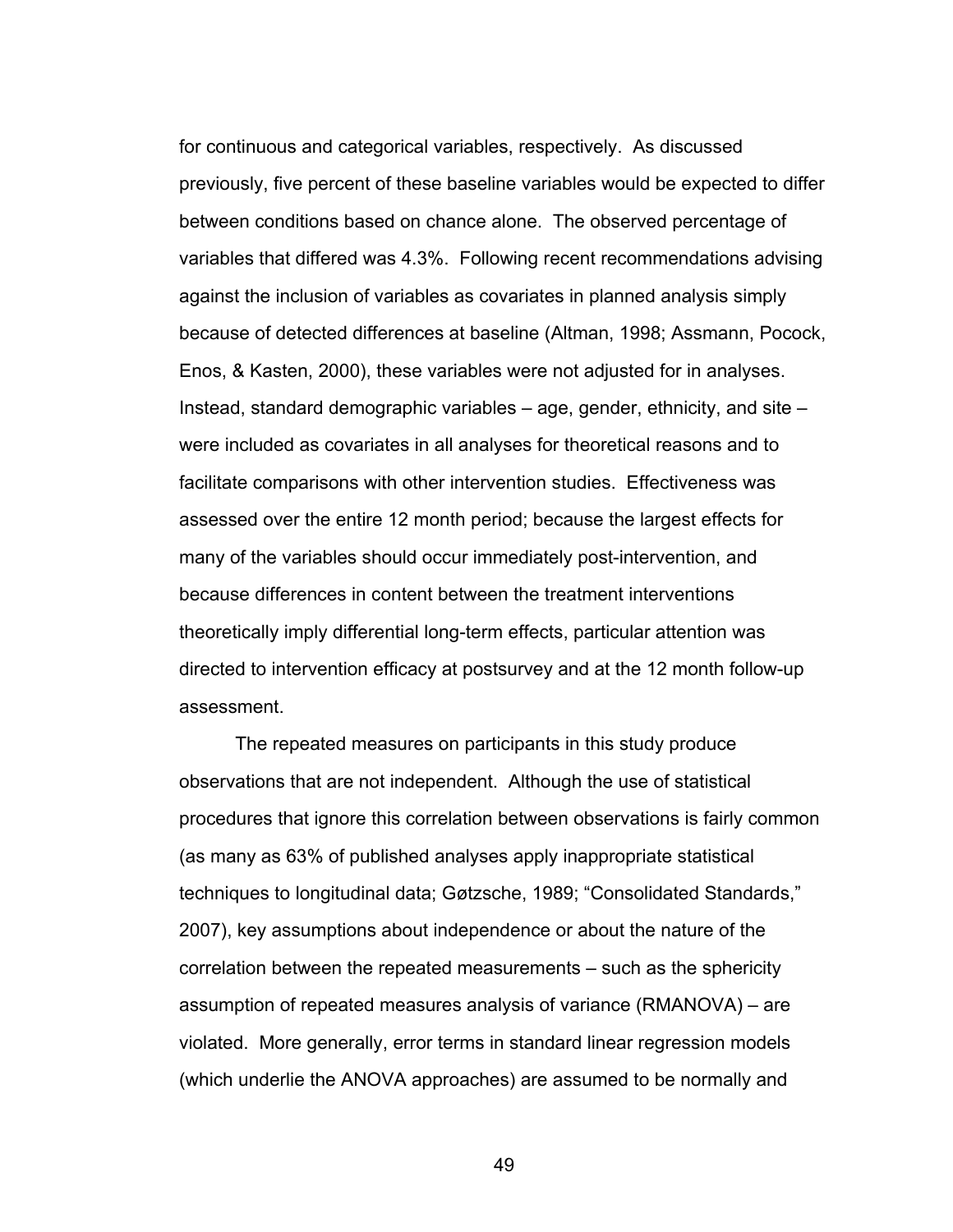independently distributed, an unlikely scenario when outcomes are repeatedly observed from the same individuals. In addition, in such models restrictive assumptions are made about the starting points (intercepts) for individual subjects, and change over time (slopes) are assumed to be constant for individuals. That is, the variances and the covariances of the repeated observations are assumed to be equal, and this assumption of compound symmetry is a sufficient – but not necessary – condition for RMANOVA (the less restrictive sphericity assumption – which concerns equality of the covariances of *differences* between the repeated observations – is a necessary and sufficient condition). The sphericity assumption – and by implication, the compound symmetry assumption – is usually untenable for longitudinal data: Measurements closer in time tend to be more highly correlated than measurements separated by longer intervals, and variances of the responses often change over time. Statistical analyses of repeated observations reported in this dissertation – such as multilevel models and the use of sandwich estimators for standard error calculations – take the correlated nature of the data into account by explicitly modeling the factors that give rise to the correlations or by using variance estimators that are robust to alternative covariance structures. Modeling the correlations in a regression framework confers other advantages as well: Since time is treated as a continuous variable, participants do not have to be measured at the same time points, and the use of direct maximum likelihood estimation permits valid inference under more flexible assumptions about the underlying mechanisms that generate attrition patterns.

Unless noted otherwise, in all analyses time was coded in months, age (at presurvey) in years, the reference group for ethnicity was Caucasian/other,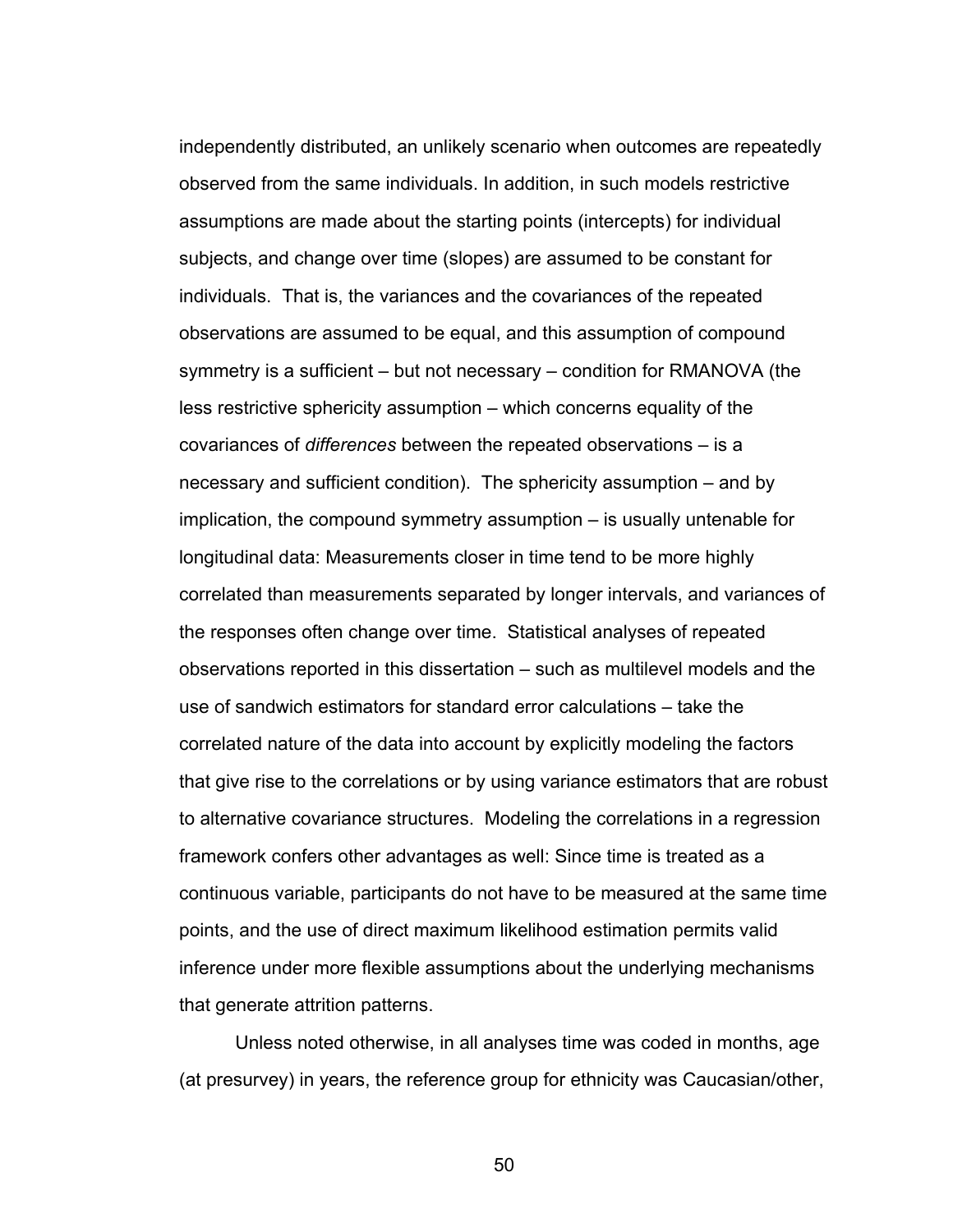the reference group for gender was male, the reference group for site was Texas, and the reference group for intervention was the control group. Age at presurvey was used because age throughout the study is collinear with month of assessment. The remaining subsections in this section discuss specific analytic techniques that were used, beginning with how missing observations were addressed.

#### *Multiple imputation of missing data*

 A wide variety of techniques are available for handling missing observations, and a formal framework for understanding and dealing with missing data patterns was provided by Rubin (1976). Three types of underlying processes, or missing data mechanisms, could generate a set of response patterns in a database, and available analytical methods vary with respect to which mechanism they are valid under. First, if missing observations are *missing completely at random* (MCAR), the probability of an observation being missing has no relation to observed or unobserved values. Second, the less restrictive *missing at random* (MAR) assumption states simply that this probability has no relation to unobserved values: Given the observed data, the process that generated the missing data pattern – and the probability a data point is missing – does not depend on values that were not observed. Finally, when neither MCAR nor MAR holds, the data are *missing not at random* (MNAR), and the process that generated the missing data pattern is *non-ignorable* in the sense that valid inference requires specifying a joint mechanism of both the data and the missingness mechanism. For example, MNAR would hold if the chance that a participant left a clinical trial depended upon how they responded to the treatment. Specifying an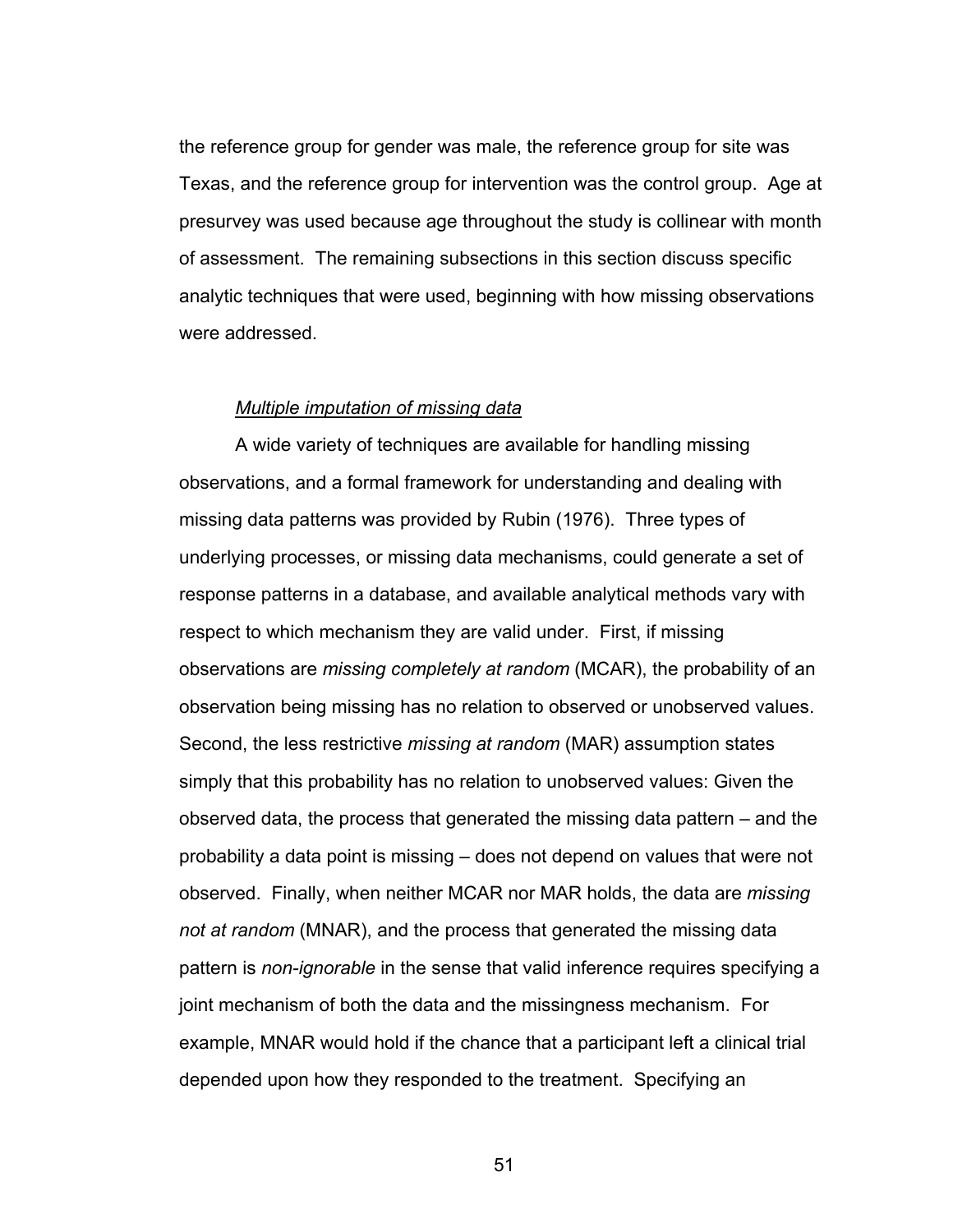appropriate model for a non-ignorable missing data mechanism is often impossible.

As with methods of handling correlated observations, many commonly employed methods for dealing with missing data require assumptions about the missing data mechanism that are not likely to hold true. For example, complete case analysis – only analyzing participants that have observations at all time points – is required for analysis of variance methods but produces valid inferences only under the restrictive MCAR assumption. Complete case analysis is also highly inefficient in that high proportions of participants can be excluded, even if the probability that any individual item is missing is low. Molenberghs et al. (2006) have shown that the commonly used method of *last observation carried forward* (LOCF) – extending the last observed response through later missing responses – produces invalid estimates even under MCAR. Like LOCF, other single imputation methods suffer from similar drawbacks: Mean substitution can artificially deflate variances and relations with other variables, point regression predictions artificially inflate those relations, and all single imputation methods treat imputed values the same as observed values, ignoring the uncertainty inherent in the original pattern of missing data (Allison, 2002; Graham, Cumsille, & Elek-Fisk, 2003; Peugh & Enders, 2004; Schafer & Graham, 2002; Wothke, 2000).

In contrast, multiple imputation (Rubin, 1976) offers an alternative that combines information about how the variable relates to other variables in the database while factoring in  $-$  and quantifying  $-$  the uncertainty arising from the fact that the data point was originally missing. Imputation models for relevant variables are specified (e.g., regression models for continuous variables, logistic models for dichotomous, variables, and multinomial logistic models for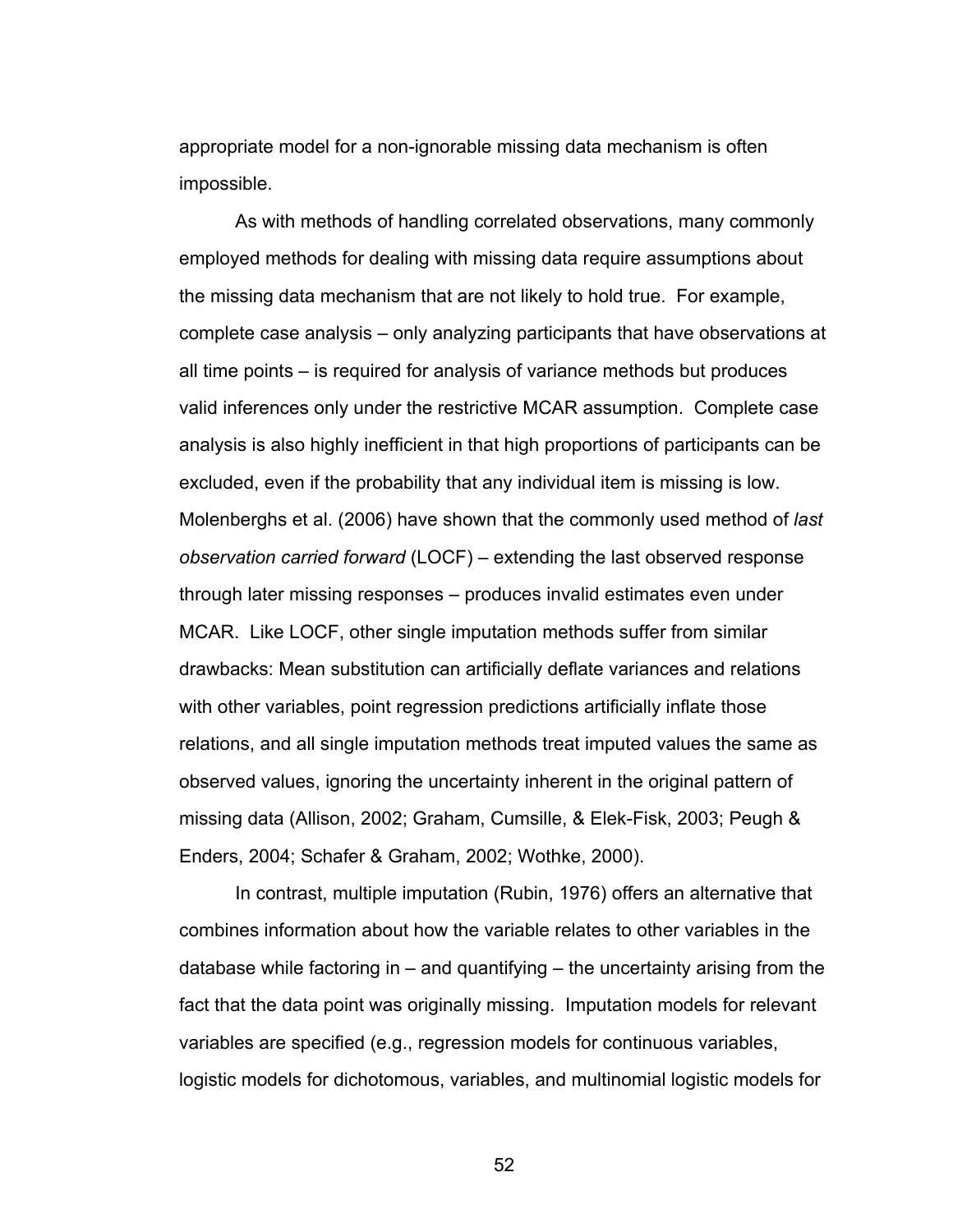categorical variables with more than two levels), and the imputations are repeated a certain number of times (there are diminishing returns on increasing numbers of imputed datasets, and the number required to generate reliable point estimates is surprisingly small; Rubin, 1987). Datasets are simultaneously analyzed and coefficient estimates are combined. Resulting standard errors of estimates incorporate both within imputation variance and between imputation variance, and resulting analyses are valid under the MAR assumption.

For the present analyses, standard recommendations were followed for building the imputation models (Schafer & Olsen, 1998). First, variables designated to appear as predictors in final models across all dependent measures – intervention and the demographic covariates age, gender, ethnicity, and site – were automatically included in all imputation models. This ensures that relationships between these variables and the dependent variables to be analyzed are preserved in the imputed values (e.g., analyzing the relation between Y and X without including Y in X's imputation model – or vice versa – would underestimate Y's effect).

Second, variables were identified that predicted patterns of missingness observed in the data. To do this, a nominal variable was created with levels corresponding to the types of attendance patterns present in the data. Each variable in the database was used to predict the observed value of this pattern variable in separate multinomial logistic regression analyses. Variables that significantly predicted one or more of these patterns were site (missed sessions were less likely in Arizona), whether the participant lived with both parents (living with both parents was linked to a decreased chance of missing a subsequent session), parental education (more education was linked to an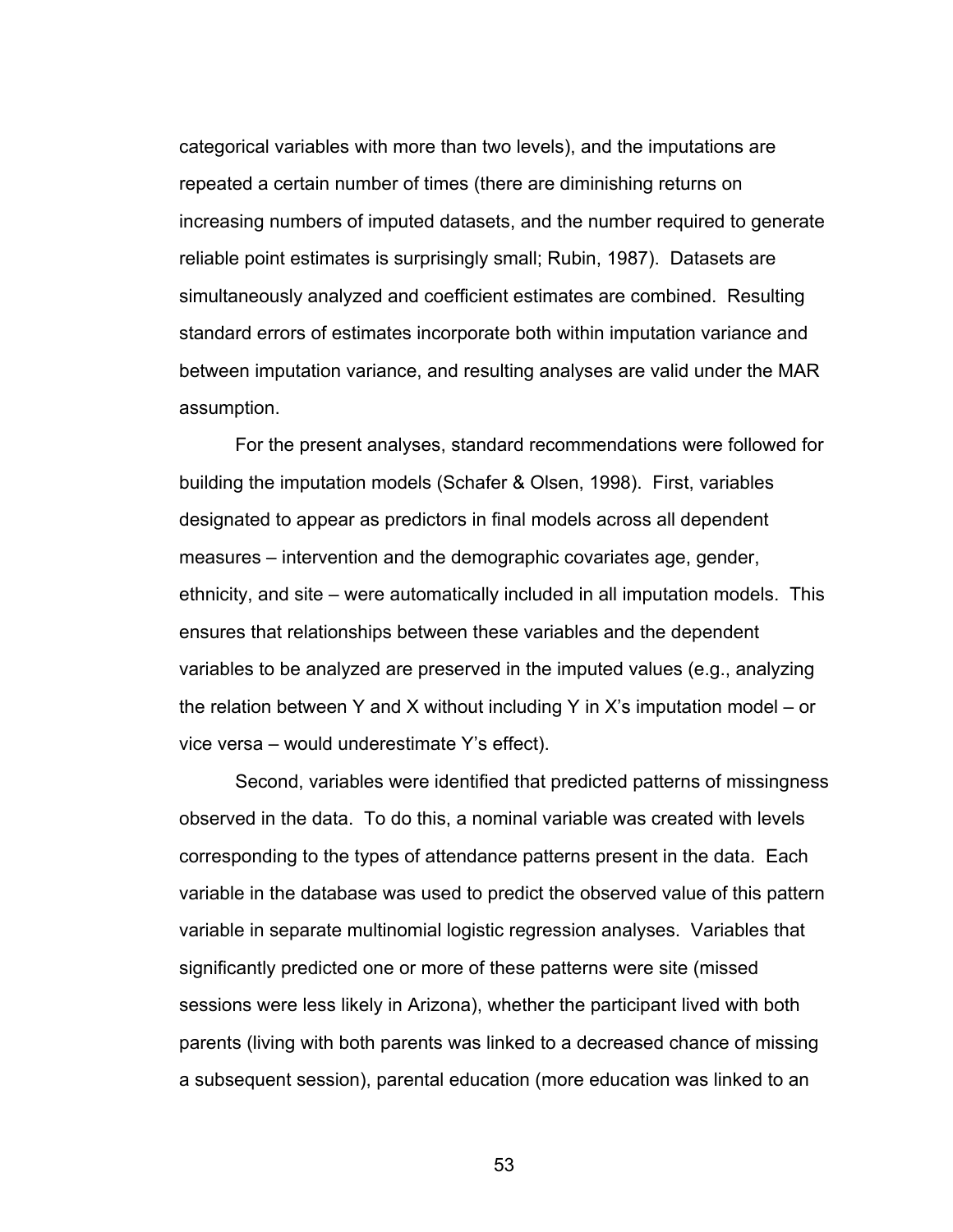increased chance of later attendance), and how frequently the participant used marijuana (more frequent use was negatively related to subsequent attendance). Site was already designated as a variable to include, and each of the remaining variables were added to the imputation models for all variables. This ensured that imputed values incorporated information about missingness patterns.

Third, additional variables of direct theoretical relevance to the study were added to all imputation models. These variables were gist principles, categorical risk perception, perception, global benefit perception, and relative and absolute risk perception, two items in the gist principles section of the survey (participants provided dichotomous endorse/do not endorse responses to the items "Less risk is better than more risk" and No risk is better than some risk"). This ensured that observed relations between theoretical and dependent variables were preserved in the imputed data.

Fourth, key behavioral variables and variables immediately proximal to those behavioral variables (intentions) were added to all imputation models. This ensured that relations with these key outcome variables were preserved in the imputed data.

Fifth, for each variable to be imputed, correlation matrixes were inspected to identify any additional potential predictors of that variable, and once identified, those variables were also added to the relevant imputation model. This ensured that any other possible relation that existed in the raw data was preserved in the imputed data.

Once the sets of predictor variables had been determined for all variables, appropriate models were assigned to each variable: Continuous variables were imputed via multiple regression, dichotomous variables via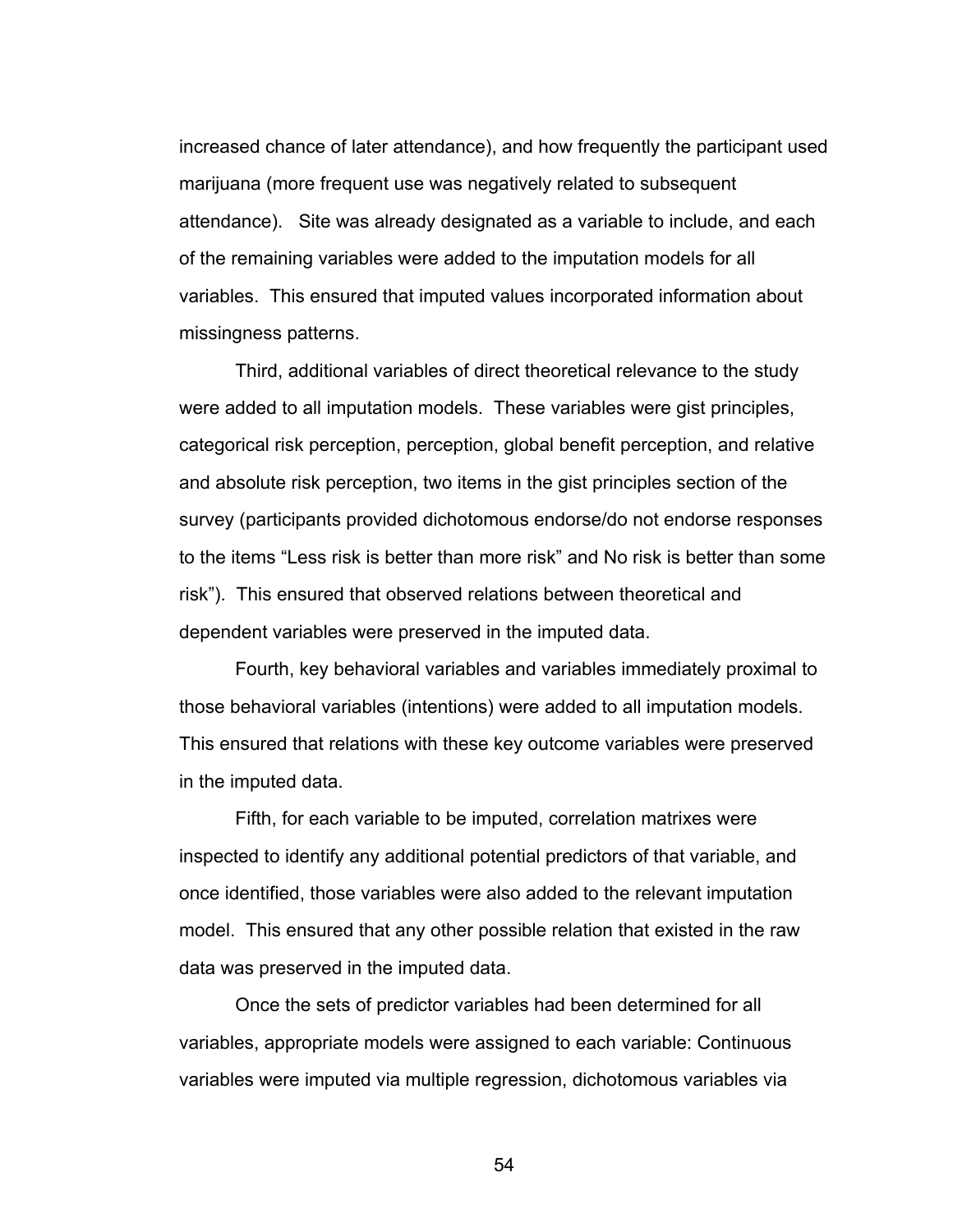logistic regression, polytomous variables via multinomial logistic regression, and interval-censored variables via interval regression. Since Poisson or negative binomial models are not available as imputation models in current software packages supporting multiple imputation, ordinal logistic regression models were specified for count outcomes. STATA's ICE routine (Carlin, Galati, & Royston, 2008; Royston, 2007) was used to impute 10 datasets, and STATA's MIM prefix was used in subsequent analyses to instruct STATA to analyze all imputed datasets and produced combined parameter estimates, standard errors, confidence intervals, and associated significance tests.

## *Discrete time survival analysis*

 Like survival analysis, discrete time survival analysis (DTSA) allows the researcher to assess how the incidence of some behavior varies with time and other variables. The discrete form is typically used when point estimates of the time of "death" (or initiation of sexual behavior) are unavailable. For example, if the timing of initiation must be collected through retrospective reports, such reports may be untrustworthy and researchers may opt instead to have participants provide information pertaining to whether they initiated since the last time they were assessed. Such data are interval censored, and initiation times of sexual activity in the present data have this characteristic. Discrete time survival analysis was used to assess the effect of the interventions on the likelihood of initiating sexual activity at various times throughout the study.

 734 participants completed the intervention and constituted the initial pool of participants eligible for inclusion in intervention efficacy analyses. Following extensions of the values discussed in the *Measures* section of this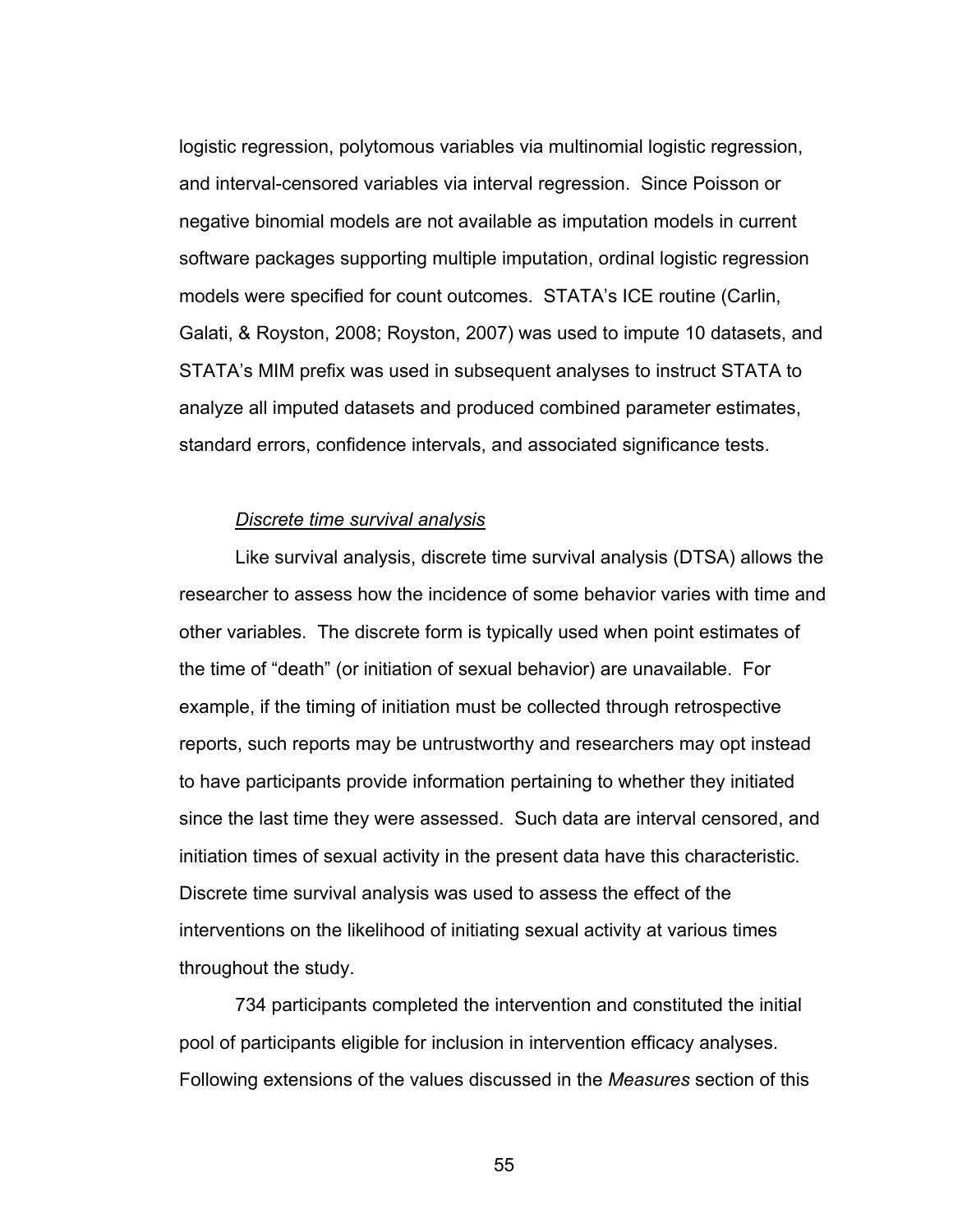chapter (e.g., if a participant missed one session but continued to report lifetime abstinence at later sessions, they were set to abstinent at the missing session, etc.), 269 participants were excluded from the DTSA because they were sexually active at presurvey (the only things known about such participants' initiation interval is that it occurred prior to the beginning of the study, and hence cannot be included). Next, an additional 30 participants who provided a pattern of logically inconsistent responses that precluded determination of their initiation time were excluded from the analysis. 25 of these participants provided a longitudinally inconsistent pattern of responses to the question "Have you ever had sex?" (e.g., reporting past sexual activity at one session and lifetime abstinence at a later session), and five of these participants provided an age of initiation that was inconsistent with their age at the time they reported initiating (e.g., providing an age at which they first had sex of 15 years old, but providing a "yes" response to the question "Have you ever had sex?" that implied initiating during an interval when they were 16 years old throughout the entire interval). Possible alternative explanations involving time-varying definitions of sex were explored before removing a participant. For example, suppose a participant reported initiating between the postsurvey and three month survey ("yes" to the question "Have you ever had sex?"), and a check on responses to questions about specific types of sexual behavior (vaginal, oral, and anal) revealed that the participant had only had oral sex. If that participant then reported lifetime abstinence at the 12 month survey ("no" to "Have you ever had sex?"), responses to the question "Have you ever had oral sex?" would be checked at 12 months to ensure that the participant's definition of sex had not changed. If they still responded "yes" to the oral sex question and had not had vaginal or anal sex, their definition of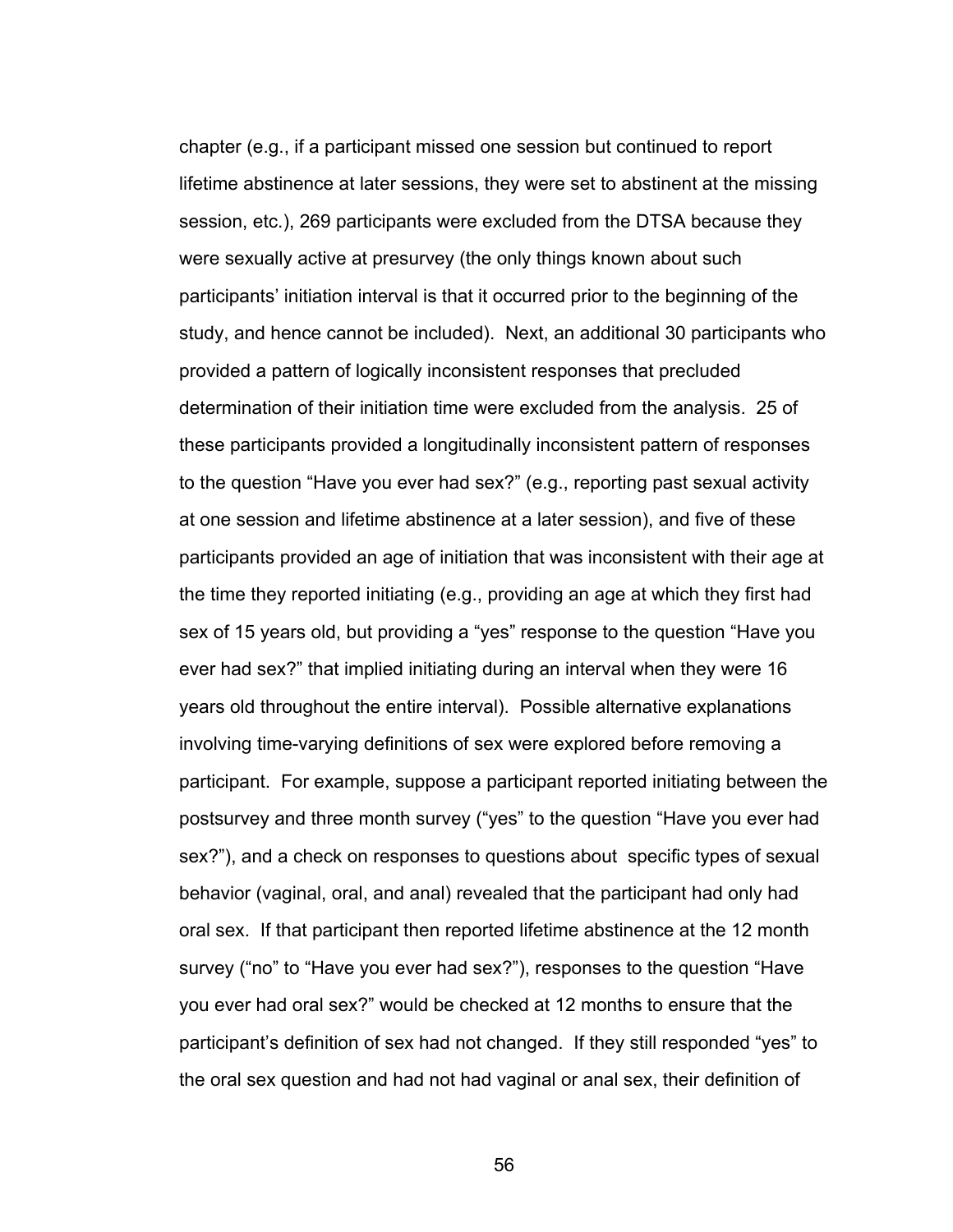sexual activity now excluded oral sex. Such a participant would be marked as initiating between the postsurvey and three month survey and would remain in the analysis. In contrast, if the same participant responded "no" to the oral sex question at 12 months, they were deemed to have an incoherent response pattern and were excluded. To ensure that the same subset of participants was being analyzed across all relevant dependent variables, the same 30 participants were excluded from all other analyses reported in this dissertation. For the discrete time survival models, this left a total of 435 participants who a) were sexually abstinent at presurvey, and b) had an identifiable time at which sexual activity was initiated (or not), and these participants where therefore eligible for inclusion.

 Extended values of responses to the question "Have you ever had sex?" identify whether the participant initiated in previous intervals. These responses were used to calculate an initiation status variable, defined as whether the participant had initiated sexual activity in the interval immediately following the corresponding assessment. This reoriented the analytical question to whether predictor variables assessed at a given time (e.g., month of follow-up survey) would be associated with the probability of initiating in the interval that immediately followed (as opposed to the interval that immediately preceded). Finally, values were imputed according to the procedures outlined in the previous subsection. Since survival analysis properly accounts for rightcensored cases at any time, only intermittent-missed response patterns were imputed. A total of 15 participants showed such patterns, and therefore only 3.4% of the eligible pool of 435 participants had data imputed for this analysis.

 The DTSA was run with STATA's logit command combined with the mim prefix to combine analyses on all imputed datasets according to Rubin's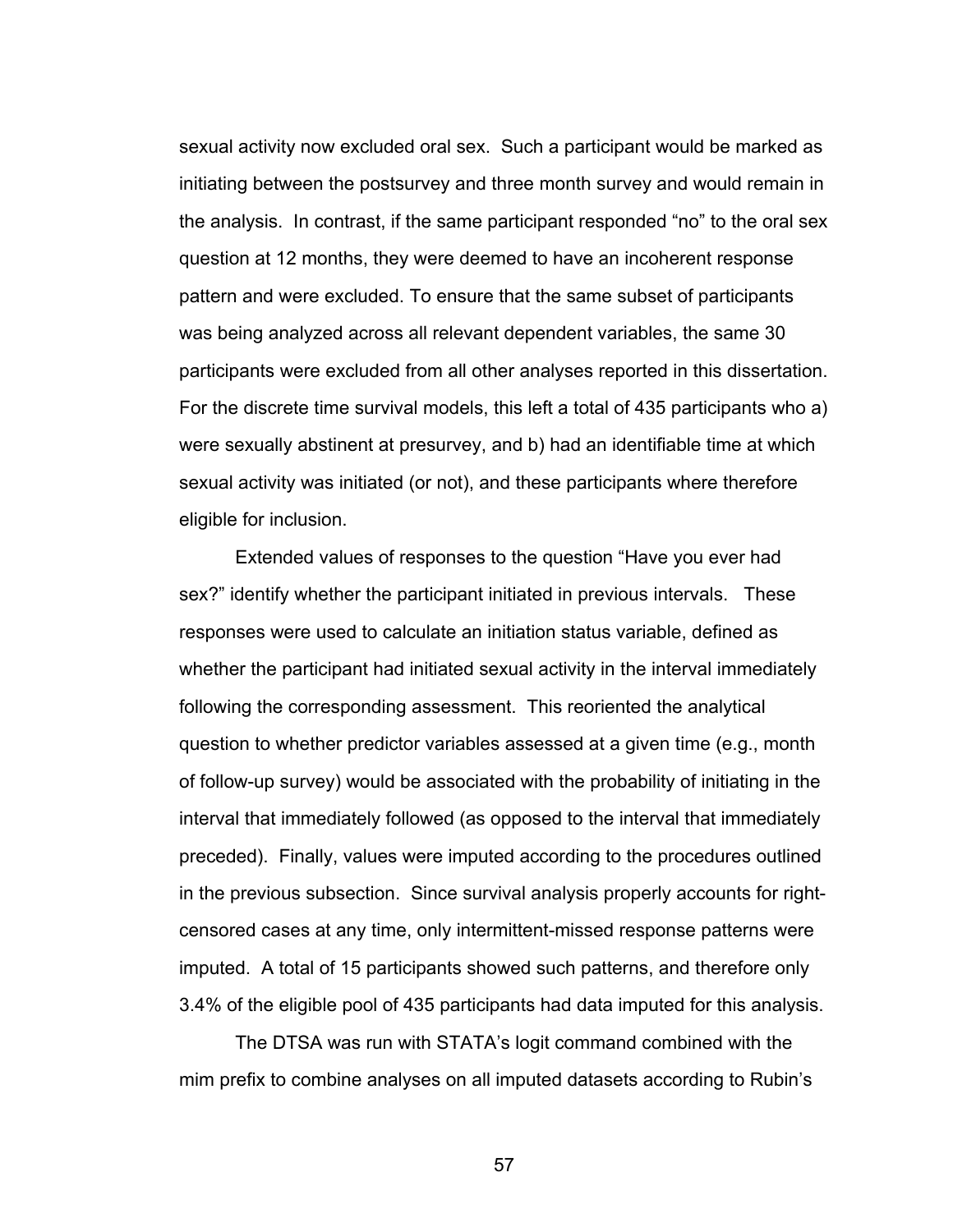(1987) rules. A logistic regression was run on a long-form (or stacked form, where each subject is represented by multiple rows corresponding to each observation) database, predicting the probability that a participant's initiation status was one (initiated) or zero (had not initiated) from a set of covariates. Output from such a model is identical to that from logistic regression. Several sets of models were examined. As a discrete-time model, no constraints are imposed on the form of the hazard function over time: Time was treated categorically with dummy-codes representing the four intervals during which sexual activity could be initiated (presurvey to postsurvey, postsurvey to 3 months, 3 months to 6 months, and 6 months to 12 months). Within all models, interval 1 was the reference group for the set of interval dummy codes. As with subsequent analyses, the control intervention was the reference group for the two intervention dummy variables, Caucasian/other ethnicity was the reference group for the ethnicity variable, male was the reference group for gender, and Texas was the reference group for site. A baseline model restricted to effects of time was compared with a second model that added demographic covariates (age, gender, ethnicity, and site). A third model added intervention main effects, and a fourth model relaxed the proportional odds assumption – which states that the effect of a covariate is similar across levels of other covariates – for intervention by adding its interaction with each dummy-coded interval. A final reduced-interaction model was assessed that retained theoretically important components of the interaction effect (as is common in discrete-time models; see Willett & Singer, 1993). In all models, odds ratios, standard errors, confidence intervals for estimates, and model hazard and survival probabilities were calculated.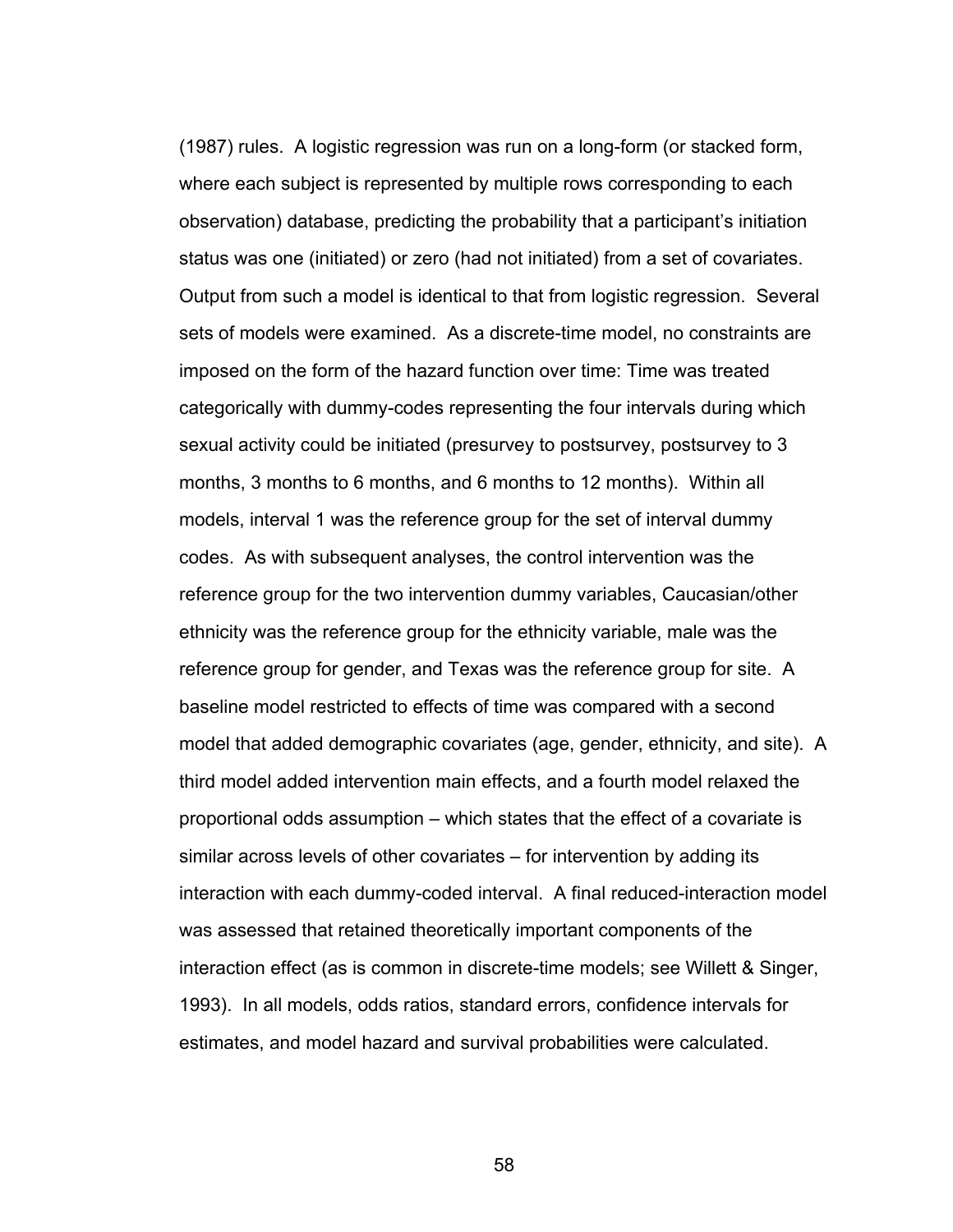### *Random effects models*

 For continuous dependent measures such as multi-item scales (sexual/prophylactic intentions, knowledge, attitudes, etc.), PRI, and the number of sexual partners/unprotected sexual encounters, random effects regression models, implemented with the STATA command xtmixed, were used to analyze data from 704 participants. Such models (which are also referred to as hierarchical linear models, multilevel models, growth curve models, or linear mixed models) account for the correlated nature of longitudinal data by assuming that intercepts and possibly the slopes of estimated regression lines have a random component. For example, for a given continuous dependent variable measured over time in a specific subject, the regression line relating time to that dependent variable consists of a set of predicted values, and the residuals for those predictions are the deviations from observed values. In a standard multiple regression framework, those residuals consist of a pure subject and occasion-specific error term. In a random effects framework, that residual is separated into a subject specific random component (the random intercept) that is constant over time points and a subject and occasion-specific component unique to each subjectoccasion combination. The estimated random intercepts observed in the sample therefore correspond to random variation (or individual differences) in the vertical height of the regression lines (hence, a random intercept) for individual subjects that are not due to model covariates. Since it is constant for individual subjects – it contributes the same amount to all observations from a given subject – it is a source of correlation between observations. Similar considerations apply to random slopes: e.g., we could assume that there are random individual differences in the slope of the regression lines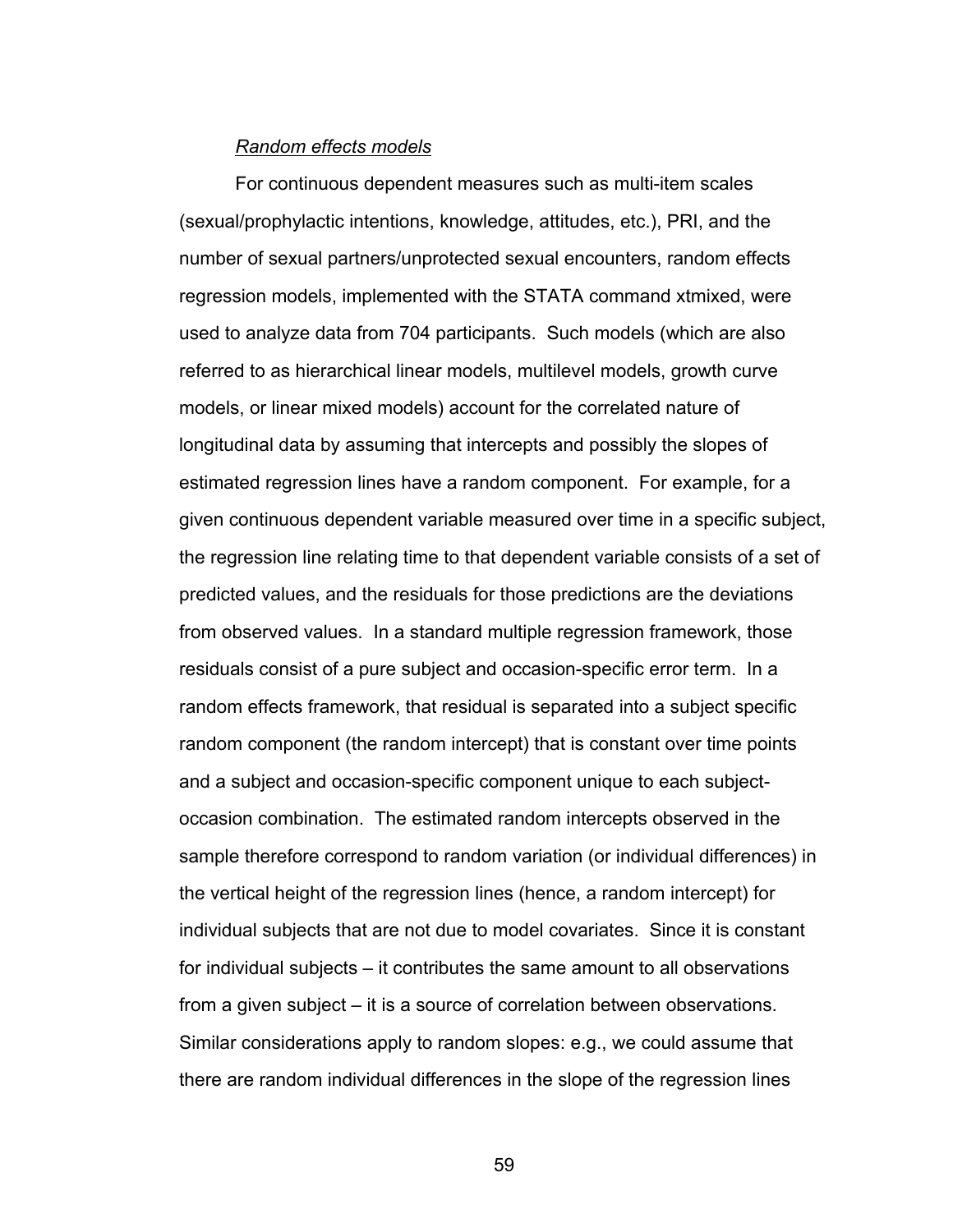over time that have nothing to do with model covariates, and such differences would also contribute to the correlation between responses over time. The important point is that random effects models provide ways of explicitly testing whether these random components are necessary, and if so, they provide means of explicitly estimating them so that the overall model takes the correlation between the responses into account. Key output from random effects regression models includes fixed effect parameter estimates for model covariates, which are interpreted in the same way that regression parameters are interpreted in standard multiple regression: For a unit increase in the predictor, the dependent changes by an amount equal to the value of the parameter, holding all other covariates constant. Also provided are random effect parameter estimates, which are in the form of variances: The variance of the intercept and, if necessary, the variance of the random slope is estimated.

For all analyses, up to three phases of model testing proceeded in a hierarchical manner. The first phase involved tests of the necessity of a random slope. If a random slope was deemed necessary, alternative covariance structures were compared next (note that if a random slope is not included, there is only one random effect, and therefore there is no covariance matrix of those random effects). Finally, the effect of adding various groups of fixed predictor variables was assessed (e.g., baseline models, covariateadjusted models, and interaction models). The need for a random slope was tested by comparing a full model with a random effect for time (the time trend is assumed to be a random variable – hence, a random slope) and a subjectspecific random intercept (the adjusted starting point – the intercept – for each subject is assumed to be a random variable) with a model that excluded a random slope. If a likelihood ratio test suggested that removing the random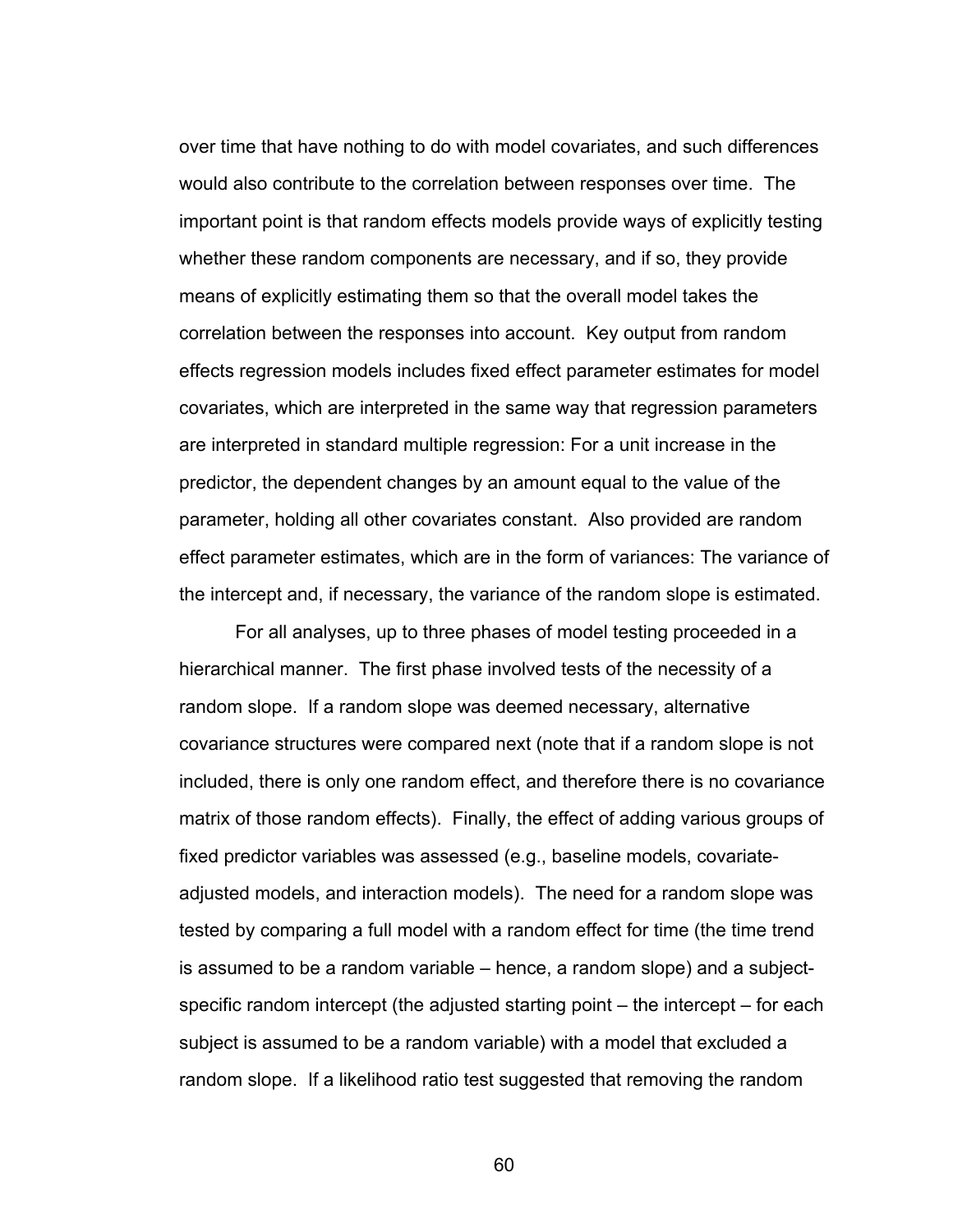slope did not significantly degrade model fit, a random intercept model was retained and comparisons between different sets of fixed predictor variables began.

If the removal of the random slope significantly degraded model fit according to a likelihood ratio test, a random coefficient model (one that includes both a random intercept and a random slope) was retained and alternative covariance structures of those two random effects were then assessed. Hierarchical comparisons of covariance structures were compared with likelihood ratio tests by imposing constraints of typical covariance structures on a completely general (or unstructured) covariance matrix. For a random coefficient model with one random intercept and one random slope, an unstructured covariance matrix involves estimating three parameters of a 2 X 2 covariance matrix: two variances and one covariance. An independent structure, nested in the general structure, involves the estimation of two variances and assumes the covariance to be zero. An exchangeable structure, also nested in the general structure (but not in the independent structure) involves estimating two parameters as well: one common variance parameter and one covariance parameter. Finally, whereas the exchangeable structure imposes equality on the variances and assumes a non-zero covariance, an identity structure, nested in all aforementioned structures, estimates one parameter by assuming equal variances and zero covariance. Given the pattern of nesting, likelihood ratio tests were used to compare the independent and exchangeable structures with the general structures, and if both significantly degraded model fit, the identity structure was also compared with the general structure. If either the independent or exchangeable structure fit the data as well as the general structure, an identity structure was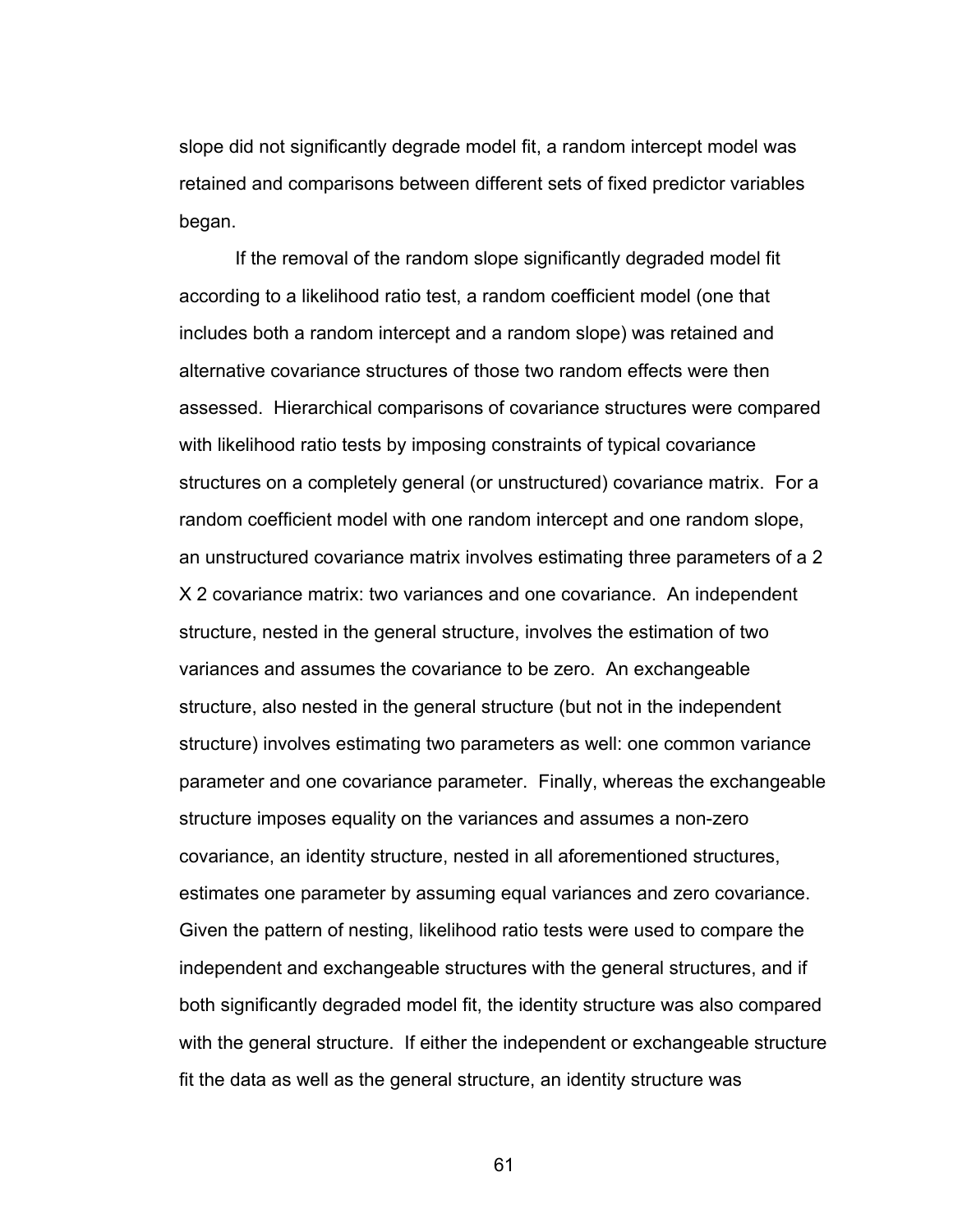compared with the independent/exchangeable structure. As with testing both a random intercept and a random slope, the general purpose of testing alternative covariance structures was to ensure that the correlated nature of the data was being appropriately modeled so that point estimates of effects generalize beyond this sample of participants. Given that there are no theoretical reasons to expect random intercepts and slopes to have the same degree of variability or to be correlated in this data, an independent structure was anticipated for all models. As discussed in the results chapter, this was observed for the vast majority of dependent variables examined.

Once an appropriate set of random effects and, if necessary, a covariance structure had been determined, alternative sets of fixed covariate effects were examined. Three different models were initially compared. In all models, the presurvey score on the dependent measure was entered as a covariate (unless noted otherwise), and the time trend was modeled from postsurvey to the 12 month assessment. First, a baseline model including only the effects of intervention, month of assessment, and the presurvey score on the dependent measure was fit to the data. Second, a covariate model including all baseline variables plus effects of age, gender, ethnicity, and site was fit. Third, the interaction between time and intervention was added in a variable time trend model (effects of time are allowed to vary by intervention: hence, variable time trend). Likelihood ratio tests were used to compare the baseline to the covariate model, and the covariate to the variable time trend model. Because it is typical in this field of research to present effects adjusted for the common covariates of age, gender, and ethnicity, the covariate model was always accepted at minimum (however, to examine the potential confounding influence of those covariates on intervention effects, coefficients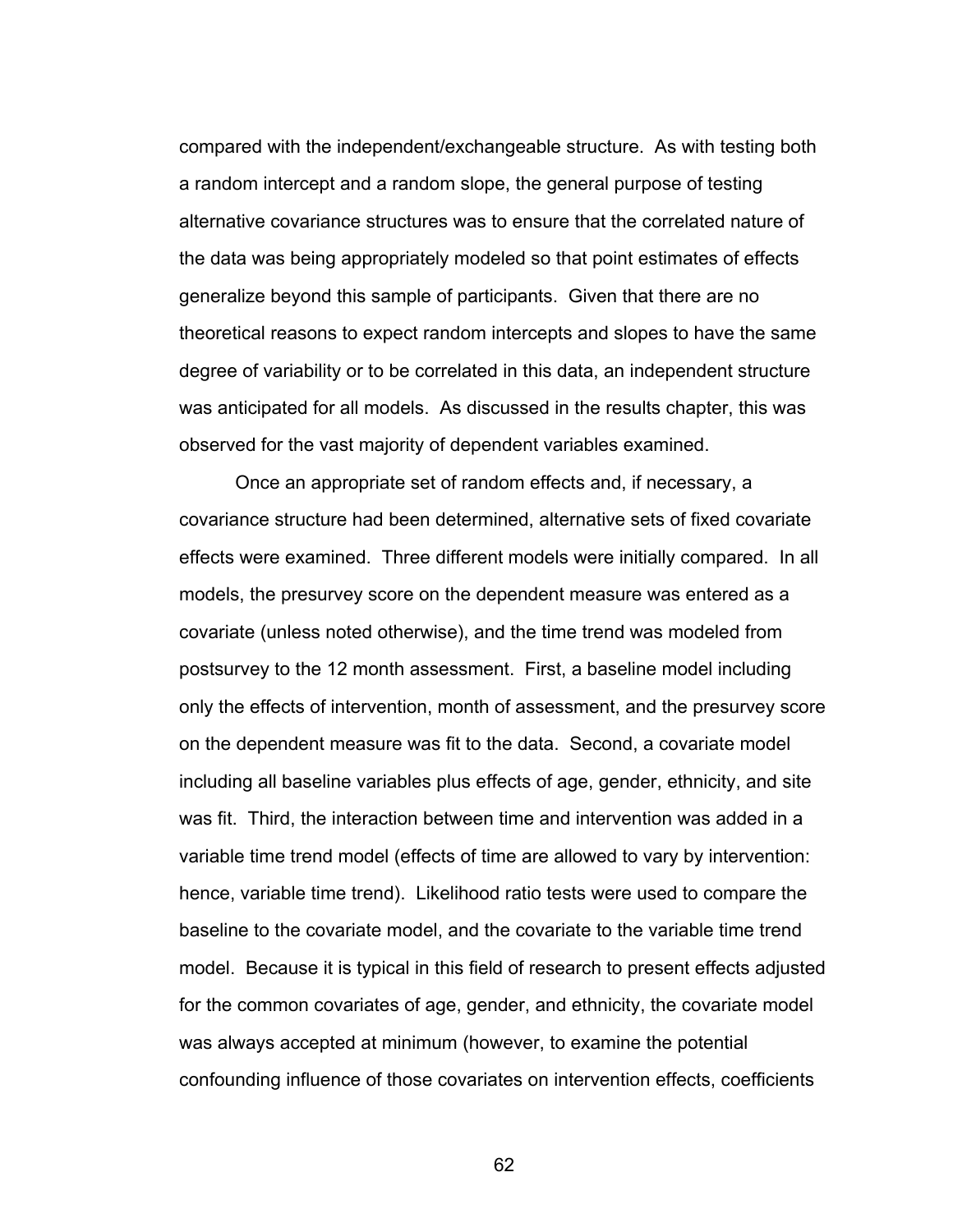and likelihood ratio tests involving the baseline model are also presented in the results chapter).

For psychosocial mediator variables, upon accepting the covariate or variable time trend model, the boundaries of those effects were probed by separately examining intervention interactions with age, gender, and ethnicity (referred to as the extended model in later sections). For the covariate/variable time trend and extended models, linear combinations of coefficients were estimated to test hypotheses not explicitly provided by the present model parameterization (see Appendix B).

#### *Models for other categorical dependent variables*

Analysis of whether condoms were used at the last sexual encounter was conducted by using logistic regression implemented with STATA's logit command. In addition to random effects analyses on the number of sexual partners and the number of unprotected sexual encounters, trichotomized versions of these variables were created and analyzed with multinomial logistic regression. Whereas probabilistic models such as logistic regression allow a dichotomy to be predicted from a set of covariates, the multinomial extension of these models allows category membership for a polytomous variable to be predicted from a set of covariates. Key output from a multinomial logistic model parallels that of other regression approaches, including parameter estimates, standard errors, confidence intervals, and associated significance tests. A key difference however is that separate sets of parameter estimates are produced for k-1 levels of a polytomous dependent variable with k levels, with one level serving as a reference category. Exponentiated parameter estimates correspond to relative risk ratios: the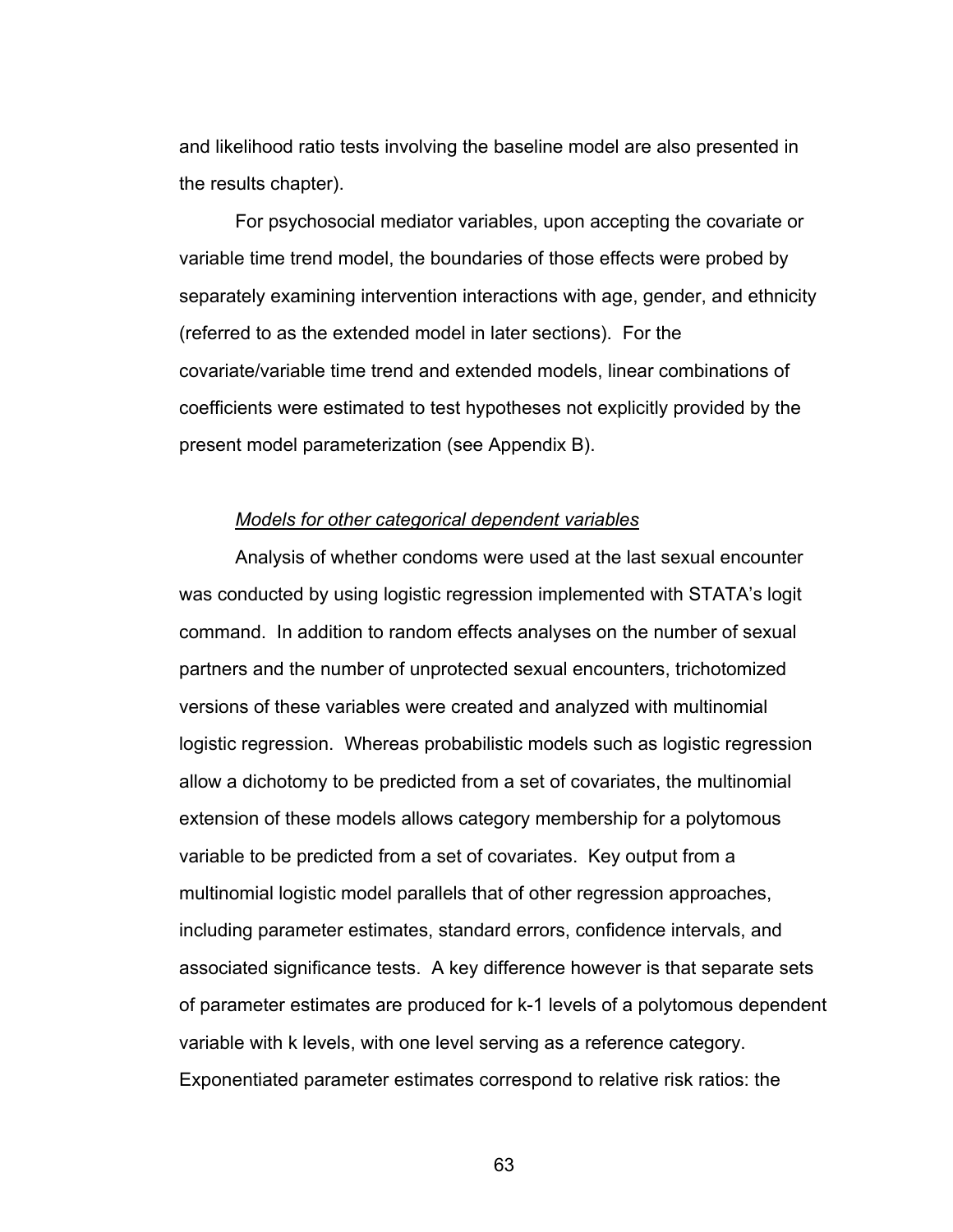effect of a unit change in the corresponding predictor on the ratio of the risk of falling into category k of the dependent variable versus the risk of falling into the reference level of the dependent variable. Like odds ratios, a relative risk ratio of one means that the predictor does not change the risk, a relative risk ratio greater than one means the risk increases with a unit increase in the predictor, and a relative risk ratio less than one means the risk decreases with each unit increase in the predictor. STATA's mlogit command combined with the mim prefix was used to fit these models on data from 704 participants for both the cumulative number of sexual partners and the cumulative number of unprotected sexual encounters. Since random effects versions of multinomial models are less well developed, correlations between responses were handled by using the Huber-White sandwich estimator (Huber, 1967; Long & Ervin, 2000; White, 1980) to estimate standard errors, implemented with the cluster option of STATA's mlogit command (with subject as the cluster).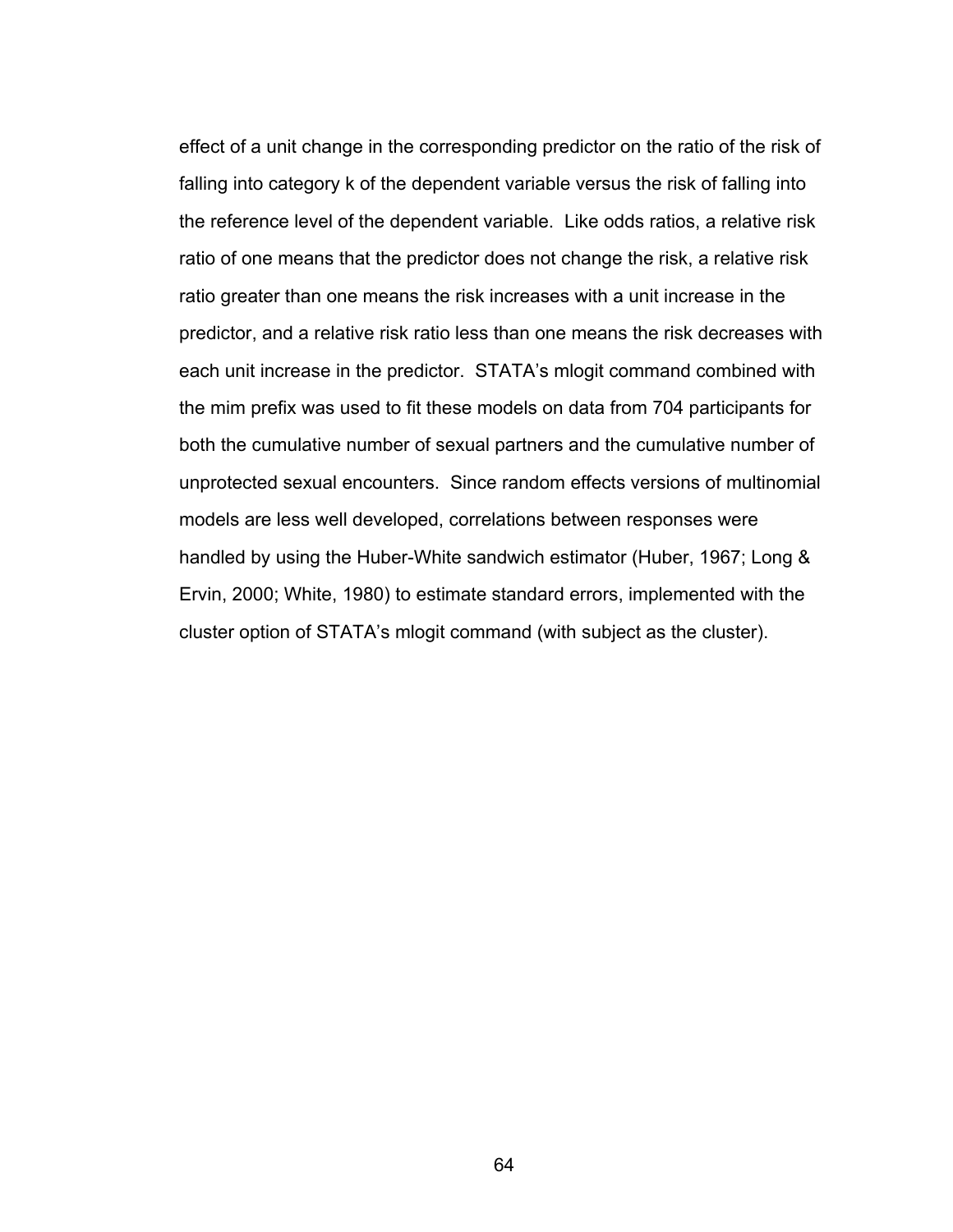# CHAPTER 3 RESULTS

## *Sexual Behavior*

 Intervention efficacy for sexual behavior was assessed by analyzing two primary outcome variables: time to initiation and the number of sexual partners. The former variable was analyzed with a set of discrete time survival models and the latter with random effects regression and multinomial logistic regression.

For the discrete time survival analysis, raw hazards for each intervention – representing the conditional probability of initiating sexual activity in a specific interval, given sexual abstinence in previous intervals – can be found in Table 3.1. Overall, hazards show an increasing trend across intervention groups: Hazards are unsurprisingly low during the first interval –

|  |  |  |  |  |  | Table 3.1. Raw hazard rates for initiating sexual activity, by intervention. |
|--|--|--|--|--|--|------------------------------------------------------------------------------|
|--|--|--|--|--|--|------------------------------------------------------------------------------|

|                             | Intervention |      |      |
|-----------------------------|--------------|------|------|
| Interval                    | Control      | RTR  | RTR+ |
| 1 (Presurvey to Postsurvey) | .016         | .054 | .044 |
| 2 (Postsurvey to 3 months)  | .039         | .072 | .046 |
| 3 (3 months to 6 months)    | .064         | .082 | .083 |
| 4 (6 months to 12 months)   | .189         | .159 | .095 |

*Note*. Values represent the probability of initiating sexual activity given no sexual activity in previous intervals, and are not adjusted for demographic background variables.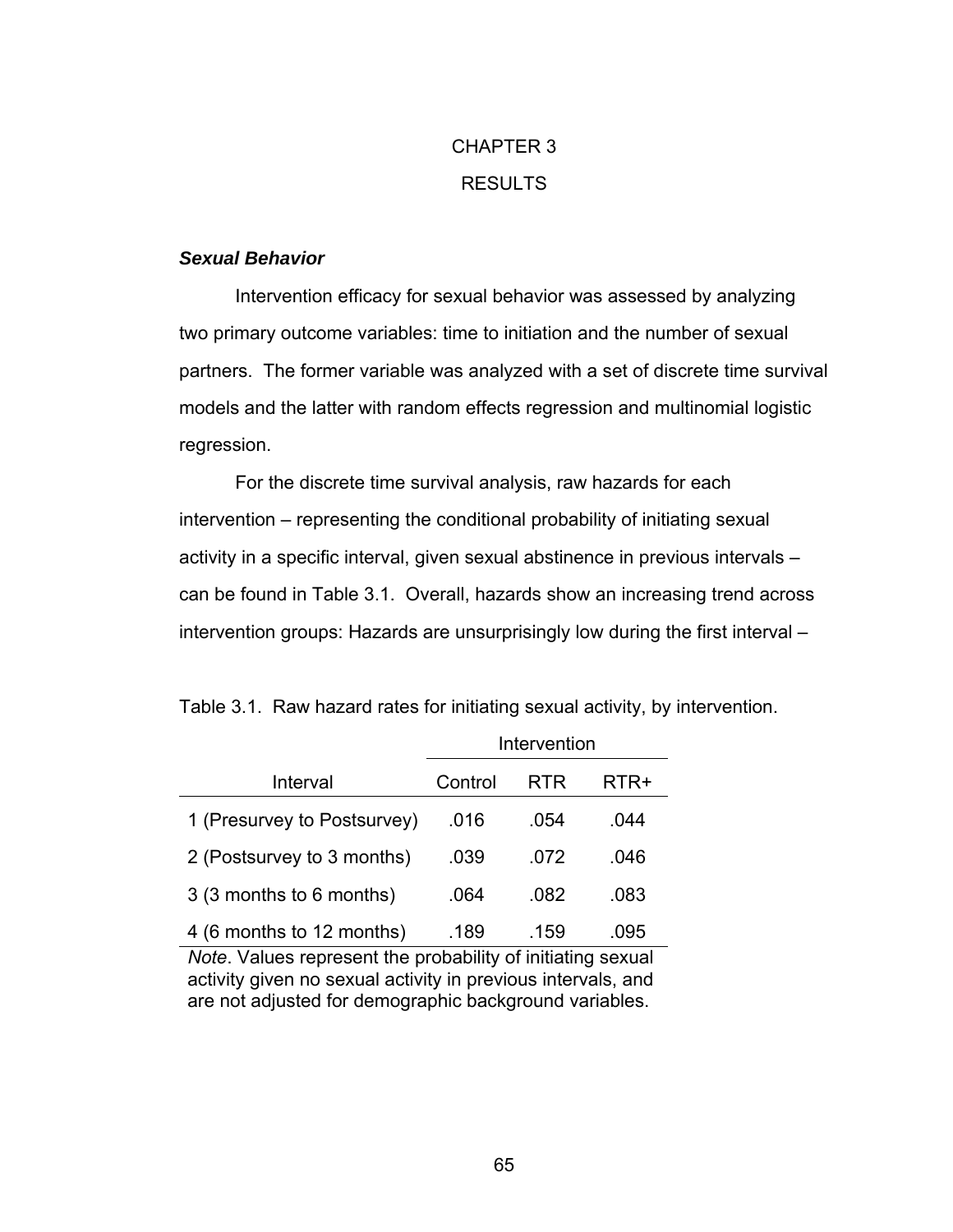which represents the time during which the intervention was administered (on average, two weeks) – and show a monotonically increasing trend for all groups throughout the study. During the final interval, just under one in five participants in the control condition initiated sexual activity, compared to roughly one in ten participants in the modified intervention. The standard

|                          | Model             |            |                   |                    |            |
|--------------------------|-------------------|------------|-------------------|--------------------|------------|
| Variable                 | <b>Baseline</b>   | Covariate  | Intervention      | Full               | Reduced    |
| Interval <sub>2</sub>    | 1.32              | 1.36       | 1.36              | 2.50               | 1.37       |
| Interval 3               | $2.04*$           | $2.13*$    | $2.13*$           | 4.28               | 2.15       |
| Interval 4               | $4.11^{\ddagger}$ | $4.34^{+}$ | $4.33^{\ddagger}$ | 15.31 <sup>‡</sup> | $9.12^{+}$ |
| Arizona                  |                   | 0.81       | 0.84              | 0.83               | 0.83       |
| <b>New York</b>          |                   | 1.53       | 1.50              | 1.52               | 1.51       |
| Age                      |                   | 1.07       | 1.06              | 1.06               | 1.06       |
| Hispanic                 |                   | 1.29       | 1.29              | 1.30               | 1.30       |
| African-American         |                   | $1.81*$    | $1.78*$           | $1.81*$            | $1.80*$    |
| Female                   |                   | 0.83       | 0.84              | 0.84               | 0.84       |
| <b>RTR</b>               |                   |            | 1.16              | 3.20               | 1.69       |
| RTR+                     |                   |            | 0.94              | 2.75               | 1.52       |
| Interval 2 X RTR         |                   |            |                   | 0.54               |            |
| Interval $2 \times RTR+$ |                   |            |                   | 0.43               |            |
| Interval 3 X RTR         |                   |            |                   | 0.36               |            |
| Interval $3 \times RTR+$ |                   |            |                   | 0.49               |            |
| Interval 4 X RTR         |                   |            |                   | 0.21               | 0.40       |
| Interval 4 X RTR+        |                   |            |                   | $0.16*$            | $0.29*$    |

Table 3.2. Odds ratios from discrete-time survival analysis of sexual initiation times.

Note. Reference for interval 2-4: interval 1; reference for Site = Arizona and New York: Texas; reference for Ethnicity = Hispanic and African-American: White/other; reference for intervention = RTR and RTR+: Control. \**p<.05*, ‡ *p<.001*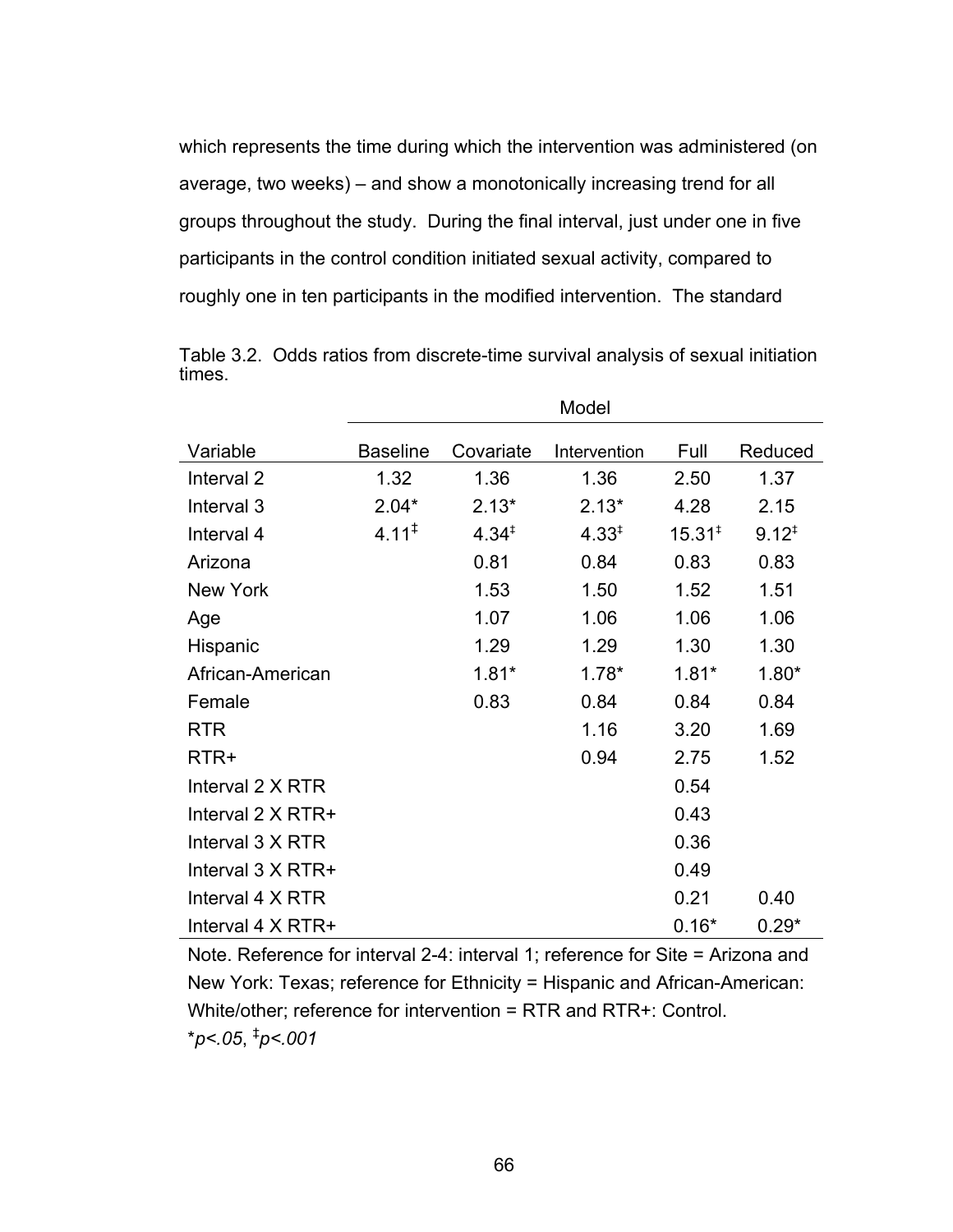intervention fell in between these two groups during the final interval.

 As noted in the methods, model testing proceeded in several steps. A summary of estimated coefficients from baseline, covariates, intervention, and full and reduced interaction models can be found in Table 3.2. Detailed summary statistics for latter three models can be found in Tables D.1-D.3 of Appendix D.

Odds ratios for time effects show a consistent trend across models, even after adjusting for baseline covariates and intervention effects. In each of these first three models, the odds of initiating sexual activity – relative to the odds during the first interval (presurvey to postsurvey) – are approximately twice as high during the third interval (three months to six months) and over four times as high during the fourth interval (six months to 12 months). The odds of initiating sexual activity during the second interval (postsurvey to three months) are 32-36% higher than in the first interval, but this increase did not reach statistical significance.

 Across all relevant models, demographic covariates showed similar trends as well, but only the effect of being African-American reached statistical significance. Among the non-significant effects, a one year increase in participants' age at presurvey was associated with a six to seven percent increase in the odds of initiating sexual activity, being Hispanic (relative to Caucasian/other) was linked to a 29-30% increase, and being female (relative to male) decreased the odds of initiating by 16-17%. Being African-American, however, was linked to a significant 78-81% increase in the odds of initiating sexual activity (relative to being Caucasian/other).

 The overall effect of intervention across time points – adjusting for demographic covariates – was assessed in the "intervention" model. Odds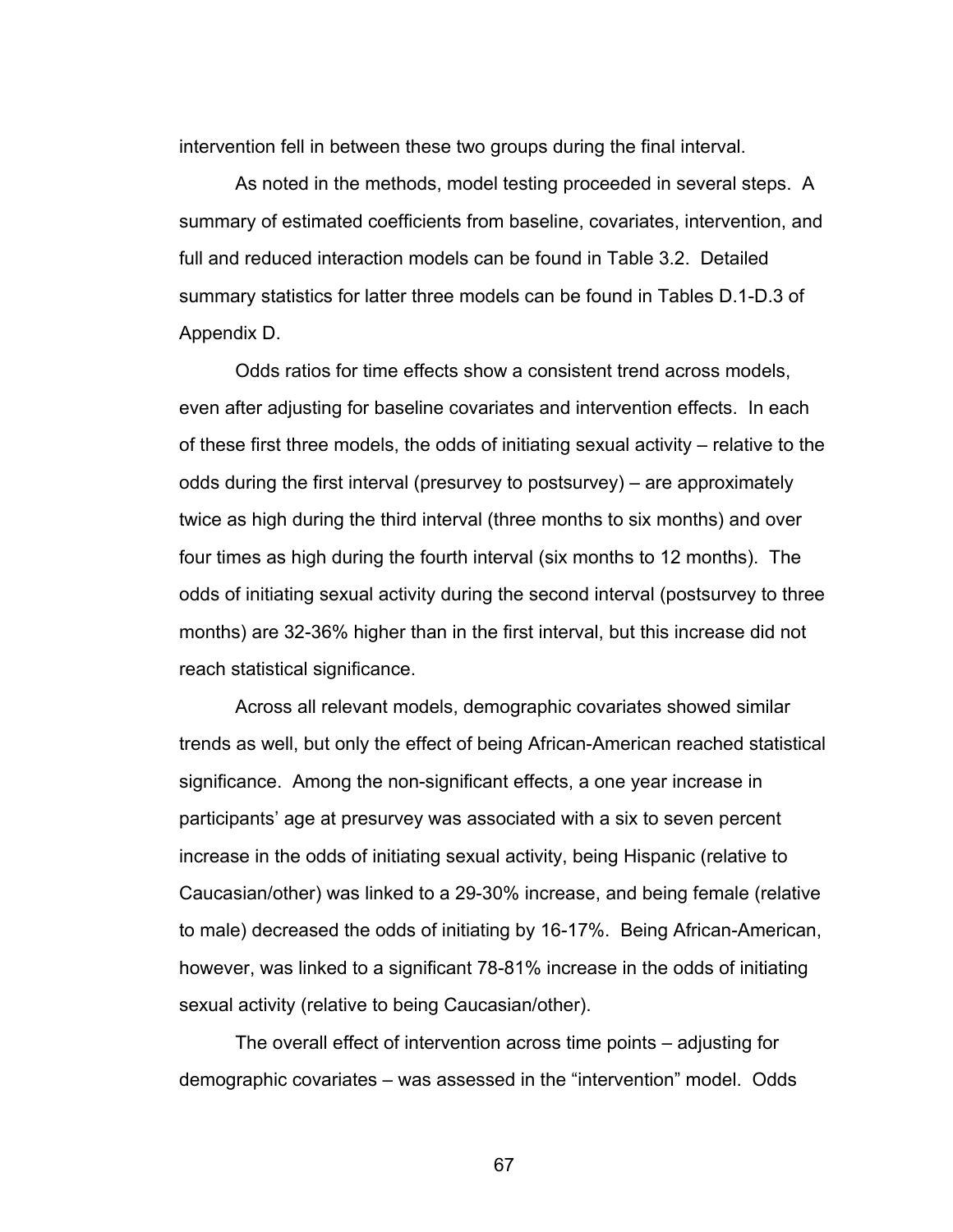ratios reveal that relative to participants assigned to the control intervention, participants assigned to the standard intervention (RTR) were 16% more likely to initiate sexual activity over the course of the study, while participants assigned to the modified intervention (RTR+) were six percent less likely to initiate. Neither effect reached statistical significance.

However, a qualification to that finding is revealed by inspecting changes in the effect of intervention assignment over time – also adjusting for demographic covariates – in the full and reduced interaction models. Before a discussion of those effects, some comments on the interpretation of odds ratios in models containing categorical interaction terms are warranted. First, it is important to note that the principles of interpreting interaction effects in regression models (discussed in Appendix C) are exactly the same; there is simply the additional complication of a transformation of the dependent variable when modeling a dichotomous variable. In a model containing no interaction terms, the effect of a variable is interpreted as the effect of a unit change in the covariate on the criterion (here, the logit transformation of the probability of initiating sexual activity), holding all other variables constant. However, when a variable participates in an interaction with another variable, it is no longer possible to hold other terms in the regression equation constant while varying the covariate of interest, because that covariate is also a component in the term representing the interaction. As a result, "main effect" terms in an interaction model take on a different meaning than in models where they do not participate in an interaction effect: They now represent the effect of the covariate at the reference level of the variable they interact with. For example, in a model with main effects A, B, and their interaction, A\*B, the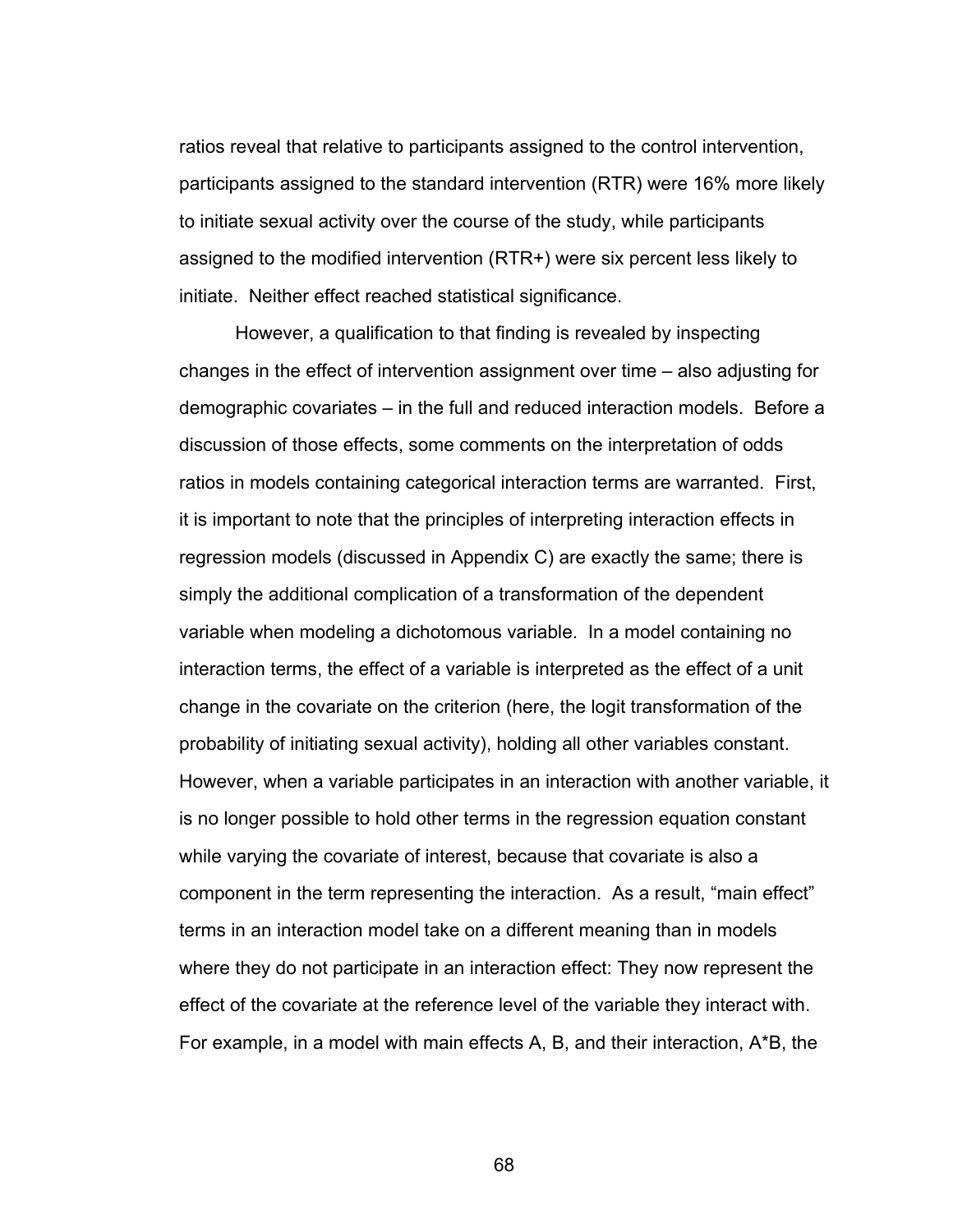coefficient for A corresponds to the effect of a unit change in A on the criterion *when B is at zero*.

In the full interaction model of Table 3.2, odds ratios for the intervention effects indicate that participants in the two treatment groups had odds of initiating that were 3.20 and 2.75 times as high as participants in the control group, *during the first interval*. Neither effect reached statistical significance. This (nonsignificant) effect during the initial interval can also be seen in Table 3.3 and Figure 3.1, which plots estimated hazards for the full interaction

|                             |            | Intervention |         |
|-----------------------------|------------|--------------|---------|
| Interval                    | <b>RTR</b> | RTR+         | Control |
| 1 (Presurvey to Postsurvey) | 0.046      | 0.040        | 0.015   |
| 2 (Postsurvey to 3 months)  | 0.061      | 0.043        | 0.036   |
| 3 (3 months to 6 months)    | 0.069      | 0.079        | 0.060   |
| 4 (6 months to 12 months)   | 0.136      | 0.091        | 0.187   |

Table 3.3. Estimated hazard rates for initiating sexual activity in the full model, by intervention.

*Note*. Values represent the probability of initiating sexual activity given no sexual activity in previous intervals, and are estimated for the baseline profile on demographic variables (Age=16, male, ethnicity = Caucasian/other, site=Texas) in the full interaction model.

model (although hazards are probabilities, they approximate their corresponding odds when the event is infrequent). Raw parameter estimates from logit models are in log-odds form, and exponentiating those coefficients provides odds ratios. After exponentiation, categorical interaction terms in logit models represent relative changes in the odds ratios across levels of another variable: They are ratios of odds ratios. Recall from Appendix C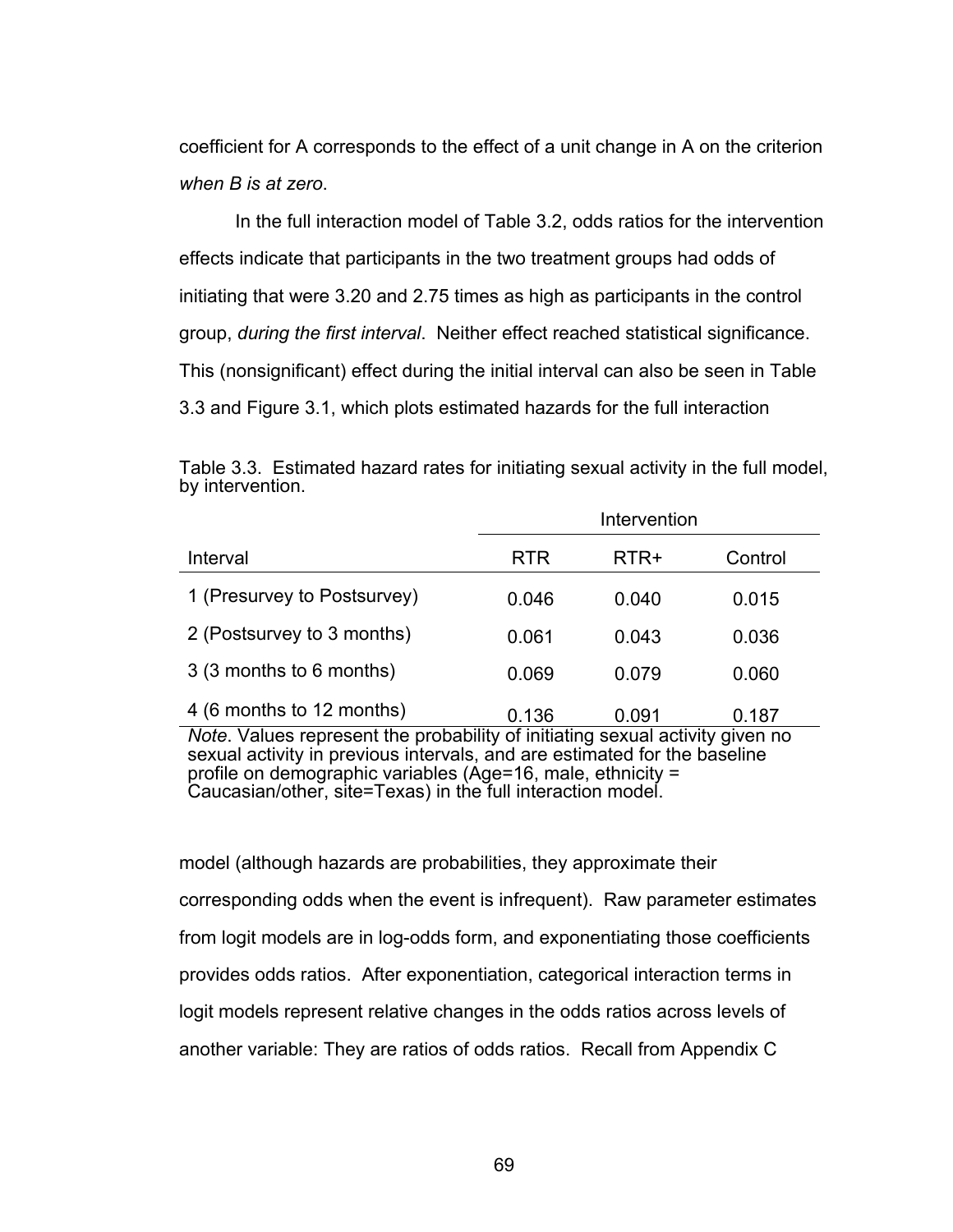

Figure 3.1. Estimated hazard functions from the full interaction discrete-time survival model, by intervention.

that interaction effects involving dichotomous terms in simple linear regression can be thought of as estimates of "differences of differences." Precisely the same concept is involved in probability models such as logistic regression, but since logarithms are used, the algebra of logarithms can be used to interpret those estimates in the language of the exponentiated coefficients. In other words, since  $ln(a/b) = ln(a) - ln(b)$ , a "difference of differences" corresponds directly to a ratio.

For example, in Table 3.3, the estimated hazards from the full interaction model during the fourth interval for RTR+ and Control groups are .091 and .187, respectively. In the first interval, the same hazards are .040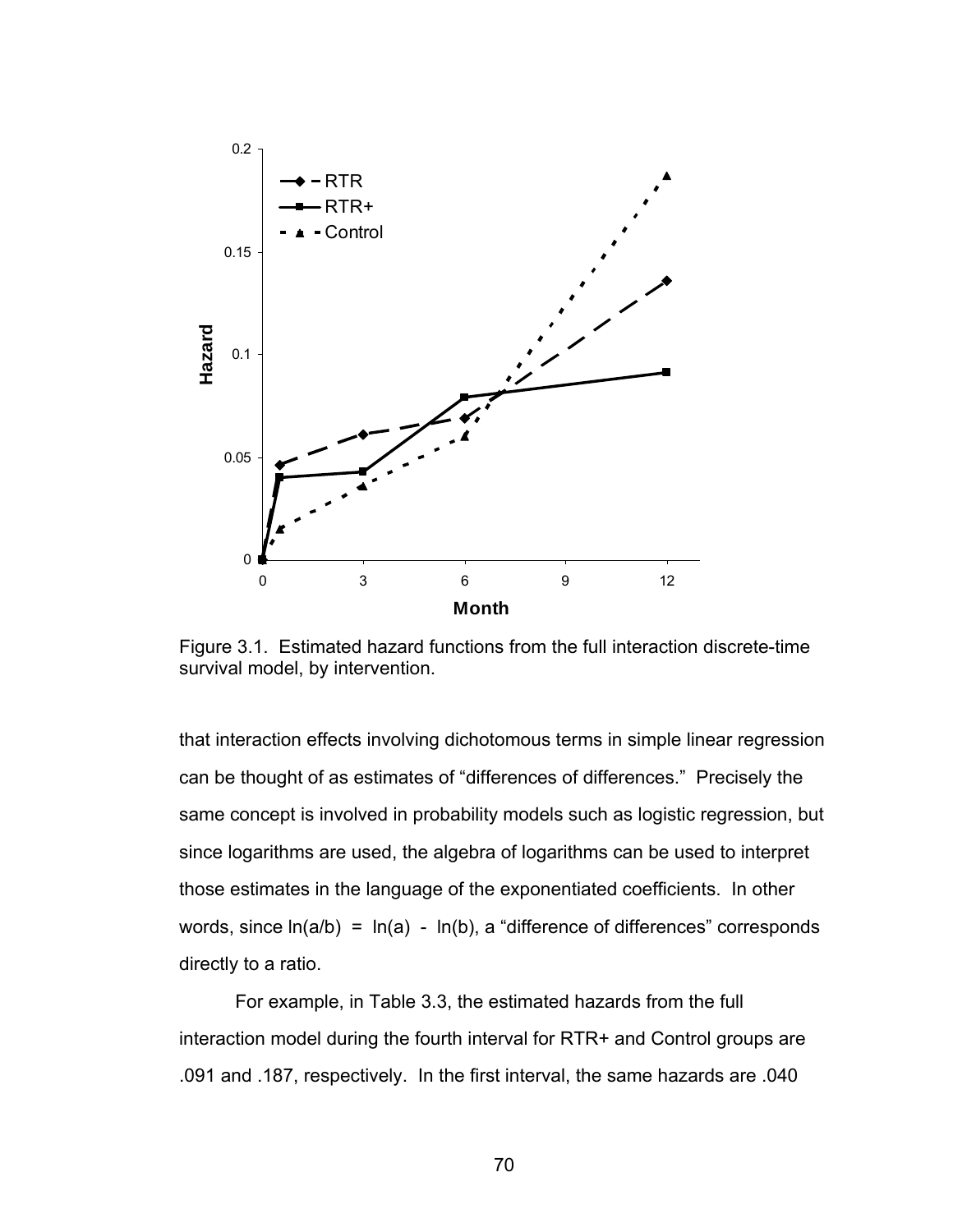and .015, respectively. Dividing by their complements transforms these values to odds:

| RTR+, Fourth interval:    | $.091/(1-.091) = .100$ |
|---------------------------|------------------------|
| Control, Fourth interval: | $.187/(1-.187) = .230$ |
| RTR+, First interval:     | $.040/(1-.040) = .042$ |
| Control, First interval:  | $.015/(1-.015) = .015$ |

The odds ratio for RTR+ in the fourth interval is therefore  $.100/.230 = .435,$ and the odds ratio for RTR+ in the first interval is therefore .042/.015 = 2.80. As can be seen in the full interaction model in Table 3.2, within rounding error, the coefficient for the interval 4 by RTR+ interaction term is a ratio of these odds ratios: .435/2.80 = .16. Put differently, the odds ratio for the final interval among RTR+ participants is .100/.042=2.38, and the odds ratio for the final interval among control participants is .230/.015=15.3. Within rounding error, a ratio of these odds ratios (2.38/15.3) is equal to the same number, .16.

With this in mind, the significant interval 4 by RTR+ interaction effect in the full interaction model of Table 3.2 becomes clear: The odds ratio of .16 indicates that the interval 4 odds of initiating sexual activity in RTR+ (relative to the interval 4 odds for the Control group), are 84% lower than the ratio of the same odds during the first interval. Alternatively, between interval 1 and interval 4, participants in RTR+ have 84% less of an increase in the odds of initiating sexual activity than the control group. That is, over the full course of the study, participants in RTR+ become significantly less likely to initiate sexual activity than participants in the control group: The overall risk of initiating in the final interval is cut in half for participants in RTR+ (estimated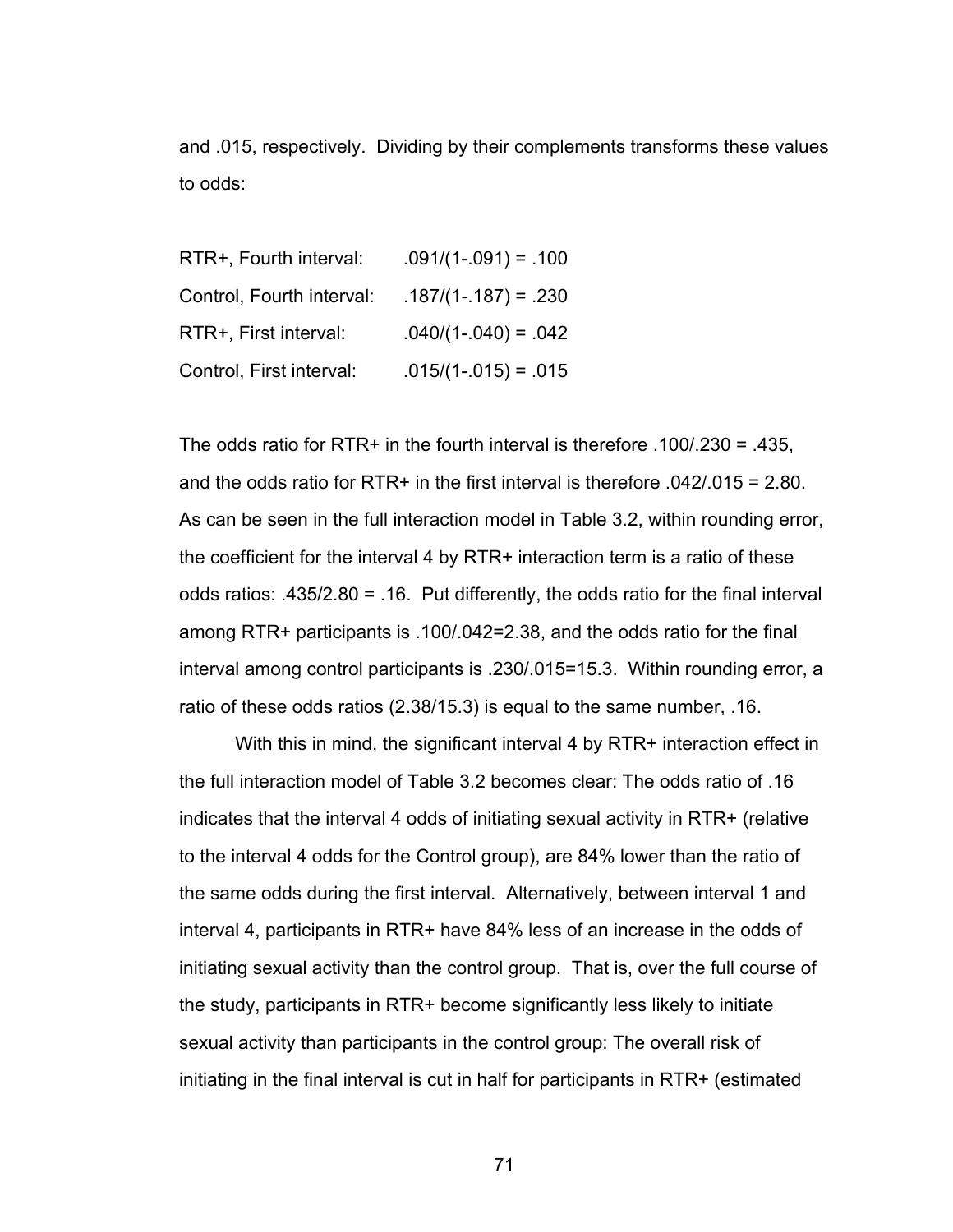hazards of 0.091 vs. 0.187, Table 3.3). No interaction at other time points reached statistical significance. The form of this interaction can also be seen in the hazard functions plotted in Figure 3.1 and the survival functions plotted in Figure 3.2 (survival probabilities represent the cumulative probability of *not* initiating sexual activity in a specific interval, given sexual abstinence in previous intervals; they can be derived directly from the hazards and depict how trends in the absorbing event accumulate over time).



Figure 3.2. Estimated survival functions from the full discrete-time survival model, by intervention.

In a final model that adjusted for baseline covariates (the reduced interaction model of Table 3.2), non-significant interaction terms were dropped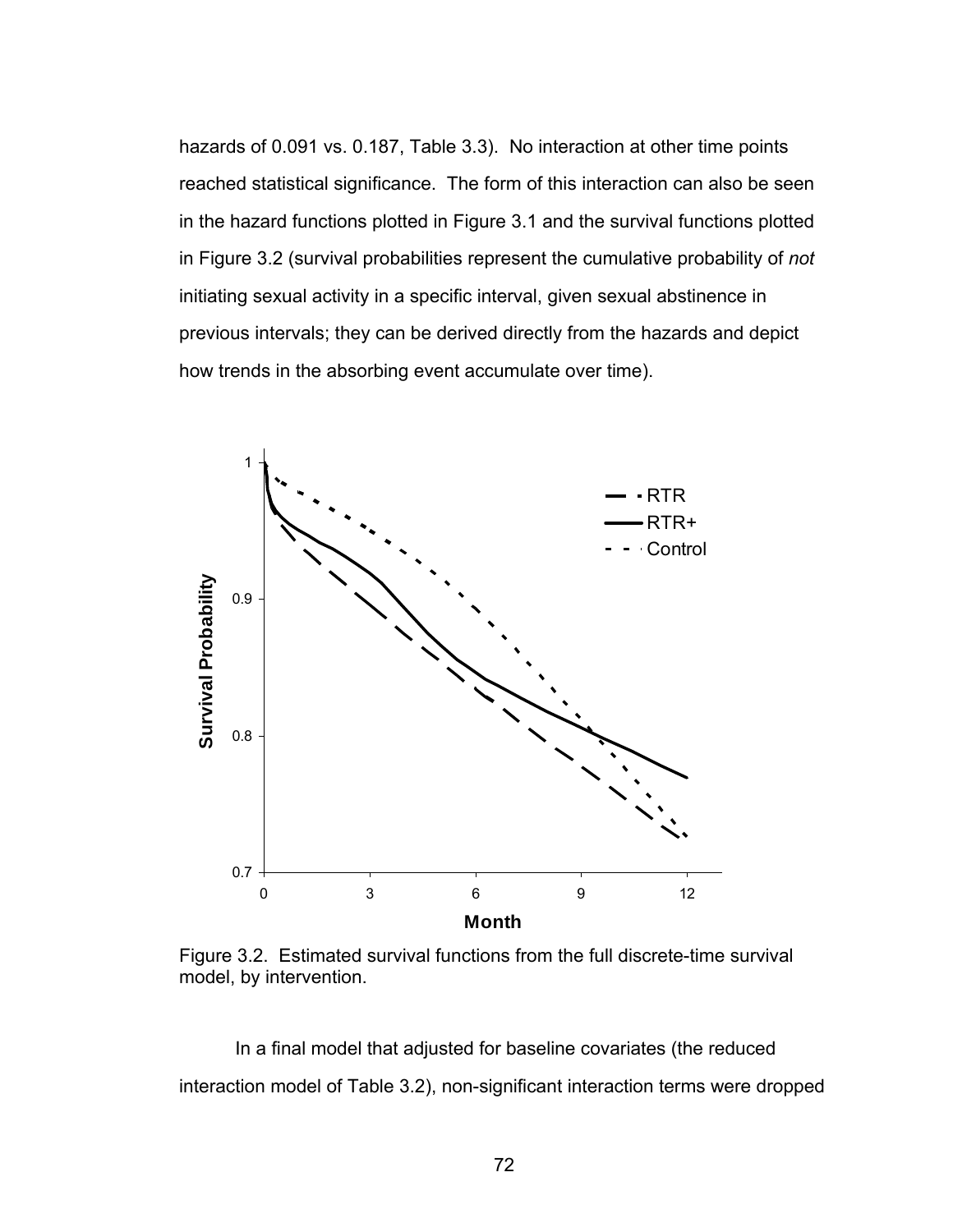and the model refitted. Figures 3.3 and 3.4 give hazard and survival functions for the reduced model, respectively. With all interaction terms involving the second and third intervals dropped, reference groups for the remaining interaction terms have changed, and the significant value of .29 indicates that during the fourth interval, participants in RTR+ have a reduction in the odds of initiating sexual activity of approximately 71%, relative to control participants *across all other intervals*. The corresponding odds-reduction for participants in RTR during the same interval was 60%, which did not reach statistical significance.



Figure 3.3. Estimated hazard functions from the reduced interaction discretetime survival model, by intervention.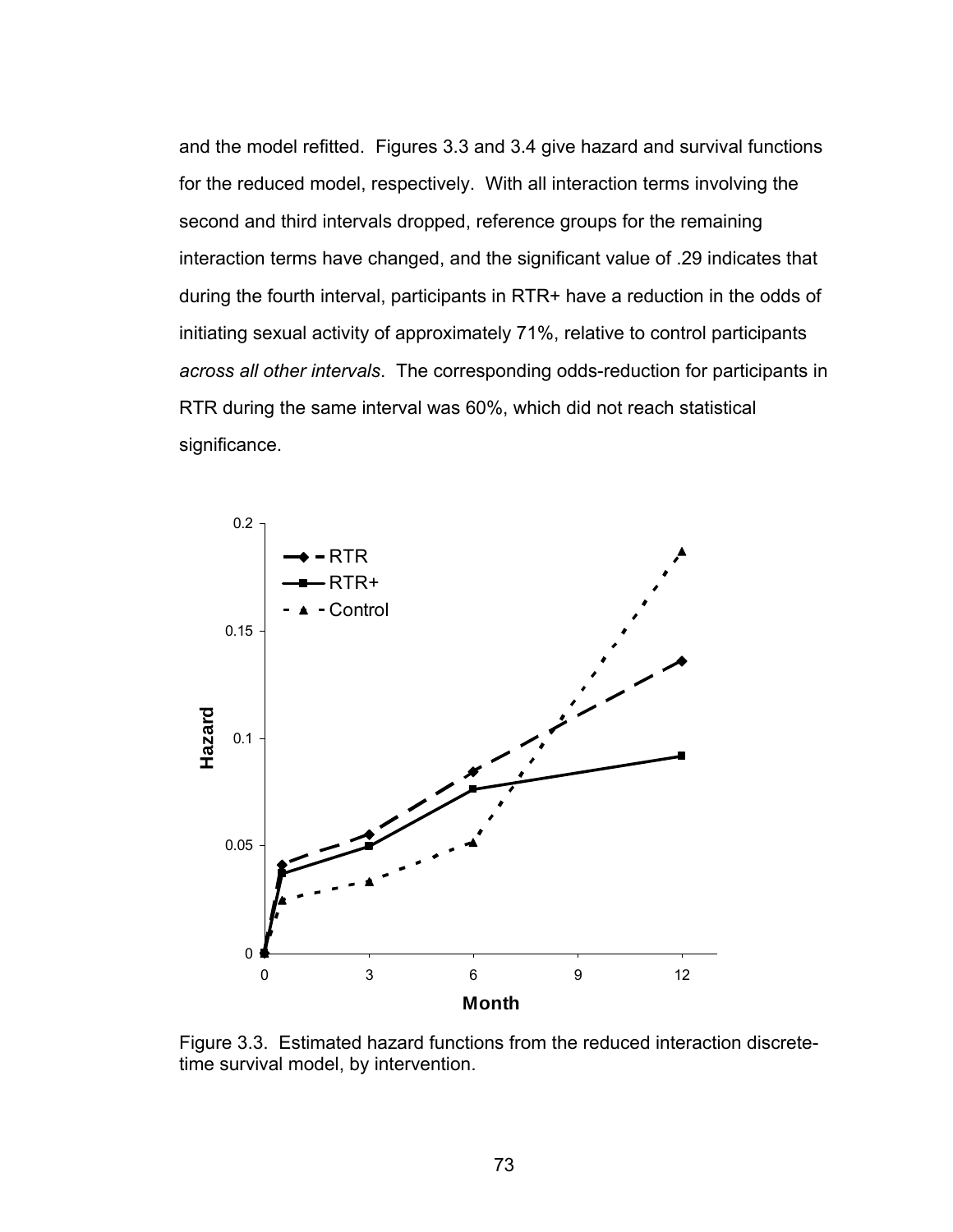

Figure 3.4. Estimated survival functions from the reduced interaction discretetime survival model, by intervention.

 For a second set of analyses on sexual behavior, linear random effects regression models and multinomial logistic regression were used to test effects of intervention assignment on the total number of sexual partners reported by participants, adjusting for covariates discussed in the methods section. The removal of a random slope for month significantly degraded fit relative to a model with a random slope for month and a subject-specific random intercept, and a random coefficient model was therefore used in all subsequent model testing. Comparison of possible covariance structures of the random effects revealed that 1) an exchangeable structure significantly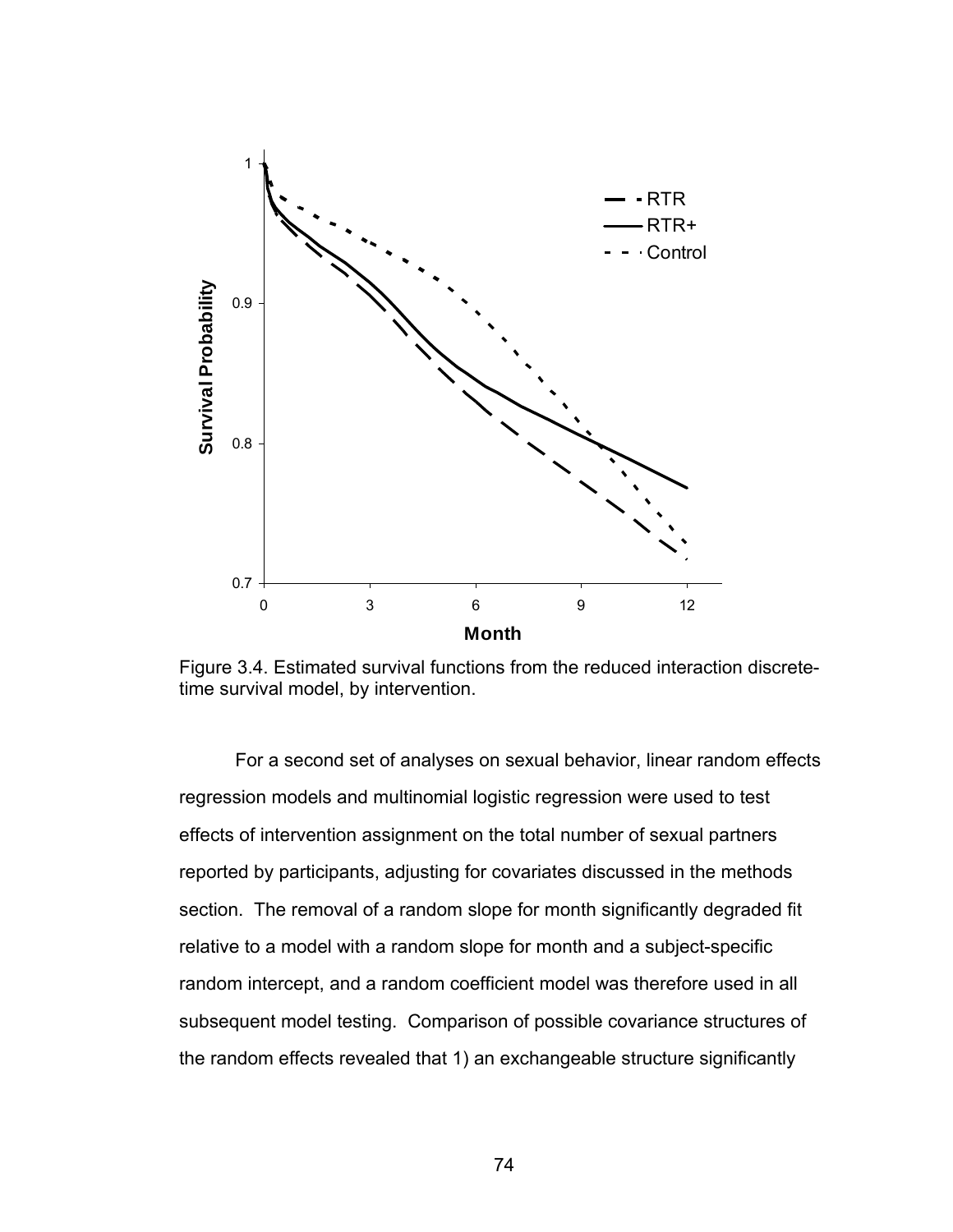degraded model fit relative to an unstructured covariance matrix; 2) an independent structure significantly degraded model fit relative to an unstructured covariance matrix; and 3) an identity matrix significantly degraded model fit relative to the general structure. Therefore, the general structure was used in all subsequent model testing. Summary statistics for comparisons of random effects models and alternative covariance structures appear in Table 3.4.

Table 3.4. Hierarchical comparisons of random effect models and covariance structures for number of sexual partners.

|                                        |            |            | Model |                     | Diff          |       |
|----------------------------------------|------------|------------|-------|---------------------|---------------|-------|
| Model                                  | <b>AIC</b> | <b>BIC</b> | df    | Diff G <sup>2</sup> | $G2$ df       | p     |
| Random effects                         |            |            |       |                     |               |       |
| Random slope                           | 7188.5     | 7284.9     | 17    |                     |               |       |
| Random intercept                       | 7888.4     | 7973.4     | 15    | 703.89              | 2             | 0.000 |
| Covariance structure of random effects |            |            |       |                     |               |       |
| Unstructured                           | 7188.5     | 7284.9     | 17    |                     |               |       |
| Exchangeable                           | 8291.5     | 8382.2     | 16    | 1105.06             | 1             | 0.000 |
| Independent                            | 7195.8     | 7286.5     | 16    | 9.29                | 1             | 0.002 |
| Identity                               | 8511.7     | 8596.7     | 15    | 1327 21             | $\mathcal{P}$ | 0.000 |

*Note 1.* Tests of random slope and intercept models assumed no covariance structure.

*Note 2*. Diff = Difference, AIC = Aikake information criterion, BIC = Bayesian information criterion.

 Addition of site, age, gender, and ethnicity covariates made a marginal improvement in fit over the baseline model, and the addition of an intervention by month interaction (allowing the time trends to vary across groups) did not significantly improve fit over the covariate model (Table 3.5). In the covariate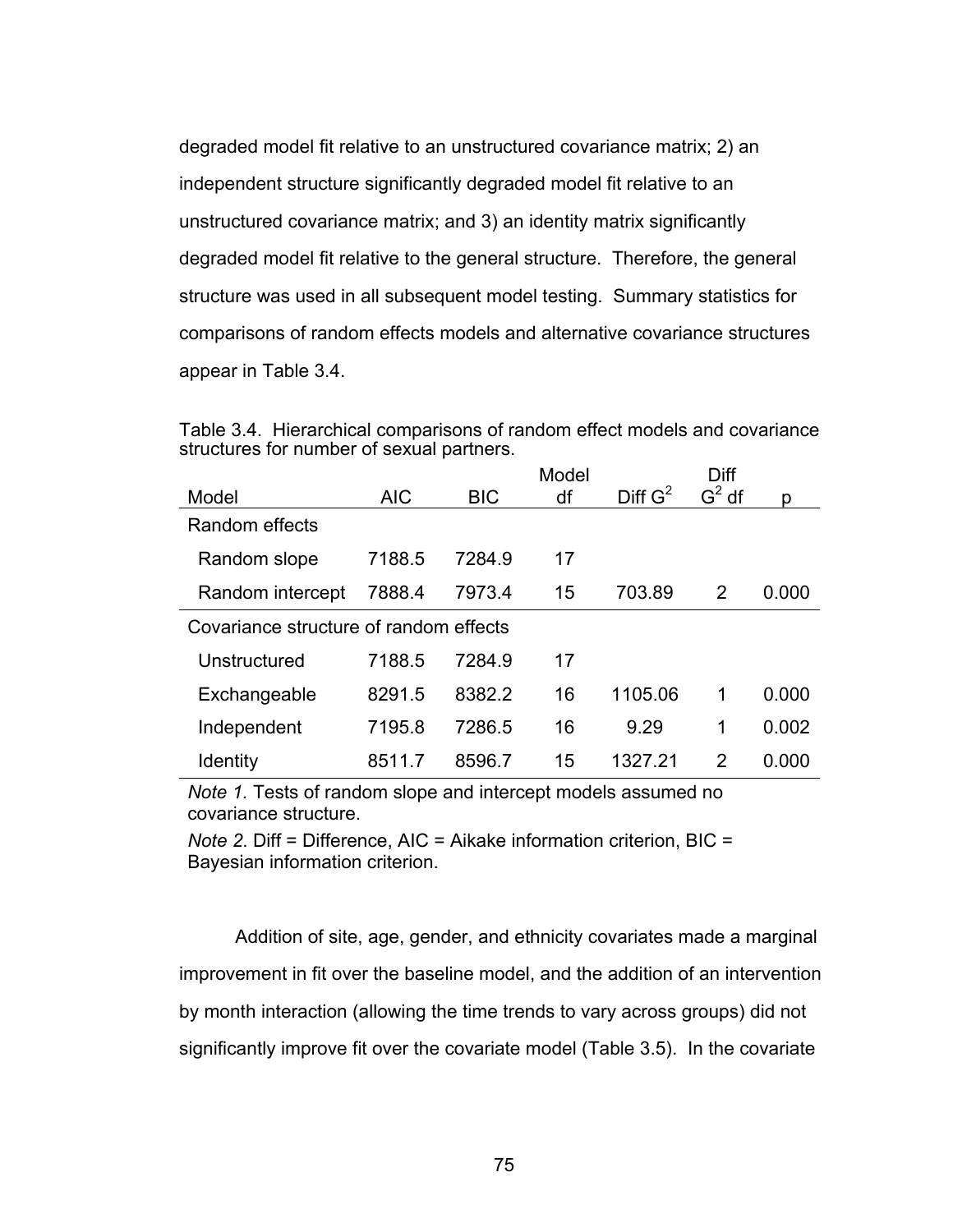|                  |                 | Model      |                   |
|------------------|-----------------|------------|-------------------|
|                  |                 |            | Variable          |
| Variable         | <b>Baseline</b> | Covariate  | <b>Time Trend</b> |
| Presurvey        | $1.13***$       | $1.13***$  | $1.13***$         |
| <b>RTR</b>       | $-0.289$        | $-0.284$   | $-0.289$          |
| RTR+             | $-0.337*$       | $-0.345*$  | $-0.348*$         |
| Month            | $0.073***$      | $0.074***$ | $0.082***$        |
| Arizona          |                 | 0.157      | 0.157             |
| <b>New York</b>  |                 | 0.091      | 0.090             |
| Age              |                 | $-0.072$   | $-0.072$          |
| Female           |                 | $-0.357**$ | $-0.357**$        |
| Hispanic         |                 | 0.203      | 0.203             |
| African-American |                 | 0.115      | 0.115             |
| Month X RTR      |                 |            | $-0.016$          |
| Month X RTR+     |                 |            | $-0.009$          |
| Intercept        | $0.338**$       | 1.591      | 1.595             |
| Slope (sd)       | $0.171***$      | $0.171***$ | $0.171***$        |
| Intercept (sd)   | $1.69***$       | $1.68***$  | $1.68***$         |
| Correlation      | $0.176**$       | $0.176**$  | $0.177**$         |
| Residual (sd)    | 0.633           | 0.635      | 0.634             |
| Difference df    |                 | 6          | $\overline{2}$    |
| Difference $G^2$ |                 | 10.77      | 0.58              |
| р                |                 | 0.0957     | 0.7491            |

Table 3.5. Comparison of baseline, covariate, and variable time trend models for number of sexual partners.

*Note 1*. Presurvey = Presurvey score on the dependent measure.

*Note 2*. Reference for intervention = RTR and RTR+: Control; reference for Site = Arizona and New York: Texas; reference for Ethnicity = Hispanic and African-American: White/other.

*Note 3.* Covariate model evaluated against the baseline model; full model evaluated against the covariate model.

\* p<0.05, \*\* p<0.01, \*\*\* p<0.001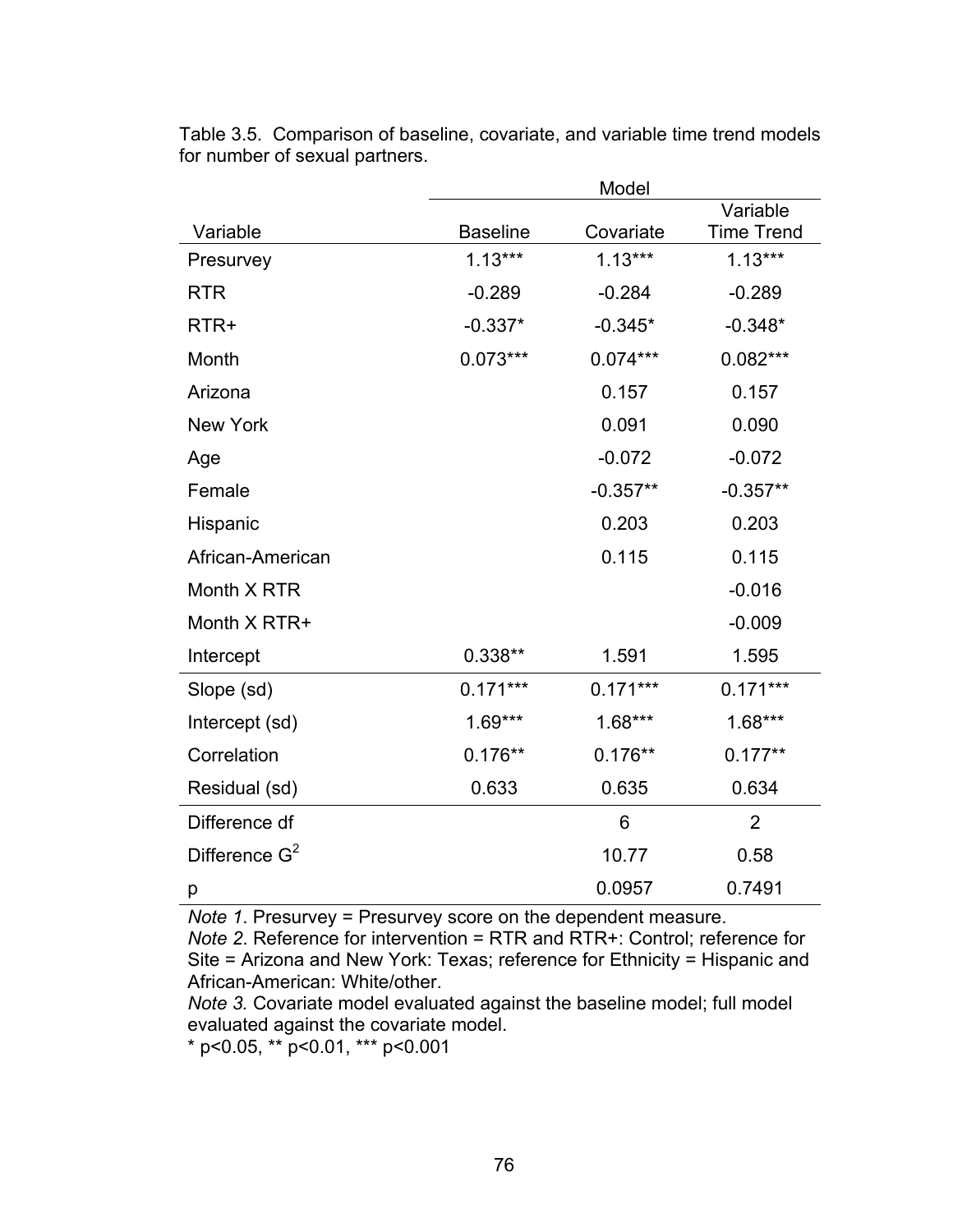model, there was a significant positive effect of the number of partners reported at presurvey: More reported partners before the interventions were associated with higher reports over all time points after the interventions. In addition, participants in RTR+ reported significantly fewer partners overall than did participants in the control group. There was also a positive effect of

Table 3.6. Estimated means for the covariate model for number of sexual partners.

|                | Month |   |                                                 |    |  |  |
|----------------|-------|---|-------------------------------------------------|----|--|--|
| Intervention   |       | 3 | 6                                               | 12 |  |  |
| <b>CONTROL</b> |       |   | $1.61(.16)$ $1.83(.16)$ $2.05(.17)$ $2.49(.19)$ |    |  |  |
| <b>RTR</b>     |       |   | $1.32(.16)$ $1.54(.16)$ $1.77(.17)$ $2.21(.19)$ |    |  |  |
| RTR+           |       |   | $1.26(.16)$ $1.48(.16)$ $1.70(.17)$ $2.15(.19)$ |    |  |  |

*Note 1*. Means estimated at the following covariate values: Pretest=1.03, Site=Texas, Age=16, Gender=Male, Ethnicity=Caucasian/Other *Note 2.* Cell values are: estimated mean (standard error).

month – the reported number of partners tended to increase over time – and females reported significantly fewer partners than males. Linear contrasts revealed no overall differences between RTR+ and RTR ( $\chi^2$  (1)=0.14, p=.71), Arizona and New York participants ( $\chi^2$  (1)=0.04, p=.83), or between African-Americans and Hispanics ( $\chi^2$  (1)=0.14, p=0.71). Detailed summary statistics for the covariate and variable time trend models can be found in Tables D.4 and D.5 of Appendix D. Estimated means from the covariate model can be found in Table 3.6 and Figure 3.5.

As a count variable, the number of sexual partners is positively skewed, with most participants reporting zero, one or two partners and a smaller number of participants reporting higher numbers that are free to take on any positive integer value. To address this positive skew, in a separate analysis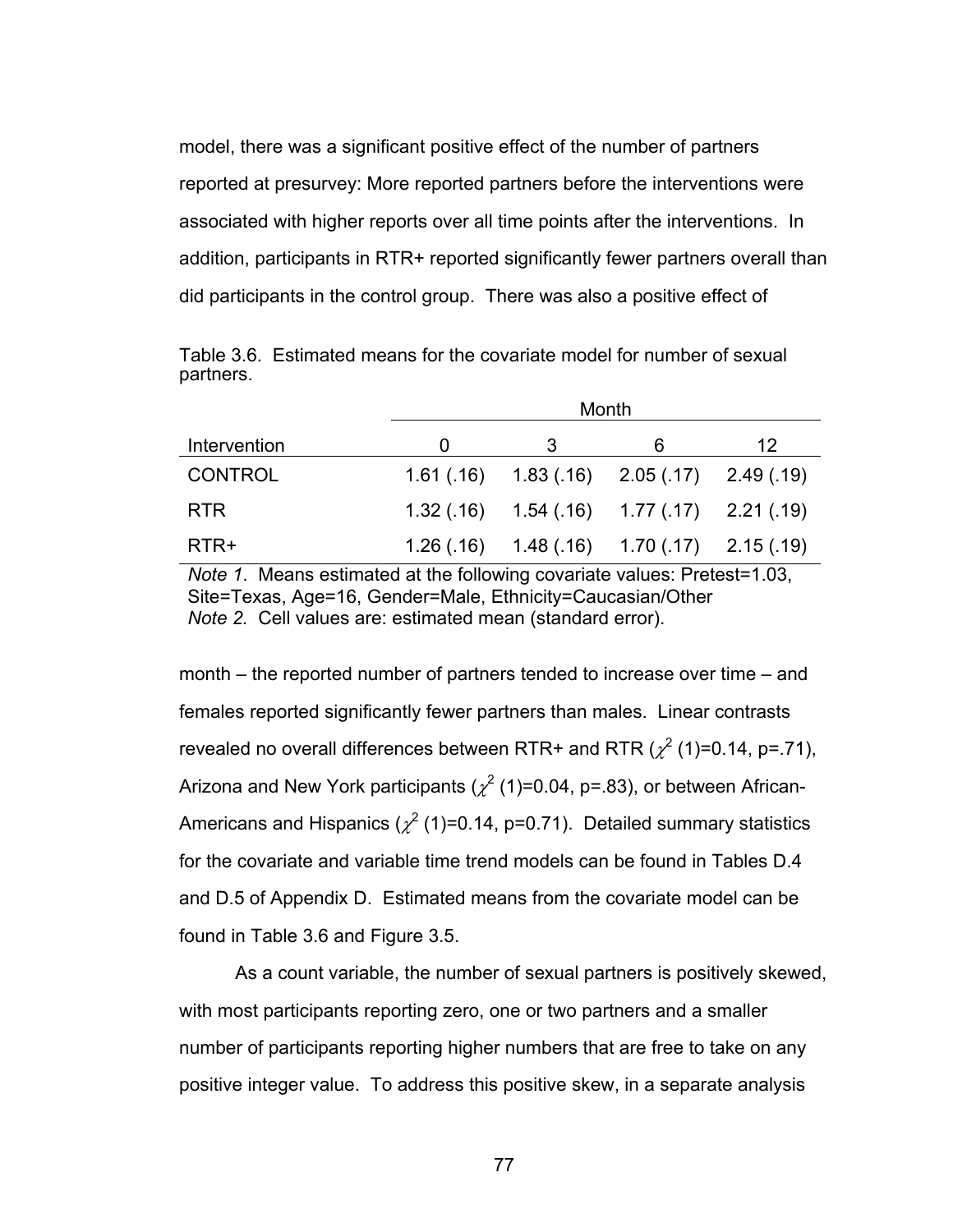

Figure 3.5. Fitted fixed-effect regression lines for number of sexual partners, covariate model.

responses of two or more were grouped together and multinomial logistic regression was used to model the probability that a participant reported none, one, or two or more partners over time. As discussed in the methods section, exponentiated coefficients from multinomial logistic models are in the form of relative risk ratios, which are interpreted much like odds ratios. Separate sets of coefficients are produced for k-1 levels of the dependent variable with k levels, excluding a designated reference group. For a given covariate, its coefficient represents the effect of a unit change in its value on the ratio of the risk that a participant falls in the designated group of the dependent variable versus the risk that it falls in the reference group of the dependent variable. The results of separate logistic regressions on all pairwise combinations of the polytomous dependent variable produce similar estimates. For example, with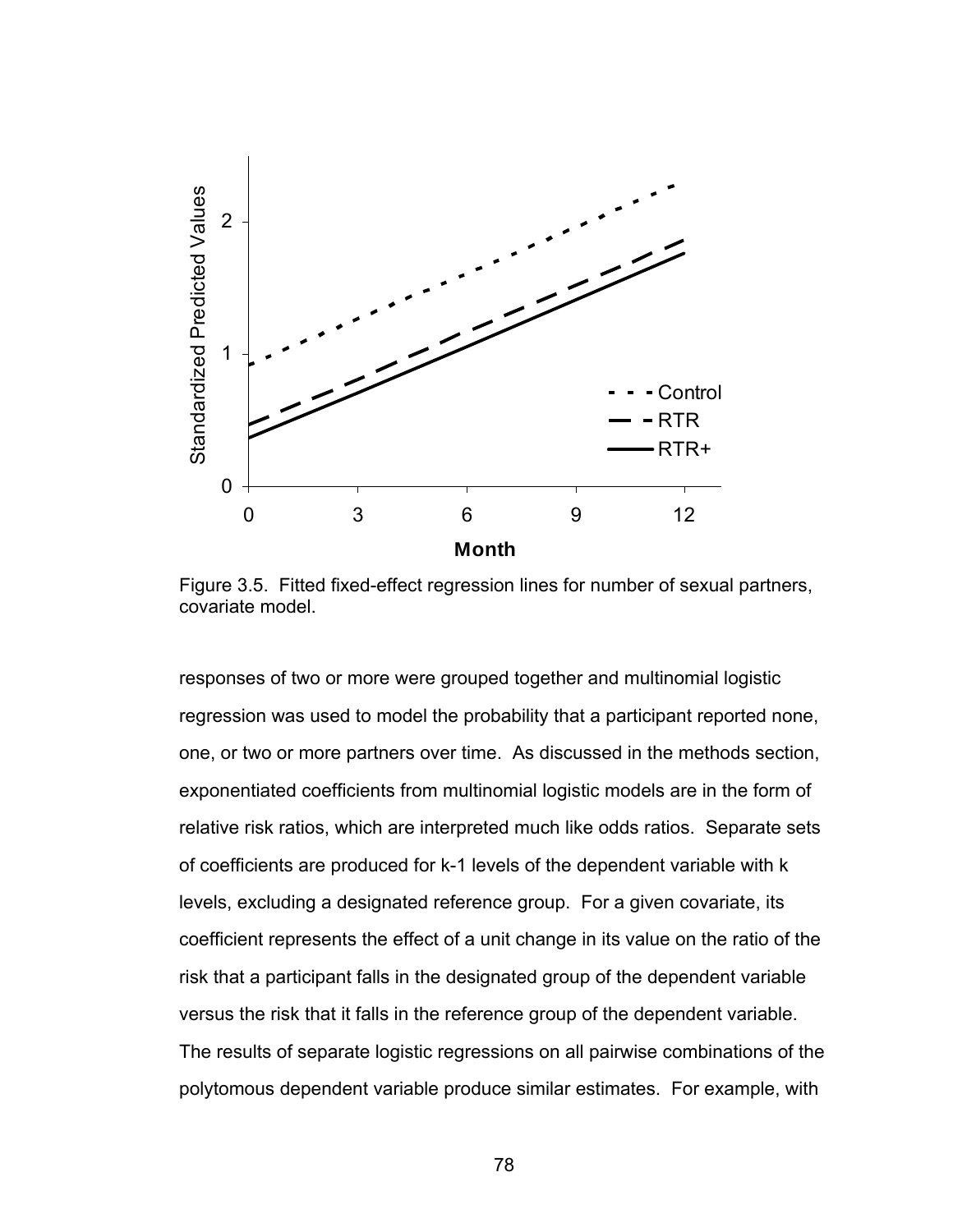gender coded 0=male 1=female and the reference of the dependent set to zero partners, the one-partner coefficient for gender corresponds to how much more (or less) likely females are to fall into the one partner category relative to the zero partner category. A value greater than one would indicate that females have a higher one-partner to zero-partner risk ratio than males: Females would be at relatively higher risk of falling into the one-partner category than males.

Correlation between responses of individual participants due to the repeated measures design were handled by using the sandwich estimator (Huber, 1967; Long & Ervin, 2000; White, 1980) for standard error calculations, which yield estimates that are robust to violations of model assumptions (e.g., that the data are independently and identically distributed). Initial models adjusting for the response to the trichotomized dependent variable at presurvey produced perfect prediction errors for that parameter, indicating that some combination of covariates including that variable was always associated with a specific response on the dependent variable. Sexual intentions at presurvey – which should also capture variation in baseline rates of sexual behavior – was therefore used as a presurvey covariate.

Tests of time by intervention interactions did not reach significance. In the covariate model (Table 3.7), there were positive effects of presurvey sexual intentions and month on the risk of having either one or two or more sexual partners (relative to zero unprotected encounters), which means that higher initial sexual intentions increase the relative chances of reporting one versus zero and two versus zero partners overall, and over time each of those chances increases as well. For example, the coefficient of 1.17 for month in the 2+ partner section of Table 3.7 indicates that for each unit increase in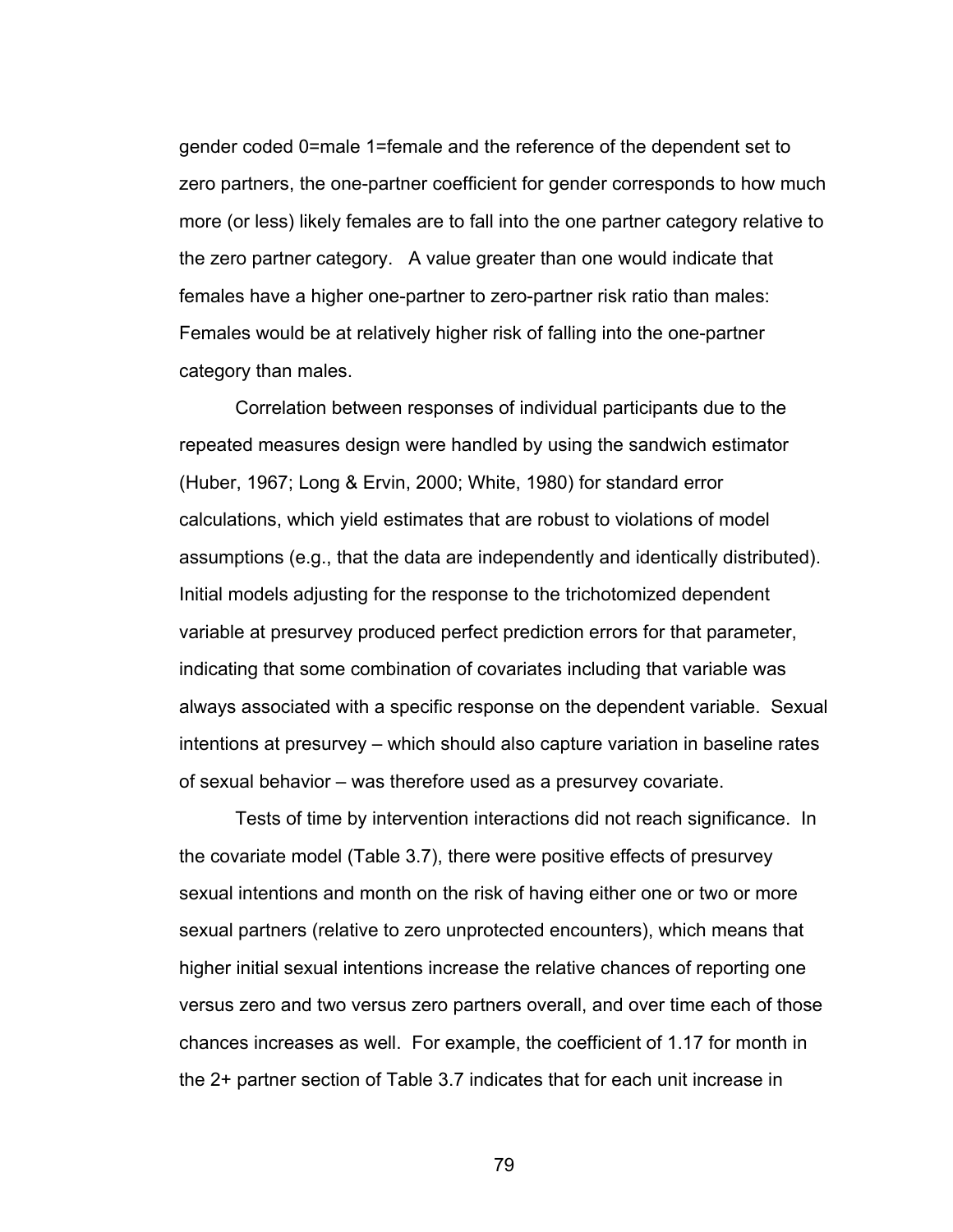|                    |            |           |         |       | 95% CI for |            |
|--------------------|------------|-----------|---------|-------|------------|------------|
| Variable           | <b>RRR</b> | <b>SE</b> | t       | р     |            | <b>RRR</b> |
| <b>One Partner</b> |            |           |         |       |            |            |
| Presurvey          | 3.01       | 0.33      | 9.96    | 0.000 | 2.42       | 3.74       |
| <b>RTR</b>         | 1.04       | 0.28      | 0.13    | 0.896 | 0.61       | 1.77       |
| RTR+               | 1.10       | 0.28      | 0.39    | 0.698 | 0.67       | 1.80       |
| Month              | 1.11       | 0.01      | 7.87    | 0.000 | 1.08       | 1.14       |
| Arizona            | 0.52       | 0.15      | $-2.21$ | 0.027 | 0.29       | 0.93       |
| <b>New York</b>    | 0.49       | 0.18      | $-1.91$ | 0.057 | 0.24       | 1.02       |
| Age                | 1.57       | 0.16      | 4.35    | 0.000 | 1.28       | 1.93       |
| Female             | 1.78       | 0.36      | 2.84    | 0.005 | 1.19       | 2.65       |
| Hispanic           | 1.87       | 0.56      | 2.08    | 0.038 | 1.04       | 3.38       |
| African-American   | 1.08       | 0.27      | 0.3     | 0.763 | 0.66       | 1.76       |
| 2+ Partners        |            |           |         |       |            |            |
| Presurvey          | 6.16       | 0.91      | 12.3    | 0.000 | 4.59       | 8.26       |
| <b>RTR</b>         | 0.90       | 0.24      | $-0.38$ | 0.705 | 0.53       | 1.53       |
| RTR+               | 0.81       | 0.22      | $-0.8$  | 0.423 | 0.47       | 1.37       |
| Month              | 1.17       | 0.01      | 14.94   | 0.000 | 1.15       | 1.19       |
| Arizona            | 0.63       | 0.20      | $-1.46$ | 0.145 | 0.34       | 1.17       |
| <b>New York</b>    | 0.33       | 0.13      | $-2.73$ | 0.007 | 0.15       | 0.73       |
| Age                | 1.87       | 0.21      | 5.51    | 0.000 | 1.50       | 2.34       |
| Female             | 1.77       | 0.39      | 2.62    | 0.009 | 1.15       | 2.72       |
| Hispanic           | 1.04       | 0.36      | 0.12    | 0.907 | 0.53       | 2.06       |
| African-American   | 1.73       | 0.46      | 2.08    | 0.039 | 1.03       | 2.92       |

Table 3.7. Multinomial logistic regression estimates for the number of sexual partners.

*Note 1*. RRR = Relative risk ratio; Presurvey = Presurvey score on sexual intentions.

*Note 2*. Reference for outcome: zero sexual partners; reference for intervention = RTR and RTR+: Control; reference for Site = Arizona and New York: Texas; reference for Ethnicity = Hispanic and African-American: White/other.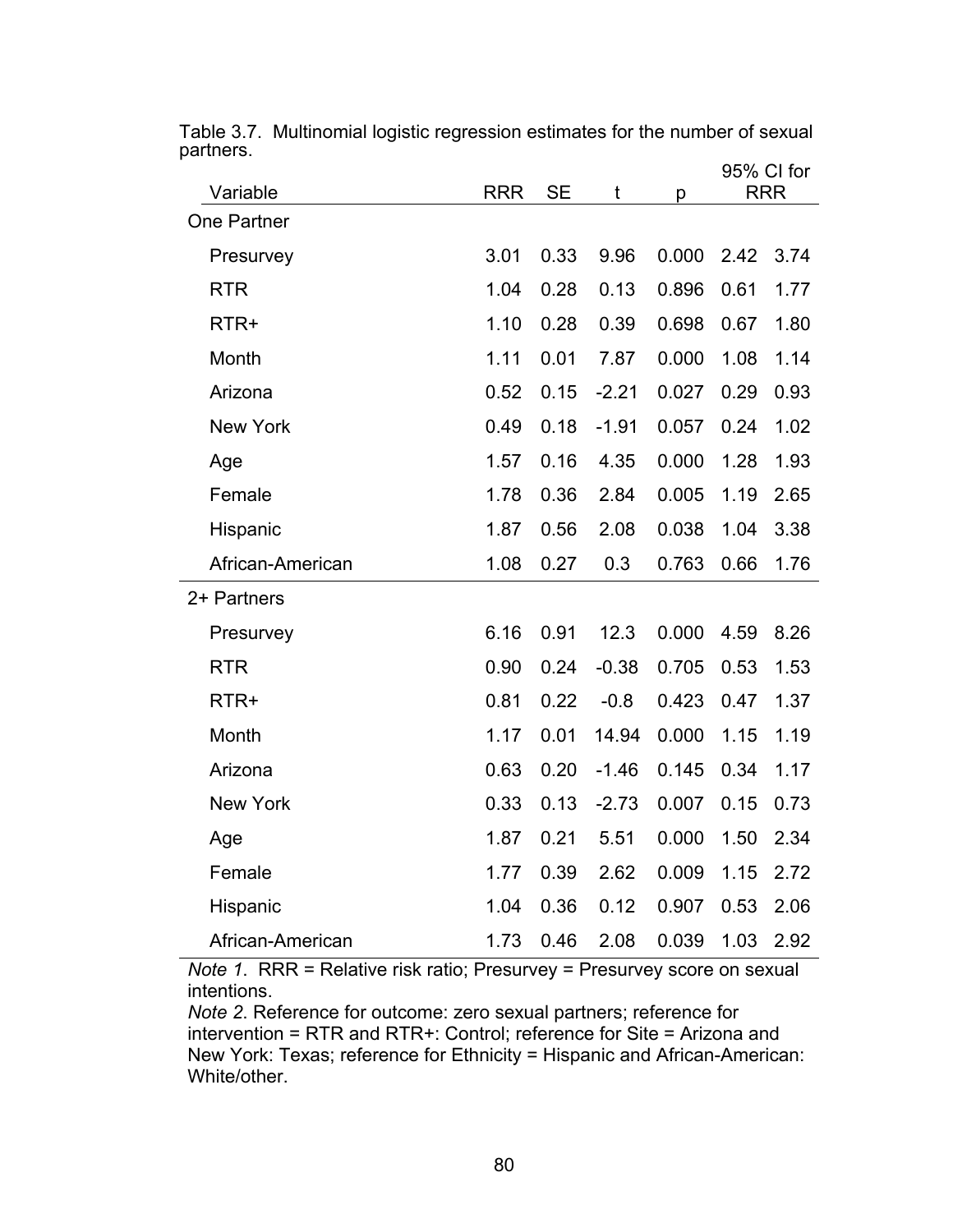month (a change of one month), the ratio of the risk of reporting two or more partners versus zero partners increases by 17%.

For one partner to zero partner risk ratios, other significant findings included: Participants from Arizona were significantly lower than participants from Texas, older participants were significantly higher than younger participants, females were significantly higher than males, and Hispanics were significantly higher than Caucasians. Specifically, the one partner to zero partner ratio was 48% lower for Arizona participants than Texas participants: Arizona participants were relatively less likely than Texas participants to report having one partner. A unit increase in age (one year) was linked to 57% increase in the relative risk of reporting one partner. Females had a risk ratio that was 78% higher than males, and Hispanics were 87% higher than Caucasians. In other words, females were relatively more likely to report one partner than males, and Hispanics were relatively more likely to report one partner than Caucasians.

For two partner to zero partner risk ratios, other significant findings included: significantly higher risk ratios for older participants (relative to younger participants), females (relative to males), and African-Americans, and significantly lower risk ratios for New York participants (relative to Texas participants). Specifically, each unit increase in age (one year) was linked to a 17% increase in the relative risk of reporting two or more versus zero encounters: Older participants become relatively more likely to report two or more partners. Females had a relative risk that was 77% higher than that for males, meaning that females were relatively more likely to report two or more partners than males. New York participants had a relative risk that was 67% lower than Texas participants, meaning that New York participants were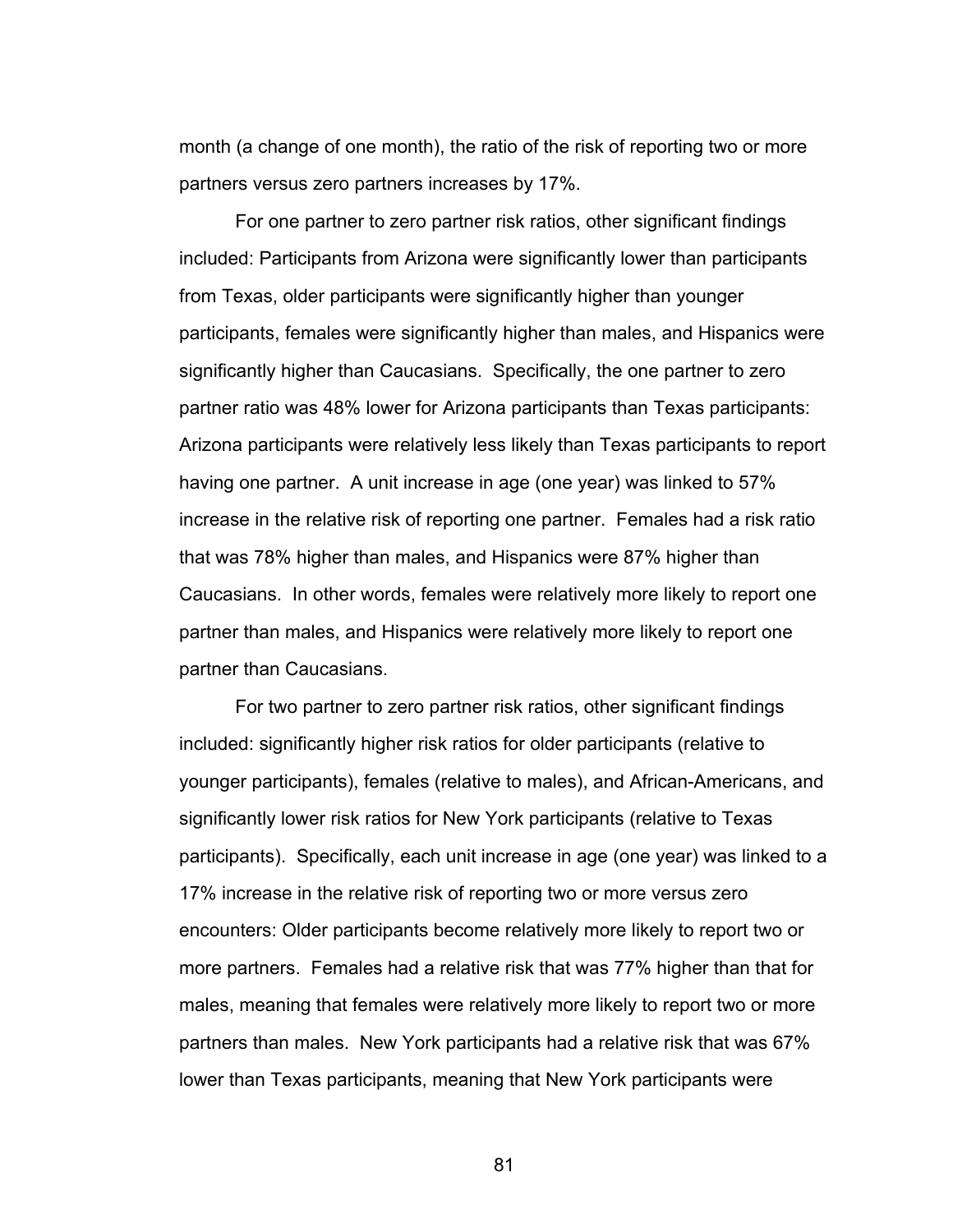relatively less likely to report two or more partners than Texas participants. Finally, the coefficient of 1.73 for African-Americans indicates that they had 73% more relative risk than Caucasians: They were relatively more likely to report two or more partners than Caucasians.

Month 0 3 6 12 One Partner CONTROL 0.136 0.185 0.250 0.460 RTR 0.141 0.191 0.259 0.477 RTR+ 0.150 0.204 0.276 0.507 2+ Partners CONTROL 0.130 0.208 0.333 0.854 RTR 0.118 0.188 0.301 0.772 RTR+ 0.105 0.168 0.269 0.688

Table 3.8. Estimated relative risks for the covariate model of number of sexual partners.

*Note 1*. Means estimated at the following covariate values: Presurvey sexual intentions=2.15, Site=Texas, Age=16, Gender=Male, Ethnicity=Caucasian/Other

*Note 2.* Cell values represent the risk of having one (or two or more) sexual partners relative to the risk of zero sexual partners.

In contrast to the random effects framework, intervention effects did not reach significance, although as seen in Table 3.8, effects of RTR+ are trending in the same direction for two or more unprotected encounters: A coefficient of .81 (Table 3.7) indicates that the relative risk of reporting two or more unprotected encounters is 19% lower overall for RTR+ participants than for control participants. This finding suggests that the significant effect of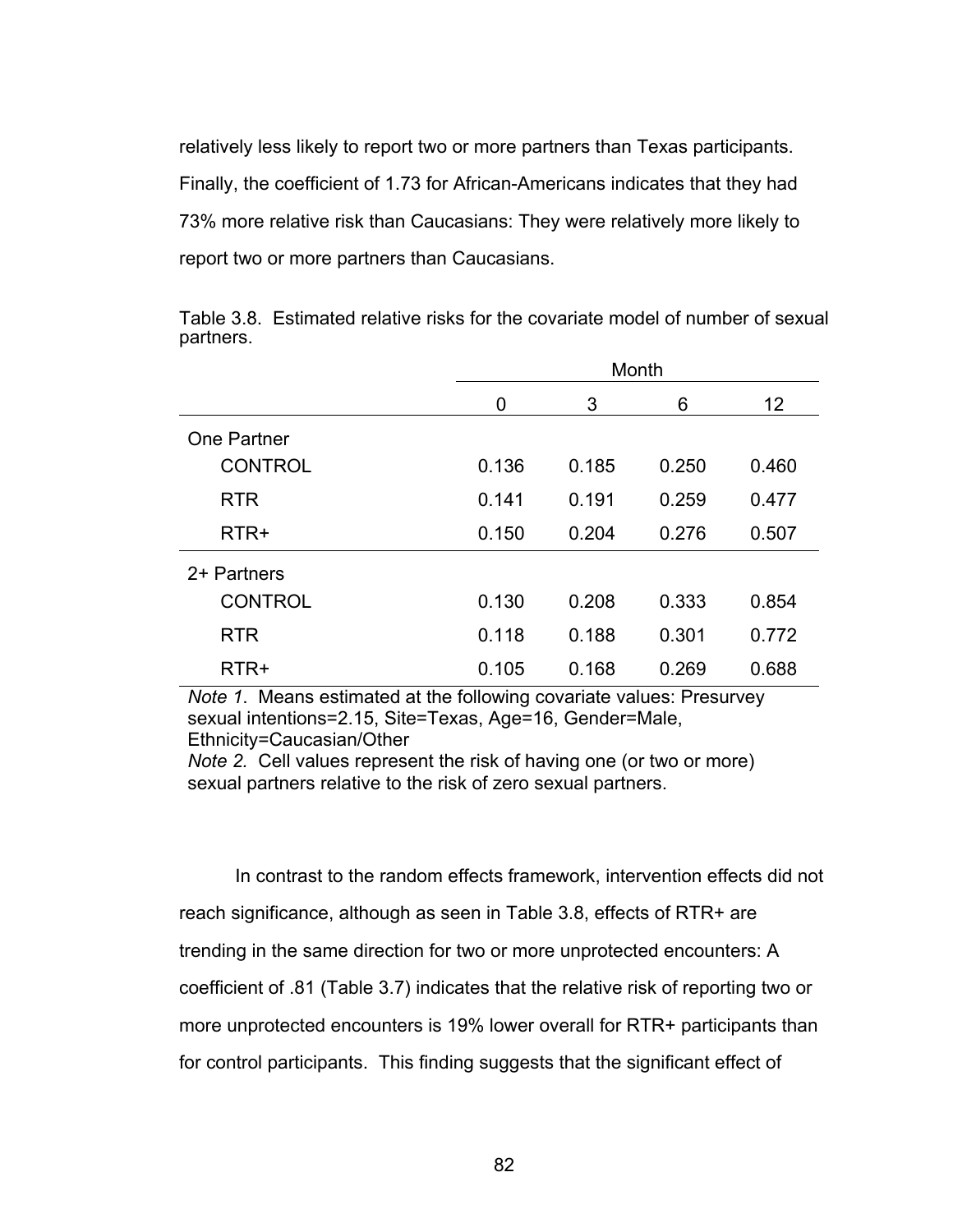RTR+ in the random effects model is due to additional variation in the reported number of partners in the two or more category that is eliminated upon trichotomizing the variable.

### *Prophylactic Behavior*

 Intervention efficacy for sexual behavior was assessed by analyzing three outcome variables. Random effects regression was used to model the ratio of protected sexual encounters to total sexual encounters (PRI), and logistic regression was used to model whether or not condoms were used at the last sexual encounter. In a final set of analyses, the total number of unprotected sexual encounters was analyzed with random effects regression, and a variation on that analysis was run by trichotomizing that variable and predicting category membership with multinomial logistic regression.

For the PRI, linear random effects regression models were used to test effects of intervention assignment, adjusting for covariates discussed in the methods section. The removal of a random slope for month significantly degraded fit relative to a model with a random slope for month and a subjectspecific random intercept, and a random coefficient model was therefore used in all subsequent model testing. Comparison of possible covariance structures of the random effects revealed that 1) an exchangeable structure significantly degraded model fit relative to an unstructured covariance matrix; 2) an independent structure significantly degraded model fit relative to an unstructured covariance matrix; and 3) an identity matrix significantly degraded model fit relative to the general structure. Therefore, the general structure was used in all subsequent model testing. Summary statistics for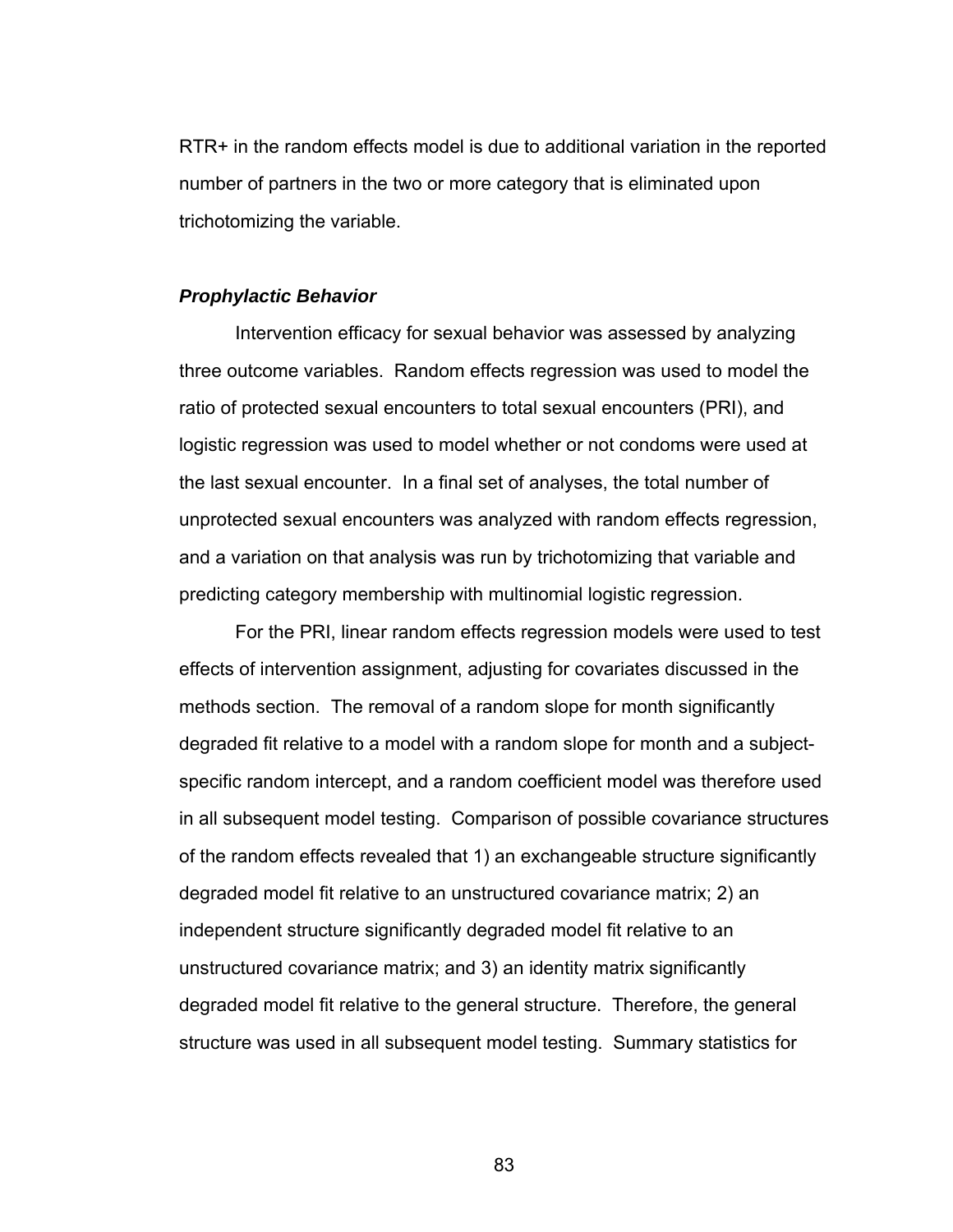comparisons of random effects models and alternative covariance structures

appear in Table 3.9.

| וויו ושו כס ושושטוב.                   |            |            | Model |            | Diff G <sup>2</sup> |       |
|----------------------------------------|------------|------------|-------|------------|---------------------|-------|
| Model                                  | <b>AIC</b> | <b>BIC</b> | df    | Diff $G^2$ | df                  | D     |
| Random effects                         |            |            |       |            |                     |       |
| Random slope                           | 347.70     | 443.46     | 17    |            |                     |       |
| Random intercept                       | 457.35     | 541.84     | 15    | 113.65     | 2                   | 0.000 |
| Covariance structure of random effects |            |            |       |            |                     |       |
| Unstructured                           | 347.70     | 443.46     | 17    |            |                     |       |
| Exchangeable                           | 430.50     | 520.63     | 16    | 84.81      | 1                   | 0.000 |
| Independent                            | 353.91     | 444.04     | 16    | 8.22       | 1                   | 0.004 |
| <b>Identity</b>                        | 445.41     | 529.91     | 15    | 101.72     | 2                   | 0.000 |

Table 3.9. Hierarchical comparisons of random effect models and covariance structures for PRI.

*Note 1.* Tests of random slope and intercept models assumed no covariance structure.

*Note 2*. Diff = Difference, AIC = Aikake information criterion, BIC = Bayesian information criterion.

Addition of site, age, gender, and ethnicity covariates made a significant improvement in fit over the baseline model, and the addition of an intervention by month interaction (allowing the time trends to vary across groups) did not significantly improve fit over the covariate model (Table 3.10). In the covariate model, there was a significant positive effect of the PRI at presurvey: A higher PRI before the interventions were associated with a higher PRI over all time points after the interventions. In addition, the PRI tended to decrease over time and older participants reported a significantly lower PRI than younger participants. Linear contrasts revealed no overall differences between RTR+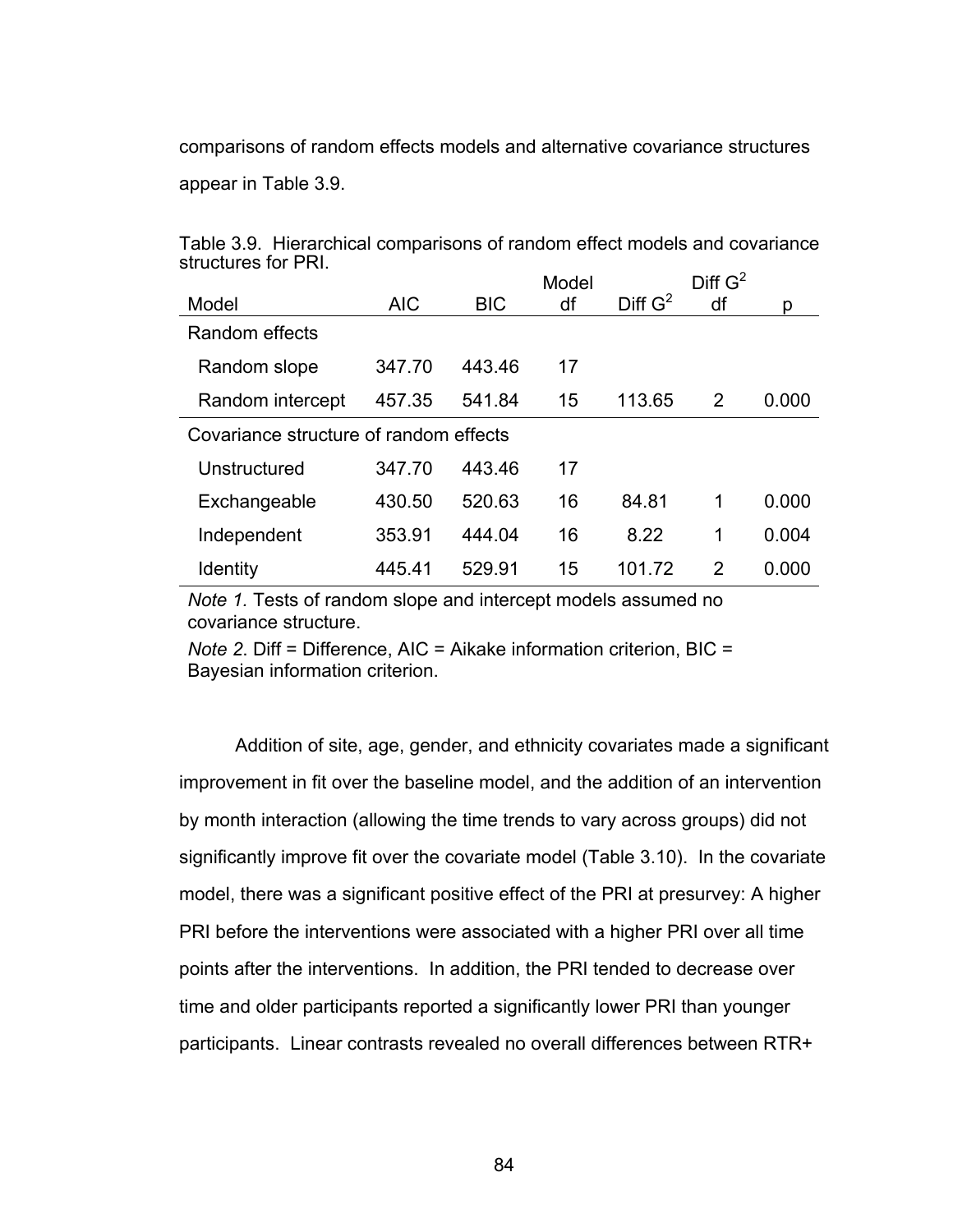|                  |                 | Model       |                |
|------------------|-----------------|-------------|----------------|
| Variable         | <b>Baseline</b> | Covariate   | <b>VTT</b>     |
| Presurvey        | $0.608***$      | $0.590***$  | $0.590***$     |
| <b>RTR</b>       | $-0.028$        | $-0.035$    | $-0.034$       |
| RTR+             | $-0.002$        | $-0.007$    | $-0.003$       |
| Month            | $-0.005**$      | $-0.005**$  | $-0.004$       |
| Arizona          |                 | $-0.018$    | $-0.018$       |
| New York         |                 | 0.028       | 0.028          |
| Age              |                 | $-0.026**$  | $-0.026**$     |
| Female           |                 | $-0.017$    | $-0.017$       |
| Hispanic         |                 | 0.015       | 0.015          |
| African-American |                 | 0.026       | 0.026          |
| Month X RTR      |                 |             | $-0.001$       |
| Month X RTR+     |                 |             | $-0.001$       |
| Intercept        | $0.340***$      | $0.774***$  | $0.772***$     |
| Slope (sd)       | $0.025***$      | $0.025***$  | $0.025***$     |
| Intercept (sd)   | $0.162***$      | $0.161***$  | $0.161***$     |
| Correlation      | $-0.287**$      | $-0.308***$ | $-0.308***$    |
| Residual (sd)    | $0.201***$      | $0.202***$  | $0.202***$     |
| Difference df    |                 | 6           | $\overline{2}$ |
| Difference $G^2$ |                 | 15.35       | 0.16           |
| р                |                 | 0.0177      | 0.9248         |

Table 3.10. Comparison of baseline, covariate, and variable time trend models for PRI.

*Note 1*. Presurvey = Presurvey score on the dependent measure.

*Note 2*. Reference for intervention = RTR and RTR+: Control; reference for Site = Arizona and New York: Texas; reference for Ethnicity = Hispanic and African-American: White/other.

*Note 3.* Covariate model evaluated against the baseline model; full model evaluated against the covariate model.

\* p<0.05, \*\* p<0.01, \*\*\* p<0.001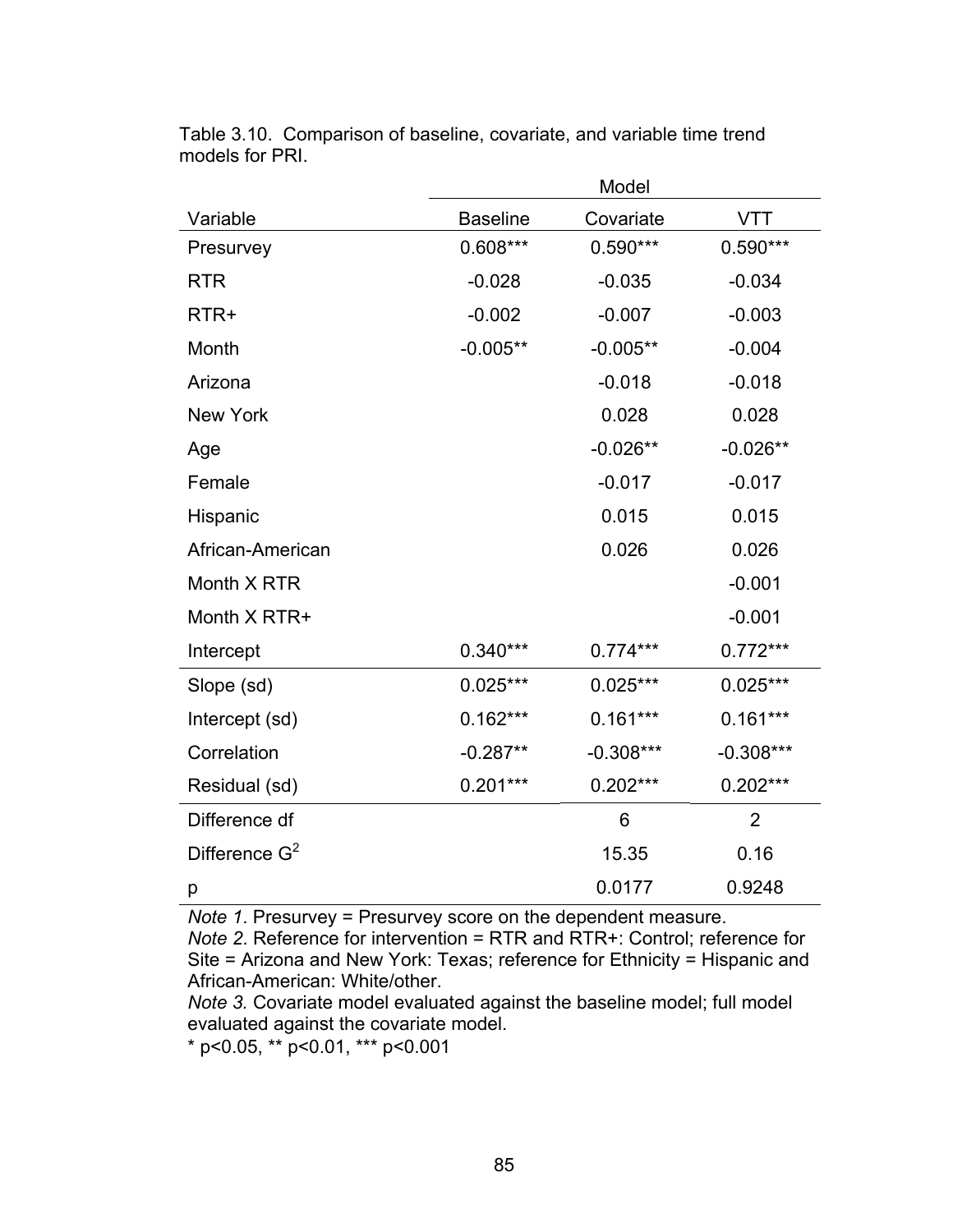and RTR ( $\chi^2$  (1)=2.15, p=.14), Arizona and New York participants ( $\chi^2$  (1)=1.64, p=.20), or between African-Americans and Hispanics ( $\chi^2$  (1)=0.15, p=.69).

Table 3.11. Estimated means for the covariate model for PRI.

|                | Month    |                                                     |   |    |  |  |
|----------------|----------|-----------------------------------------------------|---|----|--|--|
| Intervention   | $\Omega$ | 3                                                   | 6 | 12 |  |  |
| <b>CONTROL</b> |          | $0.85(.02)$ $0.83(.02)$ $0.82(.02)$ $0.79(.02)$     |   |    |  |  |
| <b>RTR</b>     |          | $0.81(0.02)$ $0.80(0.02)$ $0.78(0.02)$ $0.76(0.02)$ |   |    |  |  |
| RTR+           |          | $0.84(02)$ $0.83(02)$ $0.81(02)$ $0.78(02)$         |   |    |  |  |

*Note 1*. Means estimated at the following covariate values: Pretest=0.82, Site=Texas, Age=16, Gender=Male, Ethnicity=Caucasian/Other *Note 2.* Cell values are: estimated mean (standard error).



Figure 3.6. Fitted fixed-effect regression lines for PRI, covariate model.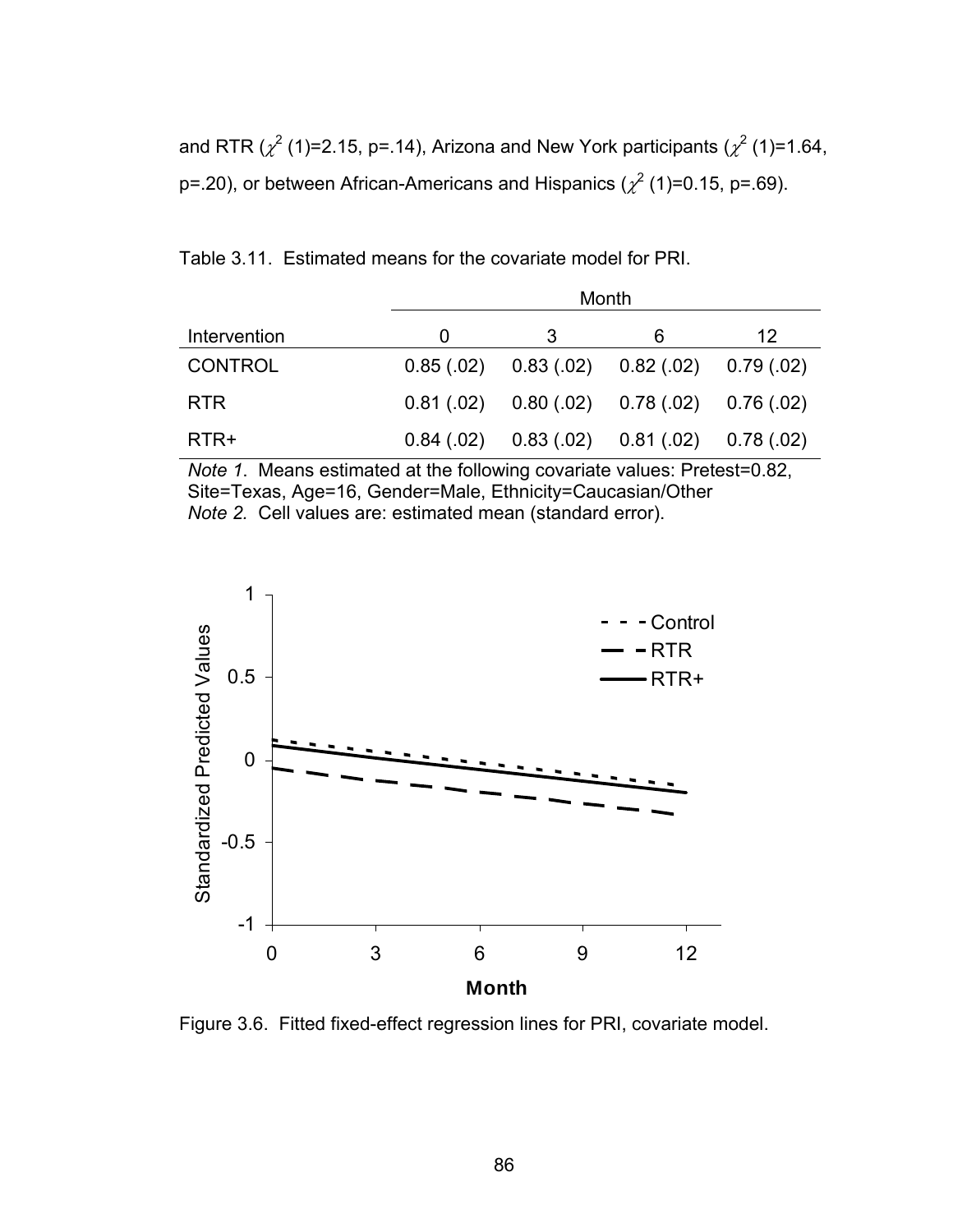Detailed summary statistics for the covariate and variable time trend models can be found in Tables D.6 and D.7 of Appendix D. Estimated means from the covariate model can be found in Table 3.11 and Figure 3.6.

 An additional analysis on the effects of the interventions on prophylactic behavior was conducted by analyzing the probability that condoms were used at the last sexual encounter. Logistic regression was used to test effects of intervention assignment, adjusting for covariates discussed in the methods section. The initial model had errors of perfect prediction resulting from covarying the presurvey response on the dependent measure (some

| Covariate        | vuus<br>Ratio | <b>SE</b> | t       | p     |       | 95% CI for b |
|------------------|---------------|-----------|---------|-------|-------|--------------|
| Presurvey        | 2.505         | 0.490     | 4.69    | 0.000 | 1.706 | 3.677        |
| <b>RTR</b>       | 0.981         | 0.377     | $-0.05$ | 0.961 | 0.461 | 2.090        |
| RTR+             | 0.612         | 0.218     | $-1.38$ | 0.168 | 0.304 | 1.232        |
| Arizona          | 1.297         | 0.549     | 0.61    | 0.540 | 0.565 | 2.978        |
| <b>New York</b>  | 2.629         | 1.773     | 1.43    | 0.152 | 0.700 | 9.879        |
| Age              | 0.955         | 0.140     | $-0.31$ | 0.755 | 0.716 | 1.275        |
| Female           | 0.859         | 0.249     | $-0.52$ | 0.600 | 0.487 | 1.517        |
| Hispanic         | 0.808         | 0.336     | $-0.51$ | 0.608 | 0.358 | 1.826        |
| African-American | 1.866         | 0.643     | 1.81    | 0.071 | 0.948 | 3.671        |

Table 3.12. Estimated coefficients from logistic regression predicting condom use at last sexual encounter. Odds

*Note 1*. Presurvey = Presurvey score on prophylactic intentions. *Note 2*. Reference for intervention = RTR and RTR+: Control; reference for Site = Arizona and New York: Texas; reference for Ethnicity = Hispanic and African-American: White/other.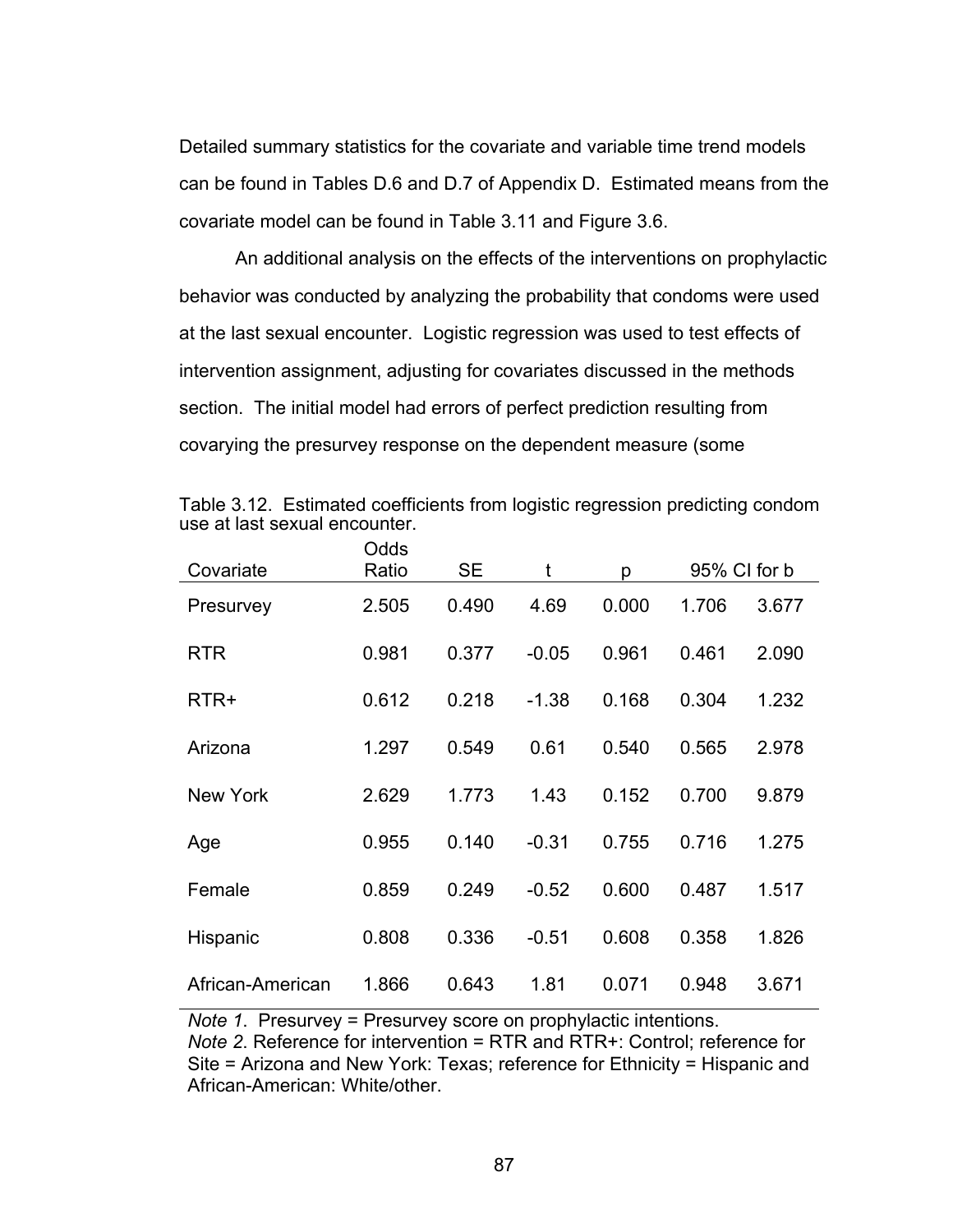combination of covariate values was always associated with a specific value on the dependent variable when the presurvey response on the dependent measure was included in the model). Therefore, a comparable covariate – prophylactic intentions at presurvey – was used that should also capture variation in the baseline tendency to use prophylaxis. Estimates from the model appear in Table 3.12. There was a significant effect of presurvey prophylactic intentions: Participants with higher initial intentions to use prophylaxis were more likely to use a condom at the last sexual encounter. In addition, African-Americans were marginally more likely to use prophylaxis than Caucasians. No effects of intervention assignment were detected.

 A final set of analyses on prophylactic behavior was conducted by analyzing the cumulative number of unprotected sexual encounters using random effects regression and multinomial logistic regression, adjusting for covariates discussed in the methods section. In the random effects models, the removal of a random slope for month significantly degraded fit relative to a model with a random slope for month and a subject-specific random intercept, and a random coefficient model was therefore used in all subsequent model testing. Comparison of possible covariance structures of the random effects revealed that 1) an exchangeable structure significantly degraded model fit relative to an unstructured covariance matrix; 2) an independent structure significantly degraded model fit relative to an unstructured covariance matrix; and 3) an identity matrix significantly degraded model fit relative to the general structure. Therefore, the general structure was used in all subsequent model testing. Summary statistics for comparisons of random effects models and alternative covariance structures appear in Table 3.13.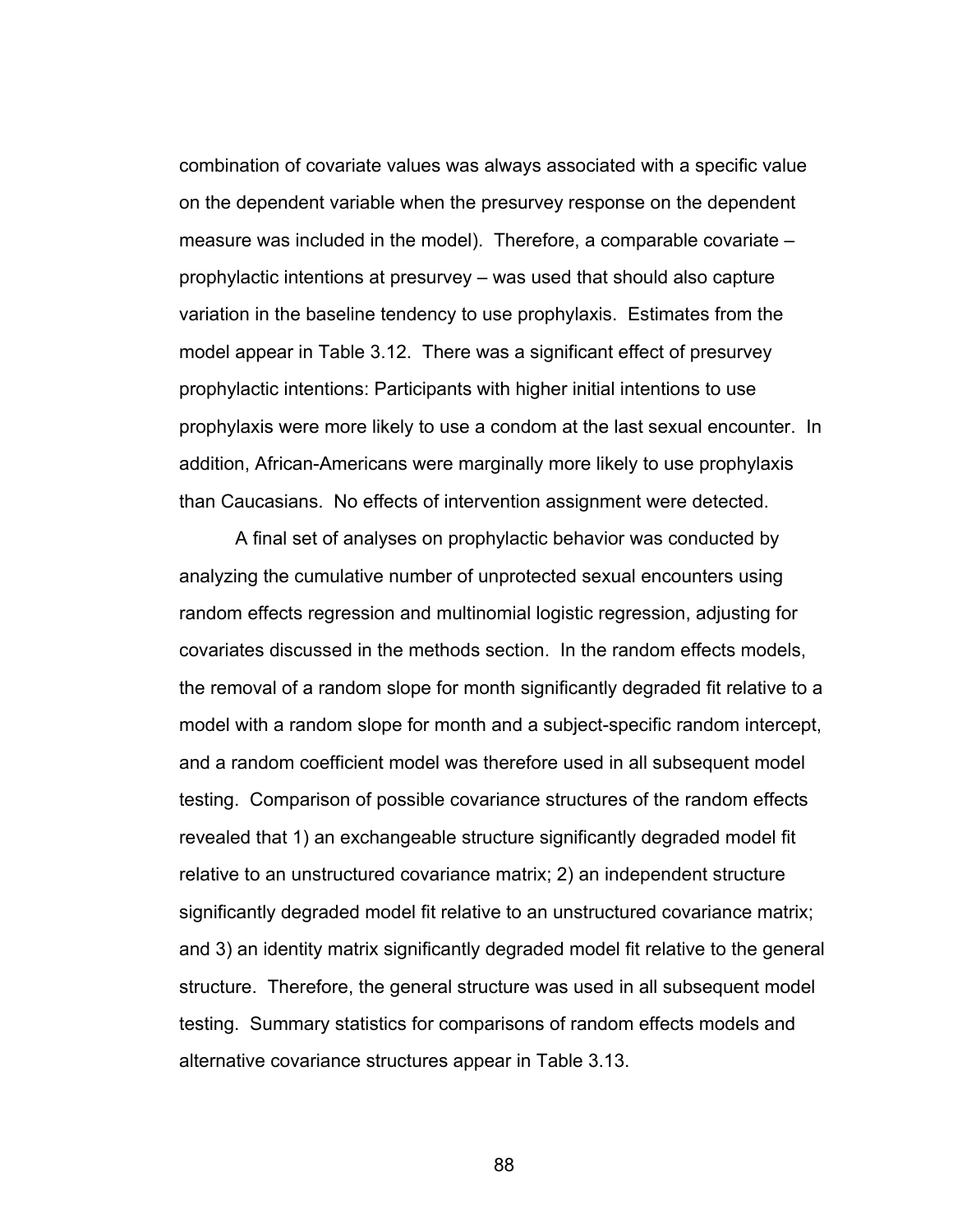|                                        |            |            | Model |            | Diff    |       |
|----------------------------------------|------------|------------|-------|------------|---------|-------|
| Model                                  | <b>AIC</b> | <b>BIC</b> | df    | Diff $G^2$ | $G2$ df | р     |
| Random effects                         |            |            |       |            |         |       |
| Random slope                           | 13499.9    | 13594.4    | 17    |            |         |       |
| Random intercept                       | 15367.6    | 15451.0    | 15    | 1871.8     | 2       | 0.000 |
| Covariance structure of random effects |            |            |       |            |         |       |
| Unstructured                           | 13499.9    | 13594.4    | 17    |            |         |       |
| Exchangeable                           | 13524.2    | 13613.1    | 16    | 26.31      | 1       | 0.000 |
| Independent                            | 13505.3    | 13594.3    | 16    | 7.46       | 1       | 0.006 |
| <b>Identity</b>                        | 13538.6    | 13622.0    | 15    | 42.77      | 2       | 0.000 |

Table 3.13. Hierarchical comparisons of random effect models and covariance structures for number of unprotected sexual encounters.

*Note 1.* Tests of random slope and intercept models assumed no covariance structure.

*Note 2*. Diff = Difference, AIC = Aikake information criterion, BIC = Bayesian information criterion.

Addition of site, age, gender, and ethnicity covariates did not significantly improve fit over the baseline model, and the addition of an intervention by month interaction (allowing the time trends to vary across groups) did not significantly improve fit over the covariate model (Table 3.14). In the covariate model, there was a significant positive effect of the number of unprotected sexual encounters at presurvey: More unprotected encounters before the interventions predicted more unprotected encounters over all time points after the interventions. In addition, unprotected encounters tended to increase over time. Although coefficients for both RTR and RTR+ indicated that treatment effects are trending in a theoretically sensible direction, neither effect reached statistical significance. Linear contrasts revealed no overall differences between RTR+ and RTR ( $\chi^2$ (1)=0.10, p=.75), Arizona and New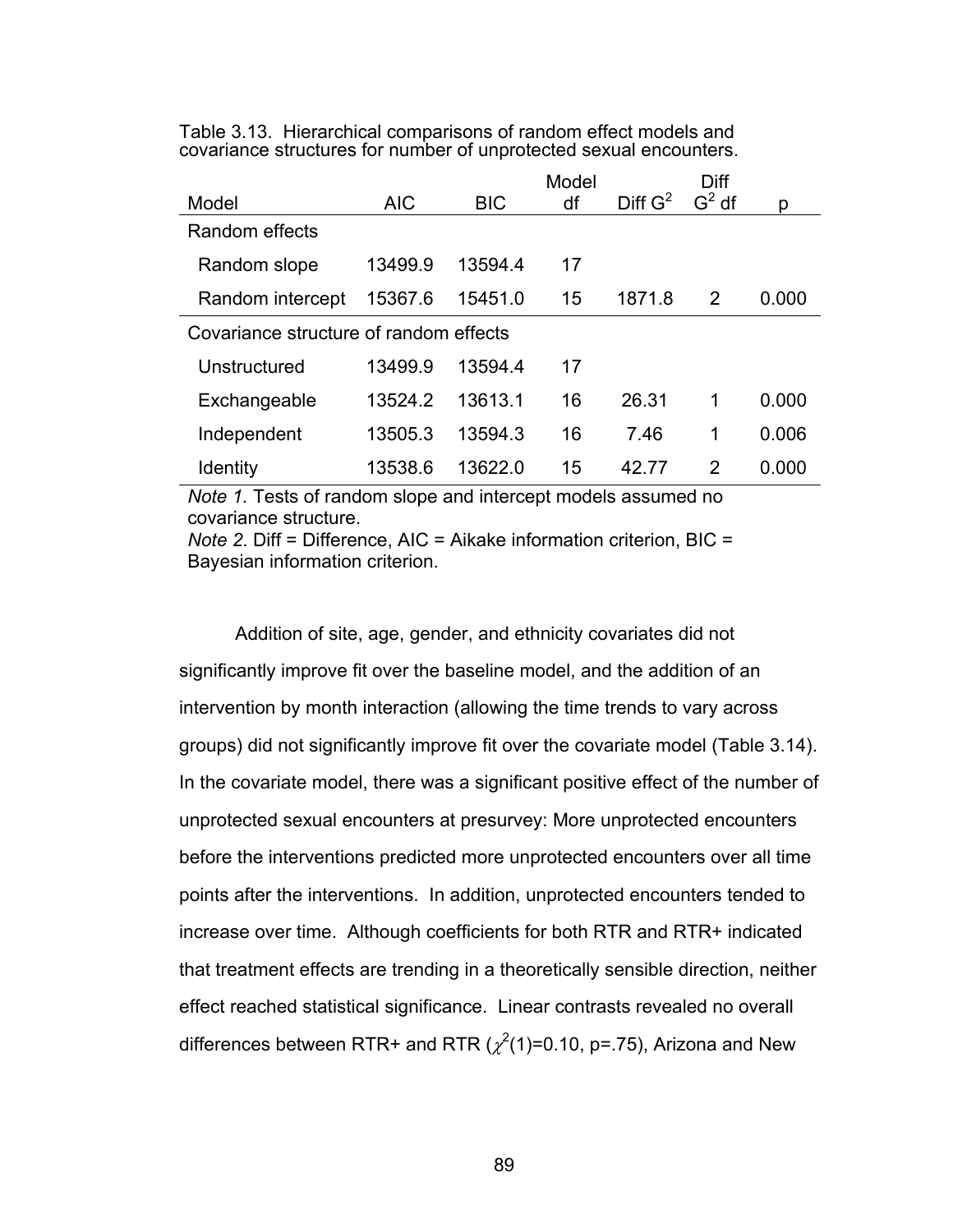|                           | Model           |            |                |  |
|---------------------------|-----------------|------------|----------------|--|
| Variable                  | <b>Baseline</b> | Covariate  | VTT            |  |
| Presurvey                 | 1.846***        | 1.844***   | 1.844***       |  |
| <b>RTR</b>                | $-0.299$        | $-0.287$   | $-0.302$       |  |
| RTR+                      | $-0.570$        | $-0.458$   | $-0.454$       |  |
| Month                     | 0.675***        | $0.672***$ | 0.666***       |  |
| Arizona                   |                 | $-0.465$   | $-0.470$       |  |
| <b>New York</b>           |                 | $-0.770$   | $-0.766$       |  |
| Age                       |                 | 0.368      | 0.368          |  |
| Female                    |                 | 0.011      | 0.009          |  |
| Hispanic                  |                 | 0.515      | 0.518          |  |
| African-American          |                 | 0.362      | 0.368          |  |
| Month X RTR               |                 |            | 0.244          |  |
| Month X RTR+              |                 |            | $-0.143$       |  |
| Intercept                 | 0.648           | $-5.303$   | $-5.299$       |  |
| Slope (sd)                | 2.096***        | 2.096***   | 2.096***       |  |
| Intercept (sd)            | 3.935***        | 3.896***   | 3.896***       |  |
| Correlation               | $0.262*$        | $0.261*$   | $0.269*$       |  |
| Residual (sd)             | 4.855***        | 4.855***   | 4.855***       |  |
| Difference df             |                 | 6          | $\overline{2}$ |  |
| Difference G <sup>2</sup> |                 | 5.24       | 2.28           |  |
| р                         |                 | 0.5131     | 0.3197         |  |

Table 3.14. Comparison of baseline, covariate, and variable time trend models for number of unprotected sexual encounters.

*Note 1*. Presurvey = Presurvey score on the dependent measure.

*Note 2*. Reference for intervention = RTR and RTR+: Control; reference for Site = Arizona and New York: Texas; reference for Ethnicity = Hispanic and African-American: White/other.

*Note 3.* Covariate model evaluated against the baseline model; full model evaluated against the covariate model.

\* p<0.05, \*\* p<0.01, \*\*\* p<0.001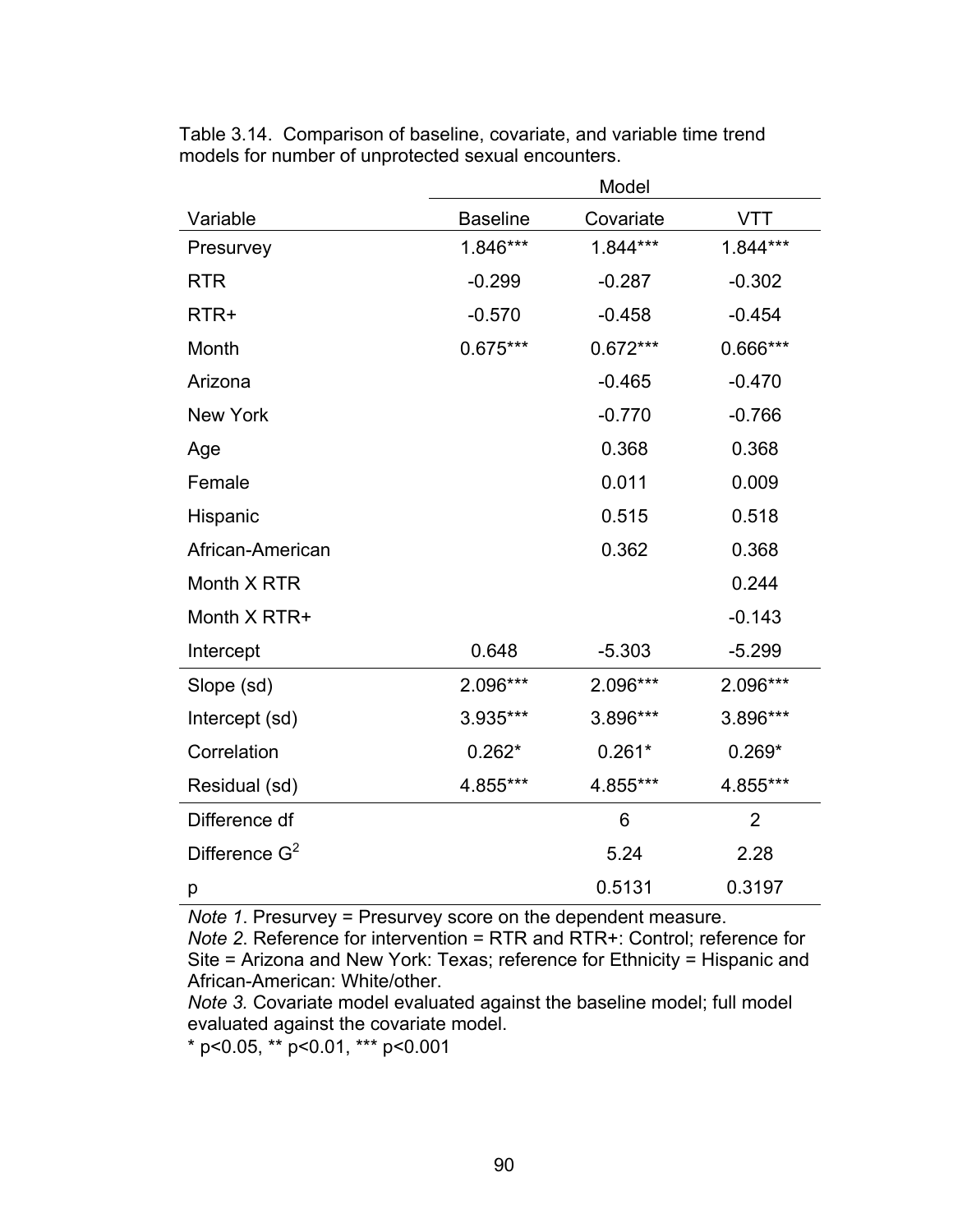York participants ( $\chi^2$ (1)=0.09, p=.77), or between African-Americans and Hispanics ( $\chi^2(1)$ =0.04, p=.85). Detailed summary statistics for the covariate

Table 3.15. Estimated means for the number of unprotected sexual encounters.

|                | Month |                                                  |   |    |  |  |
|----------------|-------|--------------------------------------------------|---|----|--|--|
| Intervention   |       | 3                                                | 6 | 12 |  |  |
| <b>CONTROL</b> |       | 4.31 (.53) 6.33 (.61) 8.34 (.81) 12.37 (1.3)     |   |    |  |  |
| <b>RTR</b>     |       | $4.02(.52)$ 6.04 (.60) 8.05 (.81) 12.08 (1.3)    |   |    |  |  |
| RTR+           |       | $3.85(.52)$ $5.87(.60)$ $7.88(.80)$ $11.91(.13)$ |   |    |  |  |

*Note 1*. Means estimated at the following covariate values: Pretest=2.01, Site=Texas, Age=16, Gender=Male, Ethnicity=Caucasian/Other *Note 2.* Cell values are: estimated mean (standard error).



Figure 3.7. Fitted fixed-effect regression lines for the number of unprotected sexual encounters, covariate model.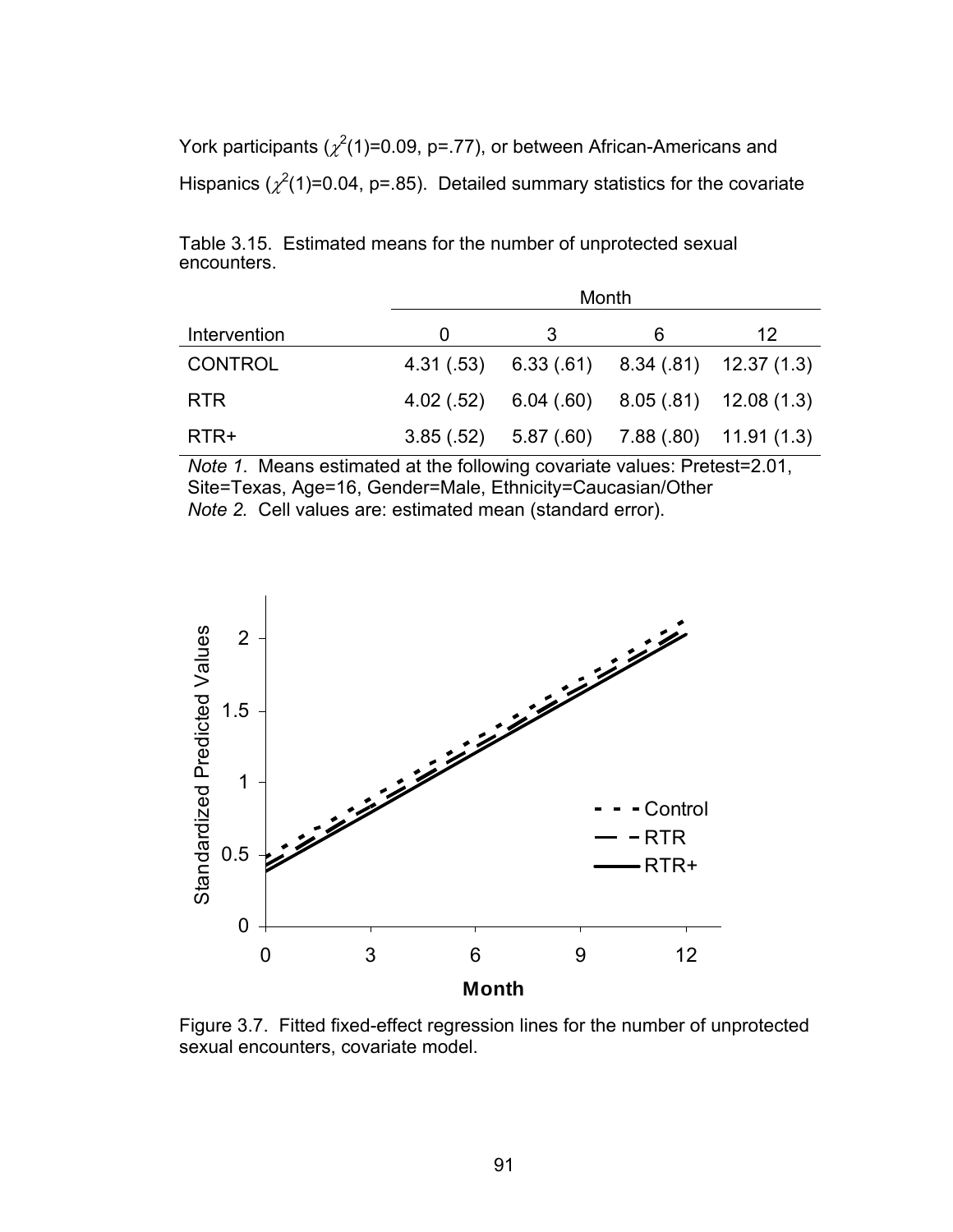and variable time trend models can be found in Tables D.8 and D.9 of Appendix D. Estimated means from the covariate model can be found in Table 3.15 and Figure 3.7.

 As illustrated in Table 3.15, the number of unprotected encounters seems surprisingly high immediately after the interventions: Adjusting for the average number of unprotected encounters reported at presurvey (2.01), estimated responses to that question increase to approximately four only two weeks later at the postsurvey assessment. Shifts in how sex is defined could be partly responsible (participants may be more likely to include oral sex in the definition after the interventions), but comparable increases for the control group seem to rule that explanation out. Respondents with a high number of unprotected encounters may simply be more forthcoming about their sexual history once time has been spent with representatives of the study. Across all time points, 80.2% of responses to this variable are two or less, and 1% of the responses range from 112 to 277.

To address this positive skew, responses of two or more were grouped together and multinomial logistic regression was used to model the probability that a participant reported none, one, or two or more unprotected sexual encounters over time. Again, the correlation between responses of individual participants due to the repeated measures design was handled by using the sandwich estimator (Huber, 1967; Long & Ervin, 2000; White, 1980) for standard error calculations. Initial models adjusting for the response to the trichotomized dependent variable at presurvey produced perfect prediction errors for that parameter, indicating that some combination of covariates including that variable was always associated with a specific response on the dependent variable. Surprisingly, prophylactic intentions – which should also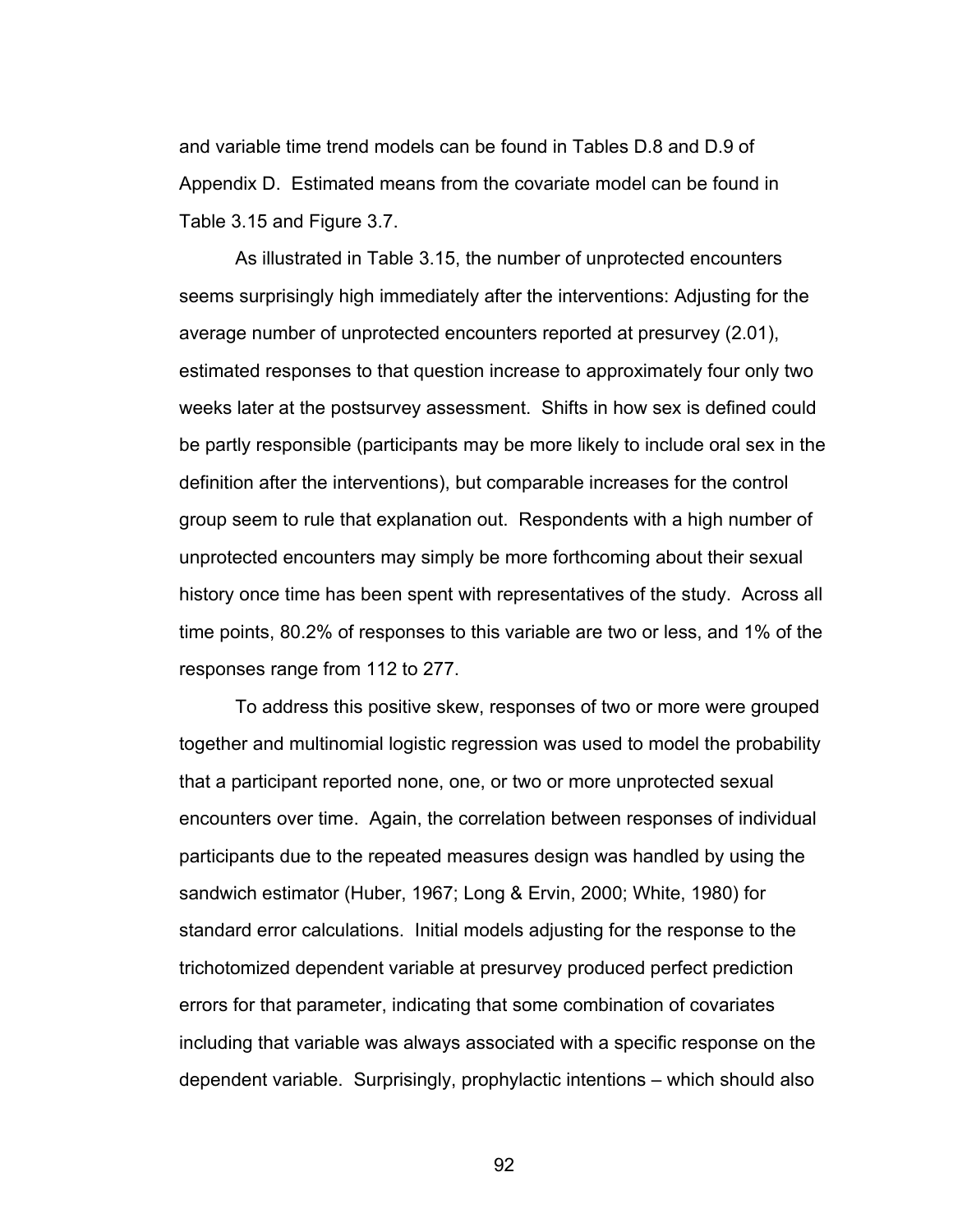| Variable                  | <b>RRR</b> | <b>SE</b> | t       | p     | 95% CI for<br><b>RRR</b> |      |
|---------------------------|------------|-----------|---------|-------|--------------------------|------|
| One Unprotected Encounter |            |           |         |       |                          |      |
| Presurvey                 | 3.52       | 0.68      | 6.48    | 0.000 | 2.40                     | 5.14 |
| <b>RTR</b>                | 1.17       | 0.57      | 0.31    | 0.754 | 0.45                     | 3.05 |
| RTR+                      | 1.17       | 0.54      | 0.35    | 0.728 | 0.47                     | 2.90 |
| Month                     | 1.05       | 0.02      | 2.07    | 0.039 | 1.00                     | 1.09 |
| Arizona                   | 0.47       | 0.29      | $-1.21$ | 0.228 | 0.14                     | 1.61 |
| <b>New York</b>           | 0.27       | 0.19      | $-1.89$ | 0.059 | 0.07                     | 1.05 |
| Age                       | 1.30       | 0.26      | 1.30    | 0.196 | 0.87                     | 1.93 |
| Female                    | 1.63       | 0.62      | 1.29    | 0.198 | 0.77                     | 3.44 |
| Hispanic                  | 0.67       | 0.41      | $-0.65$ | 0.518 | 0.20                     | 2.25 |
| African-American          | 0.67       | 0.28      | $-0.95$ | 0.340 | 0.30                     | 1.53 |
| 2+ Unprotected Encounters |            |           |         |       |                          |      |
| Presurvey                 | 4.12       | 0.48      | 12.03   | 0.000 | 3.27                     | 5.19 |
| <b>RTR</b>                | 1.23       | 0.31      | 0.82    | 0.411 | 0.75                     | 2.02 |
| RTR+                      | 0.82       | 0.20      | $-0.80$ | 0.422 | 0.50                     | 1.34 |
| Month                     | 1.11       | 0.01      | 11.05   | 0.000 | 1.09                     | 1.13 |
| Arizona                   | 0.85       | 0.25      | $-0.56$ | 0.577 | 0.48                     | 1.51 |
| <b>New York</b>           | 0.27       | 0.10      | $-3.49$ | 0.001 | 0.13                     | 0.56 |
| Age                       | 1.66       | 0.16      | 5.27    | 0.000 | 1.37                     | 2.00 |
| Female                    | 2.11       | 0.41      | 3.87    | 0.000 | 1.45                     | 3.09 |
| Hispanic                  | 0.50       | 0.15      | $-2.25$ | 0.025 | 0.27                     | 0.92 |
| African-American          | 0.47       | 0.12      | $-2.91$ | 0.004 | 0.28                     | 0.78 |

Table 3.16. Multinomial logistic regression estimates for the number of unprotected sexual encounters.

*Note 1.* RRR = Relative risk ratio; Presurvey = Presurvey score on sexual intentions.

*Note 2*. Reference for outcome: no unprotected sexual encounters; reference for intervention = RTR and RTR+: Control; reference for Site = Arizona and New York: Texas; reference for Ethnicity = Hispanic and African-American: White/other.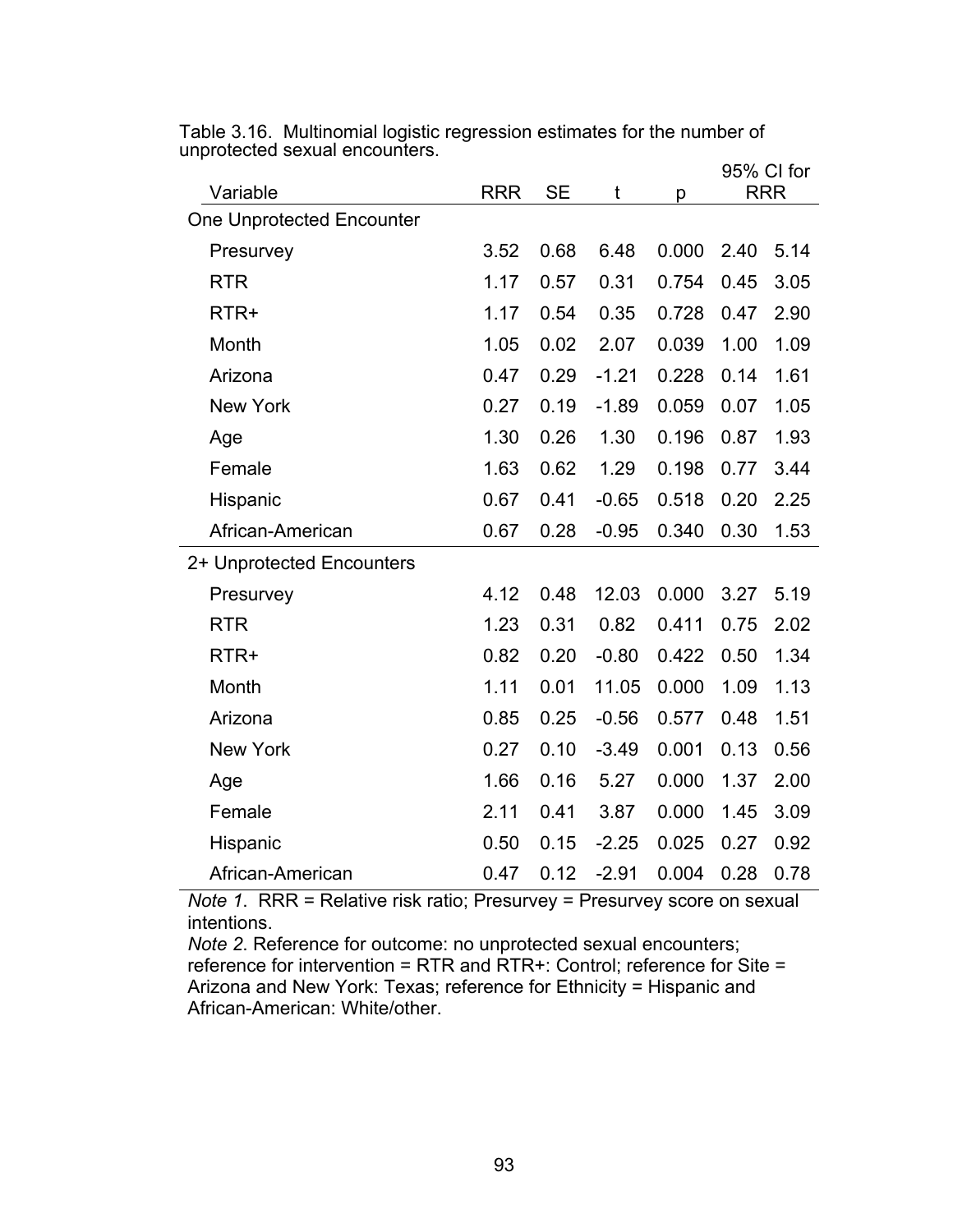capture variation in the baseline rates of unprotected sexual behavior – did not significantly predict membership in any of the three categories of the dependent variable, and therefore the participants' baseline score on sexual intentions, which did, was used as a presurvey covariate.

Tests of time by intervention interactions did not reach significance. In the covariate model (Table 3.16), there were positive effects of presurvey sexual intentions and month on the risk of having either one or two or more unprotected encounters (relative to zero unprotected encounters), which means that higher initial sexual intentions increase the relative chances of reporting one versus zero and two versus zero unprotected encounters overall, and over time each of those chances increases as well. For example, the coefficient of 1.11 for month in the 2+ unprotected encounter section of Table 3.16 indicates that for each unit increase in month (a change of one month), the ratio of the risk of reporting two or more unprotected encounters versus zero unprotected encounters increased by 11%. In addition, the relative chance of reporting two unprotected encounters versus one unprotected encounter was significantly higher for older participants and females, and it was significantly lower for participants from New York (relative to Texas participants), Hispanics, and African-Americans (relative to Caucasians). Specifically, each unit increase in age (one year) was linked to a 66% increase in the relative risk of reporting two or more versus zero encounters: Older participants become more likely to report two or more unprotected encounters. Females had a relative risk that was twice as high (111%) as males, meaning that females were relatively more likely to report two or more unprotected encounters than males. New York participants had a relative risk that was 73% lower than Texas participants: New York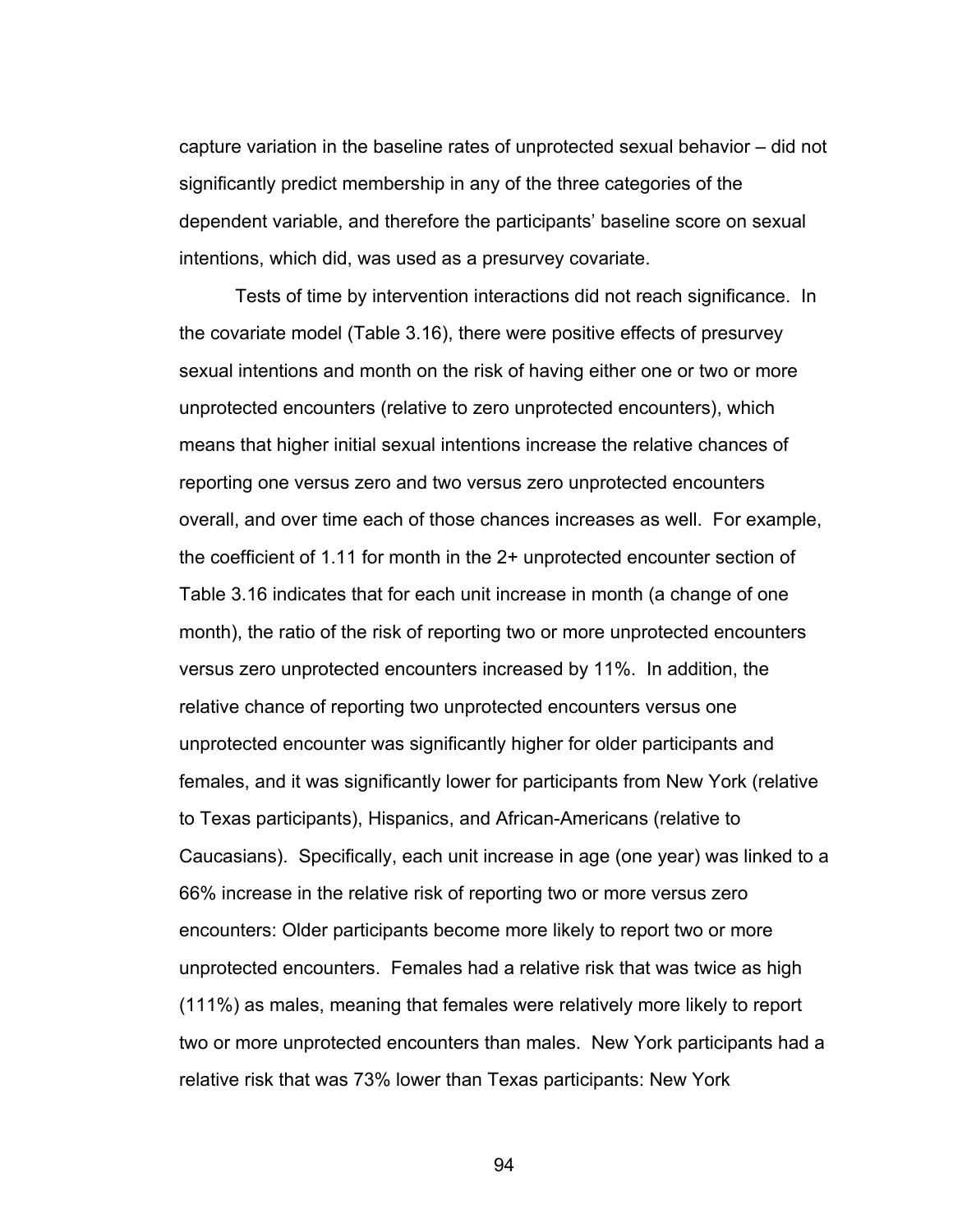participants were relatively less likely to report two or more unprotected encounters than Texas participants. And finally, the relative risk of two or more versus zero unprotected encounters for Hispanics and African-Americans was 50% and 53%, respectively, lower than for Caucasians: Hispanics and African-Americans were relatively less likely to report two or more unprotected encounters than Caucasians. As with the random effects framework, intervention effects did not reach significance, although as seen in Table 3.17, effects of RTR+ are trending in the correct direction for two or

|                                  | Month |       |       |                   |  |
|----------------------------------|-------|-------|-------|-------------------|--|
|                                  | 0     | 3     | 6     | $12 \overline{ }$ |  |
| <b>One Unprotected Encounter</b> |       |       |       |                   |  |
| <b>CONTROL</b>                   | 0.031 | 0.036 | 0.041 | 0.054             |  |
| <b>RTR</b>                       | 0.036 | 0.042 | 0.048 | 0.063             |  |
| $RTR+$                           | 0.036 | 0.042 | 0.048 | 0.063             |  |
| 2+ Unprotected Encounters        |       |       |       |                   |  |
| <b>CONTROL</b>                   | 0.183 | 0.248 | 0.336 | 0.617             |  |
| <b>RTR</b>                       | 0.226 | 0.306 | 0.414 | 0.760             |  |
| RTR+                             | 0.150 | 0.203 | 0.275 | 0.505             |  |

Table 3.17. Estimated relative risks for the covariate model for number of unprotected sexual encounters.

*Note 1*. Means estimated at the following covariate values: Presurvey sexual intentions=2.15, Site=Texas, Age=16, Gender=Male, Ethnicity=Caucasian/Other

*Note 2.* Cell values represent the risk of having one (or two or more) unprotected sexual encounters relative to the risk of zero unprotected encounters.

more unprotected encounters: A coefficient of .82 (Table 3.16) indicates that

the overall relative risk of reporting two or more unprotected encounters is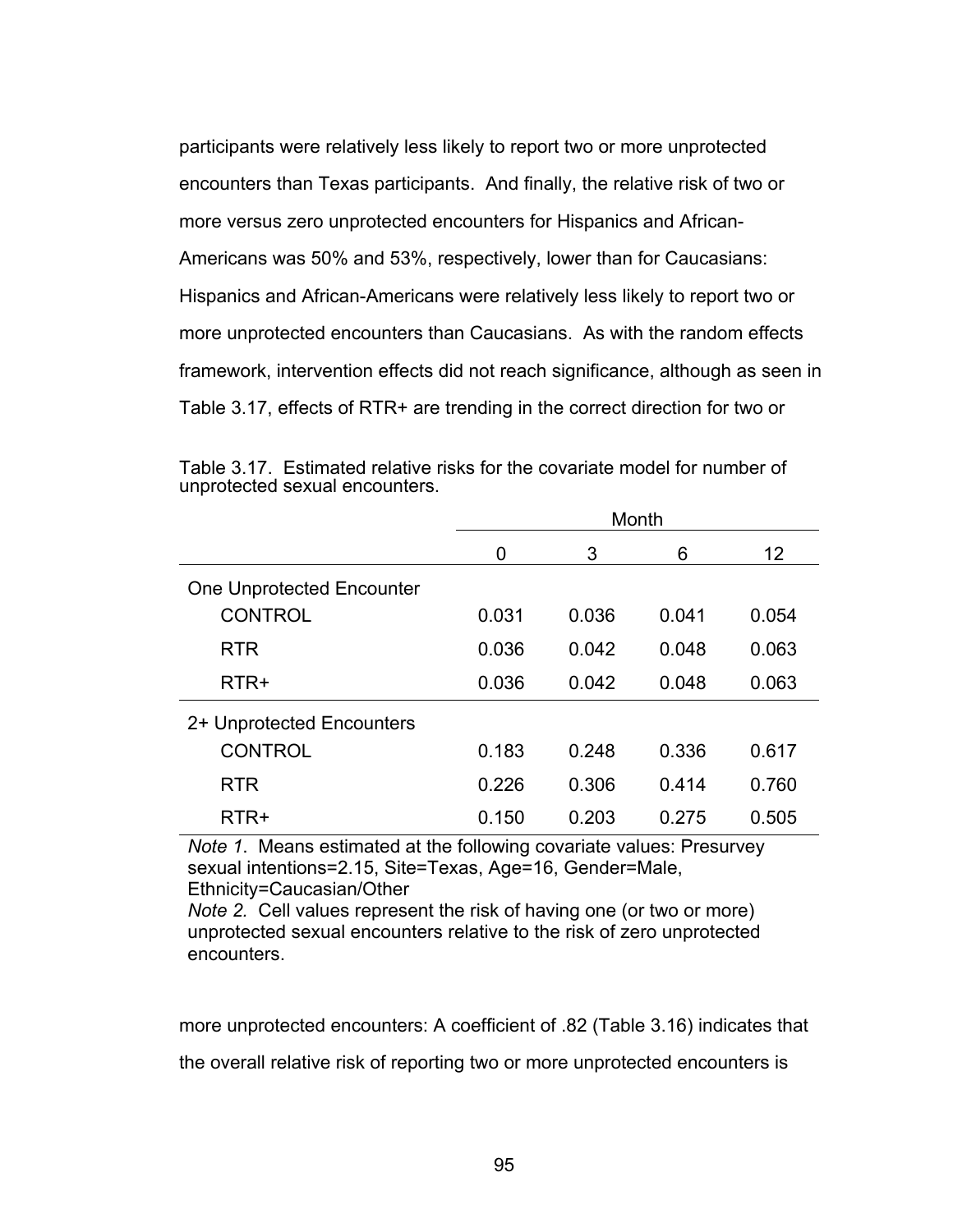18% lower for RTR+ participants than for control participants.

 Also apparent from Table 3.17, the relative risk of reporting one versus zero unprotected encounters is fairly low across all groups and all time points. For participants who are having unprotected sex, many more are having unprotected sex more than once.

### *Sexual Intentions*

 Linear random effects regression models were used to test effects of intervention assignment on participants' intentions to have sex in the future, adjusting for covariates discussed in the methods section. The removal of a random slope for month significantly degraded fit relative to a model with a random slope for month and a subject-specific random intercept, and a random coefficient model was therefore used in all subsequent model testing.

|                                        |            |            | Model |                     | Diff    |       |
|----------------------------------------|------------|------------|-------|---------------------|---------|-------|
| Model                                  | <b>AIC</b> | <b>BIC</b> | df    | Diff G <sup>2</sup> | $G2$ df | p     |
| Random effects                         |            |            |       |                     |         |       |
| Random slope                           | 3985.17    | 4080.02    | 17    |                     |         |       |
| Random intercept                       | 4084.95    | 4168.64    | 15    | 103.77              | 2       | 0.000 |
| Covariance structure of random effects |            |            |       |                     |         |       |
| Unstructured                           | 3985.17    | 4080.02    | 17    |                     |         |       |
| Exchangeable                           | 4043.42    | 4132.69    | 16    | 60.25               | 1       | 0.000 |
| Independent                            | 3984.96    | 4074.23    | 16    | 1.78                | 1       | 0.182 |
| <b>Identity</b>                        | 4066.18    | 4149.87    | 15    | 83.22               | 1       | 0.000 |

Table 3.18. Hierarchical comparisons of random effect models and covariance structures for sexual intentions.

*Note 1.* Tests of random slope and intercept models assumed no covariance structure.

*Note 2*. AIC = Aikake information criterion, BIC = Bayesian information criterion, Diff = Difference.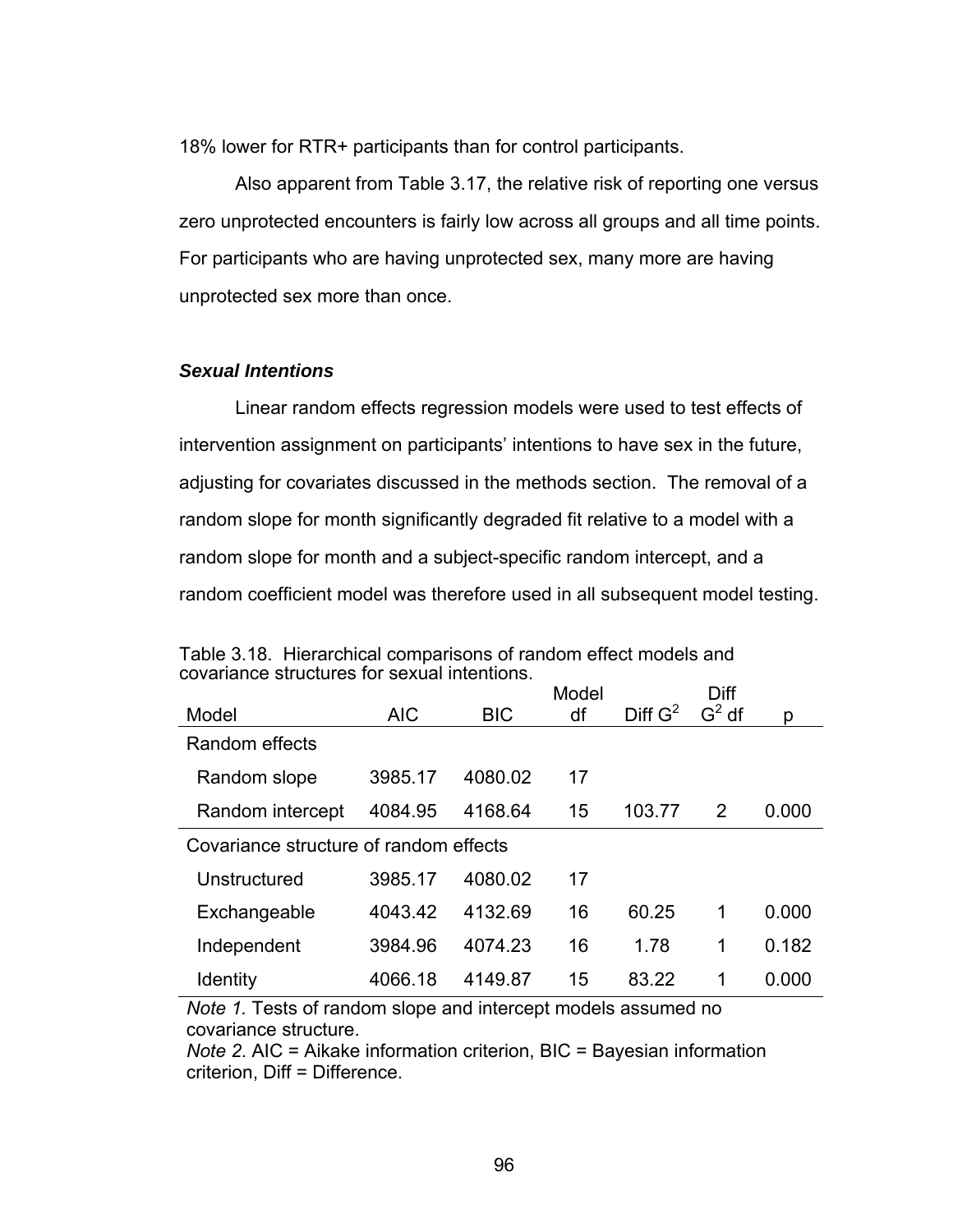Comparison of possible covariance structures of the random effects revealed that 1) an exchangeable structure significantly degraded model fit relative to an unstructured covariance matrix; 2) an independent structure did not significantly differ from the unstructured matrix; and 3) an identity matrix significantly degraded model fit relative to the independent covariance structure. Therefore, an independent structure was used in all subsequent model testing. Summary statistics for comparisons of random effects models and alternative covariance structures appear in Table 3.18.

 Addition of site, age, gender, and ethnicity covariates did not significantly improve fit over the baseline model, and the addition of an intervention by month interaction (allowing the time trends to vary across groups) did not significantly improve fit over the covariate model (Table 3.19). In the covariate model, there was a significant positive effect of presurvey sexual intentions: Higher sexual intentions before the interventions were associated with higher sexual intentions over all time points after the interventions. In addition, there was a positive effect of month: Sexual intentions tend to increase over time. Linear contrasts suggested a marginally significant overall difference between RTR+ and RTR ( $\chi^2$ (1)=2.68, p=.10), with RTR+ having lower overall intentions than RTR, no overall difference between Arizona and New York ( $\chi^2$ (1)=0.65, p=.42), and no overall difference between African-Americans and Hispanics ( $\chi^2$ (1)=0.08, p=0.78). In the variable time trend model, there was a significant negative RTR+ effect, indicating that RTR+ produces a significant initial decrease in sexual intentions relative to the control group. Although this effect should be considered tentative since the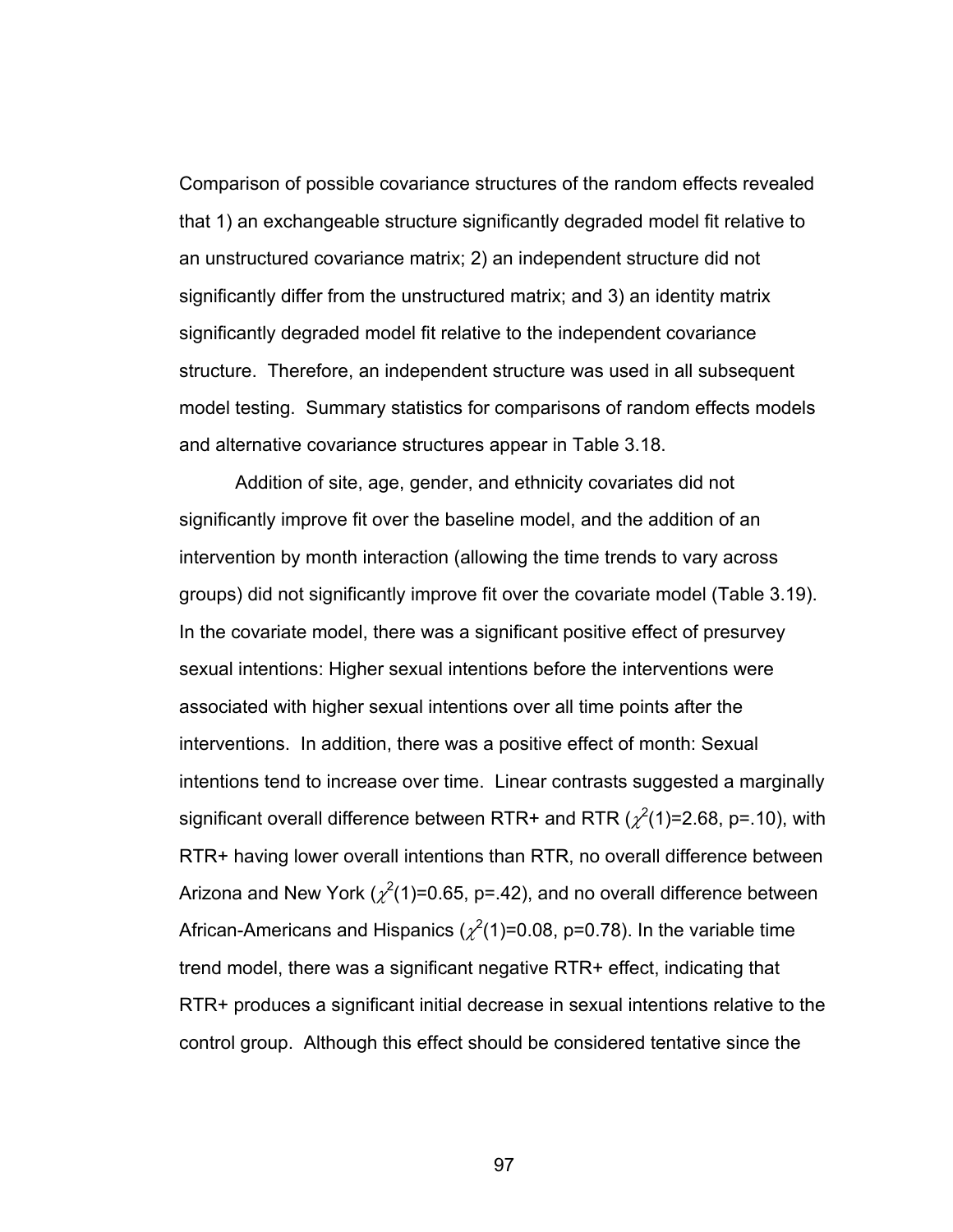|                  | Model           |            |                        |  |  |
|------------------|-----------------|------------|------------------------|--|--|
| Variable         | <b>Baseline</b> | Covariate  | Variable<br>time trend |  |  |
| Presurvey        | $0.812***$      | $0.808***$ | 0.808***               |  |  |
| <b>RTR</b>       | 0.025           | 0.007      | $-0.013$               |  |  |
| RTR+             | $-0.055$        | $-0.072$   | $-0.105*$              |  |  |
| Month            | $0.018***$      | $0.018***$ | 0.011                  |  |  |
| Arizona          |                 | 0.048      | 0.048                  |  |  |
| <b>New York</b>  |                 | 0.121      | 0.121                  |  |  |
| Age              |                 | 0.009      | 0.009                  |  |  |
| Female           |                 | $-0.054$   | $-0.054$               |  |  |
| Hispanic         |                 | 0.017      | 0.017                  |  |  |
| African-American |                 | $-0.003$   | $-0.003$               |  |  |
| Month X RTR      |                 |            | 0.008                  |  |  |
| Month X RTR+     |                 |            | 0.013                  |  |  |
| Intercept        | $0.425***$      | 0.318      | 0.334                  |  |  |
| Slope (sd)       | $0.052***$      | $0.053***$ | $0.052***$             |  |  |
| Intercept (sd)   | 0.358***        | 0.349***   | 0.349***               |  |  |
| Residual         | $0.531***$      | 0.529***   | 0.529***               |  |  |
| Difference df    |                 | 6          | $\overline{2}$         |  |  |
| Difference $G^2$ |                 | 5.37       | 2.16                   |  |  |
| р                |                 | 0.4971     | 0.3393                 |  |  |

Table 3.19. Comparison of baseline, covariate, and variable time trend models for intentions to have sex.

*Note 1*. Presurvey = Presurvey score on the dependent measure.

*Note 2*. Reference for intervention = RTR and RTR+: Control; reference for Site = Arizona and New York: Texas; reference for Ethnicity = Hispanic and African-American: White/other.

*\*p<.05 \*\*p<.01 \*\*\*p<.001*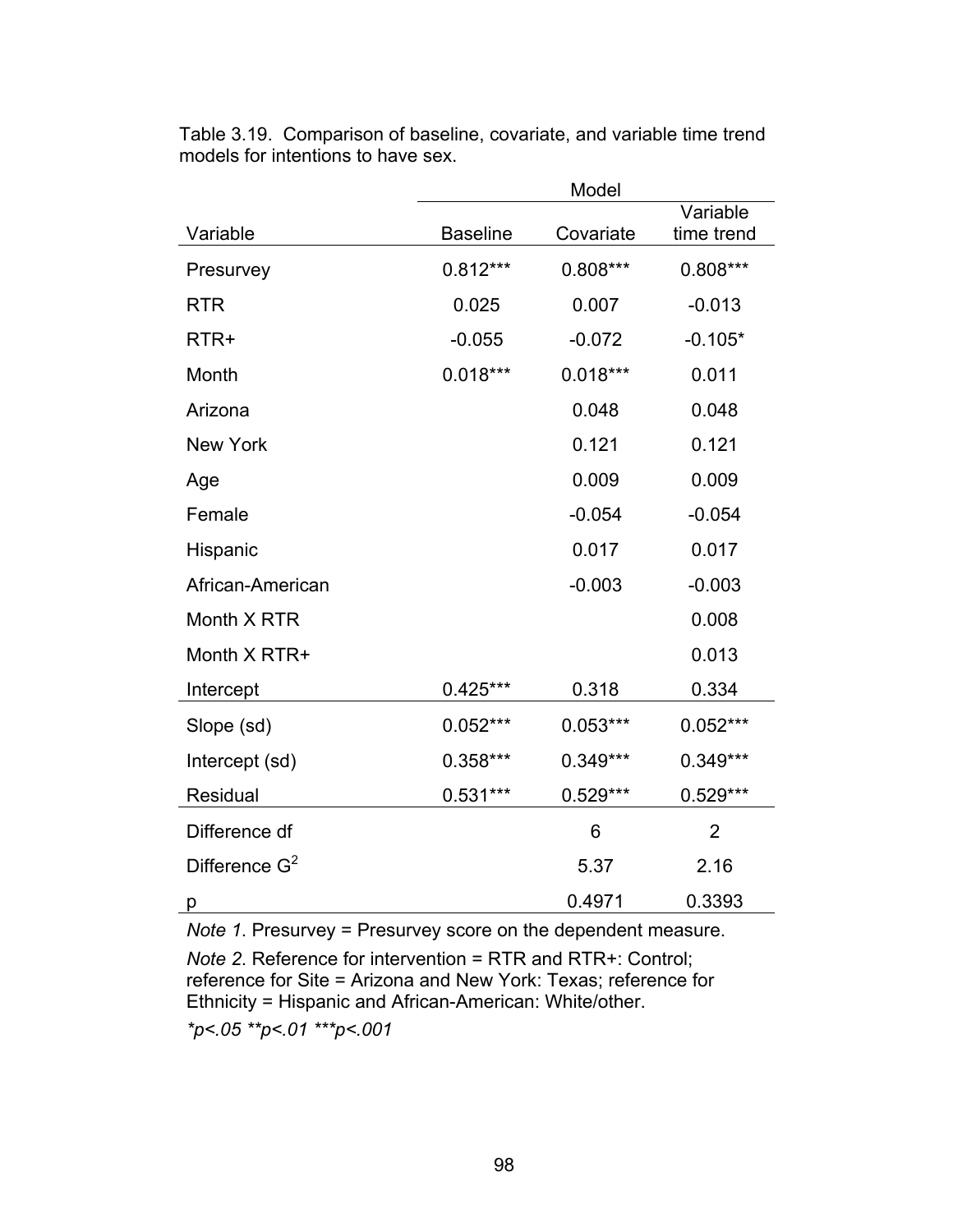omnibus test of the interaction did not reach significance, as can be seen from

Table 3.20 and Figure 3.8, the effect is trending in the theoretically anticipated

Table 3.20. Estimated means for the covariate model for intentions to have sex.

|                | Month |                                                 |   |    |  |  |
|----------------|-------|-------------------------------------------------|---|----|--|--|
| Intervention   |       |                                                 | 6 | 12 |  |  |
| <b>CONTROL</b> |       | $2.20(.05)$ $2.25(.05)$ $2.30(.05)$ $2.41(.06)$ |   |    |  |  |
| <b>RTR</b>     |       | $2.20(.05)$ $2.26(.05)$ $2.31(.05)$ $2.42(.06)$ |   |    |  |  |
| RTR+           |       | $2.12(.05)$ $2.18(.05)$ $2.23(.05)$ $2.34(.06)$ |   |    |  |  |

*Note 1.* Means estimated at the following covariate values: Pretest=2.15 Site=Texas, Age=16, Gender=Male, Ethnicity=Caucasian/Other. *Note 2.* Cell values are: estimated mean (standard error).



Figure 3.8. Fitted fixed-effect regression lines for intentions to have sex, covariate model.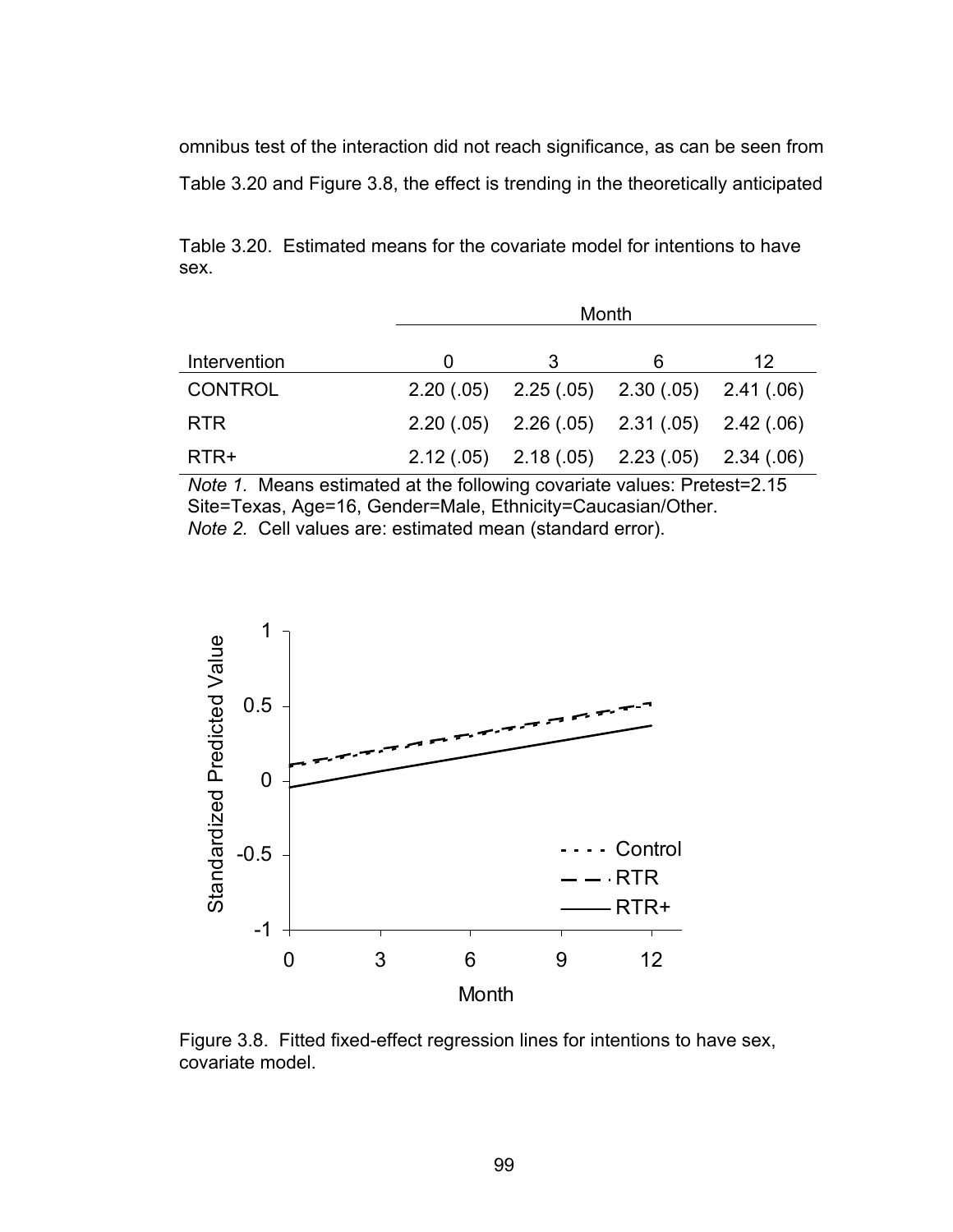direction and is consistent with effects of RTR+ on sexual attitudes (discussed below), a direct theoretical precursor of sexual intentions. Detailed summary statistics for the covariate and variable time trend models can be found in Tables D.10 and D.11 of Appendix D. Tests of intervention by age, intervention by gender, and intervention by ethnicity interactions did not reach significance.

#### *Prophylactic Intentions*

 Linear random effects regression models were used to test effects of intervention assignment on participants' intentions to use prophylaxis in the future, adjusting for covariates discussed in the methods section. The removal of a random slope for month significantly degraded fit relative to a model with a random slope for month and a subject-specific random intercept. However, fit statistics (AIC and BIC) were ambiguous, and the estimated slope variance in the random coefficient model was close to zero. Furthermore, inspections of residuals for the random coefficient model revealed 47 level-2 slope outliers greater than 4 absolute standard deviations from the mean residual (47 subjects had random slope deviations that differed substantially from the estimated fixed slope for the sample). A random intercept model was therefore used in all subsequent model fitting. With only one random effect (an intercept), there is no covariance matrix of random effects and alternative covariance structures were not assessed. Summary statistics for comparisons of random effects models and alternative covariance structures appear in Table 3.21.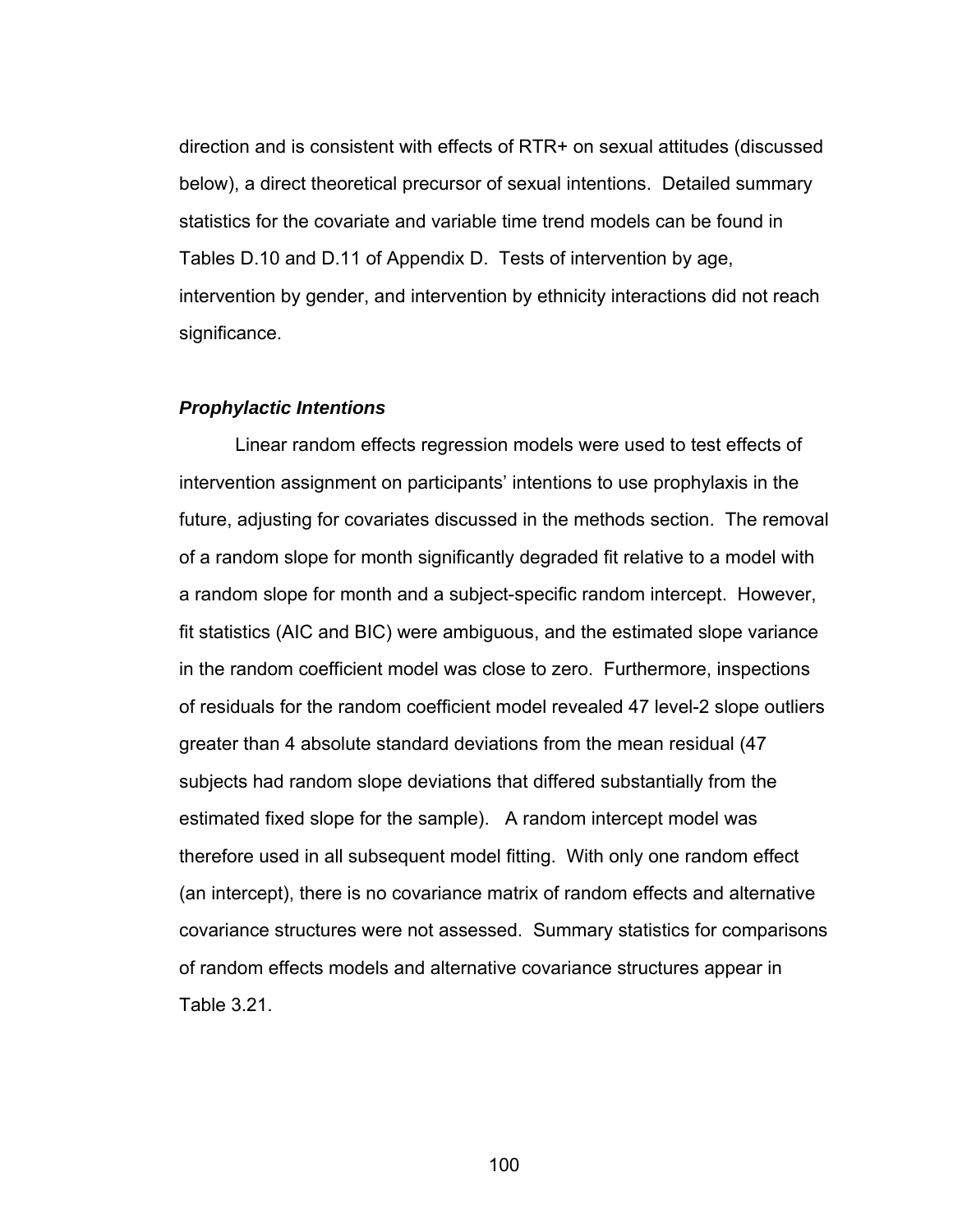Table 3.21. Hierarchical comparisons of random effect models for prophylactic intentions.

|                                           |                 |      | Model | Diff. | <b>Diff</b>    |       |
|-------------------------------------------|-----------------|------|-------|-------|----------------|-------|
| Model                                     | AIC.            | BIC. | df    |       | $G^2$ df       |       |
| Random slope                              | 3657.63 3752.48 |      |       |       |                |       |
| Random intercept 3665.28 3748.97 15 11.65 |                 |      |       |       | $\overline{2}$ | 0.003 |

*Note 1.* Tests of random slope model assumed no covariance structure. *Note 2*. Diff = Difference, AIC = Aikake information criterion, BIC = Bayesian information criterion.

 The covariate model differed from the baseline model, but the variable time trend model did not differ from the covariate model (Table 3.22). In the covariate model, there was a significant positive effect of presurvey prophylactic intentions: Higher prophylactic intentions before the interventions were associated with higher prophylactic intentions over all time points after the interventions. There was an overall positive effect of RTR on prophylactic intentions, and females had higher prophylactic intentions than males. Linear contrasts showed there was no overall difference between RTR+ and RTR ( $\chi^2$ (1)=2.15, p=.14), New York participants had significantly higher prophylactic intentions than Arizona participants ( $\chi^2$  (1)=6.37, p=.01), and there was no overall difference between African-Americans and Hispanics ( $\chi^2$  (1)=0.33, p=0.57). As with sexual intentions, in the variable time trend model there was a significant positive RTR+ "main" effect, indicating that RTR+ produces a significant initial increase in prophylactic intentions relative to the control group. Again, this effect should be considered tentative since the omnibus test of the interaction did not reach significance, but as can be seen from Table 3.23 and Figure 3.9, the effect is trending in the theoretically anticipated direction and is consistent with effects of RTR+ on prophylactic attitudes (discussed below), a direct theoretical precursor of prophylactic intentions.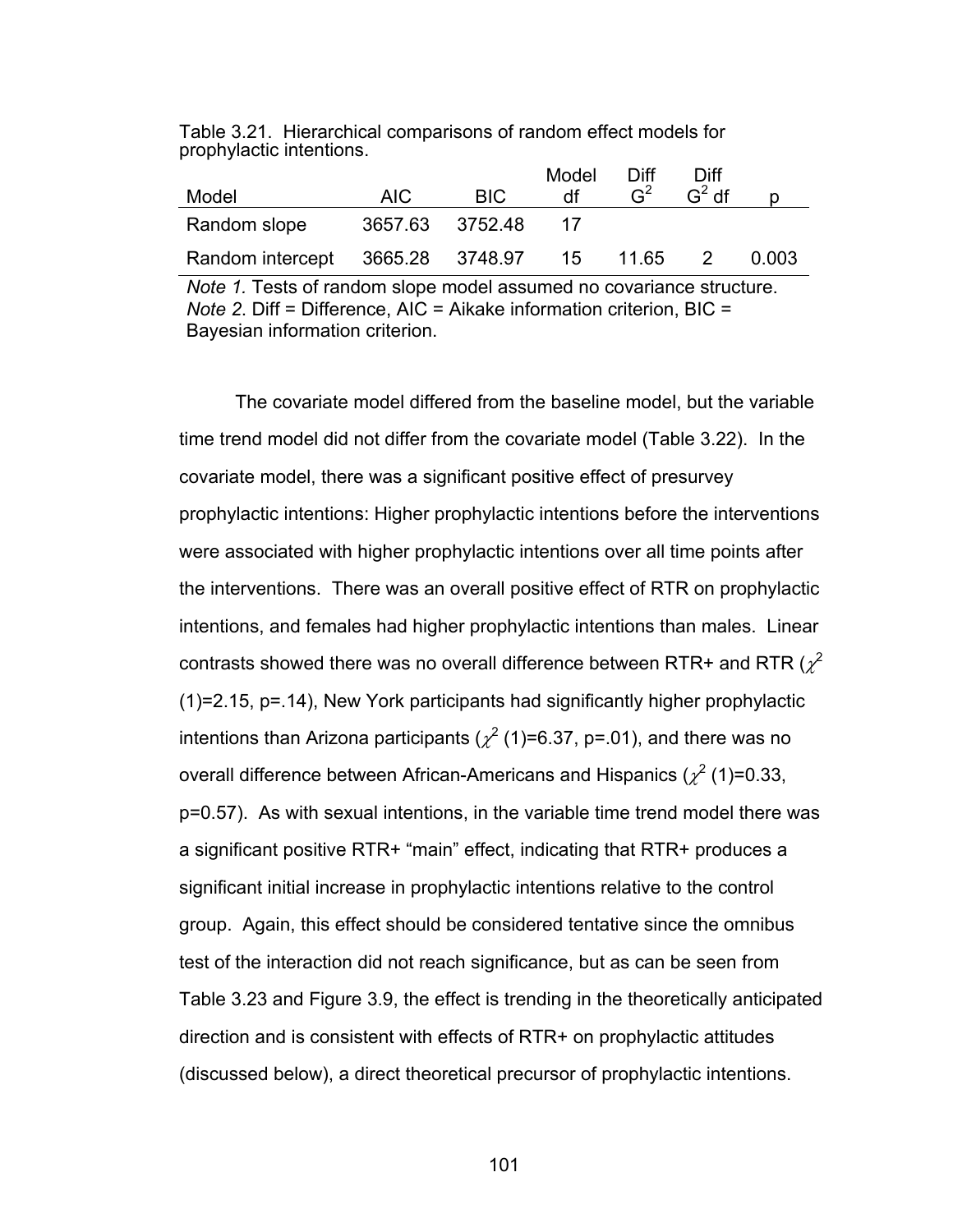|                  |                 | Model      |                        |
|------------------|-----------------|------------|------------------------|
|                  | <b>Baseline</b> | Covariate  | Variable time<br>trend |
| Presurvey        | $0.618***$      | 0.606***   | 0.606***               |
| <b>RTR</b>       | $0.195***$      | $0.160**$  | $0.159**$              |
| RTR+             | $0.111*$        | 0.088      | $0.124*$               |
| Month            | 0.001           | 0.001      | 0.004                  |
| Arizona          |                 | $-0.095$   | $-0.094$               |
| <b>New York</b>  |                 | 0.134      | 0.133                  |
| Age              |                 | 0.015      | 0.015                  |
| Female           |                 | $0.117**$  | $0.118**$              |
| Hispanic         |                 | $-0.039$   | $-0.039$               |
| African-American |                 | $-0.080$   | $-0.081$               |
| Month X RTR      |                 |            | 0.001                  |
| Month X RTR+     |                 |            | $-0.008$               |
| Intercept        | $1.131***$      | $0.916**$  | $0.911**$              |
| Intercept (sd)   | $0.418***$      | $0.408***$ | $0.408***$             |
| Residual (sd)    | $0.515***$      | $0.515***$ | $0.514***$             |
| Difference df    |                 | 6          | $\overline{2}$         |
| Difference $G^2$ |                 | 18.43      | 2.6                    |
| р                |                 | 0.0052     | 0.2729                 |

Table 3.22. Comparison of baseline, covariate, and variable time trend models for intentions to use prophylaxis.

*Note 1*. Presurvey = Presurvey score on the dependent measure.

*Note 2*. Reference for intervention = RTR and RTR+: Control; reference for Site = Arizona and New York: Texas; reference for Ethnicity = Hispanic and African-American: White/other.

*Note 3.* Covariate model evaluated against the baseline model; variable time trend model evaluated against the covariate model.

\* p<0.05, \*\* p<0.01, \*\*\* p<0.001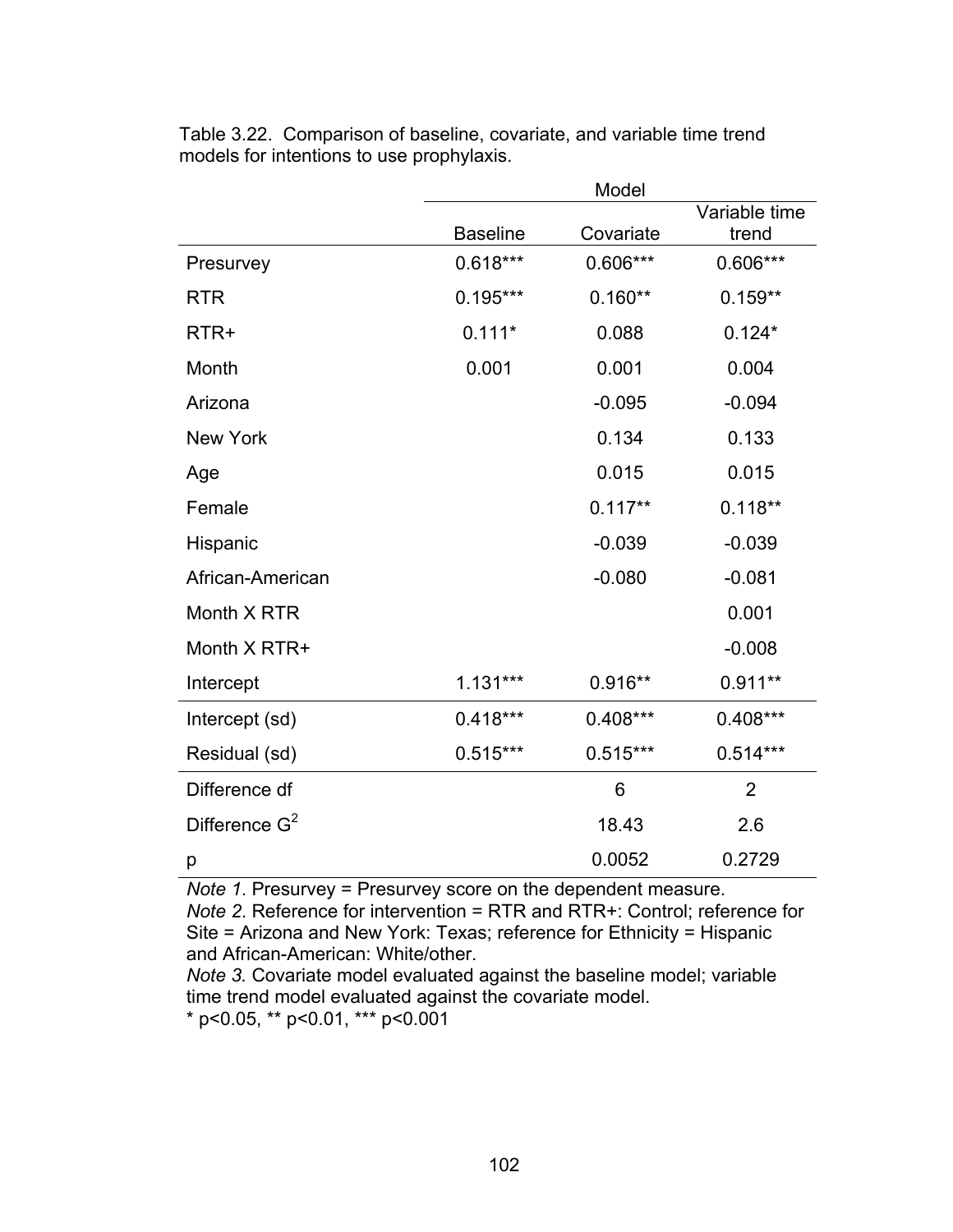Detailed summary statistics for the covariate and variable time trend models can be found in Tables D.12 and D.13 of Appendix D. Tests of intervention by age, intervention by gender, and intervention by ethnicity interactions did not reach significance.

|              | Table 3.23. Estimated means for the covariate model for intentions to use |  |  |
|--------------|---------------------------------------------------------------------------|--|--|
| prophylaxis. |                                                                           |  |  |

|                | Month |   |                                                 |    |  |  |
|----------------|-------|---|-------------------------------------------------|----|--|--|
| Intervention   | O     | 3 | 6                                               | 12 |  |  |
| <b>CONTROL</b> |       |   | $3.08(.05)$ $3.08(.05)$ $3.08(.05)$ $3.09(.05)$ |    |  |  |
| <b>RTR</b>     |       |   | $3.24(.05)$ $3.24(.05)$ $3.24(.05)$ $3.25(.05)$ |    |  |  |
| RTR+           |       |   | $3.16(.05)$ $3.17(.05)$ $3.17(.05)$ $3.18(.05)$ |    |  |  |

*Note 1*. Means estimated at the following covariate values: Pretest=3.16, Site=Texas, Age=16, Gender=Male, Ethnicity=Caucasian/Other *Note 2.* Cell values are: estimated mean (standard error).



Figure 3.9. Fitted fixed-effect regression lines for intentions to use prophylaxis, covariate model.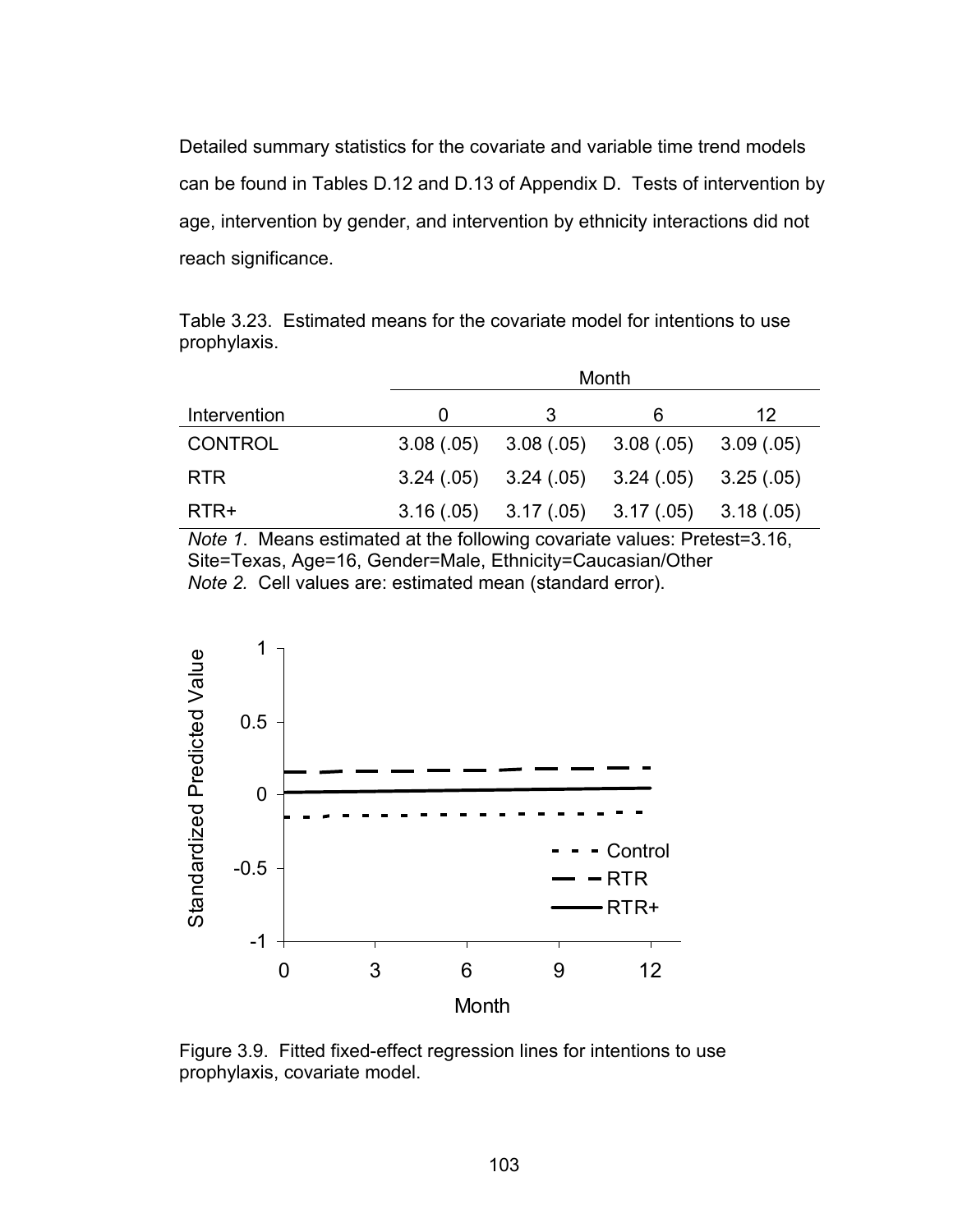## *Knowledge*

 Linear random effects regression models were used to test effects of intervention assignment on participants' knowledge, adjusting for covariates discussed in the methods section. The removal of a random slope for month significantly degraded fit relative to a model with a random slope for month and a subject-specific random intercept, and a random coefficient model was used in subsequent model testing (Table 3.24). Comparison of possible covariance structures of the random effects revealed that 1) an exchangeable structure significantly degraded model fit relative to an unstructured covariance matrix; 2) an independent structure did not significantly differ from the unstructured matrix; and 3) an identity matrix significantly degraded model fit relative to the independent covariance structure (Table 3.24). Therefore, an

|                                        |            |            | Model |                     | Diff     |       |
|----------------------------------------|------------|------------|-------|---------------------|----------|-------|
| Model                                  | <b>AIC</b> | <b>BIC</b> | df    | Diff G <sup>2</sup> | $G^2$ df | р     |
| Random effects                         |            |            |       |                     |          |       |
| Random slope                           | 1649.45    | 1744.25    | 17    |                     |          |       |
| Random intercept                       | 1661.27    | 1744.92    | 15    | 15.82               | 2        | 0.000 |
| Covariance structure of random effects |            |            |       |                     |          |       |
| Unstructured                           | 1649.45    | 1744.25    | 17    |                     |          |       |
| Exchangeable                           | 2033.85    | 2123.07    | 16    | 386.4               | 1        | 0.000 |
| Independent                            | 1649.38    | 1738.60    | 16    | 1.93                | 1        | 0.165 |
| <b>Identity</b>                        | 2084.75    | 2168.40    | 15    | 437.38              | 1        | 0.000 |

|            | Table 3.24. Random effect and covariance structure comparisons for |
|------------|--------------------------------------------------------------------|
| knowledge. |                                                                    |

*Note 1.* Tests of random slope and intercept models assumed no covariance structure.

*Note 2*. Diff = Difference, AIC = Aikake information criterion, BIC = Bayesian information criterion.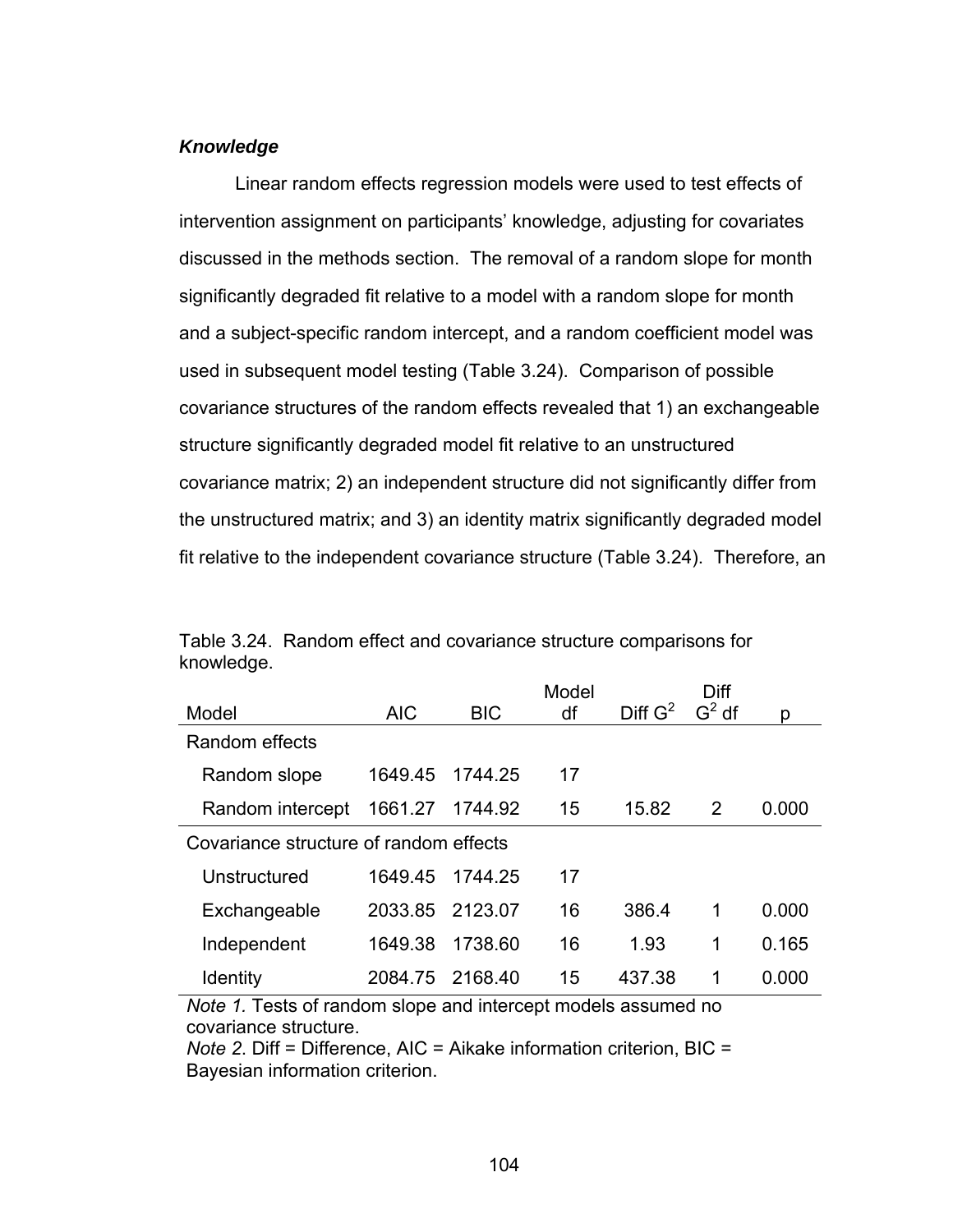|                  | Model           |             |                |                |  |  |  |
|------------------|-----------------|-------------|----------------|----------------|--|--|--|
|                  | <b>Baseline</b> | Covariate   | VTT            | Extended       |  |  |  |
| Presurvey        | $0.857***$      | $0.824***$  | $0.825***$     | 0.831***       |  |  |  |
| <b>RTR</b>       | $0.350***$      | $0.342***$  | 0.390***       | $0.412***$     |  |  |  |
| RTR+             | $0.457***$      | $0.443***$  | 0.498***       | $0.549***$     |  |  |  |
| Month            | $-0.003*$       | $-0.003*$   | $0.008**$      | $0.008**$      |  |  |  |
| Arizona          |                 | $-0.065$    | $-0.064$       | $-0.049$       |  |  |  |
| <b>New York</b>  |                 | 0.024       | 0.026          | 0.0273         |  |  |  |
| Age              |                 | $-0.007$    | $-0.007$       | $-0.007$       |  |  |  |
| Female           |                 | $0.057*$    | $0.057*$       | 0.050          |  |  |  |
| Hispanic         |                 | $-0.041$    | $-0.042$       | $-0.133$       |  |  |  |
| African-American |                 | $-0.179***$ | $-0.179***$    | $-0.024$       |  |  |  |
| Month X RTR      |                 |             | $-0.015***$    | $-0.015***$    |  |  |  |
| Month X RTR+     |                 |             | $-0.017***$    | $-0.017***$    |  |  |  |
| Hispanic X RTR   |                 |             |                | $0.216*$       |  |  |  |
| Af. Amer. X RTR  |                 |             |                | $-0.188*$      |  |  |  |
| Hispanic X RTR+  |                 |             |                | 0.067          |  |  |  |
| Af. Amer. X RTR+ |                 |             |                | $-0.232**$     |  |  |  |
| Intercept        | $0.331***$      | $0.574*$    | $0.547*$       | $0.499*$       |  |  |  |
| Slope (sd)       | $0.018***$      | $0.017***$  | $0.016***$     | $0.016***$     |  |  |  |
| Intercept (sd)   | $0.321***$      | $0.311***$  | $0.313***$     | $0.308***$     |  |  |  |
| Residual (sd)    | $0.271***$      | $0.272***$  | $0.271***$     | $0.270***$     |  |  |  |
| Difference df    |                 | 6           | $\overline{2}$ | $\overline{4}$ |  |  |  |
| Difference $G^2$ |                 | 30.38       | 21.35          | 15.99          |  |  |  |
| р                |                 | 0.000       | 0.000          | 0.003          |  |  |  |

Table 3.25. Comparison of baseline, covariate, variable time trend, and extended models for knowledge.

*Note 1*. VTT = Variable time trend; Presurvey = Presurvey score on the dependent measure; Af. Amer. = African American.

*Note 2*. Reference for intervention = RTR and RTR+: Control; reference for Site = Arizona and New York: Texas; reference for Ethnicity = Hispanic and African-American: White/other.

*Note 3.* Difference test comparisons: Baseline vs. Covariate, Covariate vs. VTT, VTT vs. Extended.

\* p<0.05, \*\* p<0.01, \*\*\* p<0.001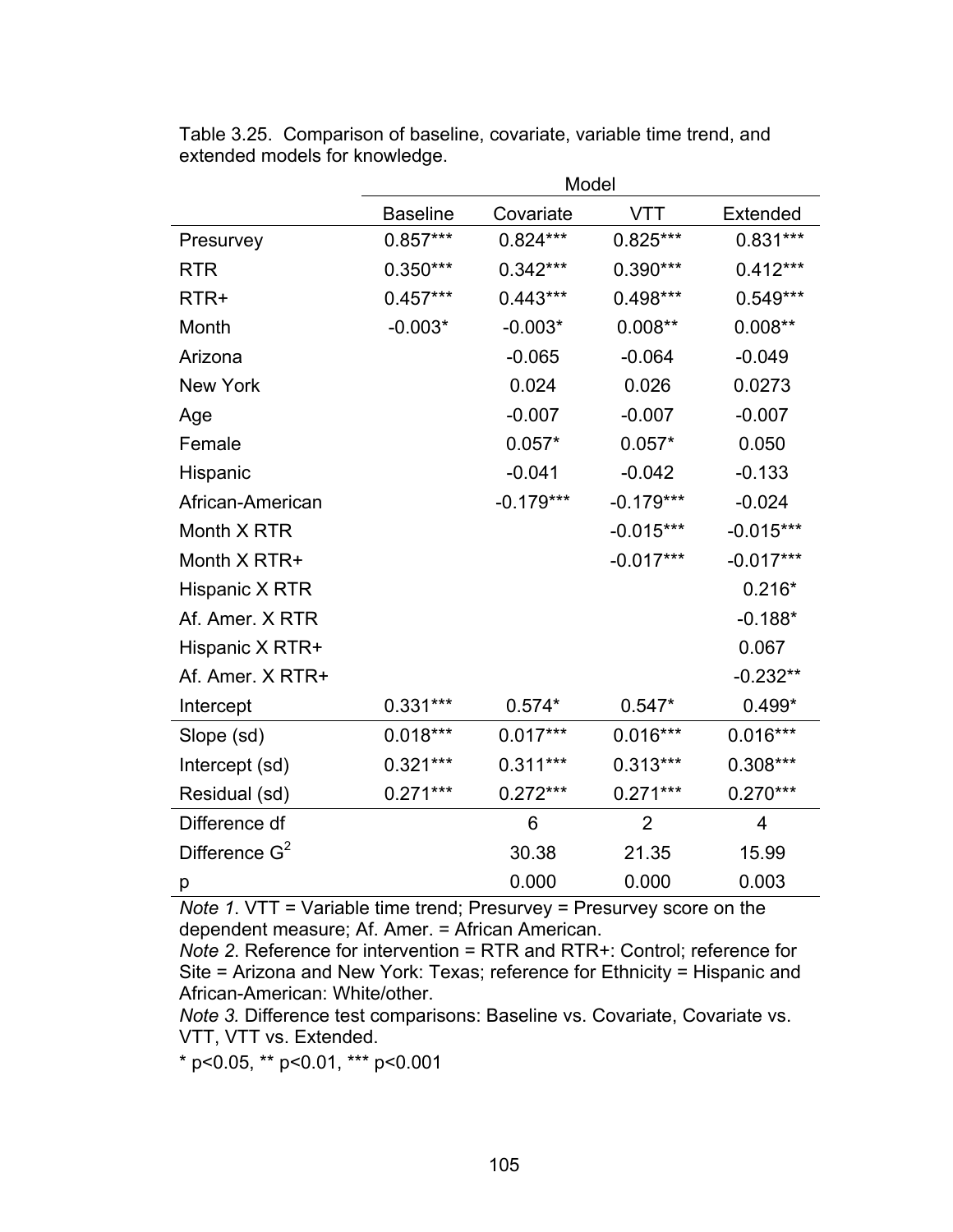independent structure was used in all subsequent model testing.

 The covariate model differed from the baseline model, and the variable time trend model differed from the covariate model (Table 3.25). In the variable time trend model, there was a significant positive effect of presurvey knowledge: Higher knowledge before the interventions was associated with higher knowledge over all time points after the interventions. Coefficients for RTR and RTR+ were significant and positive, suggesting that relative to the control group, both interventions produce initial increases in knowledge. A significant positive effect was also found for month, implying that knowledge increases over time for participants in the control group. In addition, females had significantly higher overall knowledge than males, and African-Americans had significantly lower overall knowledge than Caucasian/other ethnicities. Linear contrasts testing additional hypotheses revealed that there were no

| Comparison                 |        | n     |
|----------------------------|--------|-------|
| RTR vs. Control @ 3mo      | 88.17  | 0.000 |
| RTR vs. Control @ 6mo      | 60.68  | 0.000 |
| RTR vs. Control @ 12mo     | 16.56  | 0.000 |
| RTR+ vs. Control @ 3mo     | 172.92 | 0.000 |
| RTR+ vs. Control @ 6mo     | 125.22 | 0.000 |
| $RTR+vs.$ Control $@$ 12mo | 38.94  | 0.000 |
| RTR+ vs. RTR @ Postsurvey  | 8.94   | 0.003 |
| RTR+ vs. RTR $@$ 3mo       | 9.12   | 0.003 |
| $RTR+vs. RTR @ from$       | 7.34   | 0.007 |
| RTR+ vs. RTR @ 12mo        | 3.17   | 0.075 |

Table 3.26. Tests of additional hypotheses for the variable time trend model for knowledge.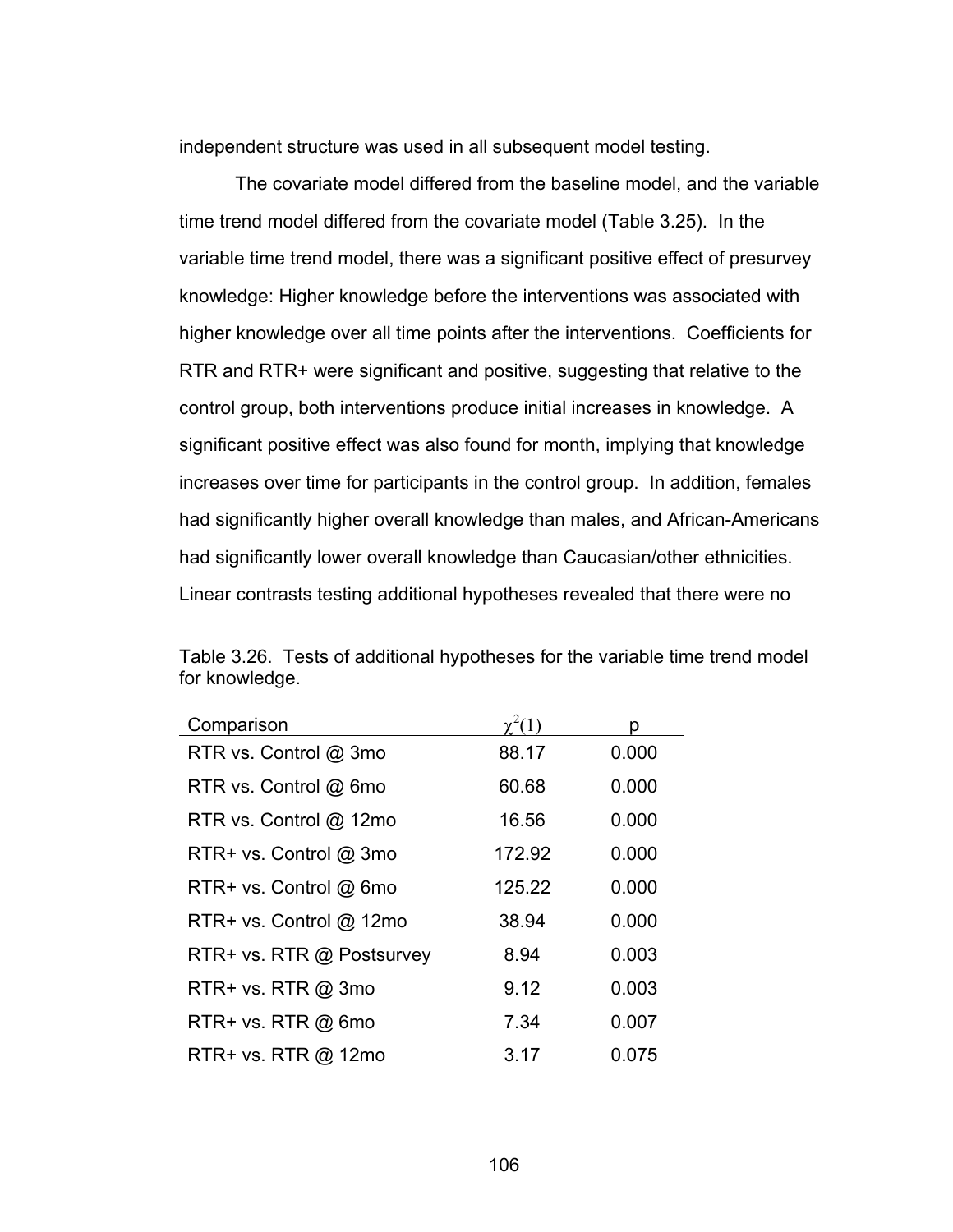overall differences between Arizona and New York participants  $(\chi^2(1)=1.93,$ p=.16), and Hispanics had higher overall knowledge than African-Americans  $(\chi^2(1)=7.61, p=.01)$ . Linear contrasts probing the nature of the interaction

Table 3.27. Estimated means for the variable time trend model for knowledge.

|                |          | Month                                           |   |    |  |  |
|----------------|----------|-------------------------------------------------|---|----|--|--|
| Intervention   | $\Omega$ | 3                                               | 6 | 12 |  |  |
| <b>CONTROL</b> |          | $2.78(.03)$ $2.80(.03)$ $2.82(.03)$ $2.87(.04)$ |   |    |  |  |
| <b>RTR</b>     |          | $3.17(.03)$ $3.14(.03)$ $3.12(.03)$ $3.08(.04)$ |   |    |  |  |
| RTR+           |          | $3.27(.03)$ $3.25(.03)$ $3.22(.03)$ $3.17(.04)$ |   |    |  |  |

*Note 1.* Means estimated at the following covariate values: Pretest=2.85, Site=Texas, Age=16, Gender=Male, Ethnicity=Caucasian/Other *Note 2.* Cell values are: estimated mean (standard error).



Figure 3.10. Fitted fixed-effect regression lines for knowledge, variable time trend model.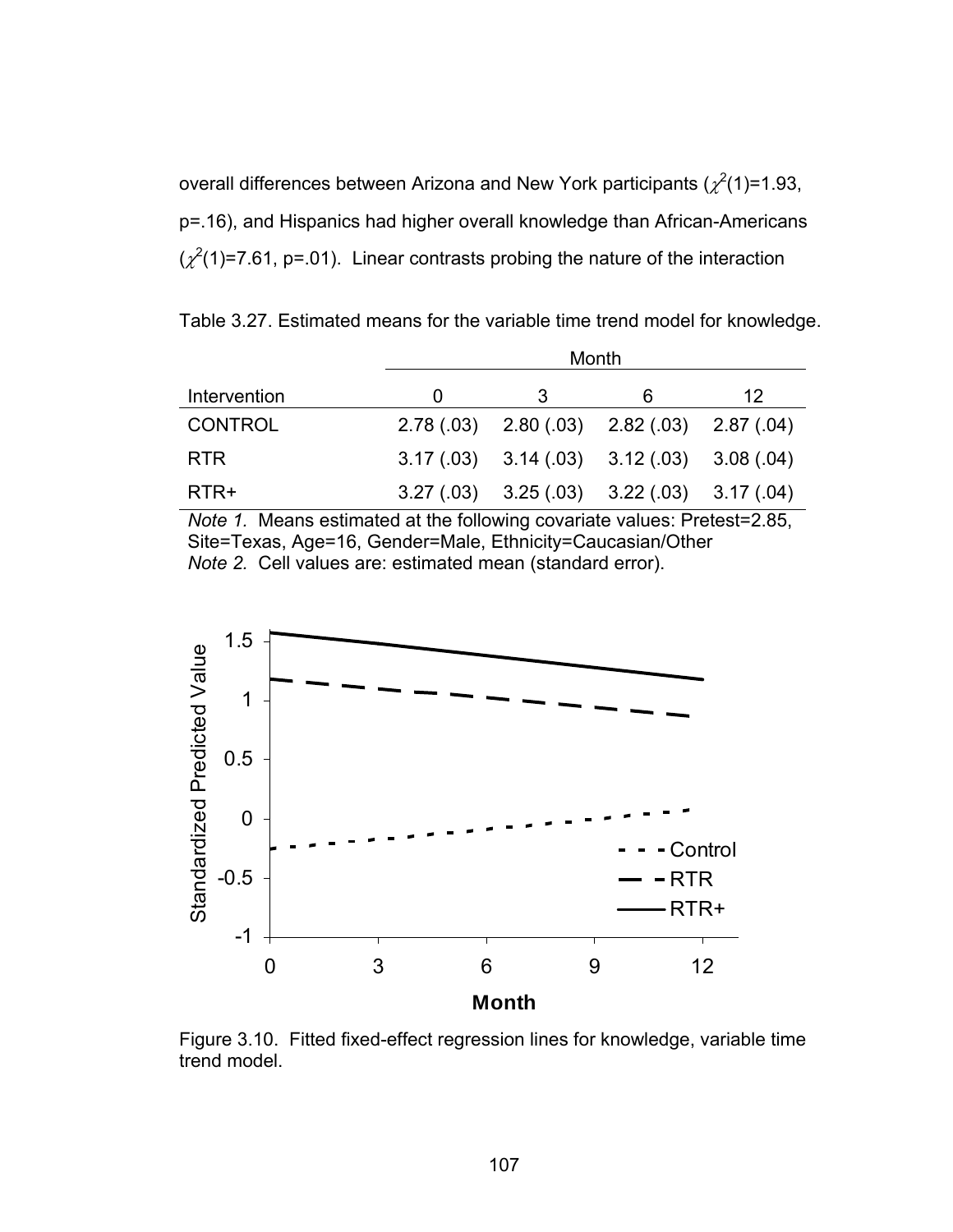between intervention and month (Table 3.26) revealed that effects of both RTR+ and RTR (relative to the control group) remained significant at 12 months, and participants in RTR+ maintained significantly higher knowledge than participants in RTR through six months and had marginally higher knowledge than RTR participants at 12 months. As illustrated in Table 3.27 and Figure 3.10, the negative coefficients for the significant month by intervention interaction terms reflect levels of knowledge that are boosted initially by the interventions and then approach convergence with levels of knowledge seen in the control group over time.

Tests of intervention by age, intervention by gender, and intervention by ethnicity interactions revealed an effect of intervention by ethnicity (Table 3.25). Relative to Caucasians, RTR was more effective for Hispanics (the "Hispanic X RTR" term in Table 3.25), and both RTR and RTR+ were less effective for African-Americans (the two African-American by intervention terms in Table 3.25). Table 3.28 provides linear contrasts testing intervention effects not provided in Table 3.25 by both ethnicity and month, and Table 3.29 provides the corresponding means. Although there is no three-way interaction

| Comparison                                  | $\chi^2(1)$ | D     |
|---------------------------------------------|-------------|-------|
| RTR vs. Control, Caucasian/Other @ 3mo      | 59.29       | 0.000 |
| RTR vs. Control, Caucasian/Other @ 6mo      | 43.03       | 0.000 |
| RTR vs. Control, Caucasian/Other @ 12mo     | 14.67       | 0.000 |
| RTR vs. Control, Hispanics @ postsurvey     | 41.73       | 0.000 |
| RTR vs. Control, Hispanics @ 3mo            | 36.60       | 0.000 |
| RTR vs. Control, Hispanics @ 6mo            | 30.58       | 0.000 |
| RTR vs. Control, Hispanics @ 12mo           | 18.66       | 0.000 |
| RTR vs. Control, Af. Americans @ postsurvey | 10.43       | 0.001 |

Table 3.28. Tests of additional hypotheses for the extended model for knowledge.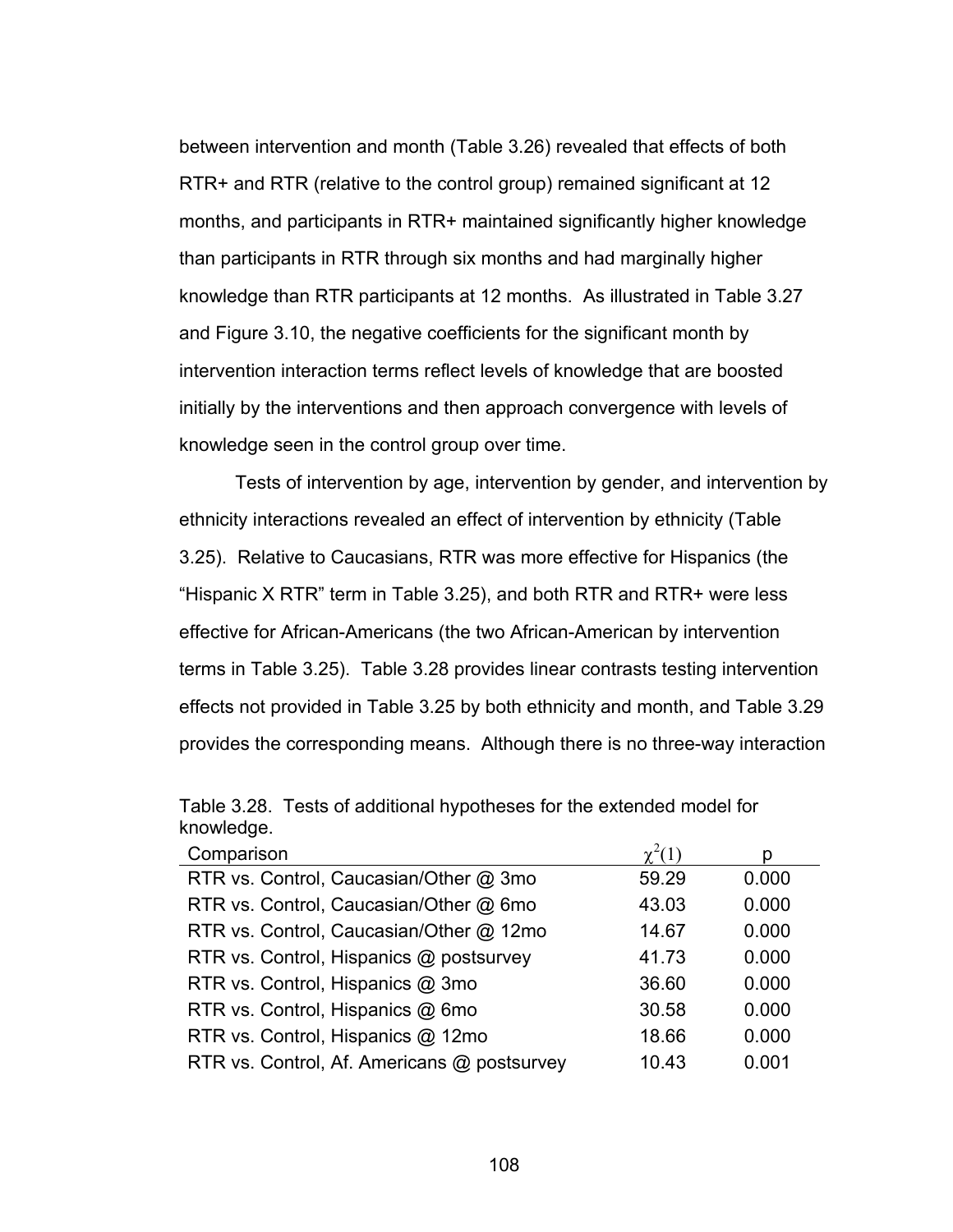Table 3.28 (continued).

| Comparison                                   | $\chi^2(1)$ | p     |
|----------------------------------------------|-------------|-------|
| RTR vs. Control, African-Americans @ 3mo     | 6.76        | 0.009 |
| RTR vs. Control, African-Americans @ 6mo     | 3.57        | 0.059 |
| RTR vs. Control, African-Americans @ 12mo    | 0.25        | 0.616 |
| RTR+ vs. Control, Caucasian/Other @ 3mo      | 54.02       | 0.000 |
| RTR+ vs. Control, Caucasian/Other @ 6mo      | 36.24       | 0.000 |
| RTR+ vs. Control, Caucasian/Other @ 12mo     | 10.82       | 0.001 |
| RTR+ vs. Control, Hispanics @ postsurvey     | 56.55       | 0.000 |
| RTR+ vs. Control, Hispanics @ 3mo            | 48.86       | 0.000 |
| RTR+ vs. Control, Hispanics @ 6mo            | 39.82       | 0.000 |
| RTR+ vs. Control, Hispanics @ 12mo           | 22.18       | 0.000 |
| RTR+ vs. Control, Af. Americans @ postsurvey | 22.00       | 0.000 |
| RTR+ vs. Control, African-Americans @ 3mo    | 15.76       | 0.000 |
| RTR+ vs. Control, African-Americans @ 6mo    | 9.86        | 0.002 |
| RTR+ vs. Control, African-Americans @ 12mo   | 2.10        | 0.148 |
| RTR+ vs. RTR, Caucasian/Other @ Postsurvey   | 8.94        | 0.003 |
| RTR+ vs. RTR, Caucasian/Other @ 3mo          | 8.88        | 0.003 |
| RTR+ vs. RTR, Caucasian/Other @ 6mo          | 7.67        | 0.006 |
| RTR+ vs. RTR, Caucasian/Other @ 12mo         | 4.16        | 0.041 |
| RTR+ vs. RTR, Hispanics @ postsurvey         | 0.02        | 0.882 |
| RTR+ vs. RTR, Hispanics @ 3mo                | 0.05        | 0.829 |
| RTR+ vs. RTR, Hispanics @ 6mo                | 0.08        | 0.780 |
| RTR+ vs. RTR, Hispanics @ 12mo               | 0.14        | 0.702 |
| RTR+ vs. RTR, African-Americans @ postsurvey | 2.04        | 0.153 |
| RTR+ vs. RTR, African-Americans @ 3mo        | 1.85        | 0.174 |
| RTR+ vs. RTR, African-Americans @ 6mo        | 1.54        | 0.213 |
| RTR+ vs. RTR, African-Americans @ 12mo       | 0.90        | 0.343 |

ethnicity that takes into account the two-way interaction between month and intervention. The contrasts reveal that relative to the control group, both RTR and RTR+ produce sustained increases in knowledge through 12 months, but between month, intervention, and ethnicity in the extended model (the interaction between ethnicity and intervention does not depend on month), the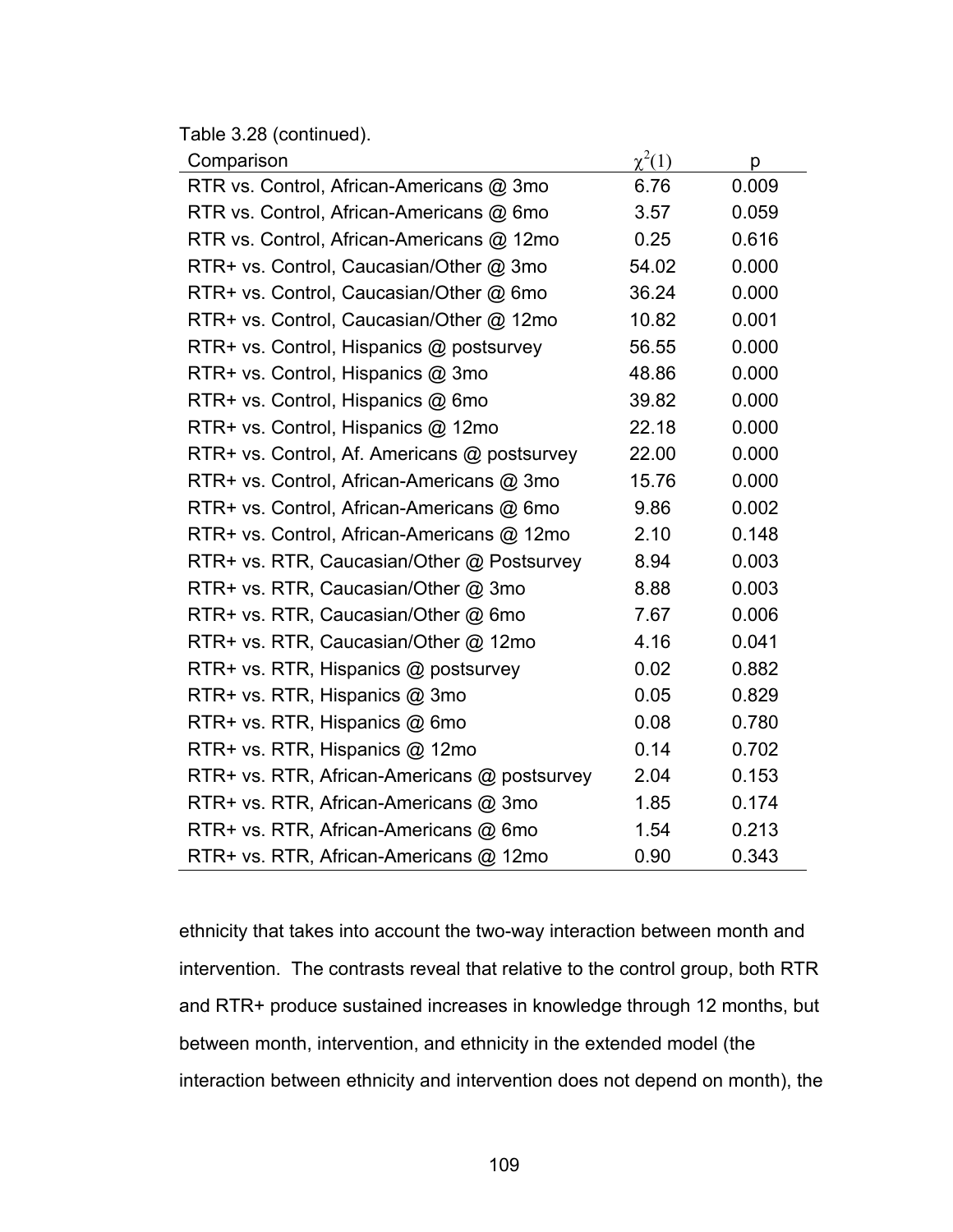full set of contrasts provides a useful summary of the moderating effect of those increases last only through three months for African-Americans and are marginally sustained through six months. A similar pattern is seen for RTR+

|                  |            | Month      |            |            |  |  |
|------------------|------------|------------|------------|------------|--|--|
|                  | 0          | 3          | 6          | 12         |  |  |
| Caucasian/Other  |            |            |            |            |  |  |
| <b>CONTROL</b>   | 2.75(.04)  | 2.77(.04)  | 2.80(.04)  | 2.85(.04)  |  |  |
| <b>RTR</b>       | 3.16(.04)  | 3.14(0.04) | 3.12(.04)  | 3.07(0.05) |  |  |
| RTR+             | 3.30(.04)  | 3.27(.04)  | 3.24(.04)  | 3.19(.04)  |  |  |
| Hispanic         |            |            |            |            |  |  |
| <b>CONTROL</b>   | 2.62(.07)  | 2.64(.07)  | 2.66(0.07) | 2.71(.08)  |  |  |
| <b>RTR</b>       | 3.25(.07)  | 3.22(.07)  | 3.20(0.07) | 3.16(.08)  |  |  |
| RTR+             | 3.23(0.06) | 3.20(.06)  | 3.18(.06)  | 3.12(.06)  |  |  |
| African-American |            |            |            |            |  |  |
| <b>CONTROL</b>   | 2.73(.06)  | 2.75(.05)  | 2.77(.05)  | 2.82(.06)  |  |  |
| <b>RTR</b>       | 2.95(.05)  | 2.93(0.05) | 2.91(.05)  | 2.86(.06)  |  |  |
| RTR+             | 3.04(.05)  | 3.02(.05)  | 2.99(0.05) | 2.93(0.06) |  |  |

Table 3.29. Estimated means for the extended model for knowledge.

*Note 1*. Means estimated at the following covariate values: Pretest=2.85, Site=Texas, Age=16, Gender=Male.

*Note 2.* Cell values are: estimated mean (standard error).

versus control, although in that case the effect extends unambiguously through six months for African-Americans. RTR+ produces significantly more increases in knowledge than RTR through 12 months for Caucasians, but no differences were found between RTR+ and RTR for Hispanics or African-Americans. It is important to note that since explicit comparisons between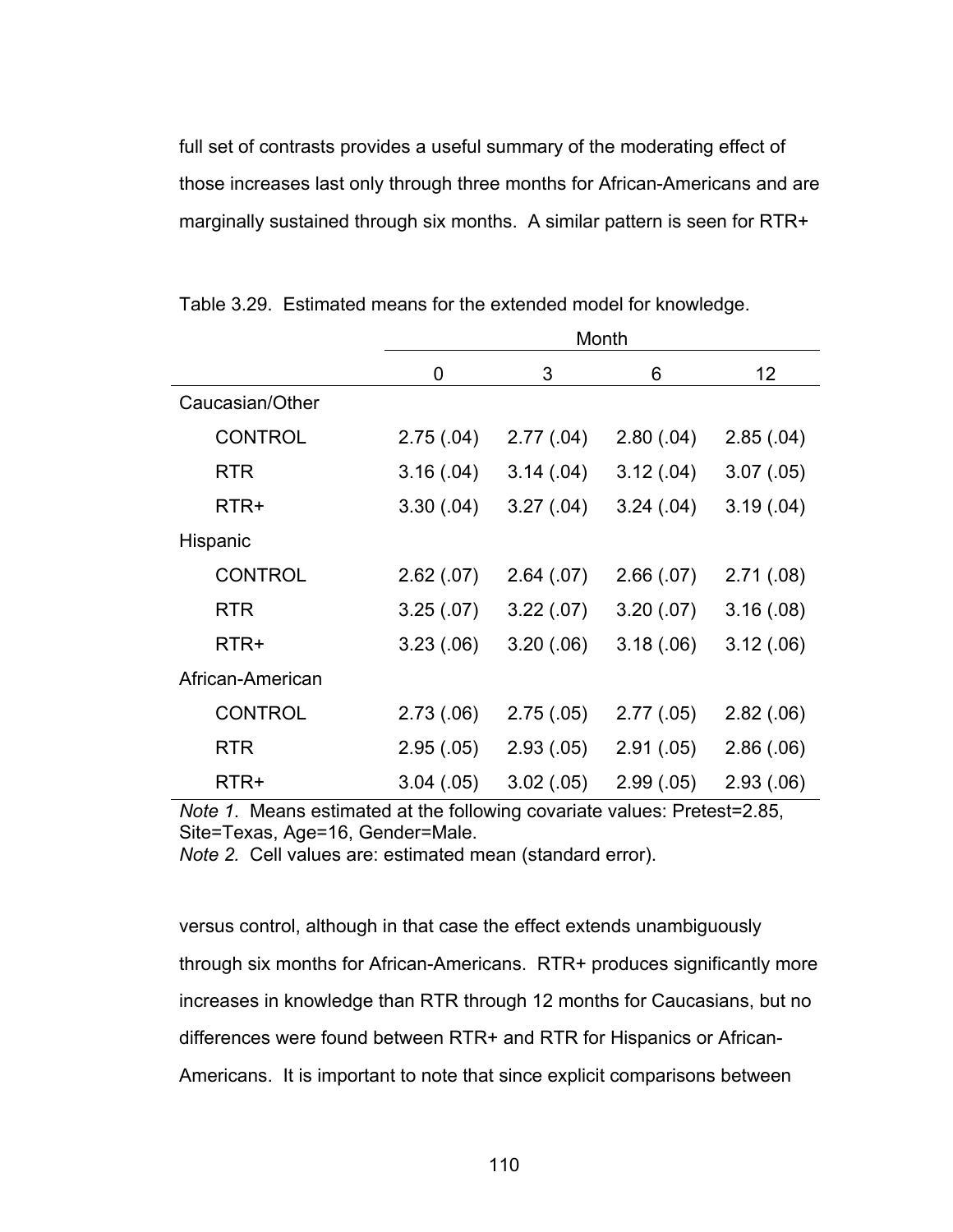these ethnic groups were not a factor in the design of the study, inferences involving ethnicity should be viewed as tentative because hypothesis tests of effects involving smaller subgroups (African-Americans and Hispanics) are underpowered. Detailed summary statistics for the covariate, variable time trend, and extended models can be found in Tables D.14 and D.15 of Appendix D.

#### *Attitudes towards sex*

 Linear random effects regression models were used to test effects of intervention assignment on participants' attitudes towards having sex, adjusting for covariates discussed in the methods section. The removal of a random slope for month significantly degraded fit relative to a model with a random slope for month and a subject-specific random intercept, and a

| luwaius s <del>c</del> a.                                     |                 |                 | Model |            | Diff G <sup>2</sup> |       |
|---------------------------------------------------------------|-----------------|-----------------|-------|------------|---------------------|-------|
| Model                                                         | <b>AIC</b>      | <b>BIC</b>      | df    | Diff $G^2$ |                     | n     |
| Random effects                                                |                 |                 |       |            |                     |       |
| Random slope                                                  | 3392.34 3487.17 |                 | 17    |            |                     |       |
| Random intercept                                              | 3442.83         | 3526.50         | 15    | 54.49      | 2                   | 0.000 |
| Covariance structure of random effects                        |                 |                 |       |            |                     |       |
| Unstructured                                                  |                 | 3392.34 3487.17 | 17    |            |                     |       |
| Exchangeable                                                  | 3535.05         | 3624.30         | 16    | 144.71     | 1                   | 0.000 |
| Independent                                                   | 3390.57         | 3479.82         | 16    | 0.23       | 1                   | 0.634 |
| <b>Identity</b>                                               | 3564.95         | 3648.62         | 15    | 176.38     | 1                   | 0.000 |
| Note 1. Tests of random slope and intercept models assumed no |                 |                 |       |            |                     |       |
| covariance structure.                                         |                 |                 |       |            |                     |       |

Table 3.30. Random effect and covariance structure comparisons for attitudes towards sex.

*Note 2*. Diff = Difference, AIC = Aikake information criterion, BIC = Bayesian information criterion.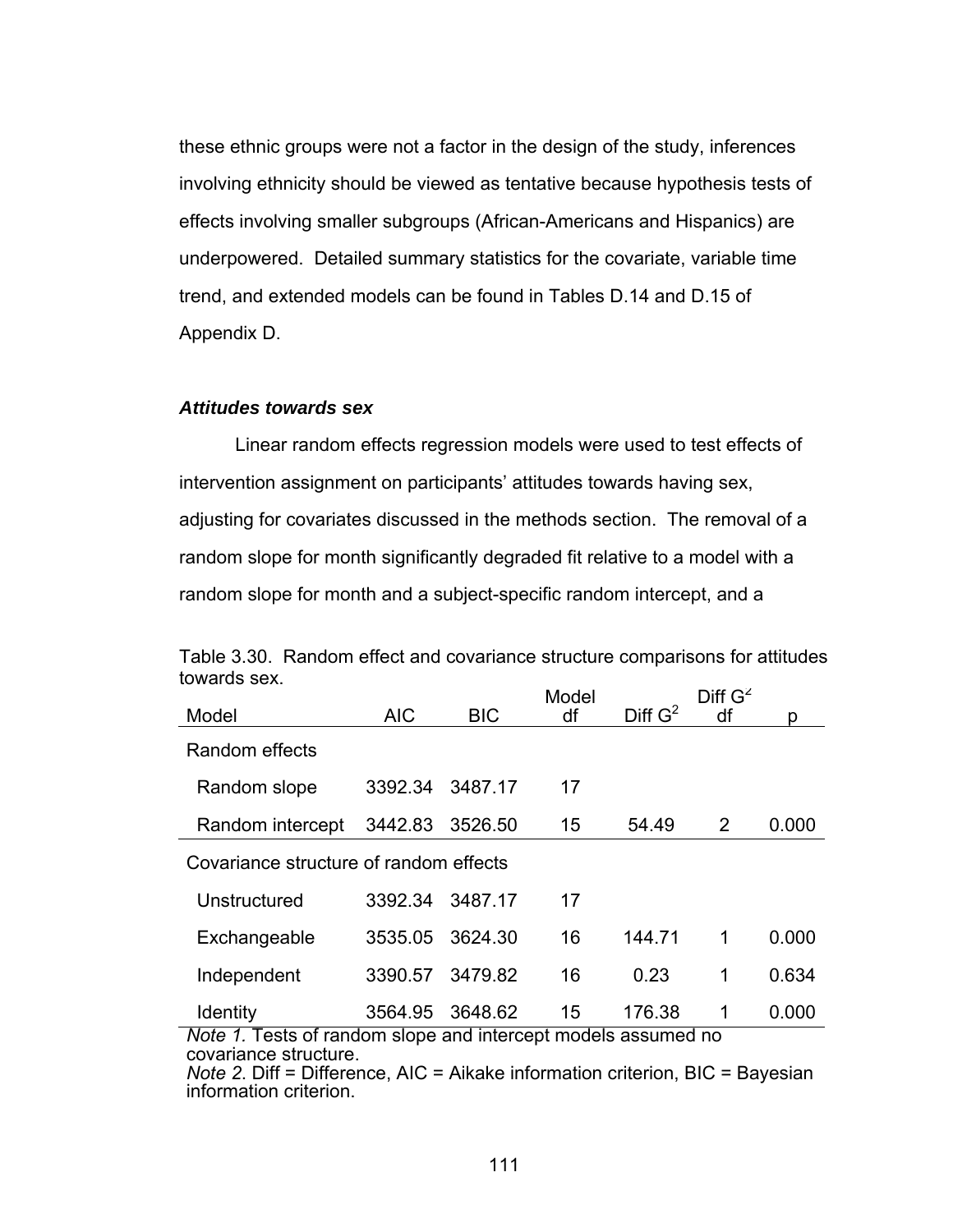random coefficient model was therefore used in all subsequent model testing. Comparison of possible covariance structures of the random effects revealed that 1) an exchangeable structure significantly degraded model fit relative to an unstructured covariance matrix; 2) an independent structure did not significantly differ from the unstructured matrix; and 3) an identity matrix significantly degraded model fit relative to the independent covariance structure. Therefore, an independent structure was used in all subsequent model testing. Summary statistics for comparisons of random effects models and alternative covariance structures appear in Table 3.30.

Addition of site, age, gender, and ethnicity covariates significantly improved fit over the baseline model, and the addition of an intervention by month interaction (allowing the time trends to vary across groups) did not significantly improve fit over the covariate model. In the covariate model, there was a significant positive effect of presurvey sexual attitudes: More favorable attitudes before the interventions were associated with more favorable attitudes over all time points after the interventions. Participants assigned to RTR+ had significantly less favorable attitudes towards having sex overall than participants in the control group, sexual attitudes tended to become more favorable over time, and participants from New York had more favorable sexual attitudes overall than participants from Texas. Linear contrasts assessing additional hypotheses showed that RTR+ produced significantly less favorable sexual attitudes overall than RTR ( $\chi^2$ (1)=7.06, p=.01), and New York participants had significantly more favorable attitudes overall than Arizona participants ( $\chi^2(1)$ =5.66, p=.02). Hierarchical comparisons of the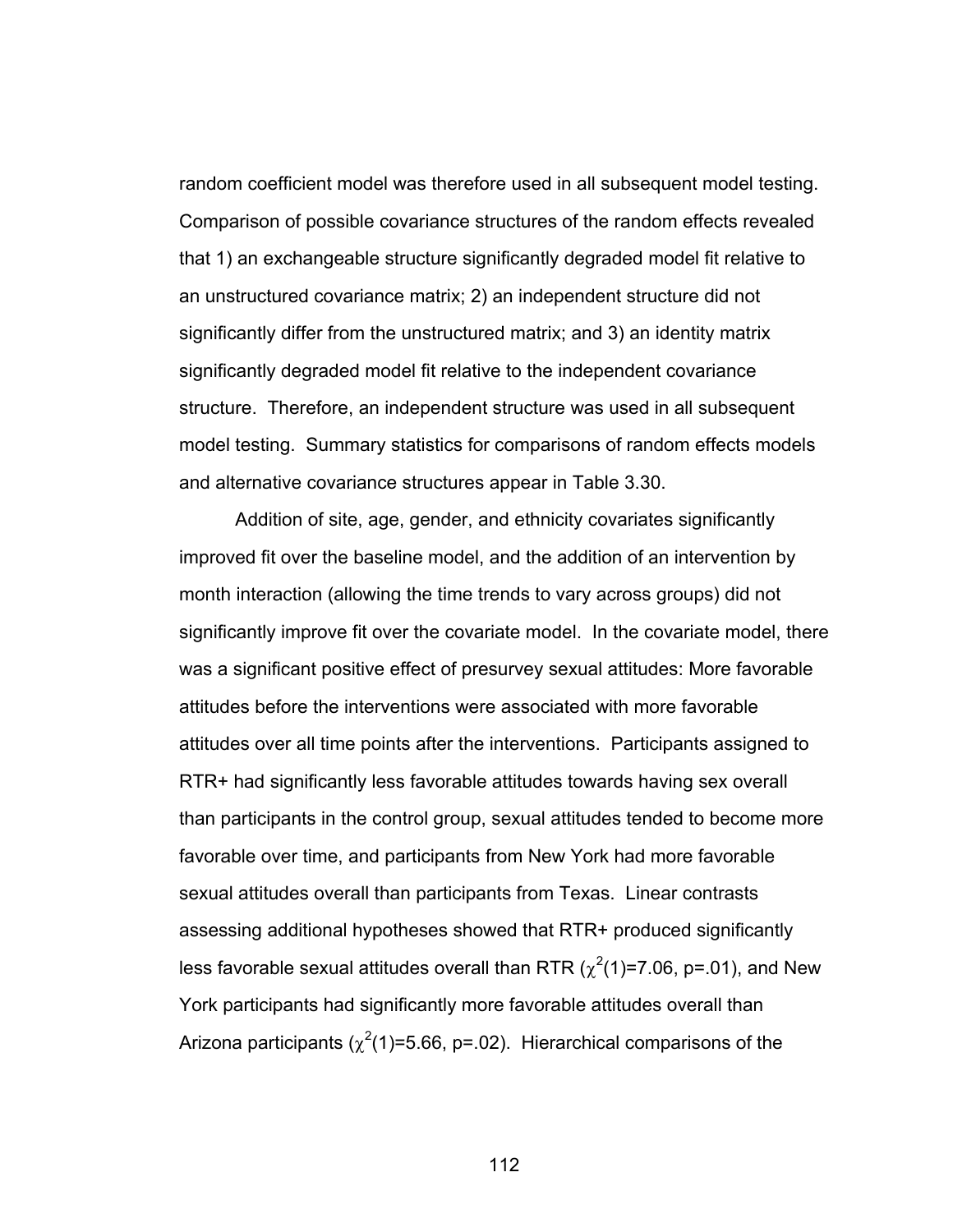|                  | Model           |            |                |  |
|------------------|-----------------|------------|----------------|--|
|                  |                 |            | Variable       |  |
|                  | <b>Baseline</b> | Covariate  | time trend     |  |
| Presurvey        | $0.735***$      | $0.725***$ | $0.725***$     |  |
| <b>RTR</b>       | 0.058           | 0.025      | 0.004          |  |
| RTR+             | $-0.070$        | $-0.0952*$ | $-0.115*$      |  |
| Month            | $0.018***$      | $0.018***$ | $0.013*$       |  |
| Arizona          |                 | 0.069      | 0.069          |  |
| <b>New York</b>  |                 | $0.272***$ | $0.271***$     |  |
| Age              |                 | $-0.001$   | $-0.001$       |  |
| Female           |                 | $-0.057$   | $-0.057$       |  |
| Hispanic         |                 | $-0.104$   | $-0.104$       |  |
| African-American |                 | $-0.023$   | $-0.024$       |  |
| Month X RTR      |                 |            | 0.007          |  |
| Month X RTR+     |                 |            | 0.007          |  |
| Intercept        | 0.375***        | 0.459      | 0.471          |  |
| Slope (sd)       | $0.039***$      | $0.038***$ | $0.038***$     |  |
| Intercept (sd)   | 0.379***        | 0.363***   | $0.363***$     |  |
| Residual (sd)    | $0.445***$      | $0.445***$ | $0.445***$     |  |
| Difference df    |                 | 6          | $\overline{2}$ |  |
| Difference $G^2$ |                 | 21.49      | 1.32           |  |
| р                |                 | 0.0015     | 0.5171         |  |

Table 3.31. Comparison of baseline, covariate, and variable time trend models for attitudes towards sex.

*Note 1*. Presurvey = Presurvey score on the dependent measure.

*Note 2*. Reference for intervention = RTR and RTR+: Control; reference for Site = Arizona and New York: Texas; reference for Ethnicity = Hispanic and African-American: White/other.

*Note 3.* Covariate model evaluated against the baseline model; variable time trend model evaluated against the covariate model.

 $*$  p<0.05,  $*$  p<0.01,  $*$  $*$  p<0.001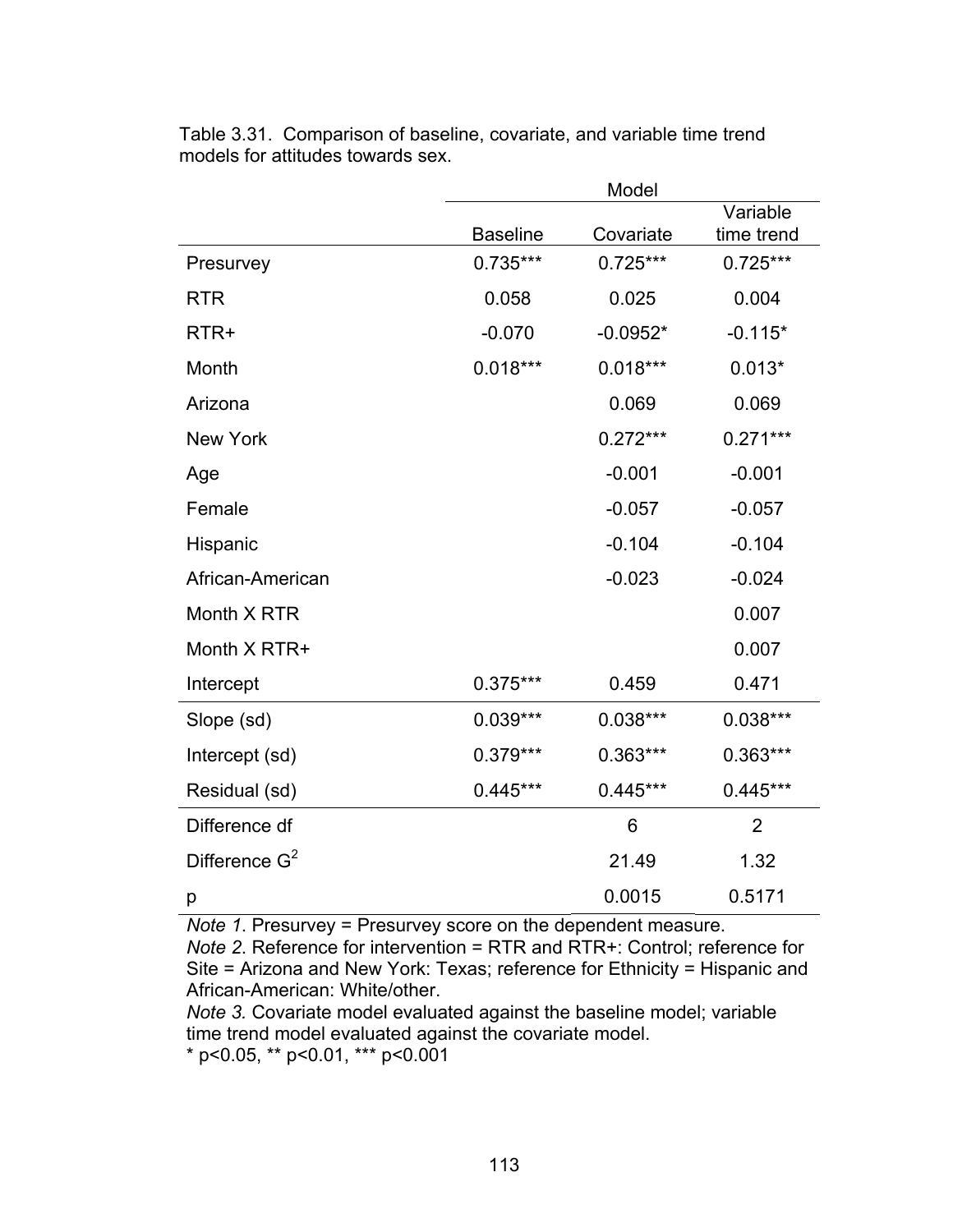baseline, covariate, and variable time trend models, and associated parameter estimates, appear in Table 3.31, and predicted means can be found in Table 3.32 and Figure 3.11. Tests of intervention by age, intervention by gender,

Month Intervention 0 3 6 12 CONTROL 1.65 (.04) 1.71 (.04) 1.76 (.05) 1.87 (.05) RTR 1.68 (.04) 1.73 (.04) 1.78 (.04) 1.89 (.05) RTR+ 1.56 (.04) 1.61 (.04) 1.66 (.04) 1.77 (.05) *Note 1*. Means estimated at the following covariate values: Pretest=1.67,

Table 3.32. Estimated means for the covariate model for attitudes towards sex.

Site=Texas, Age=16, Gender=Male, Ethnicity=Caucasian/Other *Note 2.* Cell values are: estimated mean (standard error).



 Figure 3.11. Fitted fixed-effect regression lines for attitudes towards sex, covariate model.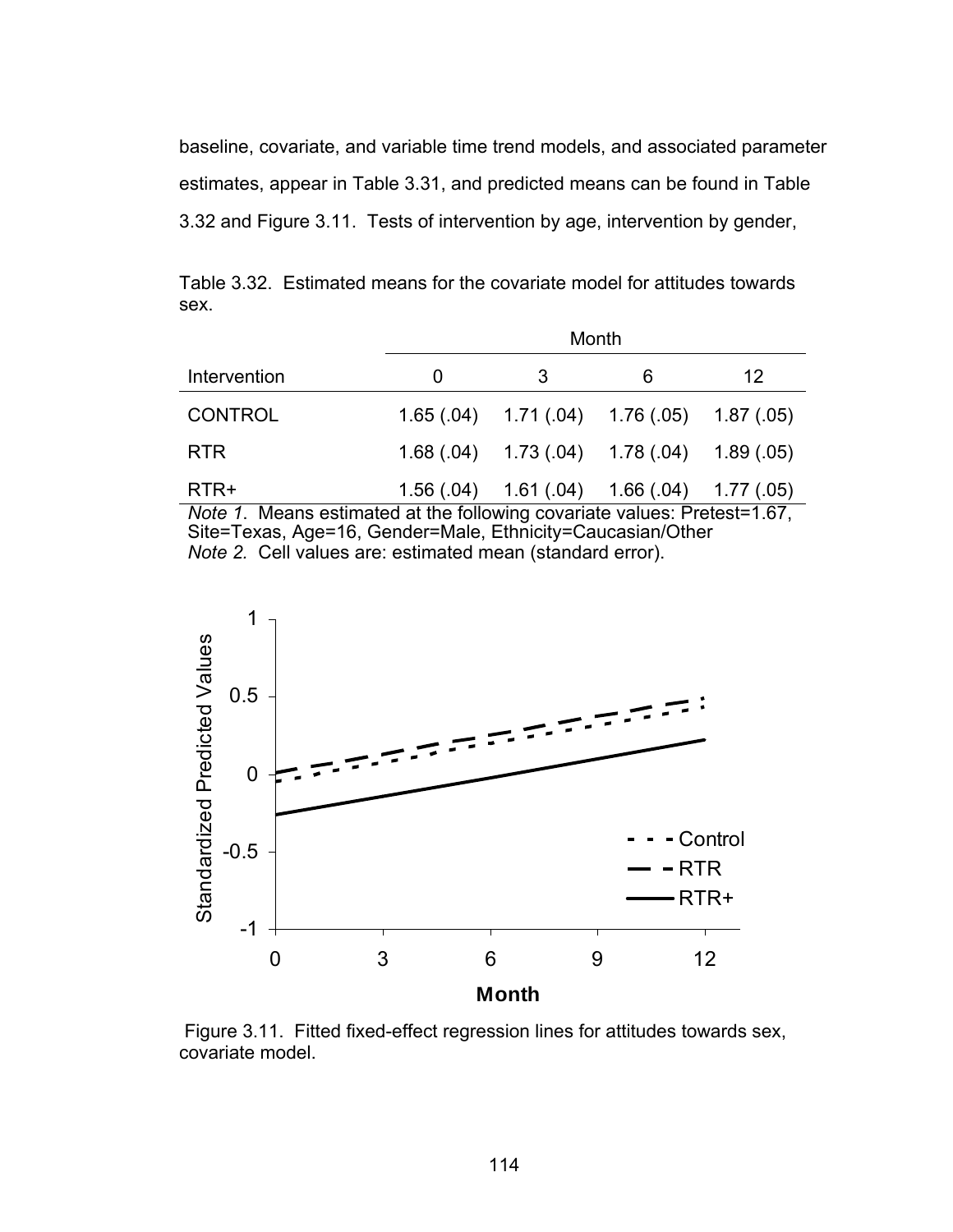and intervention by ethnicity interactions did not reach significance. Detailed summary statistics for the covariate model can be found in Table D.16 of Appendix D.

# *Prophylactic Attitudes*

 Linear random effects regression models were used to test effects of intervention assignment on participants' prophylactic attitudes, adjusting for covariates discussed in the methods section. The removal of a random slope for month significantly degraded fit relative to a model with a random slope for month and a subject-specific random intercept, and a random coefficient model was used in subsequent model testing. Comparison of possible covariance structures of the random effects revealed that 1) an exchangeable

|                                        |            |            | Model |                     | Diff           |       |
|----------------------------------------|------------|------------|-------|---------------------|----------------|-------|
| Model                                  | <b>AIC</b> | <b>BIC</b> | df    | Diff G <sup>2</sup> | $G2$ df        | p     |
| Random effects                         |            |            |       |                     |                |       |
| Random slope                           | 1246.18    | 1341.02    | 17    |                     |                |       |
| Random intercept                       | 1286.47    | 1370.15    | 15    | 44.28               | $\overline{2}$ | 0.000 |
| Covariance structure of random effects |            |            |       |                     |                |       |
| Unstructured                           | 1246.18    | 1341.02    | 17    |                     |                |       |
| Exchangeable                           | 1633.15    | 1722.41    | 16    | 388.97              | 1              | 0.000 |
| Independent                            | 1244.36    | 1333.62    | 16    | 0.18                | 1              | 0.673 |
| <b>Identity</b>                        | 1685.70    | 1769.38    | 15    |                     | 1              | 0.000 |

Table 3.33. Random effect and covariance structure comparisons for attitudes towards prophylaxis.

*Note 1.* Tests of random slope and intercept models assumed no covariance structure.

*Note 2*. Diff = Difference, AIC = Aikake information criterion, BIC = Bayesian information criterion.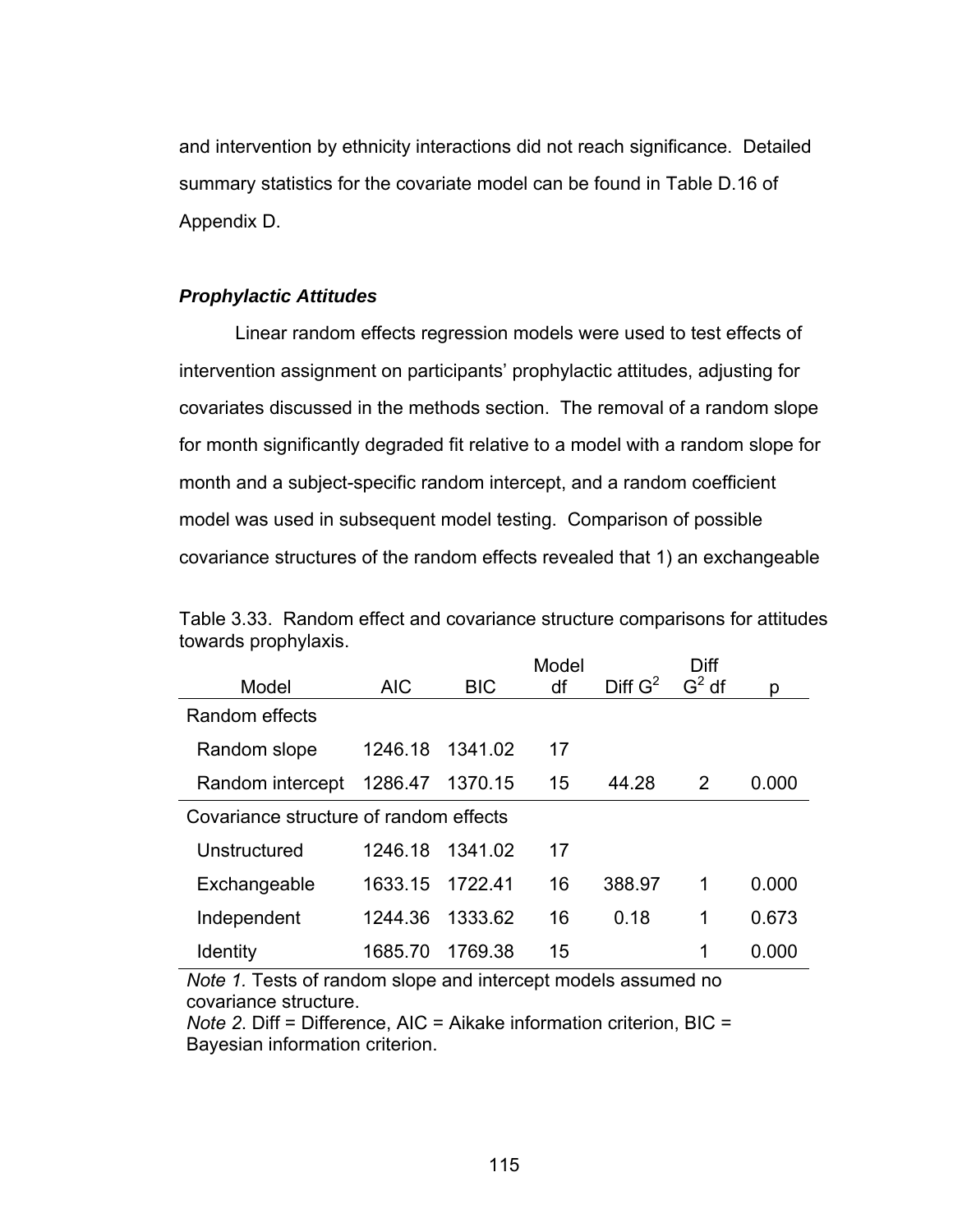structure significantly degraded model fit relative to an unstructured covariance matrix; 2) an independent structure did not significantly differ from the unstructured matrix; and 3) an identity matrix significantly degraded model fit relative to the independent covariance structure. Therefore, an independent structure was used in all subsequent model testing. Summary statistics for comparisons of random effects models and alternative covariance structures appear in Table 3.33.

 The covariate model differed from the baseline model, and the variable time trend model differed from the covariate model (Table 3.34). In the variable time trend model, there was a significant positive effect of presurvey prophylactic attitudes: More favorable attitudes before the interventions were associated with more favorable attitudes over all time points after the interventions. Coefficients for RTR and RTR+ were significant and positive, suggesting that relative to the control group, both interventions produce significantly more favorable attitudes towards prophylaxis immediately after the intervention (at postsurvey). Tests of the model coefficients also suggest that females have significantly more favorable prophylactic attitudes than males and that African-Americans have significantly lower prophylactic attitudes than Cauasian/other ethnicities. Linear contrasts testing additional hypotheses revealed that there were no overall differences between Arizona and New York participants ( $\chi^2$ (1)=2.35, p=0.13), and Hispanics had more favorable overall attitudes towards prophylaxis than African-Americans  $(\chi^2(1)=6.89, p=0.01)$ . Linear contrasts probing the nature of the interaction between intervention and month revealed that effects of RTR (relative to the control group) remained significant through 12 months, effects of RTR+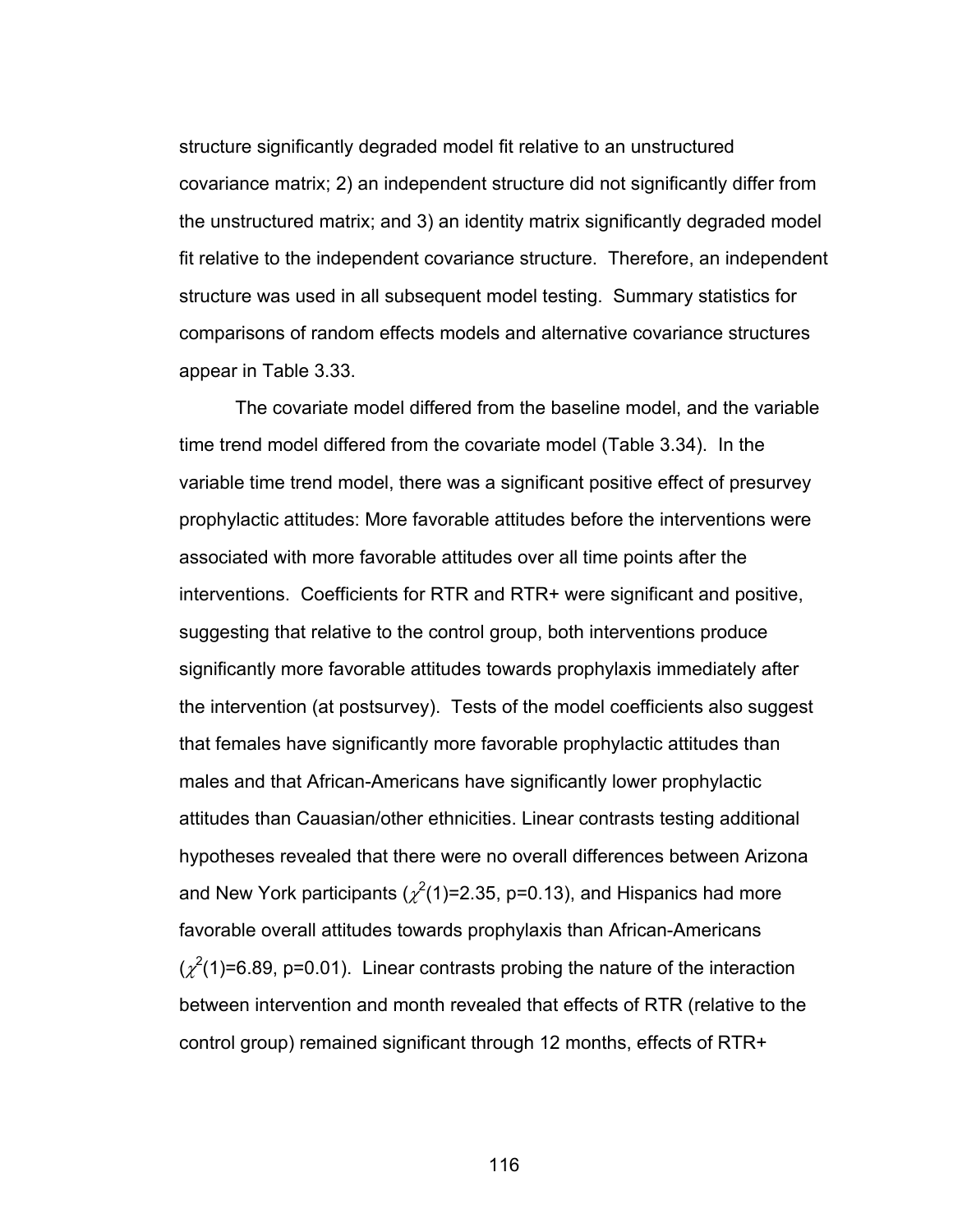|                  | Model           |             |                |            |  |
|------------------|-----------------|-------------|----------------|------------|--|
|                  | <b>Baseline</b> | Covariate   | <b>VTT</b>     | Extended   |  |
| Presurvey        | $0.793***$      | $0.756***$  | $0.756***$     | $0.759***$ |  |
| <b>RTR</b>       | $0.149***$      | $0.138***$  | $0.151***$     | $0.156***$ |  |
| RTR+             | $0.193***$      | $0.181***$  | $0.210***$     | $0.221***$ |  |
| Month            | 0.000           | 0.000       | 0.005          | $0.005*$   |  |
| Arizona          |                 | $-0.067$    | $-0.067$       | $-0.049$   |  |
| <b>New York</b>  |                 | 0.022       | 0.023          | 0.0266     |  |
| Age              |                 | 0.022       | 0.022          | 0.0214     |  |
| Female           |                 | $0.125***$  | $0.125***$     | $0.118***$ |  |
| Hispanic         |                 | $-0.021$    | $-0.021$       | $-0.132$   |  |
| African-American |                 | $-0.138***$ | $-0.139***$    | $-0.051$   |  |
| Month X RTR      |                 |             | $-0.004$       | $-0.004$   |  |
| Month X RTR+     |                 |             | $-0.010**$     | $-0.011**$ |  |
| Hispanic X RTR   |                 |             |                | $0.250**$  |  |
| Af. Amer. X RTR  |                 |             |                | $-0.14$    |  |
| Hispanic X RTR+  |                 |             |                | 0.092      |  |
| Af. Amer. X RTR+ |                 |             |                | $-0.095$   |  |
| Intercept        | $0.591***$      | 0.341       | 0.332          | 0.318      |  |
| Slope (sd)       | $0.021***$      | $0.020***$  | $0.020***$     | $0.020***$ |  |
| Intercept (sd)   | 0.296***        | $0.282***$  | $0.283***$     | $0.280***$ |  |
| Residual (sd)    | $0.235***$      | $0.235***$  | $0.235***$     | $0.235***$ |  |
| Difference df    |                 | 6           | $\overline{2}$ | 4          |  |
| Difference $G^2$ |                 | 44.2        | 8.05           | 13.38      |  |
| р                |                 | 0.0000      | 0.0179         | 0.0096     |  |

Table 3.34. Comparison of baseline, covariate, variable time trend, and extended models for attitudes towards prophylaxis.

*Note 1*. VTT = Variable time trend, Presurvey = Presurvey score on the dependent measure, Af. Amer. = African American.

*Note 2*. Reference for intervention = RTR and RTR+: Control;

reference for Site = Arizona and New York: Texas; reference for

Ethnicity = Hispanic and African-American: White/other.

*Note 3.* Difference test comparisons: Baseline vs. Covariate, Covariate vs. VTT, VTT vs. Extended

\* p<0.05, \*\* p<0.01, \*\*\* p<0.001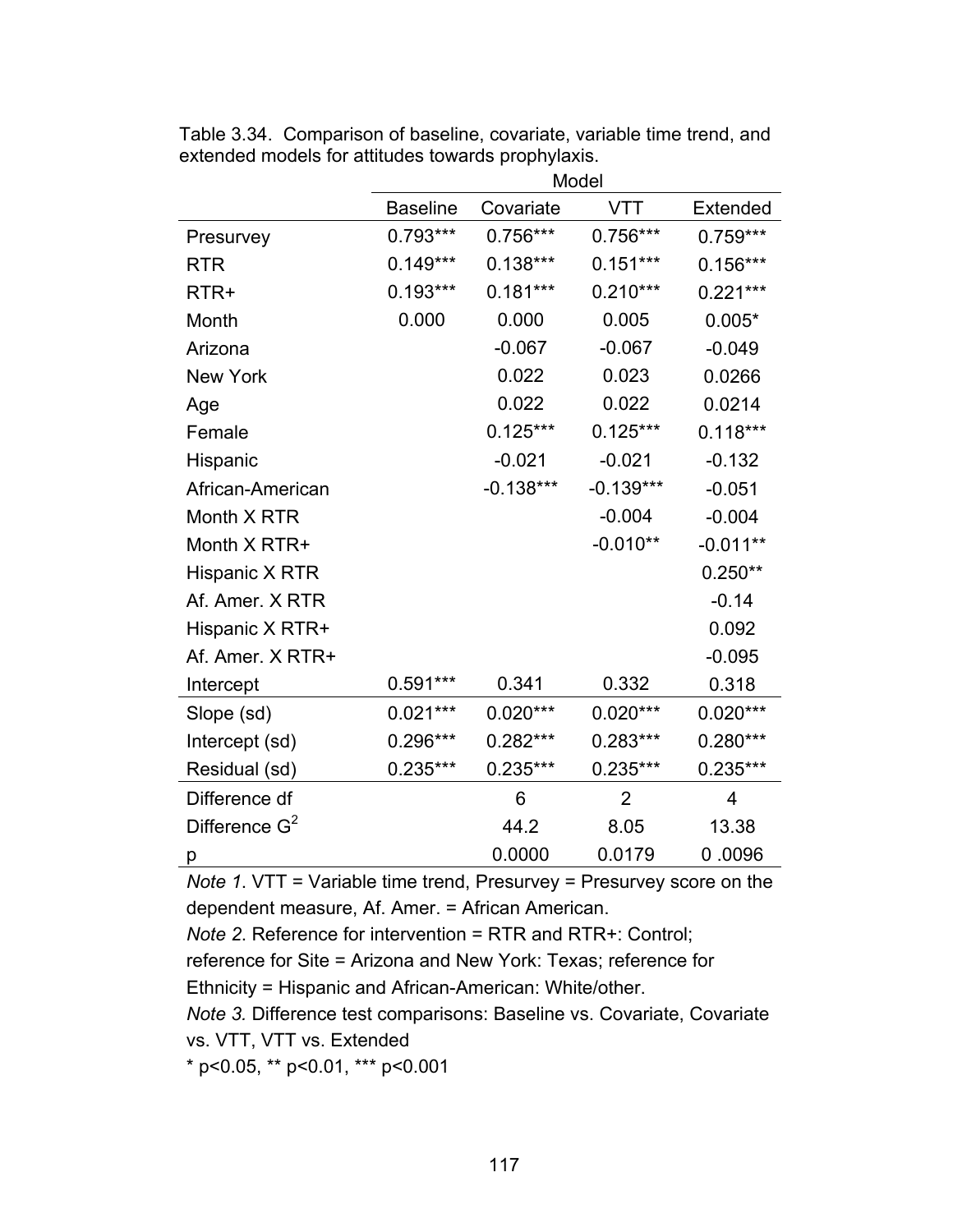remained significant through six months (marginally significant through 12 months), and RTR did not differ from RTR+ at any time point (Table 3.35).

| Comparison                | $\chi^2(1)$ | р     |
|---------------------------|-------------|-------|
| RTR vs. Control @ 3mo     | 17.22       | 0.000 |
| RTR vs. Control @ 6mo     | 12.32       | 0.000 |
| RTR vs. Control @ 12mo    | 4.08        | 0.043 |
| RTR+ vs. Control @ 3mo    | 33.64       | 0.000 |
| RTR+ vs. Control @ 6mo    | 20.07       | 0.000 |
| RTR+ vs. Control @ 12mo   | 3.53        | 0.060 |
| RTR+ vs. RTR @ Postsurvey | 3.35        | 0.067 |
| $RTR+vs. RTR @ 3mo$       | 1.74        | 0.186 |
| $RTR+vs. RTR @ 6mo$       | 0.45        | 0.502 |
| RTR+ vs. RTR @ 12mo       | 0.09        | 0.762 |

Table 3.35. Tests of additional hypotheses for the variable time trend model for prophylactic attitudes.

As illustrated in Table 3.36 and Figure 3.12, the negative coefficients for the significant month by RTR+ interaction term (Table 3.34) reflect prophylactic attitudes that are highly favorable for RTR+ participants immediately postintervention, and then approach convergence with prophylactic attitudes seen in the control group over time. Although the coefficient for the month by RTR term was not significant, its time trend is slightly shallower than the control group and therefore suggests a similar pattern of convergence.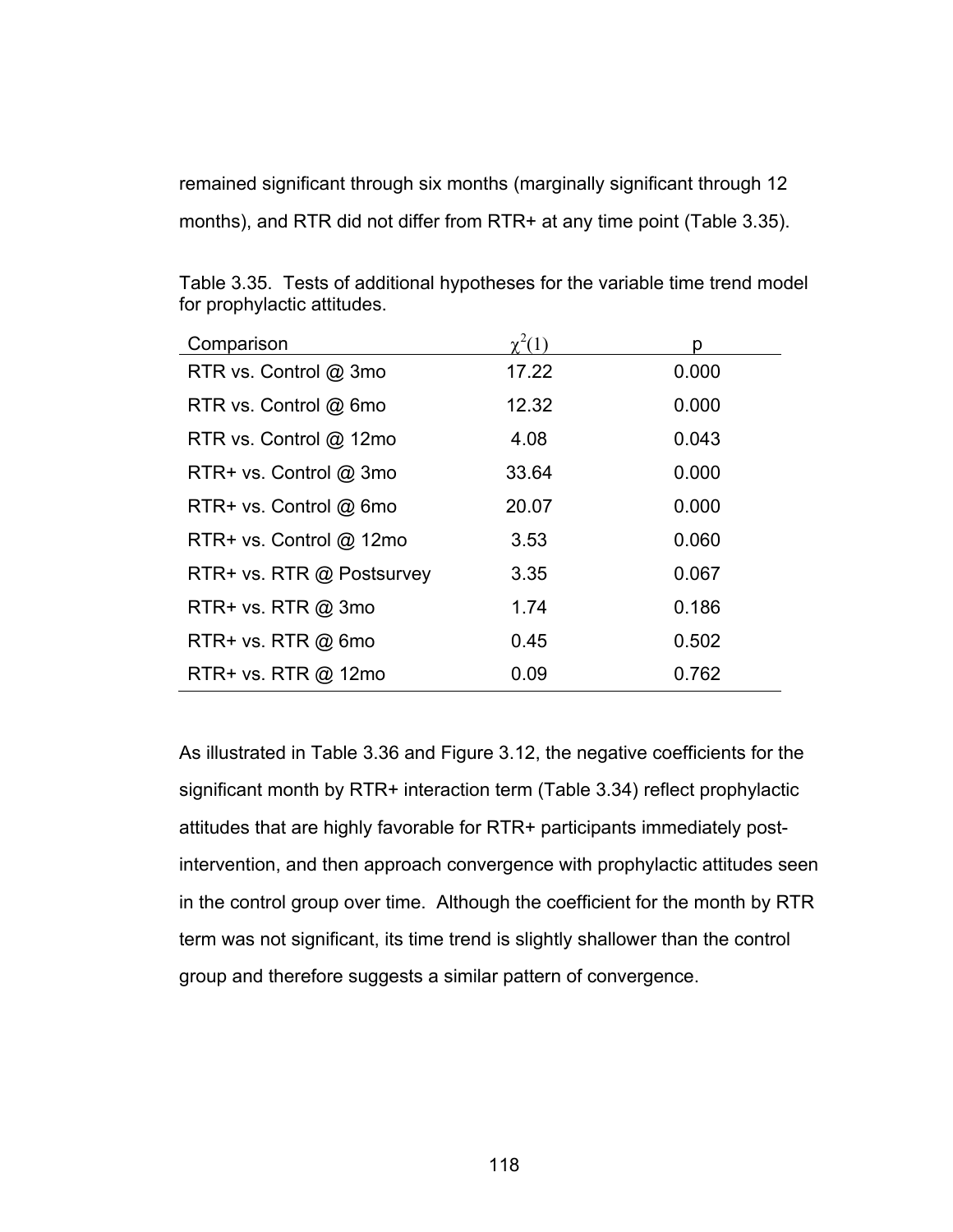|                | Month |   |                                                 |    |  |
|----------------|-------|---|-------------------------------------------------|----|--|
| Intervention   | O     | 3 | 6                                               | 12 |  |
| <b>CONTROL</b> |       |   | $2.95(.03)$ $2.96(.03)$ $2.98(.03)$ $3.01(.04)$ |    |  |
| <b>RTR</b>     |       |   | $3.10(.03)$ $3.10(.03)$ $3.11(.03)$ $3.11(.04)$ |    |  |
| RTR+           |       |   | $3.16(.03)$ $3.14(.03)$ $3.13(.03)$ $3.10(.04)$ |    |  |

Table 3.36. Estimated means for the variable time trend model for attitudes towards prophylaxis.

*Note 1*. Means estimated at the following covariate values: Pretest=3.00, Site=Texas, Age=16, Gender=Male, Ethnicity=Caucasian/Other *Note 2.* Cell values are: estimated mean (standard error).



Figure 3.12. Fitted fixed-effect regression lines for attitudes towards prophylaxis, variable time trend model.

Tests of intervention by age, intervention by gender, and intervention by ethnicity interactions revealed an effect of intervention by ethnicity (Table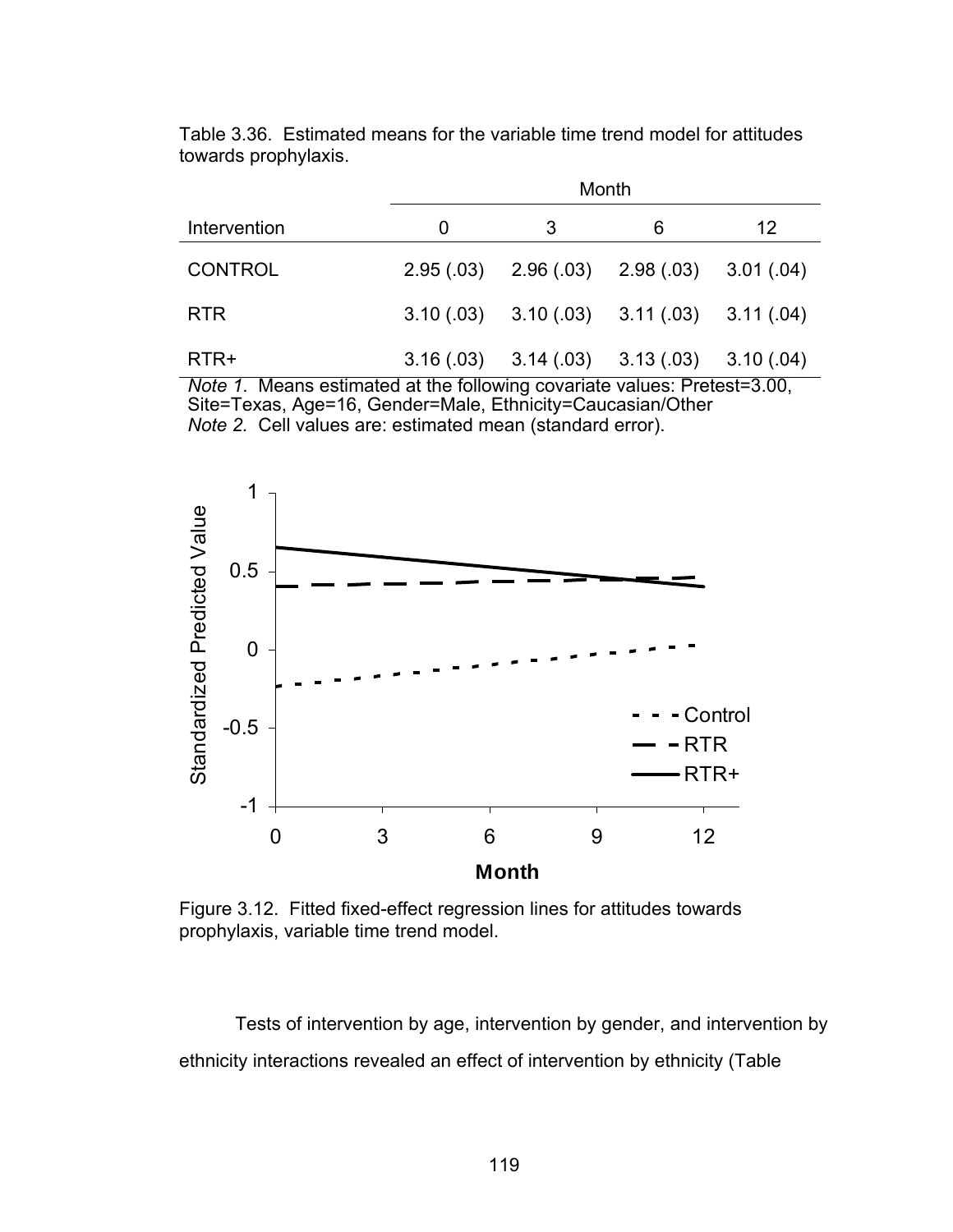| Comparison                                       | $\chi^2(1)$ | р     |
|--------------------------------------------------|-------------|-------|
| RTR vs. Control, Caucasian/Other @ 3mo           | 11.09       | 0.001 |
| RTR vs. Control, Caucasian/Other @ 6mo           | 8.41        | 0.004 |
| RTR vs. Control, Caucasian/Other @ 12mo          | 3.39        | 0.066 |
| RTR vs. Control, Hispanics @ postsurvey          | 21.34       | 0.000 |
| RTR vs. Control, Hispanics @ 3mo                 | 20.25       | 0.000 |
| RTR vs. Control, Hispanics @ 6mo                 | 18.49       | 0.000 |
| RTR vs. Control, Hispanics @ 12mo                | 13.91       | 0.000 |
| RTR vs. Control, African-Americans @ postsurvey  | 0.07        | 0.794 |
| RTR vs. Control, African-Americans @ 3mo         | 0.00        | 0.962 |
| RTR vs. Control, African-Americans @ 6mo         | 0.03        | 0.869 |
| RTR vs. Control, African-Americans @ 12mo        | 0.26        | 0.609 |
| RTR+ vs. Control, Caucasian/Other @ 3mo          | 7.95        | 0.005 |
| RTR+ vs. Control, Caucasian/Other @ 6mo          | 4.00        | 0.046 |
| RTR+ vs. Control, Caucasian/Other @ 12mo         | 0.27        | 0.600 |
| RTR+ vs. Control, Hispanics @ postsurvey         | 17.81       | 0.000 |
| RTR+ vs. Control, Hispanics @ 3mo                | 14.75       | 0.000 |
| RTR+ vs. Control, Hispanics @ 6mo                | 11.42       | 0.001 |
| RTR+ vs. Control, Hispanics @ 12mo               | 5.43        | 0.020 |
| RTR+ vs. Control, African-Americans @ postsurvey | 4.28        | 0.039 |
| RTR+ vs. Control, African-Americans @ 3mo        | 2.43        | 0.118 |
| RTR+ vs. Control, African-Americans @ 6mo        | 1.04        | 0.309 |
| RTR+ vs. Control, African-Americans @ 12mo       | 0.00        | 0.998 |
| RTR+ vs. RTR, Caucasian/Other @ Postsurvey       | 2.46        | 0.116 |
| RTR+ vs. RTR, Caucasian/Other @ 3mo              | 1.37        | 0.244 |
| RTR+ vs. RTR, Caucasian/Other @ 6mo              | 0.46        | 0.498 |
| RTR+ vs. RTR, Caucasian/Other @ 12mo             | 0.02        | 0.879 |
| RTR+ vs. RTR, Hispanics @ postsurvey             | 1.42        | 0.233 |
| RTR+ vs. RTR, Hispanics @ 3mo                    | 2.07        | 0.151 |
| RTR+ vs. RTR, Hispanics @ 6mo                    | 2.72        | 0.099 |
| RTR+ vs. RTR, Hispanics @ 12mo                   | 3.80        | 0.051 |
| RTR+ vs. RTR, African-Americans @ postsurvey     | 3.53        | 0.061 |
| RTR+ vs. RTR, African-Americans @ 3mo            | 2.50        | 0.115 |
| RTR+ vs. RTR, African-Americans @ 6mo            | 1.51        | 0.219 |
| RTR+ vs. RTR, African-Americans @ 12mo           | 0.29        | 0.590 |

Table 3.37. Tests of additional hypotheses for the extended model for attitudes towards prophylaxis.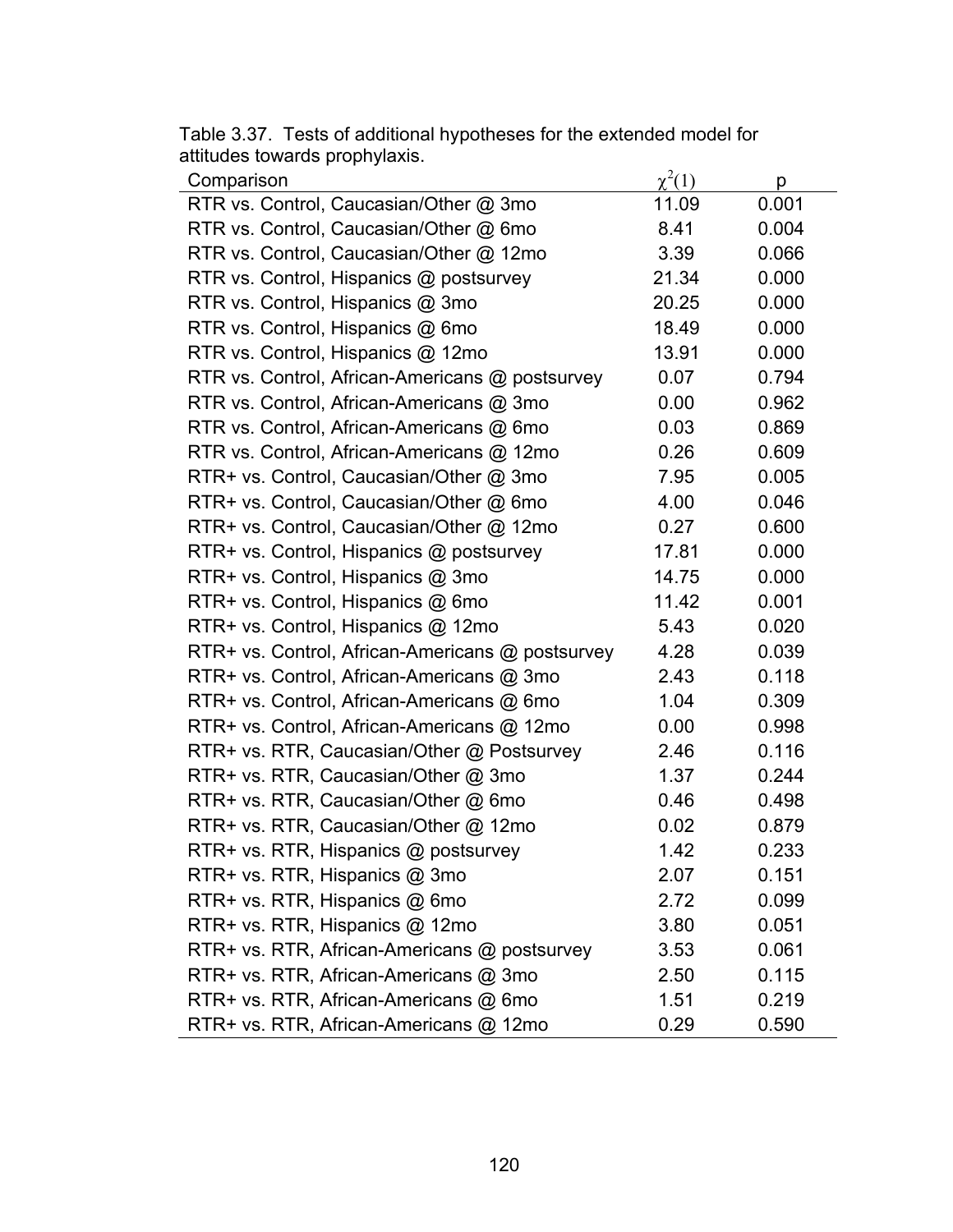3.34). Relative to Caucasians, RTR was more effective for Hispanics (the "Hispanic X RTR" term in Table 3.34). Table 3.37 provides linear contrasts testing intervention effects not provided in Table 3.34 by both ethnicity and month.

The contrasts reveal that for Caucasians, relative to the control group RTR produces increases in favorable prophylactic attitudes that are sustained through six months and marginally sustained through 12 months, and RTR+ produces increases that are sustained through six months. For Hispanics, increases in favorable prophylactic attitudes produced by both RTR and RTR+

|                  | Month      |            |            |            |
|------------------|------------|------------|------------|------------|
|                  | 0          | 3          | 6          | 12         |
| Caucasian/Other  |            |            |            |            |
| <b>CONTROL</b>   | 2.94(0.03) | 2.96(.03)  | 2.98(.03)  | 3.01(.04)  |
| <b>RTR</b>       | 3.10(0.03) | 3.10(0.03) | 3.10(.04)  | 3.11(.04)  |
| RTR+             | 3.16(.03)  | 3.15(.03)  | 3.13(0.03) | 3.10(.04)  |
| Hispanic         |            |            |            |            |
| <b>CONTROL</b>   | 2.81(.07)  | 2.83(.07)  | 2.84(.07)  | 2.88(.07)  |
| <b>RTR</b>       | 3.22(.07)  | 3.22(.07)  | 3.22(.07)  | 3.23(0.07) |
| RTR+             | 3.12(.05)  | 3.11(.05)  | 3.09(.05)  | 3.06(.06)  |
| African American |            |            |            |            |
| <b>CONTROL</b>   | 2.89(.05)  | 2.91(.05)  | 2.92(.05)  | 2.96(0.06) |
| RTR              | 2.91(.04)  | 2.91(.04)  | 2.91(.05)  | 2.92(.05)  |
| RTR+             | 3.02(.04)  | 3.00(.04)  | 2.99(.05)  | 2.96(.05)  |

Table 3.38. Estimated means for the extended model for attitudes towards prophylaxis.

*Note 1*. Means estimated at the following covariate values:

*Note 2.* Cell values are: estimated mean (standard error).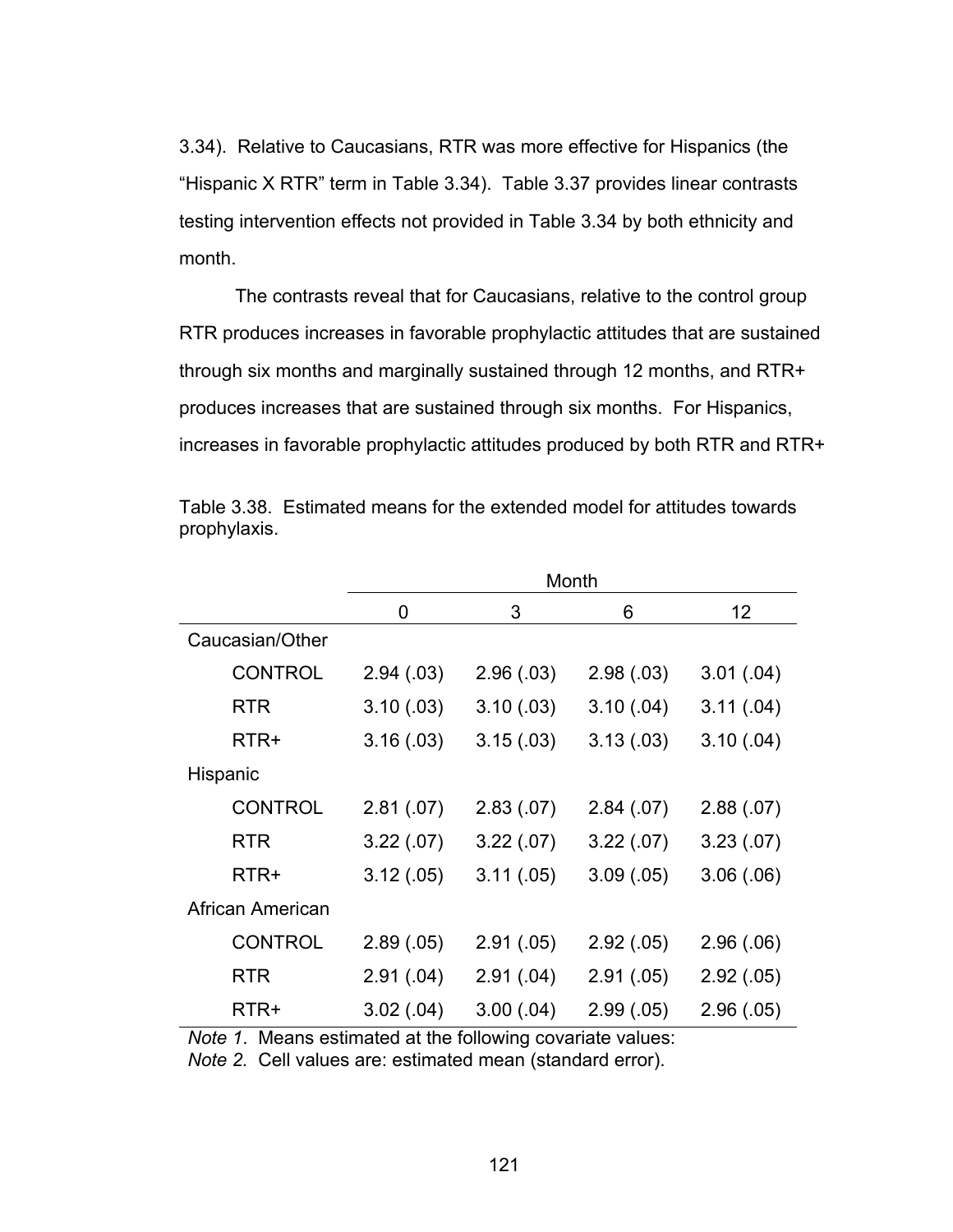(again, relative to the control group) are sustained through 12 months, and for African-Americans, RTR produces no effect and RTR+ produces an initial positive effect that dissipates by the time of the three month assessment. Direct comparisons of RTR and RTR+ do not show differences for any ethnic group. Estimated means from the extended model can be found in Table 3.38 and detailed summary statistics for the variable time trend and extended models can be found in Tables D.17 and D.18 of Appendix D.

#### *Perceived Sexual Norms*

 Linear random effects regression models were used to test effects of intervention assignment on participants' perceived sexual norms, adjusting for covariates discussed in the methods section. The removal of a random slope for month significantly degraded fit relative to a model with a random slope for month and a subject-specific random intercept, and a random coefficient model was therefore used in all subsequent model testing. Comparison of possible covariance structures of the random effects revealed that 1) an exchangeable structure significantly degraded model fit relative to an unstructured covariance matrix; 2) an independent structure did not significantly differ from the unstructured matrix; and 3) an identity matrix significantly degraded model fit relative to the independent covariance structure. Therefore, an independent structure was used in all subsequent model testing. Summary statistics for comparisons of random effects models and alternative covariance structures appear in Table 3.39.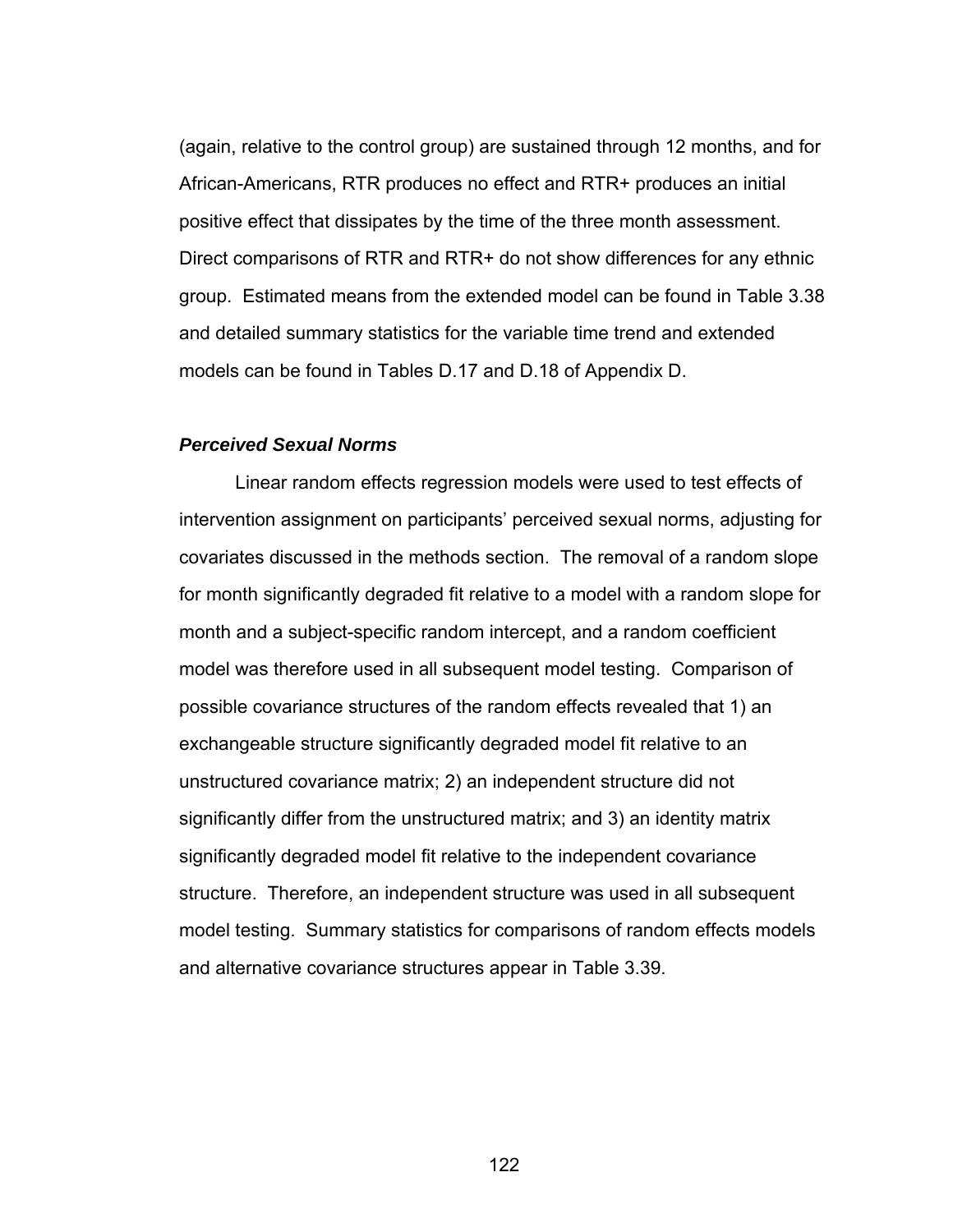|                                                                                        |            |            | Model | Diff G <sup>2</sup> | Diff<br>$\overline{G^2}$ df |       |
|----------------------------------------------------------------------------------------|------------|------------|-------|---------------------|-----------------------------|-------|
| Model                                                                                  | <b>AIC</b> | <b>BIC</b> | df    |                     |                             | р     |
| Random effects                                                                         |            |            |       |                     |                             |       |
| Random slope                                                                           | 2419.15    | 2513.99    | 17    |                     |                             |       |
| Random intercept                                                                       | 2440.44    | 2524.12    | 15    | 25.29               | 2                           | 0.000 |
| Covariance structure of random effects                                                 |            |            |       |                     |                             |       |
| Unstructured                                                                           | 2419.15    | 2513.99    | 17    |                     |                             |       |
| Exchangeable                                                                           | 2603.62    | 2692.88    | 16    | 186.47              | 1                           | 0.000 |
| Independent                                                                            | 2419.47    | 2508.74    | 16    | 2.32                | 1                           | 0.127 |
| <b>Identity</b>                                                                        | 2640.09    | 2723.78    | 15    | 222.62              | 1                           | 0.000 |
| Note 1. Tests of random slope and intercept models assumed no<br>covariance structure. |            |            |       |                     |                             |       |

Table 3.39. Random effect and covariance structure comparisons for perceived sexual norms.

*Note 2*. Diff = Difference, AIC = Aikake information criterion, BIC = Bayesian information criterion.

Hierarchical comparisons of the baseline, covariate, and variable time trend models, and associated parameter estimates and significance tests, appear in Table 3.40. Addition of site, age, gender, and ethnicity did not significantly improve fit over the baseline model, and the addition of an intervention by month interaction (allowing the time trends to vary across groups) did not significantly improve fit over the covariate model. In the covariate model, there was a significant positive effect of perceived sexual norms at presurvey: Participants who perceive more favorable sexual norms among their peers and important adults tend to perceive more favorable norms among those people over all time points after the interventions. Participants assigned to RTR+ perceived significantly less favorable sexual norms overall than participants in the control group, and perceived norms tended to become more favorable over time.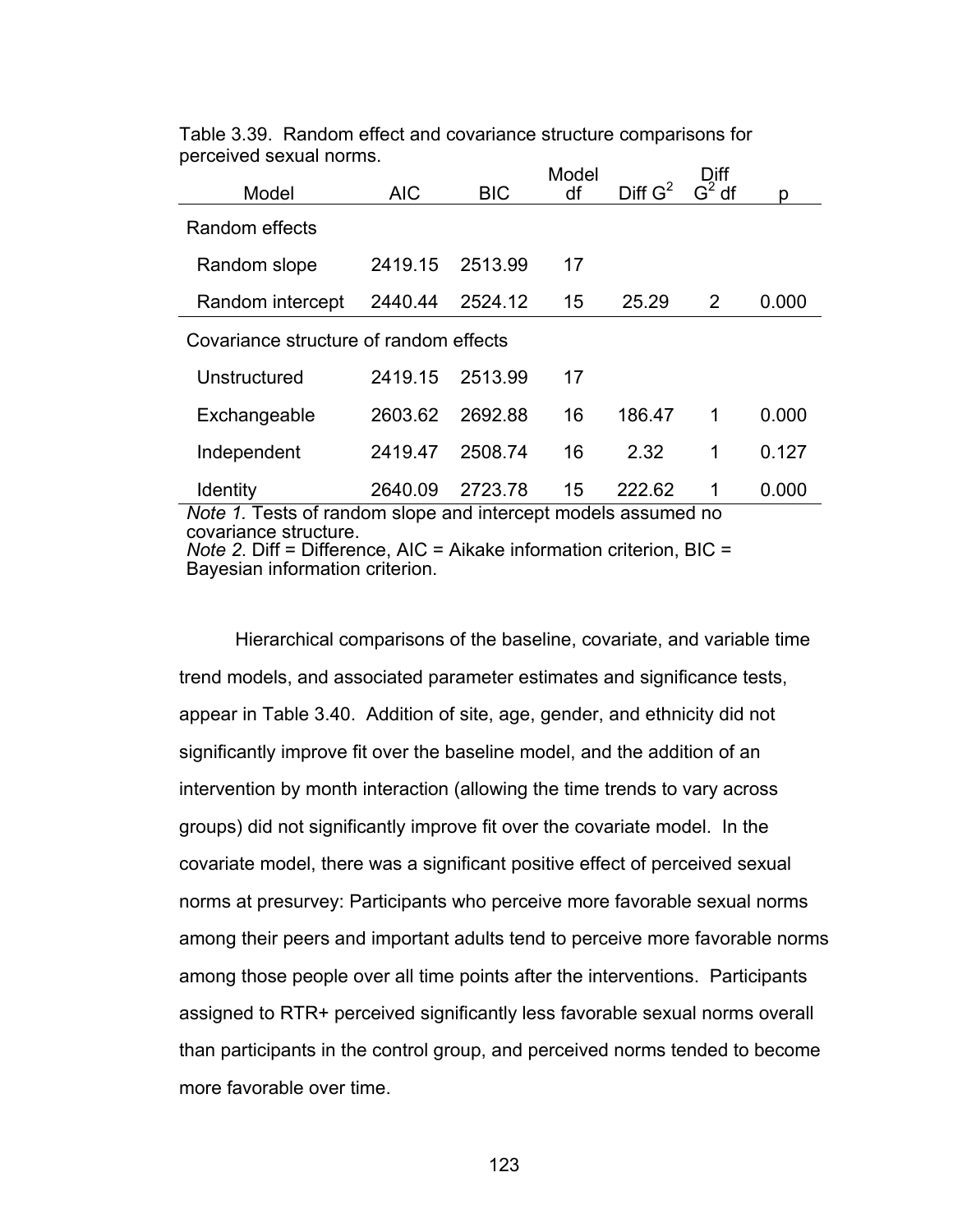|                  | Model           |            |                        |  |  |
|------------------|-----------------|------------|------------------------|--|--|
|                  | <b>Baseline</b> | Covariate  | Variable time<br>trend |  |  |
| Presurvey        | 0.692***        | $0.691***$ | 0.692***               |  |  |
| <b>RTR</b>       | $-0.004$        | $-0.011$   | $-0.016$               |  |  |
| RTR+             | $-0.0873*$      | $-0.0877*$ | $-0.069$               |  |  |
| Month            | $0.020***$      | $0.020***$ | $0.022***$             |  |  |
| Arizona          |                 | 0.018      | 0.018                  |  |  |
| <b>New York</b>  |                 | 0.041      | 0.041                  |  |  |
| Age              |                 | 0.014      | 0.013                  |  |  |
| Female           |                 | $-0.032$   | $-0.032$               |  |  |
| Hispanic         |                 | $-0.040$   | $-0.040$               |  |  |
| African-American |                 | $-0.027$   | $-0.028$               |  |  |
| Month X RTR      |                 |            | 0.002                  |  |  |
| Month X RTR+     |                 |            | $-0.006$               |  |  |
| Intercept        | $0.501***$      | 0.314      | 0.314                  |  |  |
| Slope (sd)       | $0.023***$      | $0.023***$ | $0.023***$             |  |  |
| Intercept (sd)   | $0.301***$      | $0.300***$ | 0.300***               |  |  |
| Residual (sd)    | $0.352***$      | $0.352***$ | $0.352***$             |  |  |
| Difference df    |                 | 6          | $\overline{2}$         |  |  |
| Difference $G^2$ |                 | 4.21       | 2.57                   |  |  |
| р                |                 | 0.6479     | 0.277                  |  |  |

Table 3.40. Comparison of baseline, covariate, and variable time trend models for perceived sexual norms.

*Note 1*. Presurvey = Presurvey score on the dependent measure.

*Note 2*. Reference for intervention = RTR and RTR+: Control; reference for Site = Arizona and New York: Texas; reference for Ethnicity = Hispanic and African-American: White/other.

*Note 3.* Covariate model evaluated against the baseline model; variable time trend model evaluated against the covariate model.

\* p<0.05, \*\* p<0.01, \*\*\* p<0.001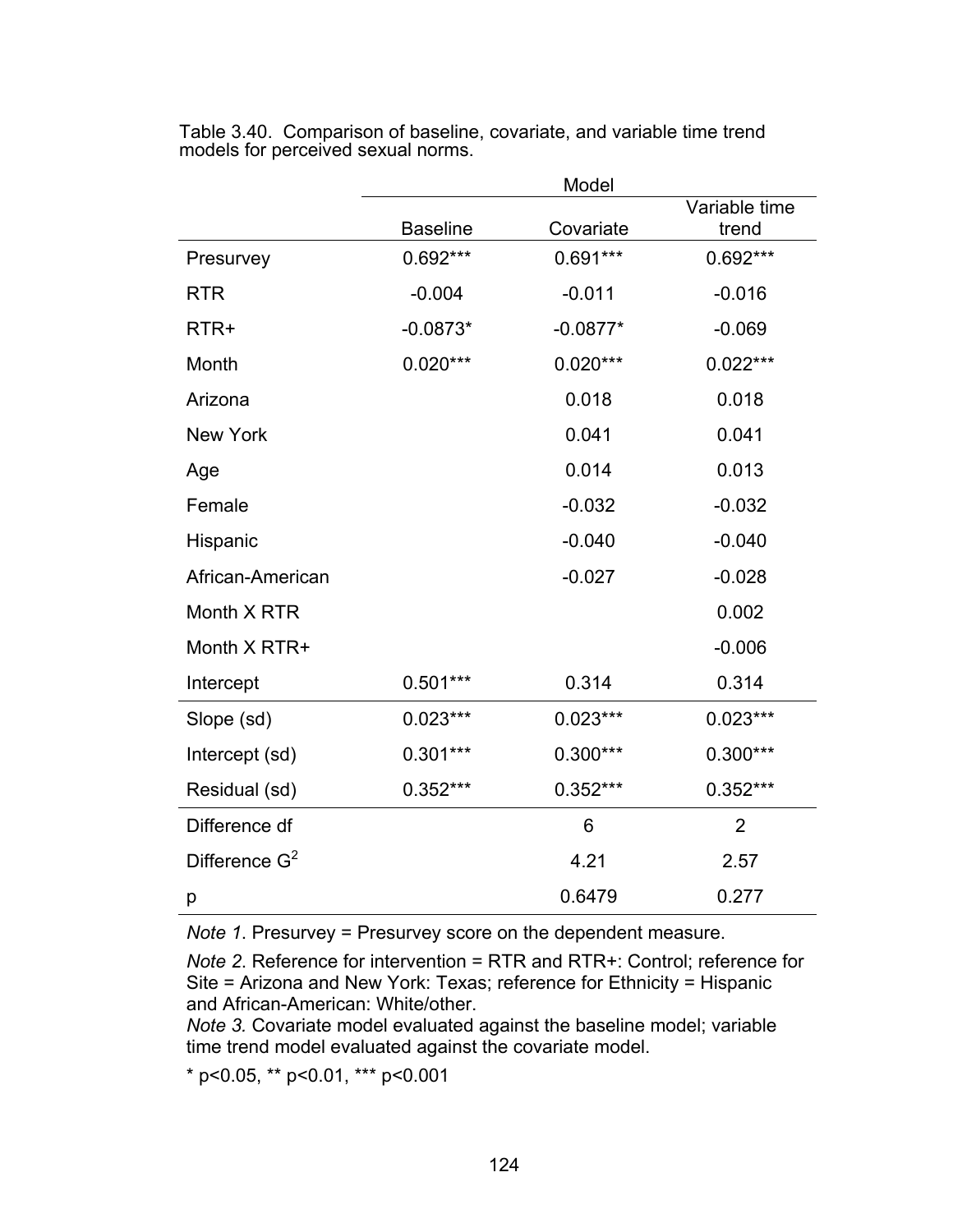Linear contrasts assessing additional hypotheses showed that RTR+ produced significantly lower perceived sexual norms overall than did RTR  $(\chi^2(1)=4.56, p=.03)$ . Table 3.41 and Figure 3.13 show predicted means for the

Table 3.41. Estimated means for the covariate model for perceived sexual norms.

|                  |           | Month                               |                 |            |  |  |
|------------------|-----------|-------------------------------------|-----------------|------------|--|--|
| Intervention     | 0         | 3                                   | 6               | 12         |  |  |
| <b>CONTROL</b>   | 1.76(.04) | $1.82(.04)$ $1.88(.04)$             |                 | 2.00(0.04) |  |  |
| <b>RTR</b>       |           | $1.75(.04)$ $1.81(.03)$ $1.87(.04)$ |                 | 1.99(.04)  |  |  |
| RTR+<br>.<br>. . | .         | $1.68(.04)$ $1.74(.03)$             | 1.80(0.04)<br>- | 1.92(.04)  |  |  |

*Note 1*. Means estimated at the following covariate values: Pretest=1.78, Site=Texas, Age=16, Gender=Male, Ethnicity=Caucasian/Other *Note 2*. Cell values are: estimated mean (standard error).



Figure 3.13. Fitted fixed-effect regression lines for perceived sexual norms, covariate model.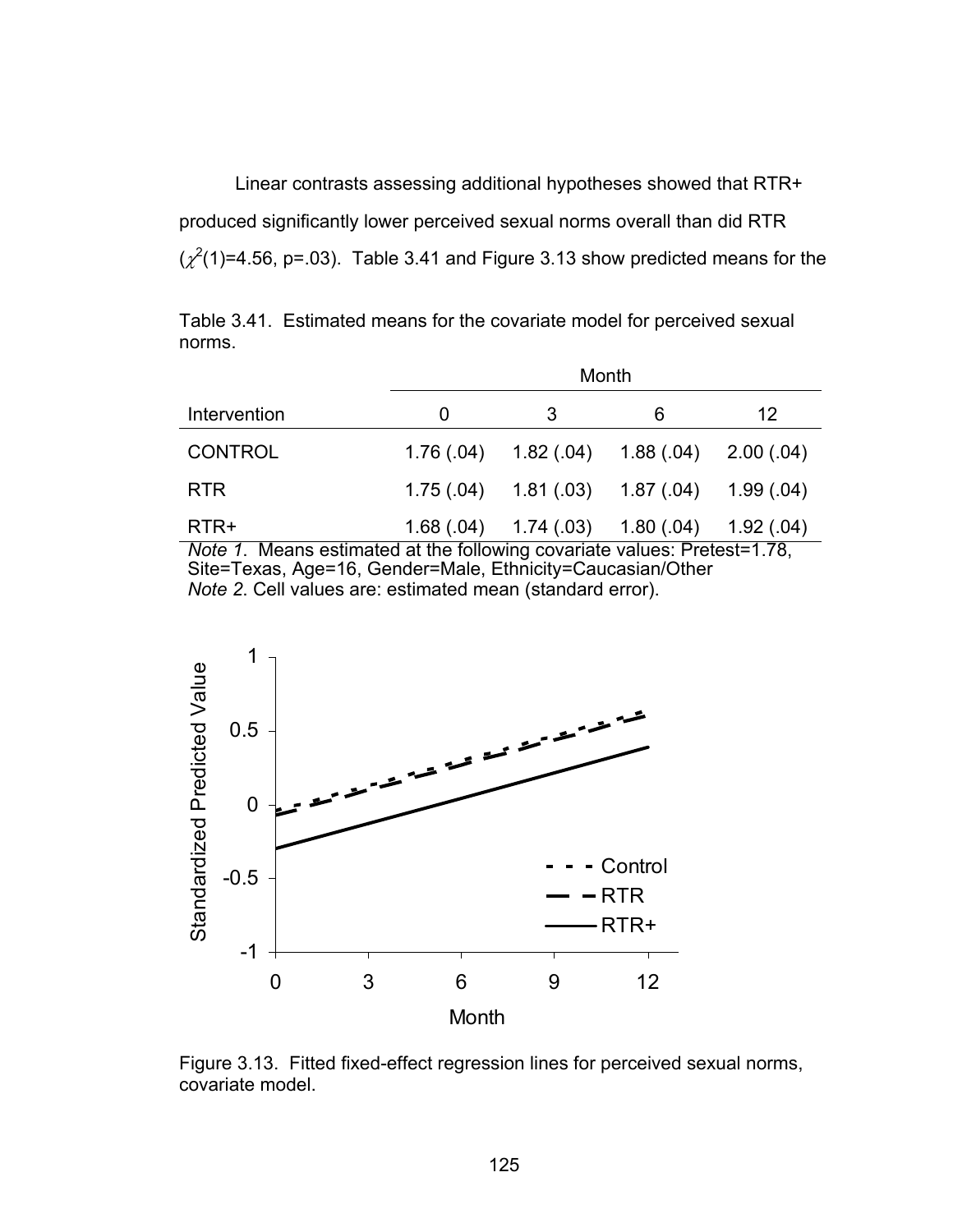covariate model. Tests of intervention by age, intervention by gender, and intervention by ethnicity interactions did not reach significance. Detailed summary statistics for the covariate model can be found in Table D.19 of Appendix D.

### *Perceived Parental Sexual Norms*

 Linear random effects regression models were used to test effects of intervention assignment on participants' perceived sexual norms, adjusting for covariates discussed in the methods section. The removal of a random slope for month significantly degraded fit relative to a model with a random slope for

|                                        |            |            | Model |                     | Diff     |       |
|----------------------------------------|------------|------------|-------|---------------------|----------|-------|
| Model                                  | <b>AIC</b> | <b>BIC</b> | df    | Diff G <sup>2</sup> | $G^2$ df | р     |
| Random effects                         |            |            |       |                     |          |       |
| Random slope                           | 3240.09    | 3334.57    | 17    |                     |          |       |
| Random intercept                       | 3260.16    | 3343.53    | 15    | 24.07               | 2        | 0.000 |
| Covariance structure of random effects |            |            |       |                     |          |       |
| Unstructured                           | 3240.09    | 3334.57    | 17    |                     |          |       |
| Exchangeable                           | 3475.23    | 3564.16    | 16    | 237.14              | 1        | 0.000 |
| Independent                            | 3239.78    | 3328.71    | 16    | 1.70                | 1        | 0.193 |
| Identity                               | 3517.25    | 3600.62    | 15    | 279.47              | 1        | 0.000 |

Table 3.42. Random effect and covariance structure comparisons for perceived parental sexual norms.

*Note 1.* Tests of random slope and intercept models assumed no covariance structure.

*Note 2*. Diff = Difference, AIC = Aikake information criterion, BIC = Bayesian information criterion.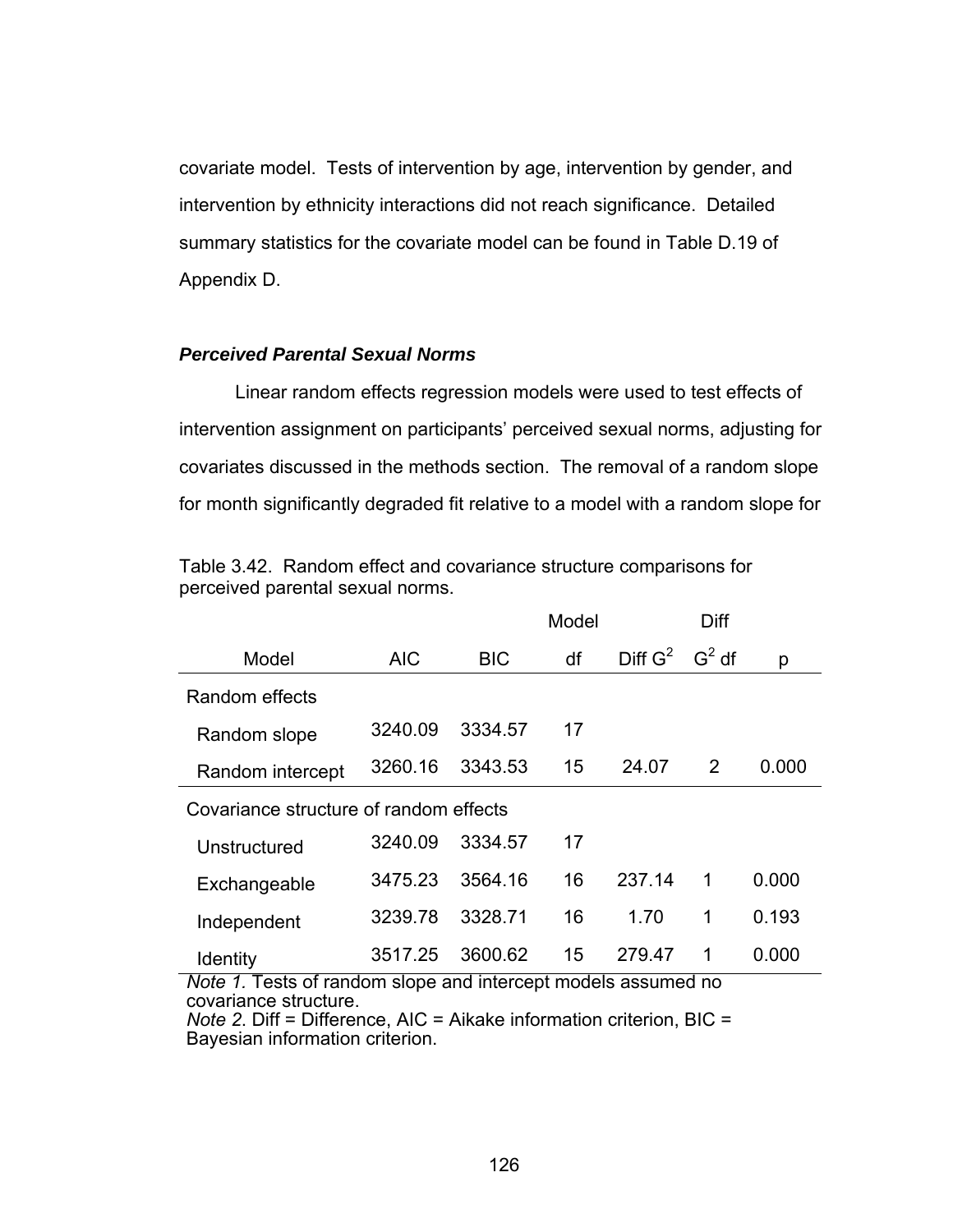month and a subject-specific random intercept, and a random coefficient model was therefore used in all subsequent model testing. Comparison of possible covariance structures of the random effects revealed that 1) an exchangeable structure significantly degraded model fit relative to an unstructured covariance matrix; 2) an independent structure did not significantly differ from the unstructured matrix; and 3) an identity matrix significantly degraded model fit relative to the independent covariance structure. Therefore, an independent structure was used in all subsequent model testing. Summary statistics for comparisons of random effects models and alternative covariance structures appear in Table 3.42.

Addition of site, age, gender, and ethnicity significantly improved fit over the baseline model, and the addition of an intervention by month interaction (allowing the time trends to vary across groups) did not significantly improve fit over the covariate model. In the covariate model, there was a significant positive effect of perceived parental sexual norms at presurvey: Participants who perceive their parents to have more favorable sexual norms initially tend to perceive more favorable norms among their parents over all time points after the interventions. Perceived parental norms tended to become more favorable over time, and females perceived less favorable norms among their parents than did males. Hierarchical comparisons of the baseline, covariate, and variable time trend models, and associated parameter estimates, appear in Table 3.43.

Linear contrasts assessing additional hypotheses showed that RTR+ did not significantly differ from RTR overall ( $\chi^2$ (1)=0.29, p=.59), but participants from New York perceived more favorable sexual norms among their parents than did participants in Arizona ( $\chi^2$ (1)=6.88, p=0.01). As can be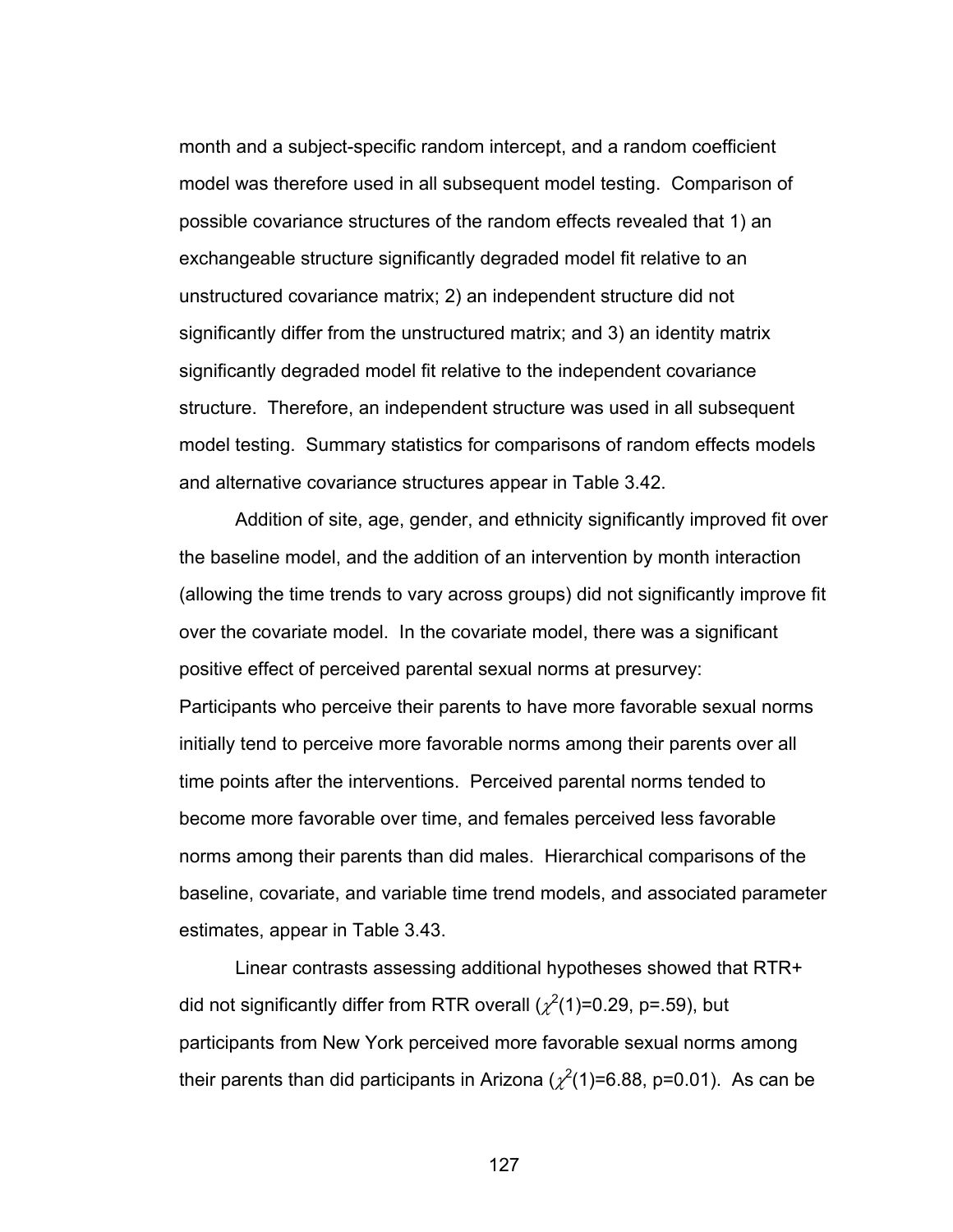|                  | Model           |             |                |             |  |  |
|------------------|-----------------|-------------|----------------|-------------|--|--|
|                  | <b>Baseline</b> | Covariate   | <b>VTT</b>     | Extended    |  |  |
| Presurvey        | 0.689***        | $0.672***$  | $0.672***$     | 0.678***    |  |  |
| <b>RTR</b>       | 0.046           | 0.000       | 0.002          | 0.0263      |  |  |
| RTR+             | $-0.015$        | $-0.026$    | $-0.047$       | 0.050       |  |  |
| Month            | $0.011***$      | $0.011***$  | 0.009          | $0.011***$  |  |  |
| Arizona          |                 | $-0.099$    | $-0.100$       | $-0.101$    |  |  |
| <b>New York</b>  |                 | 0.134       | 0.135          | 0.119       |  |  |
| Age              |                 | 0.007       | 0.007          | 0.0116      |  |  |
| Female           |                 | $-0.140***$ | $-0.140***$    | $-0.132***$ |  |  |
| Hispanic         |                 | $-0.023$    | $-0.023$       | $0.215*$    |  |  |
| African-American |                 | $-0.030$    | $-0.029$       | $-0.036$    |  |  |
| Month X RTR      |                 |             | $-0.001$       |             |  |  |
| Month X RTR+     |                 |             | 0.007          |             |  |  |
| Hispanic X RTR   |                 |             |                | $-0.11$     |  |  |
| Af. Amer. X RTR  |                 |             |                | $-0.014$    |  |  |
| Hispanic X RTR+  |                 |             |                | $-0.445***$ |  |  |
| Af. Amer. X RTR+ |                 |             |                | 0.024       |  |  |
| Intercept        | $0.249***$      | 0.277       | 0.278          | 0.158       |  |  |
| Slope (sd)       | $0.029***$      | $0.029***$  | $0.029***$     | $0.029***$  |  |  |
| Intercept (sd)   | $0.413***$      | $0.403***$  | $0.403***$     | 0.396***    |  |  |
| Residual (sd)    | $0.433***$      | $0.433***$  | $0.433***$     | $0.432***$  |  |  |
| Difference df    |                 | 6           | $\overline{2}$ | 4           |  |  |
| Difference $G^2$ |                 | 22.44       | 1.90           | 15.78       |  |  |
| р                |                 | 0.001       | 0.3863         | 0.0033      |  |  |

Table 3.43. Comparison of baseline, covariate, variable time trend, and extended models for perceived parental sexual norms.

*Note 1*. VTT = Variable time trend; Presurvey = Presurvey score on the dependent measure; Af. Amer. = African American.

*Note 2*. Reference for intervention = RTR and RTR+: Control; reference for Site = Arizona and New York: Texas; reference for Ethnicity = Hispanic and African-American: White/other.

*Note 3.* Difference test comparisons: Baseline vs. Covariate, Covariate vs. VTT, Covariate vs. Extended.

\* p<0.05, \*\* p<0.01, \*\*\* p<0.001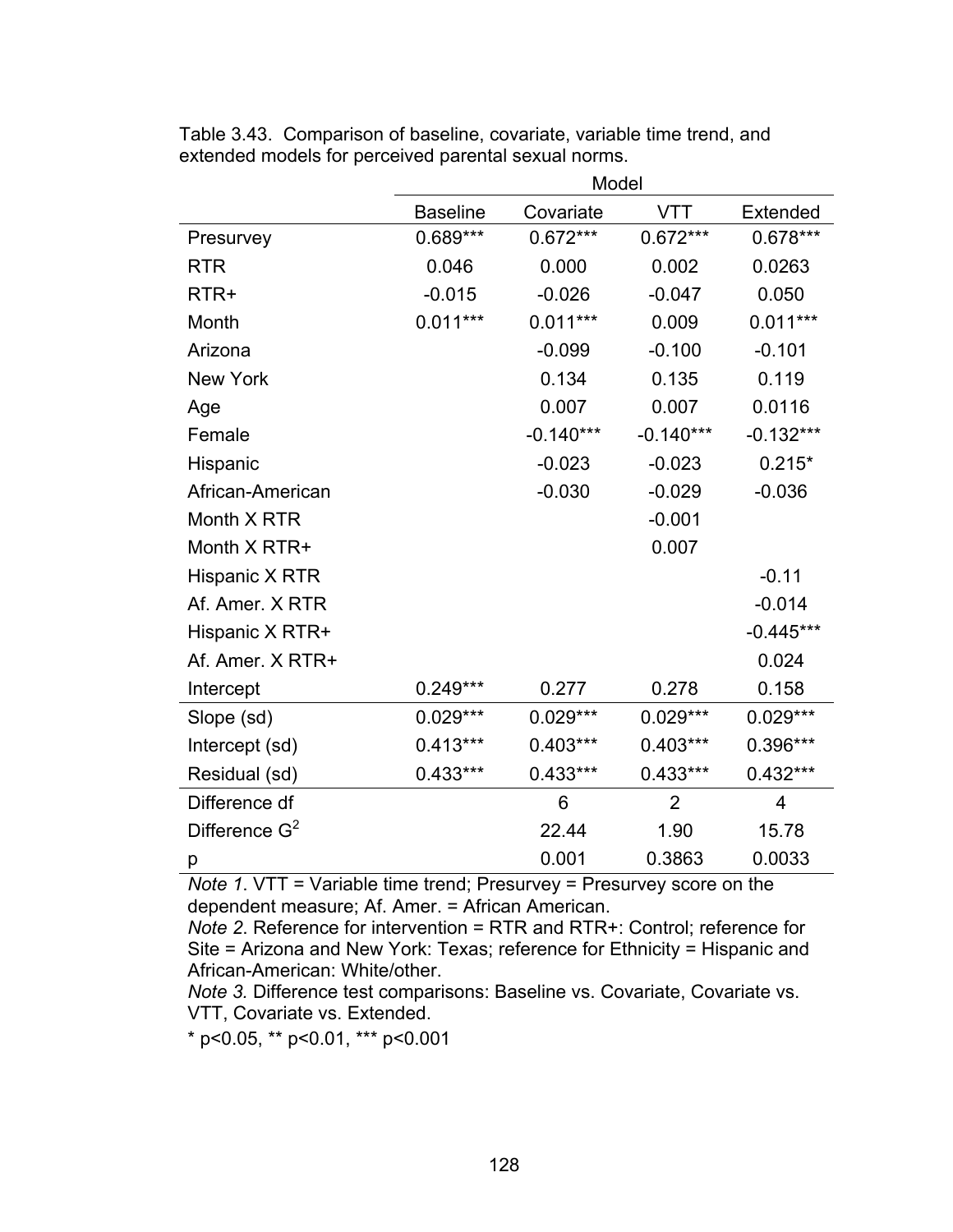|                | Month |                                                 |            |           |  |
|----------------|-------|-------------------------------------------------|------------|-----------|--|
| Intervention   | 0     | 3                                               | 6          | 12        |  |
| <b>CONTROL</b> |       | $1.76(.04)$ $1.82(.04)$ $1.88(.04)$ $2.00(.04)$ |            |           |  |
| <b>RTR</b>     |       | $1.75(0.04)$ $1.81(0.03)$ $1.87(0.04)$          |            | 1.99(.04) |  |
| RTR+           |       | $1.68(.04)$ $1.74(.03)$                         | 1.80(0.04) | 1.92(.04) |  |

Table 3.44. Estimated means for the covariate model for perceived sexual norms.

*Note 1*. Means estimated at the following covariate values: Pretest=1.78, Site=Texas, Age=16, Gender=Male, Ethnicity=Caucasian/Other *Note 2*. Cell values are: estimated mean (standard error).

seen in the estimated means from the covariate model in Table 3.44 and Figure 3.14, perceived parental norms were fairly similar across all experimental groups.



Figure 3.14. Fitted fixed-effect regression lines for perceived parental sexual norms, covariate model.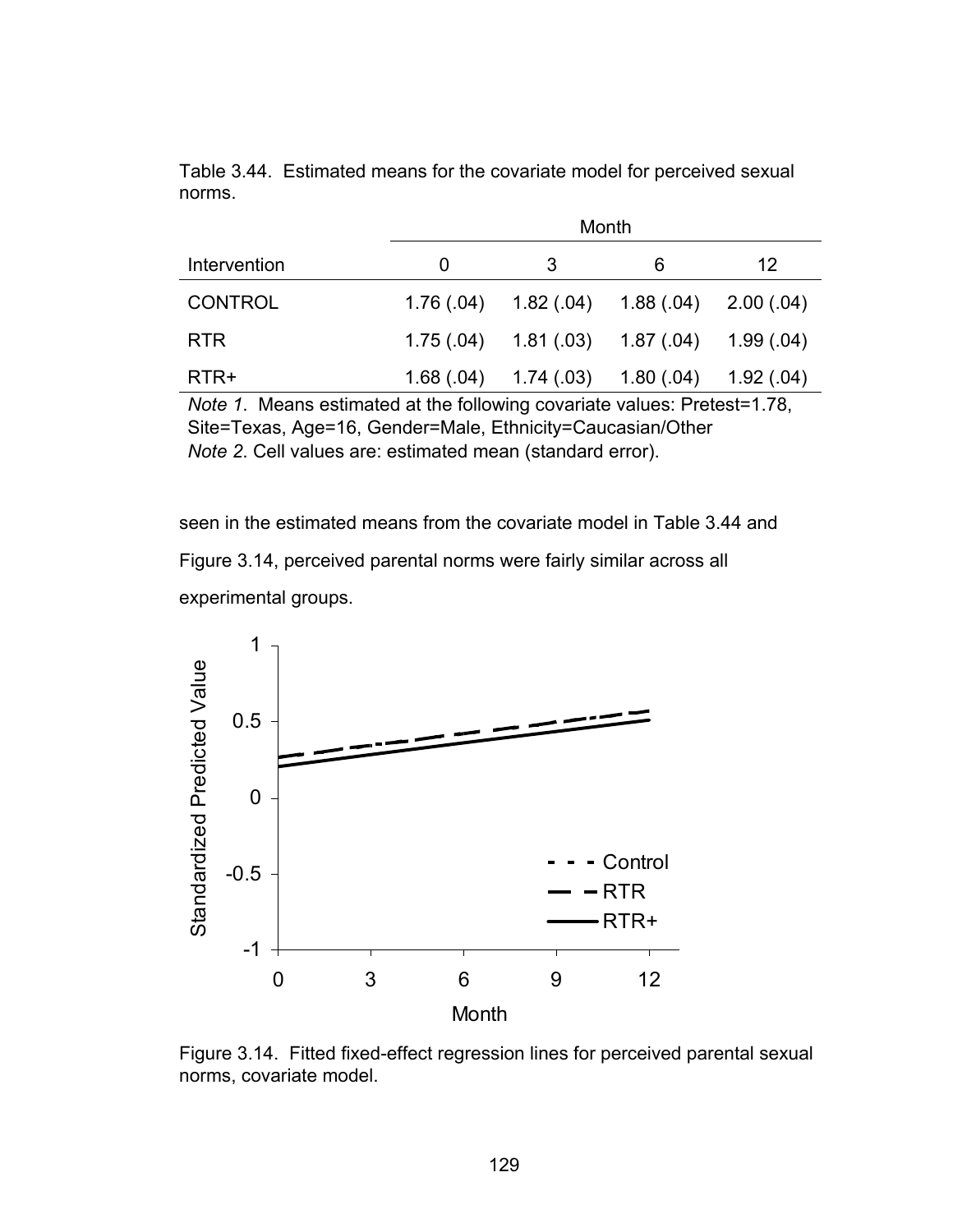| Comparison                          |       | n     |
|-------------------------------------|-------|-------|
| RTR vs. Control, Hispanics          | 0.40  | 0.530 |
| RTR+ vs. Control, Hispanics         | 12.60 | 0.000 |
| RTR+ vs. RTR, Hispanics             | 6.92  | 0.009 |
| RTR vs. Control, African-Americans  | 0.02  | 0.898 |
| RTR+ vs. Control, African-Americans | 0.62  | 0.427 |
| RTR+ vs. RTR, African-Americans     | 0.48  | 0.492 |
| RTR+ vs. RTR, Caucasian/Other       | 0.15  | 0.699 |

Table 3.45. Tests of additional hypotheses for the extended model for perceived parental sexual norms.

Table 3.46. Estimated means for the extended model for perceived parental sexual norms.

|                  |            |            | Month      |            |
|------------------|------------|------------|------------|------------|
|                  | 0          | 3          | 6          | 12         |
| Caucasian/Other  |            |            |            |            |
| <b>RTR</b>       | 0.94(0.05) | 0.97(.05)  | 1.00(0.05) | 1.08(.06)  |
| RTR+             | 0.96(0.05) | 1.00(.05)  | 1.03(.05)  | 1.10(0.06) |
| <b>CONTROL</b>   | 0.91(.05)  | 0.95(.05)  | 0.98(.05)  | 1.05(.06)  |
| Hispanic         |            |            |            |            |
| <b>RTR</b>       | 1.05(0.10) | 1.08(.10)  | 1.11(0)    | 1.18(0.10) |
| RTR+             | 0.73(0.08) | 0.77(0.8)  | 0.80(0.08) | 0.87(0.08) |
| <b>CONTROL</b>   | 1.13(0.10) | 1.16(.10)  | 1.20(.10)  | 1.26(.10)  |
| African-American |            |            |            |            |
| <b>RTR</b>       | 0.89(0.07) | 0.92(.07)  | 0.96(0.07) | 1.03(0.07) |
| RTR+             | 0.95(0.07) | 0.99(0.07) | 1.02(.07)  | 1.09(0.07) |
| <b>CONTROL</b>   | 0.88(.08)  | 0.91(.08)  | 0.95(.08)  | 1.01(.08)  |

*Note 1*. Means estimated at the following covariate values: Pretest=0.84, Site=Texas, Age=16, Gender=Male.

*Note 2*. Cell values are: estimated mean (standard error).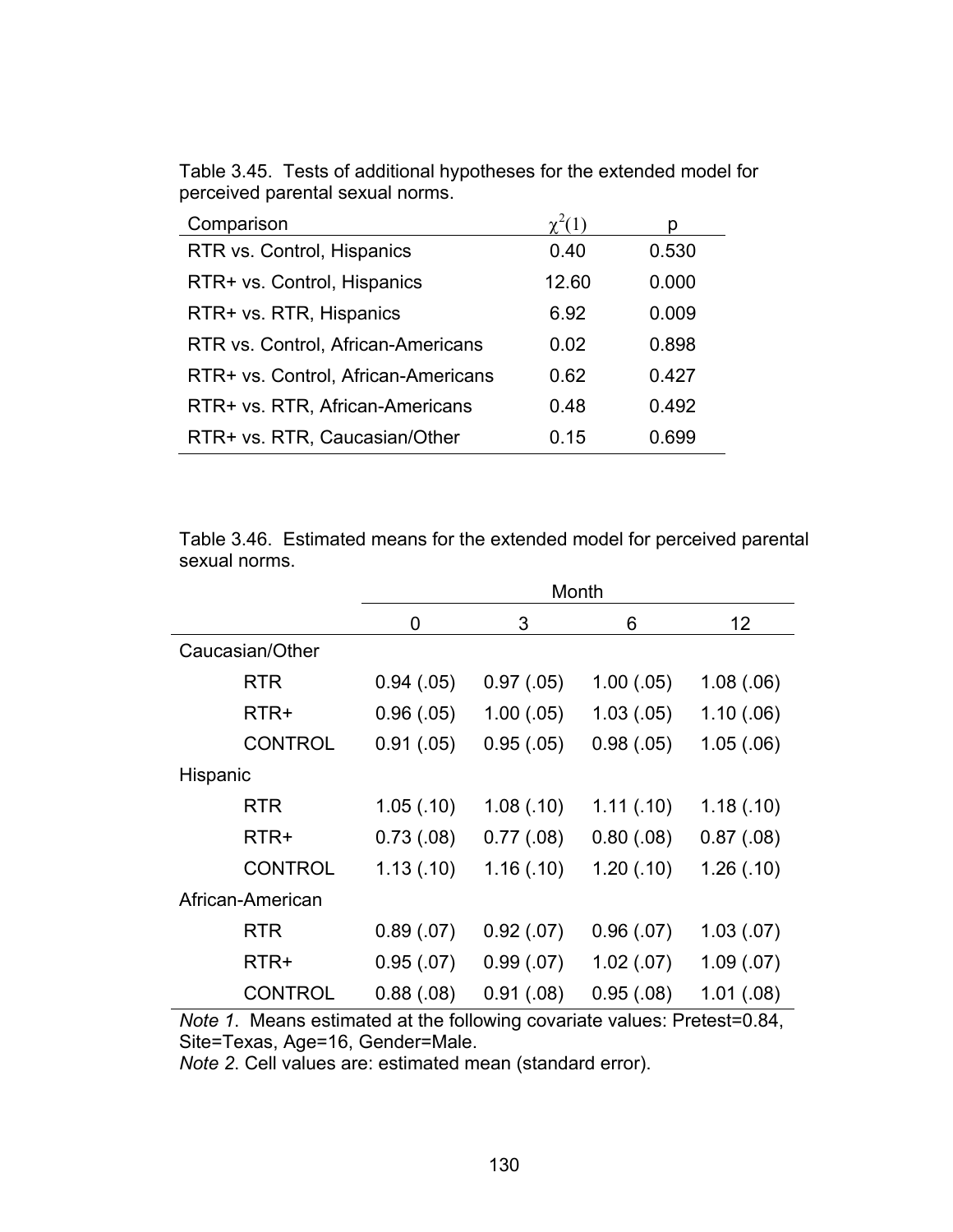Tests of intervention by age, intervention by gender, and intervention by ethnicity interactions revealed an effect of intervention by ethnicity (Table 3.43). Linear contrasts (Table 3.45) revealed that Hispanics in RTR+ perceived significantly less favorable parental norms overall than did Hispanics in RTR or the control group, but no such differences were found for Caucasians or African-Americans. These trends can be seen in the estimated means from the extended model in Table 3.46. Detailed summary statistics for the covariate and extended models can be found in Tables D.20 and D.21 of Appendix D.

#### *Perceived Prophylactic Norms*

 Linear random effects regression models were used to test effects of intervention assignment on participants' perceived sexual norms, adjusting for covariates discussed in the methods section. The removal of a random slope for month significantly degraded fit relative to a model with a random slope for month and a subject-specific random intercept, and a random coefficient model was therefore used in all subsequent model testing. Comparison of possible covariance structures of the random effects revealed that 1) an exchangeable structure significantly degraded model fit relative to an unstructured covariance matrix; 2) an independent structure did not significantly differ from the unstructured matrix; and 3) an identity matrix significantly degraded model fit relative to the independent covariance structure. Therefore, an independent structure was used in all subsequent model testing. Summary statistics for comparisons of random effects models and alternative covariance structures appear in Table 3.47.

131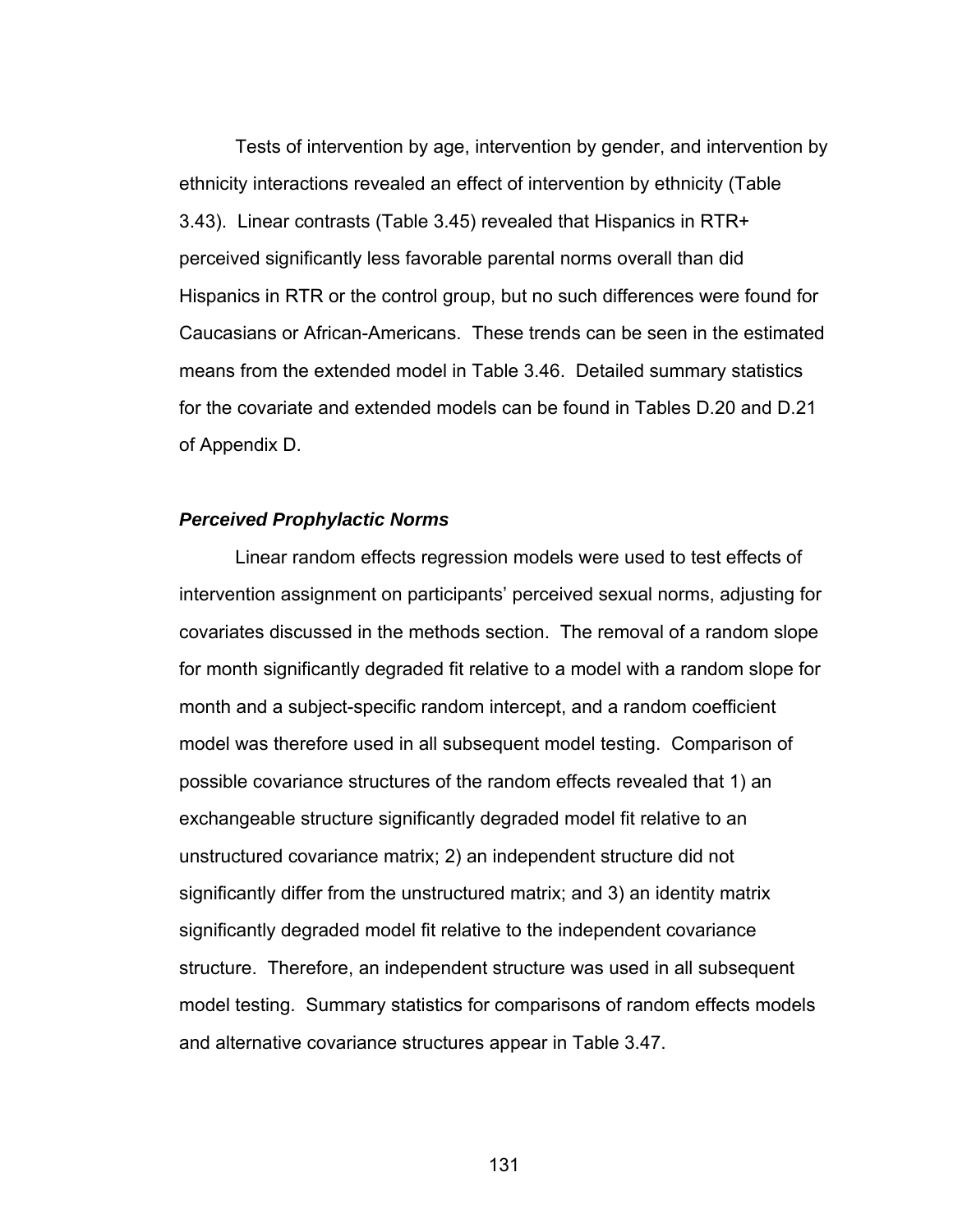|                                        |            |            | Model |            | Diff     |       |
|----------------------------------------|------------|------------|-------|------------|----------|-------|
| Model                                  | <b>AIC</b> | <b>BIC</b> | df    | Diff $G^2$ | $G^2$ df | р     |
| Random effects                         |            |            |       |            |          |       |
| Random slope                           | 2876.7     | 2971.6     | 17    |            |          |       |
| Random intercept                       | 2889.3     | 2973.0     | 15    | 16.61      | 2        | 0.000 |
| Covariance structure of random effects |            |            |       |            |          |       |
| Unstructured                           | 2876.7     | 2971.6     | 17    |            |          |       |
| Exchangeable                           | 3143.4     | 3232.7     | 16    | 268.66     | 1        | 0.000 |
| Independent                            | 2874.8     | 2964.1     | 16    | 0.08       | 1        | 0.784 |
| <b>Identity</b>                        | 3180.3     | 3264.0     | 15    | 307.53     | 1        | 0.000 |

Table 3.47. Random effect and covariance structure comparisons for perceived prophylactic norms.

*Note 1.* Tests of random slope and intercept models assumed no covariance structure.

*Note 2*. Diff = Difference, AIC = Aikake information criterion, BIC = Bayesian information criterion.

Addition of site, age, gender, and ethnicity significantly improved fit over the baseline model, and the addition of an intervention by month interaction (allowing the time trends to vary across groups) did not significantly improve fit over the covariate model. In the covariate model, there was a significant positive effect of perceived prophylactic norms at presurvey: Participants who perceive more favorable prophylactic norms initially tended to perceive more favorable norms over all later time points. There was also a significant positive effect of both interventions: Relative to the control group, participants in RTR+ and RTR perceived more favorable prophylactic norms among peers and important adults at all later time points. Participants from Arizona perceived less favorable norms overall than did participants from Texas, Females perceived more favorable norms than males overall, and African-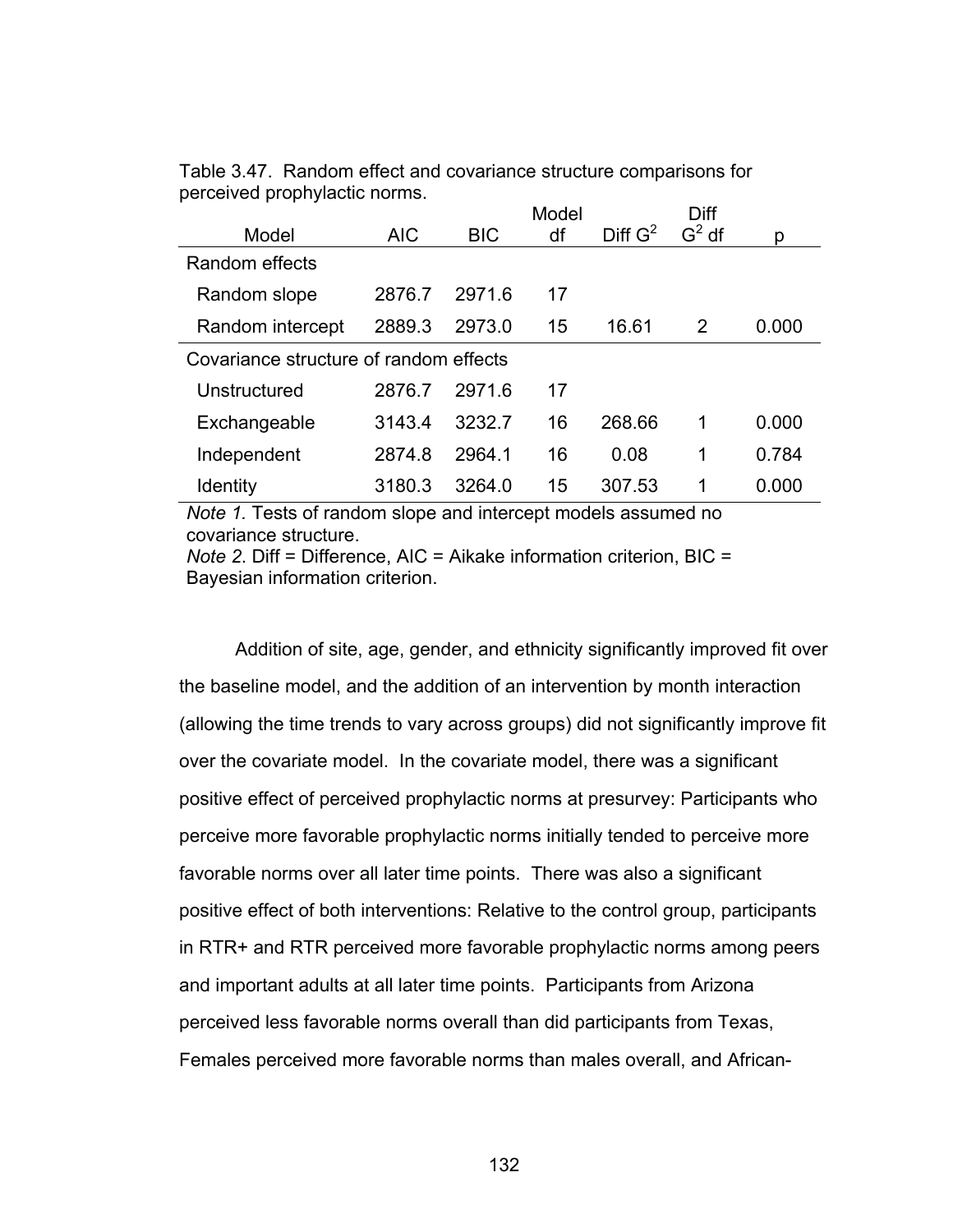|                  | Model           |             |                |                         |  |  |
|------------------|-----------------|-------------|----------------|-------------------------|--|--|
|                  | <b>Baseline</b> | Covariate   | <b>VTT</b>     | Extended                |  |  |
| Presurvey        | $0.558***$      | $0.544***$  | .545***        | $0.551***$              |  |  |
| <b>RTR</b>       | $0.128**$       | $0.092*$    | 0.066          | $0.119*$                |  |  |
| RTR+             | $0.107*$        | $0.088*$    | 0.079          | 0.080                   |  |  |
| Month            | 0.002           | 0.002       | $-0.001$       | 0.002                   |  |  |
| Arizona          |                 | $-0.132**$  | $-0.132**$     | $-0.109*$               |  |  |
| New York         |                 | 0.112       | 0.110          | 0.108                   |  |  |
| Age              |                 | 0.025       | 0.025          | 0.025                   |  |  |
| Female           |                 | $0.140***$  | $0.140***$     | $0.131***$              |  |  |
| Hispanic         |                 | $-0.077$    | $-0.077$       | $-0.186*$               |  |  |
| African-American |                 | $-0.154***$ | $-0.154***$    | $-0.074$                |  |  |
| Month X RTR      |                 |             | 0.008          |                         |  |  |
| Month X RTR+     |                 |             | 0.002          |                         |  |  |
| Hispanic X RTR   |                 |             |                | 0.258                   |  |  |
| Af. Amer. X RTR  |                 |             |                | $-0.212*$               |  |  |
| Hispanic X RTR+  |                 |             |                | 0.084                   |  |  |
| Af. Amer. X RTR+ |                 |             |                | $-0.012$                |  |  |
| Intercept        | $1.28***$       | 0.928**     | $0.940**$      | $0.907**$               |  |  |
| Slope (sd)       | $0.025***$      | $0.024***$  | $0.023***$     | $0.023***$              |  |  |
| Intercept (sd)   | 0.395***        | $0.377***$  | 0.376***       | $0.373***$              |  |  |
| Residual (sd)    | 0.385***        | 0.386***    | 0.386***       | 0.386***                |  |  |
| Difference df    |                 | 6           | $\overline{2}$ | $\overline{\mathbf{4}}$ |  |  |
| Difference $G^2$ |                 | 40.66       | 2.1            | 11.79                   |  |  |
| р                |                 | 0.0000      | 0.3500         | 0.0190                  |  |  |

Table 3.48. Comparison of baseline, covariate, variable time trend, and extended models for perceived prophylactic norms.

*Note 1*. VTT = Variable time trend; Presurvey = Presurvey score on the dependent measure; Af. Amer. = African American.

*Note 2*. Reference for intervention = RTR and RTR+: Control; reference for Site = Arizona and New York: Texas; reference for Ethnicity = Hispanic and African-American: White/other.

*Note 3.* Difference test comparisons: Baseline vs. Covariate, Covariate vs. VTT, Covariate vs. Extended.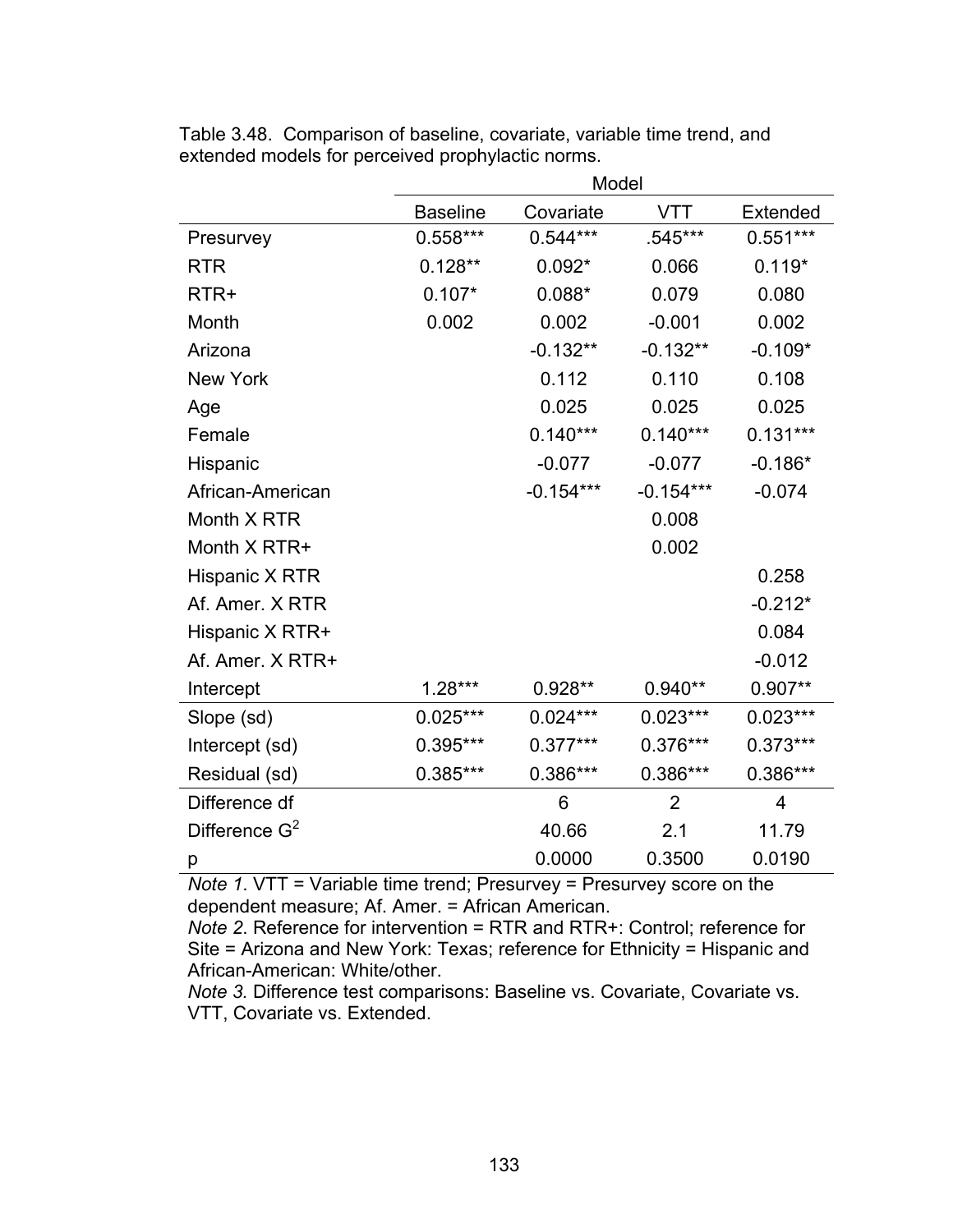Americans perceived less favorable norms than Caucasians. Hierarchical comparisons of the baseline, covariate, and variable time trend models, and associated parameter estimates, appear in Table 3.48.

|              | Month |                                                 |   |    |  |
|--------------|-------|-------------------------------------------------|---|----|--|
| Intervention |       |                                                 | h | 12 |  |
| CONTROL      |       | $3.02(.04)$ $3.03(.04)$ $3.03(.04)$ $3.04(.05)$ |   |    |  |
| <b>RTR</b>   |       | $3.11(.04)$ $3.12(.04)$ $3.12(.04)$ $3.14(.05)$ |   |    |  |
| RTR+         |       | $3.11(.04)$ $3.11(.04)$ $3.12(.04)$ $3.13(.05)$ |   |    |  |

Table 3.49. Estimated means for the covariate model for perceived prophylactic norms.

*Note 1*. Means estimated at the following covariate values: Pretest=3.10, Site=Texas, Age=16, Gender=Male, Ethnicity=Caucasian/Other *Note 2*. Cell values are: estimated mean (standard error).



Figure 3.15. Fitted fixed-effect regression lines for perceived prophylactic norms, covariate model.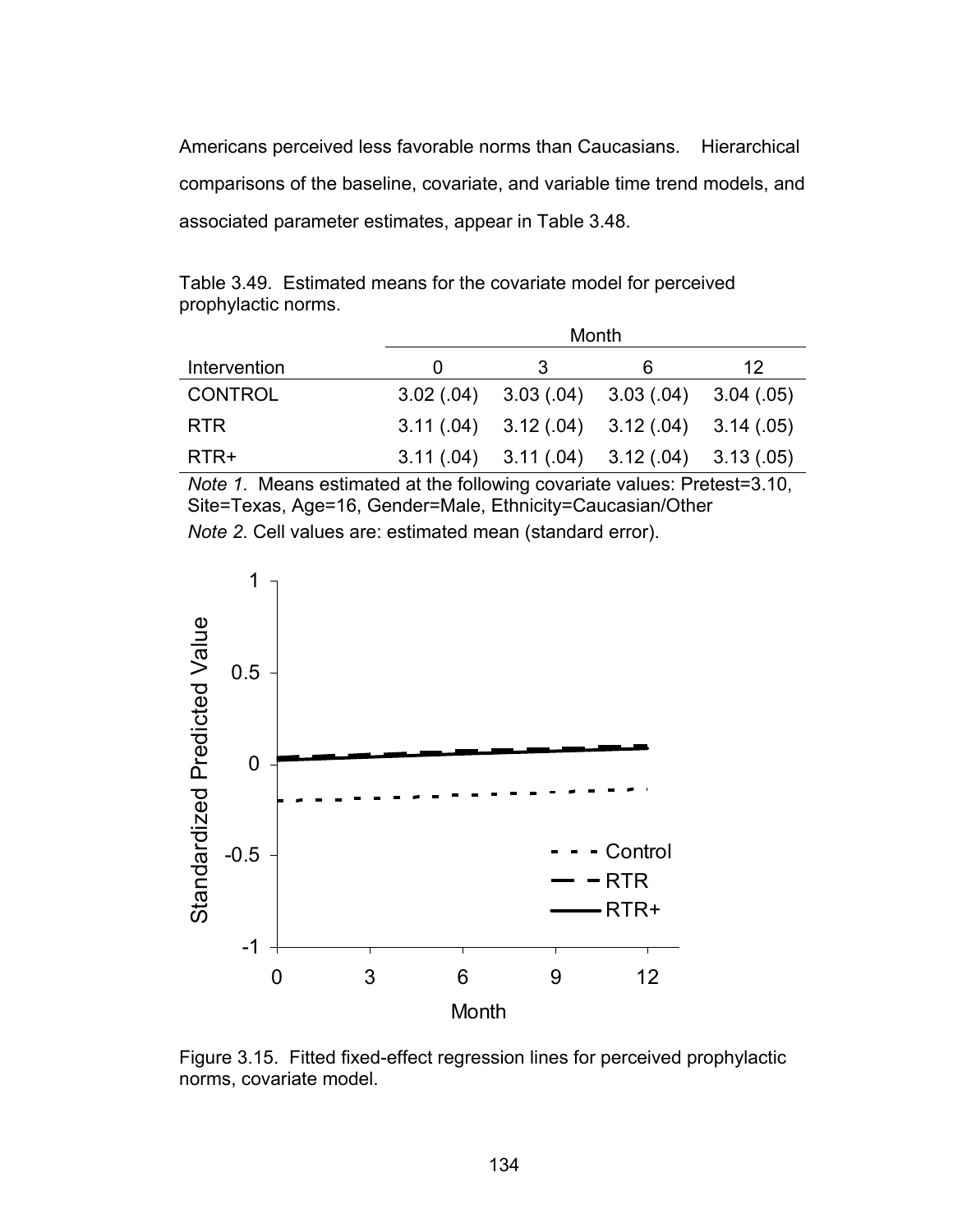Linear contrasts assessing additional hypotheses showed that RTR+ did not significantly differ from RTR overall ( $\chi^2(1)$ =0.01, p=.91), participants from New York perceived more favorable norms than did participants in Arizona ( $\chi^2$ (1)=8.98, p<0.01), and African-Americans did not differ significantly from Hispanics ( $\chi^2(1)$ =1.49, p=.22). Estimated means from the covariate model can be found in Table 3.49 and Figure 3.15.

Tests of intervention by age, intervention by gender, and intervention by ethnicity interactions revealed an effect of intervention by ethnicity (Table 3.48). Linear contrasts (Table 3.50) and parameter estimates (Table 3.48) revealed that although the effect of RTR (versus Control) was positive for Caucasians, it was non-significant for African-Americans. However, African-Americans in RTR+ perceived significantly more favorable prophylactic norms overall than African-Americans in RTR. These trends can be seen in the estimated means from the extended model in Table 3.51. Detailed summary statistics for the covariate and extended models can be found in Tables D.22 and D.23 of Appendix D.

| Comparison                          |      |       |
|-------------------------------------|------|-------|
| RTR vs. Control, Hispanics          | 9.49 | 0.002 |
| RTR+ vs. Control, Hispanics         | 2.62 | 0.106 |
| RTR+ vs. RTR, Hispanics             | 3.76 | 0.052 |
| RTR vs. Control, African-Americans  | 1.14 | 0.283 |
| RTR+ vs. Control, African-Americans | 0.64 | 0.426 |
| RTR+ vs. RTR, African-Americans     | 3.88 | 0.049 |
| RTR+ vs. RTR, Caucasian/Other       | 0.48 | 0.493 |

Table 3.50. Tests of additional hypotheses for the extended model for perceived prophylactic norms.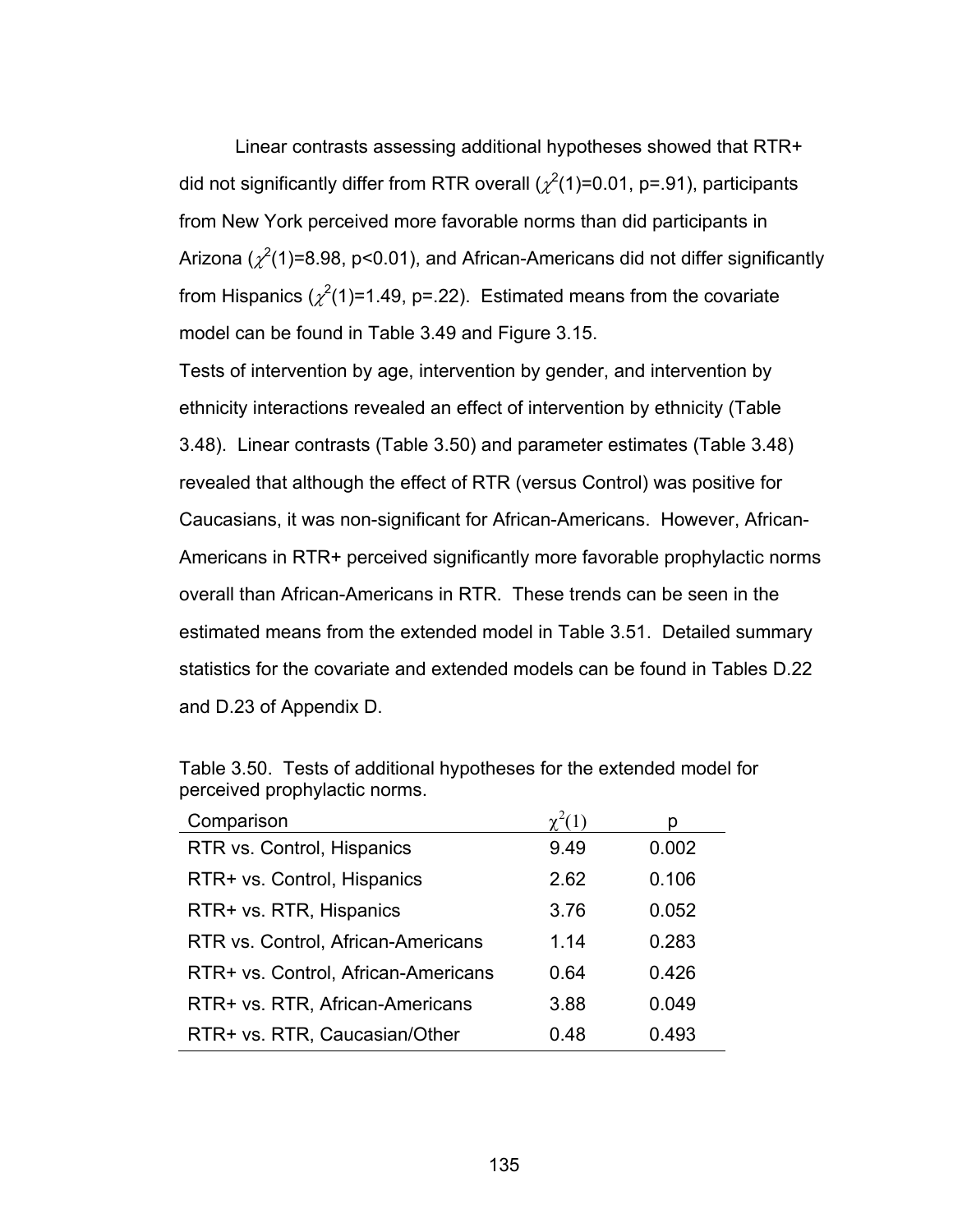|                  | Month      |            |            |            |  |
|------------------|------------|------------|------------|------------|--|
|                  | 0          | 3          | 6          | 12         |  |
| Caucasian/Other  |            |            |            |            |  |
| <b>CONTROL</b>   | 3.01(.05)  | 3.02(.05)  | 3.03(0.05) | 3.04(05)   |  |
| <b>RTR</b>       | 3.13(.05)  | 3.14(0.05) | 3.15(.05)  | 3.16(.05)  |  |
| RTR+             | 3.09(.05)  | 3.10(.05)  | 3.11(.05)  | 3.12(.05)  |  |
| Hispanic         |            |            |            |            |  |
| <b>CONTROL</b>   | 2.83(0.09) | 2.84(.09)  | 2.84(.09)  | 2.86(.09)  |  |
| <b>RTR</b>       | 3.21(.09)  | 3.21(.09)  | 3.22(.09)  | 3.23(0.10) |  |
| RTR+             | 2.99(0.07) | 3.00(.07)  | 3.01(.07)  | 3.02(.08)  |  |
| African-American |            |            |            |            |  |
| <b>CONTROL</b>   | 2.94(07)   | 2.95(.07)  | 2.95(.07)  | 2.97(0.07) |  |
| <b>RTR</b>       | 2.85(.06)  | 2.85(.06)  | 2.86(.06)  | 2.87(.07)  |  |
| RTR+             | 3.01(.06)  | 3.02(.06)  | 3.02(.06)  | 3.04(0.07) |  |

Table 3.51. Estimated means for the extended model for perceived prophylactic norms.

*Note 1*. Means estimated at the following covariate values: Pretest=3.10, Site=Texas, Age=16, Gender=Male.

*Note 2*. Cell values are: estimated mean (standard error).

# *Self-efficacy in "Saying No" to Sex*

 Linear random effects regression models were used to test effects of intervention assignment on participants' self-efficacy, adjusting for covariates discussed in the methods section. The removal of a random slope for month significantly degraded fit relative to a model with a random slope for month and a subject-specific random intercept, and a random coefficient model was therefore used in all subsequent model testing. Comparison of possible covariance structures of the random effects revealed that 1) an exchangeable structure significantly degraded model fit relative to an unstructured covariance matrix; 2) an independent structure did not significantly differ from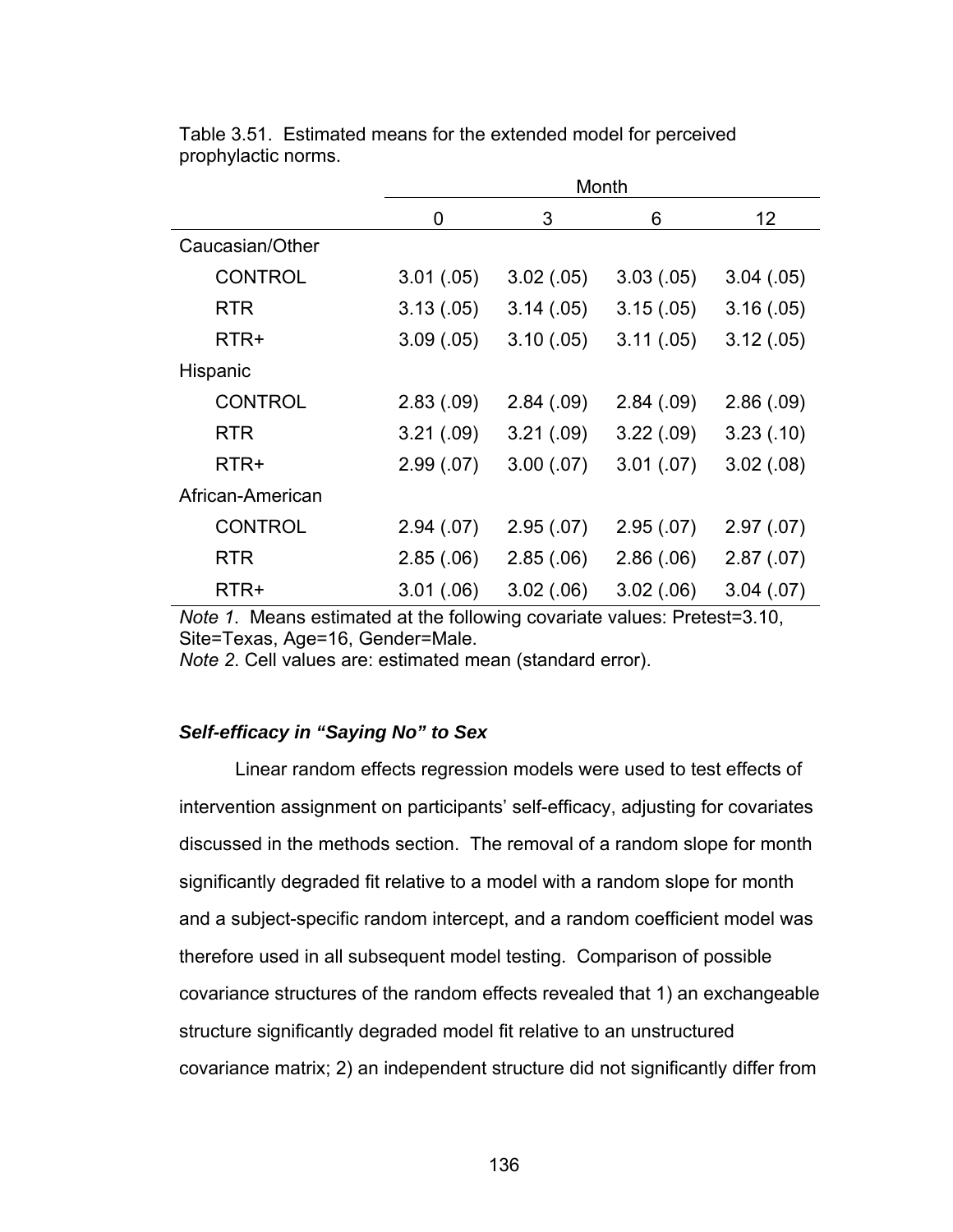the unstructured matrix; and 3) an identity matrix significantly degraded model fit relative to the independent covariance structure. Therefore, an independent structure was used in all subsequent model testing. Summary statistics for comparisons of random effects models and alternative covariance structures appear in Table 3.52.

|                          |  |  | Table 3.52. Random effect and covariance structure comparisons for self- |  |
|--------------------------|--|--|--------------------------------------------------------------------------|--|
| efficacy in "saying no". |  |  |                                                                          |  |

|                                        |                 |            | Model |                     | Diff     |       |
|----------------------------------------|-----------------|------------|-------|---------------------|----------|-------|
| Model                                  | <b>AIC</b>      | <b>BIC</b> | df    | Diff G <sup>2</sup> | $G^2$ df | р     |
| Random effects                         |                 |            |       |                     |          |       |
| Random slope                           | 3518.24 3613.06 |            | 17    |                     |          |       |
| Random intercept 3522.36               |                 | 3606.02    | 15    | 8.12                | 2        | 0.017 |
| Covariance structure of random effects |                 |            |       |                     |          |       |
| Unstructured                           | 3518.24         | 3613.06    | 17    |                     |          |       |
| Exchangeable                           | 3733.14         | 3822.38    | 16    | 216.90              | 1        | 0.000 |
| Independent                            | 3518.61         | 3607.86    | 16    | 2.38                | 1        | 0.123 |
| <b>Identity</b>                        | 3765.78         | 3849.45    | 15    | 249.17              | 1        | 0.000 |

*Note 1.* Tests of random slope and intercept models assumed no covariance structure.

*Note 2*. Diff = Difference, AIC = Aikake information criterion, BIC = Bayesian information criterion.

Addition of site, age, gender, and ethnicity significantly improved fit over the baseline model, and the addition of an intervention by month interaction (allowing the time trends to vary across groups) did not significantly improve fit over the covariate model. In the covariate model, there was a significant positive effect of self-efficacy at presurvey: Participants with higher initial selfefficacy tend to have higher self-efficacy over all later time points. There was also a significant positive effect of both interventions: Relative to the control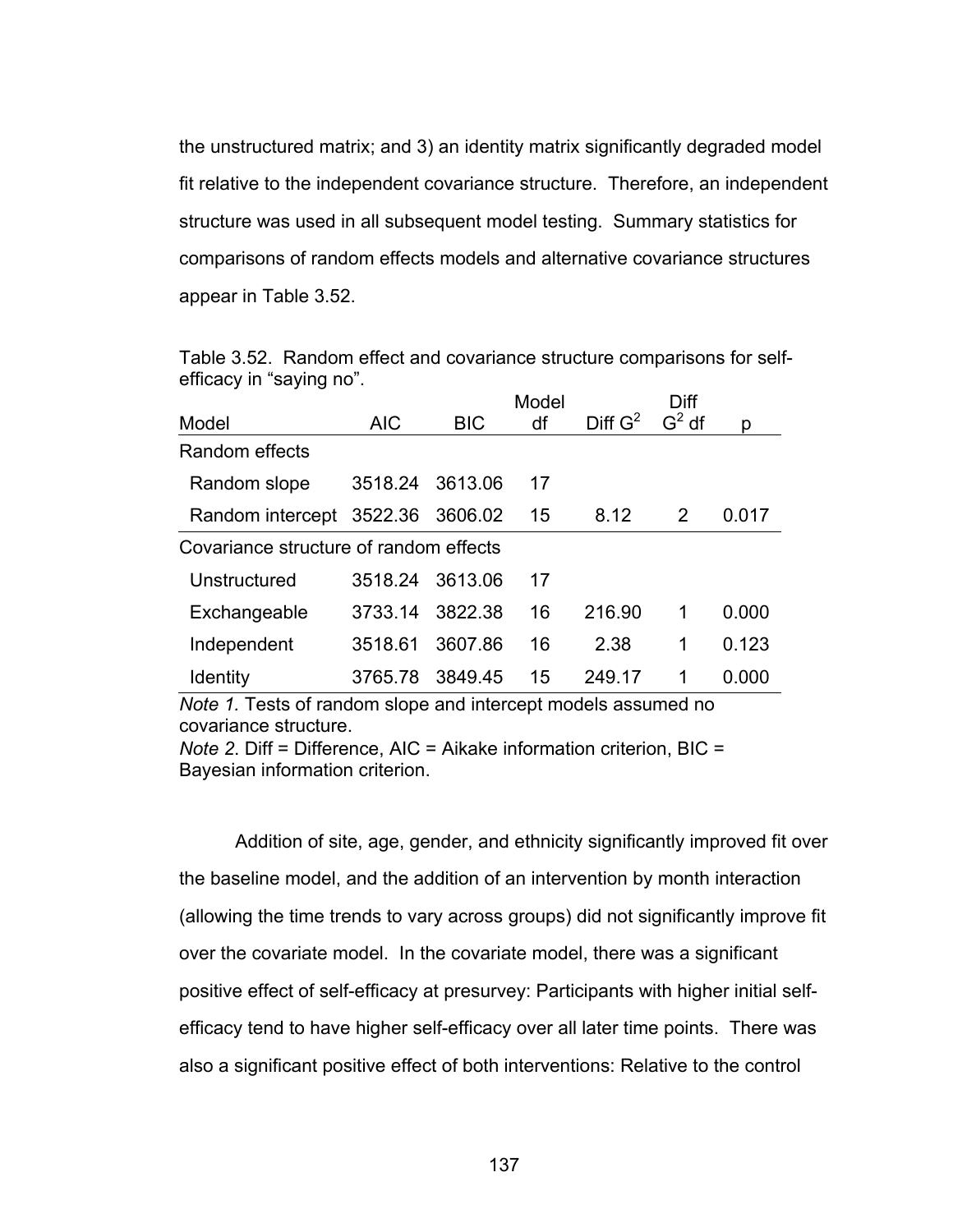|                  |                 | Model      |                        |
|------------------|-----------------|------------|------------------------|
|                  | <b>Baseline</b> | Covariate  | Variable time<br>trend |
| Presurvey        | $0.474***$      | $0.441***$ | $0.441***$             |
| <b>RTR</b>       | $0.225***$      | $0.190***$ | $0.207***$             |
| RTR+             | $0.264***$      | $0.244***$ | $0.243***$             |
| Month            | $-0.006*$       | $-0.006*$  | $-0.004$               |
| Arizona          |                 | $-0.128*$  | $-0.128*$              |
| <b>New York</b>  |                 | 0.081      | 0.082                  |
| Age              |                 | $0.049*$   | $0.049*$               |
| Female           |                 | $0.171***$ | $0.171***$             |
| Hispanic         |                 | $-0.028$   | $-0.028$               |
| African-American |                 | $-0.136**$ | $-0.136**$             |
| Month X RTR      |                 |            | $-0.005$               |
| Month X RTR+     |                 |            | 0.000                  |
| Intercept        | 1.491***        | $0.789*$   | $0.781*$               |
| Slope (sd)       | $0.022***$      | $0.021***$ | $0.021***$             |
| Intercept (sd)   | $0.427***$      | $0.409***$ | 0.409***               |
| Residual (sd)    | $0.476***$      | $0.477***$ | $0.477***$             |
| Difference df    |                 | 6          | $\overline{2}$         |
| Difference $G^2$ |                 | 35.15      | 0.81                   |
| р                |                 | 0.0000     | 0.6684                 |

Table 3.53. Comparison of baseline, covariate, and variable time trend models for self-efficacy in "saying no".

*Note 1*. Presurvey = Presurvey score on the dependent measure.

*Note 2*. Reference for intervention = RTR and RTR+: Control; reference for Site = Arizona and New York: Texas; reference for Ethnicity = Hispanic and African-American: White/other.

*Note 3.* Covariate model evaluated against the baseline model; variable time trend model evaluated against the covariate model.

\* p<0.05, \*\* p<0.01, \*\*\* p<0.001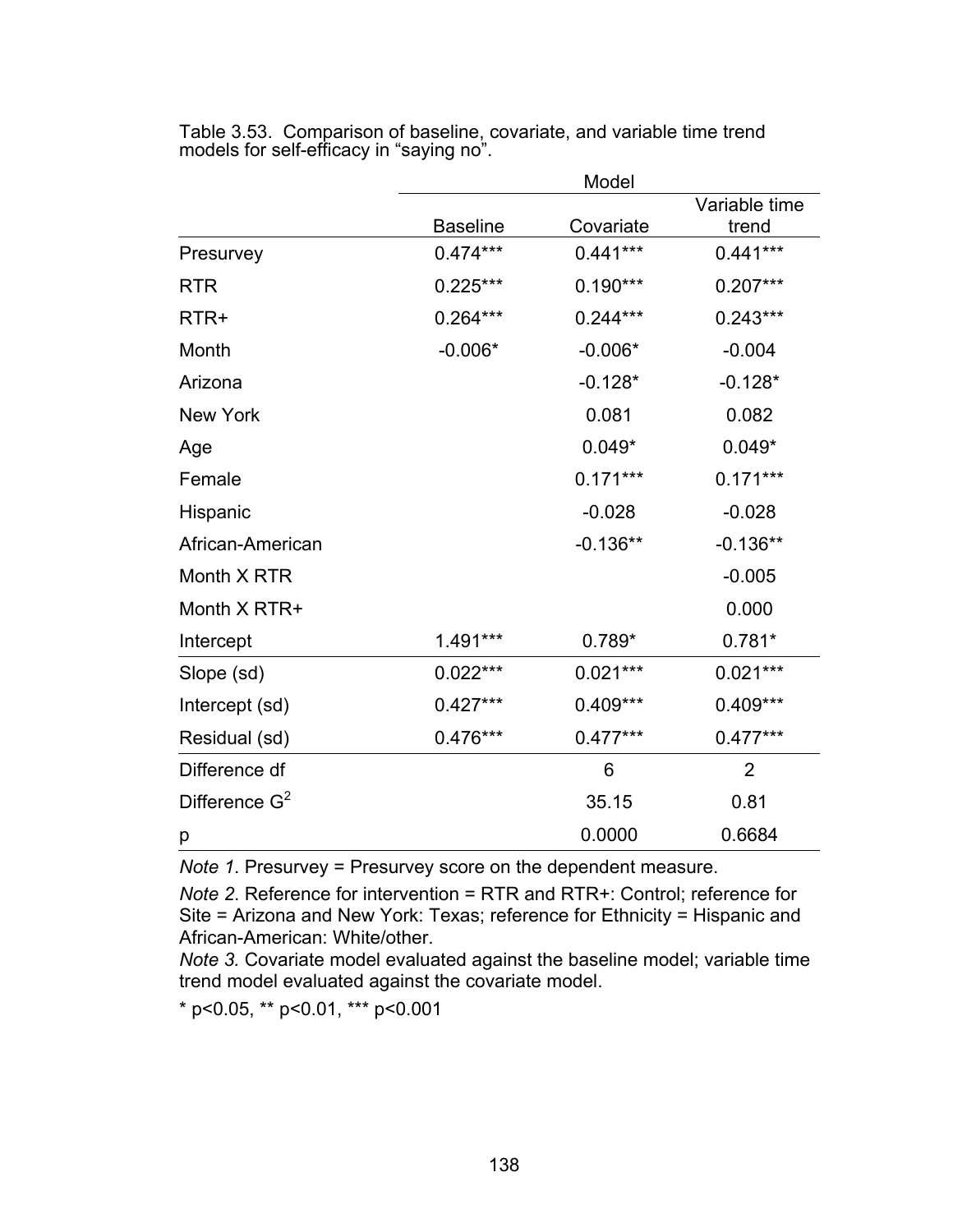group, participants in RTR+ and RTR have higher self-efficacy at all later time points. In addition, self-efficacy showed a decreasing time trend, participants from Arizona had lower overall self-efficacy than participants from Texas, and older participants had higher overall self-efficacy than younger participants. Females had higher self-efficacy than males overall, and African-Americans had lower self-efficacy than Caucasians. Hierarchical comparisons of the baseline, covariate, and variable time trend models, and associated parameter estimates, appear in Table 3.53.

Linear contrasts assessing additional hypotheses showed that RTR+ did not significantly differ from RTR overall ( $\chi^2$ (1)=1.23, p=0.27), participants from Arizona had lower overall self-efficacy than participants from New York  $(\chi^2(1)$ = 5.34, p=0.02), and African-Americans did not differ significantly from Hispanics ( $\chi^2(1)$ =1.49, p=.22). Estimated means from the covariate model can be found in Table 3.54 and Figure 3.16. Tests of intervention by age, intervention by gender, and intervention by ethnicity interactions did not reach

|                | Month      |   |                                                     |    |  |  |
|----------------|------------|---|-----------------------------------------------------|----|--|--|
| Intervention   | O          | 3 | 6                                                   | 12 |  |  |
| <b>CONTROL</b> |            |   | $2.83(0.05)$ $2.81(0.05)$ $2.79(0.05)$ $2.76(0.05)$ |    |  |  |
| <b>RTR</b>     |            |   | $3.02(05)$ $3.00(05)$ $2.98(05)$ $2.95(05)$         |    |  |  |
| RTR+           | 3.07(0.05) |   | $3.05(.05)$ $3.04(.05)$ $3.00(.05)$                 |    |  |  |

Table 3.54. Estimated means for the covariate model for self-efficacy in "saying no".

*Note 1*. Means estimated at the following covariate values: Pretest=2.85, Site=Texas, Age=16, Gender=Male, Ethnicity=Caucasian/Other *Note 2.* Cell values are: estimated mean (standard error).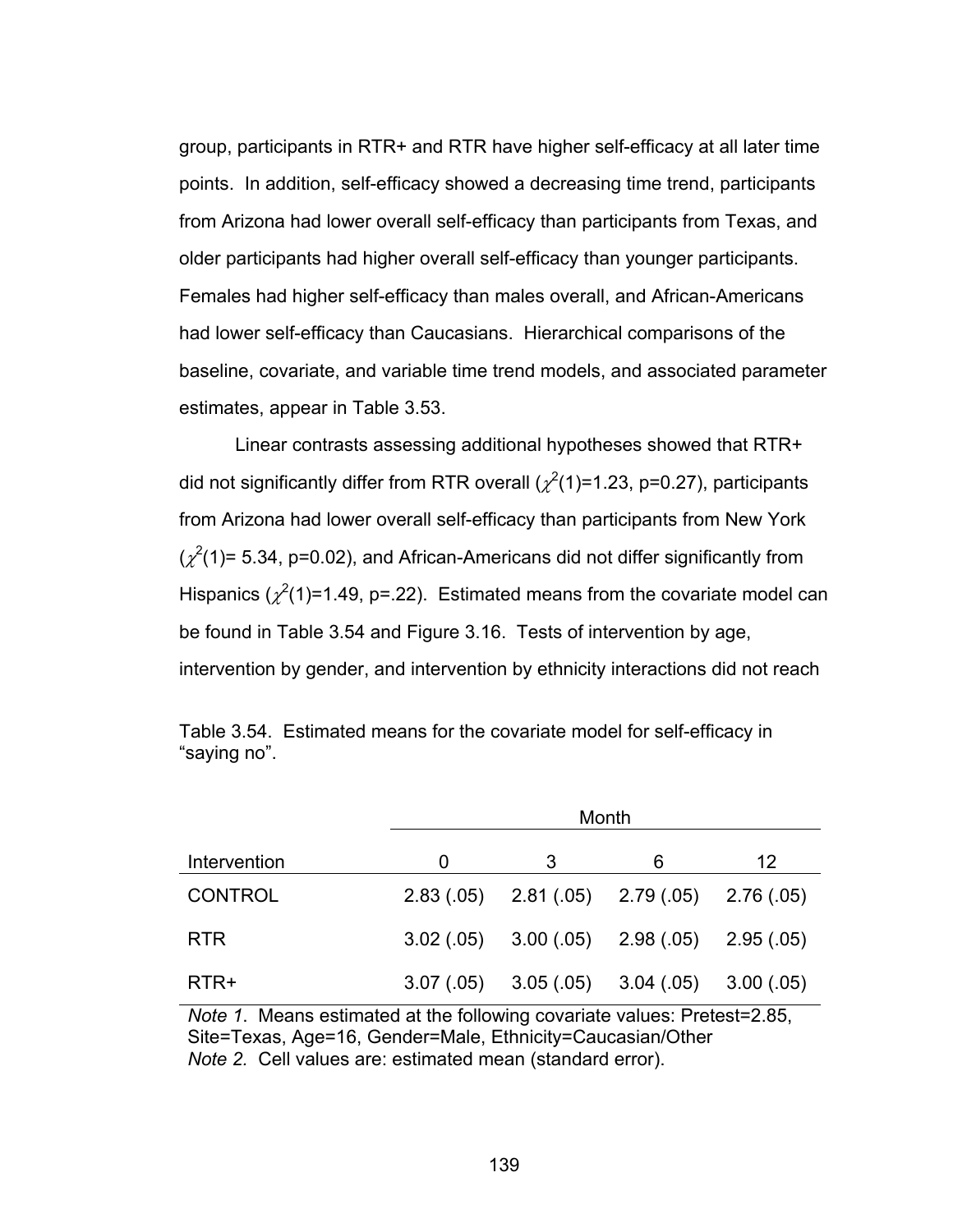significance. Detailed summary statistics for the covariate model can be found in Tables D.24 of Appendix D.



Figure 3.16. Fitted fixed-effect regression lines for self-efficacy in saying no to sex, covariate model.

# *Prophylactic Self-efficacy*

 Linear random effects regression models were used to test effects of intervention assignment on participants' prophylactic self-efficacy, adjusting for covariates discussed in the methods section. The removal of a random slope for month significantly degraded fit relative to a model with a random slope for month and a subject-specific random intercept, and a random coefficient model was therefore used in all subsequent model testing. Comparison of possible covariance structures of the random effects revealed that 1) an exchangeable structure significantly degraded model fit relative to an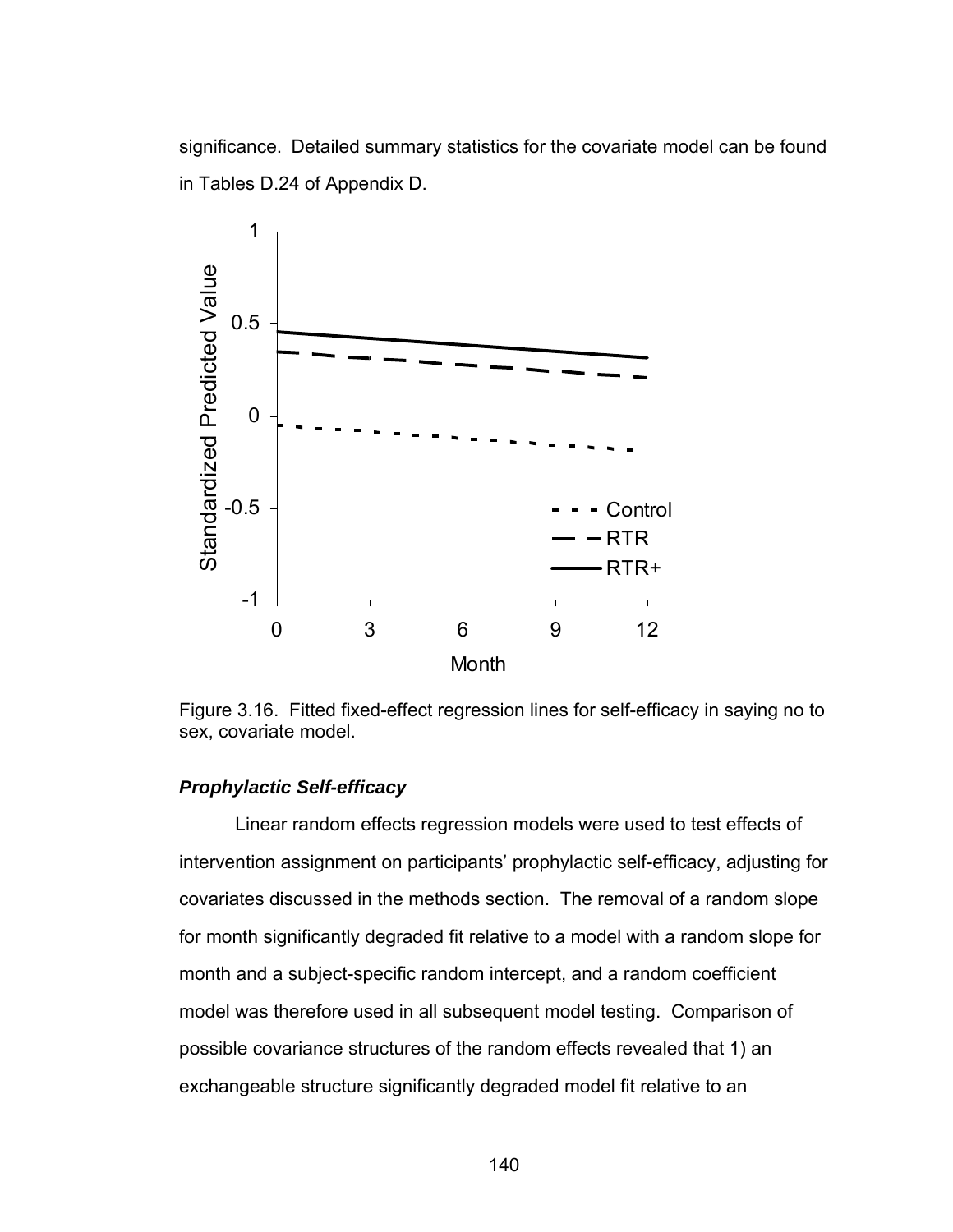unstructured covariance matrix; 2) an independent structure did not significantly differ from the unstructured matrix; and 3) an identity matrix significantly degraded model fit relative to the independent covariance structure. Therefore, an independent structure was used in all subsequent model testing. Summary statistics for comparisons of random effects models and alternative covariance structures appear in Table 3.55.

|                                        |            |            | Model |                     | Diff    |       |
|----------------------------------------|------------|------------|-------|---------------------|---------|-------|
| Model                                  | <b>AIC</b> | <b>BIC</b> | df    | Diff G <sup>2</sup> | $G2$ df | р     |
| Random effects                         |            |            |       |                     |         |       |
| Random slope                           | 3166.81    | 3261.63    | 17    |                     |         |       |
| Random intercept                       | 3173.48    | 3257.14    | 15    | 10.66               | 2       | 0.005 |
| Covariance structure of random effects |            |            |       |                     |         |       |
| Unstructured                           | 3166.81    | 3261.63    | 17    |                     |         |       |
| Exchangeable                           | 3417.53    | 3506.77    | 16    | 252.72              | 1       | 0.000 |
| Independent                            | 3165.74    | 3254.98    | 16    | 0.93                | 1       | 0.336 |
| <b>Identity</b>                        | 3449.35    | 3533.02    | 15    | 285.61              | 1       | 0.000 |

Table 3.55. Random effect and covariance structure comparisons for prophylactic self-efficacy.

*Note 1.* Tests of random slope and intercept models assumed no covariance structure.

*Note 2*. Diff = Difference, AIC = Aikake information criterion, BIC = Bayesian information criterion.

Addition of site, age, gender, and ethnicity significantly improved fit over the baseline model, and the addition of an intervention by month interaction (allowing the time trends to vary across groups) did not significantly improve fit over the covariate model. In the covariate model, there was a significant positive effect of prophylactic self-efficacy at presurvey: Participants with higher initial prophylactic self-efficacy tend to have higher prophylactic selfefficacy at all later time points. There was also a significant positive effect of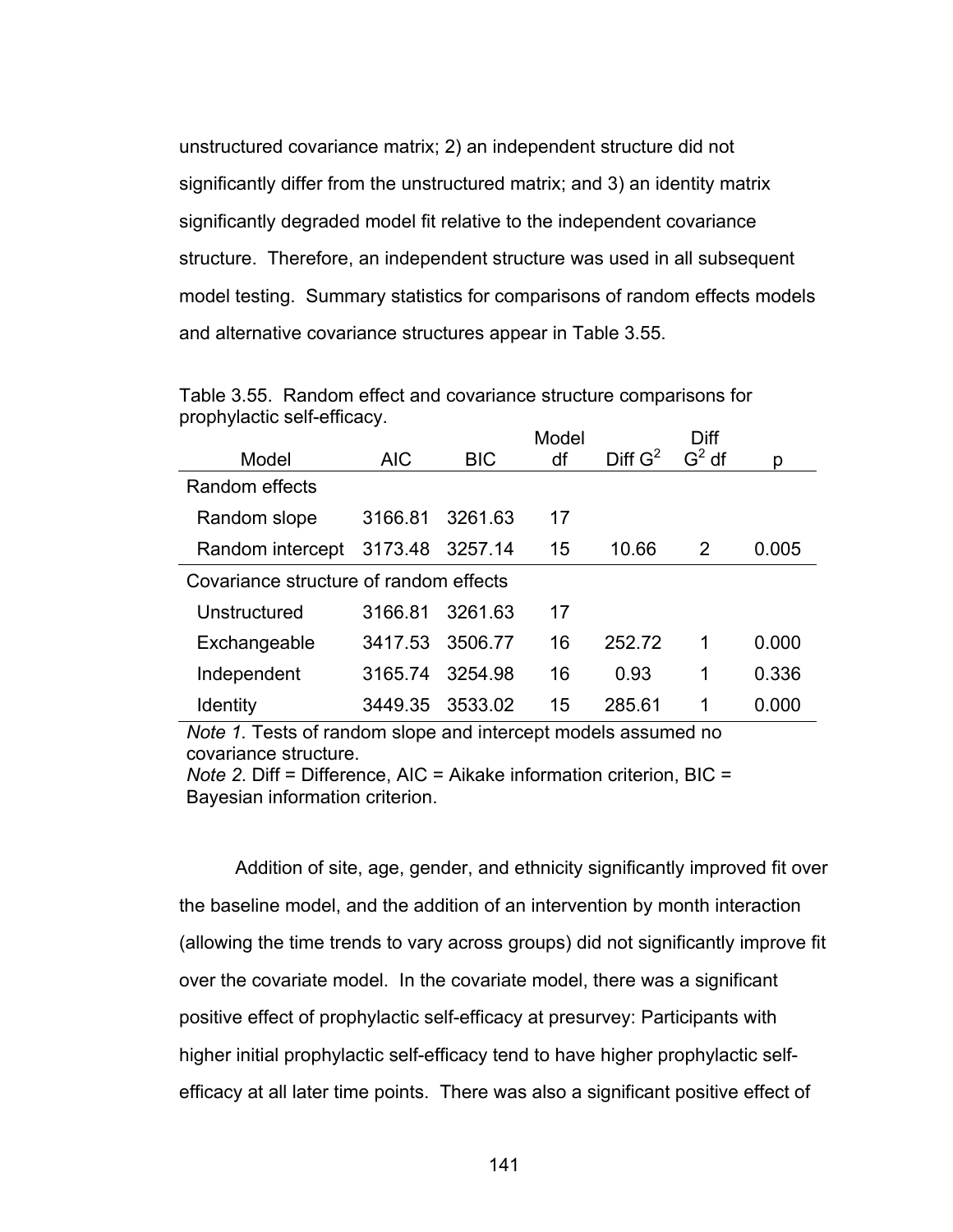|                  | Model           |            |                |                 |  |
|------------------|-----------------|------------|----------------|-----------------|--|
|                  | <b>Baseline</b> | Covariate  | VTT            | <b>Extended</b> |  |
| Presurvey        | 0.566***        | $0.551***$ | $0.551***$     | $0.553***$      |  |
| <b>RTR</b>       | $0.131**$       | $0.101*$   | $0.127*$       | 0.111           |  |
| RTR+             | $0.204***$      | $0.177***$ | $0.195***$     | 0.238***        |  |
| Month            | 0.004           | 0.004      | 0.008          | 0.004           |  |
| Arizona          |                 | $-0.119*$  | $-0.119*$      | $-0.103*$       |  |
| New York         |                 | 0.134      | 0.136          | 0.138           |  |
| Age              |                 | 0.014      | 0.014          | 0.017           |  |
| Female           |                 | $0.187***$ | $0.187***$     | $0.180***$      |  |
| Hispanic         |                 | $-0.001$   | $-0.001$       | $-0.047$        |  |
| African-American |                 | $-0.129**$ | $-0.129**$     | 0.006           |  |
| Month X RTR      |                 |            | $-0.008$       |                 |  |
| Month X RTR+     |                 |            | $-0.005$       |                 |  |
| Hispanic X RTR   |                 |            |                | 0.247           |  |
| Af. Amer. X RTR  |                 |            |                | $-0.158$        |  |
| Hispanic X RTR+  |                 |            |                | $-0.042$        |  |
| Af. Amer. X RTR+ |                 |            |                | $-0.206$        |  |
| Intercept        | $1.23***$       | $1.01***$  | $0.995**$      | 0.935**         |  |
| Slope (sd)       | $0.023***$      | $0.022***$ | $0.022***$     | $0.023***$      |  |
| Intercept (sd)   | $0.403***$      | 0.388***   | 0.388***       | 0.384***        |  |
| Residual (sd)    | $0.426***$      | $0.427***$ | $0.427***$     | $0.426***$      |  |
| Difference df    |                 | 6          | $\overline{2}$ | 4               |  |
| Difference $G^2$ |                 | 38.53      | 1.53           | 9.71            |  |
| р                |                 | 0.000      | 0.4664         | 0.0457          |  |

Table 3.56. Comparison of baseline, covariate, variable time trend, and extended models for prophylactic self-efficacy.

*Note 1*. VTT = Variable time trend; Presurvey = Presurvey score on the dependent measure; Af. Amer. = African American.

*Note 2*. Reference for intervention = RTR and RTR+: Control; reference for Site = Arizona and New York: Texas; reference for Ethnicity = Hispanic and African-American: White/other.

*Note 3.* Difference test comparisons: Baseline vs. Covariate, Covariate vs. VTT, Covariate vs. Extended.

\* p<0.05, \*\* p<0.01, \*\*\* p<0.001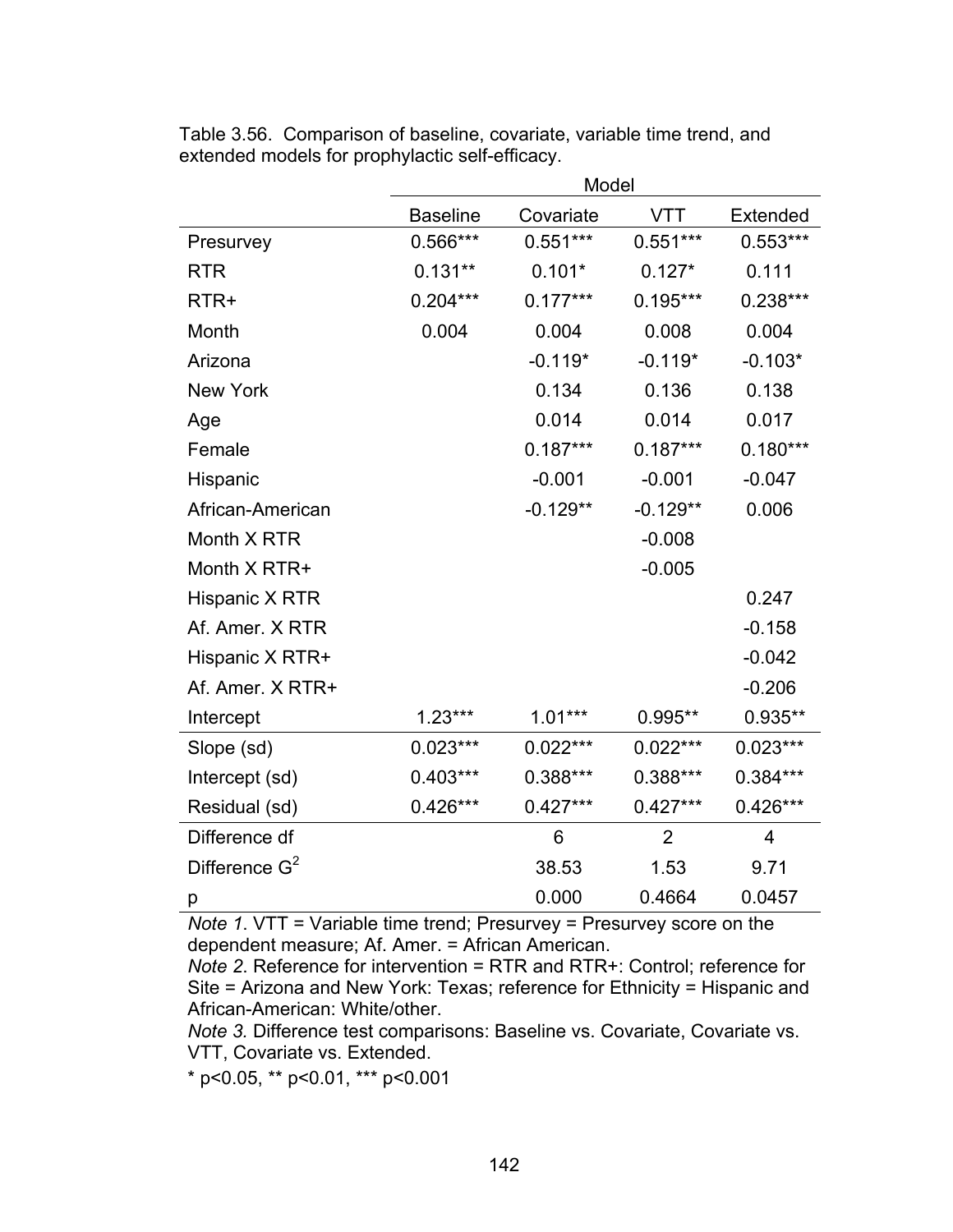both interventions: Relative to the control group, participants in RTR+ and RTR had higher prophylactic self-efficacy at all later time points. Participants from Arizona were lower overall in prophylactic self-efficacy than participants from Texas, females were higher than males overall, and African-Americans had lower overall prophylactic self-efficacy than Caucasians. Hierarchical comparisons of the baseline, covariate, and variable time trend models, and associated parameter estimates, appear in Table 3.56.

Linear contrasts assessing additional hypotheses showed that participants in RTR+ also had marginally higher overall prophylactic selfefficacy than participants in RTR ( $\chi^2$ (1)= 2.88, p=0.09), participants from Arizona also had lower self-efficacy than participants from New York  $(\chi^2(1)=8.95, p<0.1)$ , and African-Americans had lower self-efficacy than Hispanics ( $\chi^2(1)$ =3.73, p=0.05). Estimated means from the covariate model can be found in Table 3.57 and Figure 3.17.

Table 3.57. Estimated means for the covariate model for prophylactic selfefficacy.

|                | Month     |           |           |           |  |  |
|----------------|-----------|-----------|-----------|-----------|--|--|
| Intervention   | O         | 3         | 6         | 12        |  |  |
| <b>CONTROL</b> | 2.84(.05) | 2.85(.04) | 2.87(.04) | 2.89(.05) |  |  |
| <b>RTR</b>     | 2.94(.04) | 2.95(.04) | 2.97(.04) | 2.99(.05) |  |  |
| RTR+           | 3.02(.04) | 3.03(.04) | 3.04(.04) | 3.07(.05) |  |  |

*Note 1*. Means estimated at the following covariate values: Pretest=2.91, Site=Texas, Age=16, Gender=Male, Ethnicity=Caucasian/Other *Note 2.* Cell values are: estimated mean (standard error).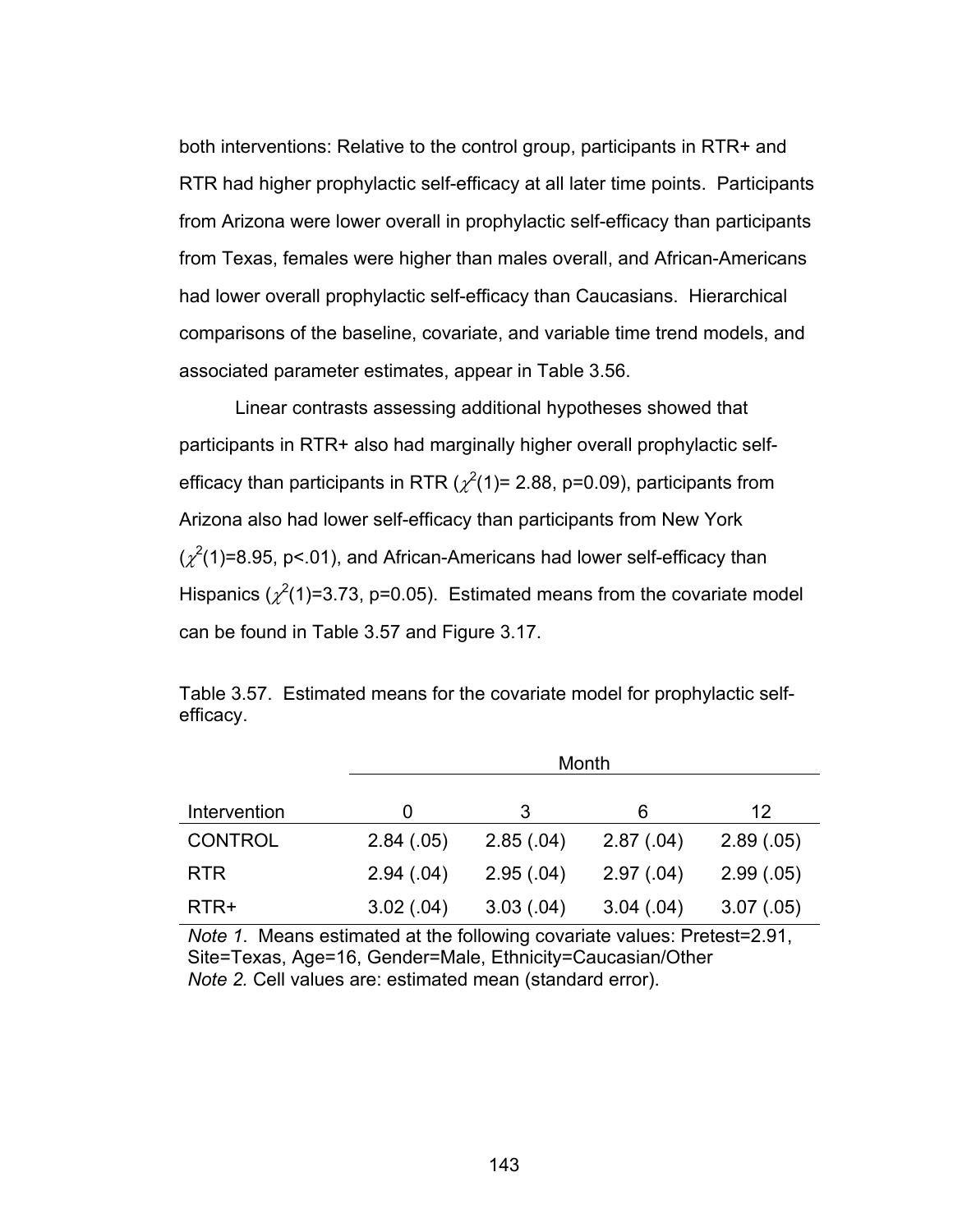

Figure 3.17. Fitted fixed-effect regression lines for prophylactic self-efficacy, covariate model.

Tests of intervention by age, intervention by gender, and intervention by ethnicity interactions revealed an effect of intervention by ethnicity (Table 3.56). Inspection of parameter estimates from Table 3.56 and subsequent linear contrasts (Table 3.58) revealed that for Caucasians, RTR+ produced higher prophylactic self-efficacy than both RTR and the control group, whereas for Hispanics, RTR produced higher self-efficacy than the control group, RTR+ produced marginally higher self-efficacy than the control group, and RTR+ and RTR did not differ. For African-Americans, the three treatment conditions did not differ. These trends can be seen in the estimated means from the extended model in Table 3.59. Detailed summary statistics for the covariate and extended models can be found in Tables D.25 and D.26 of Appendix D.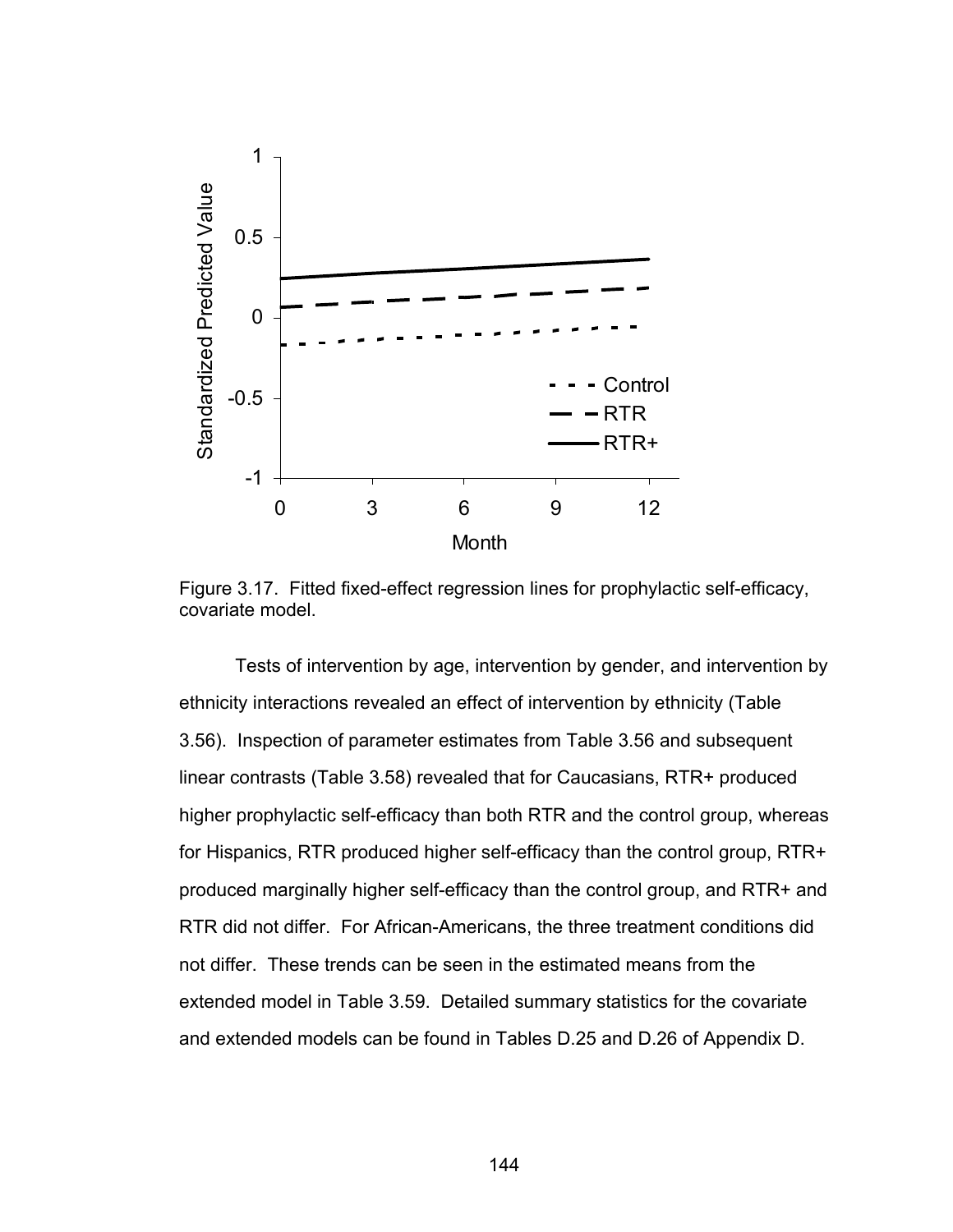| Comparison                          |      |       |
|-------------------------------------|------|-------|
| RTR vs. Control, Hispanics          | 7.73 | 0.005 |
| RTR+ vs. Control, Hispanics         | 3.46 | 0.063 |
| RTR+ vs. RTR, Hispanics             | 1.96 | 0.162 |
| RTR vs. Control, African-Americans  | 0.26 | 0.609 |
| RTR+ vs. Control, African-Americans | 0.14 | 0.714 |
| RTR+ vs. RTR, African-Americans     | 0.86 | 0.355 |
| RTR+ vs. RTR, Caucasian/Other       | 4.71 | 0.030 |

Table 3.58. Tests of additional hypotheses for the extended model for prophylactic self-efficacy.

Table 3.59. Estimated means for the extended model for prophylactic selfefficacy.

|                  | Month      |            |            |            |
|------------------|------------|------------|------------|------------|
|                  | 0          | 3          | 6          | 12         |
| Caucasian/Other  |            |            |            |            |
| <b>CONTROL</b>   | 2.81(.05)  | 2.83(.05)  | 2.84(.05)  | 2.87(.05)  |
| <b>RTR</b>       | 2.92(.05)  | 2.94(.05)  | 2.95(.05)  | 2.98(.05)  |
| RTR+             | 3.05(.05)  | 3.07(0.05) | 3.08(.05)  | 3.10(.05)  |
| Hispanic         |            |            |            |            |
| <b>CONTROL</b>   | 2.77(.09)  | 2.78(.09)  | 2.79(.09)  | 2.82(.10)  |
| <b>RTR</b>       | 3.13(0.10) | 3.14(0)    | 3.15(.10)  | 3.18(.10)  |
| RTR+             | 2.96(.08)  | 2.98(.08)  | 2.99(0.08) | 3.02(.08)  |
| African-American |            |            |            |            |
| <b>CONTROL</b>   | 2.82(.07)  | 2.83(0.07) | 2.85(.07)  | 2.87(.08)  |
| <b>RTR</b>       | 2.77(.07)  | 2.79(0.07) | 2.80(.07)  | 2.83(0.07) |
| RTR+             | 2.85(.07)  | 2.87(.07)  | 2.88(.07)  | 2.91(.07)  |

*Note 1*. Means estimated at the following covariate values: Pretest=2.91, Site=Texas, Age=16, Gender=Male.

*Note 2*. Cell values are: estimated mean (standard error).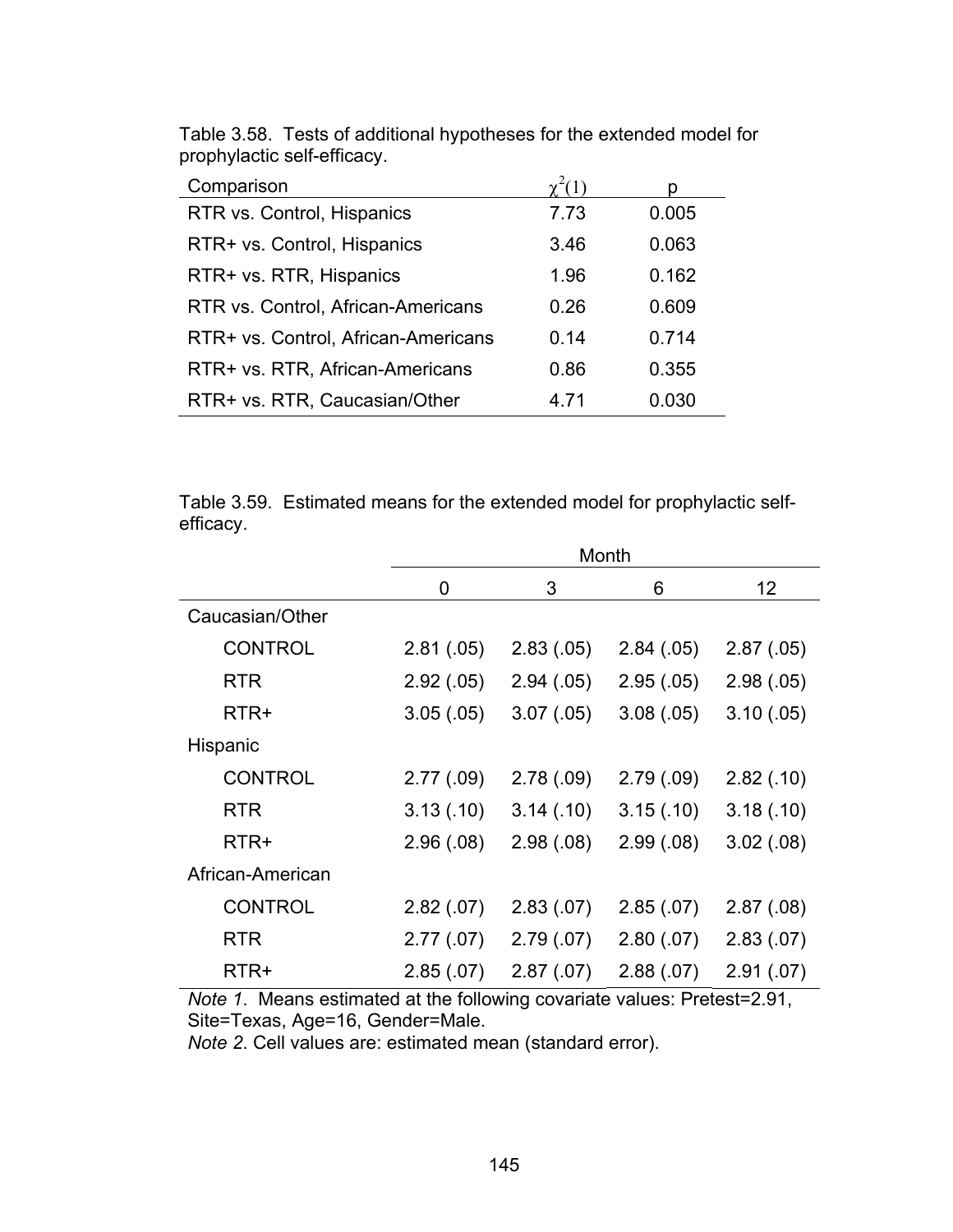#### *Perceived Behavioral Control*

 Linear random effects regression models were used to test effects of intervention assignment on participants' perceived behavioral control (in using prophylaxis), adjusting for covariates discussed in the methods section. The removal of a random slope for month significantly degraded fit relative to a model with a random slope for month and a subject-specific random intercept, and a random coefficient model was therefore used in all subsequent model testing. Comparison of possible covariance structures of the random effects revealed that 1) an exchangeable structure significantly degraded model fit relative to an unstructured covariance matrix; 2) an independent structure did not significantly differ from the unstructured matrix; and 3) an identity matrix significantly degraded model fit relative to the independent covariance structure. Therefore, an independent structure was used in all subsequent

|                                        |            |            | Model |            | Diff $G^2$ |       |
|----------------------------------------|------------|------------|-------|------------|------------|-------|
| Model                                  | <b>AIC</b> | <b>BIC</b> | df    | Diff $G^2$ | df         | p     |
| Random effects                         |            |            |       |            |            |       |
| Random slope                           | 3095.41    | 3190.23    | 17    |            |            |       |
| Random intercept                       | 3117.79    | 3201.45    | 15    | 26.38      | 2          | 0.000 |
| Covariance structure of random effects |            |            |       |            |            |       |
| Unstructured                           | 3095.41    | 3190.23    | 17    |            |            |       |
| Exchangeable                           | 3332.61    | 3421.85    | 16    | 239.2      | 1          | 0.000 |
| Independent                            | 3094.23    | 3183.48    | 16    | 0.82       | 1          | 0.364 |
| <b>Identity</b>                        | 3366.91    | 3450.57    | 15    | 274.67     | 1          | 0.000 |

Table 3.60. Random effect and covariance structure comparisons for perceived behavioral control.

*Note 1.* Tests of random slope and intercept models assumed no covariance structure.

*Note 2*. Diff = Difference, AIC = Aikake information criterion, BIC = Bayesian information criterion.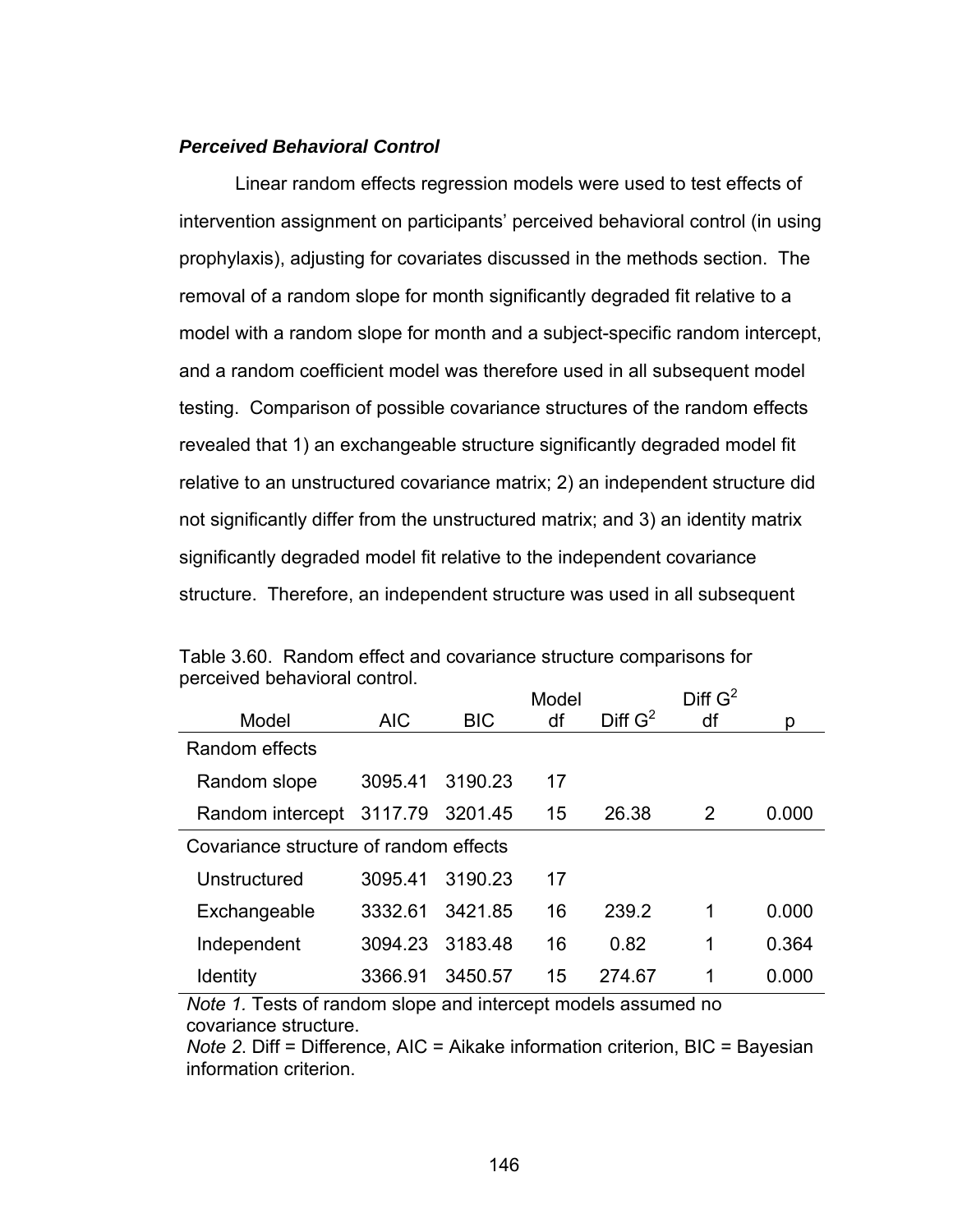model testing. Summary statistics for comparisons of random effects models and alternative covariance structures appear in Table 3.60.

Addition of site, age, gender, and ethnicity significantly improved fit over the baseline model, and the addition of an intervention by month interaction (allowing the time trends to vary across groups) did not significantly improve fit over the covariate model. In the covariate model, there was a significant positive effect of perceived behavioral control at presurvey: Higher control initially was linked to higher control at all later time points. There was also a significant positive effect of both interventions: Relative to the control group, participants in RTR+ and RTR had higher perceived behavioral control at all later time points. Participants from New York had higher perceived behavioral control overall than participants from Texas, females had higher control than males overall, and African-Americans perceived themselves to have lower control than Caucasians. Hierarchical comparisons of the baseline, covariate, and variable time trend models, and associated parameter estimates, appear in Table 3.61.

|            | Model           |            |            |            |
|------------|-----------------|------------|------------|------------|
|            | <b>Baseline</b> | Covariate  | VTT        | Extended   |
| Presurvey  | $0.587***$      | $0.569***$ | $0.569***$ | $0.574***$ |
| <b>RTR</b> | $0.165***$      | $0.133**$  | $0.120*$   | $0.158*$   |
| RTR+       | $0.152***$      | $0.129**$  | $0.102*$   | $0.182**$  |
| Month      | $0.007**$       | $0.007**$  | 0.003      | $0.007**$  |
| Arizona    |                 | $-0.064$   | $-0.065$   | $-0.045$   |
| New York   |                 | $0.153*$   | $0.153*$   | $0.154*$   |
| Age        |                 | 0.031      | 0.032      | 0.032      |

Table 3.61. Comparison of baseline, covariate, variable time trend, and extended models for perceived behavioral control.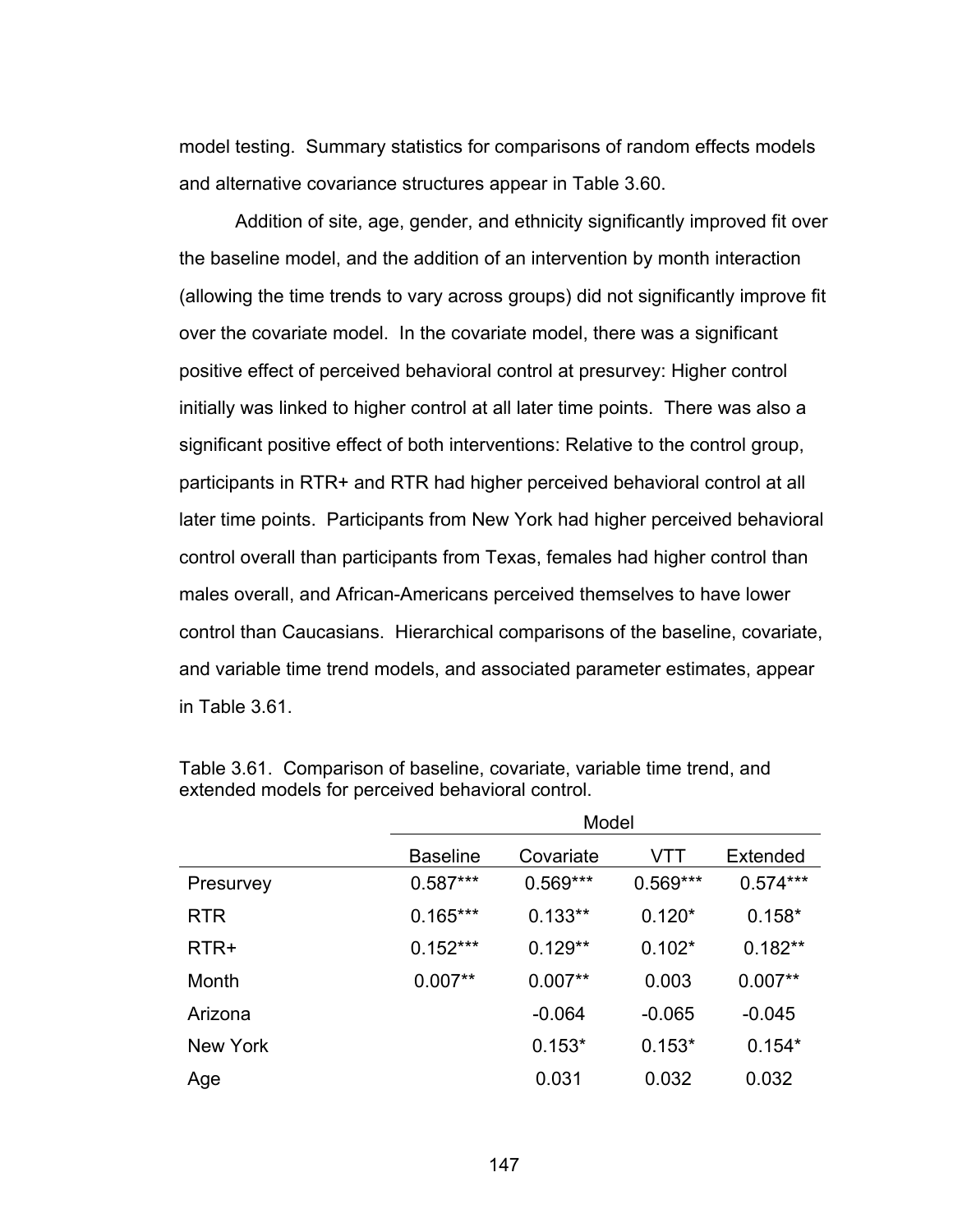Table 3.61 (Continued).

|                  | Model           |            |                |             |
|------------------|-----------------|------------|----------------|-------------|
|                  | <b>Baseline</b> | Covariate  | VTT            | Extended    |
| Female           |                 | $0.146***$ | $0.145***$     | $0.138***$  |
| Hispanic         |                 | $-0.038$   | $-0.038$       | $-0.127$    |
| African-American |                 | $-0.106*$  | $-0.106*$      | 0.060       |
| Month X RTR      |                 |            | 0.004          |             |
| Month X RTR+     |                 |            | 0.008          |             |
| Hispanic X RTR   |                 |            |                | 0.215       |
| Af. Amer. X RTR  |                 |            |                | $-0.203$    |
| Hispanic X RTR+  |                 |            |                | 0.064       |
| Af Amer X RTR+   |                 |            |                | $-0.253*$   |
| Intercept        | $1.18***$       | $0.703*$   | $0.714*$       | $0.654*$    |
| Slope (sd)       | $0.029***$      | $0.028***$ | $0.028***$     | $-3.552***$ |
| Intercept (sd)   | 0.399***        | 0.386***   | 0.386***       | $-0.964***$ |
| Residual (sd)    | $0.407***$      | $0.408***$ | $0.408***$     | $-0.899***$ |
| Difference df    |                 | 6          | $\overline{2}$ | 4           |
| Difference $G^2$ |                 | 29.13      | 2.02           | 10.17       |
| р                |                 | 0.0001     | 0.3634         | 0.0377      |

*Note 1*. VTT = Variable time trend; Presurvey = Presurvey score on the dependent measure; Af. Amer. = African American.

*Note 2*. Reference for intervention = RTR and RTR+: Control; reference for Site = Arizona and New York: Texas; reference for Ethnicity = Hispanic and African-American: White/other.

*Note 3.* Difference test comparisons: Baseline vs. Covariate, Covariate vs. VTT, Covariate vs. Extended.

\* p<0.05, \*\* p<0.01, \*\*\* p<0.001

Linear contrasts assessing additional hypotheses showed that RTR+

and RTR produced comparable increases in perceived behavioral control

 $(\chi^2(1)$ = 0.01, p=.92), New York participants also had higher control than

participants from Arizona ( $\chi^2(1)$ = 6.65, p=.01), and African-Americans did not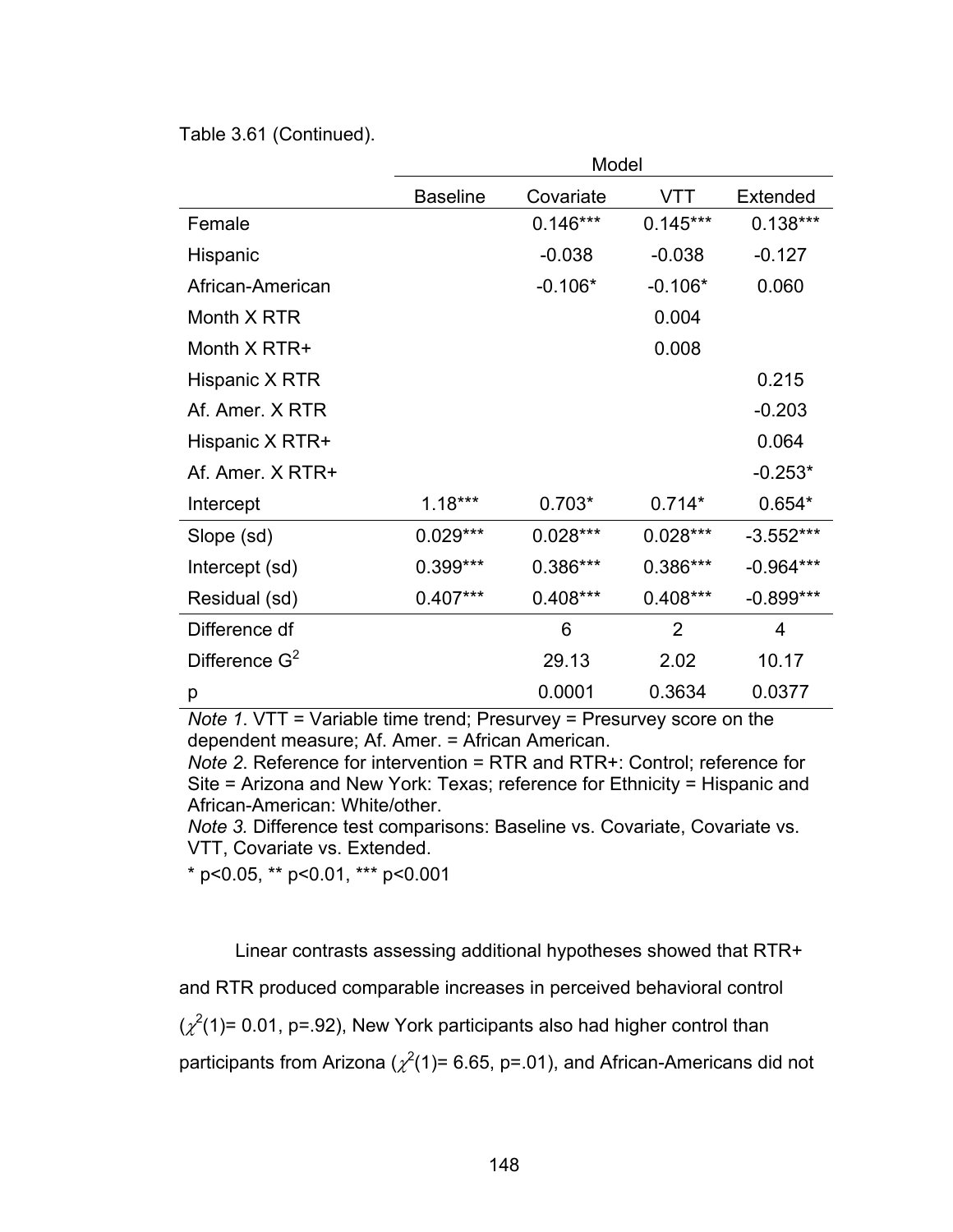differ from Hispanics overall ( $\chi^2(1)$  =1.08, p=.30). Estimated means from the covariate model can be found in Table 3.62 and Figure 3.18.

Table 3.62. Estimated means for the covariate model for perceived behavioral control (for prophylaxis).

|                | Month     |           |           |           |
|----------------|-----------|-----------|-----------|-----------|
| Intervention   |           | 3         | 6         | 12        |
| <b>CONTROL</b> | 2.81(.04) | 2.83(.04) | 2.85(.04) | 2.90(.05) |
| <b>RTR</b>     | 2.94(.04) | 2.96(.04) | 2.99(.04) | 3.03(.05) |
| RTR+           | 2.94(.04) | 2.96(.04) | 2.98(.04) | 3.03(.05) |

*Note*. Means estimated at the following covariate values: Pretest=2.82, Site=Texas, Age=16, Gender=Male, Ethnicity=Caucasian/Other



Figure 3.18. Fitted fixed-effect regression lines for perceived behavioral control (for prophylaxis), covariate model.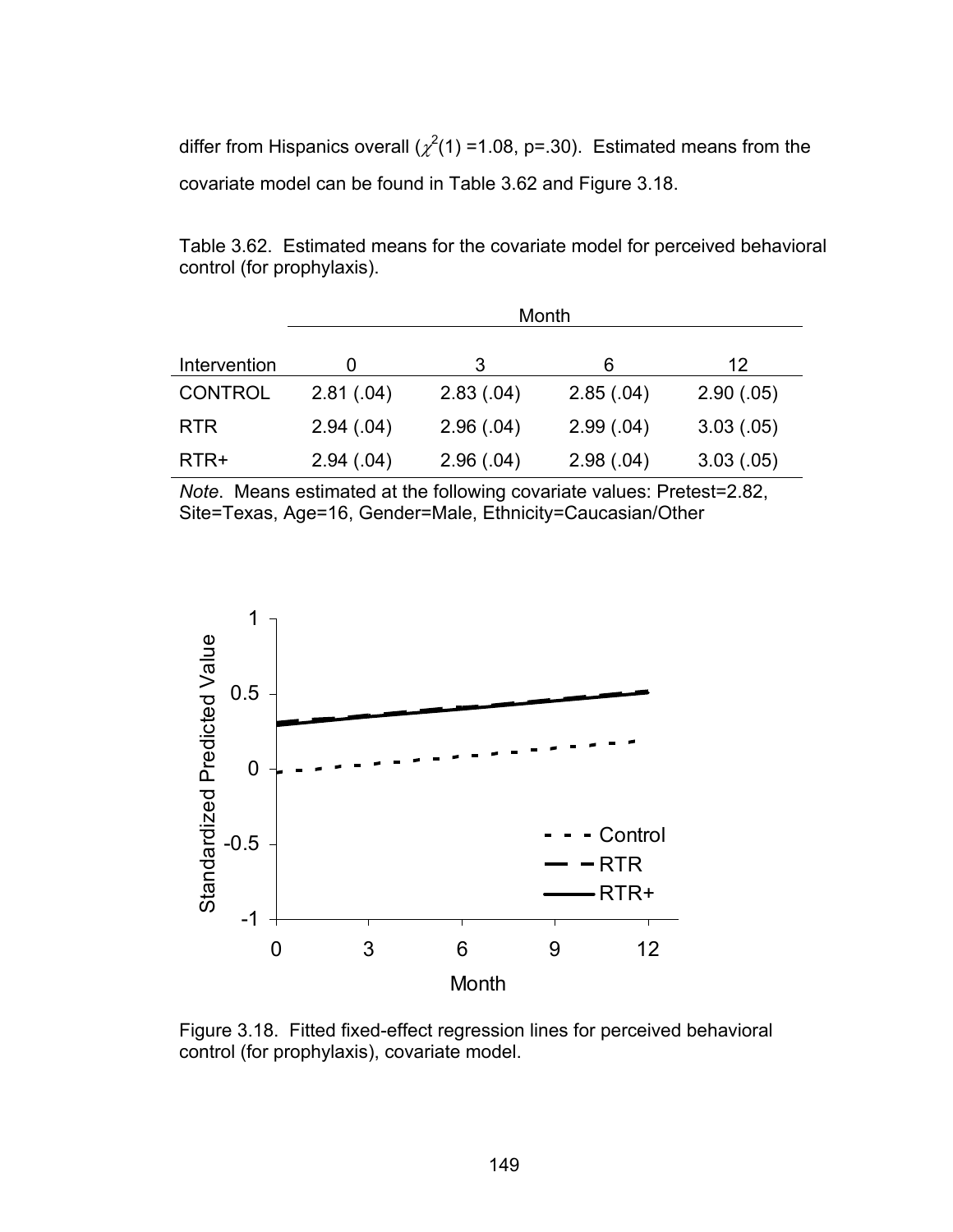Tests of intervention by age, intervention by gender, and intervention by ethnicity interactions revealed an effect of intervention by ethnicity and is reflected by the significant African-American by RTR+ component of the interaction in Table 3.61. Inspection of parameter estimates from Table 3.61 and subsequent linear contrasts (Table 3.63) revealed that for Caucasians and Hispanics, both RTR+ and RTR produced significantly higher perceived behavioral control than did the control group, whereas for African-Americans, no differences were detected. These trends can be seen in the estimated means from the extended model in Table 3.64. Detailed summary statistics for the covariate and extended models can be found in Tables D.27 and D.28 of Appendix D.

| Table 3.63. Tests of additional hypotheses for the extended model for |
|-----------------------------------------------------------------------|
| perceived behavioral control.                                         |

| Comparison                          |      |       |
|-------------------------------------|------|-------|
| RTR vs. Control, Hispanics          | 8.58 | 0.003 |
| RTR+ vs. Control, Hispanics         | 5.43 | 0.020 |
| RTR+ vs. RTR, Hispanics             | 1.25 | 0.265 |
| RTR vs. Control, African-Americans  | 0.25 | 0.618 |
| RTR+ vs. Control, African-Americans | 0.62 | 0.427 |
| RTR+ vs. RTR, African-Americans     | 0.08 | 0.768 |
| RTR+ vs. RTR, Caucasian/Other       | 0.18 | 0.671 |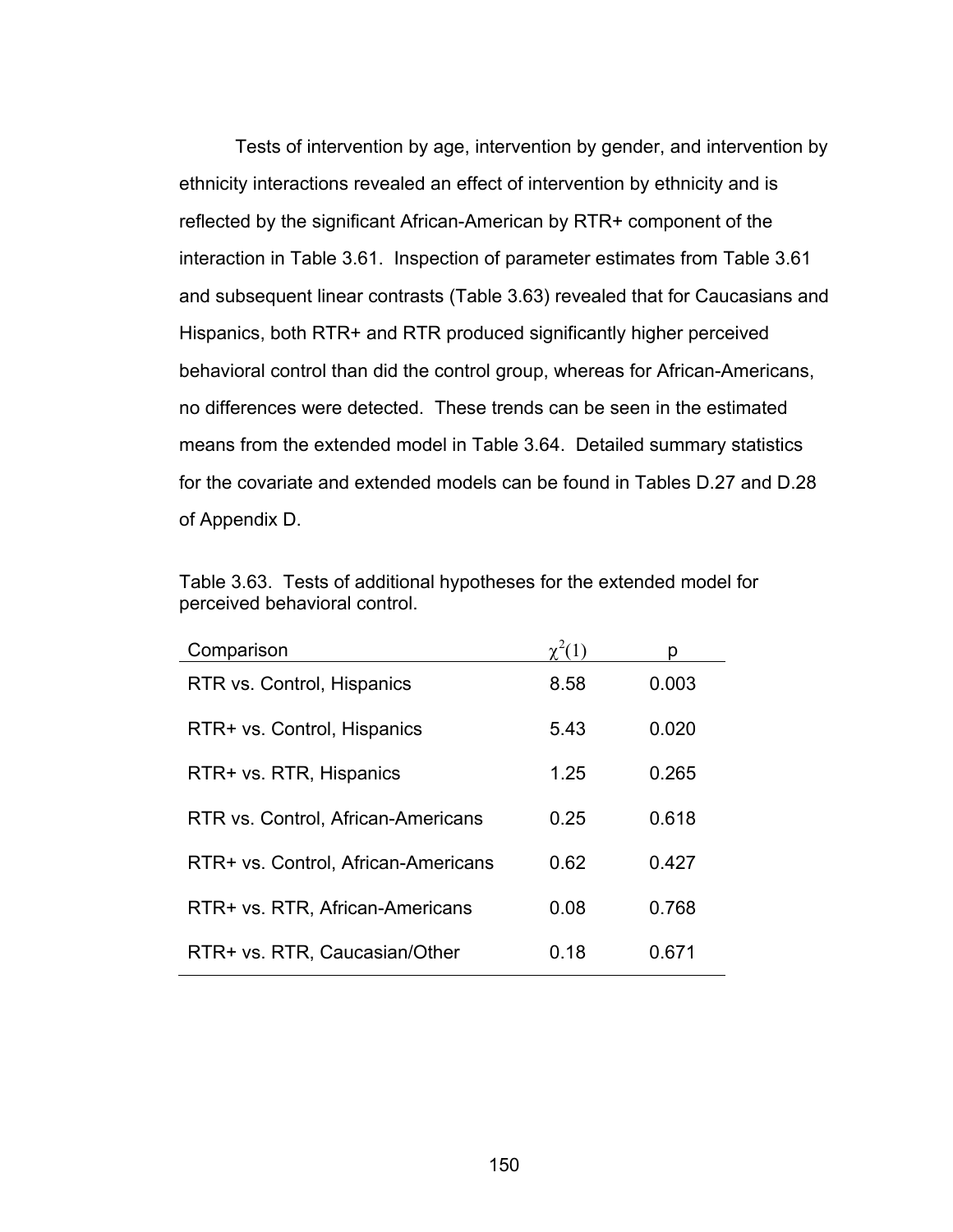|                  |            |           | Month      |            |
|------------------|------------|-----------|------------|------------|
|                  | 0          | 3         | 6          | 12         |
| Caucasian/Other  |            |           |            |            |
| <b>CONTROL</b>   | 2.78(.05)  | 2.80(.05) | 2.83(0.05) | 2.87(.05)  |
| <b>RTR</b>       | 2.94(.05)  | 2.96(.05) | 2.98(.05)  | 3.03(0.05) |
| RTR+             | 2.96(.05)  | 2.99(.05) | 3.01(.05)  | 3.05(.05)  |
| Hispanic         |            |           |            |            |
| <b>CONTROL</b>   | 2.66(.09)  | 2.68(.09) | 2.70(.09)  | 2.74(0)    |
| <b>RTR</b>       | 3.03(0.10) | 3.05(.10) | 3.07(0.10) | 3.12(.10)  |
| RTR+             | 2.90(.08)  | 2.92(.08) | 2.95(.08)  | 2.99(0.08) |
| African-American |            |           |            |            |
| <b>CONTROL</b>   | 2.84(.07)  | 2.86(.07) | 2.89(0.07) | 2.93(0.08) |
| <b>RTR</b>       | 2.80(0.07) | 2.82(.07) | 2.84(.07)  | 2.89(.07)  |
| RTR+             | 2.77(.06)  | 2.79(.06) | 2.82(.07)  | 2.86(.07)  |

Table 3.64. Estimated means for the extended model for perceived behavioral control (for prophylaxis).

*Note 1*. Means estimated at the following covariate values: Pretest=2.82, Site=Texas, Age=16, Gender=Male.

*Note 2*. Cell values are: estimated mean (standard error).

# *Recognition of Warning Signals*

 Linear random effects regression models were used to test effects of intervention assignment on participants' self-efficacy, adjusting for covariates discussed in the methods section. The removal of a random slope for month significantly degraded fit relative to a model with a random slope for month and a subject-specific random intercept, and a random coefficient model was therefore used in all subsequent model testing. Comparison of possible covariance structures of the random effects revealed that 1) an exchangeable structure significantly degraded model fit relative to an unstructured covariance matrix; 2) an independent structure did not significantly differ from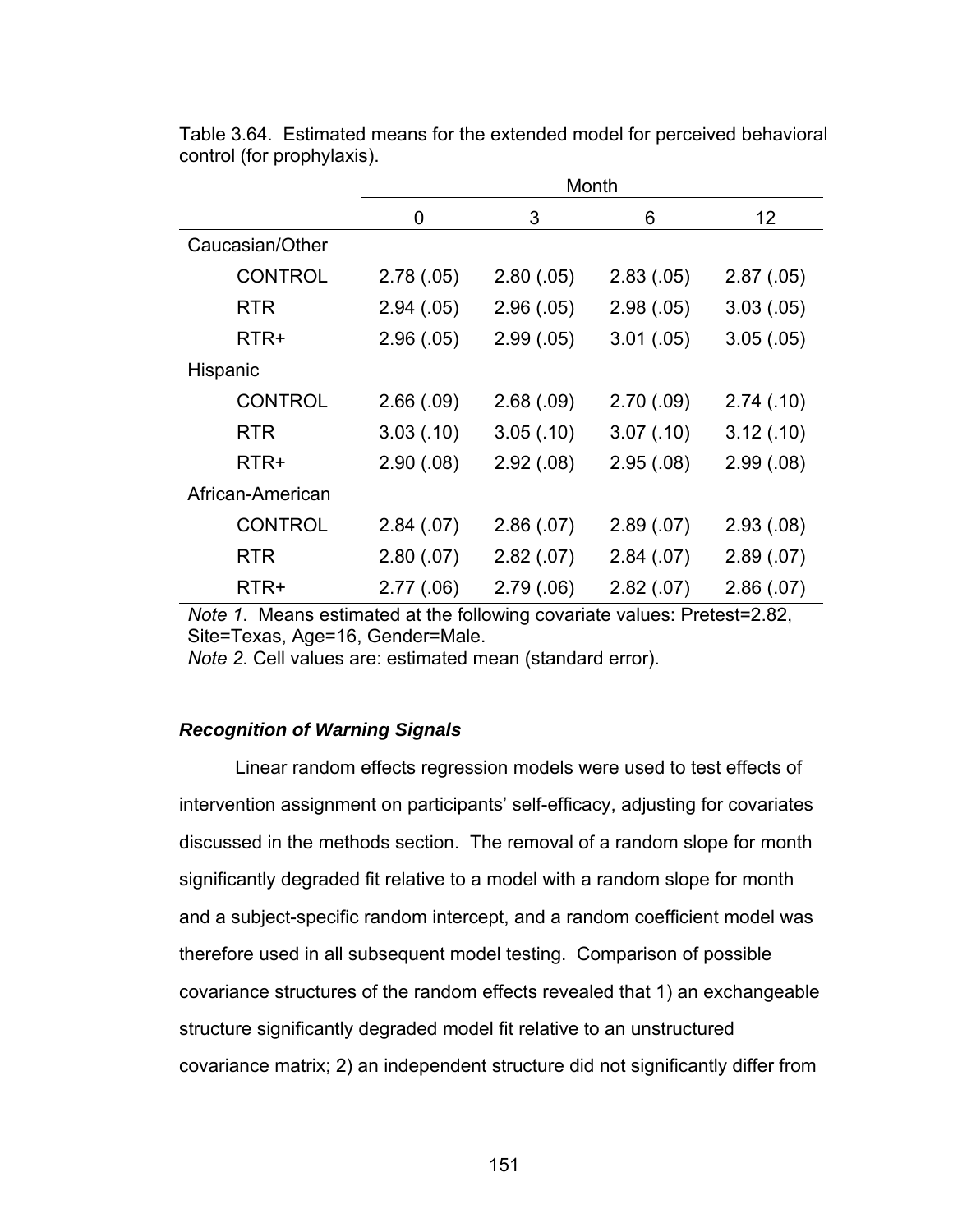the unstructured matrix; and 3) an identity matrix significantly degraded model fit relative to the independent covariance structure. Therefore, an independent structure was used in all subsequent model testing. Summary statistics for comparisons of random effects models and alternative covariance structures appear in Table 3.65.

|          | Table 3.65. Random effect and covariance structure comparisons for warning |  |  |
|----------|----------------------------------------------------------------------------|--|--|
| signals. |                                                                            |  |  |

|                                        |            |            | Model |                     | Diff     |       |
|----------------------------------------|------------|------------|-------|---------------------|----------|-------|
| Model                                  | <b>AIC</b> | <b>BIC</b> | df    | Diff G <sup>2</sup> | $G^2$ df | p     |
| Random effects                         |            |            |       |                     |          |       |
| Random slope                           | 4180.09    | 4274.90    | 17    |                     |          |       |
| Random intercept                       | 4205.02    | 4288.68    | 15    | 28.94               | 2        | 0.000 |
| Covariance structure of random effects |            |            |       |                     |          |       |
| Unstructured                           | 4180.09    | 4274.90    | 17    |                     |          |       |
| Exchangeable                           | 4395.26    | 4484.50    | 16    | 217.18              | 1        | 0.000 |
| Independent                            | 4179.51    | 4268.75    | 16    | 1.43                | 1        | 0.232 |
| Identity                               | 4427 27    | 4510.93    | 15    | 249.76              | 1        | 0.000 |

*Note 1.* Tests of random slope and intercept models assumed no covariance structure.

*Note 2*. Diff = Difference, AIC = Aikake information criterion, BIC = Bayesian information criterion.

Addition of site, age, gender, and ethnicity significantly improved fit over the baseline model, and the addition of an intervention by month interaction (allowing the time trends to vary across groups) significantly improved upon the covariate model. In the variable time trend model, there was a significant positive effect of warning signal recognition at presurvey: Recognizing warning signals at presurvey was linked to their recognition at all later time points. There was also a significant positive initial effect of both interventions: Relative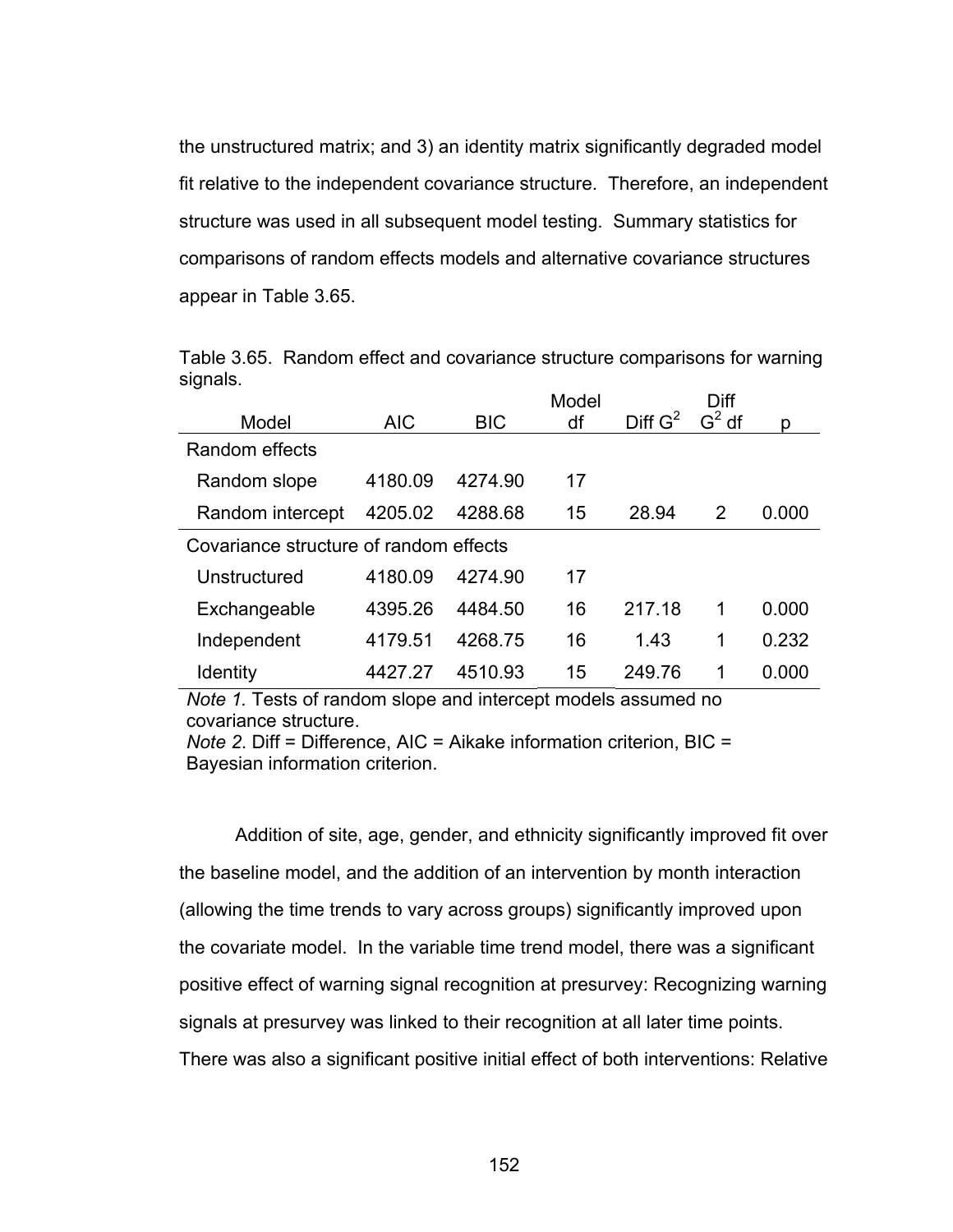to the control group, participants in RTR+ and RTR were more likely to recognize warning signals at postsurvey. In addition, Arizona

|                  |                 | Model       |                |
|------------------|-----------------|-------------|----------------|
|                  |                 |             | Variable time  |
|                  | <b>Baseline</b> | Covariate   | trend          |
| Presurvey        | $0.434***$      | $0.432***$  | $0.432***$     |
| <b>RTR</b>       | $0.562***$      | $0.545***$  | $0.604***$     |
| RTR+             | $0.830***$      | $0.847***$  | $0.932***$     |
| Month            | $-0.0107**$     | $-0.0102**$ | 0.006          |
| Arizona          |                 | $-0.206**$  | $-0.204**$     |
| New York         |                 | $-0.138$    | $-0.137$       |
| Age              |                 | $0.087***$  | $0.086***$     |
| Female           |                 | 0.090       | 0.091          |
| Hispanic         |                 | $-0.068$    | $-0.068$       |
| African-American |                 | $-0.170**$  | $-0.171**$     |
| Month X RTR      |                 |             | $-0.018*$      |
| Month X RTR+     |                 |             | $-0.027***$    |
| Intercept        | 0.991 ***       | $-0.331$    | $-0.367$       |
| Slope (sd)       | $-3.273***$     | $-3.246***$ | $-3.275***$    |
| Intercept (sd)   | $-0.677***$     | $-0.719***$ | $-0.718***$    |
| Residual (sd)    | $-0.601***$     | $-0.605***$ | $-0.607***$    |
| Difference df    |                 | 6           | $\overline{2}$ |
| Difference $G^2$ |                 | 36.95       | 11.84          |
| р                |                 | 0.0000      | 0.0027         |

Table 3.66. Comparison of baseline, covariate, and variable time trend models for warning signals.

*Note 1*. Presurvey = Presurvey score on the dependent measure.

*Note 2*. Reference for intervention = RTR and RTR+: Control; reference for Site = Arizona and New York: Texas; reference for Ethnicity = Hispanic and African-American: White/other.

*Note 3.* Covariate model evaluated against the baseline model; variable time trend model evaluated against the covariate model.

\* p<0.05, \*\* p<0.01, \*\*\* p<0.001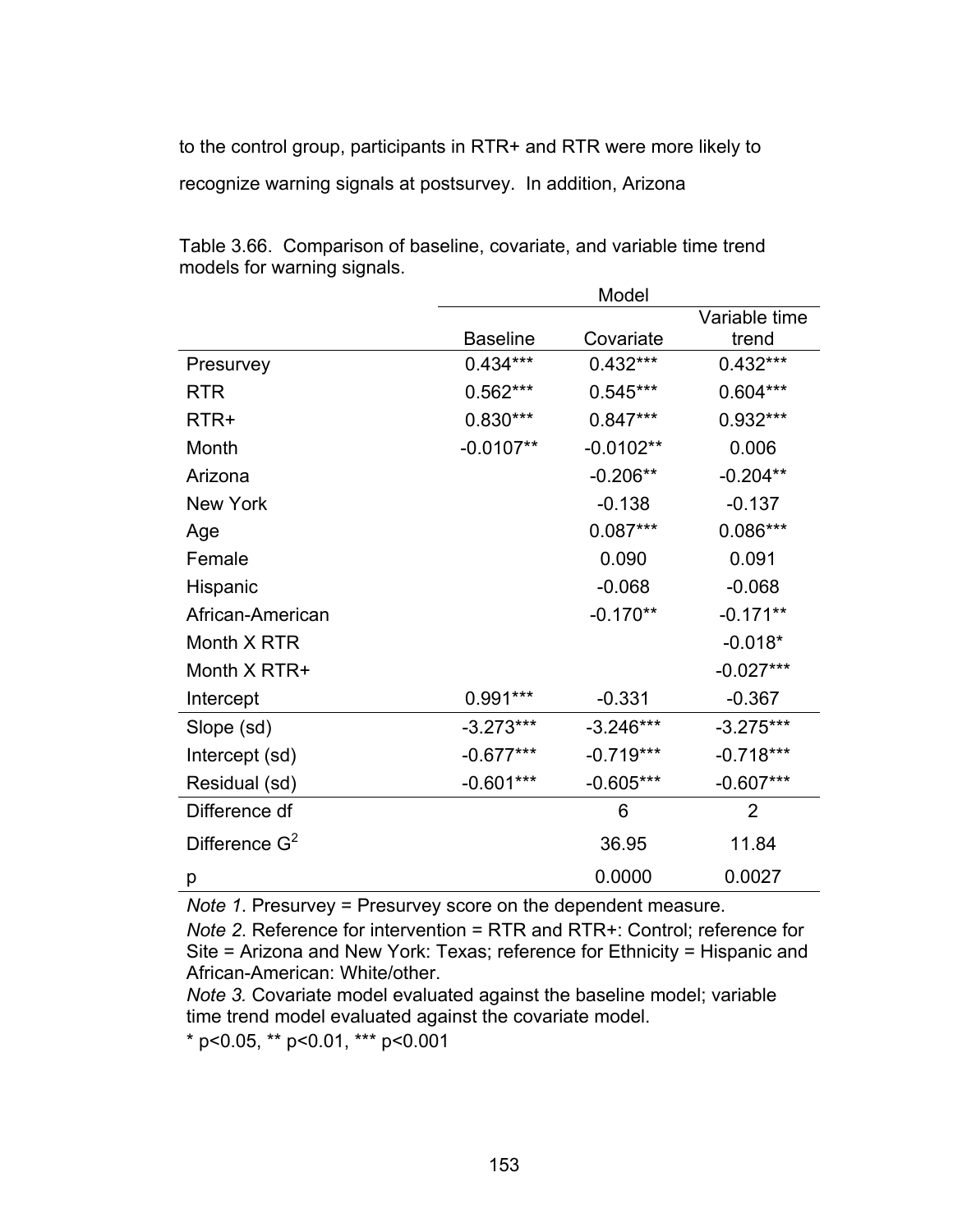participants were less likely to recognize warning signals overall than participants from Texas, older participants were more likely overall, and African-Americans were less likely overall to recognize warning signals than Caucasians. Hierarchical comparisons of the baseline, covariate, and variable time trend models, and associated parameter estimates, appear in Table 3.66.

Linear contrasts assessing additional hypotheses (Table 3.67) showed that both RTR+ and RTR participants were significantly more likely to recognize warning signals than control participants through 12 months, and RTR+ participants recognized significantly more warning signals than RTR participants through 12 months. Arizona participants did not differ from New York participants ( $\chi^2$ (1)=0.37 p=.54), and African-Americans did not differ from Hispanics  $(\chi^2(1)=1.47, p=.22)$ .

| Comparison                 |        | n     |
|----------------------------|--------|-------|
| RTR vs. Control @ 3mo      | 77.26  | 0.000 |
| RTR vs. Control @ 6mo      | 53.88  | 0.000 |
| RTR vs. Control @ 12mo     | 15.29  | 0.000 |
| RTR+ vs. Control @ 3mo     | 217.86 | 0.000 |
| RTR+ vs. Control @ 6mo     | 154.26 | 0.000 |
| $RTR+vs.$ Control $@$ 12mo | 44.09  | 0.000 |
| RTR+ vs. RTR @ Postsurvey  | 27.67  | 0.000 |
| $RTR+vs. RTR @ 3mo$        | 27.04  | 0.000 |
| RTR+ vs. RTR @ 6mo         | 18.84  | 0.000 |
| RTR+ vs. RTR @ 12mo        | 5.43   | 0.020 |

Table 3.67. Tests of additional hypotheses for the variable time trend model for warning signals.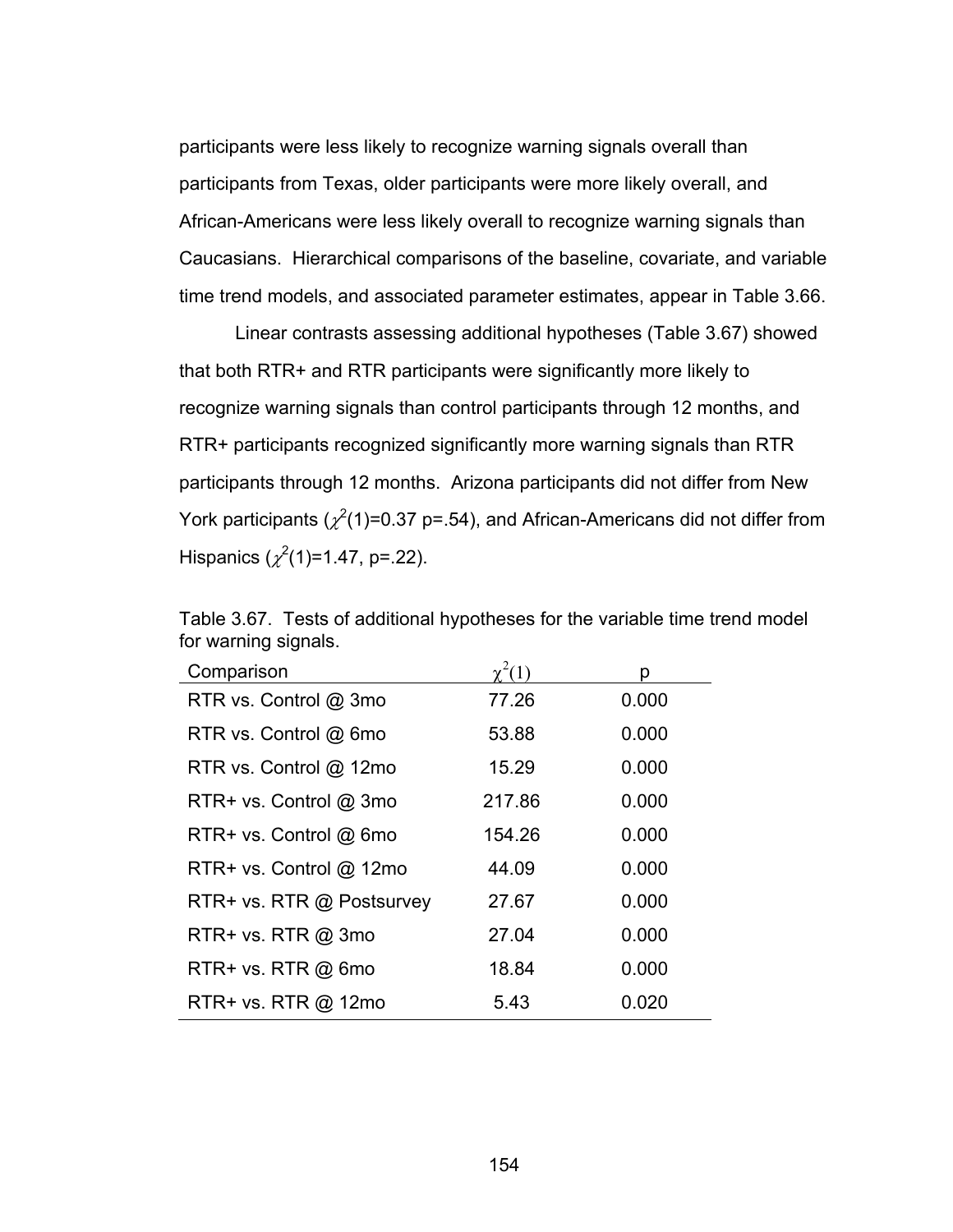As illustrated by Table 3.68 and Figure 3.19, the negative coefficients for the interaction terms in Table 3.66 suggest that the initial increases in the recognition of warning signals for RTR+ and RTR approach convergence with the control group over time. Tests of intervention by age, intervention by

Table 3.68. Estimated means for the variable time trend model for warning signals.

|                |           | Month                 |                                                 |            |
|----------------|-----------|-----------------------|-------------------------------------------------|------------|
| Intervention   | O         | 3                     | 6                                               | 12         |
| <b>CONTROL</b> | 1.82(.06) | $1.83(06)$ $1.85(06)$ |                                                 | 1.89(0.08) |
| <b>RTR</b>     |           |                       | $2.42(.06)$ $2.38(.06)$ $2.35(.06)$ $2.27(.08)$ |            |
| RTR+           | 2.75(.06) |                       | $2.68(.06)$ $2.62(.06)$ $2.49(.07)$             |            |

*Note*. Means estimated at the following covariate values: Pretest=1.88, Site=Texas, Age=16, Gender=Male, Ethnicity=Caucasian/Other



Figure 3.19. Fitted fixed-effect regression lines for warning signals, variable time trend model.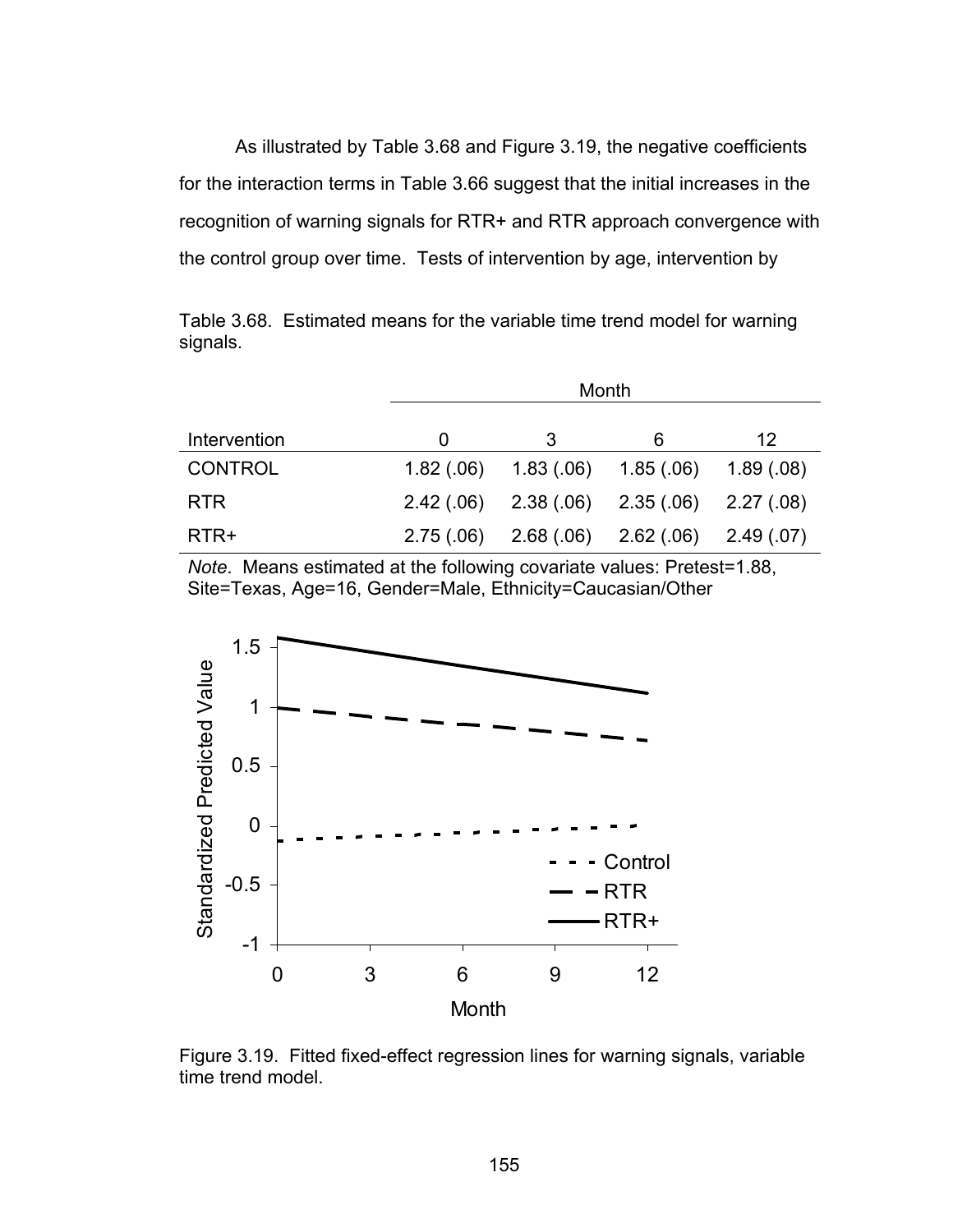gender, and intervention by ethnicity interactions did not reach significance. Detailed summary statistics for the variable time trend model can be found in Table D.29 of Appendix D.

### *Categorical Risk Perception*

 Linear random effects regression models were used to test effects of intervention assignment on participants' categorical risk perception, adjusting for covariates discussed in the methods section. The removal of a random slope for month significantly degraded fit relative to a model with a random slope for month and a subject-specific random intercept, and a random coefficient model was therefore used in all subsequent model testing. Comparison of possible covariance structures of the random effects revealed

|            |            | Model                                                                                           |                     | Diff     |       |
|------------|------------|-------------------------------------------------------------------------------------------------|---------------------|----------|-------|
| <b>AIC</b> | <b>BIC</b> | df                                                                                              | Diff G <sup>2</sup> | $G^2$ df | р     |
|            |            |                                                                                                 |                     |          |       |
|            |            | 17                                                                                              |                     |          |       |
| 2372.31    | 2456.00    | 15                                                                                              | 19.3                | 2        | 0.000 |
|            |            |                                                                                                 |                     |          |       |
|            |            | 17                                                                                              |                     |          |       |
| 2600.06    | 2689.33    | 16                                                                                              | 245.04              | 1        | 0.000 |
|            |            | 16                                                                                              | 1.00                | 1        | 0.317 |
| 2638.37    | 2722.06    | 15                                                                                              | 284.35              | 1        | 0.000 |
|            |            | 2357.02 2451.86<br>Covariance structure of random effects<br>2357.02 2451.86<br>2356.02 2445.28 |                     |          |       |

Table 3.69. Random effect and covariance structure comparisons for categorical risk perception.

*Note 1.* Tests of random slope and intercept models assumed no covariance structure.

*Note 2*. Diff = Difference, AIC = Aikake information criterion, BIC = Bayesian information criterion.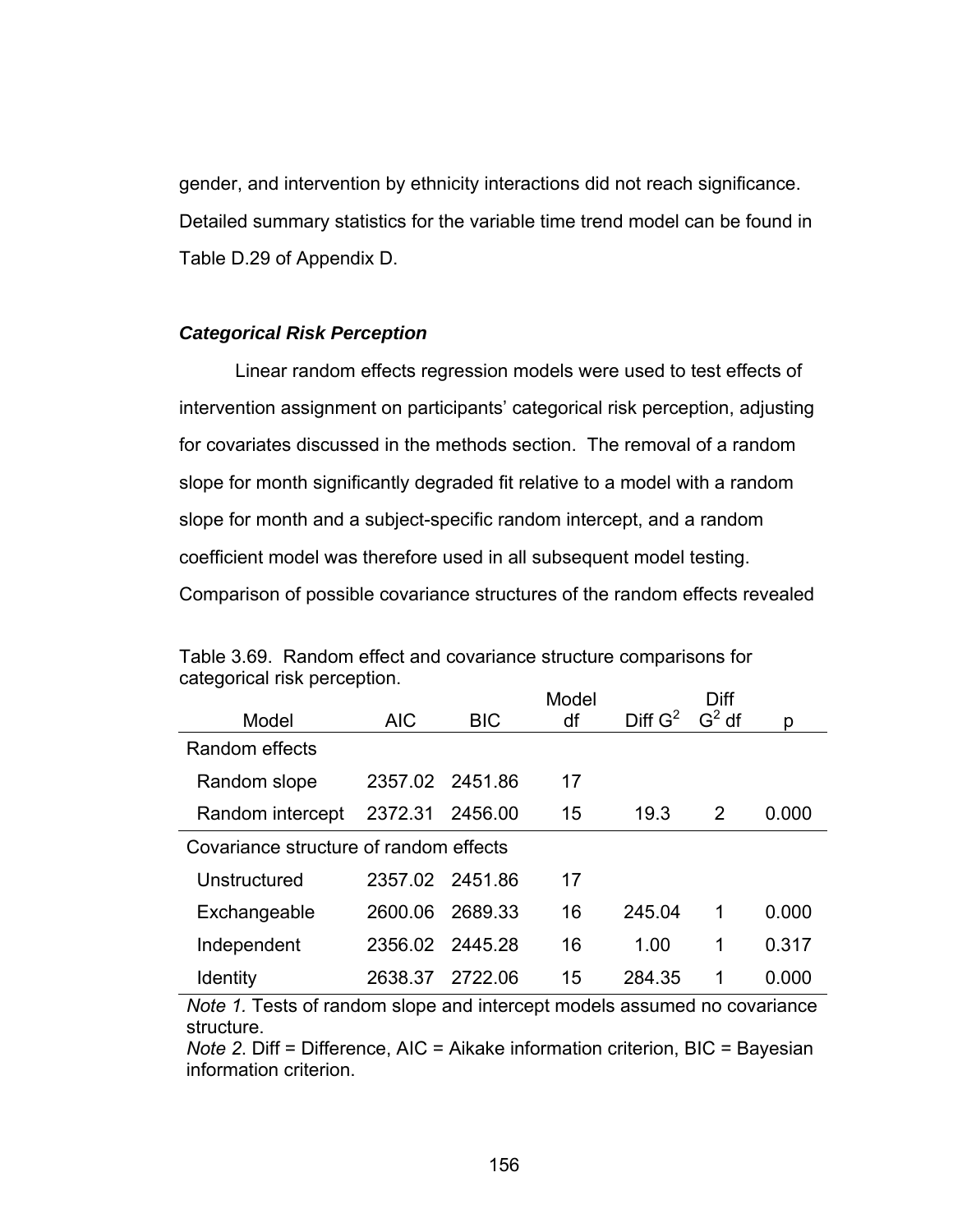that 1) an exchangeable structure significantly degraded model fit relative to an unstructured covariance matrix; 2) an independent structure did not significantly differ from the unstructured matrix; and 3) an identity matrix significantly degraded model fit relative to the independent covariance structure. Therefore, an independent structure was used in all subsequent model testing. Summary statistics for comparisons of random effects models and alternative covariance structures appear in Table 3.69.

Addition of site, age, gender, and ethnicity significantly improved fit over the baseline model, and the addition of an intervention by month interaction (allowing the time trends to vary across groups) did not significantly improve fit over the covariate model. In the covariate model, there was a significant positive effect of categorical risk perception at presurvey: Higher categorical risk perception initially was linked to higher categorical risk perception at all later time points. There was also a significant positive effect of both interventions: Relative to the control group, participants in RTR+ and RTR had higher categorical risk perception at all later time points. Participants from Arizona had lower categorical risk perception overall than participants from Texas, and females had higher categorical risk perception than males overall. In addition, older participants perceived more categorical risk than younger participants overall, and African-Americans perceived lower categorical risk overall than Caucasians. Hierarchical comparisons of the baseline, covariate, and variable time trend models, and associated parameter estimates, appear in Table 3.70.

157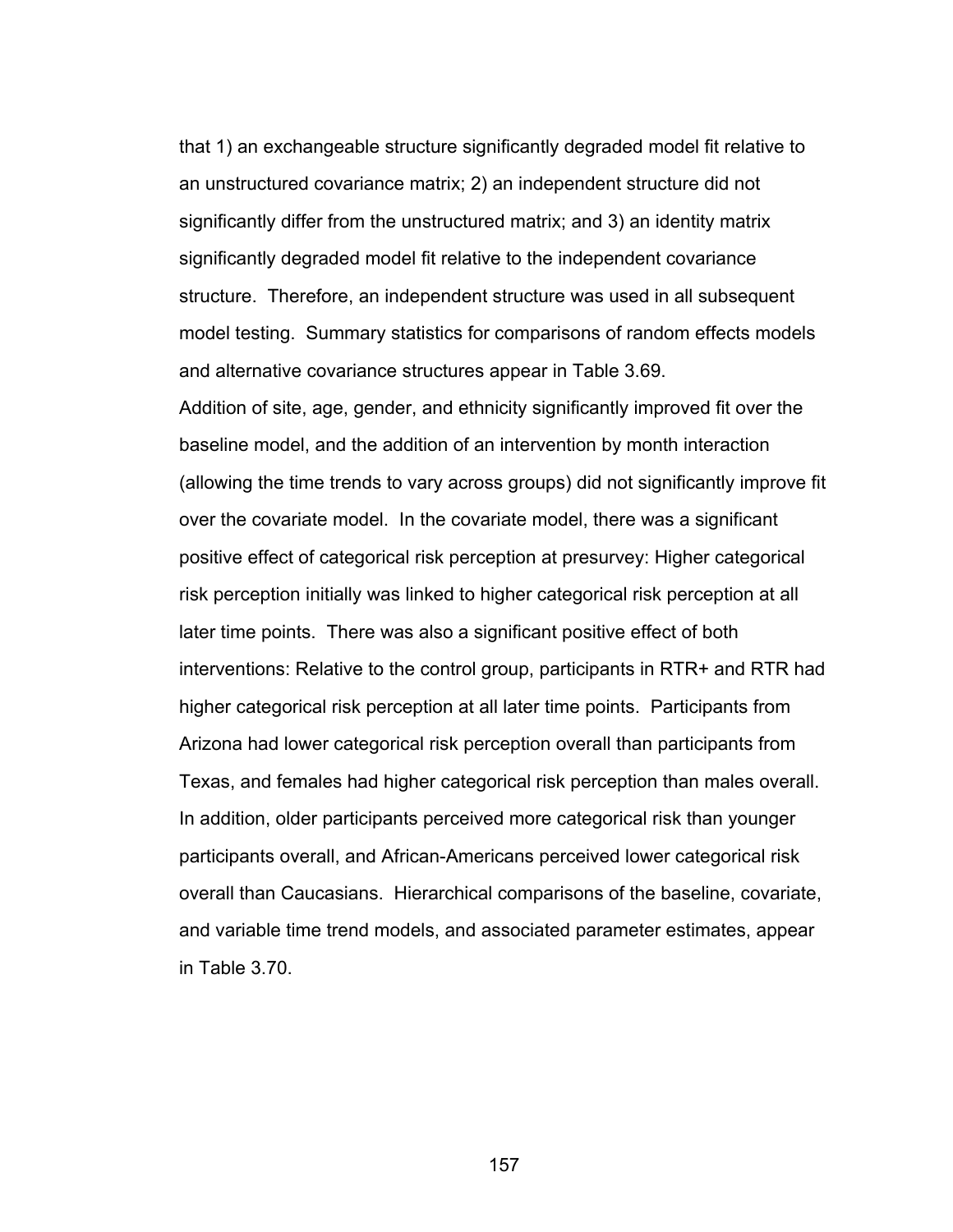|                     | Model           |            |                |                 |  |  |
|---------------------|-----------------|------------|----------------|-----------------|--|--|
|                     | <b>Baseline</b> | Covariate  | <b>VTT</b>     | <b>Extended</b> |  |  |
| Presurvey           | $0.539***$      | $0.525***$ | $0.524***$     | $0.525***$      |  |  |
| <b>RTR</b>          | $0.126**$       | $0.104**$  | $0.120**$      | $0.129*$        |  |  |
| RTR+                | $0.292***$      | $0.282***$ | $0.311***$     | $0.297***$      |  |  |
| Month               | $-0.005*$       | $-0.005*$  | 0.000          | $-0.004*$       |  |  |
| Arizona             |                 | $-0.107*$  | $-0.106*$      | $-0.089*$       |  |  |
| New York            |                 | 0.038      | 0.038          | 0.037           |  |  |
| Age                 |                 | $0.048**$  | $0.047**$      | $0.048**$       |  |  |
| Female              |                 | $0.130***$ | $0.131***$     | $0.123***$      |  |  |
| Hispanic            |                 | $-0.015$   | $-0.015$       | $-0.123$        |  |  |
| African-American    |                 | $-0.101**$ | $-0.101**$     | 0.018           |  |  |
| Month X RTR         |                 |            | $-0.005$       |                 |  |  |
| Month X RTR+        |                 |            | $-0.009$       |                 |  |  |
| Hispanic X RTR      |                 |            |                | 0.218           |  |  |
| Af. Amer. X RTR     |                 |            |                | $-0.202*$       |  |  |
| Hispanic X RTR+     |                 |            |                | 0.105           |  |  |
| Af. Amer. X<br>RTR+ |                 |            |                | $-0.126$        |  |  |
| Intercept           | $1.31***$       | $0.572*$   | $0.562*$       | $0.558*$        |  |  |
| Slope (sd)          | $0.022***$      | $0.021***$ | $0.021***$     | $0.021***$      |  |  |
| Intercept (sd)      | 0.339***        | $0.324***$ | $0.325***$     | $0.320***$      |  |  |
| Residual (sd)       | $0.339***$      | $0.339***$ | $0.339***$     | $0.339***$      |  |  |
| Difference df       |                 | 6          | $\overline{2}$ | $\overline{4}$  |  |  |
| Difference $G^2$    |                 | 39.43      | 326            | 11.01           |  |  |
| р                   |                 | 0.0000     | 0.1962         | 0.0265          |  |  |

Table 3.70. Comparison of baseline, covariate, and variable time trend models for categorical risk perception.

*Note 1*. VTT = Variable time trend; Presurvey = Presurvey score on the dependent measure; Af. Amer. = African American.

*Note 2*. Reference for intervention = RTR and RTR+: Control; reference for Site = Arizona and New York: Texas; reference for Ethnicity = Hispanic and African-American: White/other.

*Note 3.* Difference test comparisons: Baseline vs. Covariate, Covariate vs. VTT, Covariate vs. Extended.

\* p<0.05, \*\* p<0.01, \*\*\* p<0.001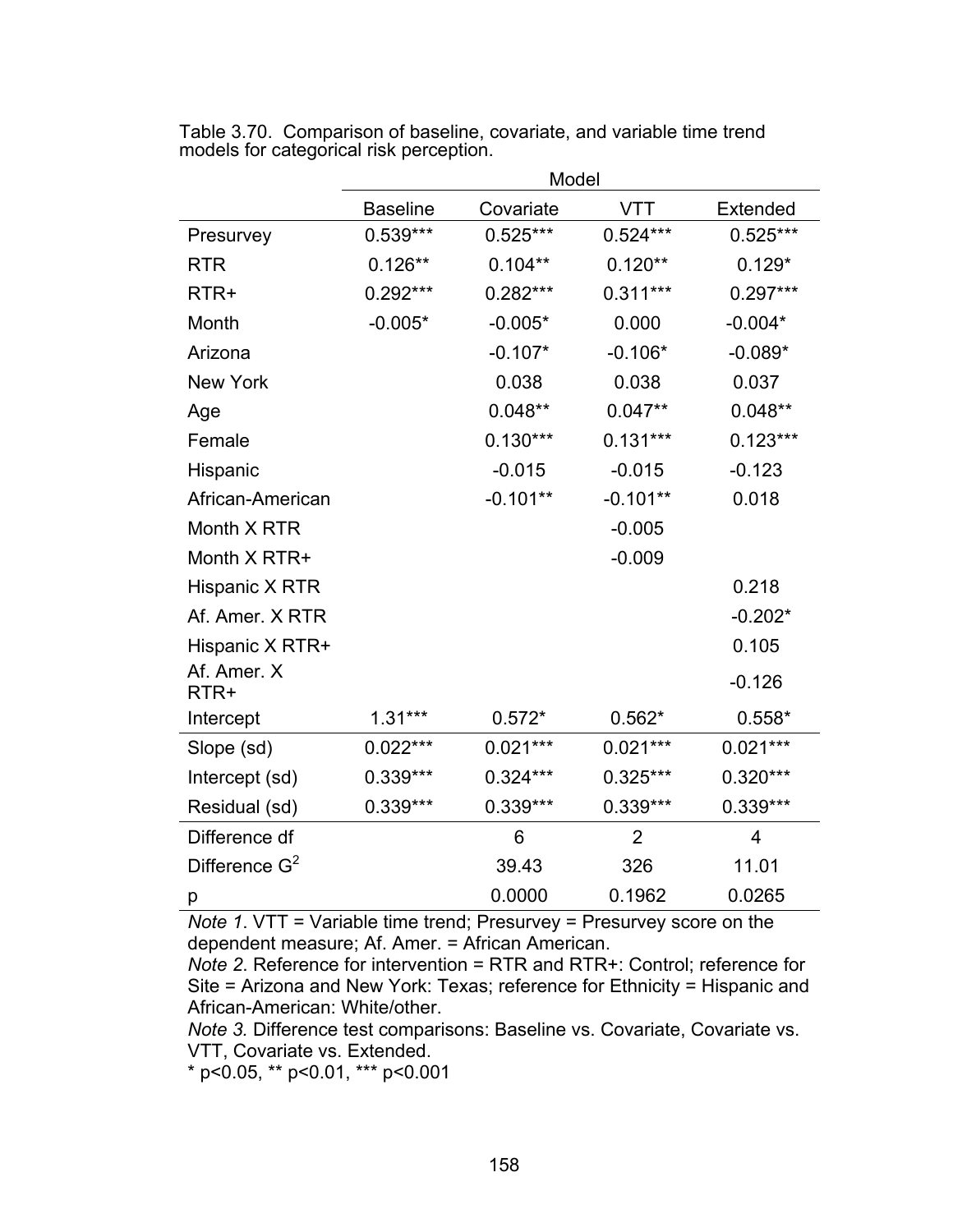Linear contrasts assessing additional hypotheses showed that participants in RTR+ had higher overall categorical risk perception than participants in RTR ( $\chi^2$ (1)=22.72, p<.01), New York participants perceived

Table 3.71. Estimated means for the covariate model for categorical risk perception.

|                |   |                                                 | Month |    |
|----------------|---|-------------------------------------------------|-------|----|
| Intervention   | O |                                                 | 6     | 12 |
| <b>CONTROL</b> |   | $2.88(.04)$ $2.87(.04)$ $2.85(.04)$ $2.83(.04)$ |       |    |
| <b>RTR</b>     |   | $2.99(.04)$ $2.97(.04)$ $2.96(.04)$ $2.93(.04)$ |       |    |
| RTR+           |   | $3.16(.04)$ $3.15(.04)$ $3.14(.04)$ $3.11(.04)$ |       |    |

*Note 1*. Means estimated at the following covariate values: Pretest=2.95, Site=Texas, Age=16, Gender=Male, Ethnicity=Caucasian/Other *Note 2.* Cell values are: estimated mean (standard error).



Figure 3.20. Fitted fixed-effect regression lines for categorical risk perception, covariate model.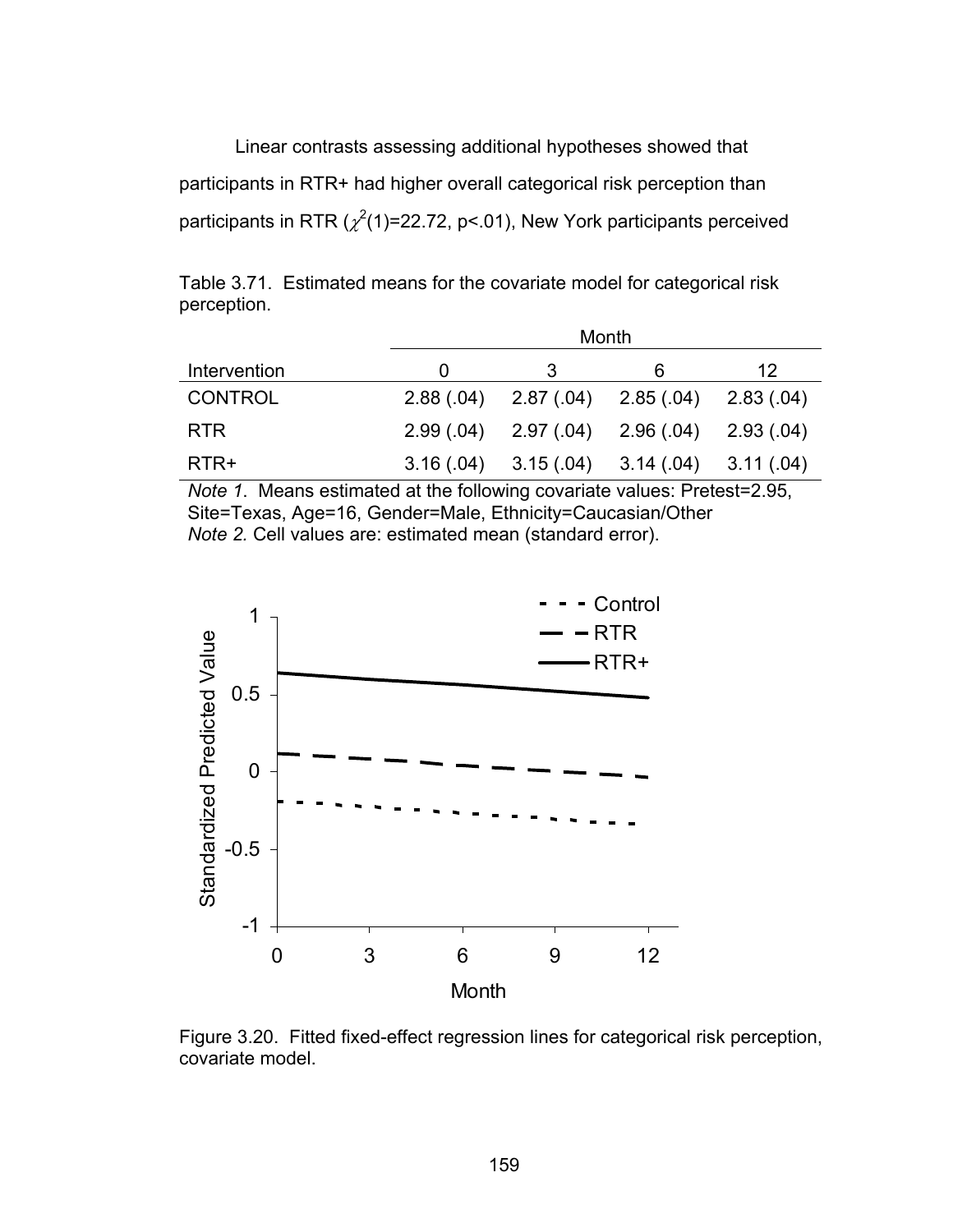more categorical risk than participants from Arizona ( $\chi^2$ (1)=4.25, p=0.04), and African-Americans did not differ from Hispanics overall ( $\chi^2(1)$  =2.48, p=0.12). Estimated means from the covariate model can be found in Table 3.71 and Figure 3.20.

Tests of intervention by age, intervention by gender, and intervention by ethnicity interactions revealed an effect of intervention by ethnicity (Table 3.70). Inspection of parameter estimates from Table 3.70 and subsequent linear contrasts (Table 3.72) revealed that 1) for Caucasians and Hispanics, both RTR+ and RTR produced significantly higher overall categorical risk perception than did the control group, 2) for Caucasians and African-Americans (but not Hispanics), RTR+ produced significantly higher categorical risk perception than RTR, and 3) RTR+, but not RTR, produced higher categorical risk perception than the control group for African-Americans. These trends can be seen in the estimated means from the extended model in

| Comparison                          |       | D     |
|-------------------------------------|-------|-------|
| RTR vs. Control, Hispanics          | 11.63 | 0.001 |
| RTR+ vs. Control, Hispanics         | 23.43 | 0.000 |
| RTR+ vs. RTR, Hispanics             | 0.52  | 0.471 |
| RTR vs. Control, African-Americans  | 0.58  | 0.446 |
| RTR+ vs. Control, African-Americans | 6.76  | 0.009 |
| RTR+ vs. RTR, African-Americans     | 12.39 | 0.000 |
| RTR+ vs. RTR, Caucasian/Other       | 12.67 | 0.000 |

Table 3.72. Tests of additional hypotheses for the extended model for categorical risk perception.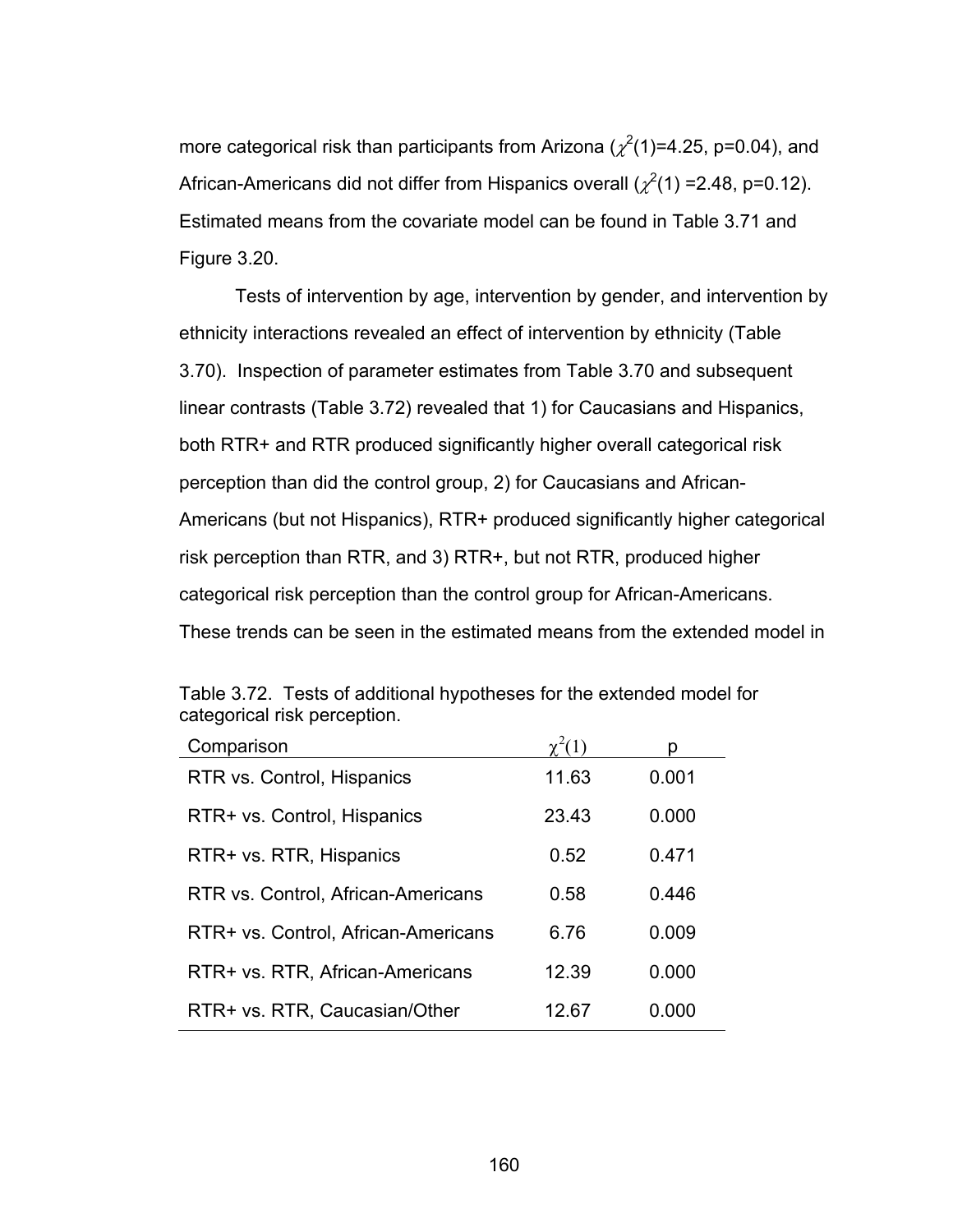|                  |            |           | Month      |            |
|------------------|------------|-----------|------------|------------|
|                  | 0          | 3         | 6          | 12         |
| Caucasian/Other  |            |           |            |            |
| <b>CONTROL</b>   | 2.87(.04)  | 2.85(.04) | 2.84(.04)  | 2.81(.04)  |
| <b>RTR</b>       | 3.00(.04)  | 2.98(.04) | 2.97(.04)  | 2.94(.05)  |
| RTR+             | 3.17(.04)  | 3.15(.04) | 3.14(04)   | 3.11(.04)  |
| Hispanic         |            |           |            |            |
| <b>CONTROL</b>   | 2.74(.08)  | 2.73(.08) | 2.72(.08)  | 2.69(.08)  |
| <b>RTR</b>       | 3.09(.08)  | 3.08(.08) | 3.07(0.08) | 3.04(0.08) |
| RTR+             | 3.15(.06)  | 3.13(.06) | 3.12(.06)  | 3.09(0.07) |
| African-American |            |           |            |            |
| <b>CONTROL</b>   | 2.89(.06)  | 2.87(.06) | 2.86(.06)  | 2.83(0.06) |
| <b>RTR</b>       | 2.81(.06)  | 2.80(.05) | 2.79(.06)  | 2.76(.06)  |
| RTR+             | 3.06(.056) | 3.04(.05) | 3.03(0.05) | 3.00(0.06) |

Table 3.73. Estimated means for the extended model for categorical risk perception.

*Note 1*. Means estimated at the following covariate values: Pretest=2.95, Site=Texas, Age=16, Gender=Male.

*Note 2*. Cell values are: estimated mean (standard error).

Table 3.73. Detailed summary statistics for the covariate and extended models can be found in Tables E30 and E31 of Appendix D.

#### *Global Risk Perception*

 Linear random effects regression models were used to test effects of intervention assignment on participants' global risk perception, adjusting for covariates discussed in the methods section. The removal of a random slope for month significantly degraded fit relative to a model with a random slope for month and a subject-specific random intercept, and a random coefficient model was therefore used in all subsequent model testing. Comparison of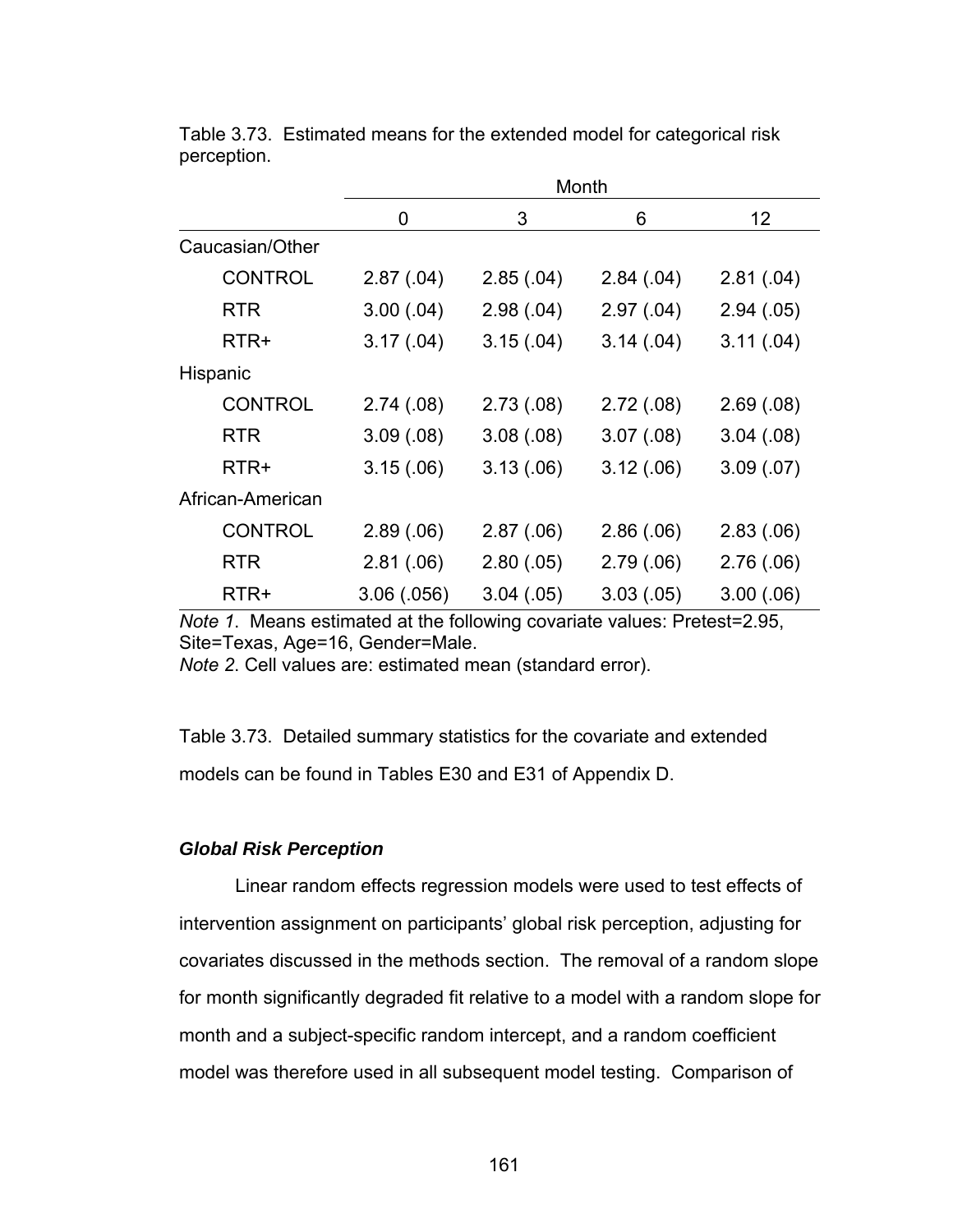possible covariance structures of the random effects revealed that 1) an exchangeable structure significantly degraded model fit relative to an unstructured covariance matrix; 2) an independent structure did not significantly differ from the unstructured matrix; and 3) an identity matrix significantly degraded model fit relative to the independent covariance structure. Therefore, an independent structure was used in all subsequent model testing. Summary statistics for comparisons of random effects models and alternative covariance structures appear in Table 3.74.

| <b>HOR POLOGRUPH.</b>                  |            |            | Model |                     | Diff |       |
|----------------------------------------|------------|------------|-------|---------------------|------|-------|
| Model                                  | <b>AIC</b> | <b>BIC</b> | df    | Diff $G^2$ $G^2$ df |      | p     |
| Random effects                         |            |            |       |                     |      |       |
| Random slope                           | 5179.74    | 5274.43    | 17    |                     |      |       |
| Random intercept                       | 5182.19    | 5265.74    | 15    | 6.45                | 2    | 0.040 |
| Covariance structure of random effects |            |            |       |                     |      |       |
| Unstructured                           | 5179.74    | 5274.43    | 17    |                     |      |       |
| Exchangeable                           | 5345.23    | 5434.35    | 16    | 167.49              | 1    | 0.000 |
| Independent                            | 5179.90    | 5269.02    | 16    | 2.16                | 1    | 0.142 |
| <b>Identity</b>                        | 5363.48    | 5447.03    | 15    | 185.58              | 1    | 0.000 |

Table 3.74. Random effect and covariance structure comparisons for global risk perception.

*Note 1.* Tests of random slope and intercept models assumed no covariance structure.

*Note 2*. Diff = Difference, AIC = Aikake information criterion, BIC = Bayesian information criterion.

Addition of site, age, gender, and ethnicity significantly improved fit over the baseline model, and the addition of an intervention by month interaction (allowing the time trends to vary across groups) did not significantly improve fit over the covariate model. In the covariate model, there was a significant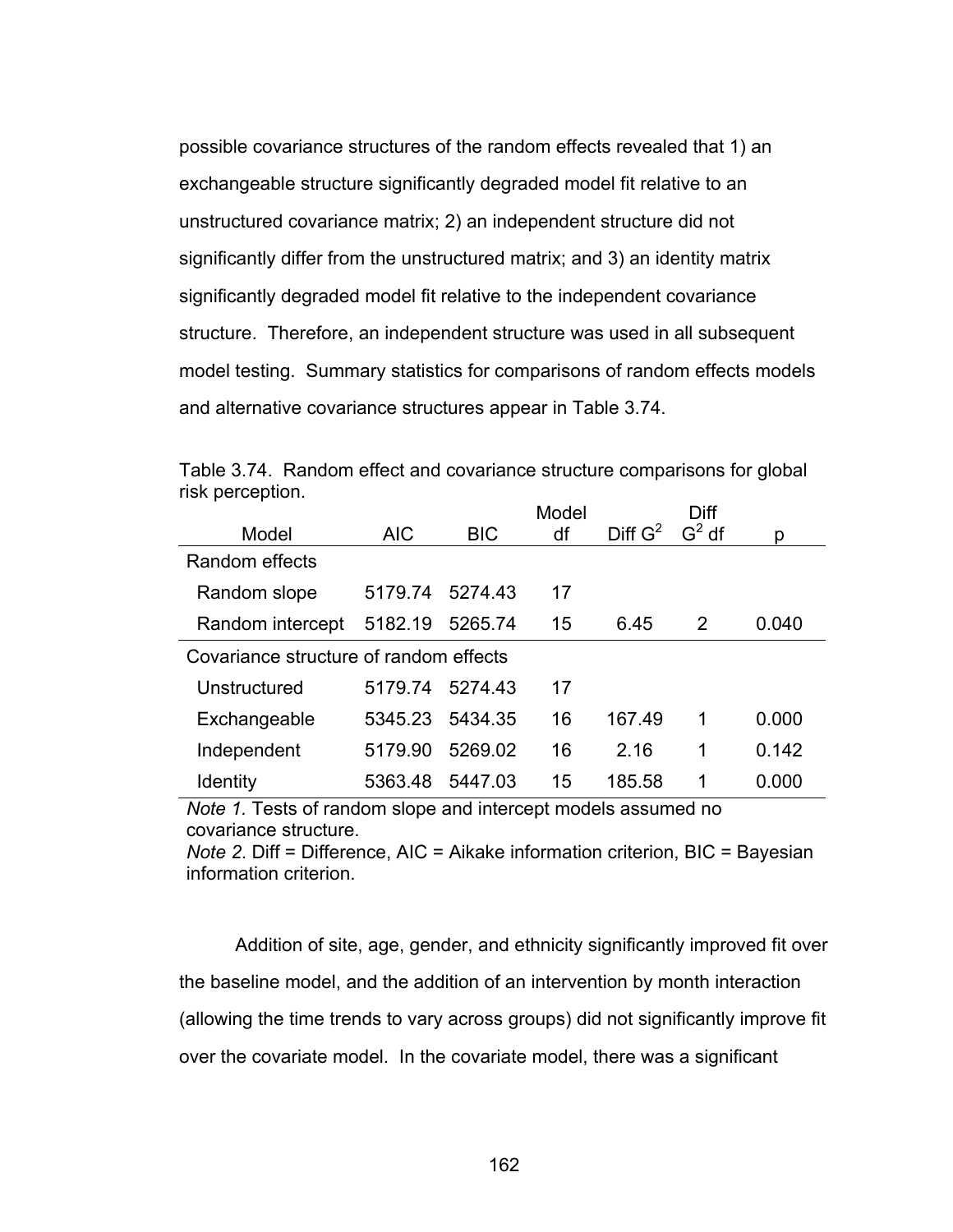|                  | Model           |            |                     |
|------------------|-----------------|------------|---------------------|
|                  | <b>Baseline</b> | Covariate  | Variable time trend |
| Presurvey        | $0.449***$      | $0.433***$ | $0.432***$          |
| <b>RTR</b>       | $-0.081$        | $-0.099$   | $-0.063$            |
| RTR+             | $-0.028$        | $-0.008$   | $-0.024$            |
| Month            | $-0.012**$      | $-0.012**$ | $-0.010$            |
| Arizona          |                 | $-0.152$   | $-0.153$            |
| <b>New York</b>  |                 | $-0.065$   | $-0.062$            |
| Age              |                 | 0.031      | 0.031               |
| Female           |                 | $-0.103$   | $-0.103$            |
| Hispanic         |                 | $-0.110$   | $-0.111$            |
| African-American |                 | $-0.129$   | $-0.128$            |
| Month X RTR      |                 |            | $-0.010$            |
| Month X RTR+     |                 |            | 0.004               |
| Intercept        | 0.994 ***       | 0.682      | 0.670               |
| Slope (sd)       | $0.031***$      | $0.03***$  | $0.03***$           |
| Intercept (sd)   | $0.587***$      | $0.578***$ | $0.579***$          |
| Residual (sd)    | $0.757***$      | $0.759***$ | $0.758***$          |
| Difference df    |                 | 6          | $\overline{2}$      |
| Difference $G^2$ |                 | 13.21      | 2.13                |
| р                |                 | 0.0398     | 0.3449              |

Table 3.75. Comparison of baseline, covariate, and variable time trend models for global risk perception.

*Note 1*. Presurvey = Presurvey score on the dependent measure.

*Note 2*. Reference for intervention = RTR and RTR+: Control; reference for Site = Arizona and New York: Texas; reference for Ethnicity = Hispanic and African-American: White/other.

*Note 3.* Covariate model evaluated against the baseline model; variable time trend model evaluated against the covariate model.

\* p<0.05, \*\* p<0.01, \*\*\* p<0.001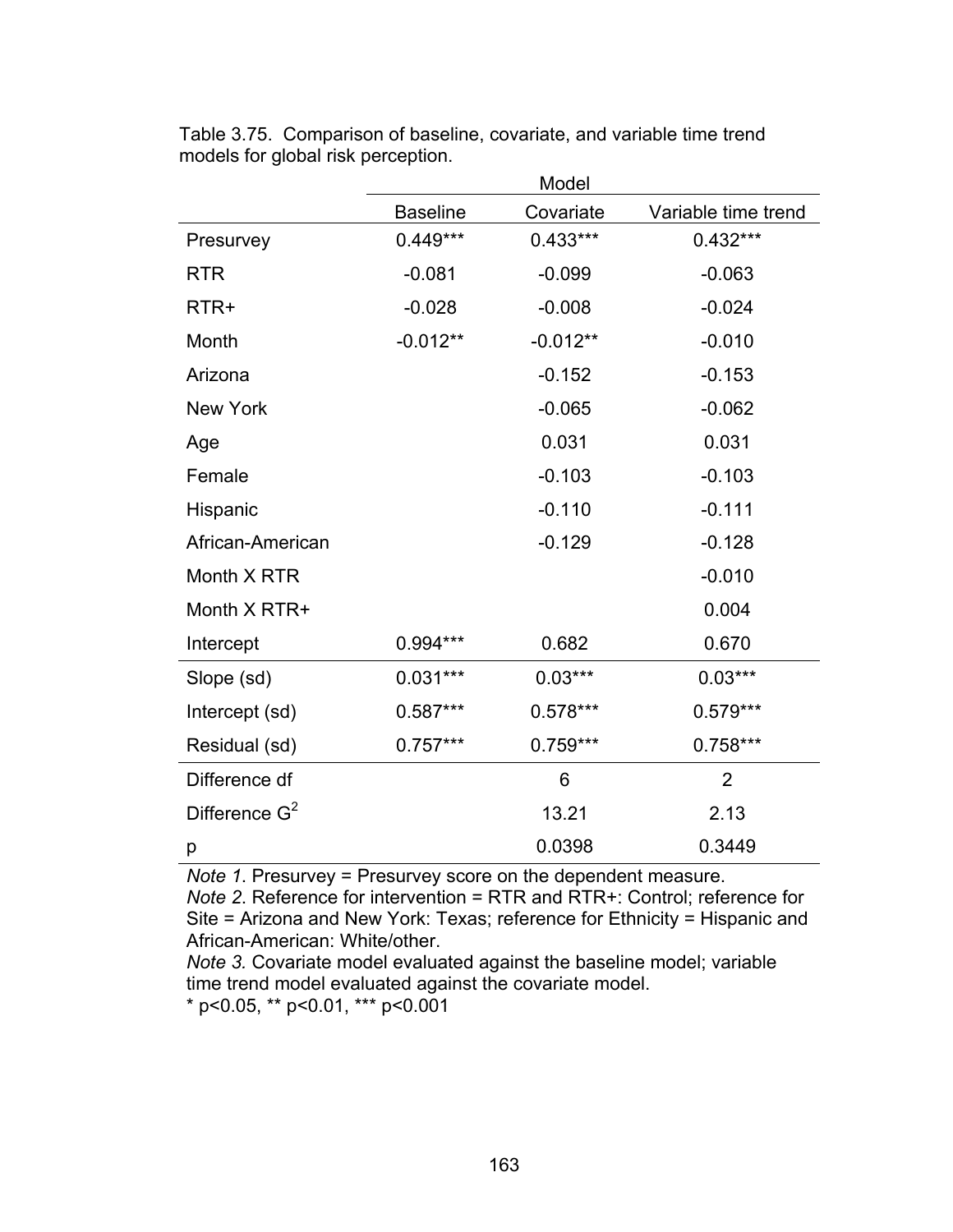positive effect of global risk perception at presurvey: Participants who perceived higher global risk perceived higher global risk over all later time points. There was also a significant negative effect of month. Hierarchical comparisons of the baseline, covariate, and variable time trend models, and associated parameter estimates, appear in Table 3.75.

Linear contrasts assessing additional hypotheses showed that RTR+ did not significantly differ from RTR overall ( $\chi^2$ (1)=1.63, p=.20), participants from Arizona did not differ from New York participants ( $\chi^2$ (1)=0.42, p=.52), and

|                |              |   | Month                                           |    |
|----------------|--------------|---|-------------------------------------------------|----|
| Intervention   | $\mathbf{0}$ | 3 | 6                                               | 12 |
| <b>CONTROL</b> | 1.98 (.07)   |   | $1.94(07)$ $1.91(07)$ $1.84(08)$                |    |
| <b>RTR</b>     |              |   | $1.88(.07)$ $1.84(.07)$ $1.81(.07)$ $1.74(.08)$ |    |
| RTR+           | 1.97(0.07)   |   | $1.94(07)$ $1.90(07)$ $1.83(08)$                |    |

Table 3.76. Estimated means for the covariate model for global risk perception.

*Note*. Means estimated at the following covariate values: Pretest=1.86, Site=Texas, Age=16, Gender=Male, Ethnicity=Caucasian/Other

African-Americans did not differ significantly from Hispanics ( $\chi^2(1)$ =0.03, p=.86). Estimated means from the covariate model can be found in Table 3.76 and Figure 3.21. Tests of intervention by age, intervention by gender, and intervention by ethnicity interactions did not reach significance. Detailed summary statistics for the covariate model can be found in Table D.32 of Appendix D.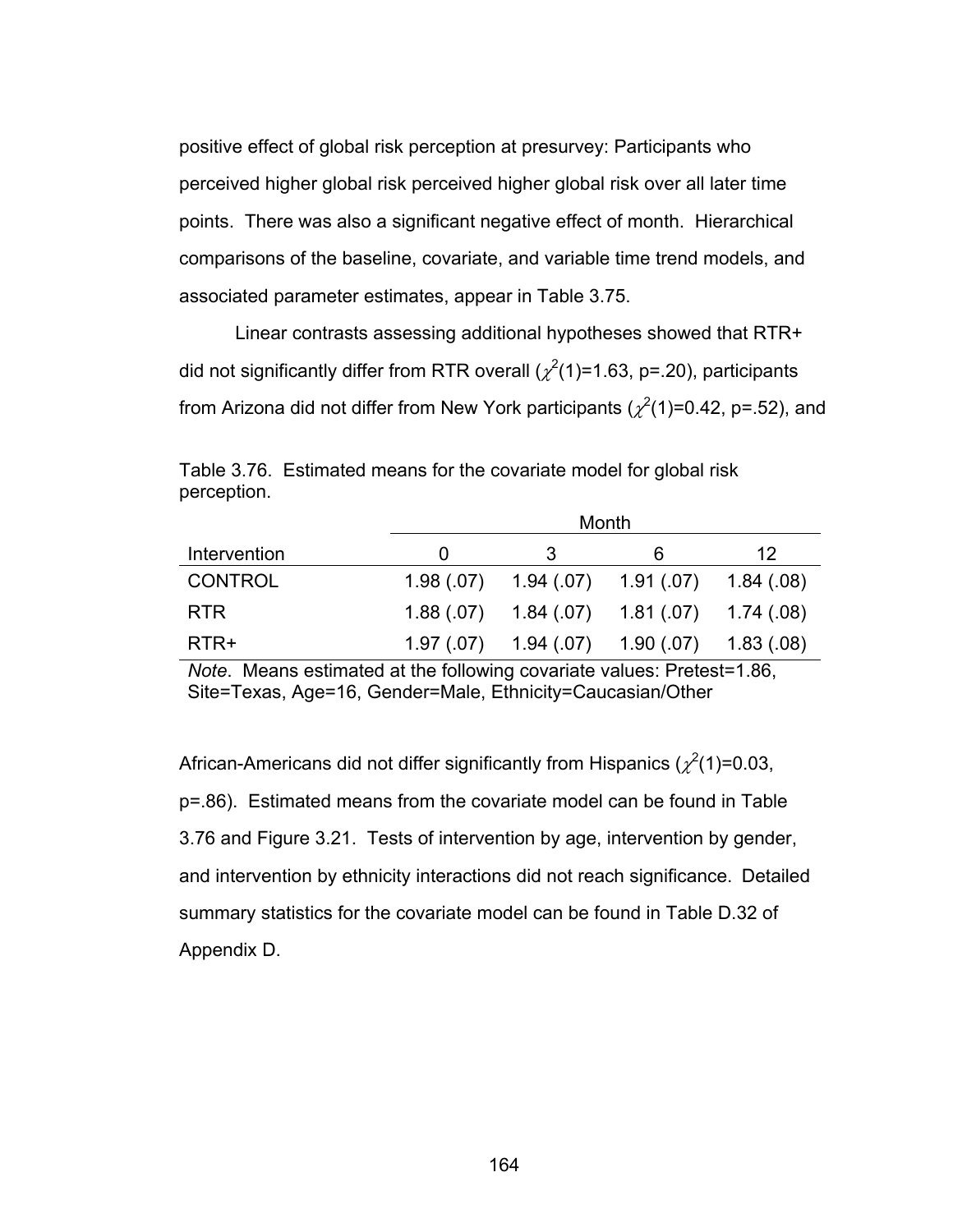

Figure 3.21. Fitted fixed-effect regression lines for global risk perception, covariate model.

#### *Global Benefit Perception*

 Linear random effects regression models were used to test effects of intervention assignment on participants' global benefit perception, adjusting for covariates discussed in the methods section. The removal of a random slope for month significantly degraded fit relative to a model with a random slope for month and a subject-specific random intercept, and a random coefficient model was therefore used in all subsequent model testing. Comparison of possible covariance structures of the random effects revealed that 1) an exchangeable structure significantly degraded model fit relative to an unstructured covariance matrix; 2) an independent structure did not significantly differ from the unstructured matrix; and 3) an identity matrix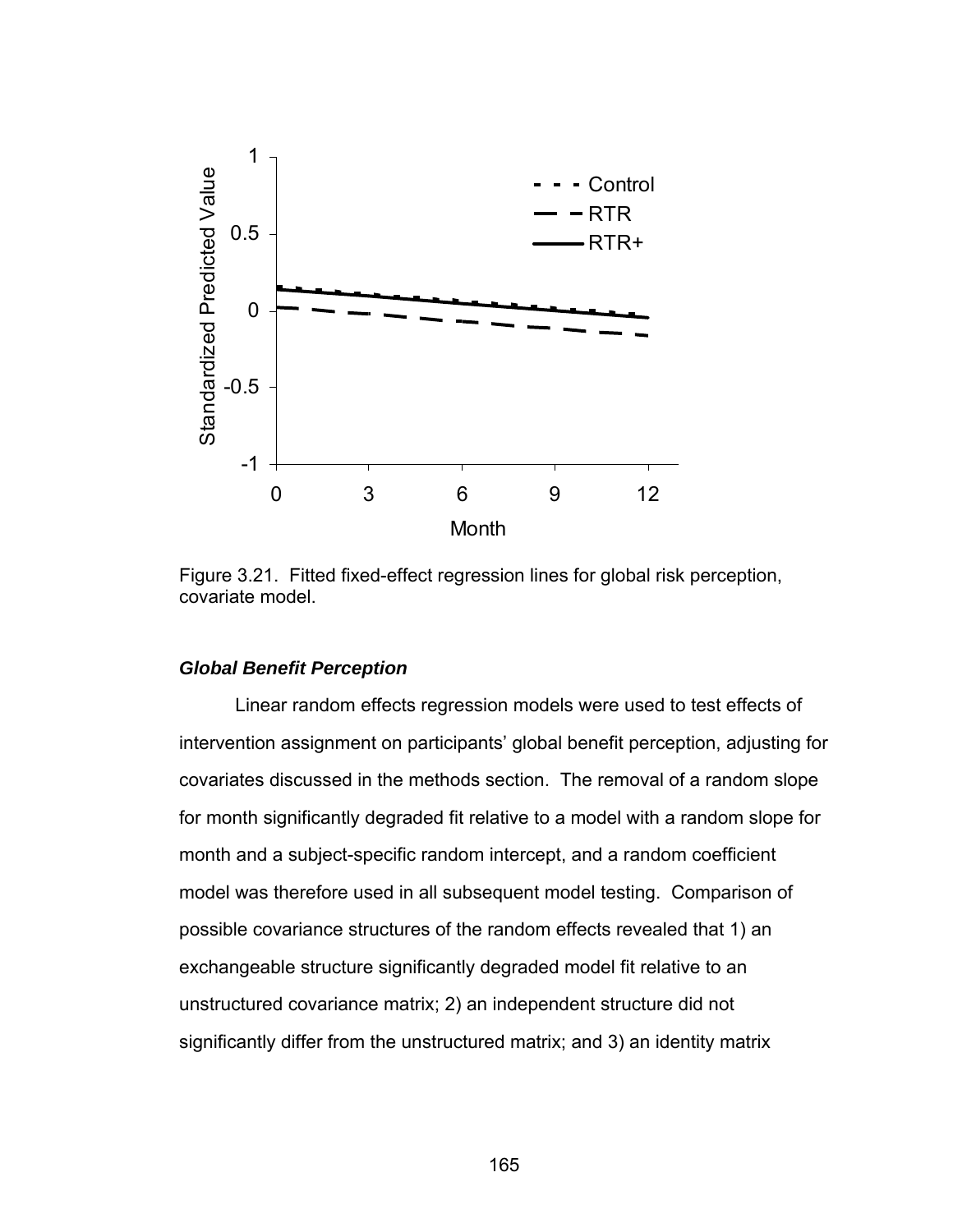|                                        |                 |            | Model |            | Diff    |       |
|----------------------------------------|-----------------|------------|-------|------------|---------|-------|
| Model                                  | <b>AIC</b>      | <b>BIC</b> | df    | Diff $G^2$ | $G2$ df | p     |
| Random effects                         |                 |            |       |            |         |       |
| Random slope                           | 5179.74         | 5274.43    | 17    |            |         |       |
| Random intercept                       | 5182.19         | 5265.74    | 15    | 6.45       | 2       | 0.040 |
| Covariance structure of random effects |                 |            |       |            |         |       |
| Unstructured                           | 5179.74         | 5274.43    | 17    |            |         |       |
| Exchangeable                           | 5345.23 5434.35 |            | 16    | 167.49     | 1       | 0.000 |
| Independent                            | 5179.90         | 5269.02    | 16    | 2.16       | 1       | 0.142 |
| <b>Identity</b>                        | 5363.48         | 5447.03    | 15    | 185.58     | 1       | 0.000 |

Table 3.77. Random effect and covariance structure comparisons for global benefit perception.

*Note 1.* Tests of random slope and intercept models assumed no covariance structure.

*Note 2*. Diff = Difference, AIC = Aikake information criterion, BIC = Bayesian information criterion.

significantly degraded model fit relative to the independent covariance structure. Therefore, an independent structure was used in all subsequent model testing. Summary statistics for comparisons of random effects models and alternative covariance structures appear in Table 3.77.

Addition of site, age, gender, and ethnicity significantly improved fit over the baseline model, and the addition of an intervention by month interaction (allowing the time trends to vary across groups) did not significantly improve fit over the covariate model. In the covariate model, there was a significant positive effect of global benefit perception at presurvey: Higher benefit perception initially was linked to higher perceived benefits at all later time points. There were also significant effects of age, gender, and ethnicity: Older participants perceived more overall benefits than younger participants,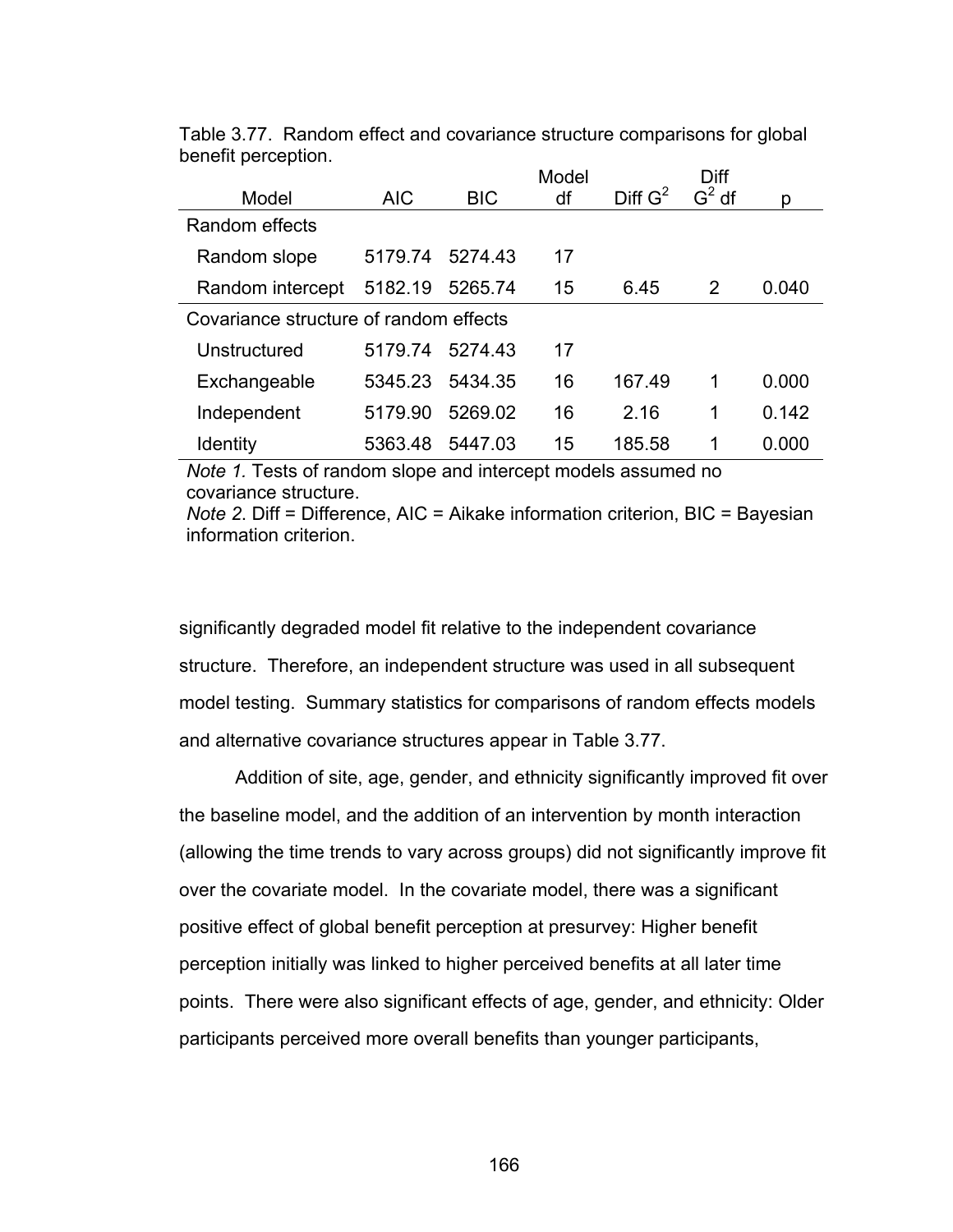|                  | Model           |             |                |                |  |
|------------------|-----------------|-------------|----------------|----------------|--|
|                  | <b>Baseline</b> | Covariate   | <b>VTT</b>     | Extended       |  |
| Presurvey        | $0.564***$      | $0.524***$  | $0.524***$     | $0.523***$     |  |
| <b>RTR</b>       | 0.110           | 0.081       | 0.106          | 0.081          |  |
| RTR+             | 0.001           | 0.009       | $-0.003$       | 0.014          |  |
| Month            | 0.004           | 0.004       | 0.005          | 0.004          |  |
| Arizona          |                 | $-0.070$    | $-0.071$       | $-0.061$       |  |
| <b>New York</b>  |                 | 0.134       | 0.136          | 0.140          |  |
| Age              |                 | $0.071**$   | $0.071**$      | 0.007          |  |
| Female           |                 | $-0.159**$  | $-0.159**$     | $-0.153**$     |  |
| Hispanic         |                 | $-0.089$    | $-0.090$       | $-0.107$       |  |
| African-American |                 | $-0.216***$ | $-0.215***$    | $-0.220***$    |  |
| Month X RTR      |                 |             | $-0.008$       |                |  |
| Month X RTR+     |                 |             | 0.003          |                |  |
| Age X RTR        |                 |             |                | 0.033          |  |
| Age X RTR+       |                 |             |                | $0.139*$       |  |
| Intercept        | $0.576***$      | $-0.326$    | $-0.335$       | $0.807***$     |  |
| Slope (sd)       | $0.033***$      | $0.031***$  | $0.032***$     | $0.032***$     |  |
| Intercept (sd)   | $0.515***$      | $0.498***$  | 0.499***       | 0.494***       |  |
| Residual (sd)    | $0.602***$      | $0.602***$  | $0.601***$     | $0.600***$     |  |
| Difference df    |                 | 6           | $\overline{2}$ | $\overline{2}$ |  |
| Difference $G^2$ |                 | 35.84       | 1.77           | 6.36           |  |
| р                |                 | 0.000       | 0.4118         | 0.0415         |  |

Table 3.78. Comparison of baseline, covariate, variable time trend, and extended models for global benefit perception.

*Note 1*. VTT = Variable time trend; Presurvey = Presurvey score on the dependent measure; Af. Amer. = African American.

*Note 2*. Reference for intervention = RTR and RTR+: Control; reference for Site = Arizona and New York: Texas; reference for Ethnicity = Hispanic and African-American: White/other.

*Note 3.* Difference test comparisons: Baseline vs. Covariate, Covariate vs. VTT, Covariate vs. Extended.

*Note 4.* Age was centered prior to evaluating the extended model. \* p<0.05, \*\* p<0.01, \*\*\* p<0.001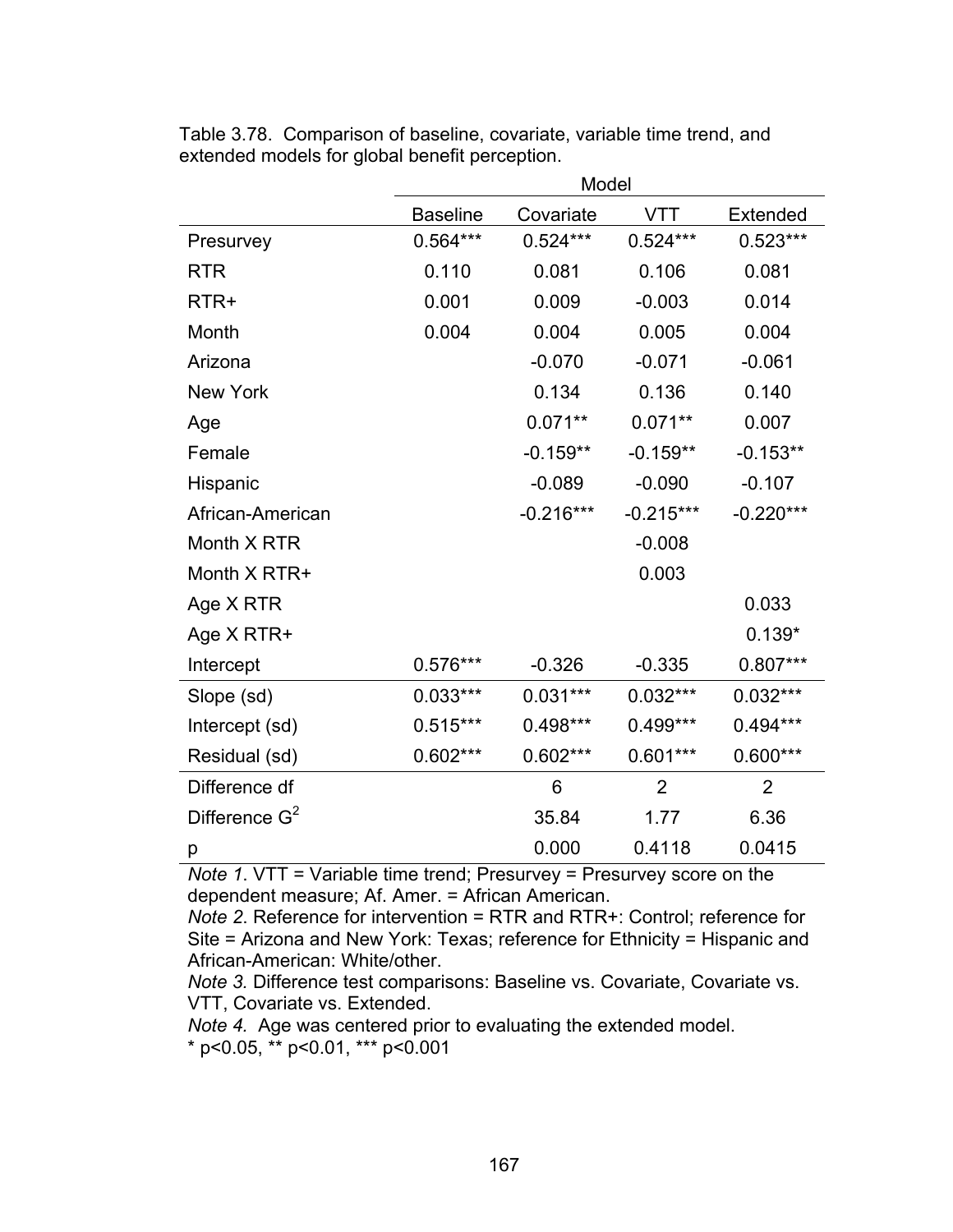females perceived less benefits overall than males, and African-Americans perceived less overall benefits than Caucasians. Hierarchical comparisons of the baseline, covariate, and variable time trend models, and associated parameter estimates, appear in Table 3.78.

Linear contrasts assessing additional hypotheses showed that RTR+

Table 3.79. Estimated means for the covariate model for global benefit perception.

|              |            | Month      |            |            |
|--------------|------------|------------|------------|------------|
| Intervention |            |            | 6          | 12         |
| CONTROL      | 1.50(0.06) | 1.51(.06)  | 1.52(.06)  | 1.55(.07)  |
| <b>RTR</b>   | 1.58(.06)  | 1.59(0.06) | 1.60 (.06) | 1.63(0.07) |
| RTR+         | 1.50(.06)  | 1.52(0.06) | 1.53(0.06) | 1.56(.07)  |

*Note 1*. Means estimated at the following covariate values: Pretest=1.32, Site=Texas, Age=16, Gender=Male, Ethnicity=Caucasian/Other *Note 2*. Cell values are: estimated mean (standard error).



Figure 3.22. Fitted fixed-effect regression lines for global benefit perception, covariate model.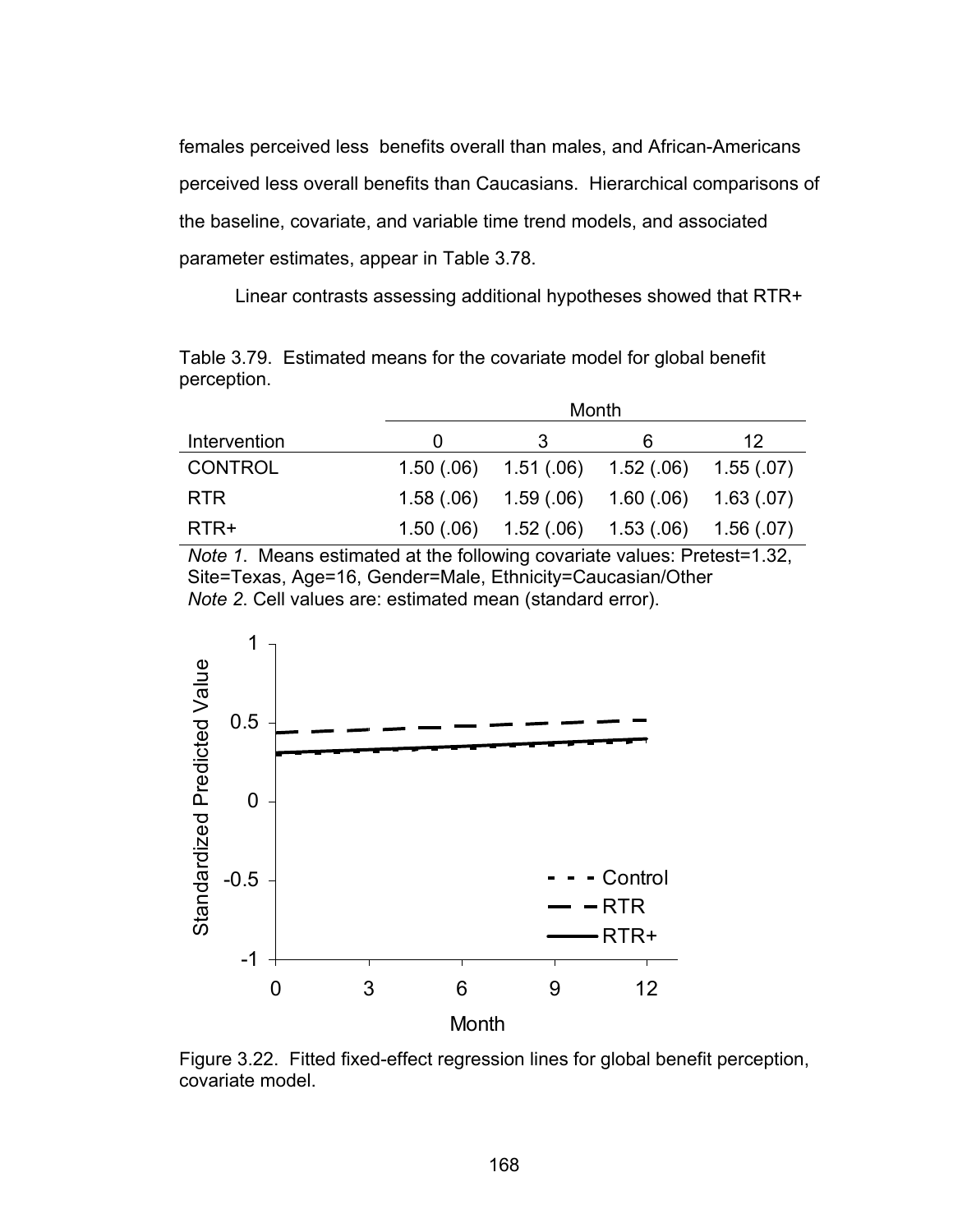and RTR did not significantly differ overall ( $\chi^2$ (1)=1.42, p=.23), New York participants did not differ overall from Arizona participants ( $\chi^2$ (1)=3.18, p=0.07), and African-Americans did not differ from Hispanics overall  $(\chi^2(1)=2.06, p=0.15)$ . Estimated means from the covariate model can be found in Table 3.79 and Figure 3.22.

Tests of intervention by age, intervention by gender, and intervention by ethnicity interactions revealed an effect of intervention by age (Table 3.78). Inspection of parameter estimates from Table 3.78 and subsequent linear contrasts (Table 3.80) revealed that effects of RTR+ depended on the initial age of the participant: For younger participants, RTR+ produced decreases in perceived benefits relative to the control group (14 year olds) and relative to

| Comparison                     | $v^2(1)$ | n     |
|--------------------------------|----------|-------|
| RTR vs. Control, 14 year olds  | 0.01     | 0.915 |
| RTR+ vs. Control, 14 year olds | 4.20     | 0.040 |
| RTR+ vs. RTR, 14 year olds     | 4.24     | 0.040 |
| RTR vs. Control, 15 year olds  | 0.26     | 0.609 |
| RTR+ vs. Control, 15 year olds | 2.31     | 0.128 |
| RTR+ vs. RTR, 15 year olds     | 4.08     | 0.044 |
| RTR+ vs. RTR, 16 year olds     | 1.21     | 0.270 |
| RTR vs. Control, 17 year olds  | 1.66     | 0.195 |
| RTR+ vs. Control, 17 year olds | 3.31     | 0.068 |
| RTR+ vs. RTR, 17 year olds     | 0.23     | 0.634 |
| RTR vs. Control, 18 year olds  | 1.12     | 0.291 |
| RTR+ vs. Control, 18 year olds | 4.97     | 0.026 |
| RTR+ vs. RTR, 18 year olds     | 1.19     | 0.276 |

Table 3.80. Tests of additional hypotheses for the extended model of perceived global benefits.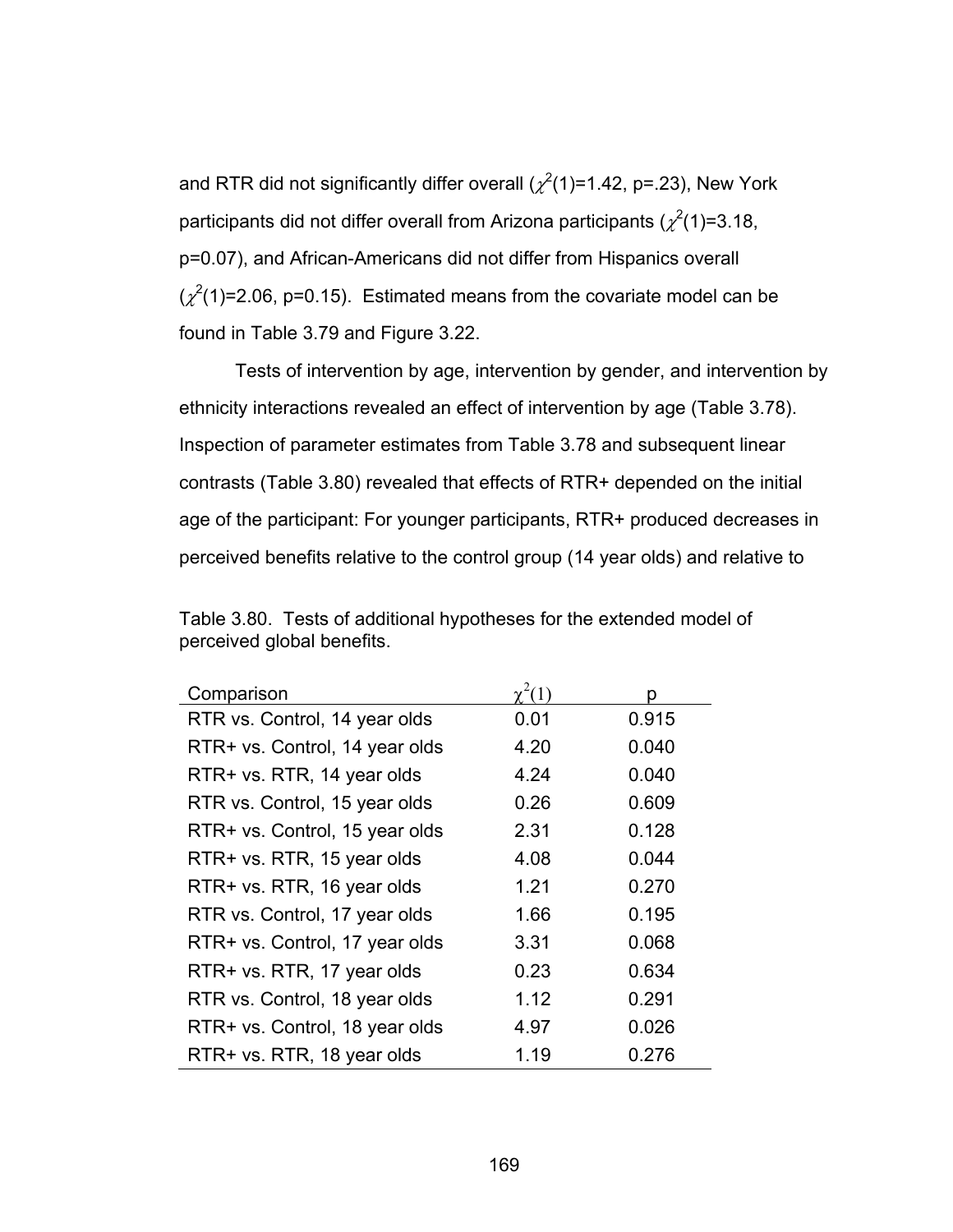RTR (14 and 15 year olds). For older participants (18 year olds), perceived benefits were higher for RTR+ participants than for control participants. These trends can be seen in the estimated means from the extended model in Table 3.81.

|                |            | Month      |            |            |  |  |  |
|----------------|------------|------------|------------|------------|--|--|--|
|                | 0          | 3          | 6          | 12         |  |  |  |
| Age at -1 SD   |            |            |            |            |  |  |  |
| <b>CONTROL</b> | 1.49(0.08) | 1.5(0.07)  | 1.52(.08)  | 1.54(0.08) |  |  |  |
| <b>RTR</b>     | 1.54(0.08) | 1.55(0.08) | 1.56(0.08) | 1.59(0.08) |  |  |  |
| RTR+           | 1.36(.07)  | 1.38(.07)  | 1.39(07)   | 1.42(.07)  |  |  |  |
| Mean Age       |            |            |            |            |  |  |  |
| <b>CONTROL</b> | 1.5(.06)   | 1.51(.06)  | 1.52(.06)  | 1.55(07)   |  |  |  |
| <b>RTR</b>     | 1.58(.06)  | 1.59(0.06) | 1.6(0.06)  | 1.63(0.07) |  |  |  |
| RTR+           | 1.51(.06)  | 1.52(.06)  | 1.54(06)   | 1.56(07)   |  |  |  |
| Age at +1 SD   |            |            |            |            |  |  |  |
| <b>CONTROL</b> | 1.5(0.07)  | 1.52(.07)  | 1.53(0.07) | 1.55(0.08) |  |  |  |
| <b>RTR</b>     | 1.62(.07)  | 1.63(0.07) | 1.64(07)   | 1.67(0.08) |  |  |  |
| RTR+           | 1.66(.07)  | 1.67(07)   | 1.68(.07)  | 1.71(.08)  |  |  |  |

Table 3.81. Estimated means for the extended model for global benefit perception.

*Note 1*. Means estimated at the following covariate values: Pretest=1.32, Site=Texas, Gender=Male, Ethnicity = Caucasian/Other.

*Note 2*. Cell values are: estimated mean (standard error).

Detailed summary statistics for the covariate and extended models can be found in Tables D.33 and D.34 of Appendix D.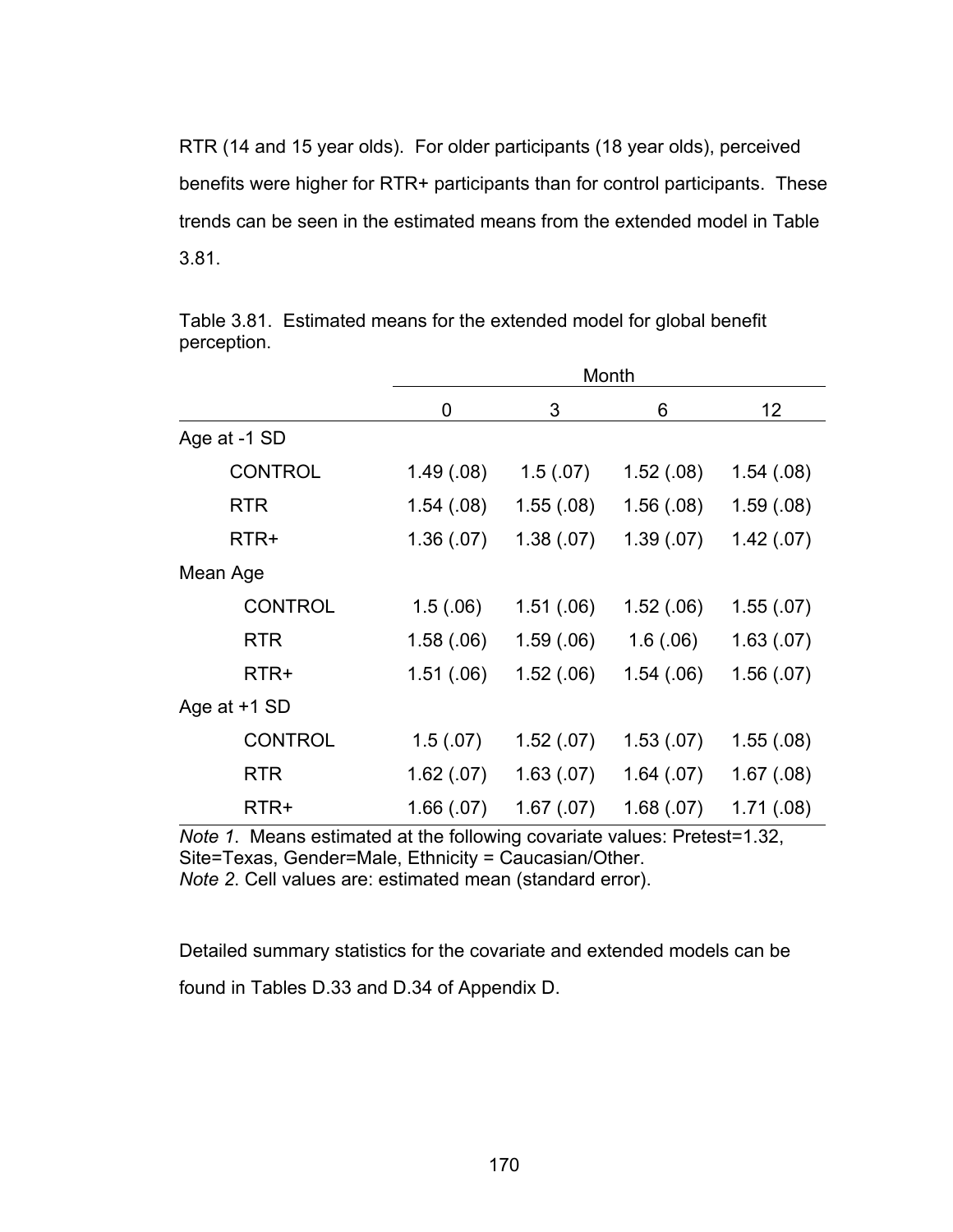## *Gist Principle Endorsement*

 Linear random effects regression models were used to test effects of intervention assignment on participants' rate of gist principle endorsement, adjusting for covariates discussed in the methods section. The removal of a random slope for month significantly degraded fit relative to a model with a random slope for month and a subject-specific random intercept, and a random coefficient model was therefore used in all subsequent model testing. Comparison of possible covariance structures of the random effects revealed that 1) an exchangeable structure significantly degraded model fit relative to an unstructured covariance matrix; 2) an independent structure did not significantly differ from the unstructured matrix; and 3) an identity matrix significantly degraded model fit relative to the independent covariance structure. Therefore, an independent structure was used in all subsequent

| pp.00.                                 |            |            | Model |                     | Diff G <sup>2</sup> |       |
|----------------------------------------|------------|------------|-------|---------------------|---------------------|-------|
| Model                                  | <b>AIC</b> | <b>BIC</b> | df    | Diff G <sup>2</sup> | df                  | р     |
| Random effects                         |            |            |       |                     |                     |       |
| Random slope                           | 8774.08    | 8868.90    | 17    |                     |                     |       |
| Random intercept                       | 8813.45    | 8897.12    | 15    | 43.37               | 2                   | 0.000 |
| Covariance structure of random effects |            |            |       |                     |                     |       |
| Unstructured                           | 8774.08    | 8868.90    | 17    |                     |                     |       |
| Exchangeable                           | 9024.24    | 9113.48    | 16    | 252.16              | 1                   | 0.000 |
| Independent                            | 8772.68    | 8861.92    | 16    | 0.60                | 1                   | 0.438 |
| Identity                               | 9070.26    | 9153.92    | 15    | 299.58              | 1                   | 0.000 |

Table 3.82. Random effect and covariance structure comparisons for gist principles.

*Note 1.* Tests of random slope and intercept models assumed no covariance structure.

*Note 2*. Diff = Difference, AIC = Aikake information criterion, BIC = Bayesian information criterion.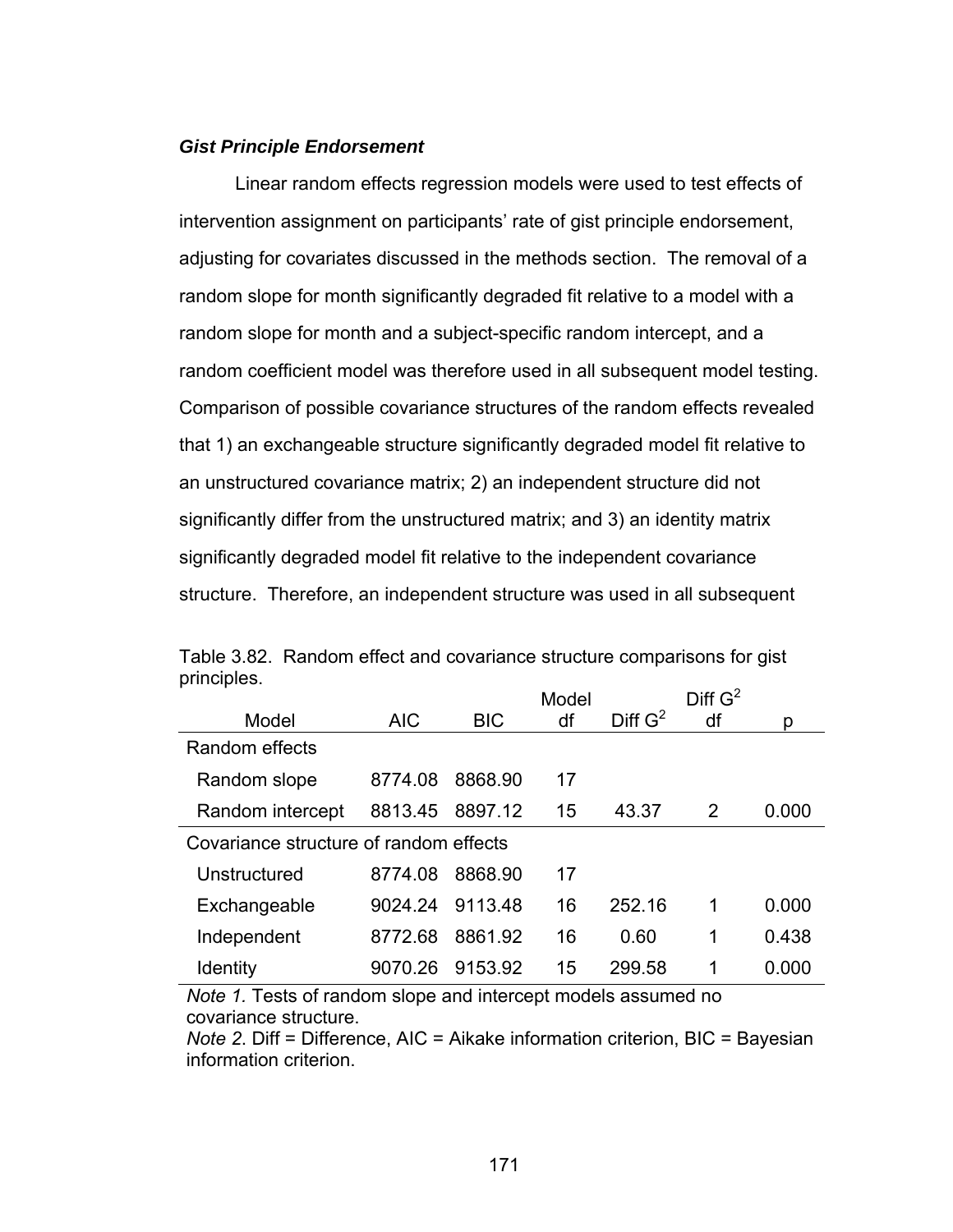|                  |                 | Model       |                |
|------------------|-----------------|-------------|----------------|
|                  |                 |             | Variable       |
|                  | <b>Baseline</b> | Covariate   | time trend     |
| Presurvey        | $0.721***$      | $0.700***$  | $0.700***$     |
| <b>RTR</b>       | $0.578**$       | $0.529*$    | $0.712**$      |
| RTR+             | 0.118           | 0.113       | 0.288          |
| Month            | $-0.059***$     | $-0.056***$ | $-0.014$       |
| Arizona          |                 | $-0.565*$   | $-0.563*$      |
| <b>New York</b>  |                 | $-0.425$    | $-0.418$       |
| Age              |                 | $-0.063$    | $-0.064$       |
| Female           |                 | $0.572***$  | $0.572***$     |
| Hispanic         |                 | $-0.148$    | $-0.148$       |
| African-American |                 | 0.064       | 0.065          |
| Month X RTR      |                 |             | $-0.064*$      |
| Month X RTR+     |                 |             | $-0.060*$      |
| Intercept        | 3.031***        | 4.095**     | 3.985**        |
| Slope (sd)       | $0.14***$       | $0.138***$  | $0.136***$     |
| Intercept (sd)   | 1.716***        | 1.672***    | 1.675***       |
| Residual (sd)    | $1.707***$      | 1.709***    | 1.707***       |
| Difference df    |                 | 6           | $\overline{2}$ |
| Difference $G^2$ |                 | 24.71       | 6.82           |
| р                |                 | 0.0004      | 0.0331         |

Table 3.83. Comparison of baseline, covariate, and variable time trend models for gist principles.

*Note 1*. Presurvey = Presurvey score on the dependent measure.

*Note 2*. Reference for intervention = RTR and RTR+: Control; reference for Site = Arizona and New York: Texas; reference for Ethnicity = Hispanic and African-American: White/other.

*Note 3.* Covariate model evaluated against the baseline model; variable time trend model evaluated against the covariate model.

\* p<0.05, \*\* p<0.01, \*\*\* p<0.001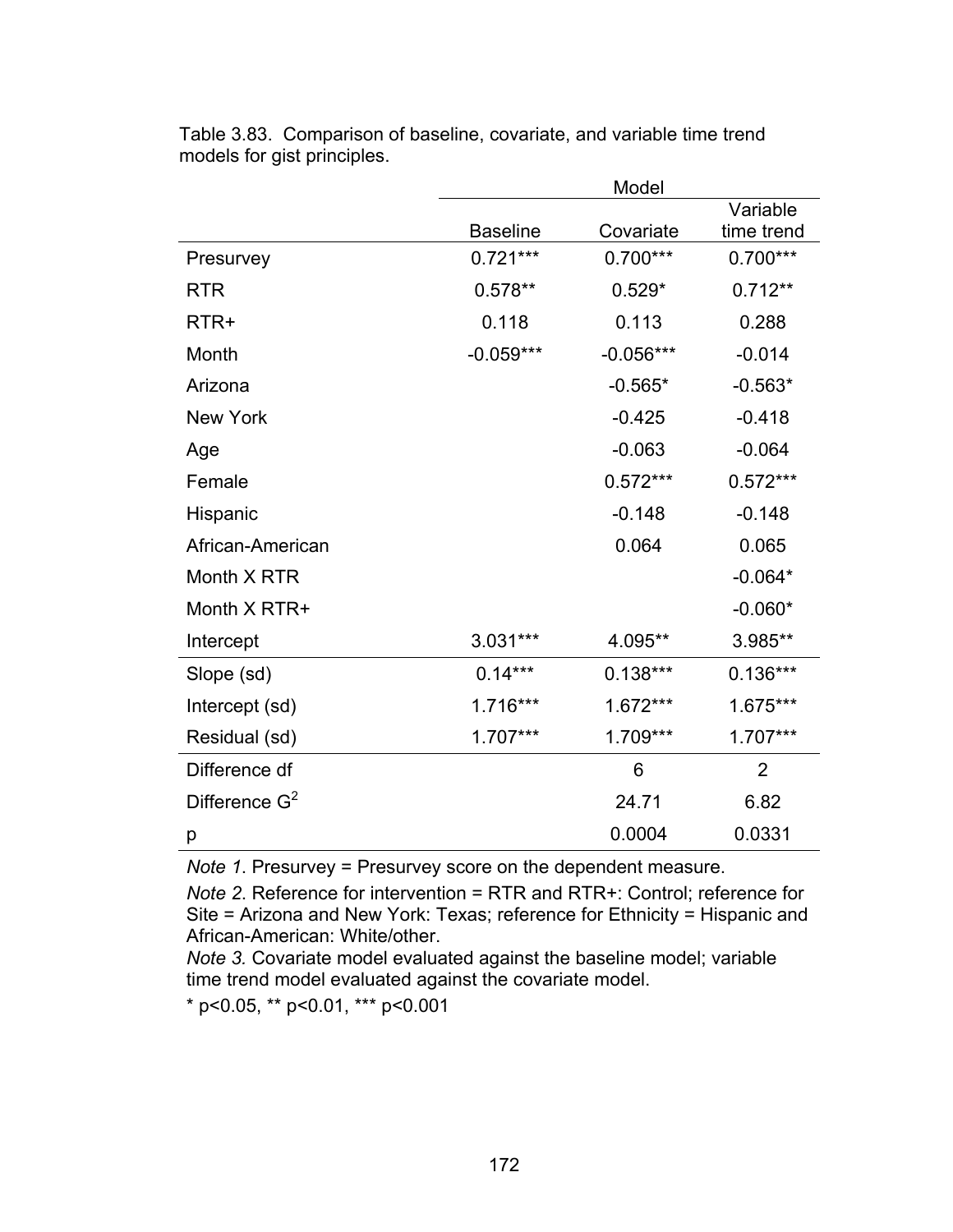model testing. Summary statistics for comparisons of random effects models and alternative covariance structures appear in Table 3.82.

Addition of site, age, gender, and ethnicity significantly improved fit over the baseline model, and the addition of an intervention by month interaction (allowing the time trends to vary across groups) significantly improved upon the covariate model. In the variable time trend model, there was a significant positive effect of gist principle endorsement at presurvey: Endorsing more gist principles at presurvey was linked to more endorsement at all later time points. There was also a significant positive initial effect of RTR relative to the control group, where participants in RTR endorsed significantly more gist principles at postsurvey. In addition, Arizona participants endorsed fewer gist principles than Texas participants, and females endorsed more gist principles than males. Hierarchical comparisons of the baseline, covariate, and variable time trend models, and associated parameter estimates, appear in Table 3.83.

Linear contrasts assessing additional hypotheses (Table 3.84) showed that the initial effect of RTR (relative to control) extended through three months, and RTR also was significantly higher than RTR+ through three months. Arizona participants did not differ from New York participants  $(\chi^2(1)=0.16, p=0.69)$ , and African-Americans did not differ from Hispanics  $(\chi^2(1)=0.57, p=0.45).$ 

As illustrated by Table 3.85 and Figure 3.23, the negative coefficients for the interaction terms in Table 3.83 suggest that the initial increases (relative to the control group) in gist principle endorsement for RTR (and the

173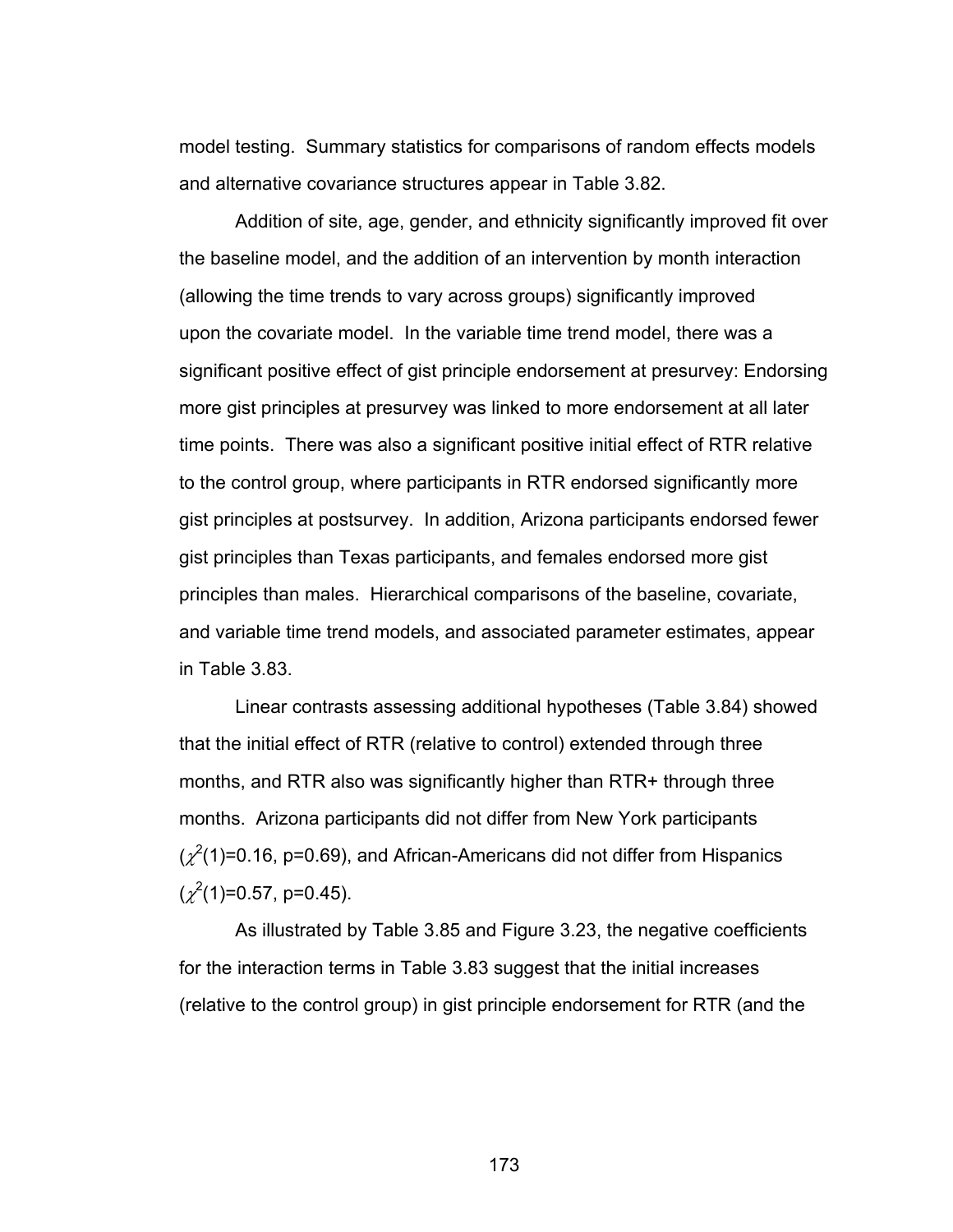| Comparison                | $\gamma^2(1)$ | n     |
|---------------------------|---------------|-------|
| RTR vs. Control @ 3mo     | 6.20          | 0.013 |
| RTR vs. Control @ 6mo     | 2.10          | 0.146 |
| RTR vs. Control @ 12mo    | 0.03          | 0.876 |
| RTR+ vs. Control @ 3mo    | 0.32          | 0.572 |
| RTR+ vs. Control @ 6mo    | 0.11          | 0.739 |
| RTR+ vs. Control @ 12mo   | 1.96          | 0.161 |
| RTR+ vs. RTR @ Postsurvey | 4.24          | 0.040 |
| RTR+ vs. RTR @ 3mo        | 4.54          | 0.033 |
| RTR+ vs. RTR @ 6mo        | 3.53          | 0.060 |
| RTR+ vs. RTR @ 12mo       | 1.44          | 0.231 |

Table 3.84. Tests of additional hypotheses for the variable time trend model for gist principles.

Table 3.85. Estimated means for the variable time trend model for gist principles.

|                | Month |                                                 |   |    |  |
|----------------|-------|-------------------------------------------------|---|----|--|
| Intervention   | O     | З                                               | 6 | 12 |  |
| <b>CONTROL</b> |       | 10.61 (.20) 10.57 (.19) 10.53 (.20) 10.45 (.26) |   |    |  |
| <b>RTR</b>     |       | 11.32 (.20) 11.09 (.19) 10.86 (.20) 10.39 (.27) |   |    |  |
| RTR+           |       | 10.90 (.19) 10.68 (.19) 10.46 (.19) 10.02 (.25) |   |    |  |
|                |       |                                                 |   |    |  |

*Note 1*. Means estimated at the following covariate values: Pretest=10.92, Site=Texas, Age=16, Gender=Male, Ethnicity=Caucasian/Other

*Note 2.* Cell values are: estimated mean (standard error).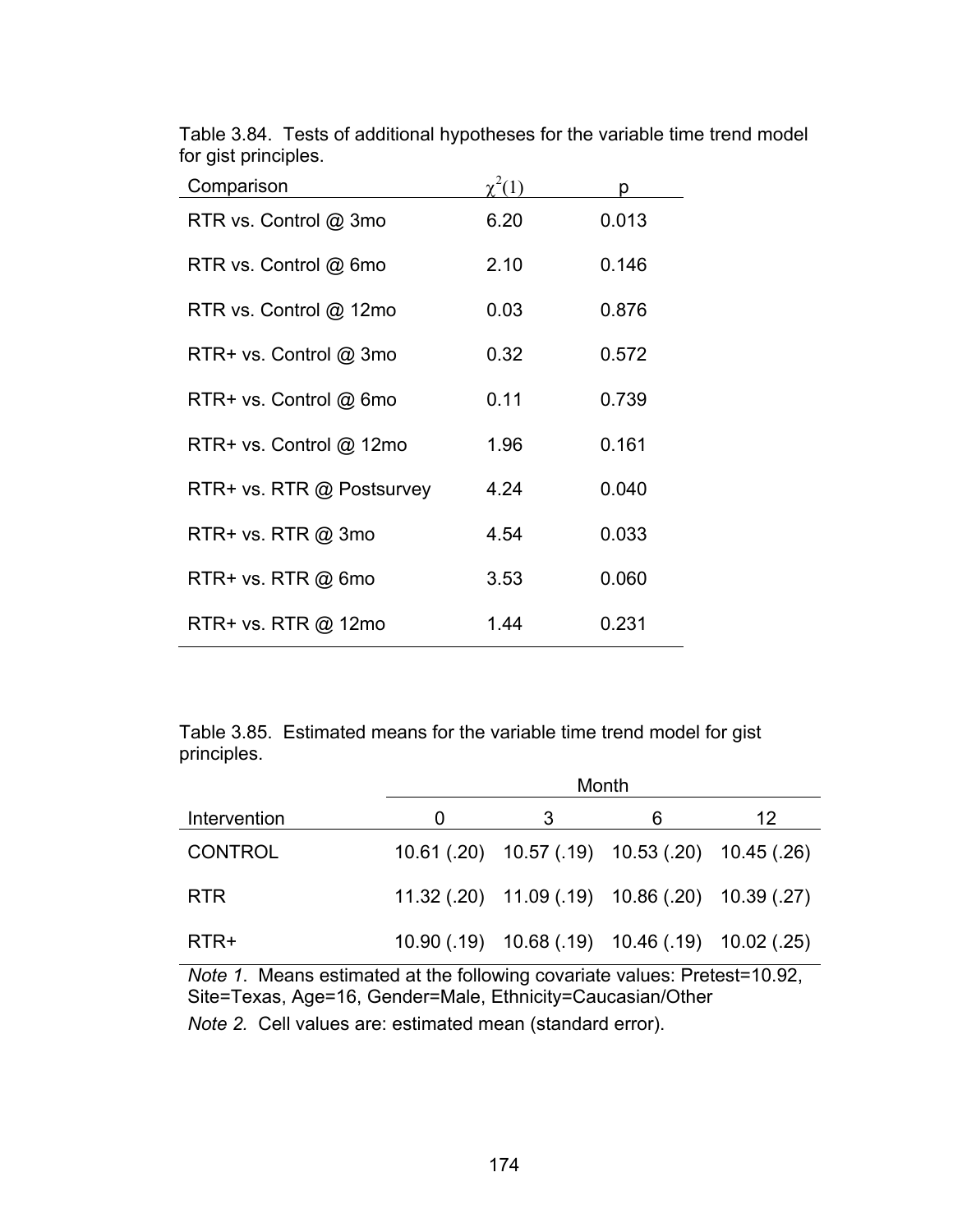

Figure 3.23. Fitted fixed-effect regression lines for gist principles, variable time trend model.

nonsignificant increase for RTR+) tend to converge with the control group over time (no groups differ at 12 months). Tests of intervention by age, intervention by gender, and intervention by ethnicity interactions did not reach significance. Detailed summary statistics for the variable time trend model can be found in Table D.35 of Appendix D.

#### *Specific Risk Perception*

 Linear random effects regression models were used to test effects of intervention assignment on participants' specific risk perception, adjusting for covariates discussed in the methods section. The removal of a random slope for month significantly degraded fit relative to a model with a random slope for month and a subject-specific random intercept, and a random coefficient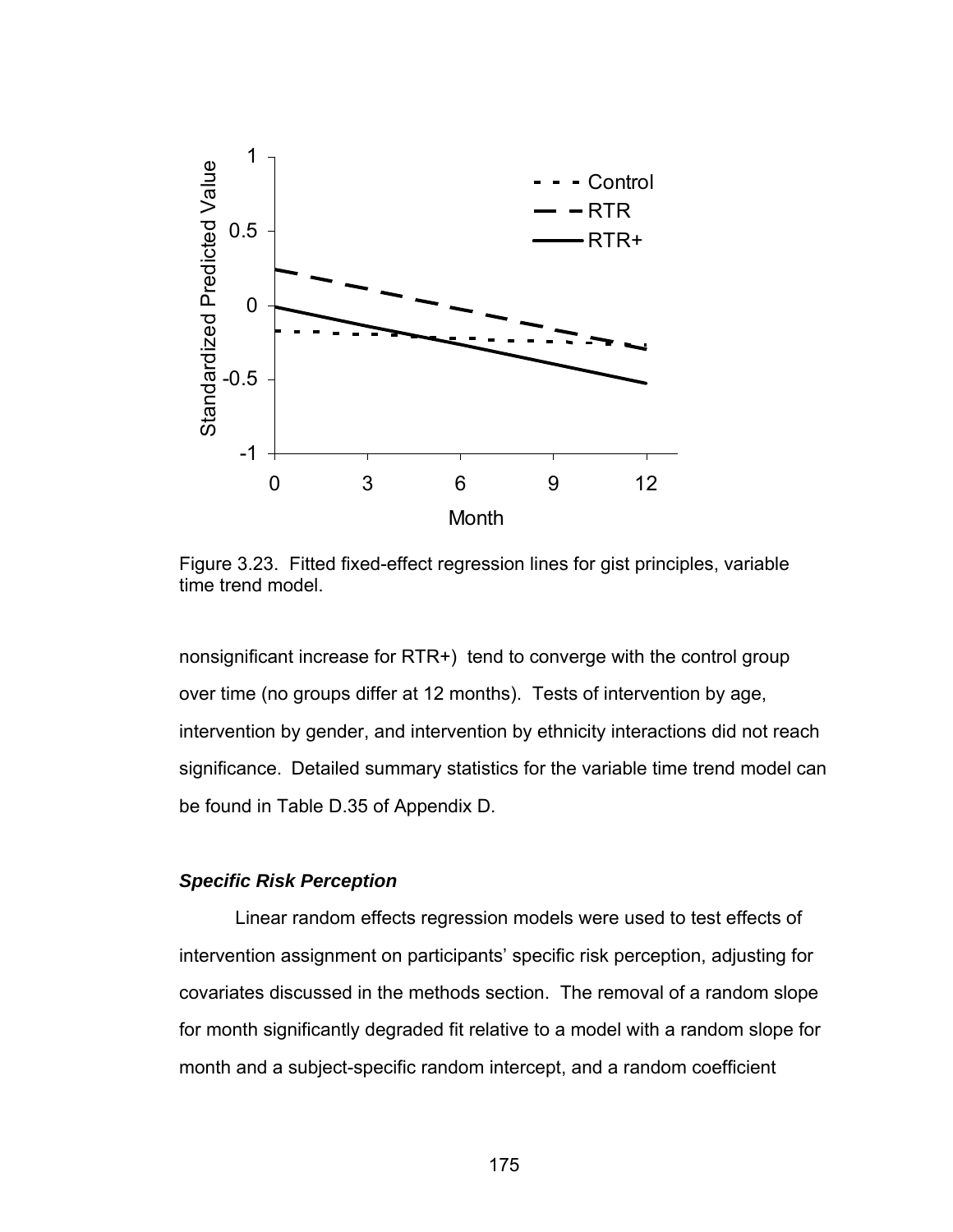model was therefore used in all subsequent model testing. Comparison of possible covariance structures of the random effects revealed that 1) an exchangeable structure significantly degraded model fit relative to an unstructured covariance matrix; 2) an independent structure significantly differed from the unstructured matrix; and 3) an identity matrix significantly degraded model fit relative to the model with no structure. Therefore, no structure was imposed on the covariance matrix of random effects in all subsequent model testing. Summary statistics for comparisons of random effects models and alternative covariance structures appear in Table 3.86.

Addition of site, age, gender, and ethnicity significantly improved fit over the baseline model, and the addition of an intervention by month interaction

|                                        |                 |            | Model |                     | Diff     |       |
|----------------------------------------|-----------------|------------|-------|---------------------|----------|-------|
| Model                                  | <b>AIC</b>      | <b>BIC</b> | df    | Diff G <sup>2</sup> | $G^2$ df | p     |
| Random effects                         |                 |            |       |                     |          |       |
| Random slope                           | 3050.85 3145.67 |            | 17    |                     |          |       |
| Random intercept                       | 3096.72 3180.38 |            | 15    | 49.87               | 2        | 0.000 |
| Covariance structure of random effects |                 |            |       |                     |          |       |
| Unstructured                           | 3050.85         | 3145.67    | 17    |                     |          |       |
| Exchangeable                           | 3190.86         | 3280.10    | 16    | 142.01              | 1        | 0.000 |
| Independent                            | 3055.07         | 3144.31    | 16    | 6.22                | 1        | 0.013 |
| Identity                               | 3211.19         | 3294.85    | 15    | 164.34              | 2        | 0.000 |

Table 3.86. Random effect and covariance structure comparisons for specific risk perception.

*Note 1.* Tests of random slope and intercept models assumed no covariance structure.

*Note 2*. Diff = Difference, AIC = Aikake information criterion, BIC = Bayesian information criterion.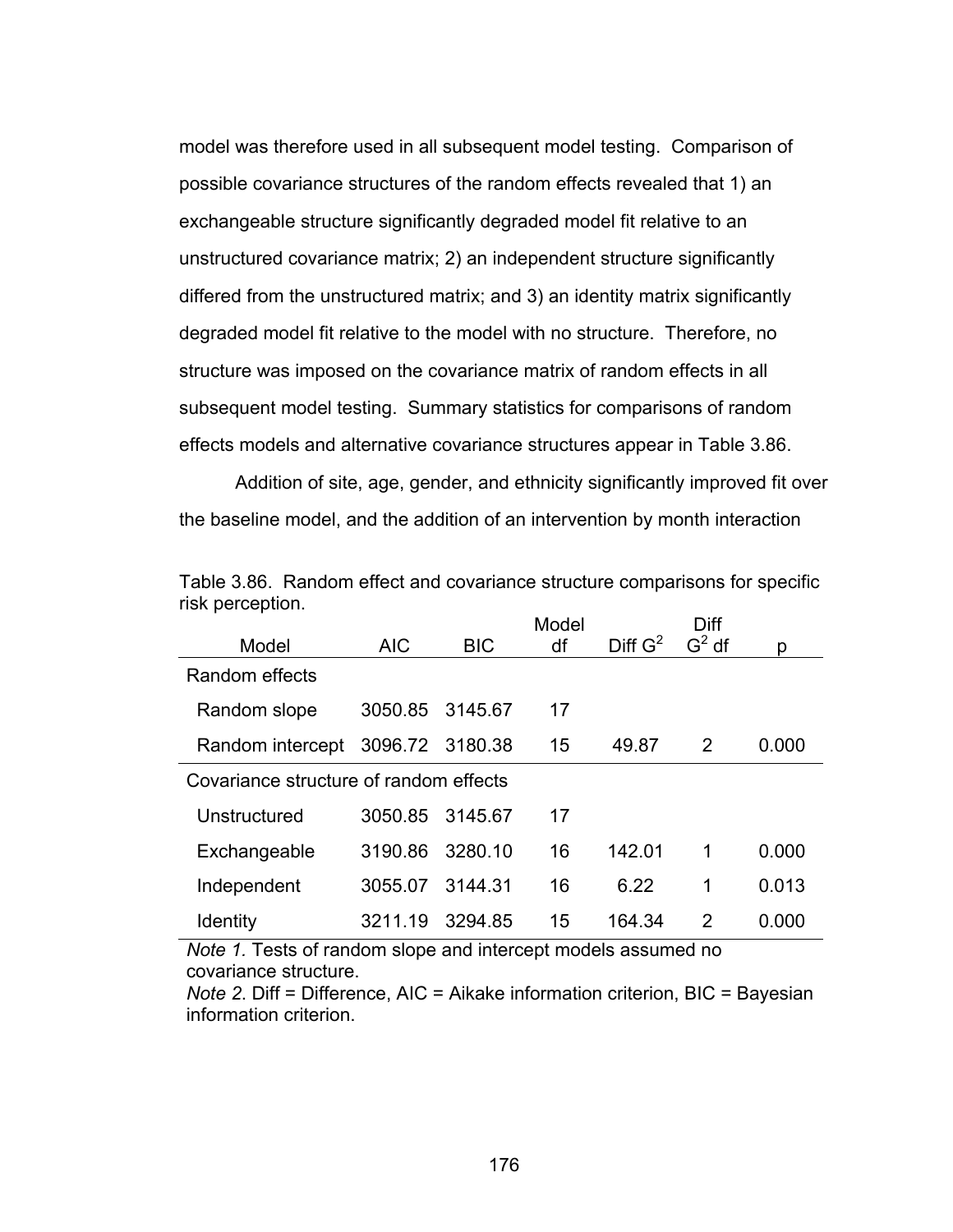|                  |                 | Model       |                |
|------------------|-----------------|-------------|----------------|
|                  |                 |             | Variable       |
|                  | <b>Baseline</b> | Covariate   | time trend     |
| Presurvey        | $0.604***$      | $0.582***$  | $0.581***$     |
| <b>RTR</b>       | $-0.016$        | $-0.015$    | 0.002          |
| RTR+             | $-0.047$        | $-0.044$    | $-0.028$       |
| Month            | 0.003           | 0.003       | 0.006          |
| Arizona          |                 | $0.120**$   | $0.120**$      |
| <b>New York</b>  |                 | 0.052       | 0.053          |
| Age              |                 | $-0.002$    | $-0.002$       |
| Female           |                 | $-0.199***$ | $-0.199***$    |
| Hispanic         |                 | 0.046       | 0.046          |
| African-American |                 | $0.109**$   | $0.109**$      |
| Month X RTR      |                 |             | $-0.005$       |
| Month X RTR+     |                 |             | $-0.005$       |
| Intercept        | $0.259***$      | 0.353       | 0.343          |
| Slope (sd)       | $0.037***$      | $0.038***$  | $0.038***$     |
| Intercept (sd)   | 0.365***        | $0.360***$  | $0.360***$     |
| Residual (sd)    | 0.408           | $0.744**$   | $0.742**$      |
| Difference df    |                 | 6           | $\overline{2}$ |
| Difference $G^2$ |                 | 43.76       | 0.67           |
| p                |                 | 0.0000      | 0.7161         |

Table 3.87. Comparison of baseline, covariate, and variable time trend models for specific risk perception.

*Note 1*. Presurvey = Presurvey score on the dependent measure.

*Note 2*. Reference for intervention = RTR and RTR+: Control; reference for Site = Arizona and New York: Texas; reference for Ethnicity = Hispanic and African-American: White/other.

*Note 3.* Covariate model evaluated against the baseline model; variable time trend model evaluated against the covariate model.

 $*$  p<0.05,  $*$  p<0.01,  $*$  $*$  p<0.001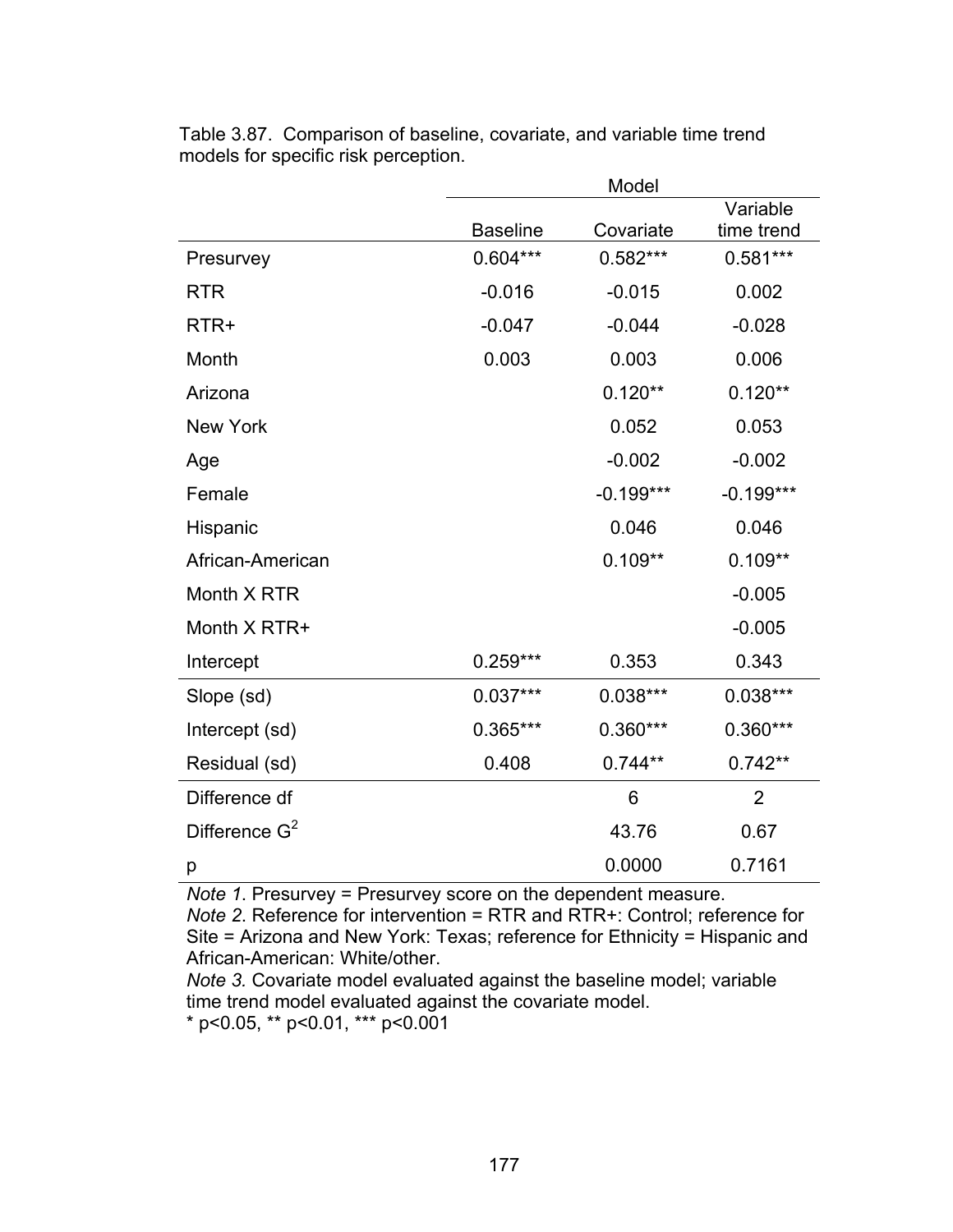(allowing the time trends to vary across groups) did not significantly improve fit over the covariate model. In the covariate model, there was a significant positive effect of specific risk perception at presurvey: Participants who perceived higher specific risk initially tended to perceive more specific risk over all later time points. In addition, Arizona participants perceived more specific risk than Texas participants, females perceived more specific risk than males, and African-Americans perceived more specific risk than Caucasians. Hierarchical comparisons of the baseline, covariate, and variable time trend models, and associated parameter estimates, appear in Table 3.87.

 Linear contrasts assessing additional hypotheses showed that RTR+ did not significantly differ from RTR overall ( $\chi^2(1)$ =0.52, p=.47), participants from Arizona did not differ overall from participants from New York ( $\chi^2$ (1)=0.79, p=.37), and African-Americans did not show significant overall differences compared to Hispanics  $(\chi^2(1)=1.1, p=0.29)$ . Estimated means from the covariate model can be found in Table 3.88 and Figure 3.24. Tests of

|                | Month |  |                                                     |    |  |  |
|----------------|-------|--|-----------------------------------------------------|----|--|--|
| Intervention   | O     |  | 6                                                   | 12 |  |  |
| <b>CONTROL</b> |       |  | $0.52(0.04)$ $0.53(0.04)$ $0.53(0.04)$ $0.55(0.05)$ |    |  |  |
| <b>RTR</b>     |       |  | $0.49(0.04)$ $0.50(0.04)$ $0.51(0.04)$ $0.52(0.05)$ |    |  |  |
| RTR+           |       |  | $0.53(0.04)$ $0.54(0.04)$ $0.55(0.04)$ $0.57(0.05)$ |    |  |  |

Table 3.88. Estimated means for the covariate model for specific risk perception.

*Note 1*. Means estimated at the following covariate values: Pretest=0.37, Site=Texas, Age=16, Gender=Male, Ethnicity=Caucasian/Other *Note 2.* Cell values are: estimated mean (standard error).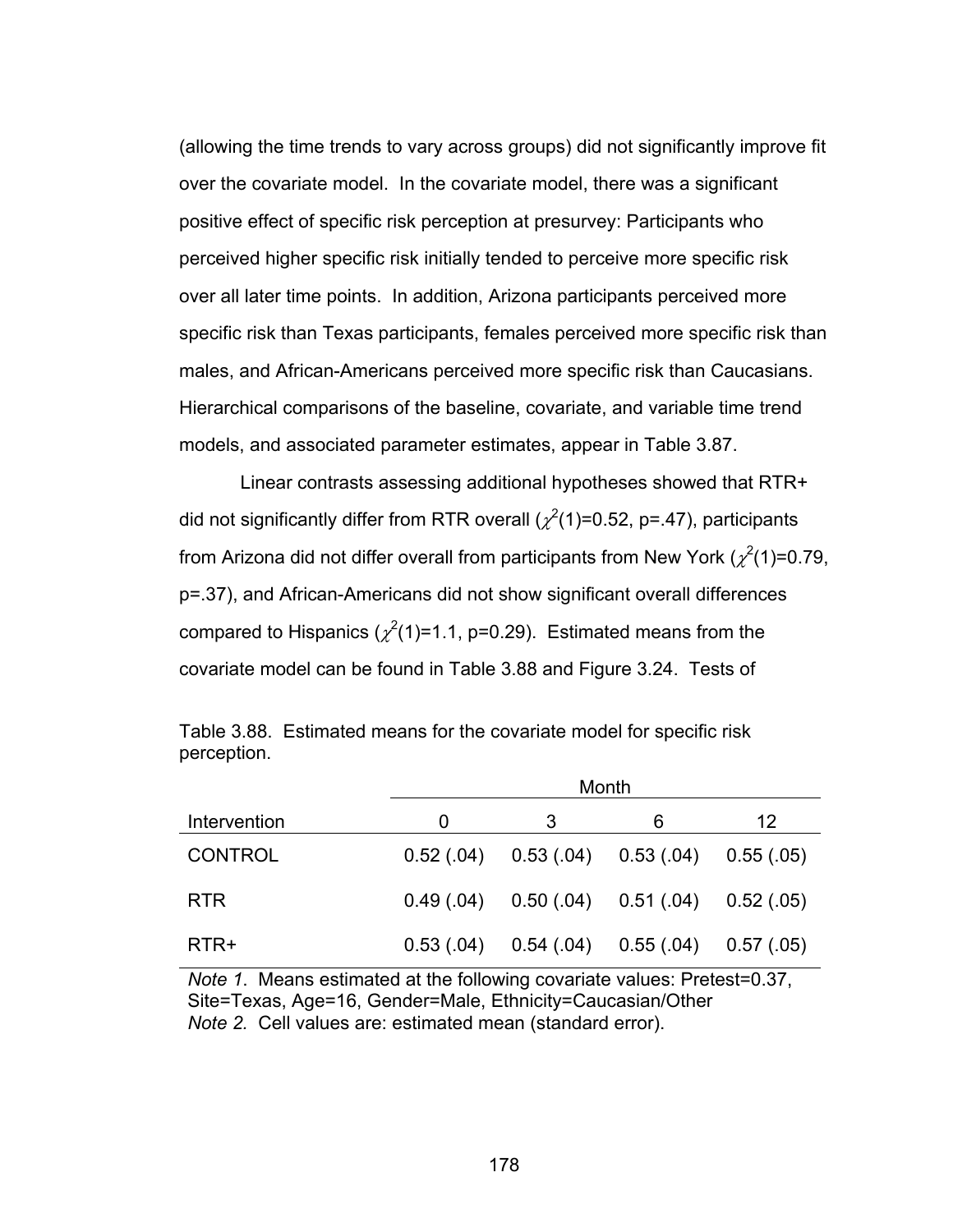

Figure 3.24. Fitted fixed-effect regression lines for specific risk perception, covariate model.

intervention by age, intervention by gender, and intervention by ethnicity interactions did not reach significance. Detailed summary statistics for the covariate model can be found in Table D.36 of Appendix D.

## *Quantitative Risk Perception*

 Linear random effects regression models were used to test effects of intervention assignment on participants' quantitative risk perception, adjusting for covariates discussed in the methods section. A model including both a random slope for month and a subject-specific random intercept failed to converge, and a random intercept model was therefore used in all subsequent model testing. With only one random effect, there is no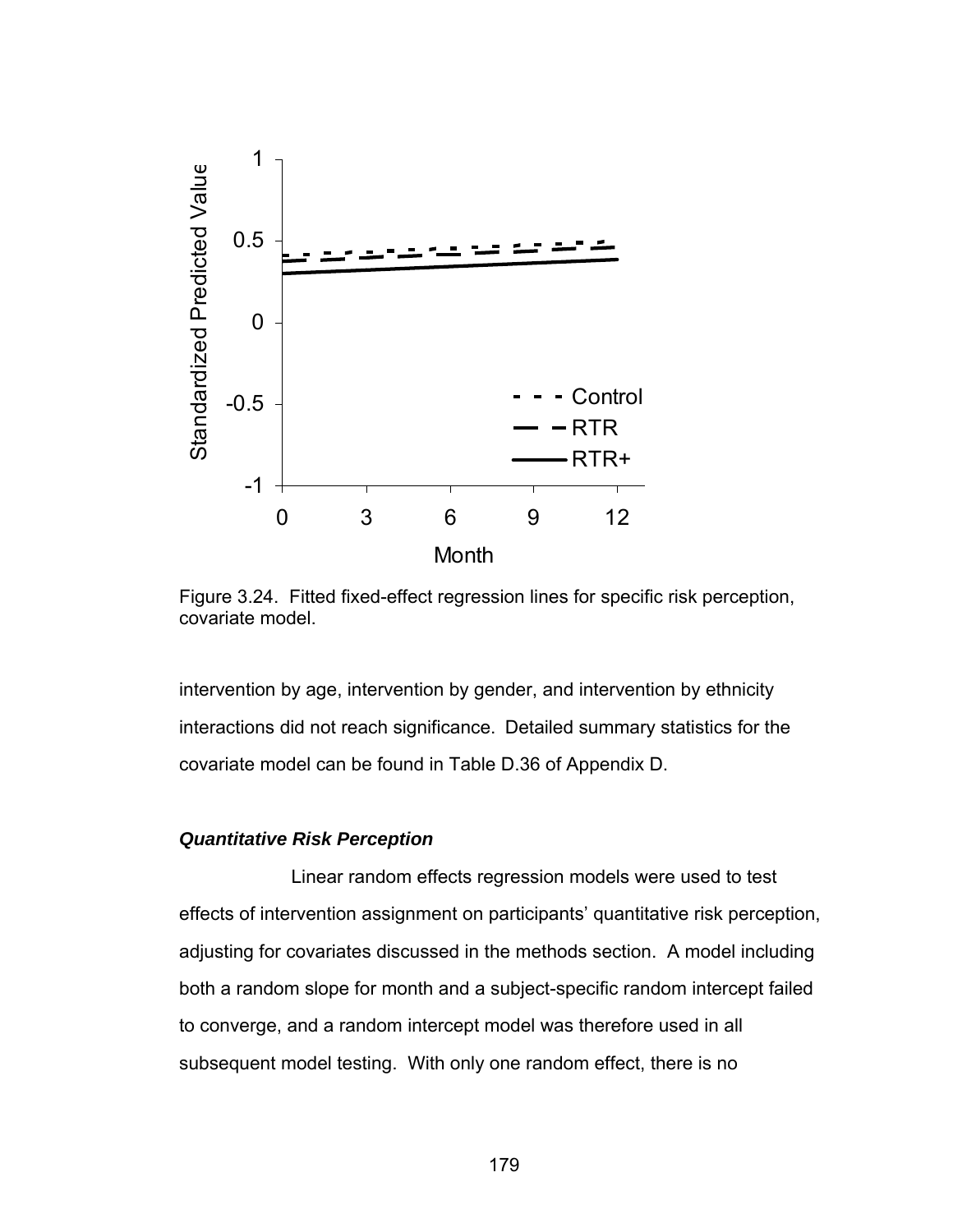|                  | Model           |            |                |                |
|------------------|-----------------|------------|----------------|----------------|
|                  | <b>Baseline</b> | Covariate  | <b>VTT</b>     | Extended       |
| Presurvey        | $0.303***$      | $0.301***$ | $0.301***$     | $0.301***$     |
| <b>RTR</b>       | 1.643           | 1.846      | 2.248          | $-0.686$       |
| RTR+             | 0.549           | 0.648      | 1.305          | 1.747          |
| Month            | $-0.068$        | $-0.053$   | 0.032          | $-0.053$       |
| Arizona          |                 | 0.684      | 0.698          | 0.827          |
| <b>New York</b>  |                 | $-1.416$   | $-1.390$       | $-1.159$       |
| Age              |                 | 0.031      | 0.025          | $-0.002$       |
| Female           |                 | $-0.372$   | $-0.367$       | $-1.113$       |
| Hispanic         |                 | 0.770      | 0.767          | 0.603          |
| African-American |                 | 2.798*     | 2.801*         | 2.863*         |
| Month X RTR      |                 |            | $-0.090$       |                |
| Month X RTR+     |                 |            | $-0.151$       |                |
| Female X RTR     |                 |            |                | 4.615*         |
| Female X RTR+    |                 |            |                | $-1.707$       |
| Intercept        | 3.848***        | 2.613      | 2.332          | 3.541          |
| Intercept (sd)   | 8.491***        | 8.44***    | 8.44***        | 8.38***        |
| Residual (sd)    | 11.86***        | 11.81***   | 11.80***       | 11.79***       |
| Difference df    |                 | 6          | $\overline{2}$ | $\overline{2}$ |
| Difference $G^2$ |                 | 7.8        | 1.00           | 8.96           |
| р                |                 | 0.2532     | 0.6055         | 0.0114         |

Table 3.89. Comparison of baseline, covariate, and variable time trend models for quantitative risk perception.

*Note 1*. VTT = Variable time trend, Presurvey = Presurvey score on the dependent measure.

*Note 2*. Reference for intervention = RTR and RTR+: Control; reference for Site = Arizona and New York: Texas; reference for Ethnicity = Hispanic and African-American: White/other.

*Note 3.* Difference test comparisons: Baseline vs. Covariate, Covariate vs. VTT, Covariate vs. Extended.

\* p<0.05, \*\* p<0.01, \*\*\* p<0.001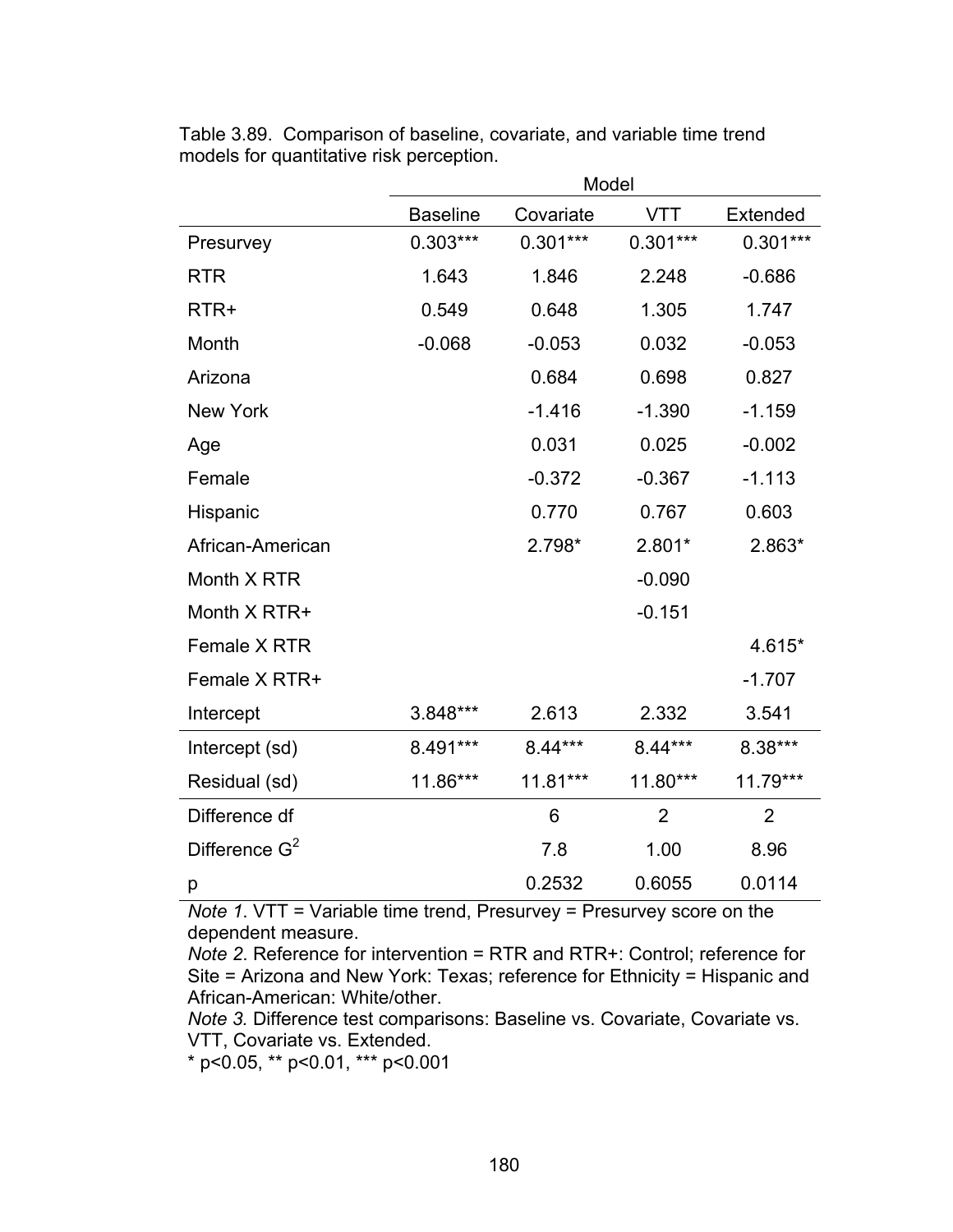covariance structure of random effects and alternative covariance structures were not assessed.

Addition of site, age, gender, and ethnicity did not significantly improve fit over the baseline model, and the addition of an intervention by month interaction (allowing the time trends to vary across groups) did not significantly improve fit over the covariate model. In the covariate model, there was a significant positive effect of quantitative risk perception at presurvey: Higher risk perception initially was linked to higher perceived risk at all later time points. There was also a significant effect of ethnicity, with African-Americans perceiving themselves at higher quantitative risk than Caucasians. Hierarchical comparisons of the baseline, covariate, and variable time trend models, and associated parameter estimates, appear in Table 3.89.Linear contrasts assessing additional hypotheses showed that RTR+ and RTR did not significantly differ overall ( $\chi^2$ (1)=1.23, p=.27), New York participants did not differ overall from Arizona participants ( $\chi^2$ (1)= 1.10, p=.29), and African-Americans did not differ from Hispanics overall  $(\chi^2(1)=1.62, p=.20)$ .

|                | Month |                                                 |    |  |  |
|----------------|-------|-------------------------------------------------|----|--|--|
| Intervention   | 3     | 6                                               | 12 |  |  |
| <b>CONTROL</b> |       | $5.85(1.1)$ $5.70(1.0)$ $5.54(1.0)$ $5.22(1.2)$ |    |  |  |
| <b>RTR</b>     |       | $7.70(1.1)$ $7.54(1.0)$ $7.38(1.1)$ $7.07(1.2)$ |    |  |  |
| RTR+           |       | $6.50(1.1)$ $6.34(1.0)$ $6.18(1.0)$ $5.87(1.0)$ |    |  |  |

Table 3.90. Estimated means for the covariate model for quantitative risk perception.

*Note 1.* Means estimated at the following covariate values: Pretest=9.10, Site=Texas, Age=16, Gender=Male, Ethnicity=Caucasian/Other

*Note 2.* Cell values are: estimated mean (standard error).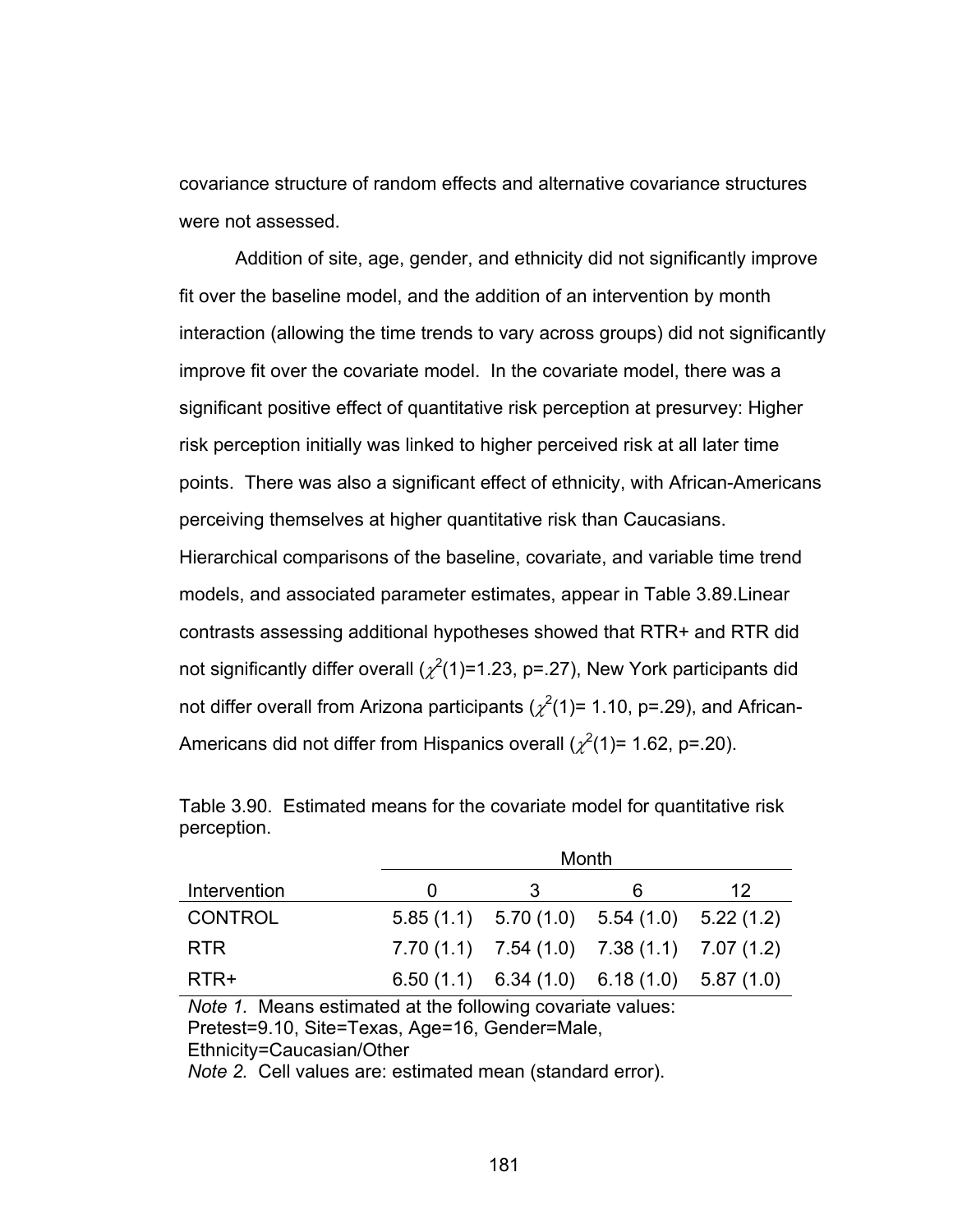

Figure 3.25. Fitted fixed-effect regression lines for quantitative risk perception, covariate model.

Estimated means from the covariate model can be found in Table 3.90 and Figure 3.25.

Tests of intervention by age, intervention by gender, and intervention by ethnicity interactions revealed an effect of intervention by gender (Table 3.89). Inspection of parameter estimates from Table 3.89 and subsequent linear contrasts (Table 3.91) revealed qualified curriculum effects: females in RTR had higher quantitative risk perception than females in either RTR+ or the control group over all time points after the interventions. These trends can be seen in the estimated means from the extended model in Table 3.92. Detailed summary statistics for the covariate and extended models can be found in Tables D.37 and D.38 of Appendix D.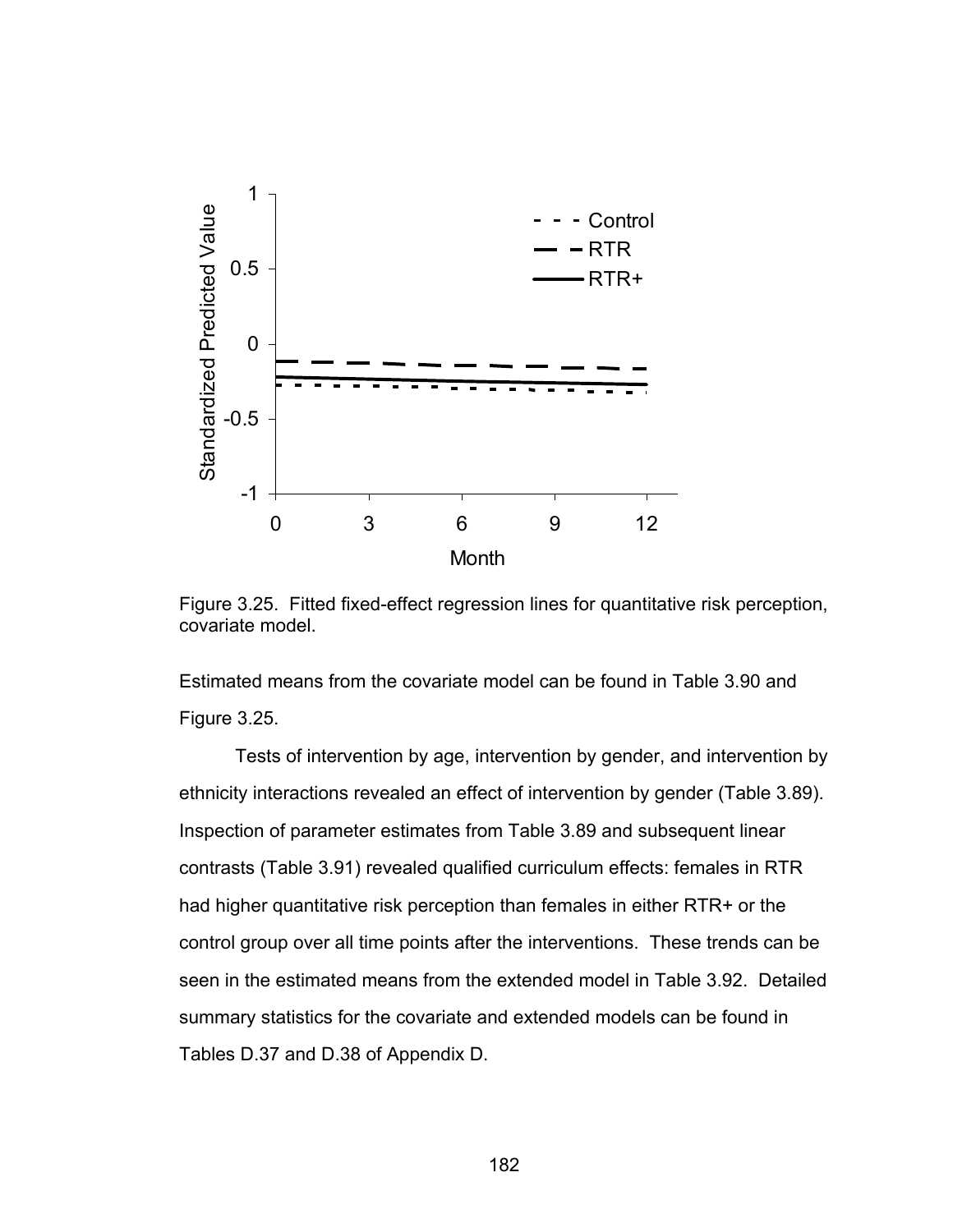| Comparison                |      |       |
|---------------------------|------|-------|
| RTR vs. Control, Females  | 6.60 | 0.01  |
| RTR+ vs. Control, Females | 0.00 | 0.977 |
| RTR+ vs. RTR, Females     | 7.62 | 0.006 |
| RTR+ vs. RTR, Males       | 2.19 | 0.139 |

Table 3.91. Tests of additional hypotheses for the extended model of quantitative risk perception.

Table 3.92. Estimated means for the extended model for quantitative risk perception.

|                | Month      |            |            |            |  |  |
|----------------|------------|------------|------------|------------|--|--|
|                | 0          | 3          | 6          | 12         |  |  |
| Male           |            |            |            |            |  |  |
| <b>CONTROL</b> | 6.91(1.3)  | 6.38(1.3)  | 6.43(1.3)  | 6.07(1.4)  |  |  |
| <b>RTR</b>     | 6.36(1.2)  | 5.92(1.2)  | 5.85(1.2)  | 5.52(1.3)  |  |  |
| RTR+           | 8.67(1.2)  | 8.36(1.2)  | 8.23(1.2)  | 7.68(1.3)  |  |  |
| Female         |            |            |            |            |  |  |
| <b>CONTROL</b> | 7.19(1.3)  | 6.85(1.3)  | 6.57(1.3)  | 6.33(1.3)  |  |  |
| <b>RTR</b>     | 11.13(2.0) | 10.83(2.0) | 10.54(2.0) | 10.34(2.0) |  |  |
| RTR+           | 7.14(1.9)  | 6.83(1.9)  | 6.52(1.9)  | 6.36(1.9)  |  |  |

*Note 1.* Means estimated at the following covariate values: Pretest=9.10, Site=Texas, Age=16, Ethnicity=Caucasian/Other

*Note 2.* Cell values are: estimated mean (standard error).

## *Reasons For/Against Pregnancy*

 Linear random effects regression models were used to test effects of intervention assignment on participants' scores on a scale of reasons for/against pregnancy, adjusting for covariates discussed in the methods section. The removal of a random slope for month significantly degraded fit relative to a model with a random slope for month and a subject-specific random intercept, and a random coefficient model was therefore used in all subsequent model testing. Comparison of possible covariance structures of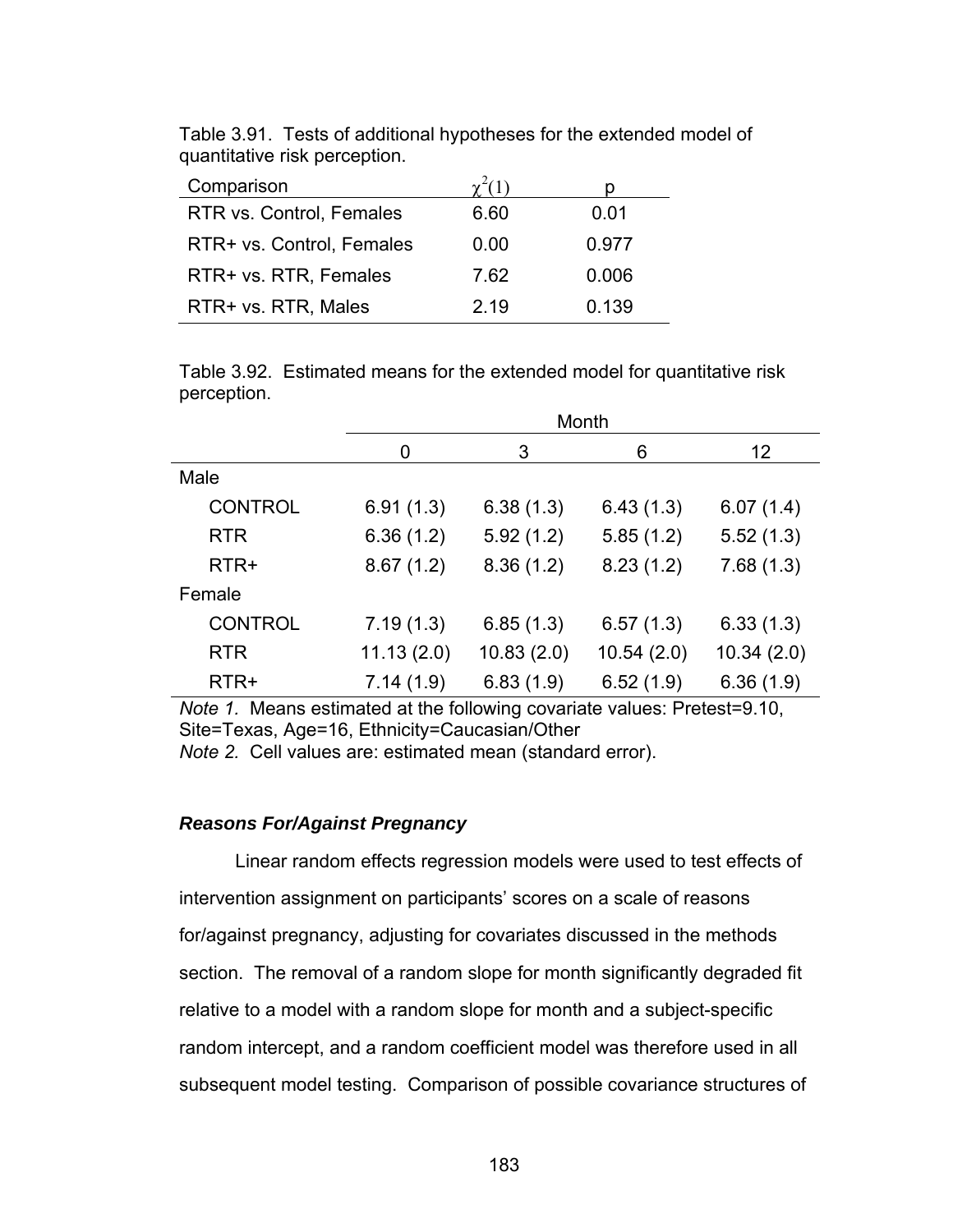| Model                                  | <b>AIC</b> | <b>BIC</b> | Model<br>df | Diff $G^2$ | Diff<br>$G2$ df | D     |
|----------------------------------------|------------|------------|-------------|------------|-----------------|-------|
| Random effects                         |            |            |             |            |                 |       |
| Random slope                           | 1460.08    | 1554.90    | 17          |            |                 |       |
| Random<br>intercept                    | 1512.55    | 1596.21    | 15          | 56.46      | 2               | 0.000 |
| Covariance structure of random effects |            |            |             |            |                 |       |
| Unstructured                           | 1460.08    | 1554.90    | 17          |            |                 |       |
| Exchangeable                           | 1588.83    | 1678.07    | 16          | 130.75     | 1               | 0.000 |
| Independent                            | 1462.60    | 1551.84    | 16          | 4.52       | 1               | 0.034 |
| <b>Identity</b>                        | 1622.24    | 1705.90    | 15          | 166.15     | 2               | 0.000 |

Table 3.93. Random effect and covariance structure comparisons for reasons for/against pregnancy.

*Note 1.* Tests of random slope and intercept models assumed no covariance structure.

*Note 2*. Diff = Difference, AIC = Aikake information criterion, BIC = Bayesian information criterion.

the random effects revealed that 1) an exchangeable structure significantly degraded model fit relative to an unstructured covariance matrix; 2) an independent structure significantly differed from the unstructured matrix; and 3) an identity matrix significantly degraded model fit relative to the model with no structure. Therefore, no structure was imposed on the covariance matrix of random effects in all subsequent model testing. Summary statistics for comparisons of random effects models and alternative covariance structures appear in Table 3.93.

Addition of site, age, gender, and ethnicity significantly improved fit over the baseline model, and the addition of an intervention by month interaction (allowing the time trends to vary across groups) did not significantly improve fit over the covariate model. In the covariate model, there was a significant positive effect of the presurvey score on the reasons for/against pregnancy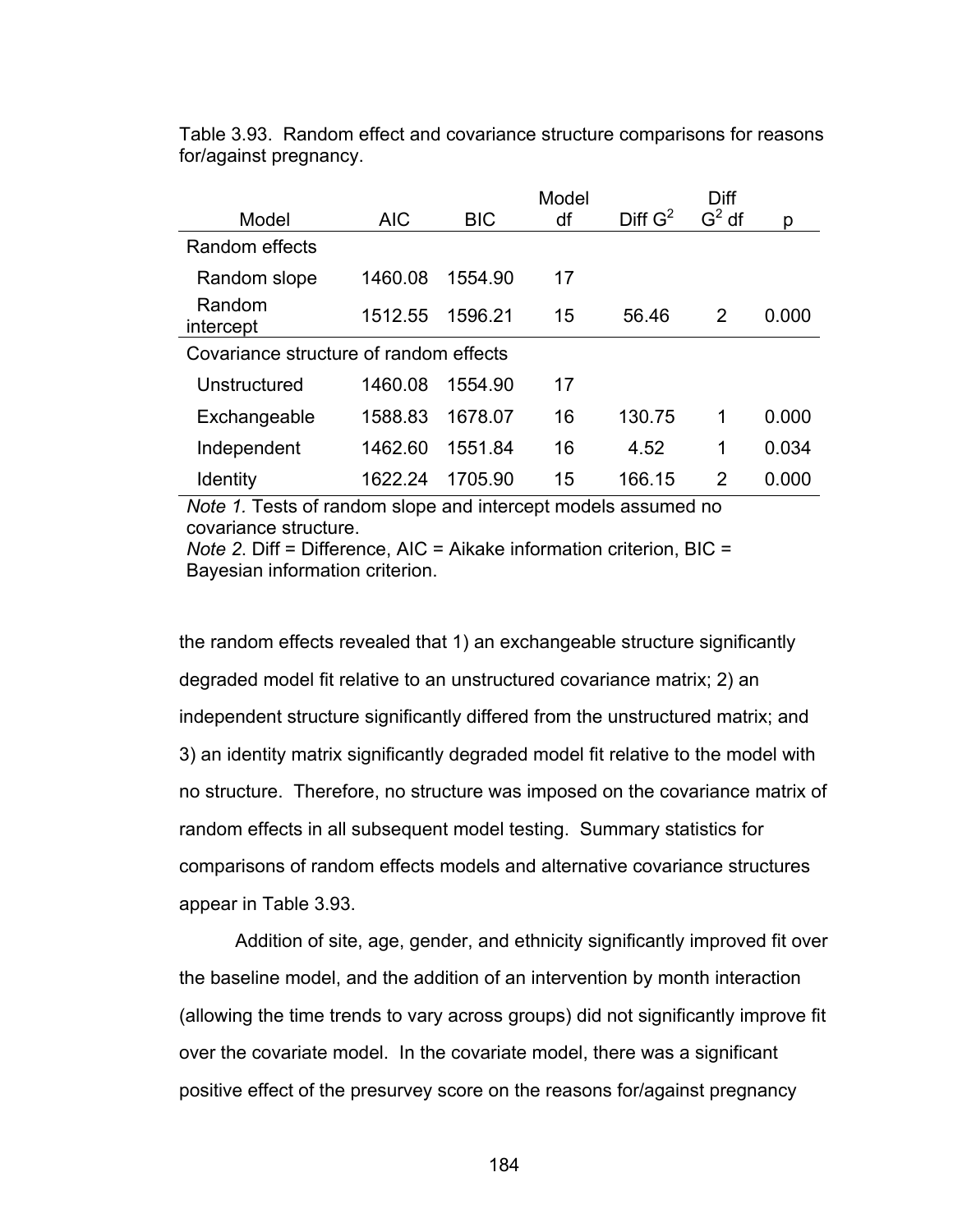|                  |                 | Model      |                        |
|------------------|-----------------|------------|------------------------|
|                  | <b>Baseline</b> | Covariate  | Variable time<br>trend |
| Presurvey        | $0.768***$      | $0.762***$ | $0.762***$             |
| <b>RTR</b>       | $-0.054$        | $-0.045$   | $-0.042$               |
| RTR+             | $-0.028$        | $-0.032$   | $-0.022$               |
| Month            | 0.001           | 0.001      | 0.003                  |
| Arizona          |                 | 0.051      | 0.052                  |
| <b>New York</b>  |                 | $-0.048$   | $-0.048$               |
| Age              |                 | $-0.010$   | $-0.010$               |
| Female           |                 | $-0.033$   | $-0.033$               |
| Hispanic         |                 | 0.056      | 0.056                  |
| African-American |                 | 0.054      | 0.054                  |
| Month X RTR      |                 |            | $-0.001$               |
| Month X RTR+     |                 |            | $-0.004$               |
| Intercept        | $0.373***$      | $0.527**$  | $0.524**$              |
| Slope (sd)       | $0.02***$       | $0.02***$  | $0.019***$             |
| Intercept (sd)   | $0.207***$      | $0.20***$  | $0.20***$              |
| Correlation      | 0.405           | 0.371      | 0.373                  |
| Residual (sd)    | $0.279***$      | $0.279***$ | $0.279***$             |
| Difference df    |                 | 6          | $\overline{2}$         |
| Difference $G^2$ |                 | 14.91      | 1.04                   |
| р                |                 | 0.0209     | 0.5951                 |

Table 3.94. Comparison of baseline, covariate, and variable time trend models for reasons for/against pregnancy.

*Note 1*. Presurvey = Presurvey score on the dependent measure.

*Note 2*. Reference for intervention = RTR and RTR+: Control; reference for Site = Arizona and New York: Texas; reference for Ethnicity = Hispanic and African-American: White/other.

*Note 3.* Covariate model evaluated against the baseline model; variable time trend model evaluated against the covariate model.

 $*$  p<0.05,  $*$  p<0.01,  $*$  $*$  p<0.001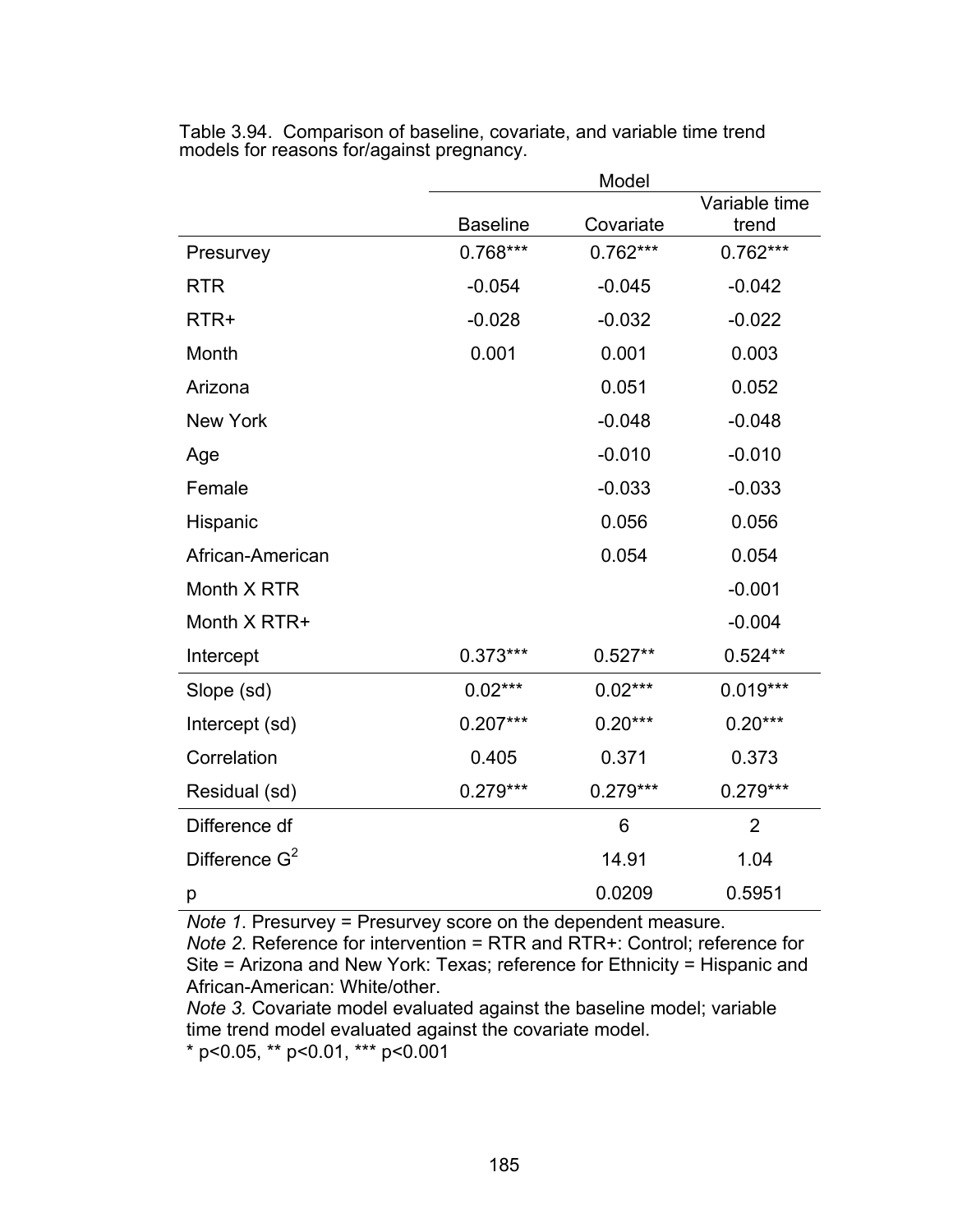scale: Participants who scored higher on that scale (who perceived the consequences of pregnancy more favorably) tended to score higher over all later time points. No other effects reached significance. Hierarchical comparisons of the baseline, covariate, and variable time trend models, and associated parameter estimates, appear in Table 3.94.

Table 3.95. Estimated means for the covariate model for reasons for/against pregnancy.

|                |            | Month                 |                           |           |
|----------------|------------|-----------------------|---------------------------|-----------|
| Intervention   |            | -3                    | 6                         | 12        |
| <b>CONTROL</b> | 1.67 (.03) | $1.67(03)$ $1.67(03)$ |                           | 1.68(.03) |
| <b>RTR</b>     | 1.62(.03)  |                       | $1.63(0.03)$ $1.63(0.03)$ | 1.64(.03) |
| RTR+           | 1.63(0.03) | 1.64(0.03)            | 1.64(0.03)                | 1.65(.03) |

*Note 1.* Means estimated at the following covariate values: Pretest=1.70, Site=Texas, Age=16, Gender=Male, Ethnicity=Caucasian/Other *Note 2.* Cell values are: estimated mean (standard error).



Figure 3.26. Fitted fixed-effect regression lines for reasons for/against pregnancy, covariate model.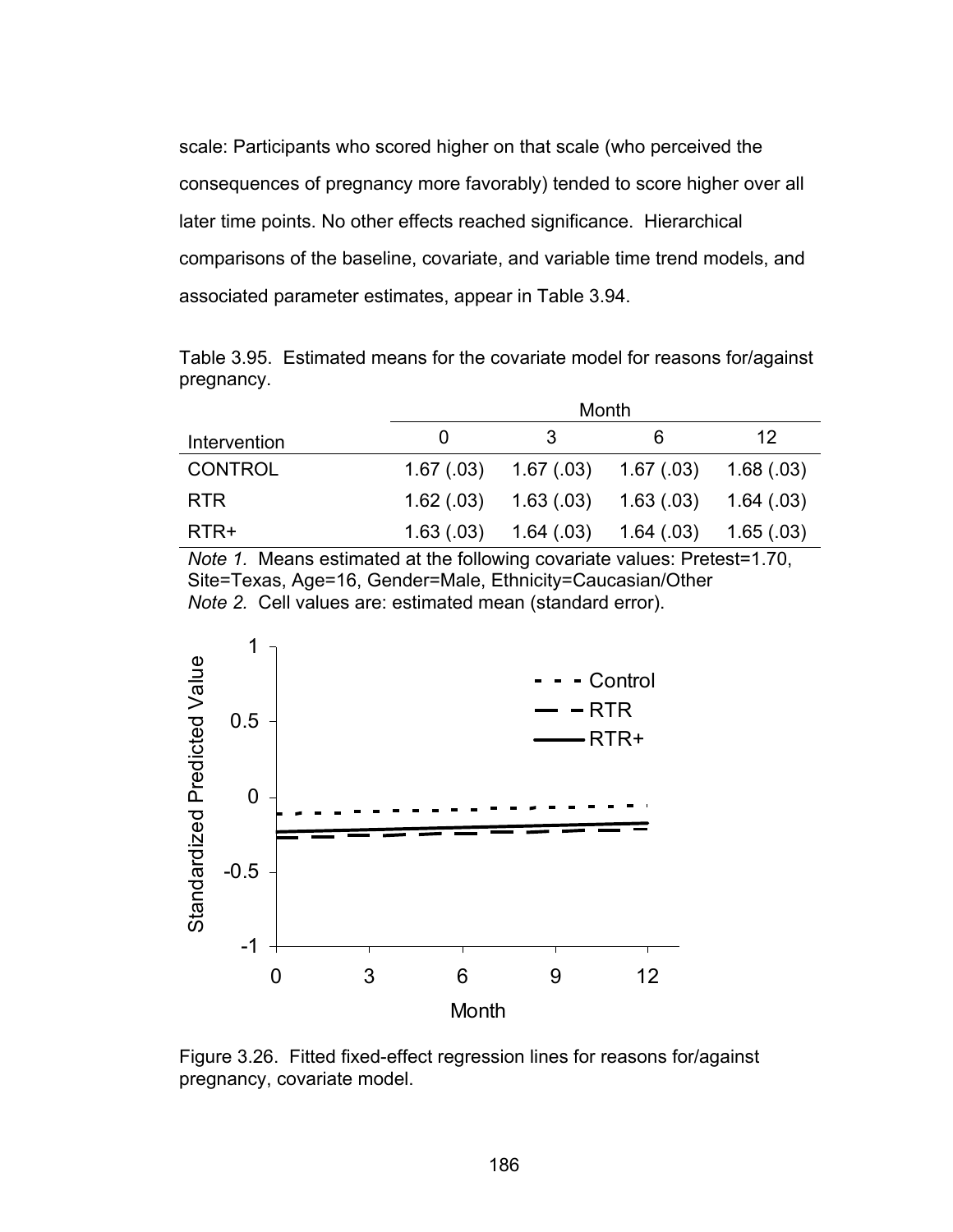Linear contrasts assessing additional hypotheses showed that RTR+ did not significantly differ from RTR overall ( $\chi^2$ (1)=0.23, p=.63), participants from Arizona scored higher than participants from New York ( $\chi^2$ (1)=3.75, p=.05), and African-Americans did not show significant overall differences compared to Hispanics ( $\chi^2(1)$  =0.00, p=0.96). Estimated means from the covariate model can be found in Table 3.95 and Figure 3.26. Tests of intervention by age, intervention by gender, and intervention by ethnicity interactions did not reach significance. Detailed summary statistics for the covariate model can be found in Table D.39 of Appendix D.

#### *Reasons to Have Sex*

 Linear random effects regression models were used to test effects of intervention assignment on participant ratings of reasons to have sex, adjusting for covariates discussed in the methods section. The removal of a random slope for month significantly degraded fit relative to a model with a random slope for month and a subject-specific random intercept, and a random coefficient model was therefore used in all subsequent model testing. Comparison of possible covariance structures of the random effects revealed that 1) an exchangeable structure significantly degraded model fit relative to an unstructured covariance matrix; 2) an independent structure did not significantly differ from the unstructured matrix; and 3) an identity matrix significantly degraded model fit relative to the independent covariance structure. Therefore, an independent structure was used in all subsequent model testing. Summary statistics for comparisons of random effects models and alternative covariance structures appear in Table 3.96.

187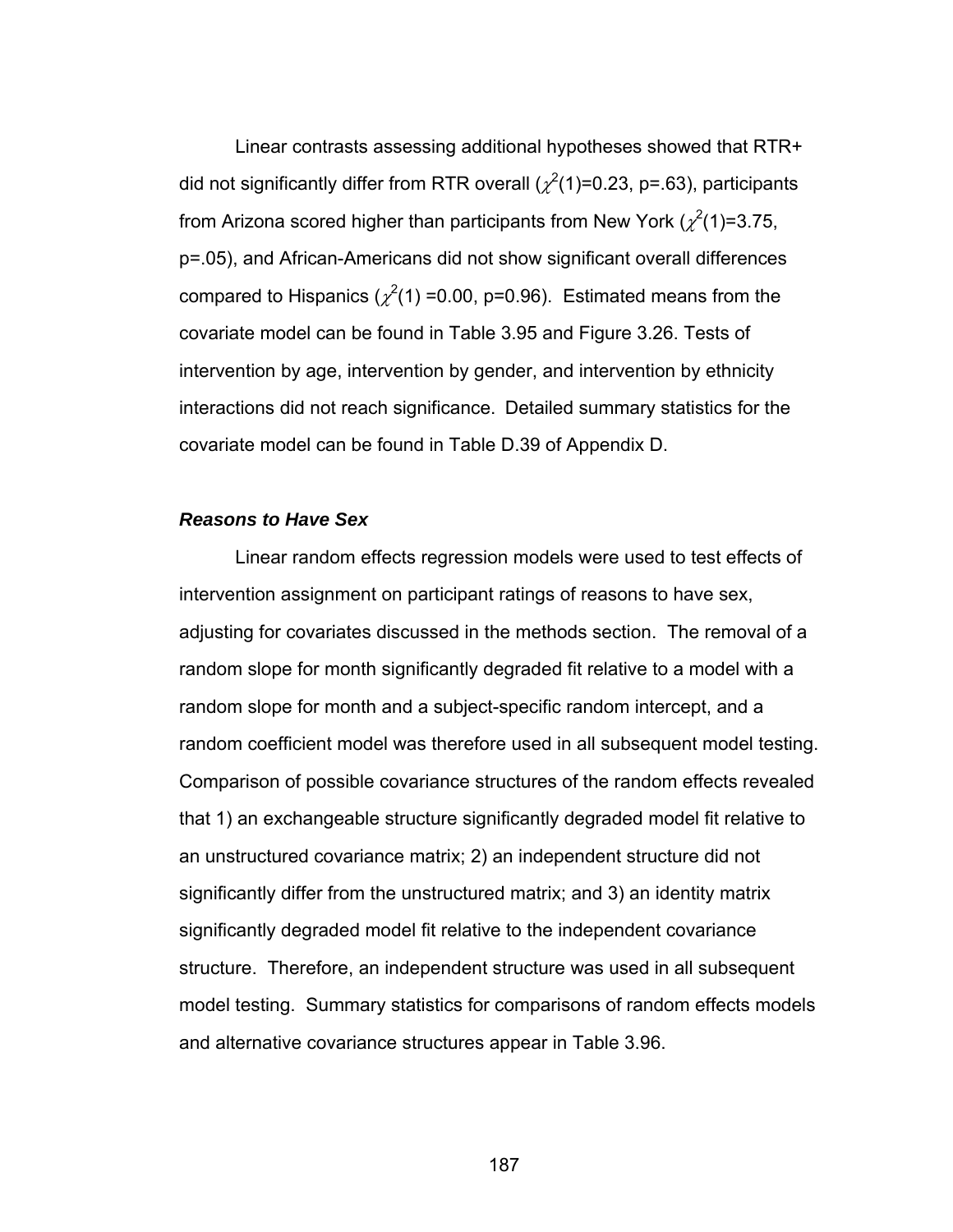|                                        |                 |            | Model |            | Diff    |       |
|----------------------------------------|-----------------|------------|-------|------------|---------|-------|
| Model                                  | <b>AIC</b>      | <b>BIC</b> | df    | Diff $G^2$ | $G2$ df | p     |
| Random effects                         |                 |            |       |            |         |       |
| Random slope                           | 3056.40         | 3151.21    | 17    |            |         |       |
| Random intercept                       | 3089.22 3172.88 |            | 15    | 36.83      | 2       | 0.000 |
| Covariance structure of random effects |                 |            |       |            |         |       |
| Unstructured                           | 3056.40         | 3151.21    | 17    |            |         |       |
| Exchangeable                           | 3210.53         | 3299.77    | 16    | 156.14     | 1       | 0.000 |
| Independent                            | 3055.78         | 3145.01    | 16    | 1.38       | 1       | 0.240 |
| <b>Identity</b>                        | 3244.55         | 3328.20    | 15    | 190.77     | 1       | 0.000 |

Table 3.96. Random effect and covariance structure comparisons for reasons to have sex.

*Note 1.* Tests of random slope and intercept models assumed no covariance structure.

*Note 2*. Diff = Difference, AIC = Aikake information criterion, BIC = Bayesian information criterion.

Addition of site, age, gender, and ethnicity significantly improved fit over the baseline model, and the addition of an intervention by month interaction (allowing the time trends to vary across groups) did not significantly improve fit over the covariate model. In the covariate model, there was a significant positive effect of reasons to have sex ratings at presurvey: More favorable ratings of the reasons to have sex were linked to more favorable ratings over all later time points. In addition, New York (relative to Texas) participants and older participants rated reasons to have sex more favorably, and females rated them less favorably than males. Hierarchical comparisons of the baseline, covariate, and variable time trend models, and associated parameter estimates, appear in Table 3.97.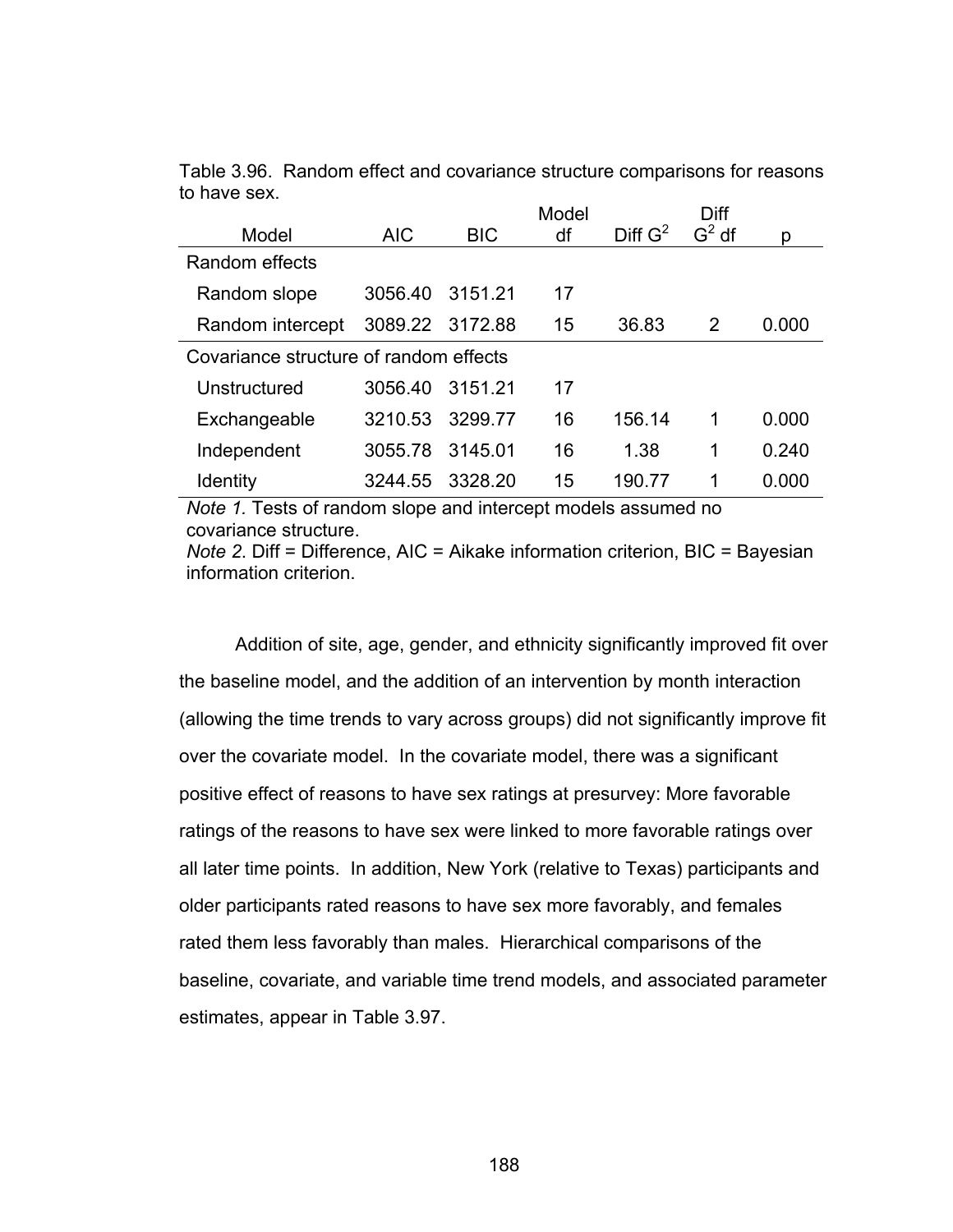|                  |                 | Model      |                |
|------------------|-----------------|------------|----------------|
|                  |                 |            | Variable       |
|                  | <b>Baseline</b> | Covariate  | time trend     |
| Presurvey        | $0.671***$      | $0.653***$ | $0.653***$     |
| <b>RTR</b>       | 0.060           | 0.025      | 0.035          |
| RTR+             | $-0.025$        | $-0.031$   | $-0.048$       |
| Month            | 0.001           | 0.001      | 0.000          |
| Arizona          |                 | $-0.043$   | $-0.044$       |
| <b>New York</b>  |                 | $0.167*$   | $0.168*$       |
| Age              |                 | $0.048**$  | $0.048**$      |
| Female           |                 | $-0.085*$  | $-0.085*$      |
| Hispanic         |                 | $-0.037$   | $-0.037$       |
| African-American |                 | $-0.042$   | $-0.041$       |
| Month X RTR      |                 |            | $-0.004$       |
| Month X RTR+     |                 |            | 0.005          |
| Intercept        | $0.537***$      | $-0.115$   | $-0.116$       |
| Slope (sd)       | $0.031***$      | $0.030***$ | $0.030***$     |
| Intercept (sd)   | $0.345***$      | $0.333***$ | 0.333***       |
| Residual (sd)    | $0.417***$      | $0.417***$ | $0.417***$     |
| Difference df    |                 | 6          | $\overline{2}$ |
| Difference $G^2$ |                 | 24.57      | 2.23           |
| р                |                 | 0.0004     | 0.3280         |

Table 3.97. Comparison of baseline, covariate, and variable time trend models for reasons to have sex.

*Note 1*. Presurvey = Presurvey score on the dependent measure.

*Note 2*. Reference for intervention = RTR and RTR+: Control; reference for Site = Arizona and New York: Texas; reference for Ethnicity = Hispanic and African-American: White/other.

*Note 3.* Covariate model evaluated against the baseline model; variable time trend model evaluated against the covariate model.

\* p<0.05, \*\* p<0.01, \*\*\* p<0.001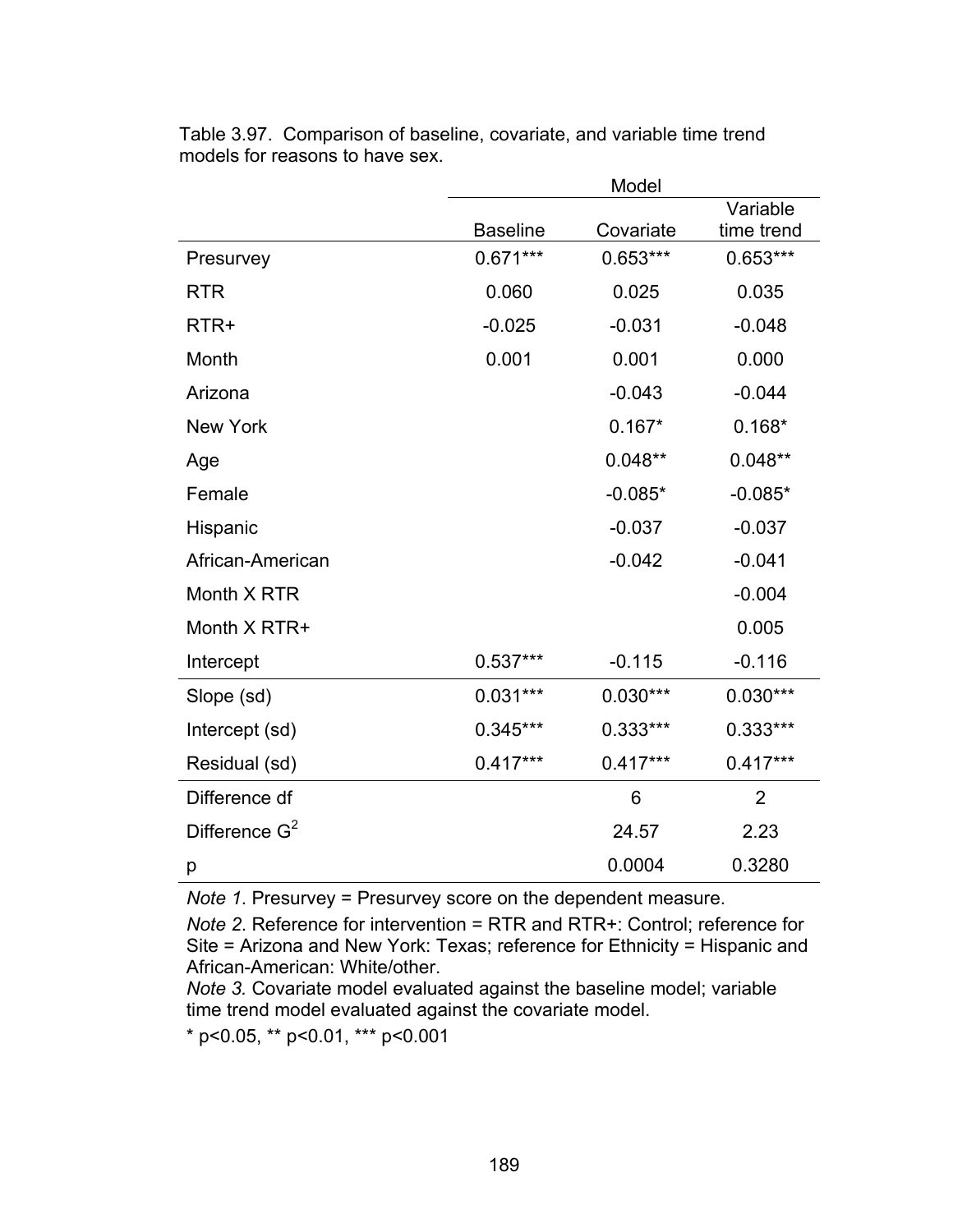Linear contrasts assessing additional hypotheses showed that RTR+ did not significantly differ from RTR overall ( $\chi^2(1)$ =1.84, p=.18), participants

Table 3.98. Estimated means for the covariate model for reasons to have sex.

|                | Month      |                                     |                                                     |            |  |  |
|----------------|------------|-------------------------------------|-----------------------------------------------------|------------|--|--|
| Intervention   | $\Omega$   | 3                                   | 6                                                   | 12         |  |  |
| <b>RTR</b>     |            | $1.79(.04)$ $1.79(.04)$ $1.79(.04)$ |                                                     | 1.80(0.05) |  |  |
| RTR+           |            |                                     | $1.73(0.04)$ $1.73(0.04)$ $1.74(0.04)$ $1.74(0.05)$ |            |  |  |
| <b>CONTROL</b> | 1.76 (.04) |                                     | $1.76(04)$ $1.77(04)$ $1.77(05)$                    |            |  |  |

*Note 1*. Means estimated at the following covariate values: Pretest=1.70, Site=Texas, Age=16, Gender=Male, Ethnicity=Caucasian/Other *Note 2.* Cell values are: estimated mean (standard error).



Figure 3.27. Fitted fixed-effect regression lines for reasons to have sex, covariate model.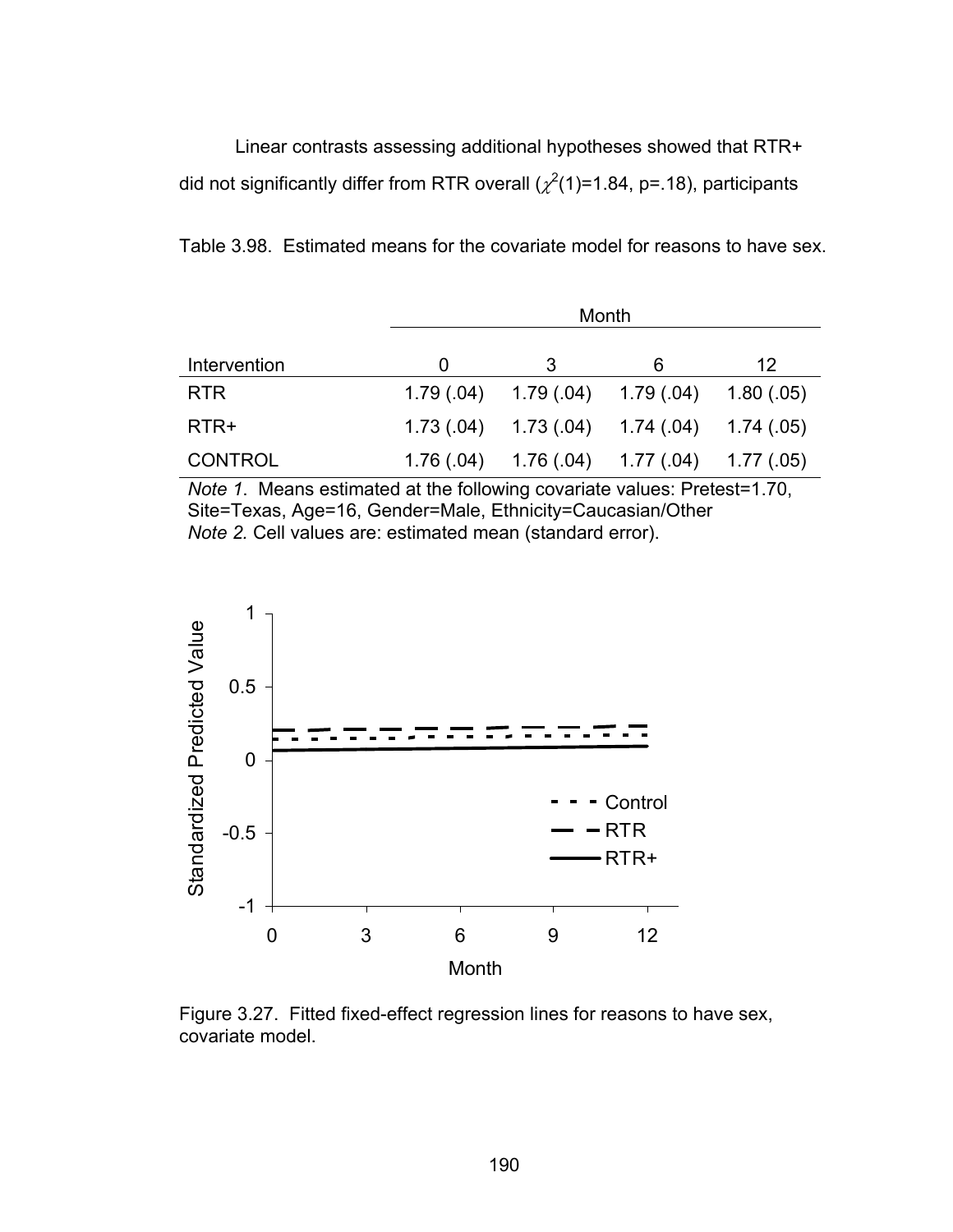from New York rated reasons to have sex more favorably than participants from Arizona ( $\chi^2$ (1)=7.36, p=.01), and African-Americans did not differ significantly from Hispanics ( $\chi^2(1)$ =0.01, p=.94). Estimated means from the covariate model can be found in Table 3.98 and Figure 3.27. Tests of intervention by age, intervention by gender, and intervention by ethnicity interactions did not reach significance. Detailed summary statistics for the covariate model can be found in Table D.40 of Appendix D.

#### *Reasons to Not Have Sex*

 Linear random effects regression models were used to test effects of intervention assignment on participant ratings of reasons to not have sex, adjusting for covariates discussed in the methods section. The removal of a random slope for month significantly degraded fit relative to a model with a random slope for month and a subject-specific random intercept, and a random coefficient model was therefore used in all subsequent model testing. Comparison of possible covariance structures of the random effects revealed that 1) an exchangeable structure significantly degraded model fit relative to an unstructured covariance matrix; 2) an independent structure did not significantly differ from the unstructured matrix; and 3) an identity matrix significantly degraded model fit relative to the independent covariance structure. Therefore, an independent structure was used in all subsequent model testing. Summary statistics for comparisons of random effects models and alternative covariance structures appear in Table 3.99.

Addition of site, age, gender, and ethnicity significantly improved fit over the baseline model, and the addition of an intervention by month interaction

191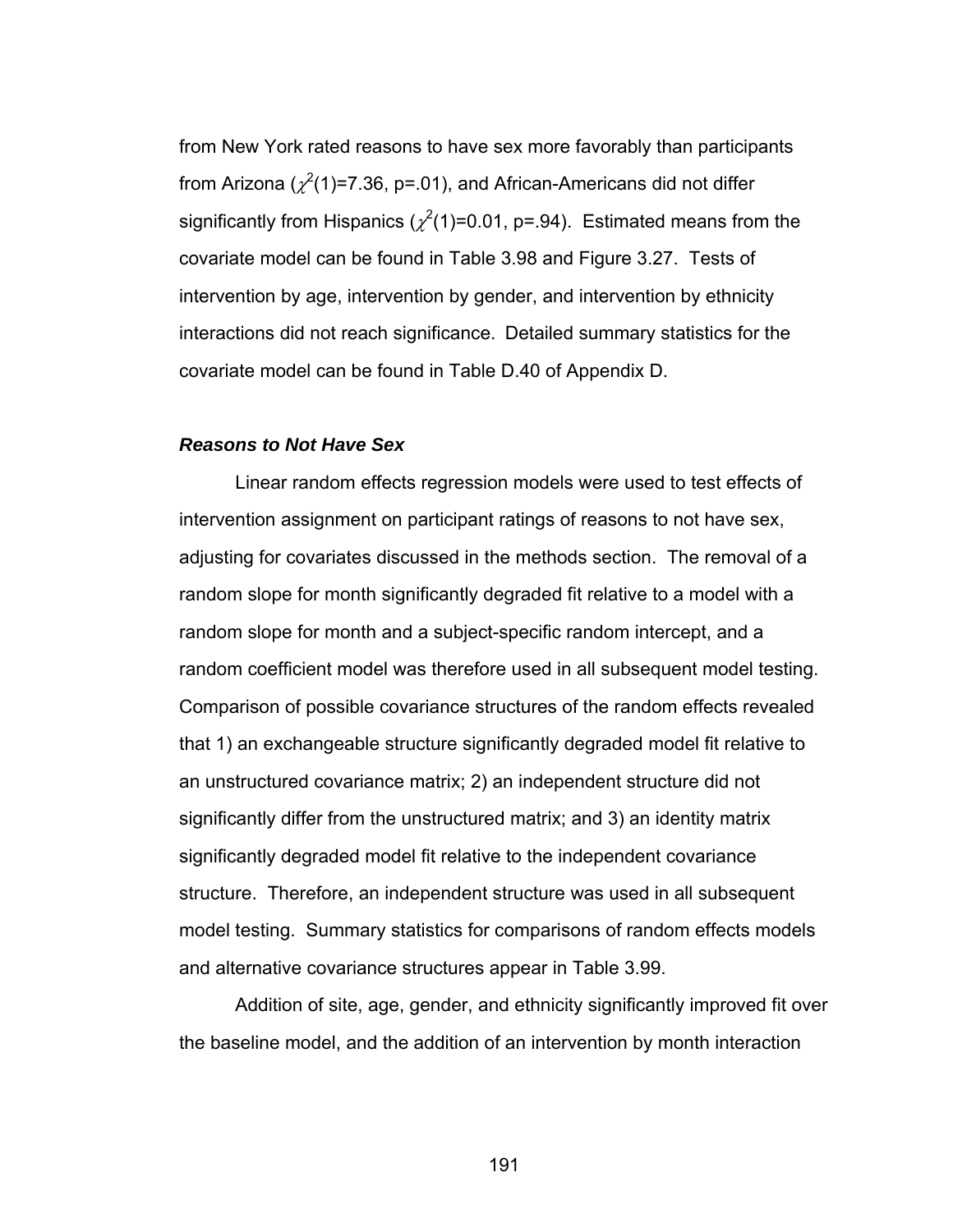|                                        |                 |            | Model |                     | Diff     |       |
|----------------------------------------|-----------------|------------|-------|---------------------|----------|-------|
| Model                                  | <b>AIC</b>      | <b>BIC</b> | df    | Diff G <sup>2</sup> | $G^2$ df | p     |
| Random effects                         |                 |            |       |                     |          |       |
| Random slope                           | 2609.20         | 2703.98    | 17    |                     |          |       |
| Random intercept                       | 2619.05 2702.68 |            | 15    | 13.85               | 2        | 0.001 |
| Covariance structure of random effects |                 |            |       |                     |          |       |
| Unstructured                           | 2609.20         | 2703.98    | 17    |                     |          |       |
| Exchangeable                           | 2761.92 2851.13 |            | 16    | 154.73              | 1        | 0.000 |
| Independent                            | 2607.37         | 2696.58    | 16    | 0.17                | 1        | 0.677 |
| <b>Identity</b>                        | 2785.52 2869.15 |            | 15    | 180.15              | 1        | 0.000 |

Table 3.99. Random effect and covariance structure comparisons for reasons to not have sex.

*Note 1.* Tests of random slope and intercept models assumed no covariance structure.

*Note 2*. Diff = Difference, AIC = Aikake information criterion, BIC = Bayesian information criterion.

 (allowing the time trends to vary across groups) did not significantly improve fit over the covariate model. In the covariate model, there was a significant positive effect of reasons to not have sex ratings at presurvey: More favorable ratings of the reasons to not have sex were linked to more favorable ratings over all later time points. In addition, there were positive effects of both RTR+ and RTR relative to the control group. Ratings of reasons to not have sex tended to decrease over time, Arizona participants rated those reasons significantly less favorably than did Texas participants, and older participants rated them more favorably than younger participants. In addition, females rated reasons to not have sex more favorably than males, and African-Americans rated them less favorably than Caucasians. Hierarchical comparisons of the baseline, covariate, and variable time trend models, and associated parameter estimates, appear in Table 3.100.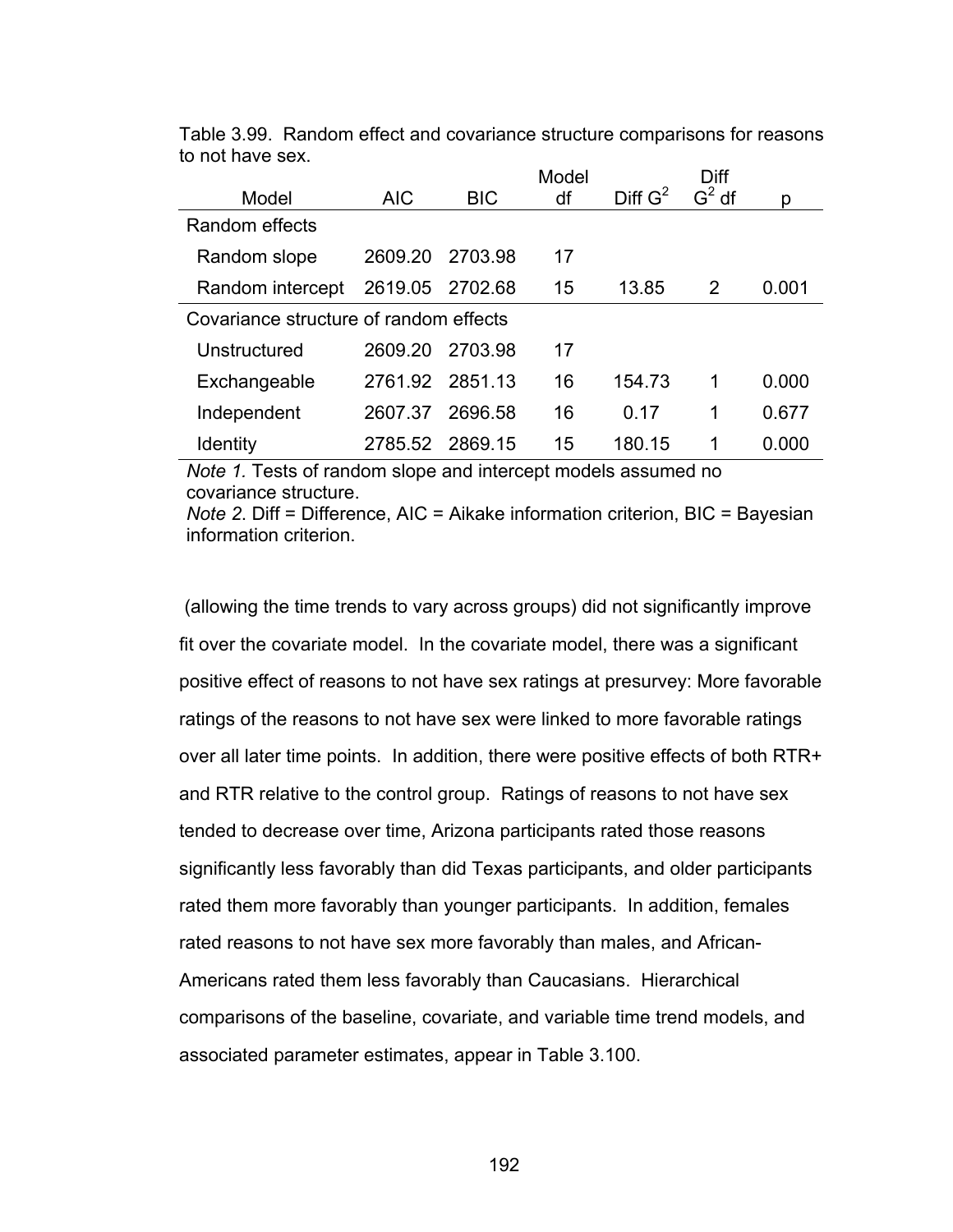|                  |                 | Model        |                        |
|------------------|-----------------|--------------|------------------------|
|                  | <b>Baseline</b> | Covariate    | Variable<br>time trend |
| Presurvey        | $0.674***$      | $0.651***$   | $0.651***$             |
| <b>RTR</b>       | $0.159***$      | $0.143***$   | $0.162***$             |
| RTR+             | $0.171***$      | $0.167***$   | $0.190***$             |
| Month            | $-0.0139***$    | $-0.0133***$ | $-0.00918*$            |
| Arizona          |                 | $-0.132**$   | $-0.131**$             |
| <b>New York</b>  |                 | $-0.005$     | $-0.004$               |
| Age              |                 | $0.0347*$    | $0.0344*$              |
| Female           |                 | $0.119***$   | $0.119***$             |
| Hispanic         |                 | 0.044        | 0.043                  |
| African-American |                 | $-0.0802*$   | $-0.0801*$             |
| Month X RTR      |                 |              | $-0.005$               |
| Month X RTR+     |                 |              | $-0.006$               |
| Intercept        | 0.836***        | 0.330        | 0.318                  |
| Slope (sd)       | $0.022***$      | $0.021***$   | $0.021***$             |
| Intercept (sd)   | 0.305***        | $0.293***$   | $0.294***$             |
| Residual (sd)    | $0.382***$      | 0.383***     | 0.383***               |
| Difference df    |                 | 6            | $\overline{2}$         |
| Difference $G^2$ |                 | 31.33        | 1.59                   |
| p                |                 | 0.000        | 0.4509                 |

Table 3.100. Comparison of baseline, covariate, and variable time trend models for reasons to not have sex.

*Note 1*. Presurvey = Presurvey score on the dependent measure. *Note 2*. Reference for intervention = RTR and RTR+: Control; reference for Site = Arizona and New York: Texas; reference for Ethnicity = Hispanic and African-American: White/other.

*Note 3.* Covariate model evaluated against the baseline model; variable time trend model evaluated against the covariate model.

 $*$  p<0.05,  $*$  p<0.01,  $**$  p<0.001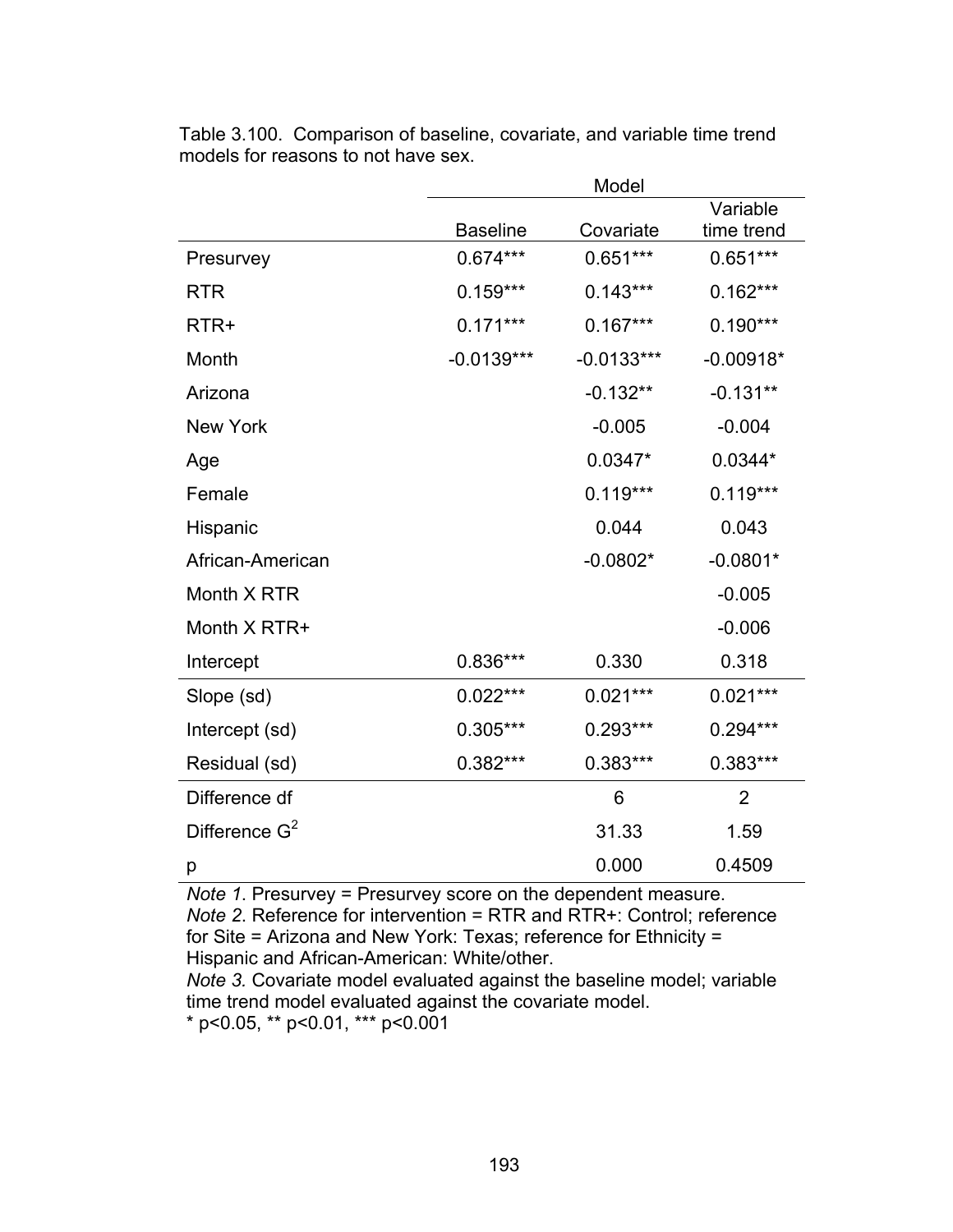Linear contrasts assessing additional hypotheses showed that RTR+ did not significantly differ from RTR overall ( $\chi^2$ (1)=0.44, p=.51), participants from New York did not differ from participants in Arizona ( $\chi^2(1)$ =3.43, p=0.06), and African-Americans rated reasons to not have sex significantly less

Table 3.101. Estimated means for covariate model for reasons to not have sex.

|                | Month                                           |   |    |  |  |
|----------------|-------------------------------------------------|---|----|--|--|
| Intervention   |                                                 | 6 | 12 |  |  |
| <b>CONTROL</b> | $2.81(.04)$ $2.77(.04)$ $2.73(.04)$ $2.65(.04)$ |   |    |  |  |
| <b>RTR</b>     | $2.95(.04)$ $2.91(.04)$ $2.87(.04)$ $2.79(.04)$ |   |    |  |  |
| RTR+           | $2.97(.04)$ $2.93(.04)$ $2.89(.04)$ $2.81(.04)$ |   |    |  |  |

*Note 1*. Means estimated at the following covariate values: Pretest=2.95, Site=Texas, Age=16, Gender=Male, Ethnicity=Caucasian/Other *Note 2.* Cell values are: estimated mean (standard error).



Figure 3.28. Fitted fixed-effect regression lines for reasons to not have sex, covariate model.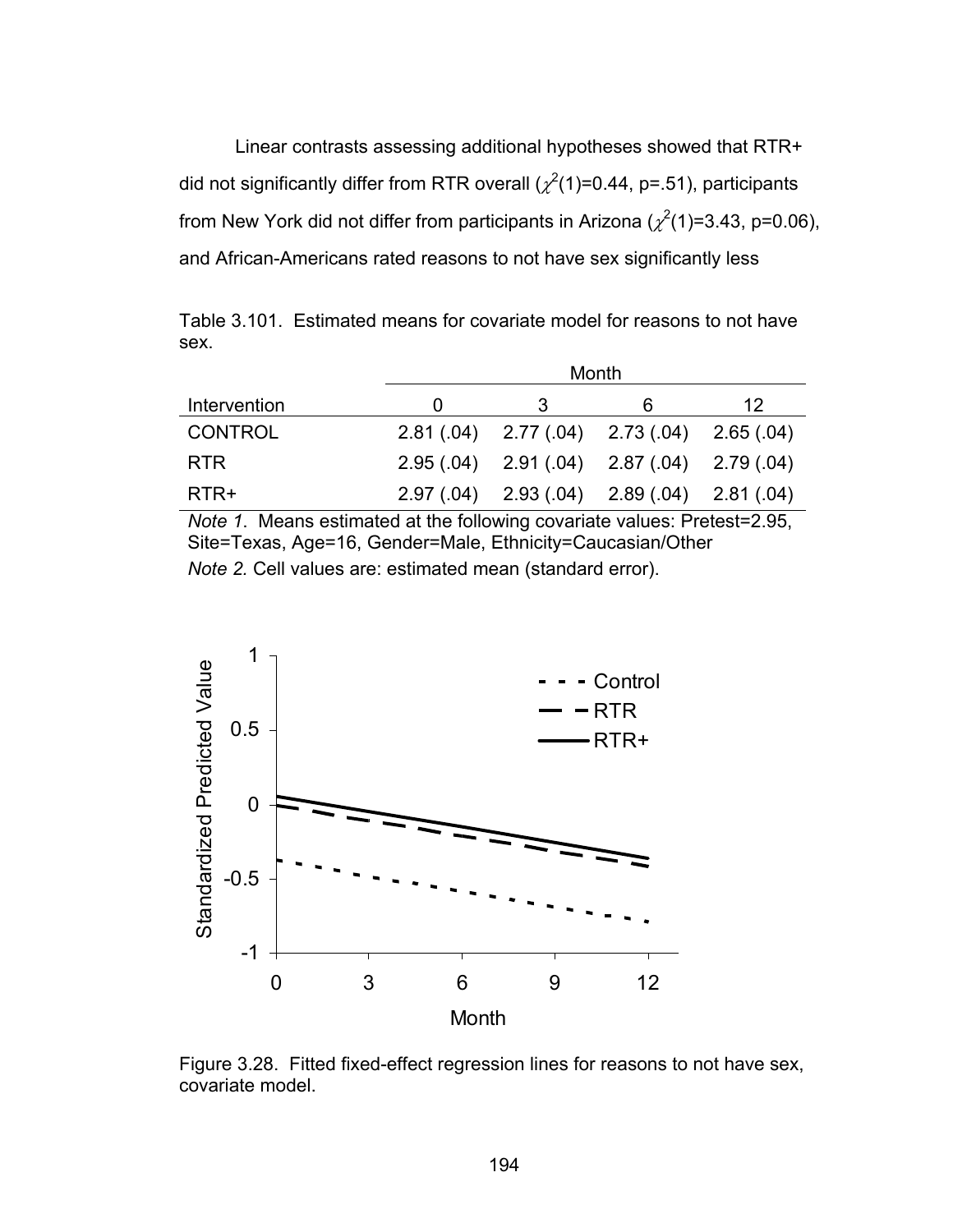favorably than Hispanics ( $\chi^2$ (1)=5.31, p=.02). Estimated means from the covariate model can be found in Table 3.101 and Figure 3.28. Tests of intervention by age, intervention by gender, and intervention by ethnicity interactions did not reach significance. Detailed summary statistics for the covariate model can be found in Table D.41 of Appendix D.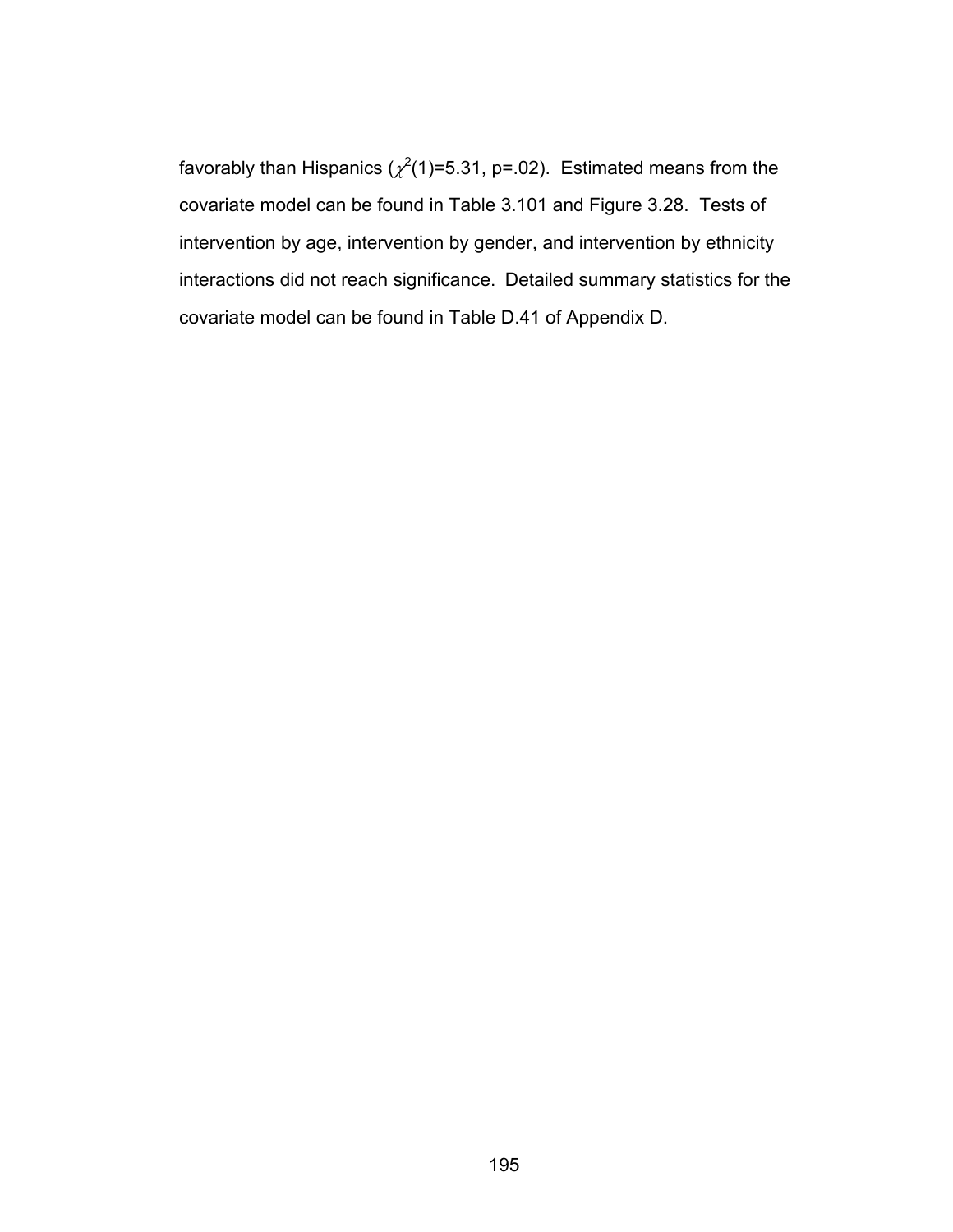# CHAPTER 4 **DISCUSSION**

Overall, the results of the study provide convincing evidence that the modified RTR+ curriculum not only is effective at reducing sexual risk in adolescence, but that it improves upon an established, theoretically motivated multi-component intervention endorsed by the Centers for Disease Control. Of 23 domains of variables assessed (including both behavioral variables and psychosocial mediators), theoretically sensible intervention effects were identified in 18 domains (the remaining five domains showed no differences between intervention groups and the control group). Of those 18 domains, assignment to RTR+ was more of a protective factor than assignment to the control group in 16 domains, and assignment to RTR was more of a protective factor than control-group assignment in 12 domains. Also among those 18 domains involving detected intervention effects, RTR+ assignment was more of a protective factor than RTR assignment for nine domains, whereas RTR assignment was more of a protective factor than RTR+ assignment in only two domains.

This chapter begins with a summary of findings presented in the results chapter with a focus on identifying important patterns of effects. Given the number of variables analyzed, to facilitate this objective material is organized by key predictor variables in the models – for example, when (for what dependent variables) did intervention assignment produce an effect, what was the nature of that effect, and how does it relate to other identified effects. The discussion begins with a review of significant covariates, followed by a

196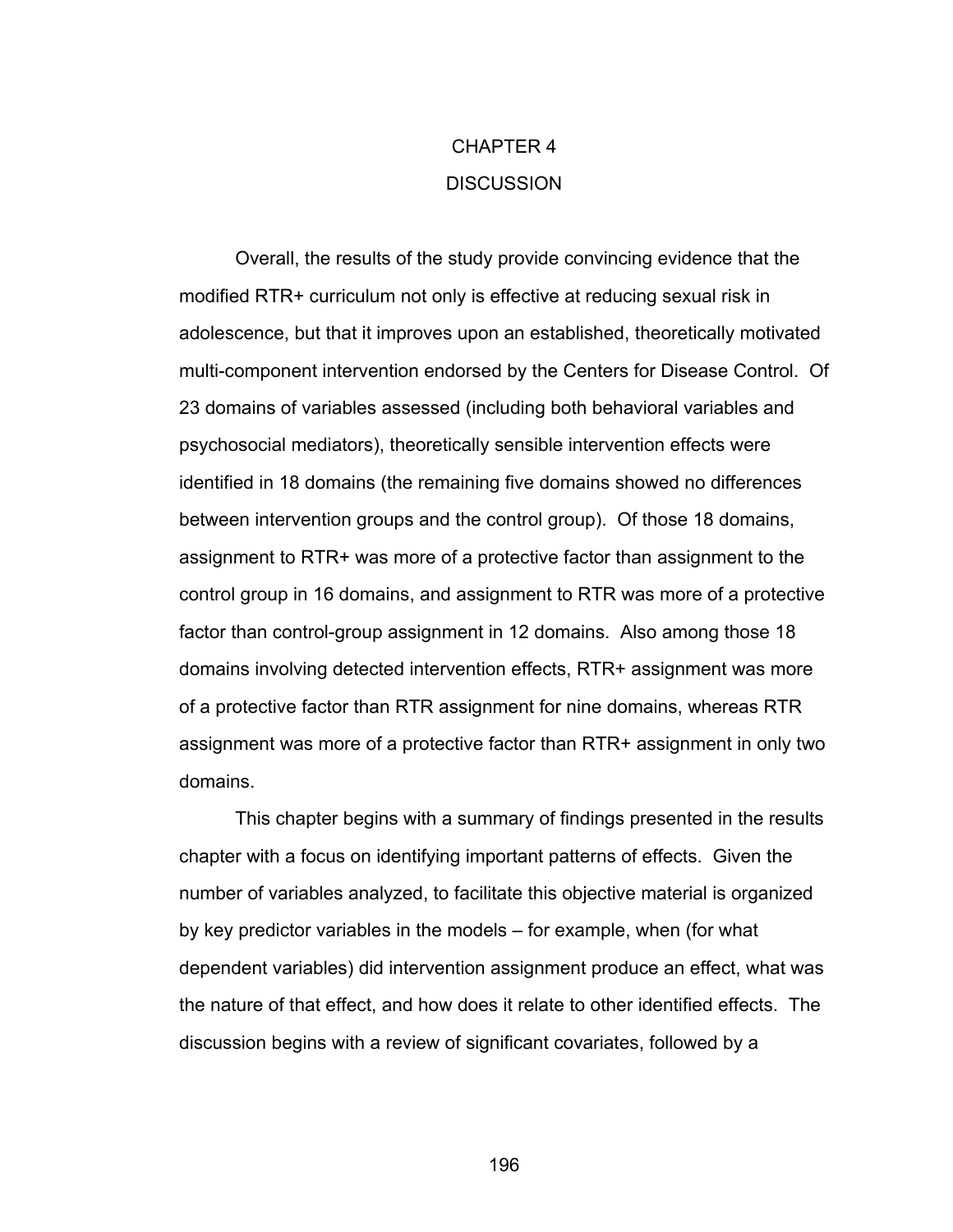discussion of intervention effects. Finally, the chapter ends with concluding remarks about the implications of the study and future directions for research.

## *Covariate Effects*

The covariates of age, gender, ethnicity, and site related to behavioral and psychosocial variables in ways comparable to other studies. Consistent with theoretical expectations, age was a protective factor for two variables (Table 4.1) related to gist-based processing: categorical risk perception

|                                  | <b>Age Comparisons</b> |                 |  |
|----------------------------------|------------------------|-----------------|--|
| Domain                           | Older > Younger        | Younger > Older |  |
| <b>Sexual Behavior</b>           |                        |                 |  |
| <b>Prophylactic Behavior</b>     |                        | ✓               |  |
| Recognition of warning signals   |                        |                 |  |
| Perceived global benefits of sex |                        |                 |  |
| Categorical risk perception      | ✓                      |                 |  |
| Reasons to have sex              |                        |                 |  |
| Reasons to not have sex          |                        |                 |  |

Table 4.1. Domains involving significant overall age effects.

*Note*. Columns correspond to whether being older is more of a protective factor than being younger, or vice versa.

(older participants perceived more categorical risk) and warning signal recognition (older participants more readily recognized warning signals). Older age was also a protective factor for reasons to not have sex (older participants more readily endorsed such reasons). In contrast, younger age was a protective factor for sexual behavior (older participants were more sexually active), prophylactic behavior (older participants were more likely to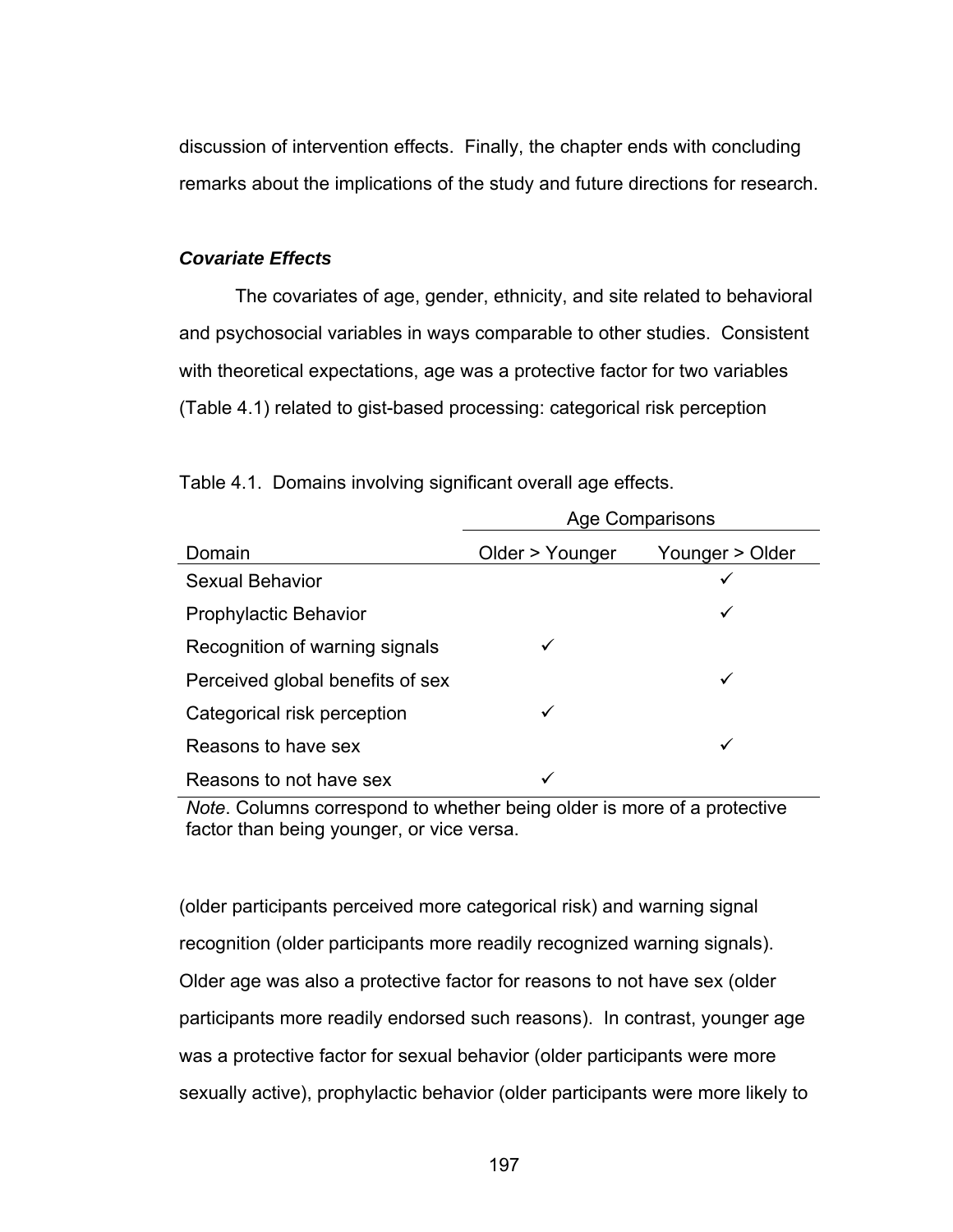report 2 or more unprotected encounters), global benefit perception (older participants rated the benefits of sex higher), and reasons to have sex (older participants more readily endorsed such reasons).

|                                            | <b>Gender Comparisons</b> |     |
|--------------------------------------------|---------------------------|-----|
| Domain                                     | M>F                       | F>M |
| Sexual Behavior*                           |                           |     |
| Prophylactic Behavior**                    |                           |     |
| Intentions to use Prophylaxis              |                           |     |
| Knowledge                                  |                           |     |
| Prophylactic attitudes                     |                           |     |
| Perceived parental sexual norms            |                           |     |
| Perceived prophylactic norms               |                           | ✓   |
| Self-efficacy in "saying no" to sex        |                           | ✓   |
| Self-efficacy in using prophylaxis         |                           |     |
| Perceived behavioral control - Prophylaxis |                           |     |
| Perceived global benefits of sex           |                           |     |
| Categorical risk perception                |                           |     |
| Gist principle endorsement                 |                           |     |
| Specific risk perception                   | ✓                         |     |
| Reasons to have sex                        |                           |     |
| Reasons to not have sex                    |                           |     |

Table 4.2. Domains involving significant overall gender effects.

*Note* 1. M = Male, F = Female.

*Note* 2. Columns correspond to whether being male is more of a protective factor than being female, or vice versa.

\*Being male was a protective factor when predicting 0, 1, or 2+ partners (categorized), but being female was a protective factor when predicting the reported number of partners (uncategorized).

\*\*Being male was a protective factor when predicting 0, 1, or 2+ unprotected sexual encounters, but not when predicting other forms of prophylaxis.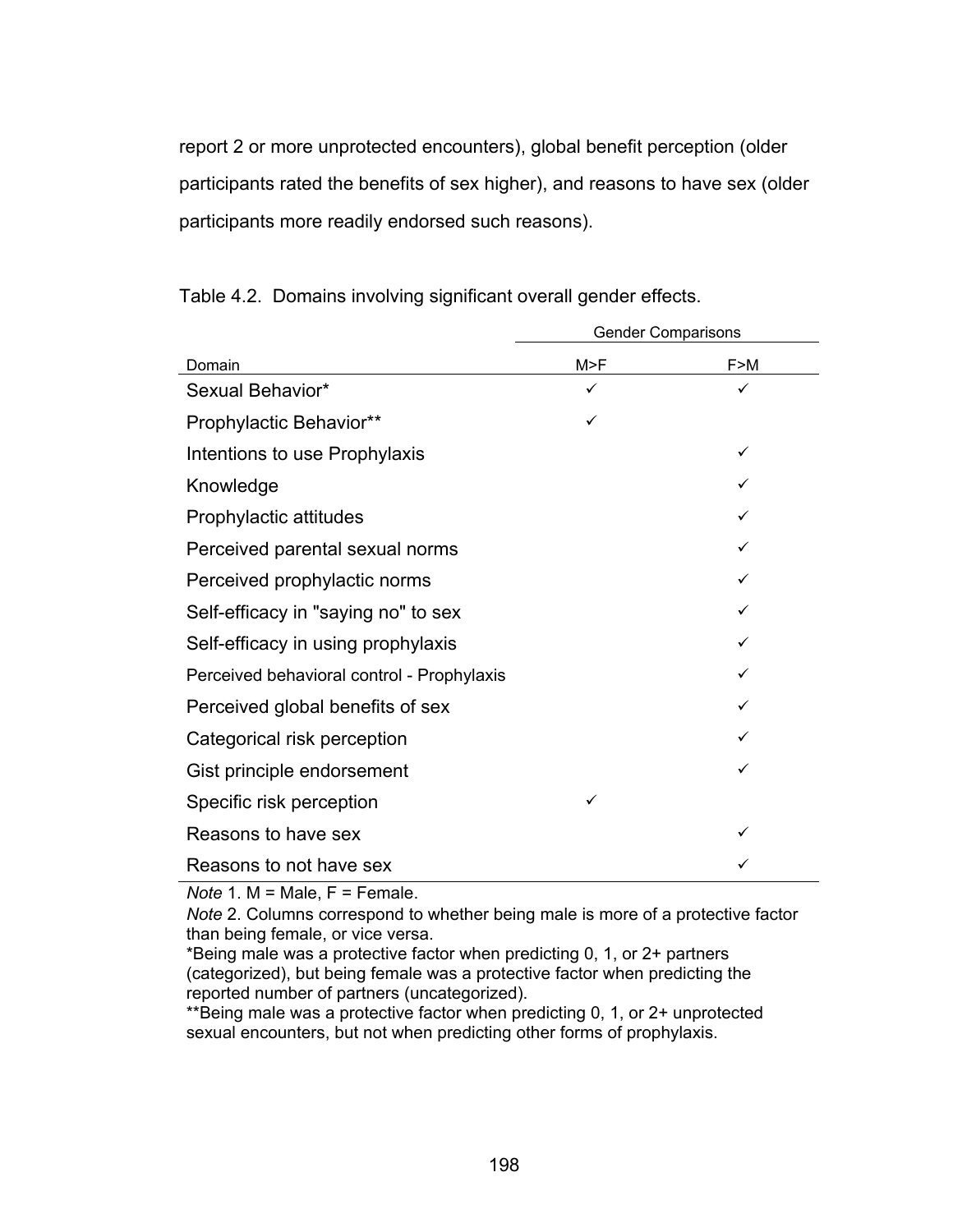Being female was a protective factor much more often than being male (Table 4.2). Out of 16 domains where a main effect of gender was identified, being female was an unambiguous protective factor in 13 cases. Two cases involving sexual and prophylactic behavioral effects were ambiguous because a protective effect of being female (or male) was restricted to when the dependent variable being analyzed was not treated as a three level categorical variable: When the categorized count was analyzed, being male was a protective factor. This finding could be attributable to more variation among males who have two or more sexual partners (or unprotected encounters), or to a tendency for males to over report those numbers. The third case in which being female was a risk factor was for specific risk perception. Although recognizing one is at risk – whether verbatim or gistbased – cannot be a bad thing (and hence is classified as protective in this tabulation of effects), as discussed in the introduction, verbatim-based risk perception is more heavily influenced by behavior than is gist-based risk perception (Mills et al., 2008), and consequently, these effects are likely to at least partially reflect differences in behavioral risk taking between the genders (and past studies have shown that females are at higher risk; Adam et al., 2005; Reyna & Adam, 2003).

 Among 14 significant main effects of ethnicity across all analyses, the most frequent finding was that being African-American was more of a risk factor than being Caucasian (11 of those domains). Alternative orderings were observed and can be seen in Table 4.3. Being Hispanic was rarely a protective factor relative to being Caucasian (or vice versa), and being African-American was never a protective factor relative to being Hispanic. However, being African-American was more of a protective factor than being Caucasian

199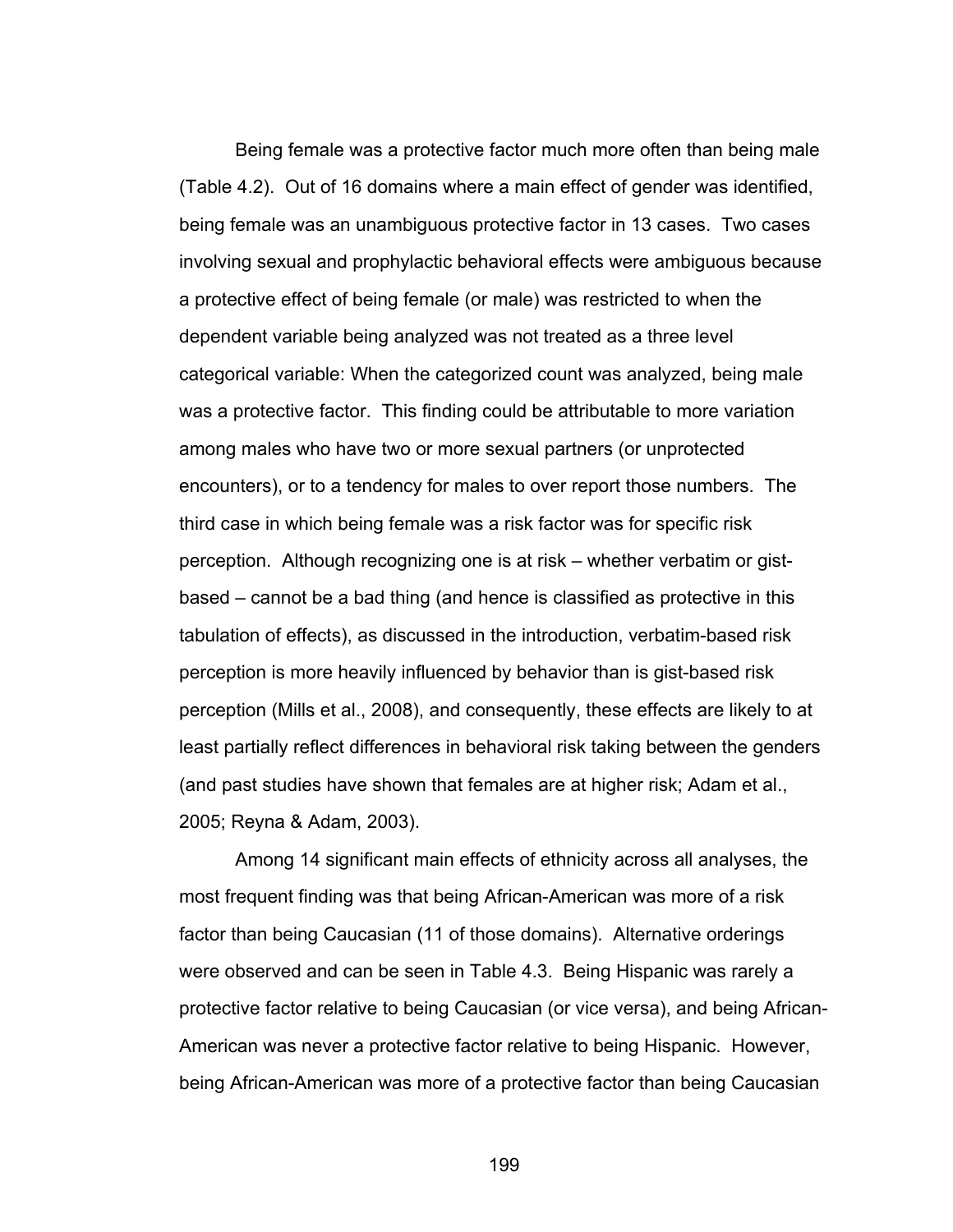for four domains of variables: prophylactic behavior, quantitative risk perception, perceived global benefits of sex, and specific risk perception. Table 4.3. Domains involving significant overall ethnicity effects.

|                                     | <b>Ethnicity Comparisons</b> |              |       |       |       |       |
|-------------------------------------|------------------------------|--------------|-------|-------|-------|-------|
| Domain                              | C > H                        | C > B        | H > C | H > B | B > C | B > H |
| <b>Sexual Behavior</b>              | ✓                            | $\checkmark$ |       |       |       |       |
| <b>Prophylactic Behavior</b>        |                              |              | ✓     |       | ✓     |       |
| Knowledge                           |                              | ✓            |       |       |       |       |
| Prophylactic attitudes              |                              | ✓            |       |       |       |       |
| Perceived prophylactic norms        |                              | ✓            |       |       |       |       |
| Self-efficacy in "saying no" to sex |                              | ✓            |       |       |       |       |
| Self-efficacy in using prophylaxis  |                              |              |       |       |       |       |
| Perceived behavioral control        |                              | ✓            |       |       |       |       |
| Quantitative risk perception        |                              |              |       |       | ✓     |       |
| Recognition of warning signals      |                              | ✓            |       |       |       |       |
| Perceived global benefits of sex    |                              |              |       |       | ✓     |       |
| Categorical risk perception         |                              | ✓            |       |       |       |       |
| Specific risk perception            |                              |              |       |       | ✓     |       |
| Reasons to not have sex             |                              |              |       |       |       |       |

*Note* 1. C = Caucasian/Other, H = Hispanic, B = African-American *Note* 2. Columns correspond to whether being one ethnicity was more of an overall protective factor than being a different ethnicity.

Again, the finding that African-Americans perceive themselves to be at higher risk on verbatim-based questions of risk perception is likely to reflect differences in behavioral risk taking between African-Americans and Caucasians. However, the finding that despite taking more behavioral risks, they do not perceive the same degree of benefits that Caucasians perceive,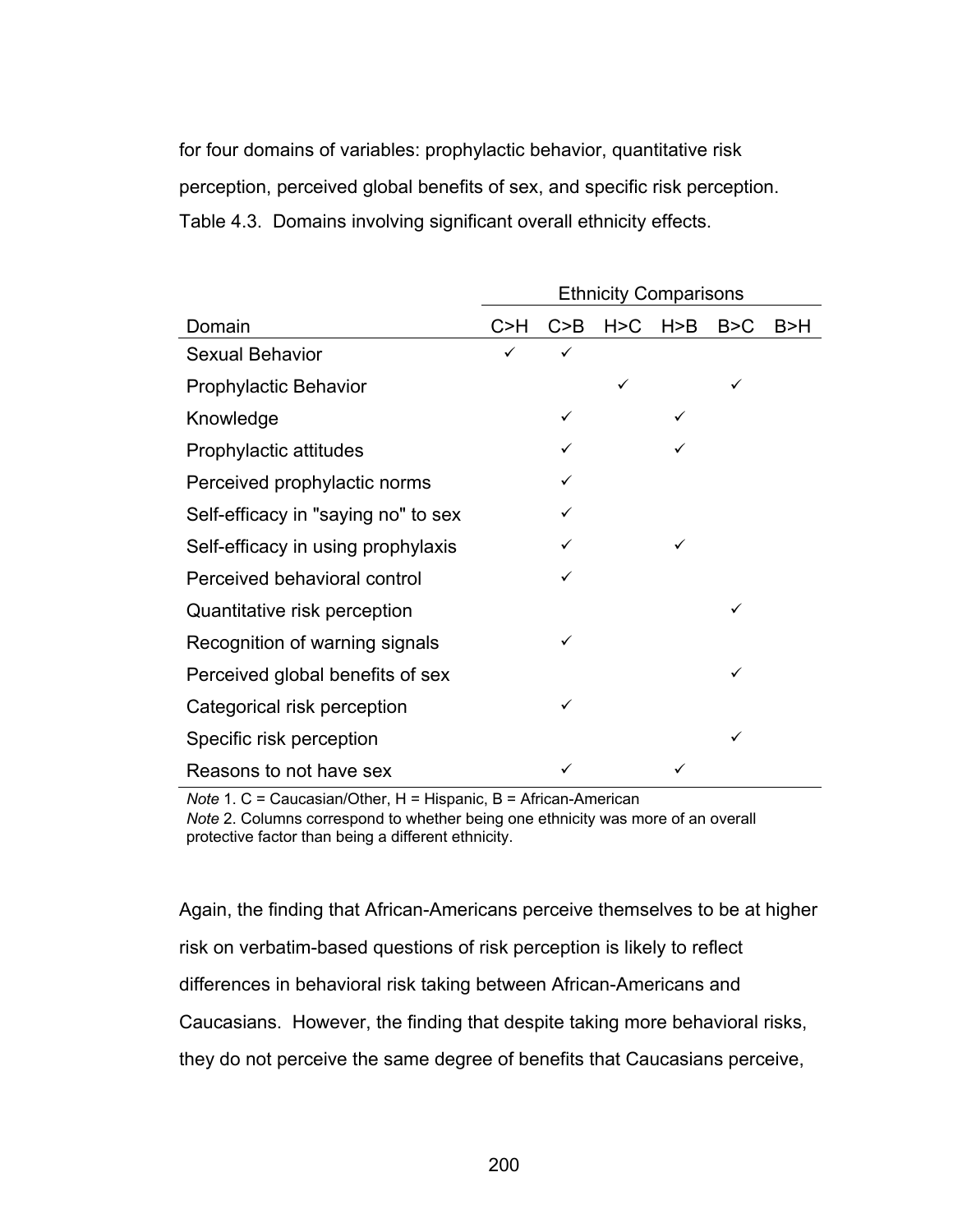suggests that perceived benefits may play less of a role in the choice to engage in risky sexual behavior among African-Americans.

 Main effects of site across the 23 domains (Table 4.4) generally followed predictable patterns given sociopolitical differences across the

Table 4.4. Domains involving significant overall site effects.

|                                               | Site Comparisons |       |       |       |       |       |
|-----------------------------------------------|------------------|-------|-------|-------|-------|-------|
| Domain                                        | TX>AZ            | TX>NY | AZ>TX | AZ>NY | NY>TX | NY>AZ |
| <b>Sexual Behavior</b>                        |                  |       |       |       |       |       |
| <b>Prophylactic Behavior</b>                  |                  |       |       |       |       |       |
| Intentions to use<br>Prophylaxis              |                  |       |       |       |       |       |
| Sexual attitudes                              |                  |       |       |       |       |       |
| Perceived parental<br>sexual norms            |                  |       |       |       |       |       |
| Perceived prophylactic<br>norms               |                  |       |       |       |       |       |
| Self-efficacy in "saying<br>no" to sex        |                  |       |       |       |       |       |
| Self-efficacy in using<br>prophylaxis         |                  |       |       |       |       |       |
| Perceived behavioral<br>control - Prophylaxis |                  |       |       |       |       |       |
| Recognition of warning<br>signals             |                  |       |       |       |       |       |
| Categorical risk<br>perception                |                  |       |       |       |       |       |
| Gist principle<br>endorsement                 |                  |       |       |       |       |       |
| Specific risk perception                      |                  |       |       |       |       |       |
| <b>Pregnancy attitudes</b>                    |                  |       |       |       |       |       |
| Reasons to have sex                           |                  |       |       |       |       |       |
| Reasons to not have<br>sex                    |                  |       |       |       |       |       |

*Note* 1. TX = Texas, AZ = Arizona, NY = New York.

*Note* 2. Columns correspond to whether being from one site was more of an overall protective factor than being from another site.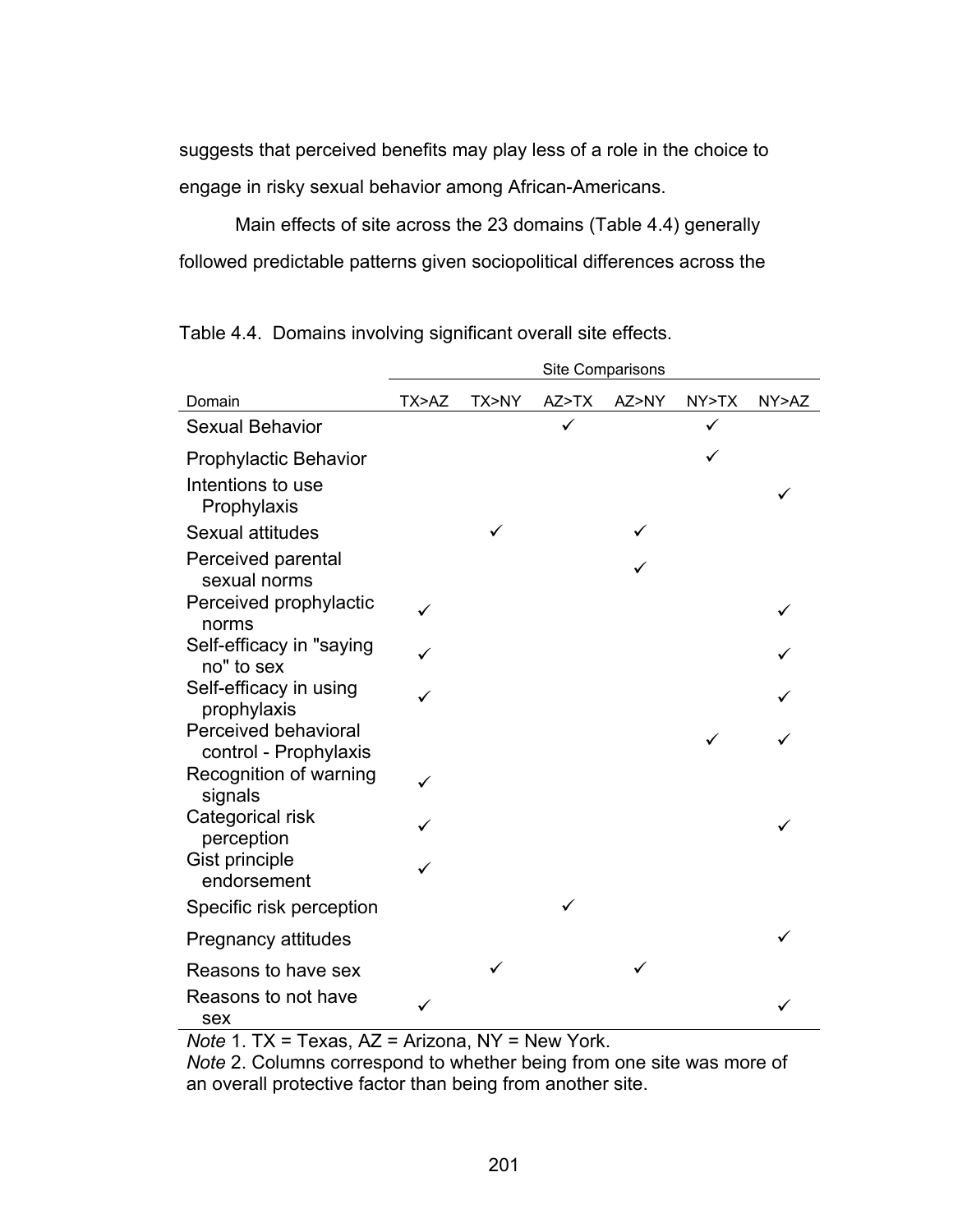geographic locations of intervention administration, with participants from New York having more favorable attitudes towards most prophylactic measures than participants from Arizona, and, to a lesser extent, than participants from Texas. Interestingly, results were more mixed for some psychosocial mediators of sexual behavior. For example, participants from both Texas and New York had more favorable attitudes towards sex than participants from New York.

## *Intervention Effects*

## *RTR+: Main effects and time-qualified effects*

 Of the 16 detected differences between RTR+ and the control group shown in Table 4.5, 12 of those differences involved overall effects across all time points (a significant RTR+ effect in covariate models). Those variables were: number of sexual partners; knowledge; sexual attitudes; prophylactic attitudes; perceived sexual norms; perceived prophylactic norms; self-efficacy in "saying no" to sex; self-efficacy in using prophylaxis; perceived behavioral control (prophylaxis); recognition of warning signals; categorical risk perception; and reasons to not have sex. Of those 12 effects, three involved situations where an intervention by time interaction (variable time trend models) significantly improved the fit of the model (knowledge, prophylactic attitudes, and recognition of warning signals), but the form of the interaction had little bearing on the implications of the RTR+ effect: For knowledge and warning signal recognition, the effect extended through 12 months, and for prophylactic attitudes, the effect extended through six months and remained marginally significant at 12 months. Three of those 16 differences were found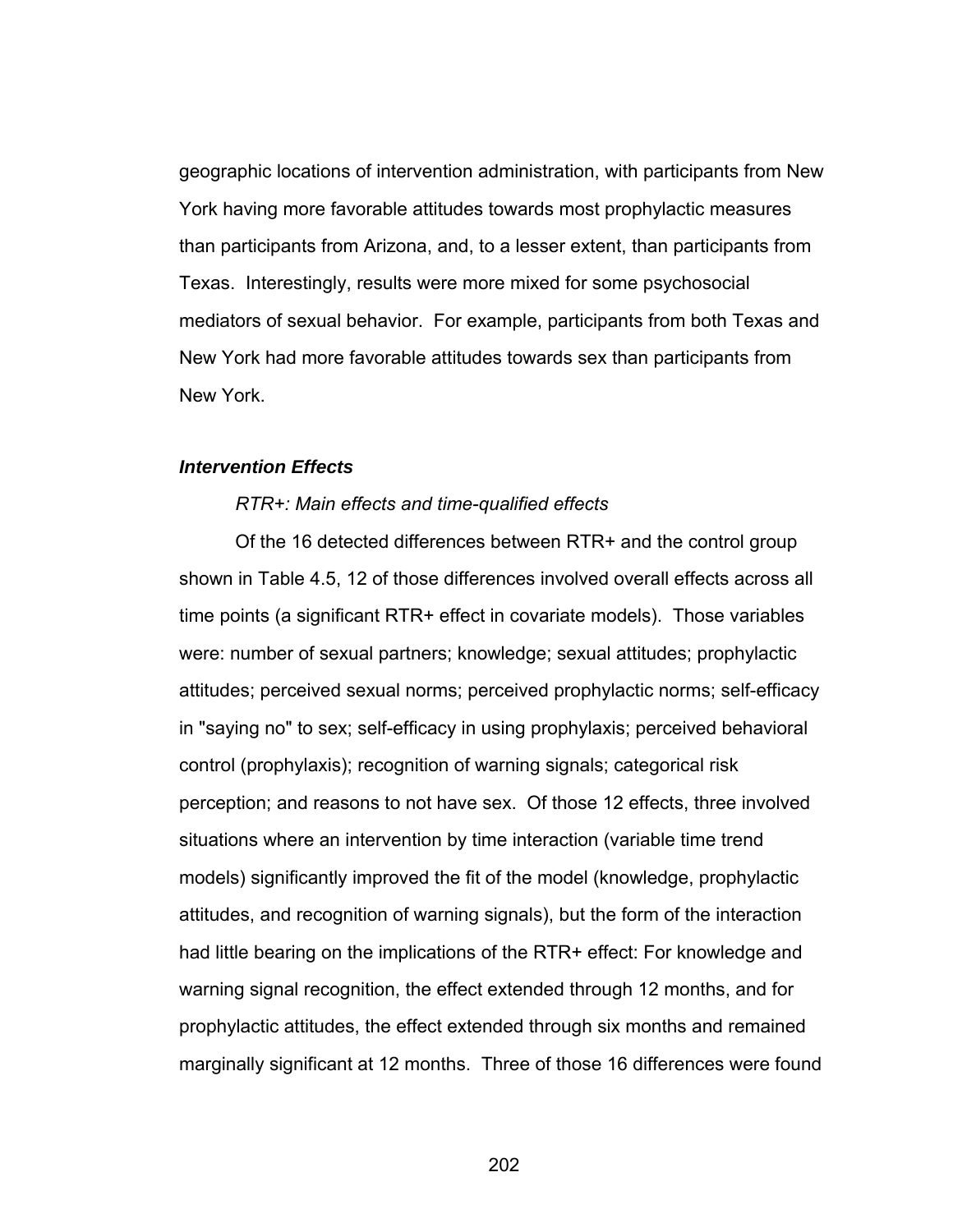|                                               | Comparison |       |          |          |  |  |  |
|-----------------------------------------------|------------|-------|----------|----------|--|--|--|
| Domain                                        | RTR+>C     | RTR>C | RTR+>RTR | RTR>RTR+ |  |  |  |
| <b>Sexual Behavior</b>                        |            |       |          |          |  |  |  |
| Intentions to have sex                        |            |       | ✓        |          |  |  |  |
| Intentions to use<br>Prophylaxis              |            | ✓     |          | ✓        |  |  |  |
| Knowledge                                     |            |       | ✓        |          |  |  |  |
| Sexual attitudes                              |            |       | ✓        |          |  |  |  |
| Prophylactic attitudes                        |            |       |          |          |  |  |  |
| Perceived sexual norms                        |            |       |          |          |  |  |  |
| Perceived parental<br>sexual norms*           |            |       | ✓        |          |  |  |  |
| Perceived prophylactic<br>norms               | ✓          | ✓     |          |          |  |  |  |
| Self-efficacy in "saying<br>no" to sex        |            |       |          |          |  |  |  |
| Self-efficacy in using<br>prophylaxis         |            |       |          |          |  |  |  |
| Perceived behavioral<br>control (Prophylaxis) | ✓          |       |          |          |  |  |  |
| Recognition of warning<br>signals             |            |       |          |          |  |  |  |
| Categorical risk<br>perception                |            |       |          |          |  |  |  |
| Perceived global<br>benefits of sex*          |            |       |          |          |  |  |  |
| Gist principle<br>endorsement                 |            |       |          |          |  |  |  |
| Quantitative risk<br>perception*              |            |       |          |          |  |  |  |
| Reasons to not have sex                       |            |       |          |          |  |  |  |

Table 4.5. Performance of RTR+ and RTR relative to Control and each other for domains that showed intervention effects.

*Note* 1. C = Control

*Note* 2. Columns correspond to whether being assigned to one group was more of a protective factor than being assigned to the comparison group. \*Specific to certain ethnic, gender, or age subgroups.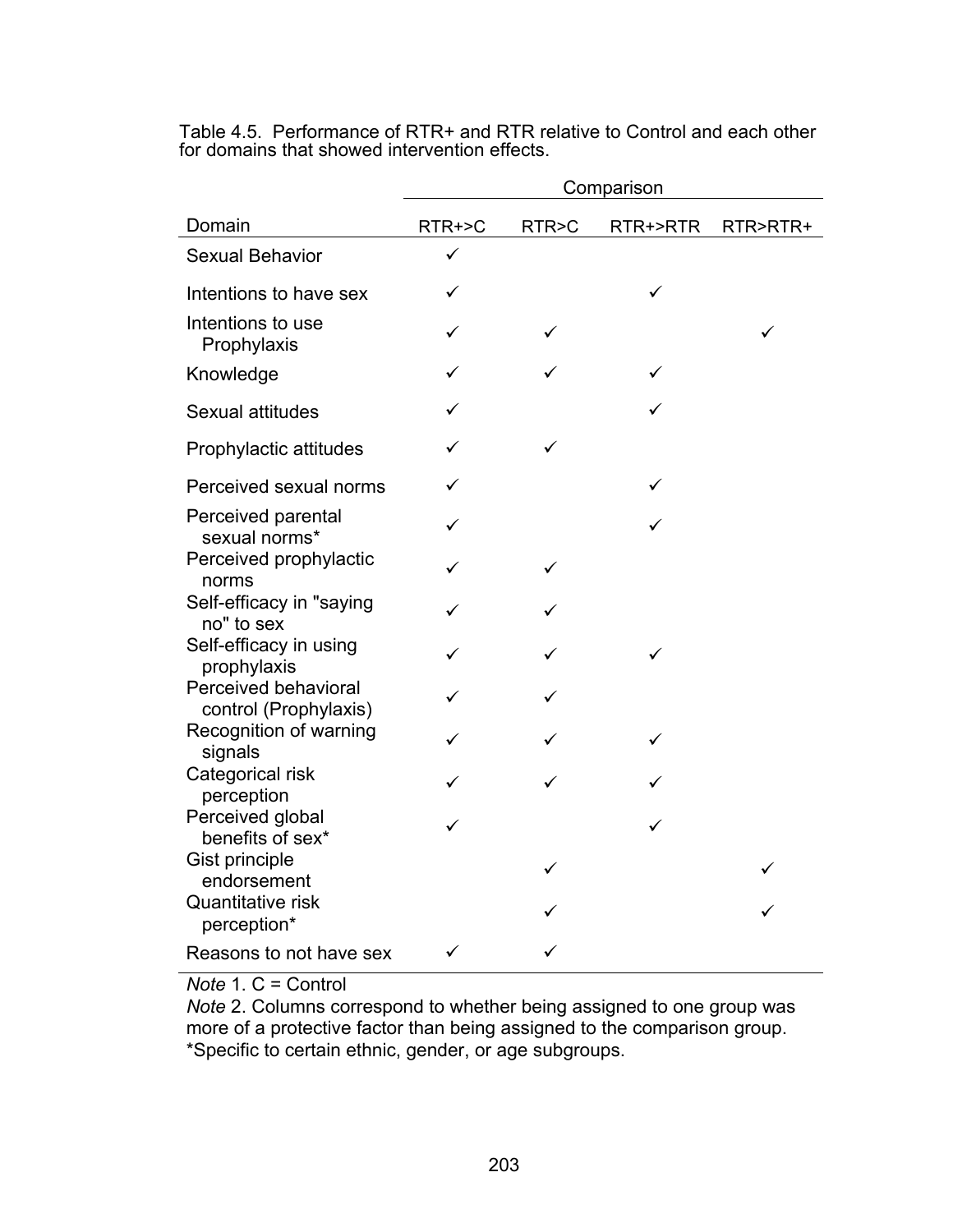in the absence of an overall difference between RTR+ and control group assignment: They are specific to particular time points. Those variables were initiation time, sexual intentions, and prophylactic intentions. For initiation time, effects of RTR+ were found to emerge over time, with RTR+ participants being less likely than control participants to initiate during the final six months of the one year follow-up period, a key finding considering that long-term changes on behavior are an often sought-after – but infrequently observed – goal of established HIV risk programs. RTR+ also produced a marginally significant overall increase in prophylactic intentions (and statistically significant immediate increases), and immediate decreases in sexual intentions.

The failure to find statistically significant effects of RTR+ for either intentions measure after the postsurvey should be interpreted with caution for multiple reasons. First, variables that exhibited this type of trend (and variables for which no effects were observed) were assessed with psychometrically weaker measurement scales than other variables (see Appendix A). This was an inevitable consequence of limited time and resources: With a large number of theoretically relevant constructs to measure, some constructs were measured with a smaller number of items. Although both intentions measures produced acceptable measures of reliability despite being measured with six or fewer items, reliability is a necessary, but not a sufficient component to consider in the measurement of latent constructs. The other, of course, is validity, and these competing goals of scale construction often act in opposition, where gains in internal consistency produced by homogenizing item content are accompanied by losses in discriminative validity and generalizability (Mills, Caetano, &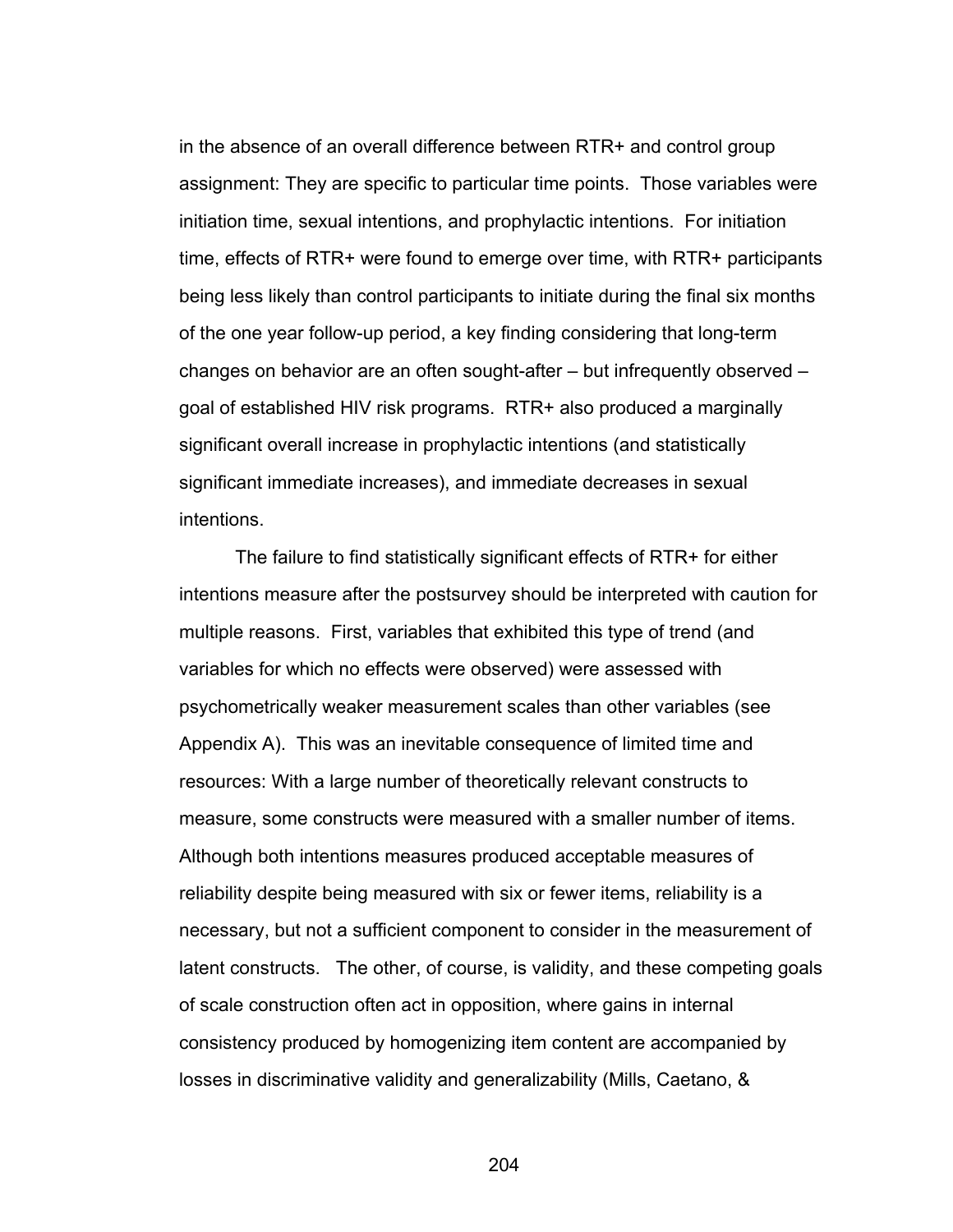Bernstein, under review; Nunnally & Bernstein, 1994). Second, no strong evidence was found that these trends change over time – interaction effects in both cases were not significant. Third, as can be seen from Table 3.20, the estimated means for sexual intentions – as is typical in longitudinal studies – tend to have increasing variance over time, which will decrease the chances of detecting a constant difference between groups at later time points. Fourth, RTR+ produces effects on variables that theoretically are causal antecedents (attitudes) and consequents (behavior) of intentions, supporting the contention that the weaker effects identified for intentions are a consequence of the properties of the measure as opposed to a weakened effect of RTR+ on that variable.

## *RTR+: Ethnicity, Age, and gender-qualified effects*

As noted in the methods chapter, examinations of age, gender, and ethnicity qualifications of treatment effects were conducted primarily to probe the boundaries of intervention efficacy and to suggest possible avenues for further modification of curriculum content in future deliveries of the RTR+ curriculum. Of the 16 detected differences between RTR+ and the control group shown in Table 4.1, seven of those differences – knowledge; prophylactic attitudes; perceived parental sexual norms; self-efficacy in using prophylaxis; perceived behavioral control (prophylaxis); global benefit perception; and categorical risk perception – involve models that found some type of ethnic or age qualification to the effect of the interventions. However, for two of those variables – knowledge and categorical risk perception – the basic conclusion from the covariate or variable time trend remained unchanged: For knowledge, the positive effect of RTR+ over control extended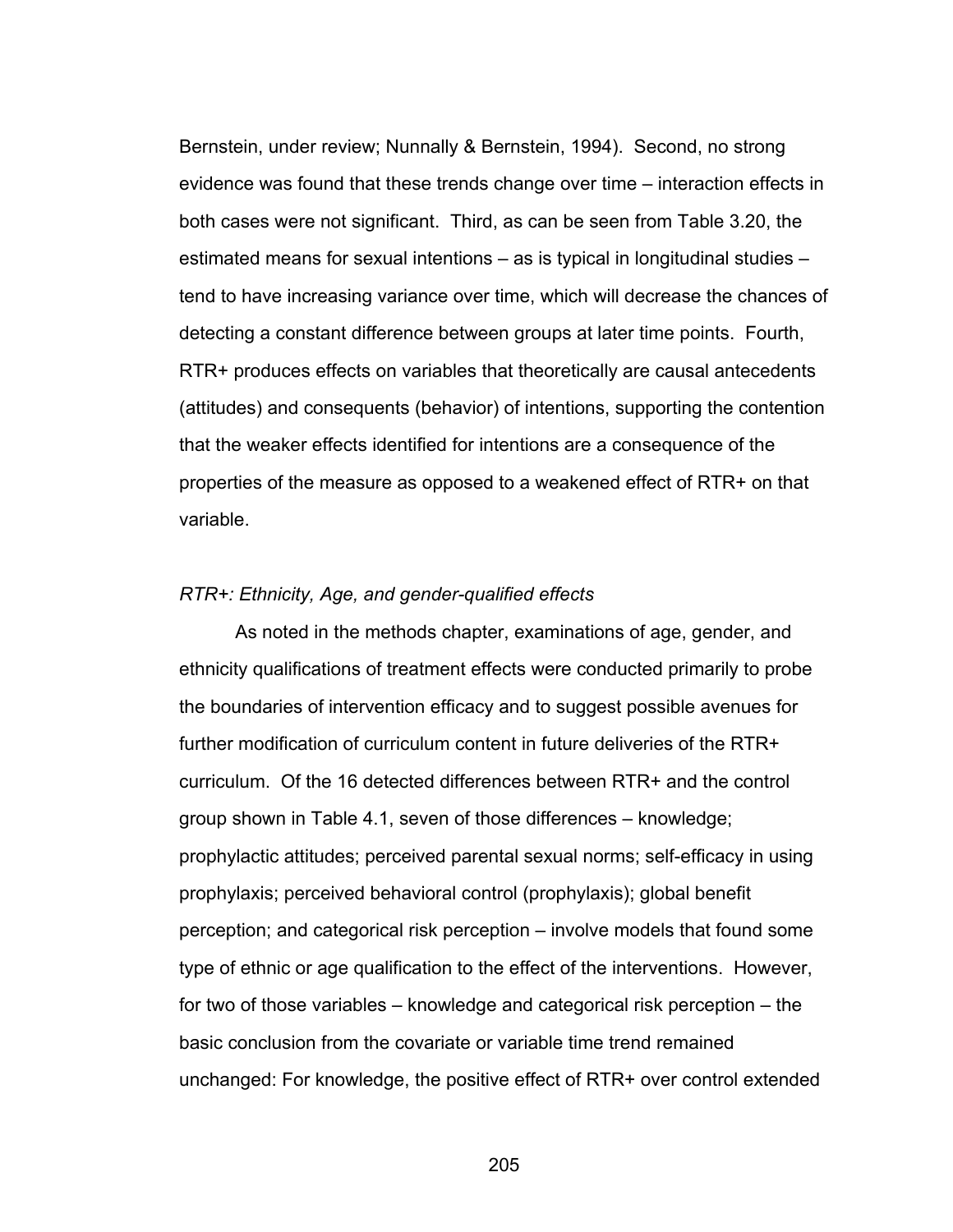through 12 months for Caucasians and Hispanics and through six months for African-Americans, and for categorical risk perception, the overall effect of RTR+ was found for Caucasians, Hispanics, and African-Americans.

Of the remaining five effects, three involved a qualification to a previous model that would have a substantive impact on interpretation if the corresponding hypothesis tests were not underpowered: Those variables were prophylactic attitudes, self-efficacy in using prophylaxis, and perceived behavioral control for prophylaxis. For prophylactic attitudes, RTR+ was found to extend through six months in the variable time trend model (marginal at 12 months), and adding an ethnicity by curriculum interaction revealed that the effect extended through 12 months for Hispanics, through six months for Caucasians, and only at the postsurvey for African-Americans. For prophylactic self-efficacy, the significant overall RTR+ effect of the covariate model was found to apply to Caucasians and marginally to Hispanics in the ethnicity extension to this model. Similarly, for perceived behavioral control for prophylaxis, the significant overall RTR+ effect of the covariate model was found to apply to Caucasians and Hispanics in the ethnicity-extended model, but not to African-Americans.

The remaining two effects – perceived parental sexual norms and global benefit perception – were found to emerge in the absence of identified effects in previous models. For perceived parental sexual norms, Hispanics assigned to RTR+ had significantly larger overall decreases than did Hispanics assigned to the control group, and for perceived global benefits, 14 year olds assigned to RTR+ had significantly larger overall decreases than 14 year olds assigned to the control group.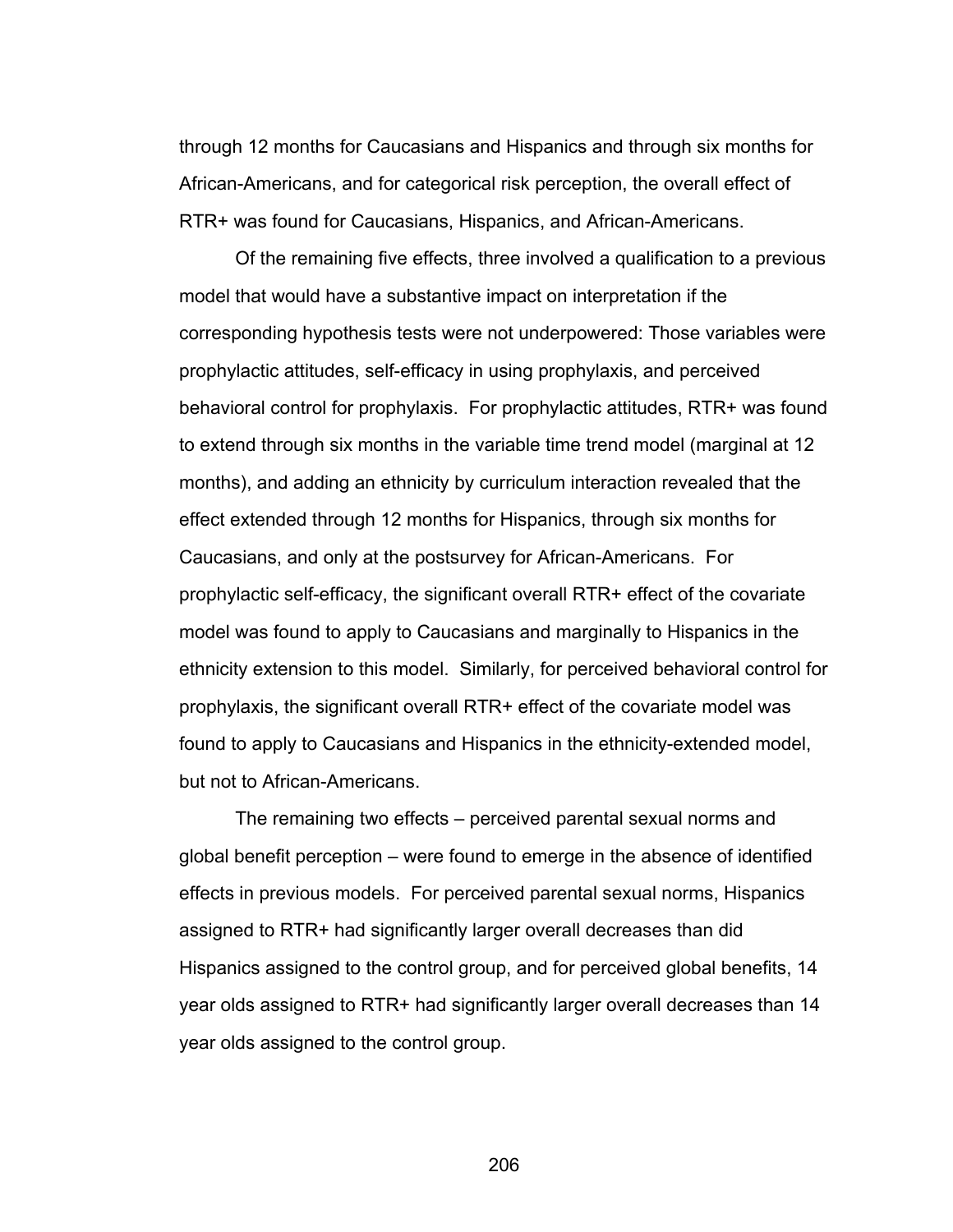## *RTR: Efficacy relative to RTR+ and Control*

Of the 12 detected differences between RTR and the control group shown in Table 4.1, 11 of those differences involved an overall effect of RTR across all time points. Those variables were: Intentions to use prophylaxis; knowledge; prophylactic attitudes; perceived prophylactic norms; self-efficacy in "saying no" to sex; self-efficacy in using prophylaxis; perceived behavioral control (prophylaxis); recognition of warning signals; categorical risk perception; gist principle endorsement; and reasons to not have sex. Of those 11 effects, five were qualified by an interaction between time of assessment and intervention, but substantive interpretation was only affected for one variable. Specifically, intentions to use prophylaxis, knowledge, prophylactic attitudes, and warning signal recognition involved accepted variable time trend models where the effect of RTR was sustained through 12 months, but the effect of RTR on gist principles was only sustained through three months.

With respect to the relative efficacy of RTR+ and RTR in covariate and variable time trend models, RTR+ outperformed RTR. For example, RTR+ produced effects on two measures of sexual behavior and on sexual intentions, whereas no such effects were identified for RTR. In addition, direct comparisons between RTR+ and RTR revealed 5 cases in which RTR+ outperformed RTR in covariate or variable time trend models – knowledge (through 6 months), sexual attitudes, perceived sexual norms, warning signal recognition, and categorical risk perception – and two cases – sexual intentions and prophylactic self-efficacy – in which RTR+ marginally outperformed RTR in covariate models. However, there were three exceptions to this general trend, two of which are consistent with theoretical principles discussed in the introduction. For two measures related to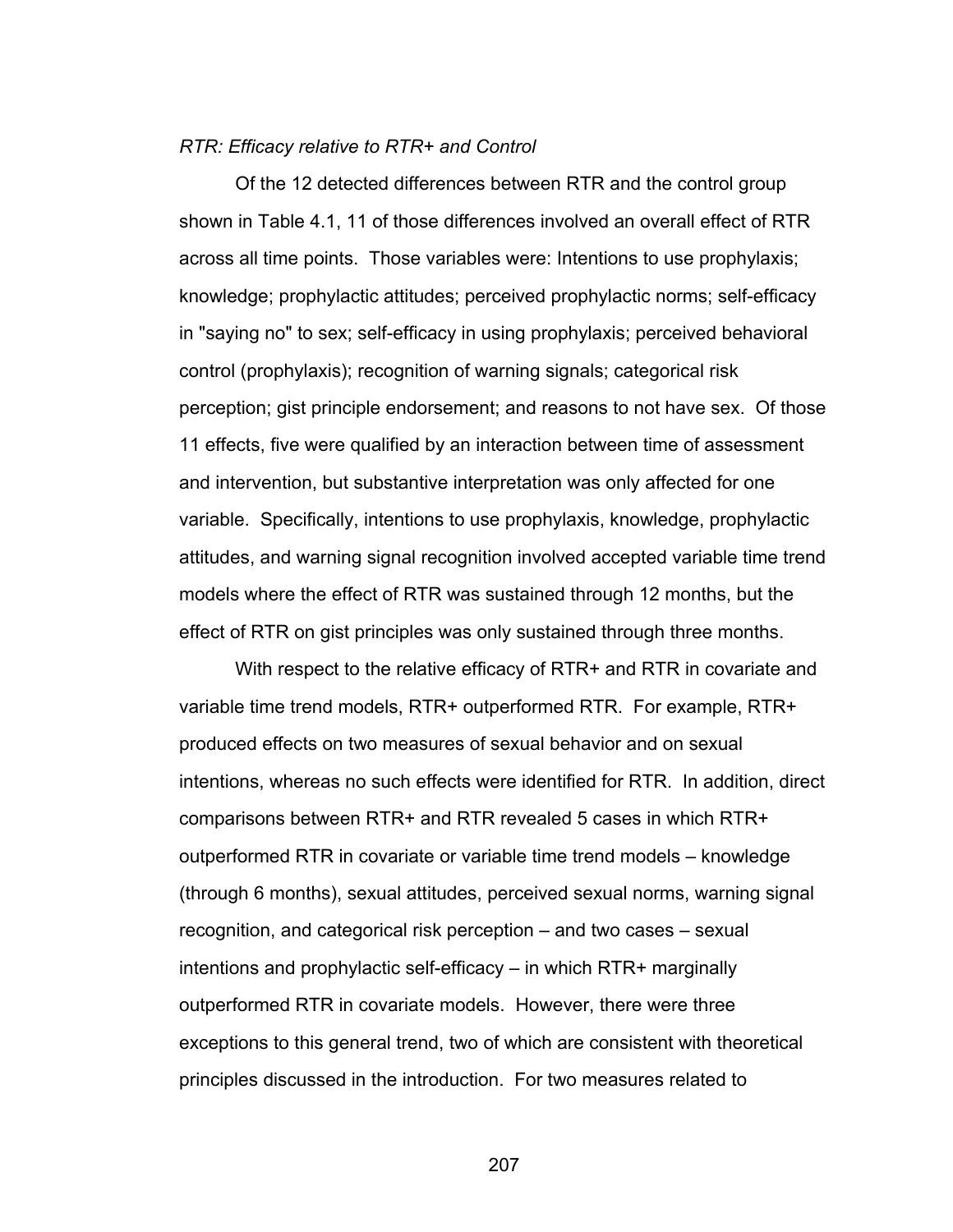prophylaxis – prophylactic intentions and prophylactic attitudes – although direct comparisons between RTR and RTR+ revealed no differences, RTR effects were trending in a higher direction. Specifically, RTR produced overall increases in prophylactic intentions relative to the control group, whereas RTR+ only produced initial increases relative to the control group. Second, the effect of RTR on prophylactic attitudes extended through 12 months for RTR participants versus six months (marginal at 12 months) for RTR+ participants. The third exception was one of the few anomalies of the study and concerned intervention effects on gist principles, where RTR was found to produce increases – relative to both RTR+ and control – that lasted through the three month assessment.

Of the 11 domains involving an overall RTR versus control effect, six were qualified by some form of interaction with ethnicity, and the relative improvements in efficacy afforded by RTR+ become even more apparent when comparing RTR and RTR+ effects in extended versions of covariate and variable time trend models. For knowledge, RTR produced increases sustained through 12 months for Caucasians and Hispanics but only through three months for African-Americans. RTR+ effects on knowledge were similar with the exception that effects extended through six months for African-Americans. For prophylactic attitudes, both RTR and RTR+ produced increases (relative to control) sustained through six months for Caucasians and through 12 months for Hispanics, but whereas initial increases were found for African-American RTR+ participants, no effects on prophylactic attitudes were found at any time point for African-Americans in RTR. Although for prophylactic norms, the overall RTR+ effect was restricted to African-Americans whereas the overall RTR effect was restricted to Caucasians and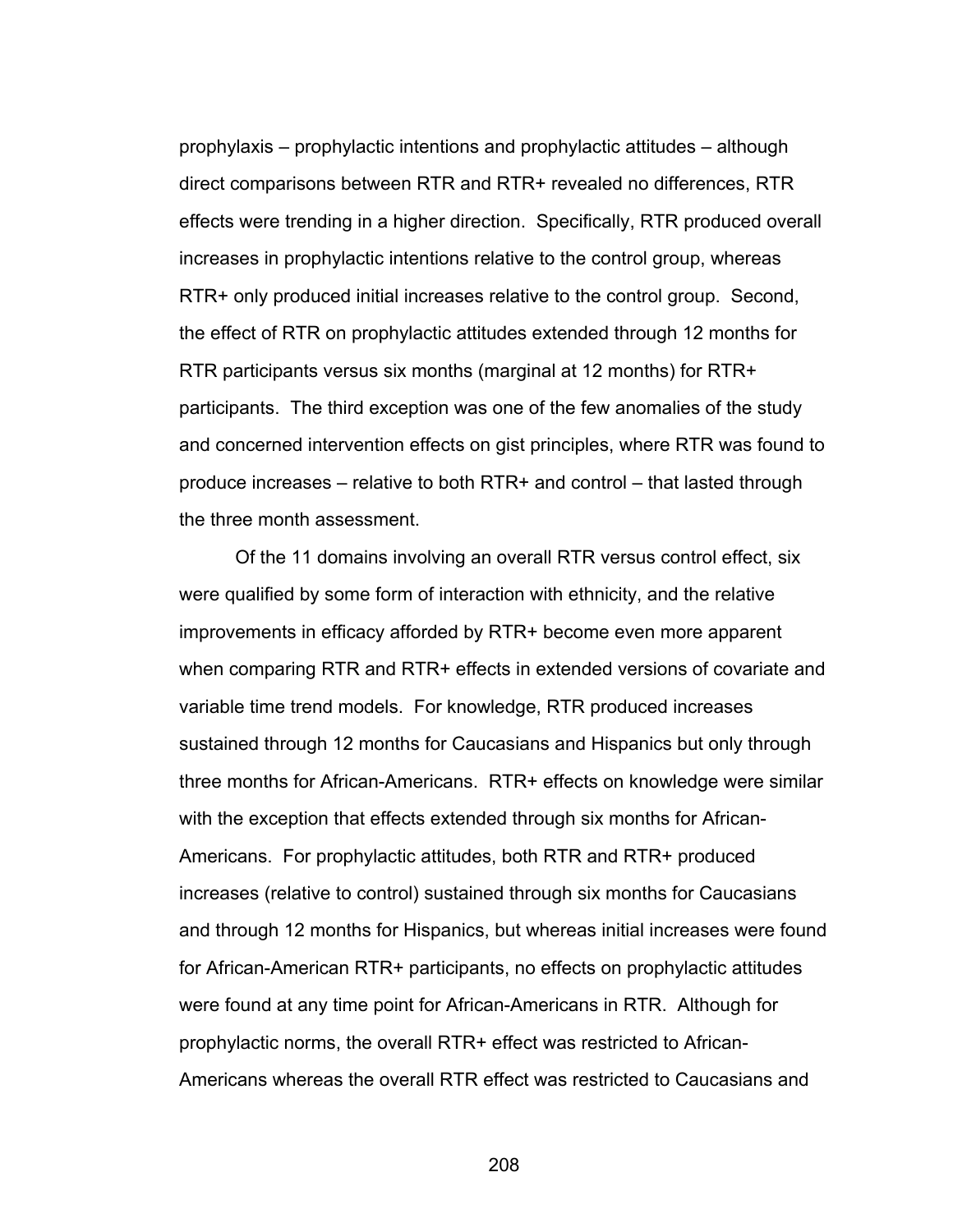Hispanics, for prophylactic self-efficacy, RTR produced an overall increase for Hispanics only, whereas RTR+ produced an overall increase for Caucasians and a marginal increase for Hispanics. And although for perceived behavioral control, both RTR and RTR+ produced increases restricted to Caucasians and Hispanics, for categorical risk perception, RTR+ produced unqualified increases for all ethnicities, whereas increases for RTR were restricted to Caucasian and Hispanic participants. Finally, one of the 12 RTR versus control effects marked in Table 4.1 involved a subgroup-specific effect in the absence of an overall effect: Females in RTR perceived significantly more overall quantitative risk than females in the control group. A comparable effect on quantitative risk perception was not found for RTR+.

#### *Domains where no intervention effects were identified*

 Five domains of variables showed no effect and no qualified effect of either intervention. Those variables were prophylactic behavior, perceived global risks, specific risk perception, pregnancy attitudes, and reasons to have sex. Under commonly used methods of operationalizing prophylaxis in studies of sexual risk, the term is defined conditional on sexual activity. In other words, participants who are not sexually active are not assigned a score on the prophylaxis variable. For a participant population that is primarily sexually abstinent, this can result in a substantial loss of eligible participants for the analysis and consequently, a loss of power. Alternatives to subpopulation analysis are to measure the absolute number of non-prophylactic behaviors (such as the total number of unprotected sexual encounters) or to assign a score to sexually abstinent participants that groups the two types of maximally risk avoidant participants – those who are sexually abstinent and those who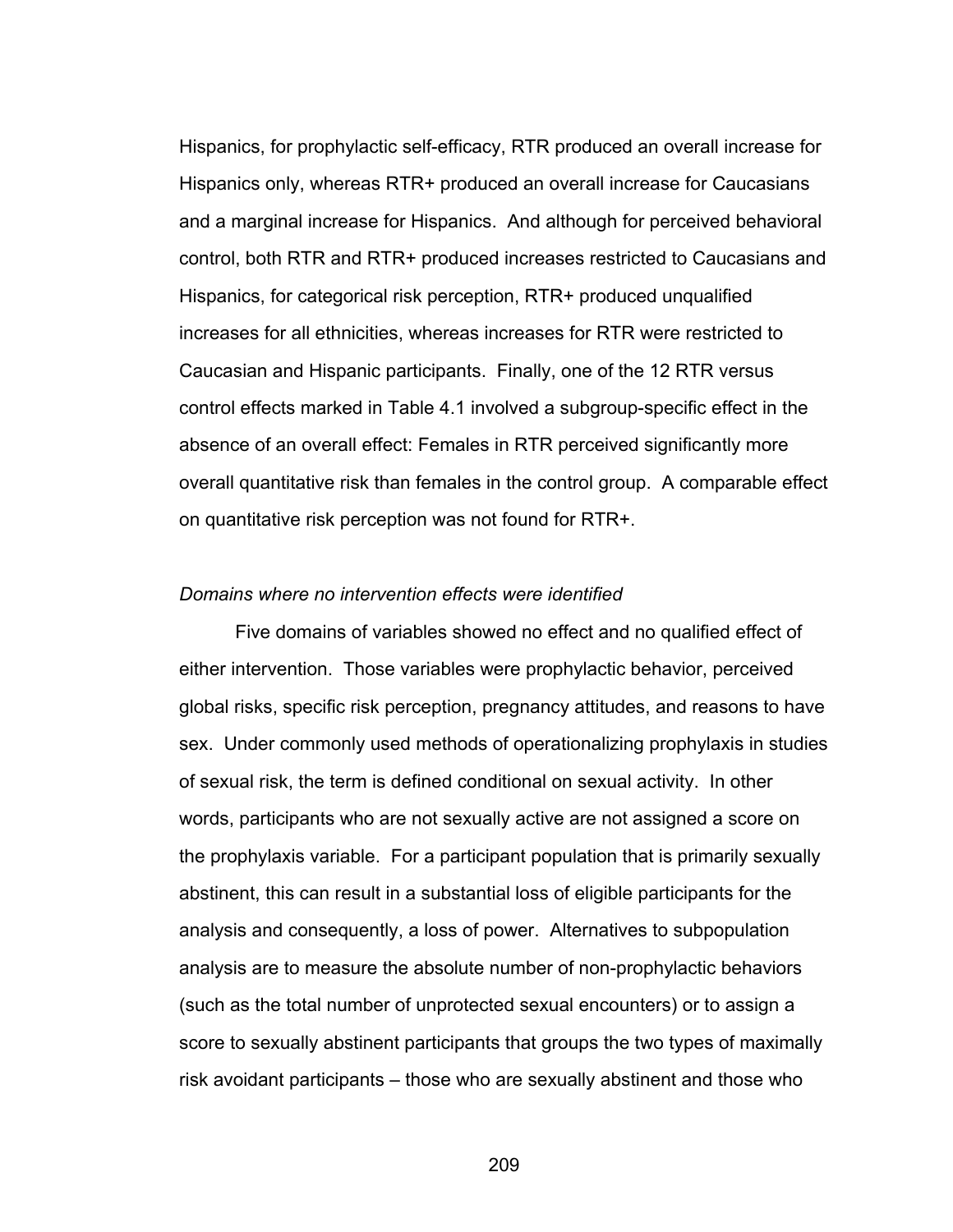always use prophylaxis – together (as with PRI). Either approach, however, results in slightly modified analytical questions, as such measures of prophylaxis are partially confounded with sexual behavior. With respect to the targeted question of engagement in prophylactic behavior, the gains in statistical power by such aggregation methods are artificial, as the number of subjects to which questions such as "Did you use a condom" apply have not actually been increased. All three of these approaches were used in the present study, and the failure to find effects on prophylaxis – despite intervention effects on prophylactic intentions – suggests that future implementations of the RTR+ curriculum targeting higher risk adolescents may shed more light on the question of whether there are differential improvements for prophylactic behavior.

 The second two variables for which no intervention effects were found, perceived global risks and specific risk perception, were measured with instruments in the initial stages of psychometric development. Although each scale has already proven to relate in theoretically predictable (and opposite) ways with sexual behavior (Mills et al., 2008), each currently has properties that could potentially hinder its ability to discriminate among levels of other theoretically relevant variables. Perceived global risks (a variable that already is known to relate less strongly to behavior than its counterpart, perceived global benefits; Reyna & Farley, 2006) is measured with a single item with four response options – none, low, medium, or high. Future modifications of the survey instrument should focus on identifying additional subsets of items tapping the same construct to take advantage of aggregation effects. Specific risk perception was measured with five items questioning the likelihood that various events will occur at some point in the future. The events in question –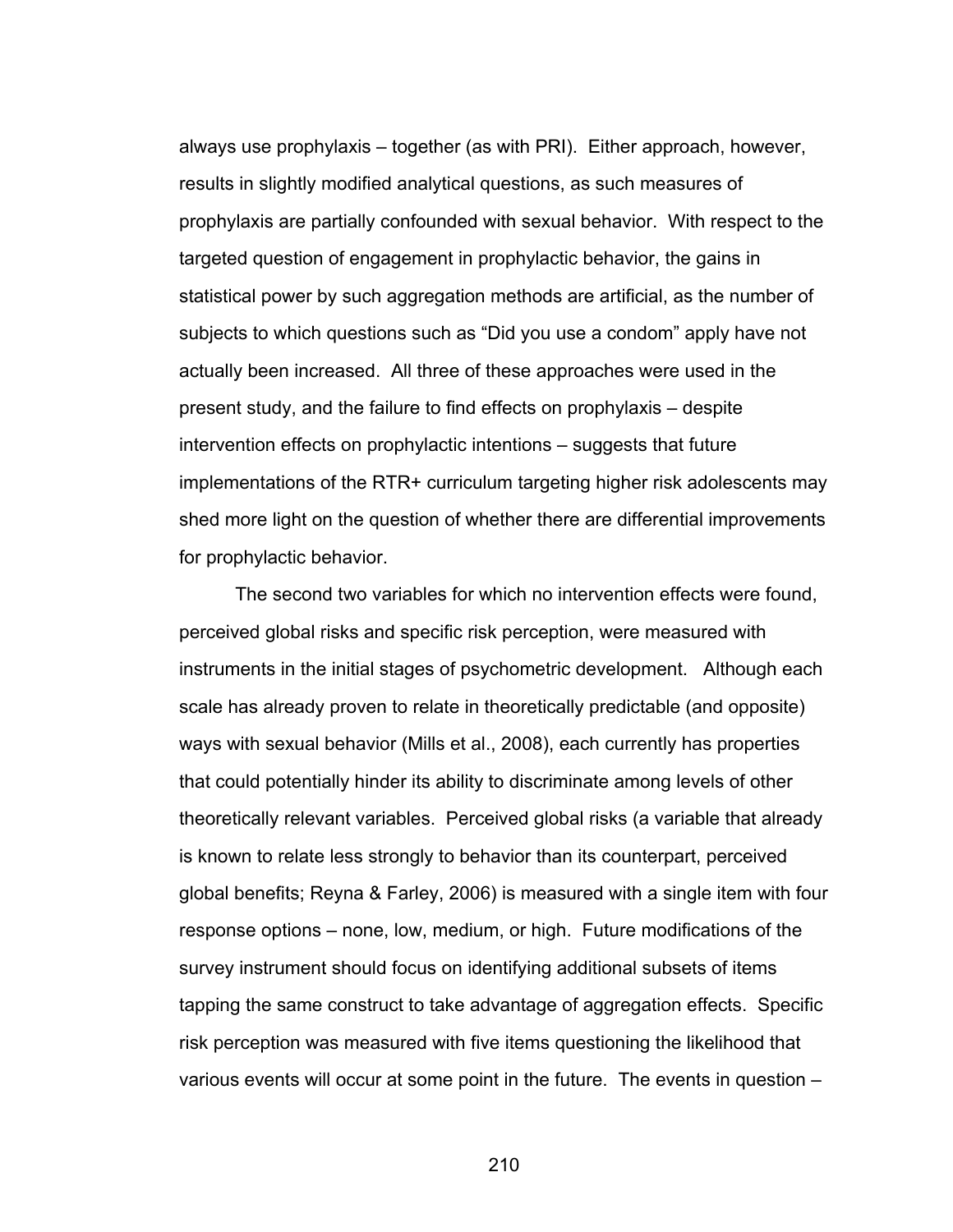such as getting pregnant, getting an STD, etc. – are certainly relevant but nevertheless are, relatively speaking, somewhat rare for adolescents. The scale therefore has a substantial positive skew, with most of the averaged scores clustering in the zero to one range. Roughly half of the participants have a mean of zero on these items at presurvey, indicating that those participants answered "strongly disagree" to all five items on the scale. To take an extreme analogy, this is akin to having a test of knowledge with many extremely difficult items that all students answer incorrectly: Low scores on the test do not necessarily reflect low knowledge, because the test does not discriminate at all among the students. The scores on the specific risks scale say little about baseline differences in specific risk perception for almost half of the participants, and it's likely that the scale in its current form is too "difficult" to register existing intervention effects for those participants, even if they exist. As with global risk perception, future modifications of the survey instrument should focus attention on developing additional items for this scale and/or rewording the current items so that the scale as a whole corresponds to multiple representative points along the underlying latent continuum.

 Finally, the last two variables for which intervention effects were not found were pregnancy attitudes and reasons to have sex. Each of these scales contain a large majority (pregnancy attitudes – 12 out of 17 items) or a totality (reasons to have sex) of items that are rationalizations for engaging in risky sexual behavior. Although both RTR+ and RTR contained material that directly confronted such rationalizations, the primary focus of both interventions was obviously on their counterparts: reasons to *not* favor pregnancy and reasons to *not* have sex. Although decreases in scores on either scale would not be an unwelcome finding, it appears that intervention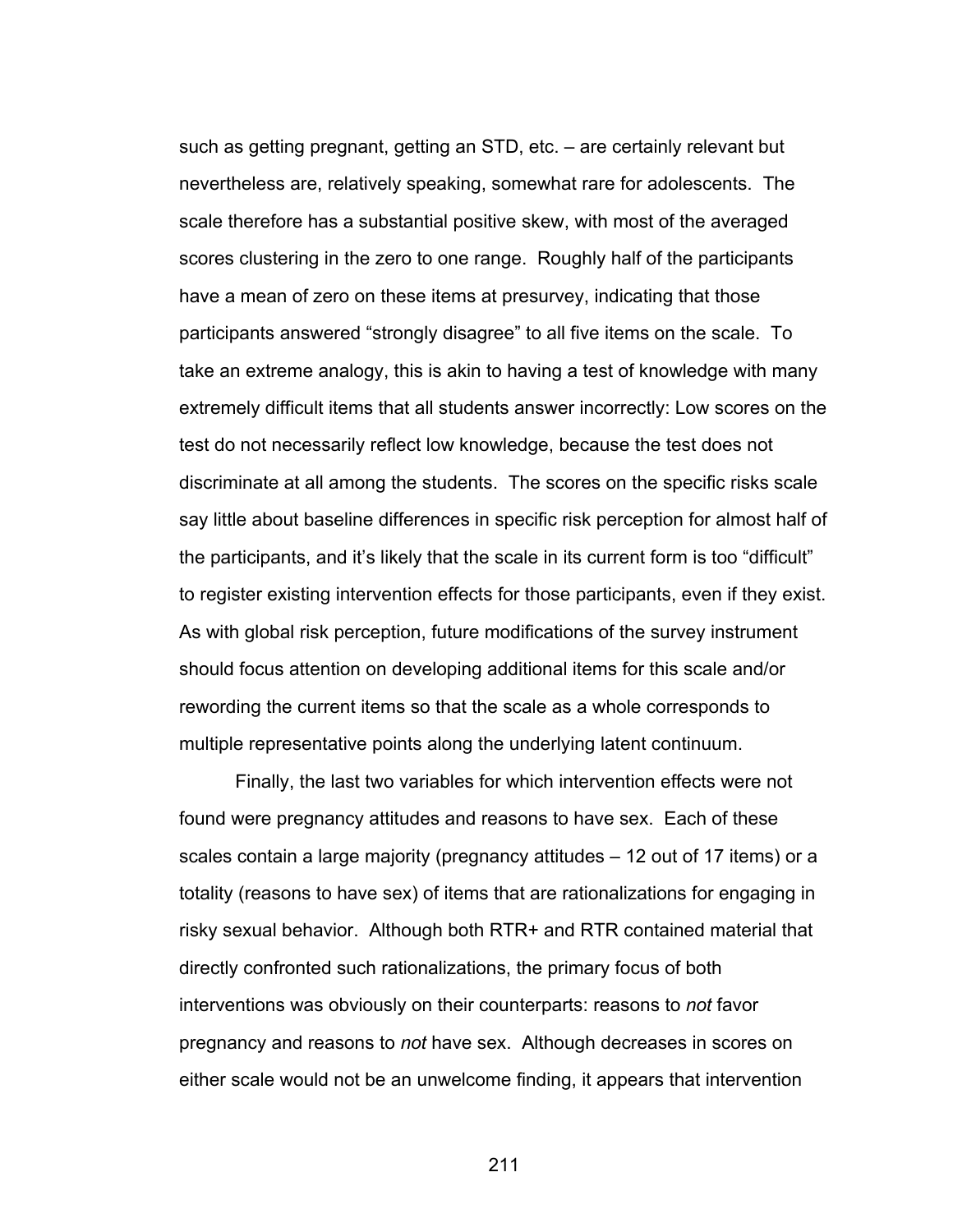efficacy in these cases was restricted to content that was a primary focus of the interventions (such as scores on the reasons to not have sex scale, which were increased by assignment to both RTR and RTR+).

#### *Efficacy relative to previous studies*

The initial implementation of RTR (Kirby et al., 1991) and the subsequent followup (Hubbard et al., 1998) reported decreased rates of sexual initiation 18 months after the intervention. The present study did not replicate that finding for RTR, but it did find long term effects on sexual initiation rates for RTR+. However, it is important to note that the initial RTR study reported two analyses on sexual initiation rates, and it was the unadjusted bivariate comparison that showed a difference in favor of RTR. Likewise, the follow-up study only reported one bivariate analysis. A more formal logistic regression analysis in the initial study, controlling for demographic characteristics, did not show a significant long term effect. The long term effects of RTR+ reported in this study represent effects that are adjusted for demographic covariates. Initial evaluations of RTR also reported no effects on the number of sexual partners, and that was found in the present study as well. However, RTR+ did show evidence of an effect on that variable when it was not categorized into a three level variable. Overall effects on prophylactic behavior in the initial RTR evaluations were not found, but some effects were identified for certain subgroups. For example, more frequent prophylaxis (measured by use or by number of unprotected acts) was found among females and low risk youth in the initial evaluation, but the effect depended on the way the measures were defined and whether a bivariate or logistic analysis was used. The followup evaluation found the effect among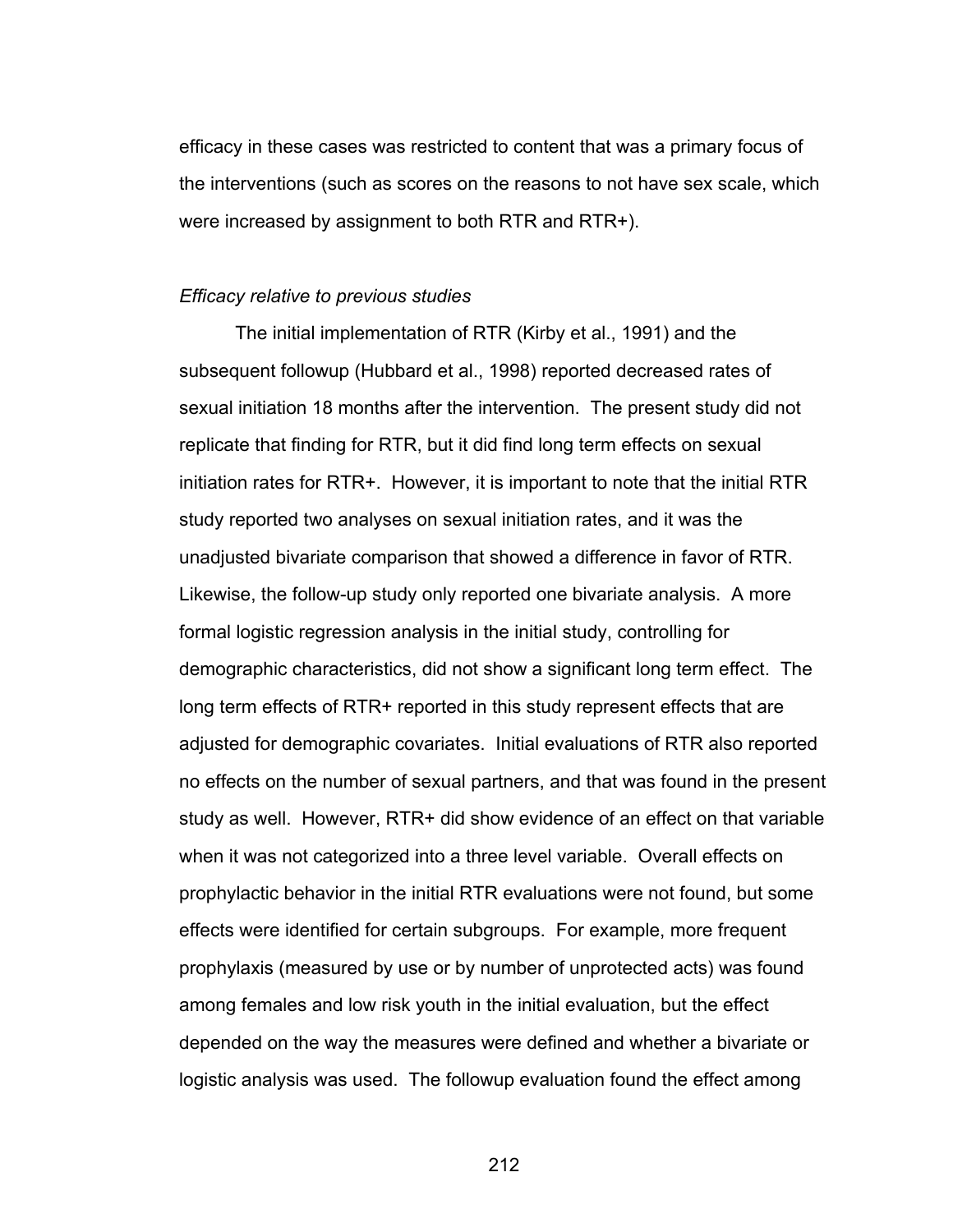sexually active participants. The present study found no overall and no subpopulation effects for RTR or RTR+, suggesting that this should be an important focus of future refinements of both curricula.

For psychosocial mediators, the present study replicated past findings that RTR is effective in increasing knowledge about issues related to sexual risk taking, and it demonstrated that the changes incorporated into RTR+ were even more efficacious in that regard. Previous reports showed no effect on intentions to avoid unprotected intercourse, although the present findings showed that both RTR and RTR+ have positive effects on intentions to use prophylaxis. As discussed previously, the slight difference in the focus of the questions may be relevant, as the questions about unprotected intercourse are partially confounded with sexual behavior. In that regard, previous studies reported no effects of RTR on sexual intentions and no effects were documented in the present study, although evidence was obtained suggesting that RTR+ is effective in lowering sexual intentions. RTR was also effective in lowering perceived (descriptive) norms in the initial evaluation using a t-test, although no multivariate analyses were reported. An effect on a composite measure of descriptive and injunctive norms was found for RTR+, but not RTR, in the present study. Although the initial evaluation of RTR failed to find effects on intentions to use refusal skills learned during the class, the present study found effects of both RTR and RTR+ on a measure of participants' selfefficacy in using those refusal skills. Effects on other psychosocial mediators, such as attitudes and perceived behavioral control, have not been reported in evaluations of RTR to date, although as reported above, both RTR and RTR+ have positive effects on many of them and thus represent potential targets for future modifications of both interventions.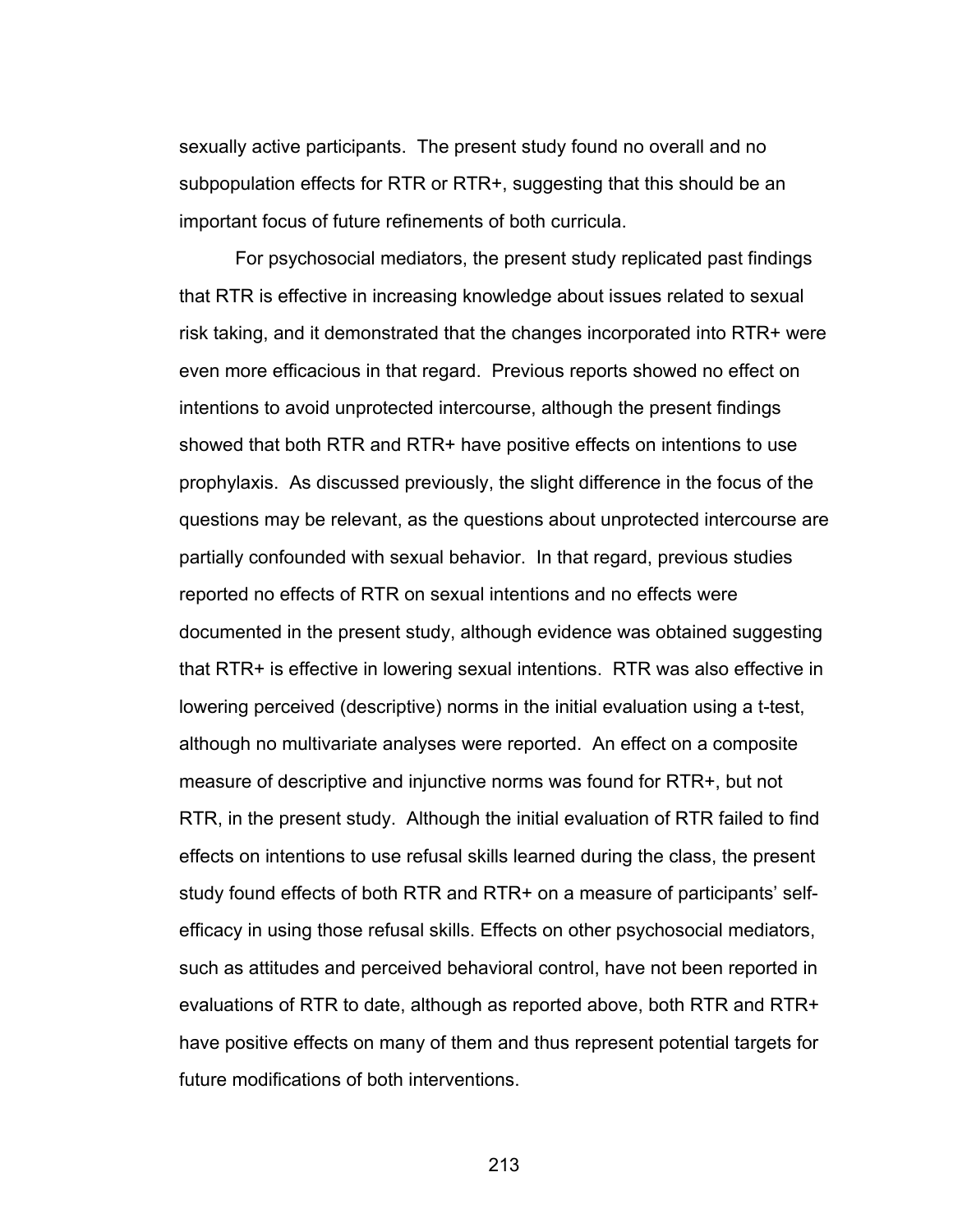## *Conclusion*

In sum, results of the study suggest that previous recommendations (e.g., Rivers, Reyna, & Mills, 2008) to incorporate gist-based manipulations into current intervention approaches were well-founded. Relative improvements in protection afforded by RTR+ over RTR were substantial: The only time assignment to RTR was more of a protective factor than RTR+ assignment was for three variables related to prophylaxis or verbatim risk perception – prophylactic intentions, prophylactic attitudes, and quantitative risk perception – and for gist principle endorsement. For the first two variables, the differences between RTR+ and RTR were merely trends that did not reach statistical significance. For quantitative risk perception, the effect was restricted to females. The finding of trends in favor of RTR only for variables related to prophylaxis makes some sense theoretically. Whereas decisions about having sex are an either-or proposition about whether to take a risk, decisions about using prophylaxis are about mitigating risk, which involves no categorical contrasts and instead involves a choice about differing degrees of risk. Since RTR is less gist-based in focus than RTR+, it makes sense that if RTR were to outperform RTR+, it would be most likely to occur for decision domains more heavily influenced by verbatim-level considerations. The three month long effect on gist principle endorsement for participants in RTR (relative to control and RTR+ participants) is an anomaly, and future implementations of the RTR+ curriculum should direct attention to how those principles are discussed in the RTR+ curriculum.

The finding of some qualifications to main effects by ethnicity – for both RTR and RTR+ – highlight the importance of continued development of culturally appropriate intervention methods (St Lawrence et al 1995). In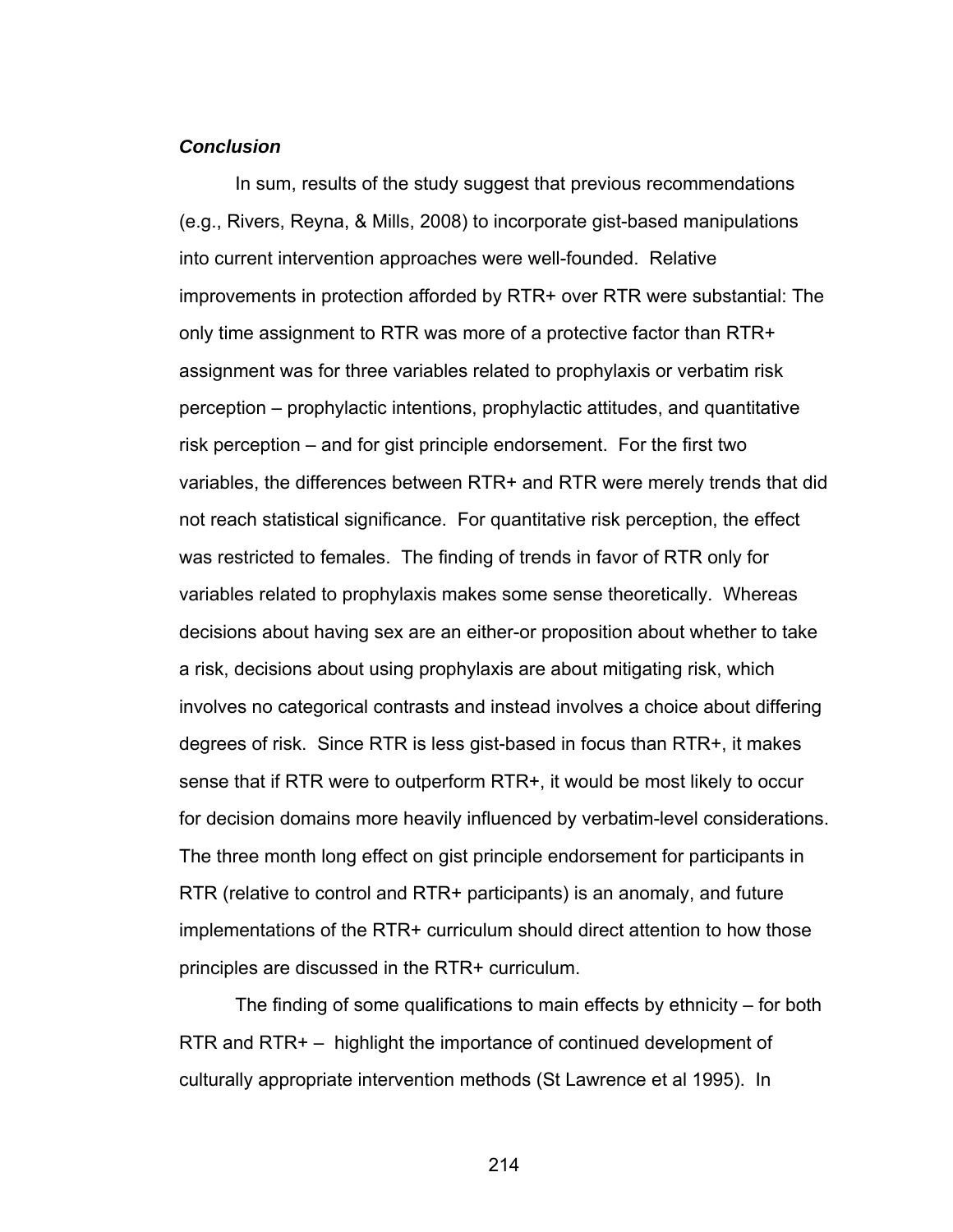addition, given the impressive results of recent studies that link standard multicomponent interventions to community-wide implementations effecting large-scale changes in the environment of the participants (Coyle et al 2001; Coyle et al., 1998), a potentially productive approach to future refinements to the RTR+ curriculum may lie in linking its novel theoretical manipulations to those environmental approaches.

 Overall, these findings highlight how effective simple, theory-driven memory manipulations can be in improving upon evidence-based programs for reducing risk behaviors in adolescents. As noted in the methods chapter, RTR and RTR+ had a large degree of overlap in curriculum content. Minor changes – as simple as providing a gist-based review of covered material at the end of a class – were sufficient to produce detectable differences across a wide range of variables important to adolescent sexual risk behavior.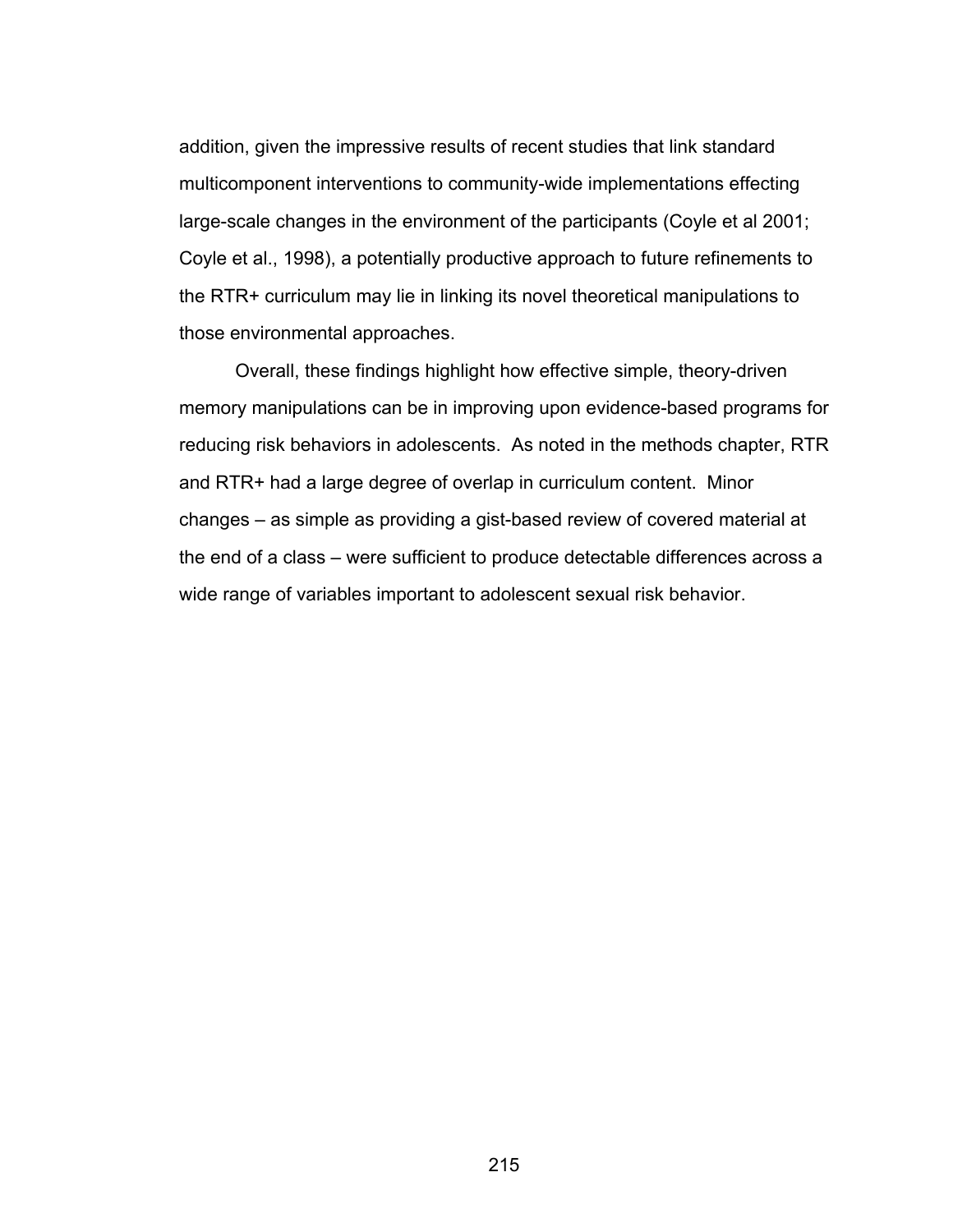# Appendix A

# Multi-Item Scales and Reliabilities

## Table A.1. Item and scale statistics for intentions to have sex.

| Item                                                                     | Mean | <b>SE</b> |
|--------------------------------------------------------------------------|------|-----------|
| Do you think you will have sex (again) before you turn 20?               | 2.66 | 0.05      |
| Do you think you will have sex (again) before you are in<br>love?        | 1.64 | 0.05      |
| Do you think you will have sex (again) before you finish<br>high school? | 2.15 | 0.05      |
| Do you think you will have sex (again) during the next<br>year?          | 1.93 | 0.05      |
| Do you think you will have sex (again) before you get<br>married?        | 2.57 | 0.05      |
| Cronbach's $\alpha$                                                      | 0.92 |           |

*Note*. Each item was measured on a five point scale ranging from very unlikely to very likely, scored from 0 to 4.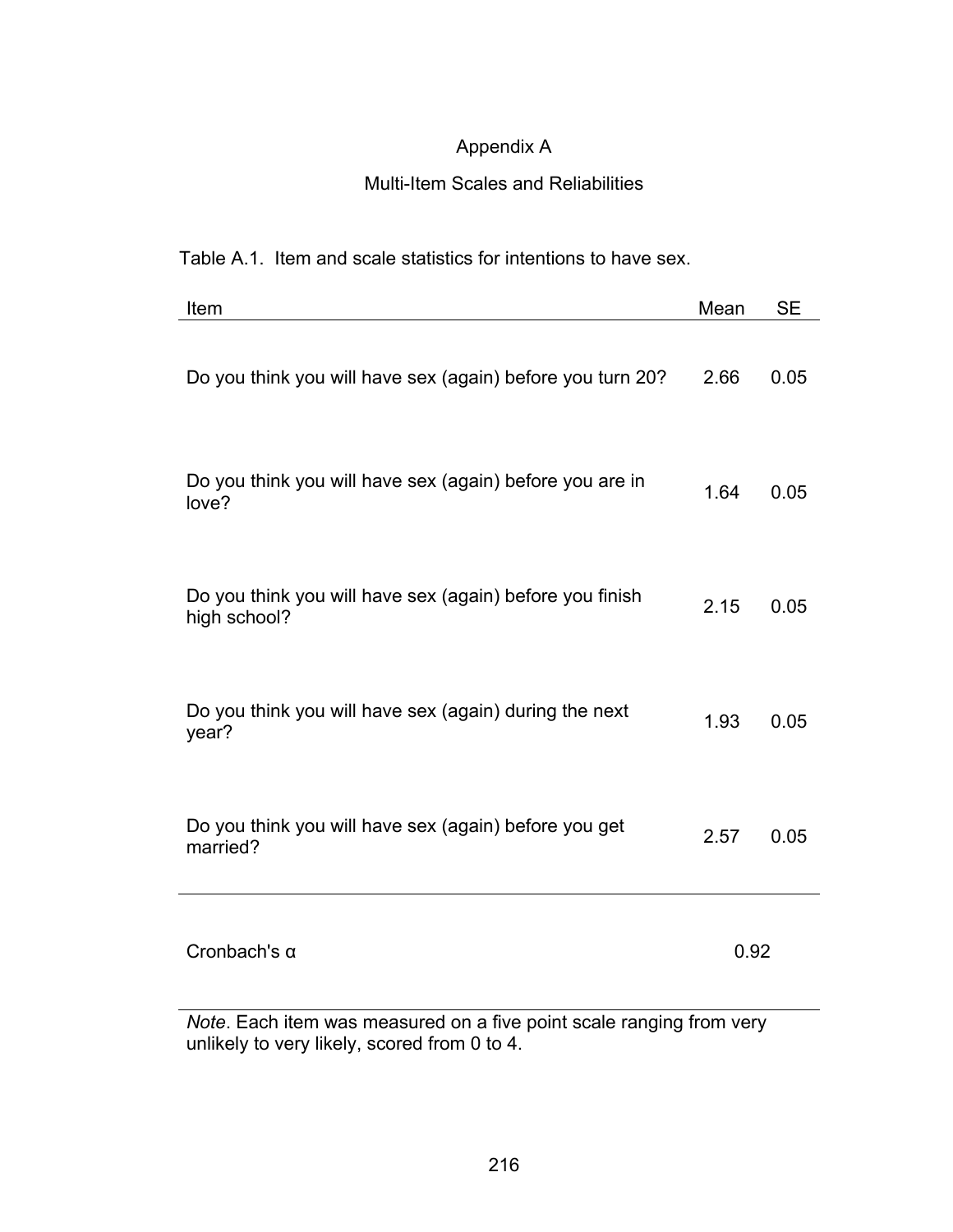Table A.2. Item and scale statistics for intentions to use prophylaxis.

| Item                                                                     | Mean | <b>SE</b> |
|--------------------------------------------------------------------------|------|-----------|
| Do you think you will actually use birth control when you<br>have sex?   | 2.91 | 0.04      |
| If you were going to have sex, would you prefer to use a<br>condom?      | 3.27 | 0.04      |
| Do you intend to use birth control when you have sex?                    | 2.98 | 0.04      |
| Do you intend to use a condom (rubber) when you have<br>sex?             | 3.38 | 0.03      |
| Do you think you will actually use a condom when you<br>have sex?        | 3.34 | 0.03      |
| If you were going to have sex, would you prefer to use birth<br>control? | 3.03 | 0.04      |
| Cronbach's $\alpha$                                                      | 0.87 |           |

*Note*. Each item was measured on a five point scale ranging from very unlikely to very likely, scored from 0 to 4.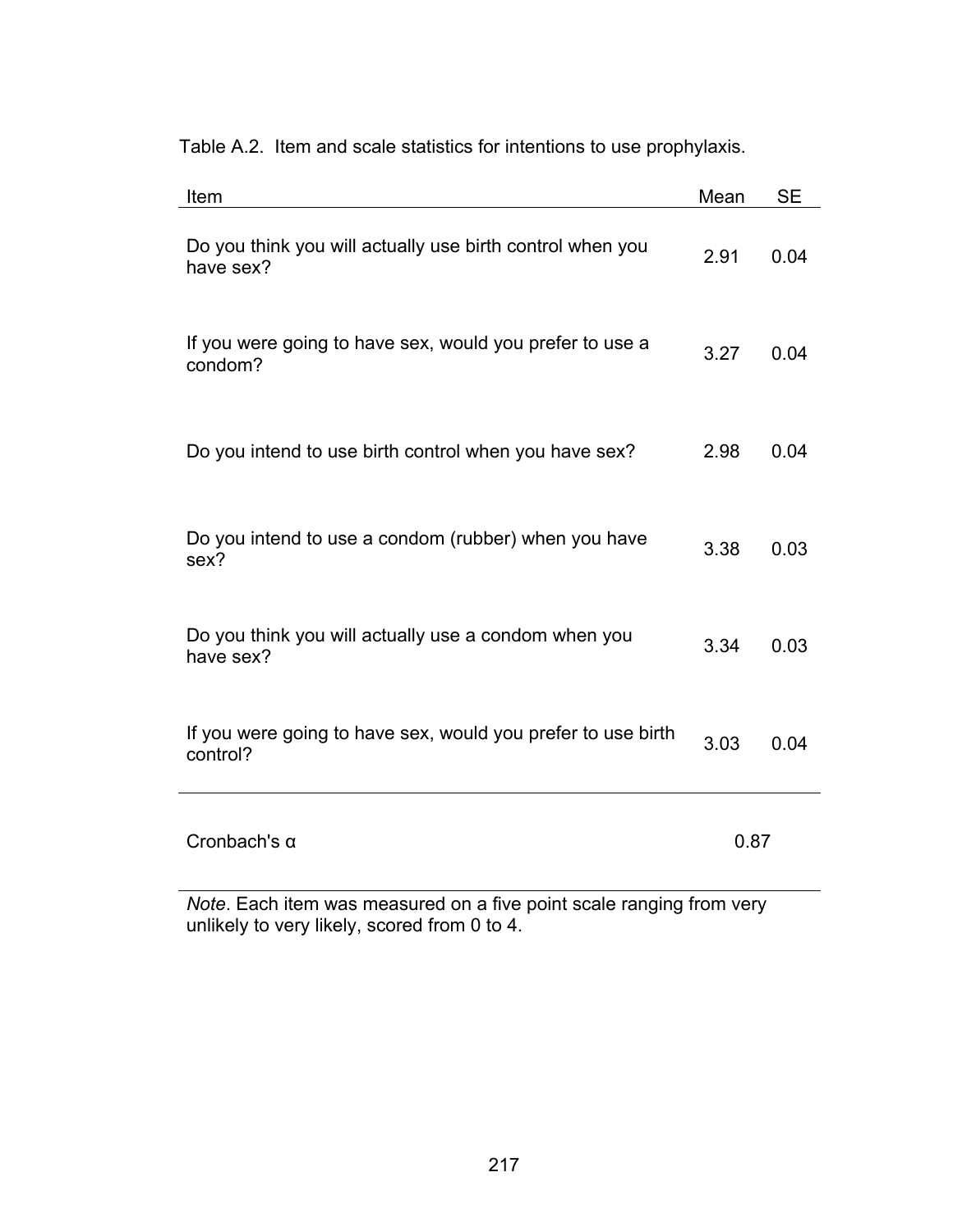Table A.3. Item and scale statistics for attitudes towards sex.

| Item                                                                             | Mean | <b>SE</b> |  |  |
|----------------------------------------------------------------------------------|------|-----------|--|--|
| I believe it's OK for people my age to have sex with a steady<br>boy/girlfriend. | 1.99 | 0.05      |  |  |
| It is OK for unmarried teens to have sex if they are in love.                    | 1.80 | 0.04      |  |  |
| I believe people my age should wait until they are older to<br>have sex. [R]     | 2.64 | 0.04      |  |  |
| Cronbach's $\alpha$                                                              | 0.81 |           |  |  |
| Note 1. R = Reverse coded prior to aggregation. Means and standard               |      |           |  |  |

errors in this table are presented as originally scaled.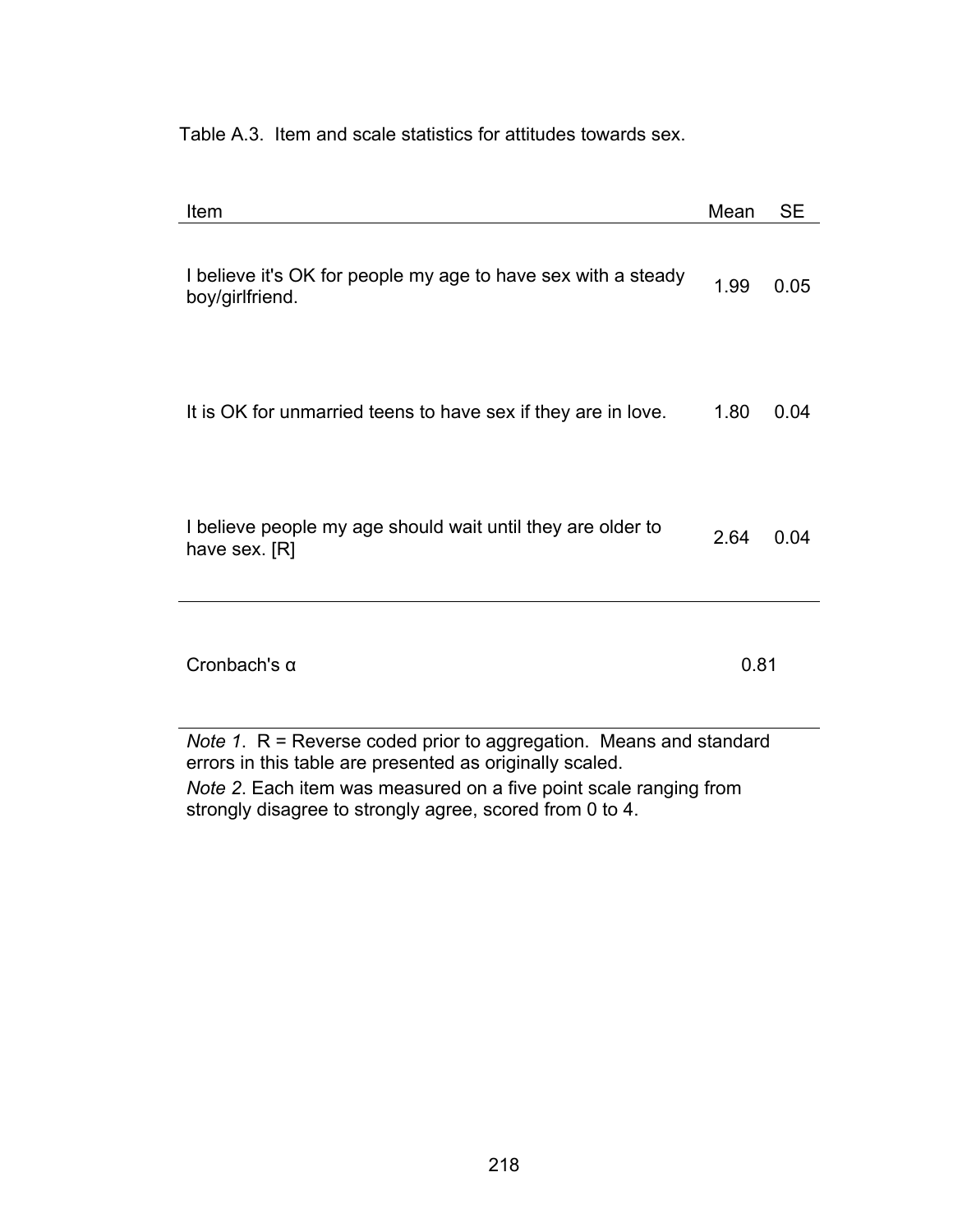Table A.4. Item and scale statistics for attitudes towards prophylaxis.

| Item                                                                                                                                  | Mean | <b>SE</b> |
|---------------------------------------------------------------------------------------------------------------------------------------|------|-----------|
| I believe condoms (rubbers) should always be used if a person<br>my age has sex, even if the two people know each other very<br>well. | 3.47 | 0.03      |
| I believe condoms (rubbers) should always be used if a person<br>my age has sex if the girl DOES NOT use birth control.               | 3.33 | 0.03      |
| I believe condoms (rubbers) should always be used if a person<br>my age has sex, even if the girl USES birth control pills.           | 3.23 | 0.04      |
| I believe birth control should always be used if a person my<br>age has sex.                                                          | 3.17 | 0.03      |
| Condoms (rubbers) protect against sexually transmitted<br>diseases.                                                                   | 2.51 | 0.04      |
| A condom (rubber) is not necessary when my partner and I<br>agree not to have sex with anyone else. [R]                               | 0.88 | 0.04      |
| Using a condom (rubber) shows my partner I care about<br>him/her.                                                                     | 2.49 | 0.04      |
| People having sex should use birth control if they are not ready<br>to have a baby.                                                   | 3.37 | 0.03      |
| I would not put my partner at risk by having unprotected sex.                                                                         | 3.16 | 0.04      |
| Condoms (rubbers) create a sense of safety.                                                                                           | 2.82 | 0.03      |
| If my partner suggested using a condom (rubber), I would think<br>he/she was only being cautious.                                     | 2.72 | 0.04      |
| Condoms (rubbers) protect against pregnancy.                                                                                          | 2.76 | 0.04      |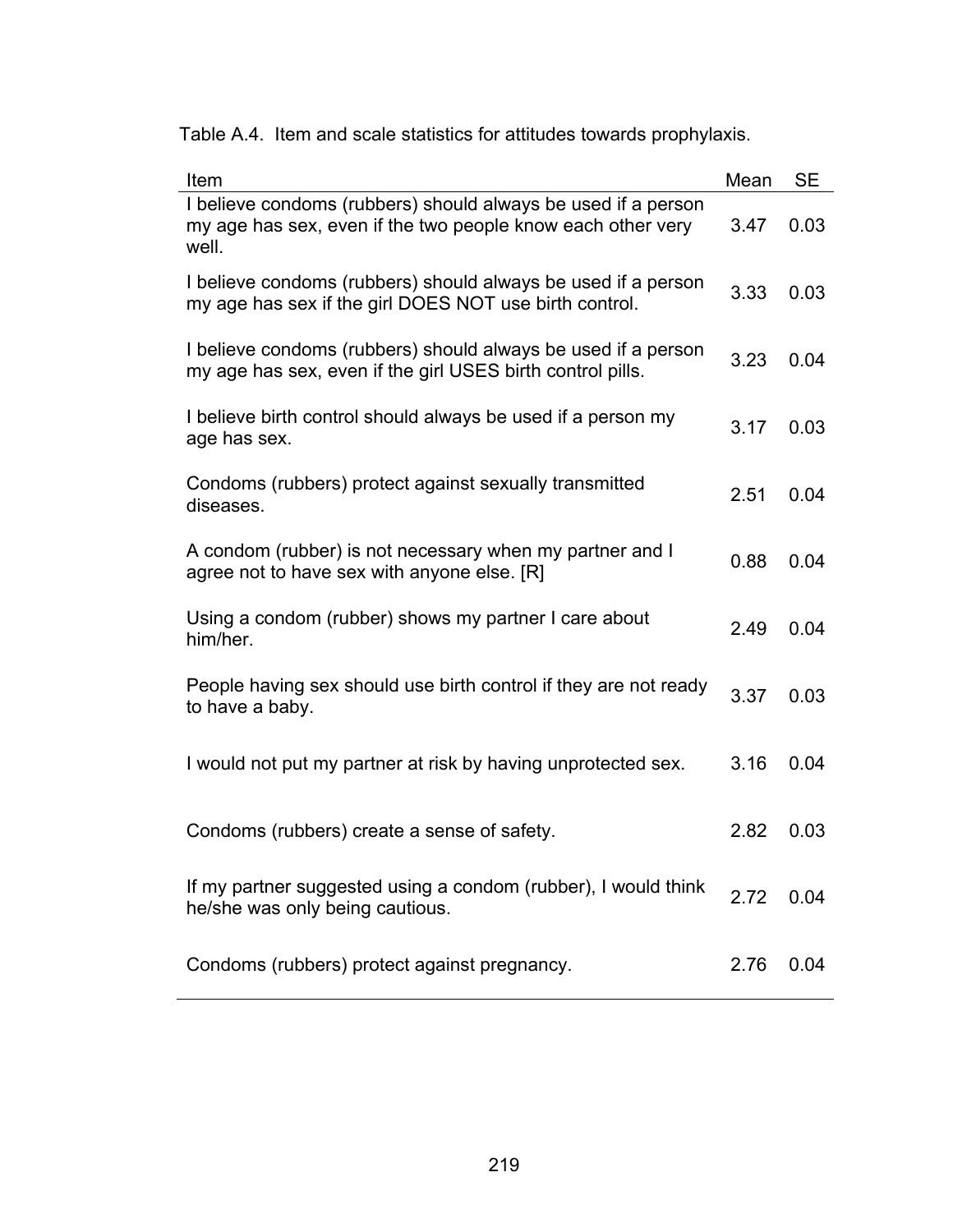Table A.4 (Continued).

| Item                                                                                                                           | Mean | <b>SE</b> |
|--------------------------------------------------------------------------------------------------------------------------------|------|-----------|
| Using birth control is morally wrong.                                                                                          | 0.78 | 0.04      |
| A condom (rubber) is not necessary if I am pretty sure the<br>other person doesn't have a sexually transmitted disease.<br>[R] | 0.80 | 0.03      |
| If someone is planning to be abstinent, he or she doesn't<br>need to know about other kinds of birth control. [R]              | 1.22 | 0.04      |
| More people should be aware of the importance of birth<br>control.                                                             | 3.27 | 0.03      |
| A condom (rubber) is not necessary if I know my partner.<br>[R]                                                                | 0.65 | 0.04      |
| People who use condoms (rubbers) sleep around a lot. [R]                                                                       | 1.21 | 0.04      |
| I wouldn't use a condom (rubber) if my partner refused. [R]                                                                    | 0.94 | 0.04      |
| People who carry condoms (rubbers) are just looking for<br>sex. [R]                                                            | 1.62 | 0.04      |
| People who carry condoms (rubbers) would have sex with<br>anyone. [R]                                                          | 1.19 | 0.04      |
| Condoms (rubbers) are so ineffective it is not worth using<br>them. [R]                                                        | 0.81 | 0.03      |
| If I got an STD it would not be all that bad. [R]                                                                              | 0.38 | 0.03      |
| If I used birth control my friends might think I was looking<br>for sex. $[R]$                                                 | 1.50 | 0.04      |
| Cronbach's $\alpha$                                                                                                            | 0.82 |           |

*Note 1*. R = Reverse coded prior to aggregation. Means and standard errors in this table are presented as originally scaled.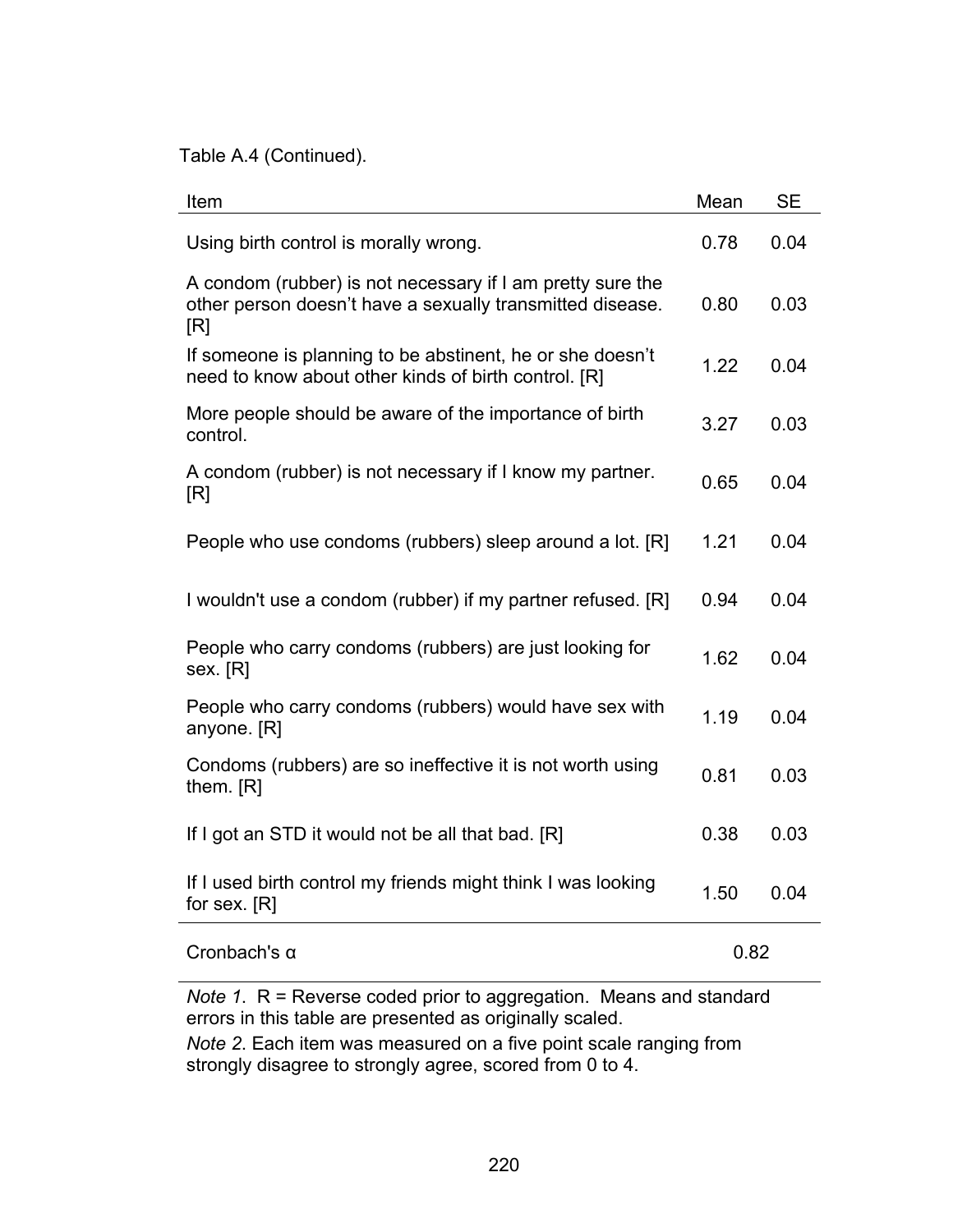| Item                                                                                        | Mean | <b>SE</b> |
|---------------------------------------------------------------------------------------------|------|-----------|
| I would feel like someone really needs me.                                                  | 2.49 | 0.04      |
| It would be the first time I had something that was truly<br>mine.                          | 1.76 | 0.05      |
| My family would be supportive.                                                              | 2.27 | 0.04      |
| I'd be able to make enough money to support the baby and<br>myself.                         | 1.22 | 0.04      |
| My boyfriend/girlfriend would be more committed to me.                                      | 1.84 | 0.04      |
| I would feel more like an adult.                                                            | 1.62 | 0.05      |
| My family would let me continue to live at home.                                            | 2.36 | 0.05      |
| I would feel like I had truly done something meaningful in<br>life.                         | 1.10 | 0.04      |
| It wouldn't be all that bad at this time in my life.                                        | 0.74 | 0.04      |
| I'd still be able to finish my high school education.                                       | 2.26 | 0.05      |
| My family would help me to raise the baby.                                                  | 2.49 | 0.04      |
| I would never be lonely.                                                                    | 1.81 | 0.04      |
| My family would not approve. [R]                                                            | 3.02 | 0.04      |
| I might marry the wrong person, just to get married. [R]                                    | 1.77 | 0.05      |
| At this time in my life it would be one of the worst things<br>that could happen to me. [R] | 3.12 | 0.04      |
| It would be embarrassing for me. [R]                                                        | 2.54 | 0.05      |
| I would have to decide whether or not to have the baby and<br>that would be stressful. [R]  | 2.28 | 0.05      |
| Cronbach's $\alpha$                                                                         | 0.79 |           |

Table A.5. Item and scale statistics for attitudes towards getting pregnant.

*Note 1*. R = Reverse coded prior to aggregation. Means and standard errors in this table are presented as originally scaled.

*Note 2*. All items were preceded by: "Imagine what would happen if you had a baby [became a parent] while you were still a teenager in high school. Which of these things do you think would happen?"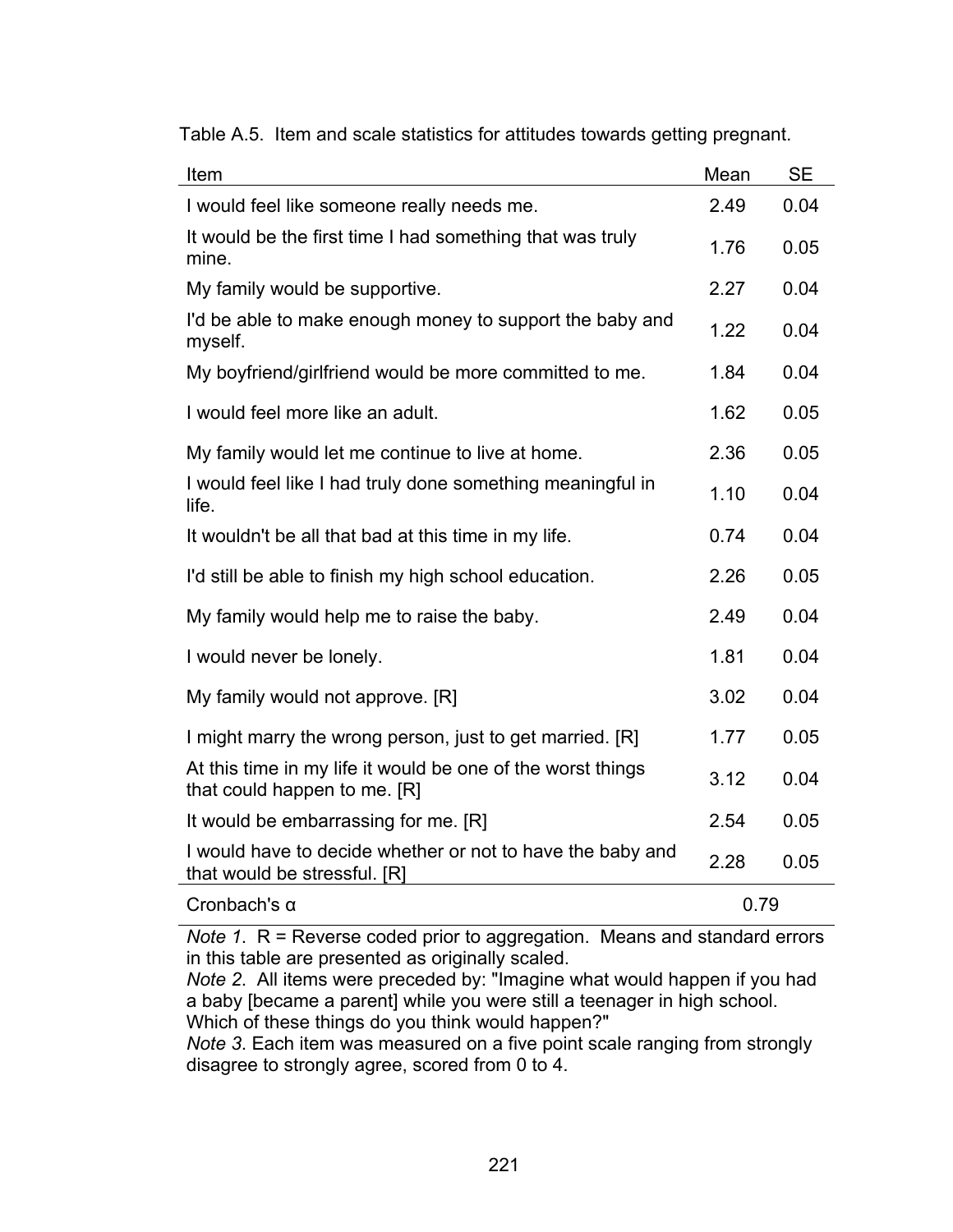| Item                                                                                                                                                                                                                                                                                                                                                                         | Mean | <b>SE</b> |
|------------------------------------------------------------------------------------------------------------------------------------------------------------------------------------------------------------------------------------------------------------------------------------------------------------------------------------------------------------------------------|------|-----------|
| Most adults who are important to me believe it's OK for<br>people my age to have sex with a steady boyfriend or<br>girlfriend.                                                                                                                                                                                                                                               | 0.94 | 0.04      |
| Most of my friends believe it's OK for people my age to have<br>sex with a steady boyfriend or girlfriend.                                                                                                                                                                                                                                                                   | 2.38 | 0.04      |
| Most people my age have already had sex.                                                                                                                                                                                                                                                                                                                                     | 2.53 | 0.04      |
| Most of my friends believe people my age should wait until<br>they are older before they have sex. [R]                                                                                                                                                                                                                                                                       | 1.73 | 0.04      |
| Most of my friends have not had sex yet. [R]                                                                                                                                                                                                                                                                                                                                 | 1.89 | 0.05      |
| Most adults who are important to me believe people my age<br>should wait until they are older before they have sex. [R]                                                                                                                                                                                                                                                      | 3.26 | 0.03      |
| Cronbach's $\alpha$                                                                                                                                                                                                                                                                                                                                                          | 0.72 |           |
| <i>Note 1.</i> $R$ = Reverse coded prior to aggregation. Means and standard<br>errors in this table are presented as originally scaled.<br>$\mathbf{r}$ , and the contract of the contract of the contract of the contract of the contract of the contract of the contract of the contract of the contract of the contract of the contract of the contract of the contract o |      |           |

Table A.6. Item and scale statistics for perceived sexual norms.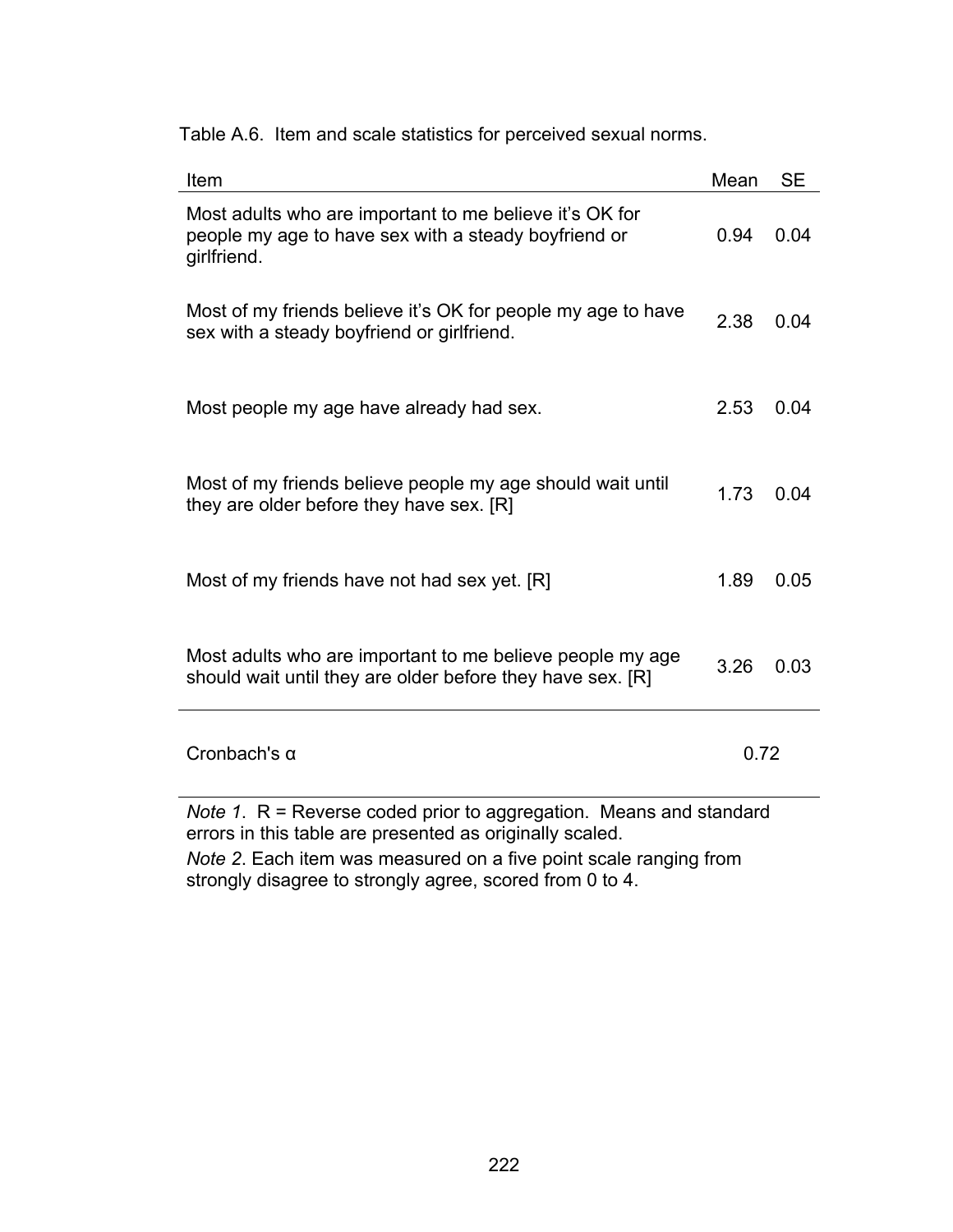|  | Table A.7. Item and scale statistics for perceived parental sexual norms. |  |  |
|--|---------------------------------------------------------------------------|--|--|

| Item                                                                                                                                                                  | Mean | SЕ   |
|-----------------------------------------------------------------------------------------------------------------------------------------------------------------------|------|------|
| How would your mother feel about your having sex at this<br>time in your life?                                                                                        | 0.69 | 0 04 |
| How would your mother feel about your having sexual<br>intercourse with someone who was special to you and whom<br>you knew well, like a steady boyfriend/girlfriend? | 1.06 | 0.04 |
| How would your father feel about your having sex at this time<br>in your life?                                                                                        | 0.67 | 0.04 |
| How would your father feel about your having sexual<br>intercourse with someone who was special to you and whom<br>you knew well, like a steady boyfriend/girlfriend? | 0.87 | 0 Q4 |
| Cronbach's $\alpha$                                                                                                                                                   | 0.87 |      |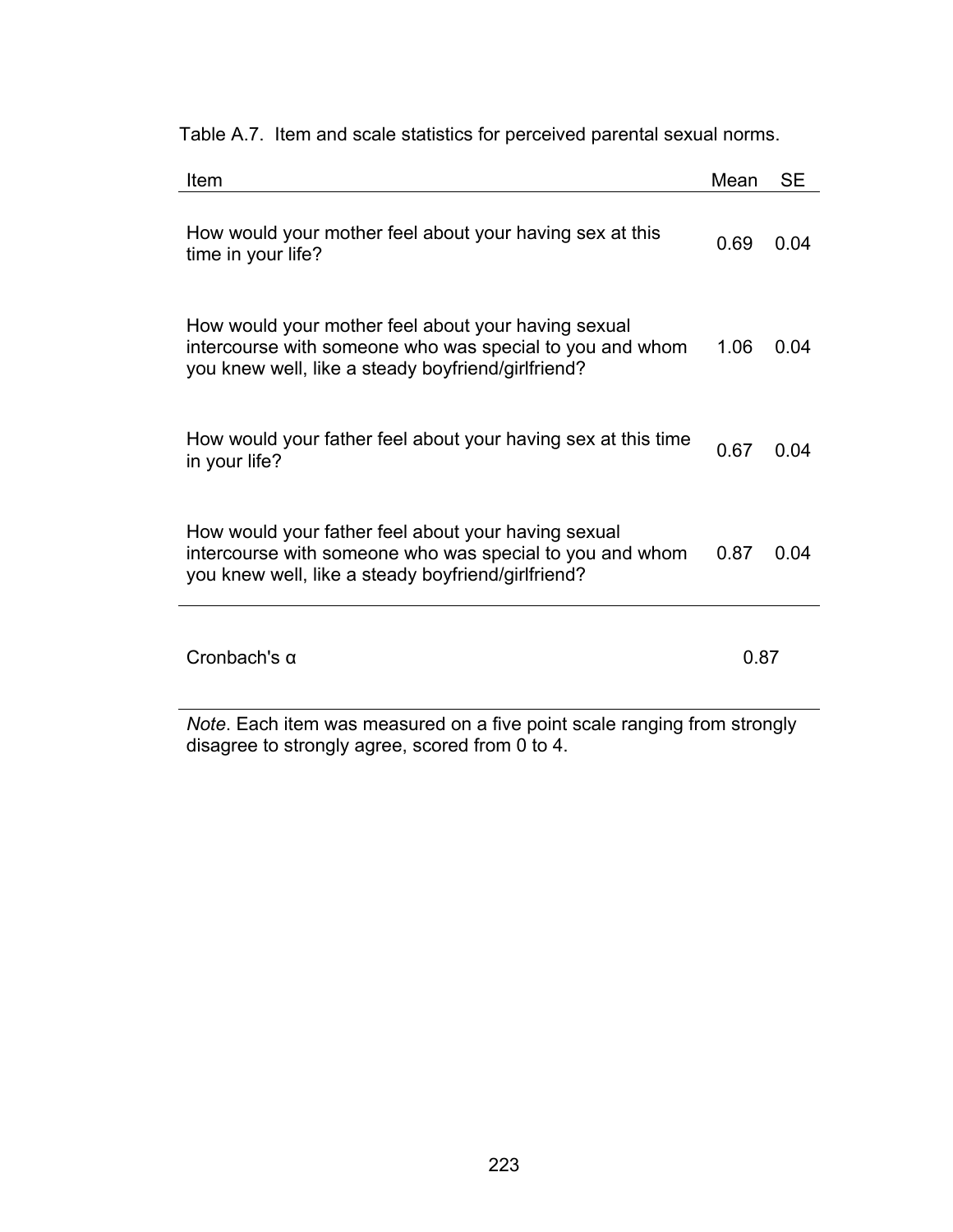Table A.8. Item and scale statistics for perceived prophylactic norms.

| Item                                                                                                                                                                    | Mean | <b>SE</b> |
|-------------------------------------------------------------------------------------------------------------------------------------------------------------------------|------|-----------|
| Most of my friends believe condoms (rubbers) should always<br>be used if a person my age has sex if the girl DOES NOT use<br>birth control pills.                       | 2.92 | 0.04      |
| Most adults who are important to me believe condoms<br>(rubbers) should always be used if a person my age has sex<br>if the girl DOES NOT use birth control.            | 3.27 | 0.04      |
| Most adults who are important to me believe condoms<br>(rubbers) should always be used if a person my age has sex,<br>even if the two people know each other very well. | 3.36 | 0.03      |
| Most of my friends believe some kind of birth control should<br>always be used if a person my age has sex.                                                              | 2.94 | 0.04      |
| Most adults who are important to me believe some kind of<br>birth control should always be used if a person my age has<br>sex.                                          | 3.20 | 0.03      |
| Most of my friends believe condoms (rubbers) should always<br>be used if a person my age has sex, even if the girl USES<br>birth control pills.                         | 2.81 | 0.04      |
| Most adults who are important to me believe condoms<br>(rubbers) should always be used if a person my age has sex,<br>even if the girl USES birth control pills.        | 3.29 | 0.03      |
| Most of my friends believe condoms (rubbers) should always<br>be used if a person my age has sex, even if the two people<br>know each other very well.                  | 2.97 | 0.04      |
| Cronbach's $\alpha$                                                                                                                                                     | 0.81 |           |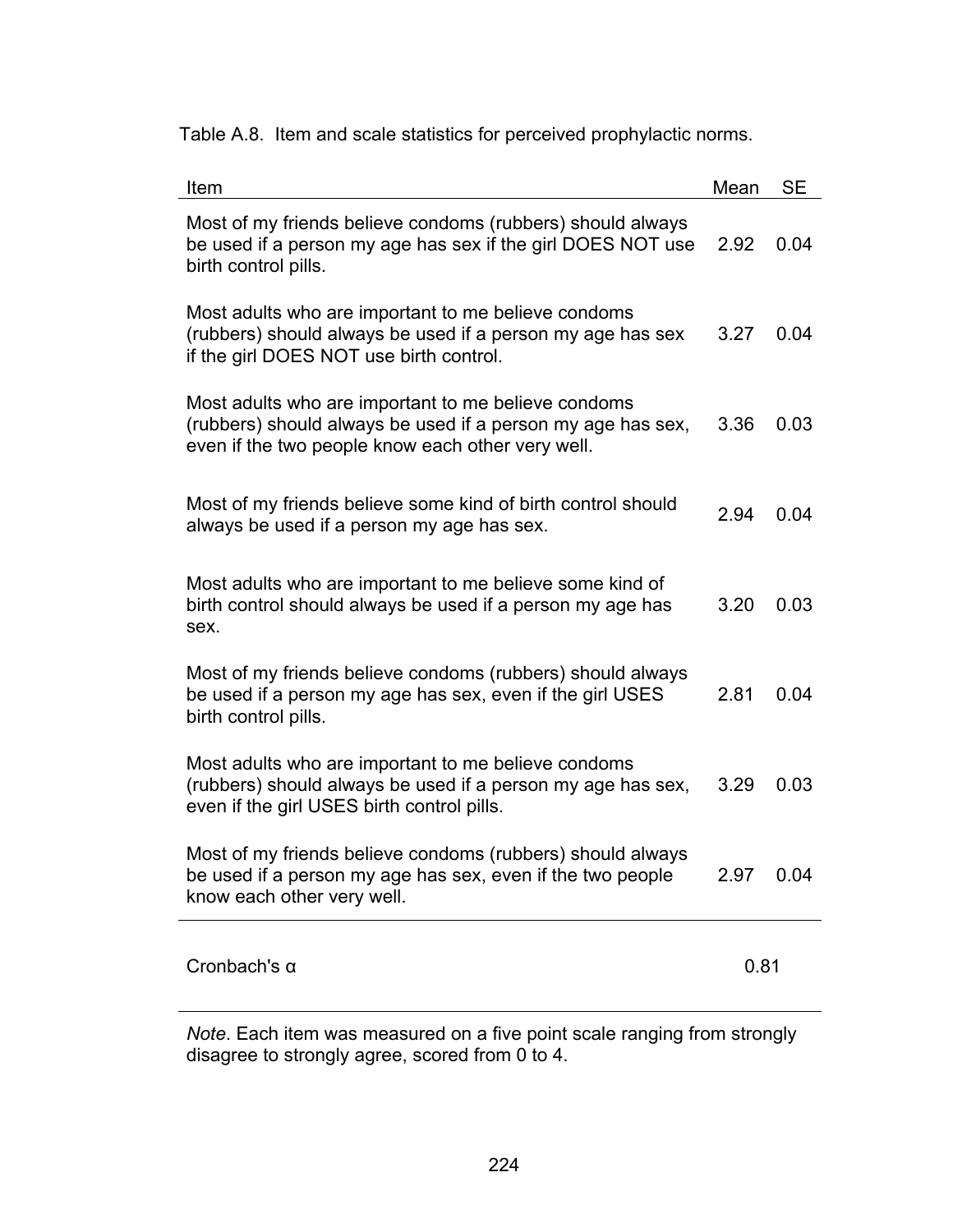Table A.9. Item and scale statistics for perceived behavioral control.

| Item                                                                                            | Mean | SЕ   |
|-------------------------------------------------------------------------------------------------|------|------|
| It is easy for me to get birth control.                                                         | 2.26 | 0.04 |
| In general, birth control is too expensive to buy. [R]                                          | 1.15 | 0.04 |
| It takes too much planning to have birth control on hand<br>when you are going to have sex. [R] | 1.09 | 0.04 |
| In general, birth control is too much of a hassle to use. [R]                                   | 0.89 | 0.04 |
| It is too hard to get a partner to use birth control. [R]                                       | 1.02 | 0.03 |
| Cronbach's $\alpha$                                                                             | 0.72 |      |
|                                                                                                 |      |      |

*Note* 1. R = Reverse coded prior to aggregation. Means and standard errors in this table are presented as originally scaled.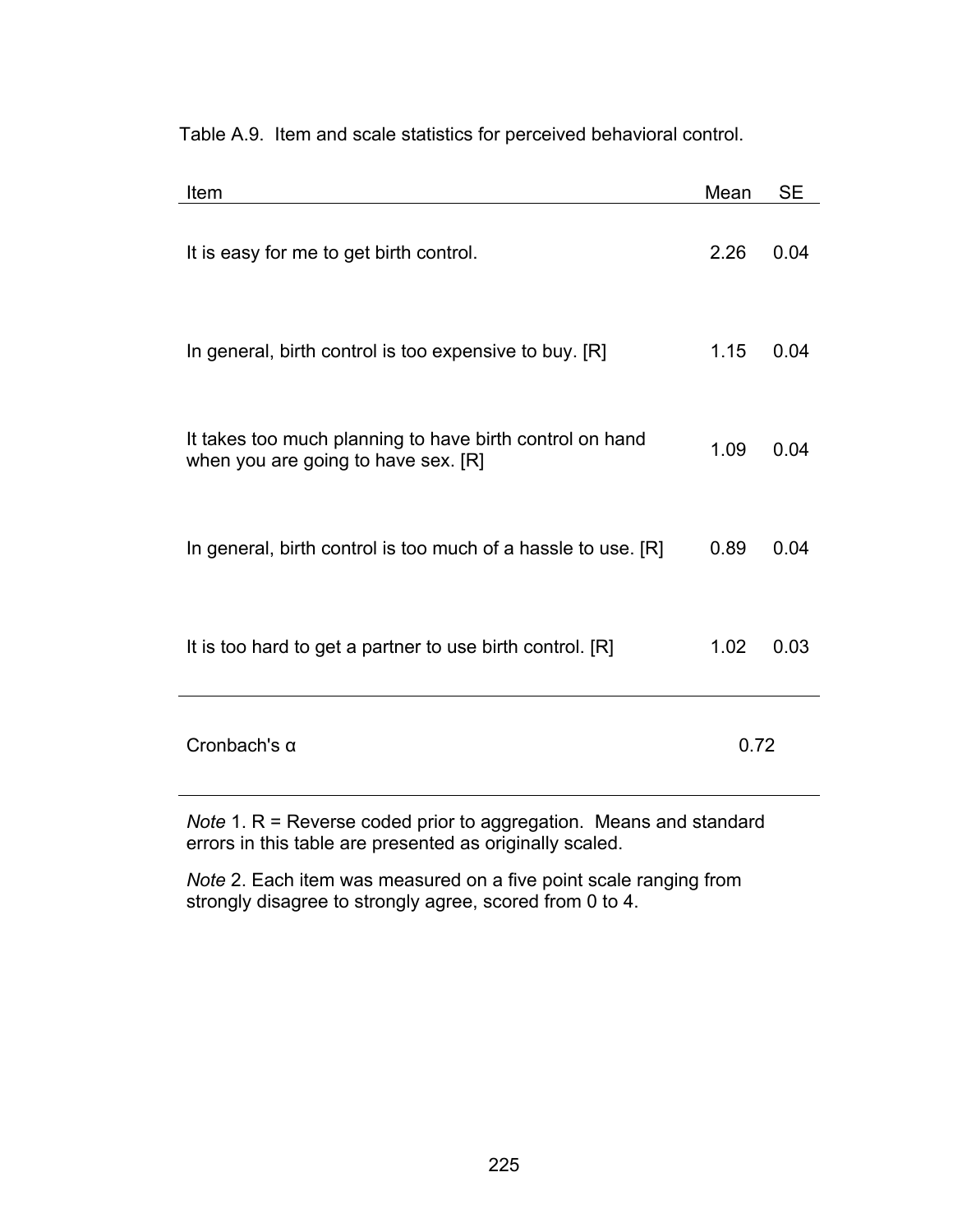| Item                                                                         | Mean | SE   |
|------------------------------------------------------------------------------|------|------|
| I can say no to sex in a way that won't hurt the other<br>person's feelings. | 2.90 | 0.03 |
| I feel comfortable refusing to have sex.                                     | 2.64 | 0.04 |
| I know how to avoid having sex if I don't want to do it.                     | 3.09 | 0.03 |
| I know ways to make my body language say NO to sex.                          | 2.75 | 0.04 |
| Cronbach's $\alpha$                                                          | 0.71 |      |

Table A.10. Item and scale statistics for self efficacy in "saying no" to sex.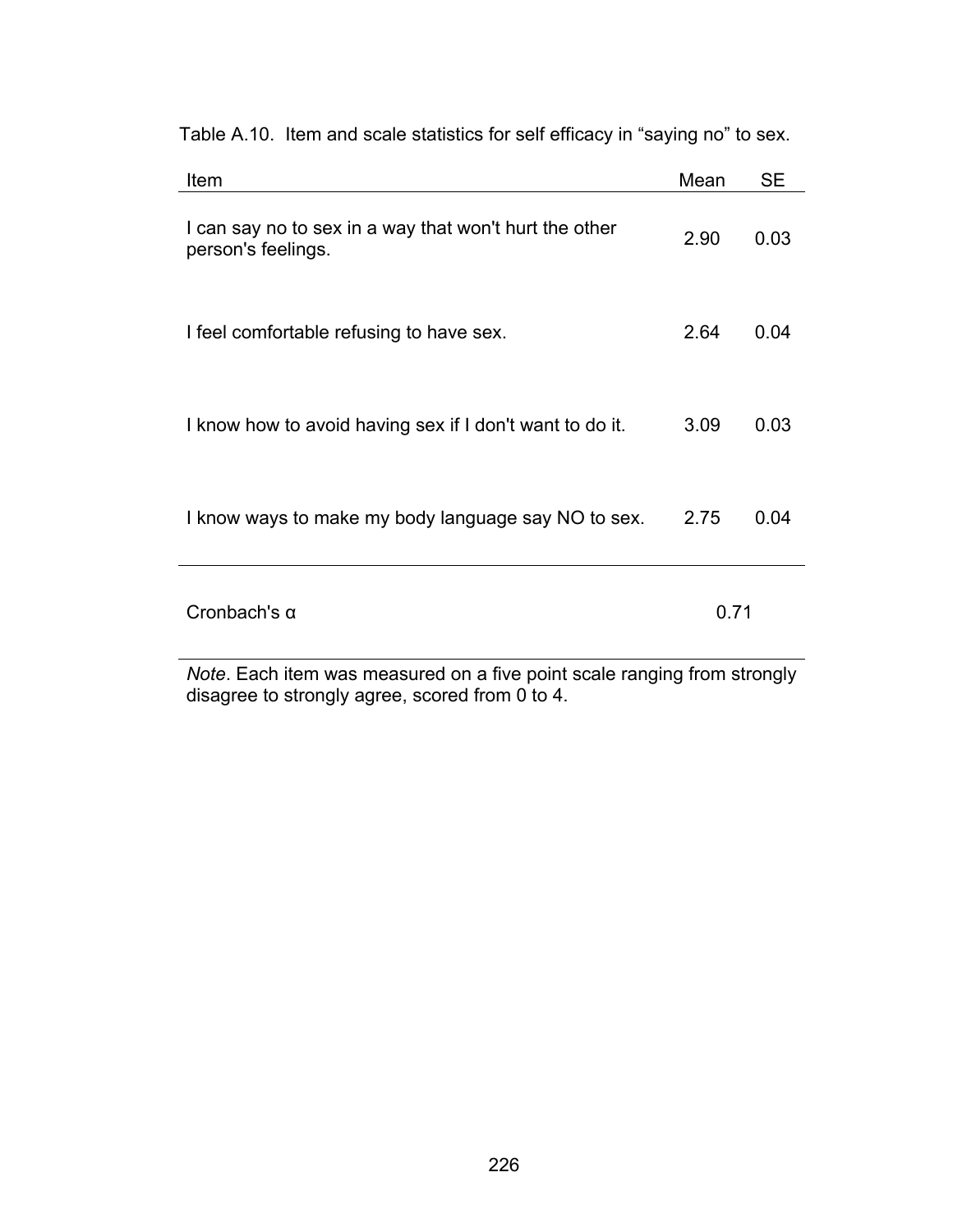Table A.11. Item and scale statistics for prophylactic self efficacy.

| Item                                                                                                                                    | Mean | <b>SE</b> |
|-----------------------------------------------------------------------------------------------------------------------------------------|------|-----------|
| I could succeed in using birth control when I have sex.                                                                                 | 2.72 | 0.04      |
| I could succeed in using a condom (rubber) when I have<br>sex.                                                                          | 3.05 | 0.03      |
| I would find it difficult to use a condom when I have sex.<br>[R]                                                                       | 1.04 | 0.04      |
| I am not sure I could use birth control when I have sex.<br>[R]                                                                         | 1.11 | 0.04      |
| I would find it difficult to use birth control when I have<br>sex. [R]                                                                  | 1.14 | 0.04      |
| I am not sure I could use a condom (rubber) when I have<br>sex. [R]                                                                     | 0.93 | 0.03      |
| Cronbach's $\alpha$                                                                                                                     | 0.82 |           |
| <i>Note</i> 1. $R$ = Reverse coded prior to aggregation. Means and standard<br>errors in this table are presented as originally scaled. |      |           |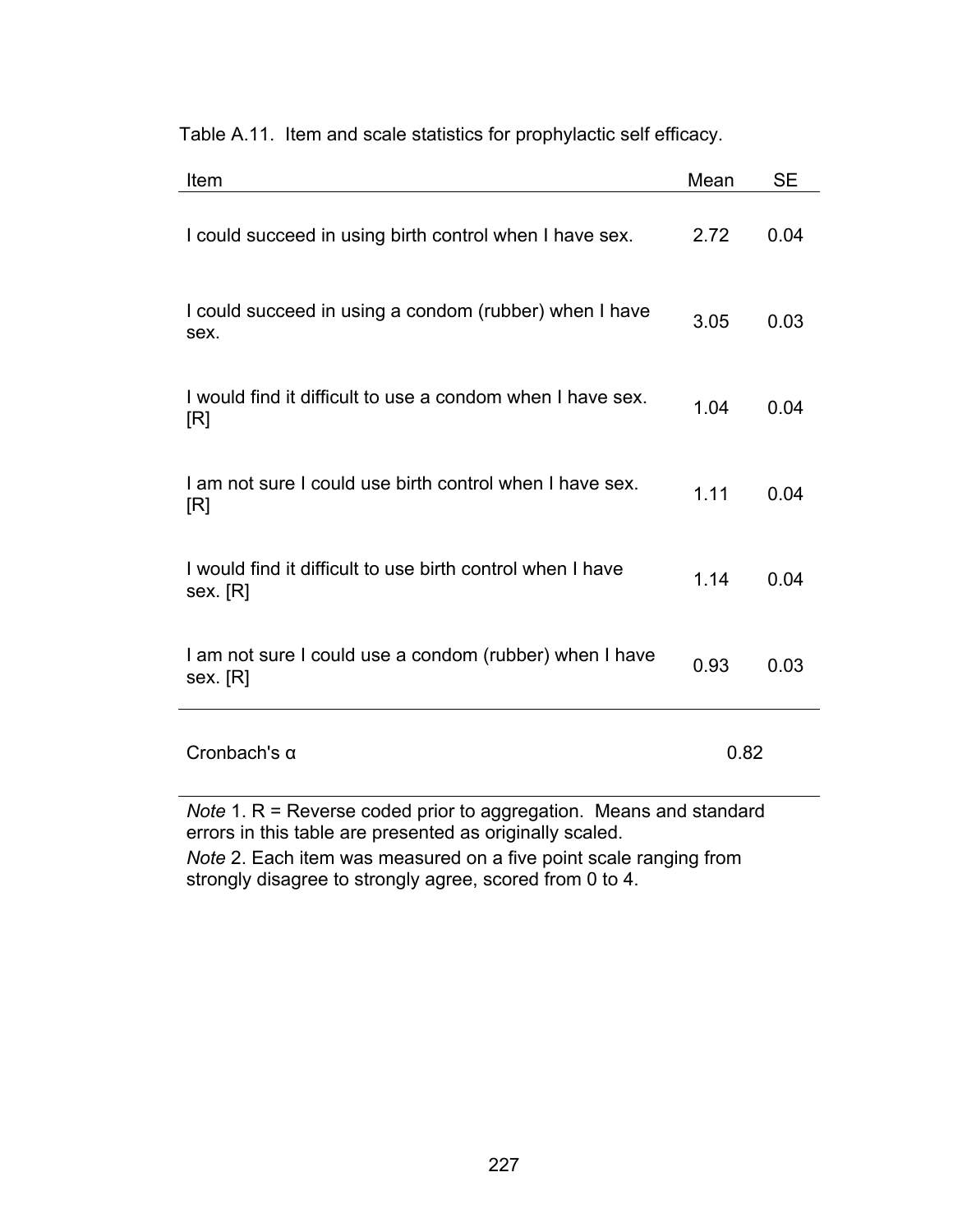| Item                                                                                                   | Mean | <b>SE</b> |
|--------------------------------------------------------------------------------------------------------|------|-----------|
| If you keep having unprotected sex, risk adds up and you<br>WILL get pregnant or get someone pregnant. | 3.21 | 0.03      |
| If you can't handle getting protection, you are not ready for<br>sex.                                  | 3.05 | 0.04      |
| When in doubt about having sex, delay or avoid it.                                                     | 3.04 | 0.04      |
| If you keep having unprotected sex, risk adds up and you<br>WILL get a sexually transmitted disease.   | 3.02 | 0.04      |
| Even low risks add up to 100% if you keep doing it.                                                    | 2.75 | 0.04      |
| It only takes once to get pregnant or get an STD.                                                      | 3.38 | 0.03      |
| Even low risks happen to someone.                                                                      | 3.15 | 0.03      |
| Even if you use condoms, eventually you'll get an STD if you<br>have sex enough.                       | 1.80 | 0.04      |
| Once you have HIV/AIDS, there is no second chance.                                                     | 3.05 | 0.04      |
| Cronbach's $\alpha$                                                                                    | 0.71 |           |

Table A.12. Item and scale statistics for categorical risk perception.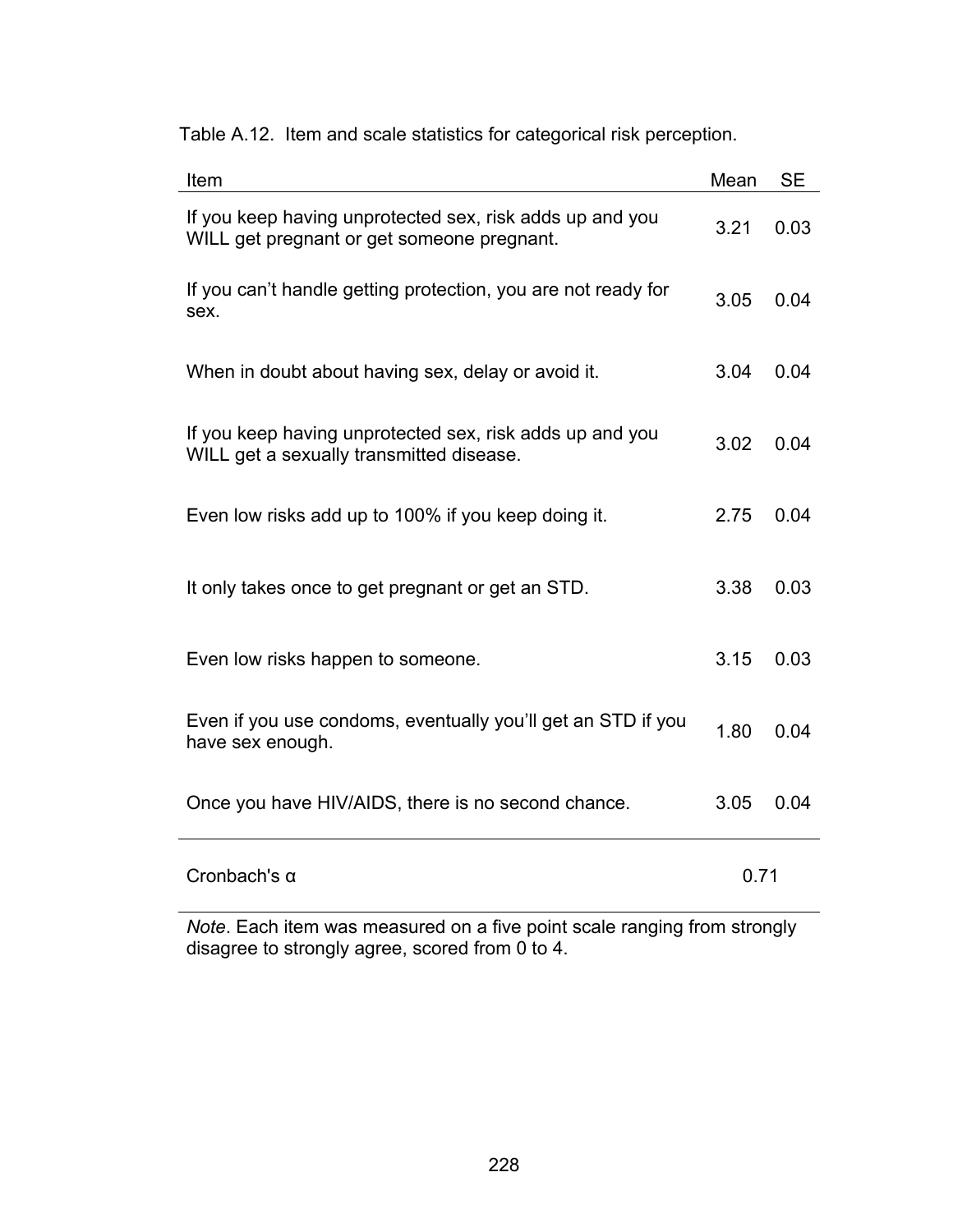Table A.13. Item and scale statistics for gist principle endorsement.

| Item                                                                     | Mean | <b>SE</b> |
|--------------------------------------------------------------------------|------|-----------|
| Better to not have sex than risk getting HIV/AIDS.                       | 0.79 | 0.02      |
| Better fo focus on school than have sex.                                 | 0.77 | 0.02      |
| I have a responsibility to my partner to not put him/her at<br>risk.     | 0.54 | 0.02      |
| Avoid risk.                                                              | 0.73 | 0.02      |
| Better to be safe than sorry.                                            | 0.88 | 0.01      |
| Better to not have sex than risk getting pregnant or getting<br>someone. | 0.79 | 0.02      |
| Better to wait than to have sex when you are not ready.                  | 0.82 | 0.01      |
| I have a responsibility to my parents/family to not have<br>sex.         | 0.52 | 0.02      |
| Better to not have sex than hurt my parents/family.                      | 0.58 | 0.02      |
| I have a responsibility to God to wait to have sex.                      | 0.43 | 0.02      |
| I have a responsibility to myself to wait to have sex.                   | 0.59 | 0.02      |
| Better to have fun (sex) while you can. [R]                              | 0.15 | 0.01      |
| Known partners are safe partners. [R]                                    | 0.26 | 0.02      |
| Having sex is better than losing a relationship. [R]                     | 0.08 | 0.01      |
| Having sex is worth risking pregnancy. [R]                               | 0.11 | 0.01      |
| Cronbach's $\alpha$                                                      | 0.81 |           |

*Note* 1. R = Reverse coded prior to aggregation. Means and standard errors in this table are presented as originally scaled.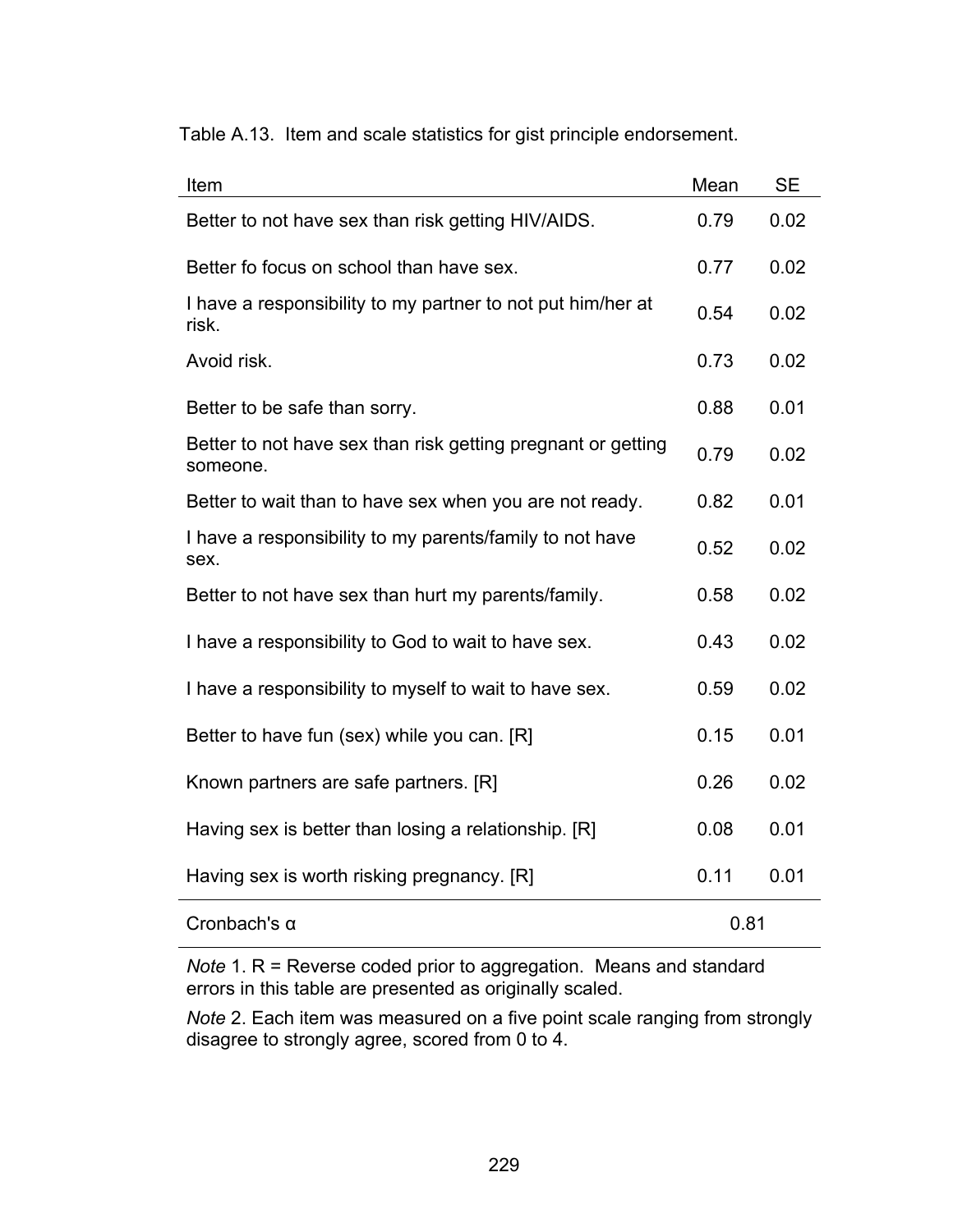| Item                                                   | Mean | <b>SE</b> |
|--------------------------------------------------------|------|-----------|
| I am likely to have HIV/AIDS by age 25.                | 0.40 | 0.03      |
| I am likely to get (a girl) pregnant in next 6 months. | 0.50 | 0.03      |
| I am likely to have a STD by age 25.                   | 0.46 | 0.03      |
| I am likely to have HIV/AIDS in the next 6 months.     | 0.28 | 0.02      |
| I am likely to have STD in the next 6 months.          | 0.29 | 0.02      |
| Cronbach's $\alpha$                                    | 0.82 |           |

Table A.14. Item and scale statistics for specific risk perception.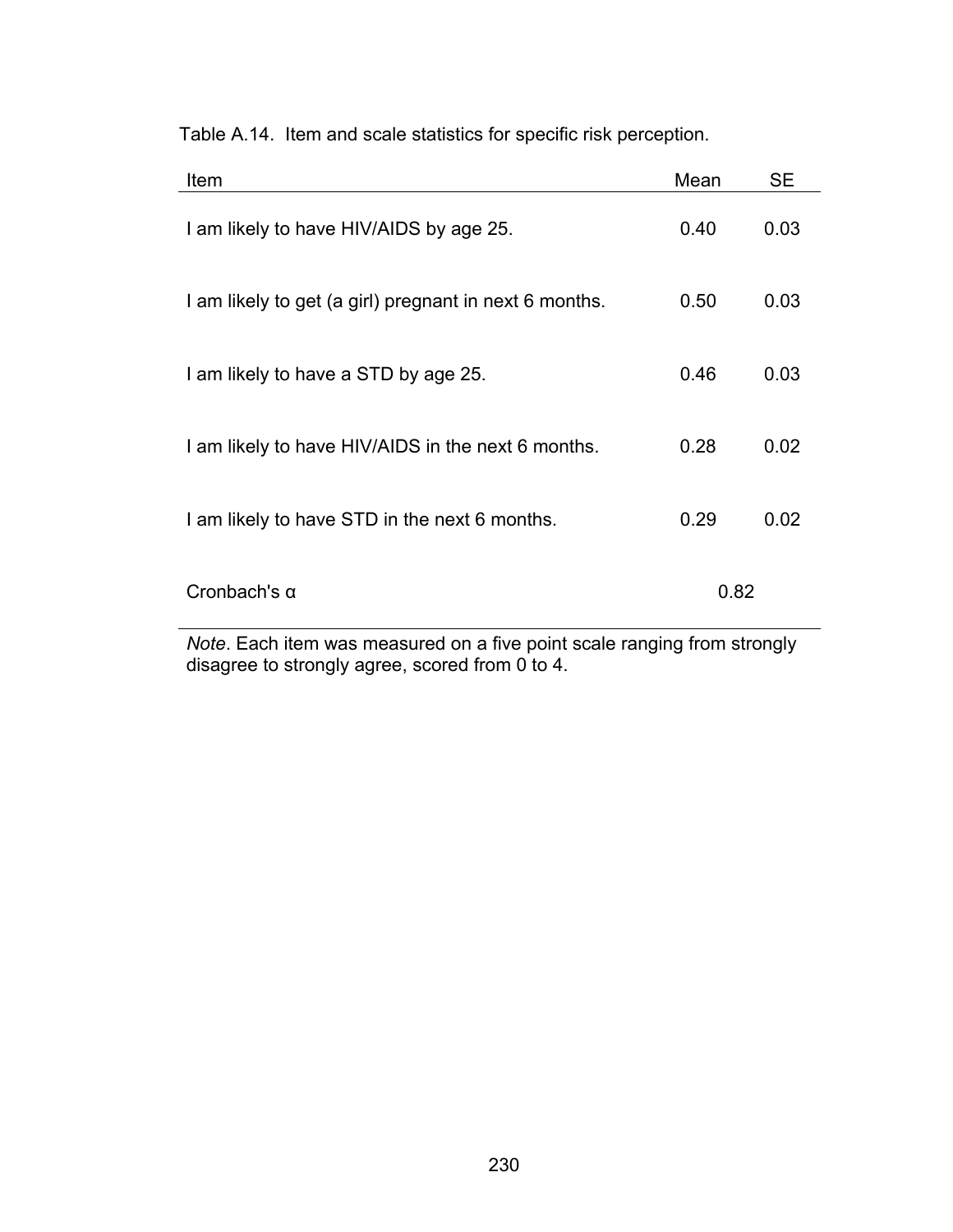Table A.15. Item and scale statistics for knowledge.

| Item                                                                                                                                                 | Mean | <b>SE</b> |
|------------------------------------------------------------------------------------------------------------------------------------------------------|------|-----------|
| One way to REDUCE the risk of STDs (including HIV/AIDS),<br>is for you and your partner to get tested.                                               | 3.26 | 0.04      |
| HIV can be spread by sharing a needle with a drug user who<br>has HIV or AIDS.                                                                       | 3.67 | 0.03      |
| Using a condom (rubber) can lower your chance of getting<br>HIV.                                                                                     | 2.94 | 0.05      |
| One way to REDUCE the risk of STDs (including HIV/AIDS),<br>is to not have multiple partners.                                                        | 3.03 | 0.05      |
| The only way to have NO risk of STDs or pregnancy is to not<br>have sex.                                                                             | 3.43 | 0.04      |
| You can have the HIV virus without being sick from AIDS.                                                                                             | 2.86 | 0.04      |
| Viruses like herpes are not curable; you have them and can<br>give them to others for the rest of your life.                                         | 3.05 | 0.04      |
| To REDUCE the risk of STDs (including HIV/AIDS), other<br>than not having sex, the second best thing to do is to use<br>condoms.                     | 3.07 | 0.04      |
| A pregnant woman with HIV can give HIV to her unborn<br>baby.                                                                                        | 3.44 | 0.03      |
| To use a condom (rubber) correctly, a person must hold it on<br>the penis while pulling out of the vagina.                                           | 2.21 | 0.05      |
| Latex condoms (rubbers) prevent HIV better than animal skin<br>condoms (rubbers).                                                                    | 2.35 | 0.04      |
| You are at risk of getting STDs from everyone your partner<br>has had sex with and everyone your partner's partners have<br>had sex with, and so on. | 2.91 | 0.04      |
| Using condoms lowers the risk of getting STDs (including<br>HIV/AIDS) by a BIG amount for a single act.                                              | 2.50 | 0.04      |
| One way to REDUCE the risk of STDs (including HIV/AIDS)<br>or pregnancy, is to limit sex-have fewer partners and less<br>sex.                        | 2.79 | 0.04      |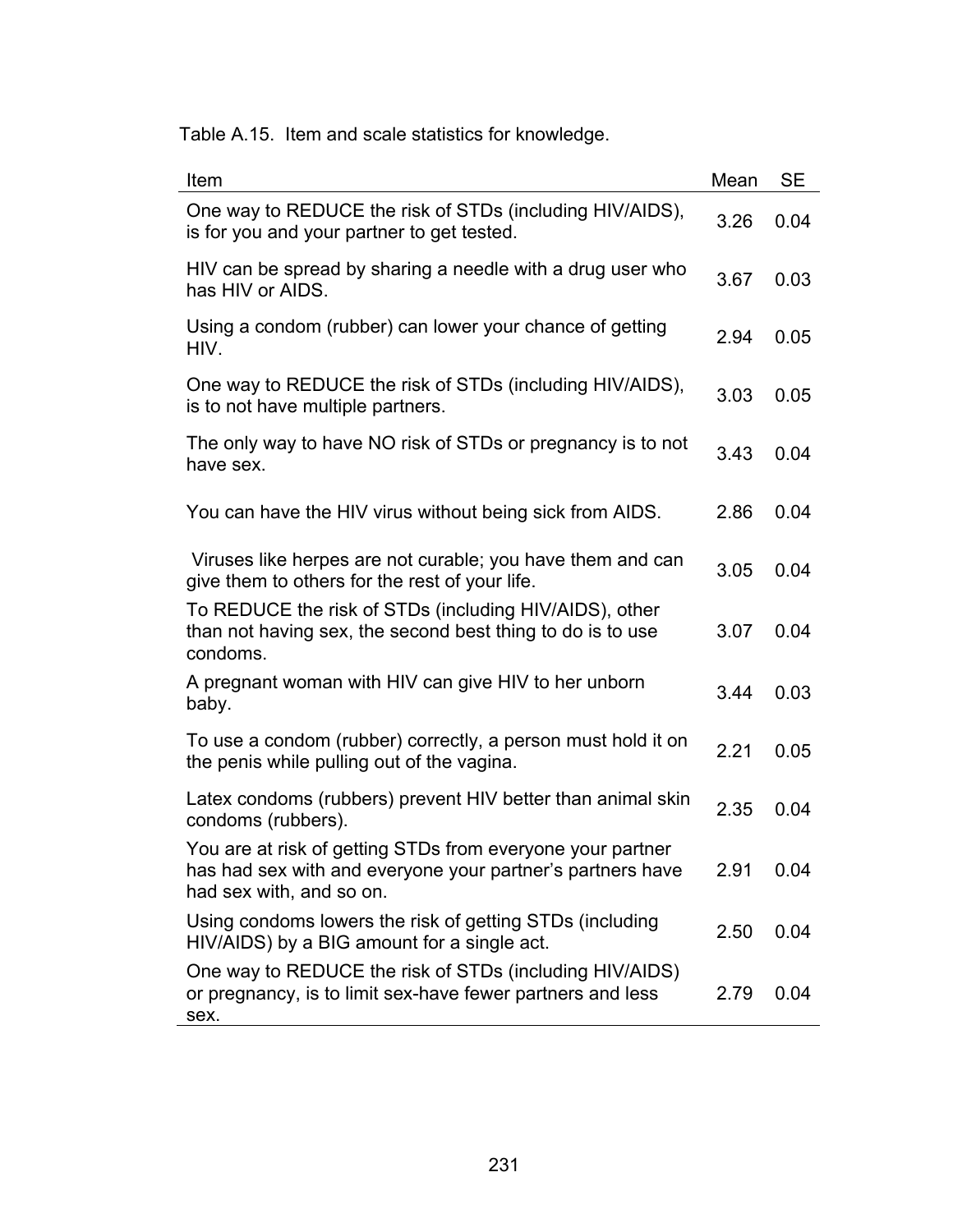Table A.15 (Continued).

| Item                                                                                                                  | Mean | <b>SE</b> |
|-----------------------------------------------------------------------------------------------------------------------|------|-----------|
| ONLY condoms and not having sex protect against<br>BOTH STDs and pregnancy.                                           | 2.50 | 0.05      |
| Vaseline can be used with condoms (rubbers), and they<br>will work just as well. [R]                                  | 1.79 | 0.04      |
| It is a myth that you have sex with everyone your partner<br>has had sex with because germs don't live that long. [R] | 1.57 | 0.04      |
| Teenagers who use withdrawal do not have to worry<br>about pregnancy. [R]                                             | 1.37 | 0.04      |
| A girl can't get pregnant the first time she has sex. [R]                                                             | 0.94 | 0.06      |
| You can always tell if someone has HIV by looking at<br>them. [R]                                                     | 0.52 | 0.03      |
| A girl can prevent pregnancy by douching immediately<br>after sex. [R]                                                | 1.30 | 0.04      |
| Taking birth control pills is one way to protect yourself<br>from becoming infected with the HIV virus. [R]           | 1.06 | 0.05      |
| The pill is as effective as abstinence. [R]                                                                           | 1.14 | 0.04      |
| There's a high chance of getting HIV if you get a blood<br>transfusion. [R]                                           | 2.21 | 0.05      |
| There is a cure for HIV/AIDS. [R]                                                                                     | 0.63 | 0.04      |
| If a girl forgets to take her pill for three days, she is still<br>protected from pregnancy. [R]                      | 1.30 | 0.04      |
| Condoms eliminate the risk of BOTH STDs and<br>pregnancy. [R]                                                         | 1.56 | 0.05      |
| Cronbach's $\alpha$                                                                                                   | 0.79 |           |
| Note 1 $R =$ Reverse coded prior to aggregation Means and standard                                                    |      |           |

*Note* 1. R = Reverse coded prior to aggregation. Means and standard errors in this table are presented as originally scaled.

*Note* 2. Each item was measured on a five point scale ranging from "It is false" to "It is true," scored from 0 to 4.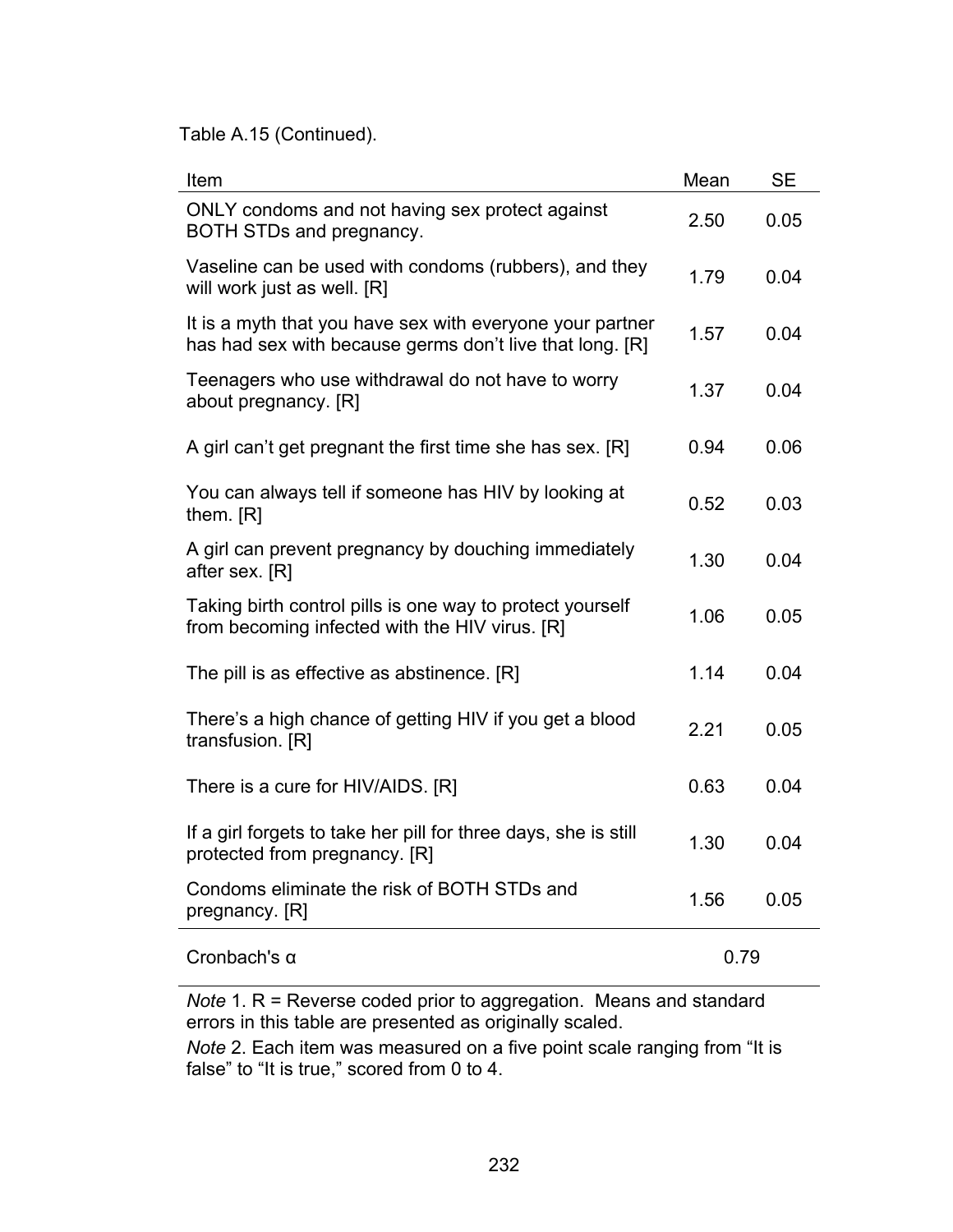Table A.16. Item and scale statistics for warning signal recognition.

| Item                                                                              | Mean | <b>SE</b> |
|-----------------------------------------------------------------------------------|------|-----------|
| Being alone is a warning signal for sex                                           | 1.44 | 0.04      |
| Using drugs or alcohol is a warning signal for sex.                               | 1.61 | 0.04      |
| Being pressured or controlled in any way is a warning<br>signal for unwanted sex. | 2.68 | 0.03      |
| Cronbach's $\alpha$                                                               | 0.50 |           |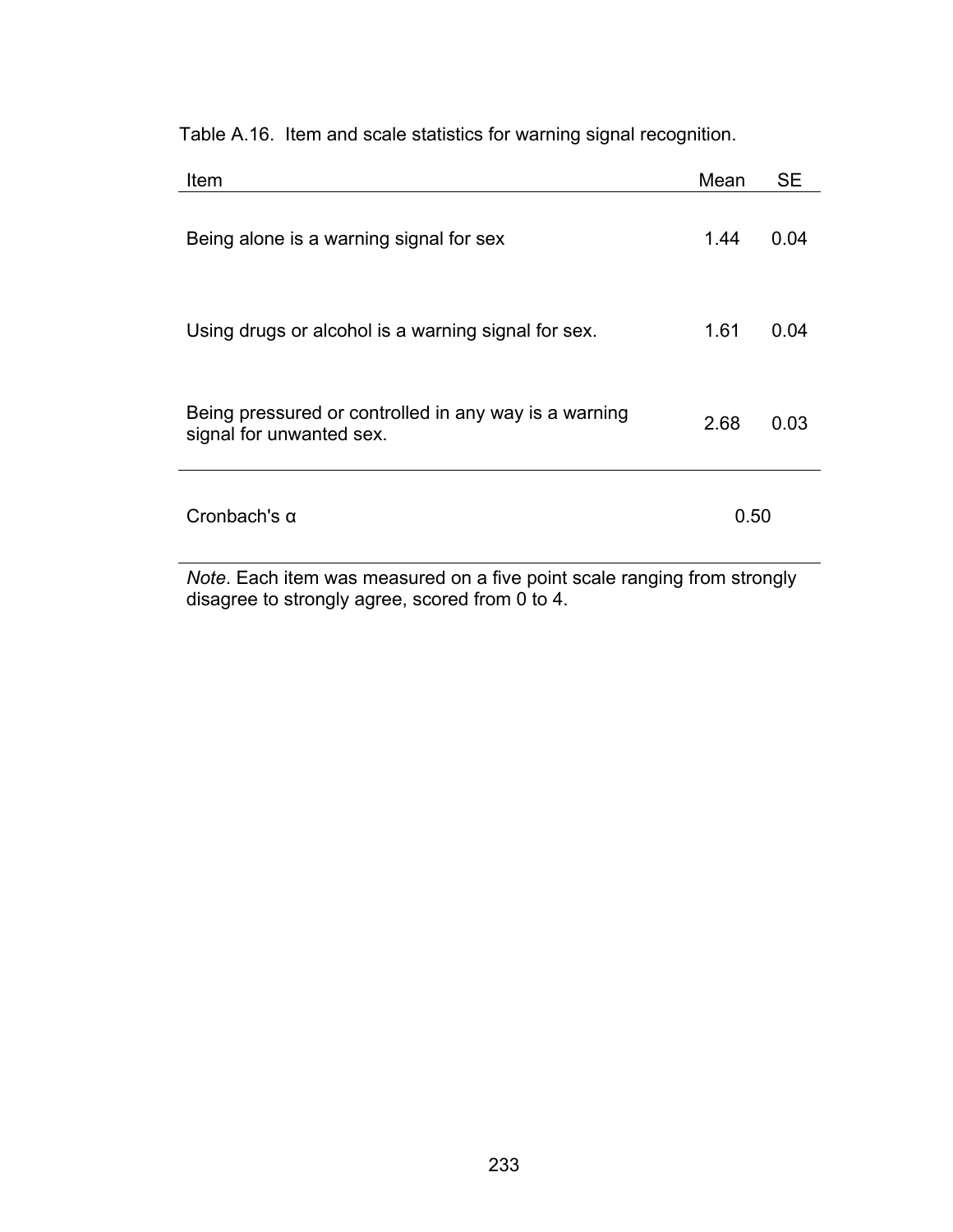| Item                                                                        | Mean | <b>SE</b> |
|-----------------------------------------------------------------------------|------|-----------|
| I think it will feel good.                                                  | 2.57 | 0.04      |
| I want to have a child soon.                                                | 0.55 | 0.04      |
| I am very curious about it.                                                 | 2.20 | 0.05      |
| Having sex makes you a man/woman.                                           | 0.85 | 0.04      |
| I am in love.                                                               | 1.98 | 0.05      |
| I am ready to accept the responsibility of having sex.                      | 2.04 | 0.05      |
| I feel mature enough to make this decision.                                 | 2.43 | 0.05      |
| I think having sex brings you closer together and<br>strengthens relations. | 1.74 | 0.05      |
| Sex would help my partner and I learn more about each<br>other.             | 1.50 | 0.04      |
| It seems like everyone else is doing it.                                    | 1.43 | 0.05      |
| Cronbach's $\alpha$                                                         | 0.79 |           |
| Note 1. All items were preceded by: "I might choose TO HAVE sex             |      |           |

Table A.17. Item and scale statistics for reasons to have sex.

because:"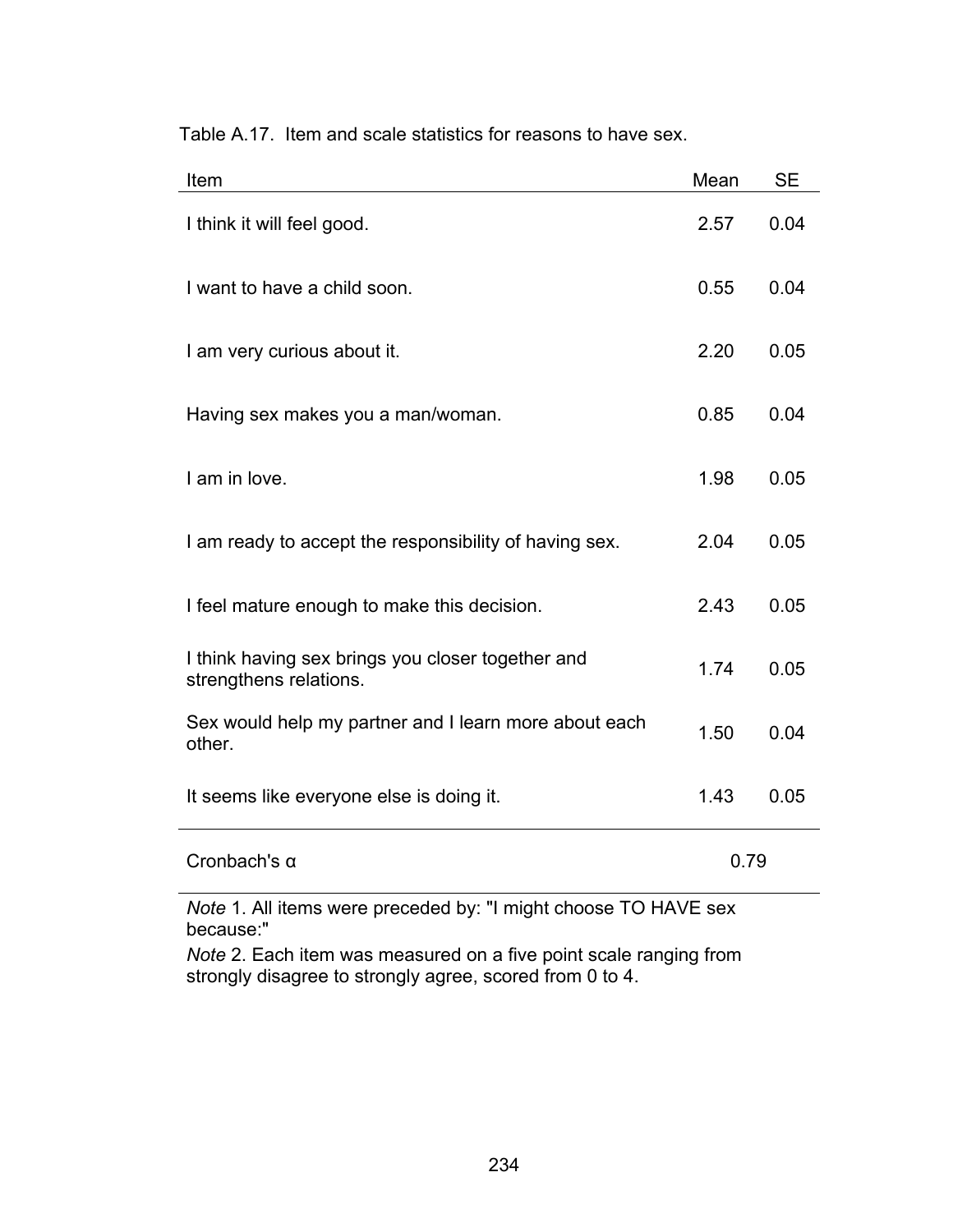| Item                                                                              | Mean | <b>SE</b> |
|-----------------------------------------------------------------------------------|------|-----------|
| I could get a sexually transmitted disease (STD)- PRE                             | 3.22 | 0.03      |
| I could get AIDS (Acquired Immune Deficiency<br>Syndrome)                         | 3.27 | 0.03      |
| I do not want to be a teen parent                                                 | 3.51 | 0.03      |
| I want to save my virginity for the person I marry                                | 2.27 | 0.05      |
| I do not want to have any regrets                                                 | 3.04 | 0.04      |
| I'm not ready to have sex                                                         | 2.25 | 0.05      |
| My parents would freak out if they thought I was having<br>sex                    | 2.92 | 0.05      |
| I want people to like me for who I am, not because they<br>think I will have sex. | 3.28 | 0.03      |
| If I got an STD it would be embarrassing to me                                    | 3.34 | 0.03      |
| If I got an STD, my friends would lose respect for me                             | 2.16 | 0.05      |
| Cronbach's $\alpha$                                                               | 0.79 |           |
| $M$ oto 1. All itamo ware preseded by: "I might ebecas $MOT$ to beye sex          |      |           |

Table A.18. Item and scale statistics for reasons to not have sex.

*Note* 1. All items were preceded by: "I might choose NOT to have sex because:"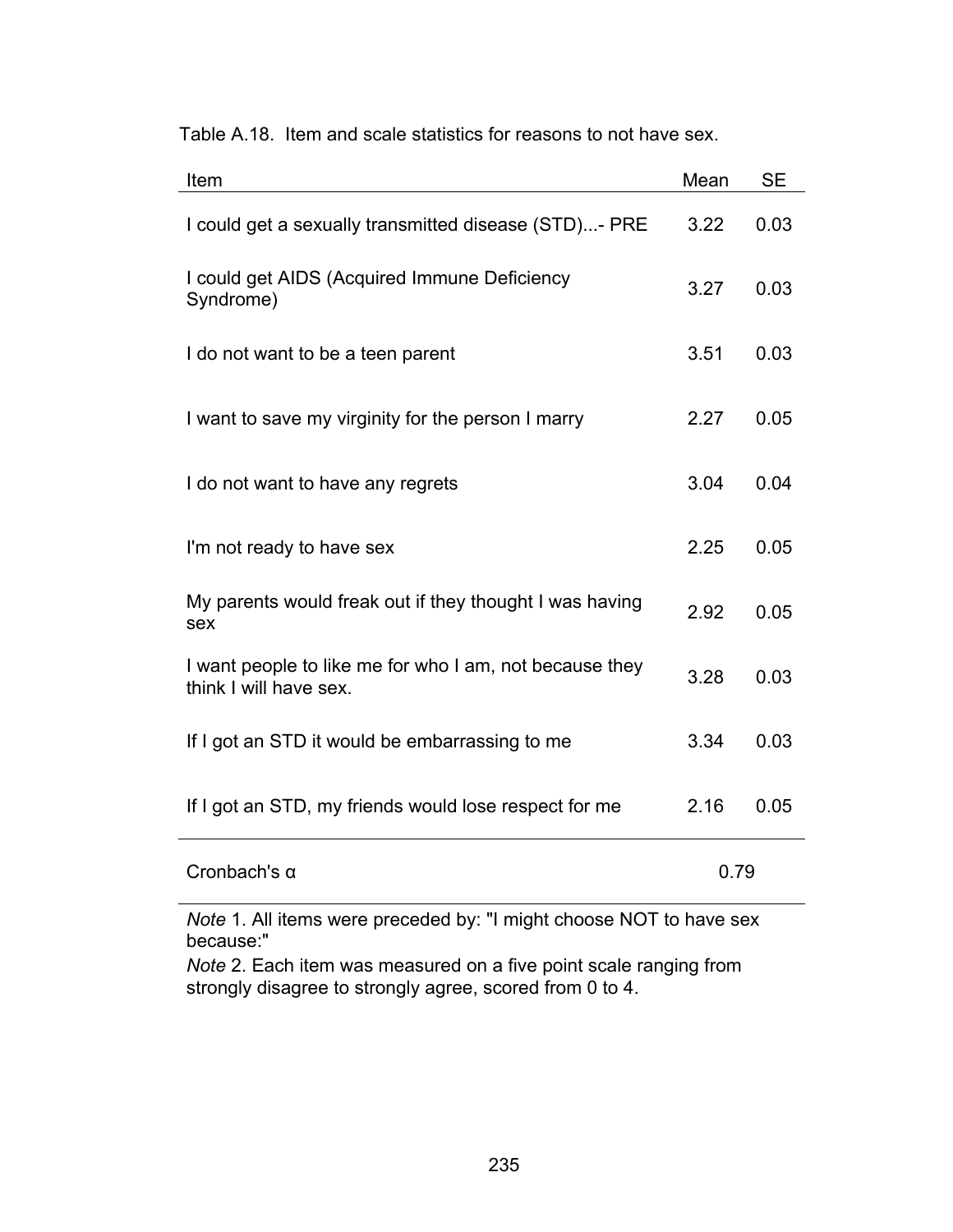# Appendix B

# Calculation of Linear Combinations

The fixed-effects portion of the variable time trend model is

$$
\hat{y} = \beta_0 + \beta_1 \text{pre} + \beta_2 \text{RTR} + \beta_3 \text{RTR}^+ + \beta_4 \text{Month} + \beta_5 \text{AZ} + \beta_6 \text{NY} + \beta_7 \text{Age}
$$
  
+  $\beta_8 \text{Female} + \beta_9 \text{Hispanic} + \beta_{10} \text{Black}$  (1)  
+  $\beta_{11} \text{MonthXRTR} + \beta_{12} \text{MonthXRTR}^+$ 

where  $β<sub>i</sub>$  represents parameters estimated for variables in the model, and terms following the *β*'s correspond to continuous variables or 0-1 coded dummy variables in the model. Holding variables that do not interact constant (for simplicity, at zero) and substituting ones and zeros for intervention dummy variables where appropriate, this model can be formulated as 3 separate equations:

| Control   Month | $\beta_0 + \beta_4$ Month                                | (2) |
|-----------------|----------------------------------------------------------|-----|
| RTR   Month     | $\beta_0 + \beta_2 + \beta_4$ Month + $\beta_{11}$ Month | (3) |
| $RTR+$   Month  | $\beta_0 + \beta_3 + \beta_4$ Month + $\beta_{12}$ Month | (4) |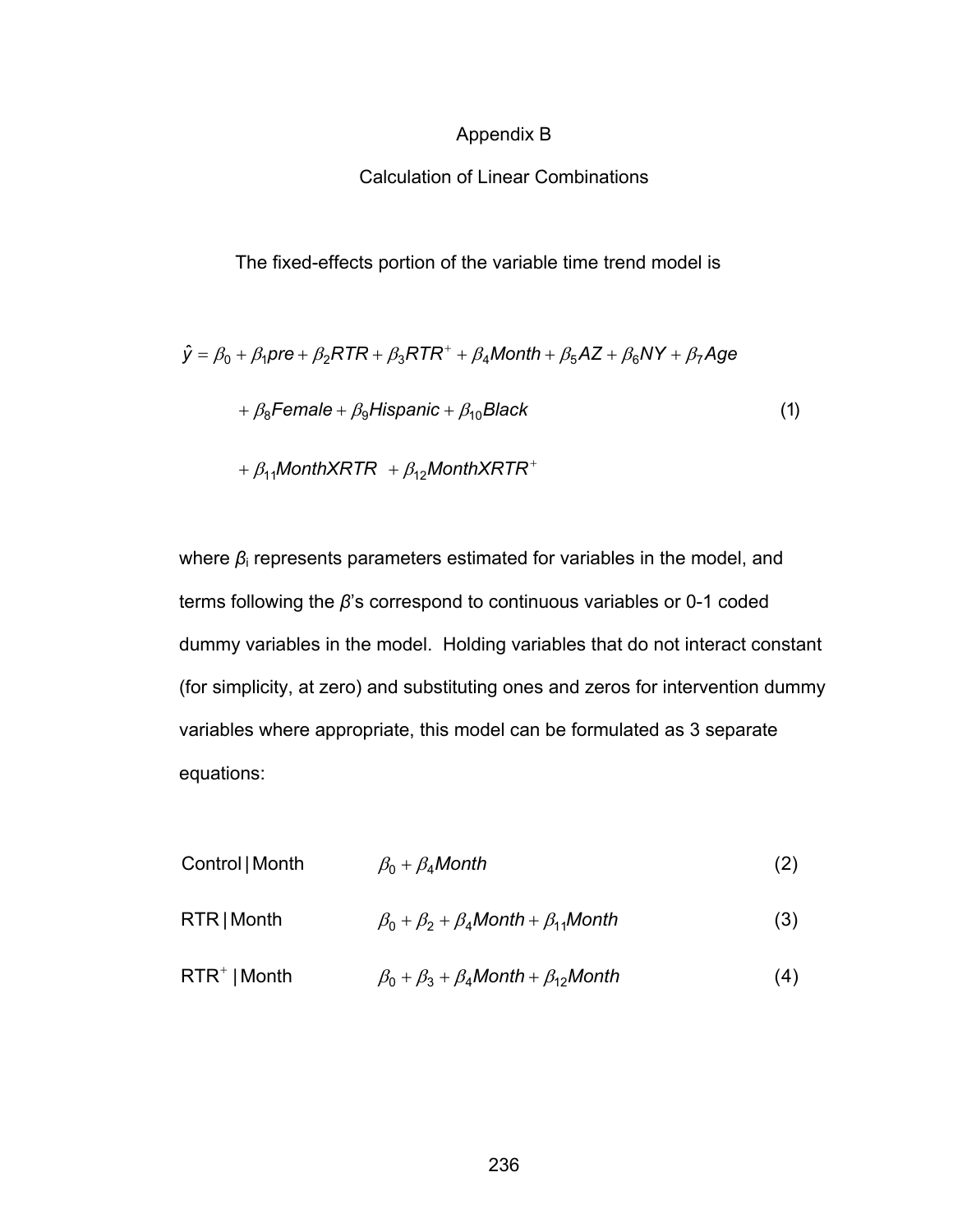Note that differences between some of these equations at certain values of month are explicitly represented by parameters in equation 1. For example, when Month = 0 (postsurvey), the difference between equations 3 and 2 corresponds to the coefficient for RTR  $-\beta_2$  – in equation 1: the effect of RTR (relative to control) at postsurvey. Formulating the model as separate equations allows linear combinations representing other hypotheses of interest, for specific values of the interacting variable, to be derived that do not explicitly appear in this model parameterization. These additional hypotheses of interest concern differences between each treatment group and the control group at three, six, and 12 months, as well as differences between the treatment groups themselves at three, six, and 12 months. Substituting values for month and subtracting equations gives the following linear combinations of coefficients that can be explicitly tested against the null hypothesis that their value is zero:

- RTR vs. Control at 3mo  $\beta_2 + 3(\beta_{11})$  (5)
- RTR vs. Control at 6mo  $\beta_2$  + 6( $\beta_{11}$ ) (6)
- RTR vs. Control at 12mo  $\beta_2$  + 12( $\beta_{11}$ ) (7) RTR+ vs. Control at 3mo  $\beta_3 + 3(\beta_{12})$  (8)
- RTR+ vs. Control at 6mo  $\beta_3$  + 6( $\beta_{12}$ ) (9)
- RTR+ vs. Control at 12mo  $\beta_3 + 12(\beta_{12})$  (10)
- RTR+ vs. RTR at postsurvey  $\beta_3 \beta_2$  (11)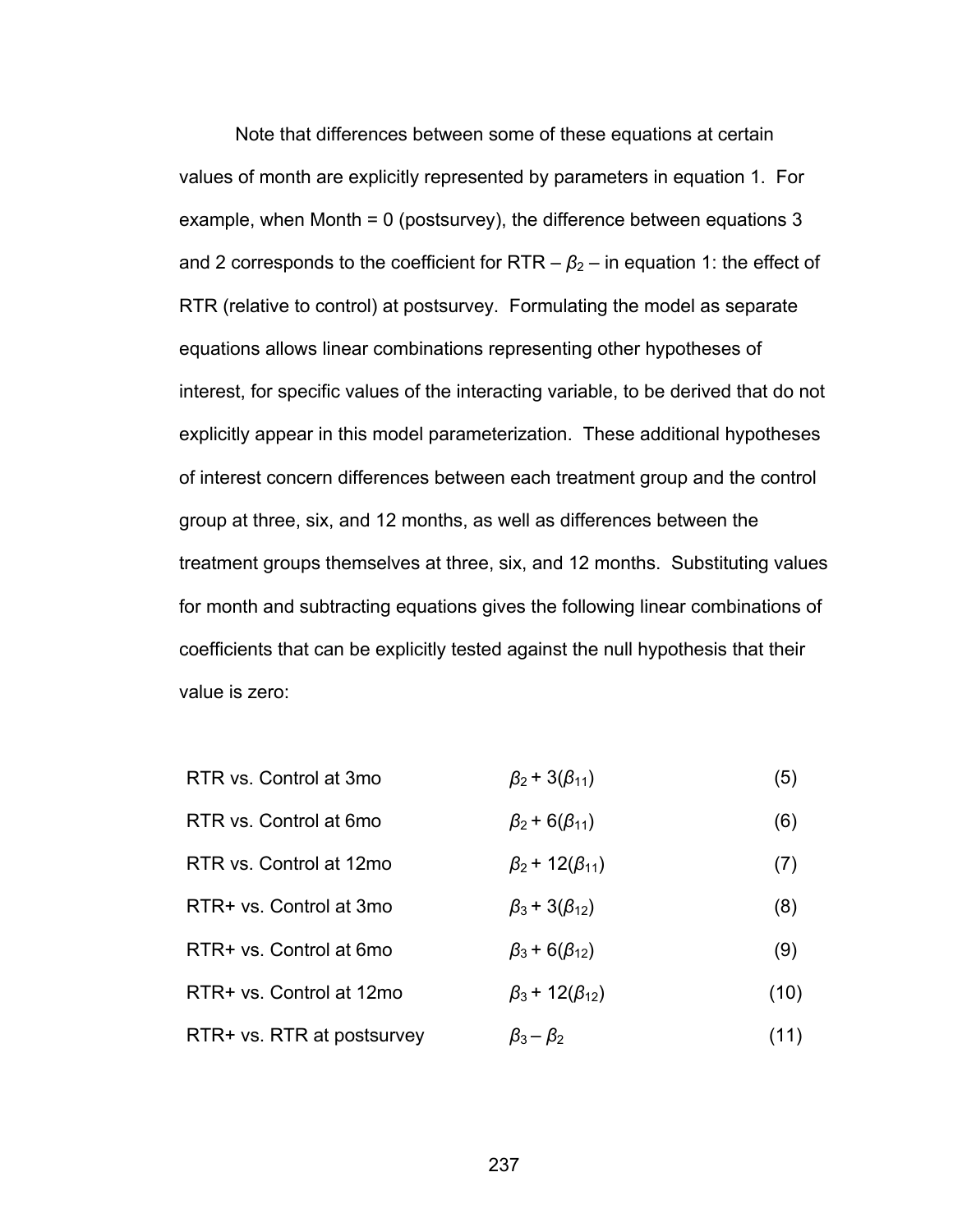| RTR+ vs. RTR at 3mo  | $\beta_3 - \beta_2$ + 3( $\beta_{12} - \beta_{11}$ )  | (12) |
|----------------------|-------------------------------------------------------|------|
| RTR+ vs. RTR at 6mo  | $\beta_3 - \beta_2$ + 6( $\beta_{12} - \beta_{11}$ )  | (13) |
| RTR+ vs. RTR at 12mo | $\beta_3 - \beta_2$ + 12( $\beta_{12} - \beta_{11}$ ) | (14) |

For example, the expression in equation 12 is arrived at by substituting a value of 3 for month and subtracting equation 3 from equation 4, giving a term representing the difference between RTR+ and RTR at three months.

Likewise, the fixed effects portion of the extended covariate model (using the ethnicity extension as an example) is:

$$
\hat{y} = \beta_0 + \beta_1 \text{pre} + \beta_2 \text{RTR} + \beta_3 \text{RTR}^+ + \beta_4 \text{Month} + \beta_5 \text{AZ} + \beta_6 \text{NY} + \beta_7 \text{Age}
$$
  
+  $\beta_8$ Female +  $\beta_9$ Hispanic +  $\beta_{10}$ Black  
+  $\beta_{13}$ HispanicXRTR +  $\beta_{14}$ BlackXRTR  
+  $\beta_{15}$ HispanicXRTR<sup>+</sup> +  $\beta_{16}$ BlackXRTR<sup>+</sup>

Again, holding variables that do not interact constant (for simplicity, at zero) and substituting ones and zeros for treatment and ethnicity dummy variables where appropriate, this can be formulated as 9 separate equations: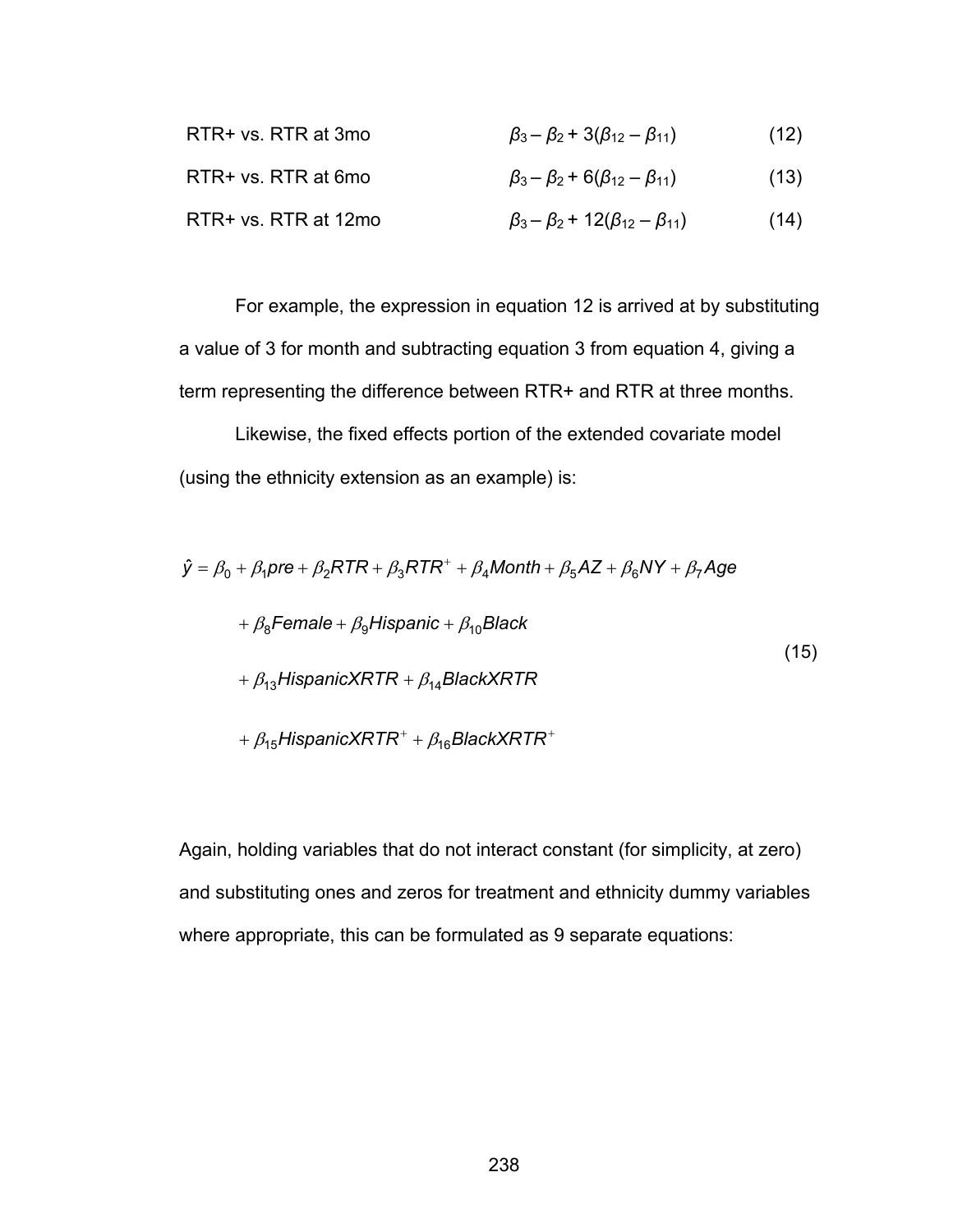| Control, White              | $\hat{y} = \beta_0$                                     | (16) |
|-----------------------------|---------------------------------------------------------|------|
| Control, Hispanic           | $\hat{y} = \beta_0 + \beta_9$                           | (17) |
| Control, Black              | $\hat{y} = \beta_0 + \beta_{10}$                        | (18) |
| RTR, White                  | $\hat{y} = \beta_0 + \beta_2$                           | (19) |
| RTR, Hispanic               | $\hat{y} = \beta_0 + \beta_2 + \beta_3 + \beta_{13}$    | (20) |
| RTR, Black                  | $\hat{y} = \beta_0 + \beta_2 + \beta_{10} + \beta_{14}$ | (21) |
| $RTR^+$ , White             | $\hat{y} = \beta_0 + \beta_3$                           | (22) |
| RTR <sup>+</sup> , Hispanic | $\hat{V} = \beta_0 + \beta_3 + \beta_9 + \beta_{15}$    | (23) |
| RTR <sup>+</sup> , Black    | $\hat{y} = \beta_0 + \beta_3 + \beta_{10} + \beta_{16}$ | (24) |

Once again, differences between some of these are explicitly represented by parameters in equation 15. For example, the difference between equations 22 and 16 corresponds to the coefficient for  $RTR + -\beta_3 - in$ equation 15: the effect of RTR+ – relative to control – for the ethnicity reference group, White (Caucasian/other). The specific additional hypotheses of interest for this model are whether RTR (or RTR+) significantly differs from the control group for Hispanics and African-Americans, and whether RTR differs from RTR+ for Hispanics and African-Americans. These effects are represented by the following linear combinations of coefficients: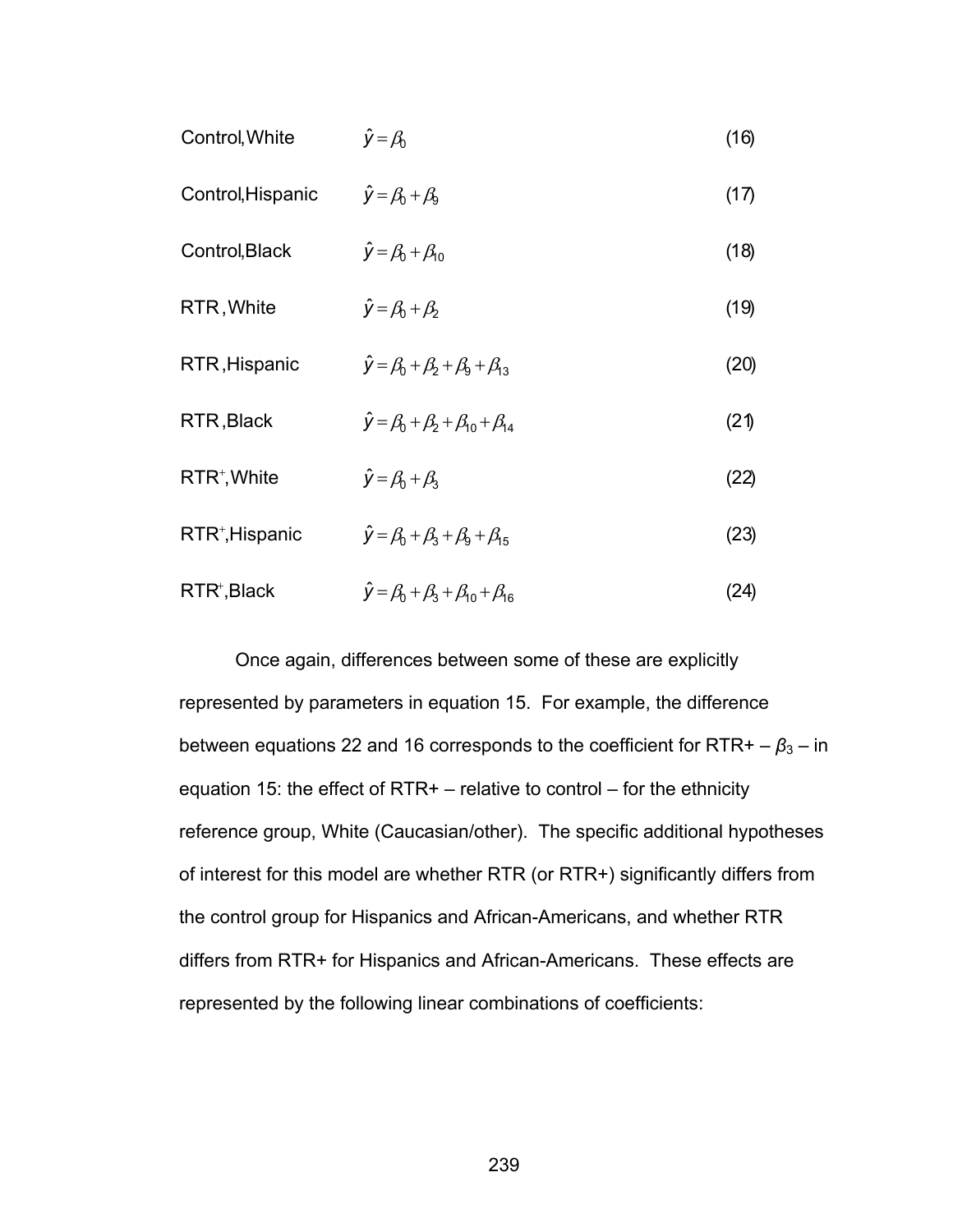| RTR vs Control, Hispanics          | $\beta_2 + \beta_{13}$                        | (25) |
|------------------------------------|-----------------------------------------------|------|
| RTR vs Control, African-Americans  | $\beta_2 + \beta_{14}$                        | (26) |
| RTR+ vs Control, Hispanics         | $\beta_3$ + $\beta_{15}$                      | (27) |
| RTR+ vs Control, African-Americans | $\beta_3 + \beta_{16}$                        | (28) |
| RTR+ vs RTR, Whites                | $\beta_3 - \beta_2$                           | (29) |
| RTR+ vs RTR, Hispanics             | $\beta_3 - \beta_2 + \beta_{15} - \beta_{13}$ | (30) |
| RTR+ vs RTR, African-Americans     | $\beta_3 - \beta_2 + \beta_{16} - \beta_{14}$ | (31) |

For example, the expression in equation 30 is arrived at by subtracting equation 20 from equation 23, giving a term representing the overall difference between RTR+ and RTR for Hispanics. Similar logic would apply to age by curriculum or gender by curriculum interaction extensions to the covariate model, although note that since age is continuous, linear combinations representing treatment effects at several meaningful values of age would be formed (e.g., one standard deviation below the mean age, at the mean, and one standard deviation above the mean age).

Finally, the fixed effects portion of the extended variable time trend model (again using the ethnicity extension as an example) is:

240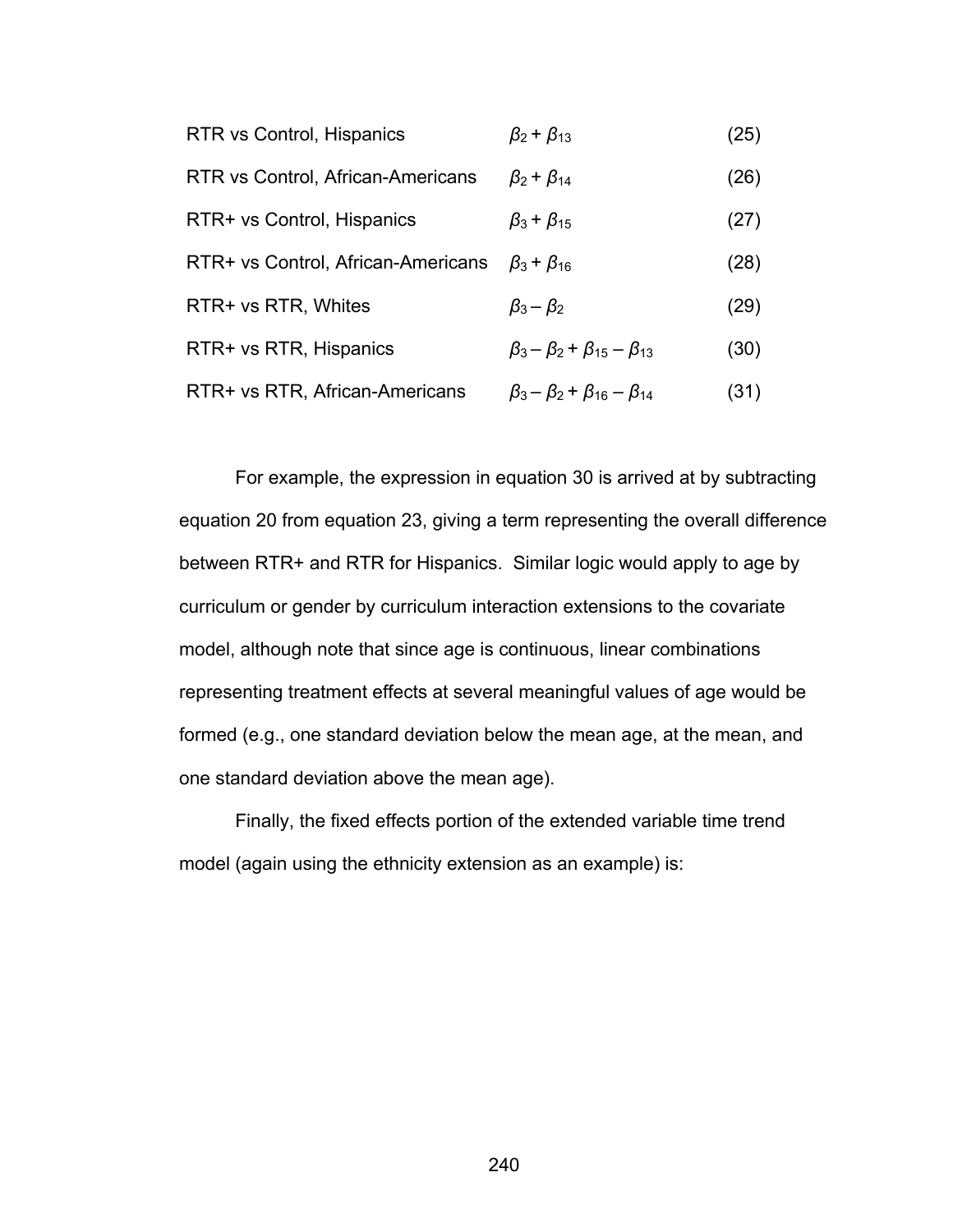$$
\hat{y} = \beta_0 + \beta_1 pre + \beta_2 RTR + \beta_3 RTR^+ + \beta_4 \text{Month} + \beta_5 AZ + \beta_6 NY + \beta_7 Age
$$
\n
$$
+ \beta_8 Female + \beta_9 Hispanic + \beta_{10} Black
$$
\n
$$
+ \beta_{11} MonthXRTR + \beta_{12} MonthXRTR^+
$$
\n
$$
+ \beta_{13} HispanicXRTR + \beta_{14} BlackXRTR
$$
\n
$$
+ \beta_{15} HispanicXRTR^+ + \beta_{16} BlackXRTR^+
$$
\n(32)

As before, this model can be formulated as 9 separate equations:

| Control, White   Month              | $\hat{y} = \beta_0 + \beta_4$ Month                                                            | (33) |
|-------------------------------------|------------------------------------------------------------------------------------------------|------|
| Control, Hispanic   Month           | $\hat{y} = \beta_0 + \beta_4$ Month + $\beta_9$                                                | (34) |
| Control, Black   Month              | $\hat{y} = \beta_0 + \beta_4$ Month + $\beta_{10}$                                             | (35) |
| RTR, White   Month                  | $\hat{y} = \beta_0 + \beta_2 + \beta_4$ Month + $\beta_{11}$ Month                             | (36) |
| RTR, Hispanic   Month               | $\hat{y} = \beta_0 + \beta_2 + \beta_4$ Month + $\beta_{11}$ Month + $\beta_9 + \beta_{13}$    | (37) |
| RTR, Black   Month                  | $\hat{y} = \beta_0 + \beta_2 + \beta_4$ Month + $\beta_{11}$ Month + $\beta_{10} + \beta_{14}$ | (38) |
| $RTR^+$ , White   Month             | $\hat{y} = \beta_0 + \beta_3 + \beta_4$ Month + $\beta_{12}$ Month                             | (39) |
| RTR <sup>+</sup> , Hispanic   Month | $\hat{y} = \beta_0 + \beta_3 + \beta_4$ Month + $\beta_{12}$ Month + $\beta_9 + \beta_{15}$    | (40) |
| $RTR^+$ , Black   Month             | $\hat{y} = \beta_0 + \beta_3 + \beta_4$ Month + $\beta_{12}$ Month + $\beta_{10} + \beta_{16}$ | (41) |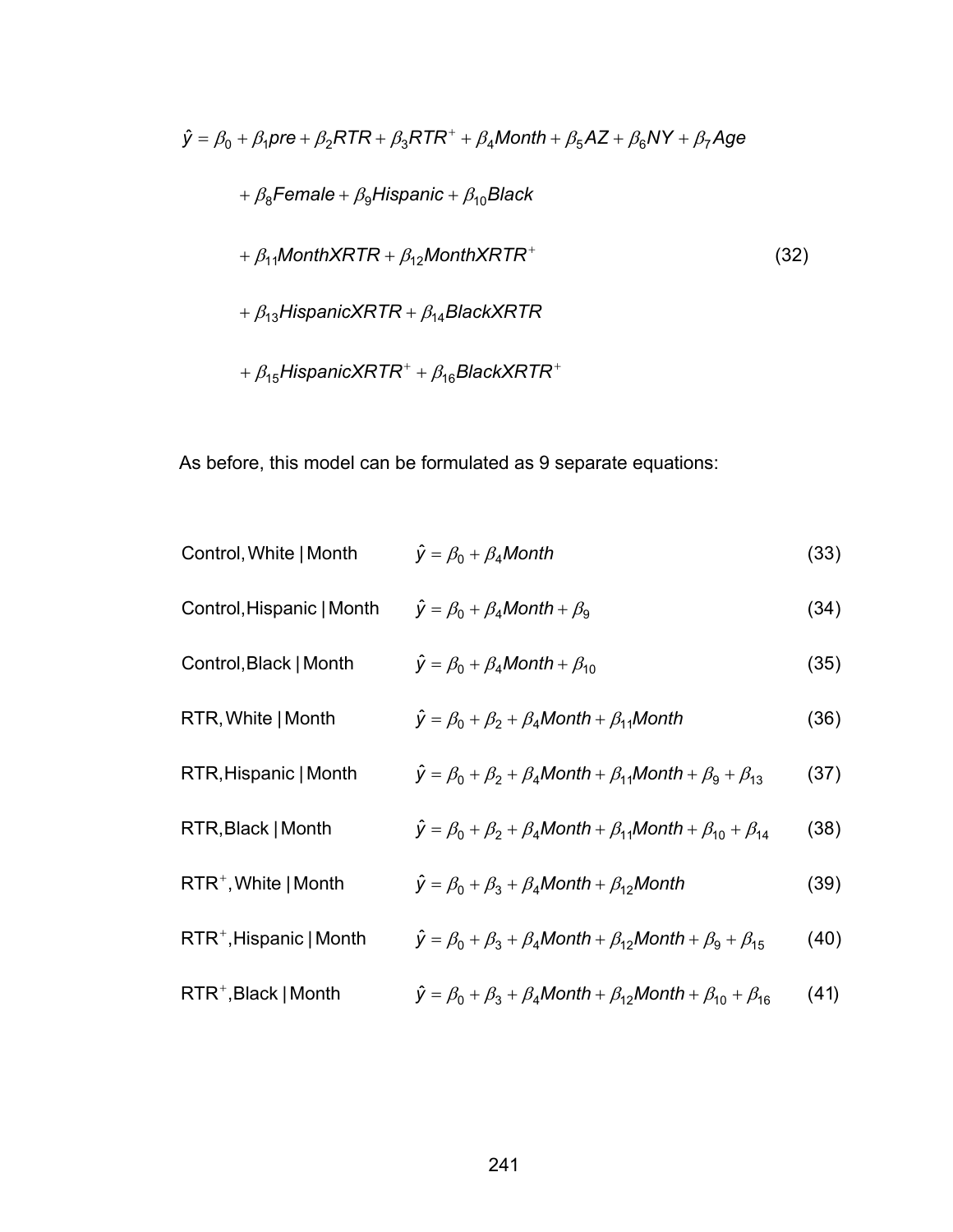For example, substituting a value of zero for month, the difference between equations 39 and 33 corresponds to the coefficient for  $RTR + -\beta_3 - in$ equation 32: the effect of RTR+  $-$  relative to control  $-$  for the ethnicity reference group, White (Caucasian/other). The specific additional hypotheses of interest for this model are whether RTR (or RTR+) significantly differs from the control group for Hispanics and African-Americans, and whether RTR+ differs from RTR for Hispanics and African-Americans. However, since extensions to the variable time trend model also include interactions between intervention and time, parameters for RTR and RTR+ in the model correspond to the effect of those conditions for Caucasian/others at postsurvey. Therefore, contrasts involving those coefficients, ignoring time, would represent postsurvey effects only. Separate linear combinations are therefore formed for each additional time point:

| RTR vs. Control, White @ 3mo | $\beta_2$ + 3( $\beta_{11}$ ) | (42) |
|------------------------------|-------------------------------|------|
|------------------------------|-------------------------------|------|

RTR vs. Control, White @ 6mo  $\beta_2$  + 6( $\beta_{11}$ ) (43)

RTR vs. Control, White @ 12mo  $\beta_2$  + 12( $\beta_{11}$ ) (44)

- RTR vs. Control, Hispanic @ postsurvey  $\beta_2 + \beta_{13}$  (45)
- RTR vs. Control, Hispanic @ 3mo  $\beta_2 + 3(\beta_{11}) + \beta_{13}$  (46)
- RTR vs. Control, Hispanic @ 6mo  $\beta_2$  +  $6(\beta_{11})$  +  $\beta_{13}$  (47)
- RTR vs. Control, Hispanic @ 12mo  $\beta_2$  + 12( $\beta_{11}$ ) +  $\beta_{13}$  (48)
- RTR vs. Control, Black @ postsurvey  $\beta_2 + \beta_{14}$  (49)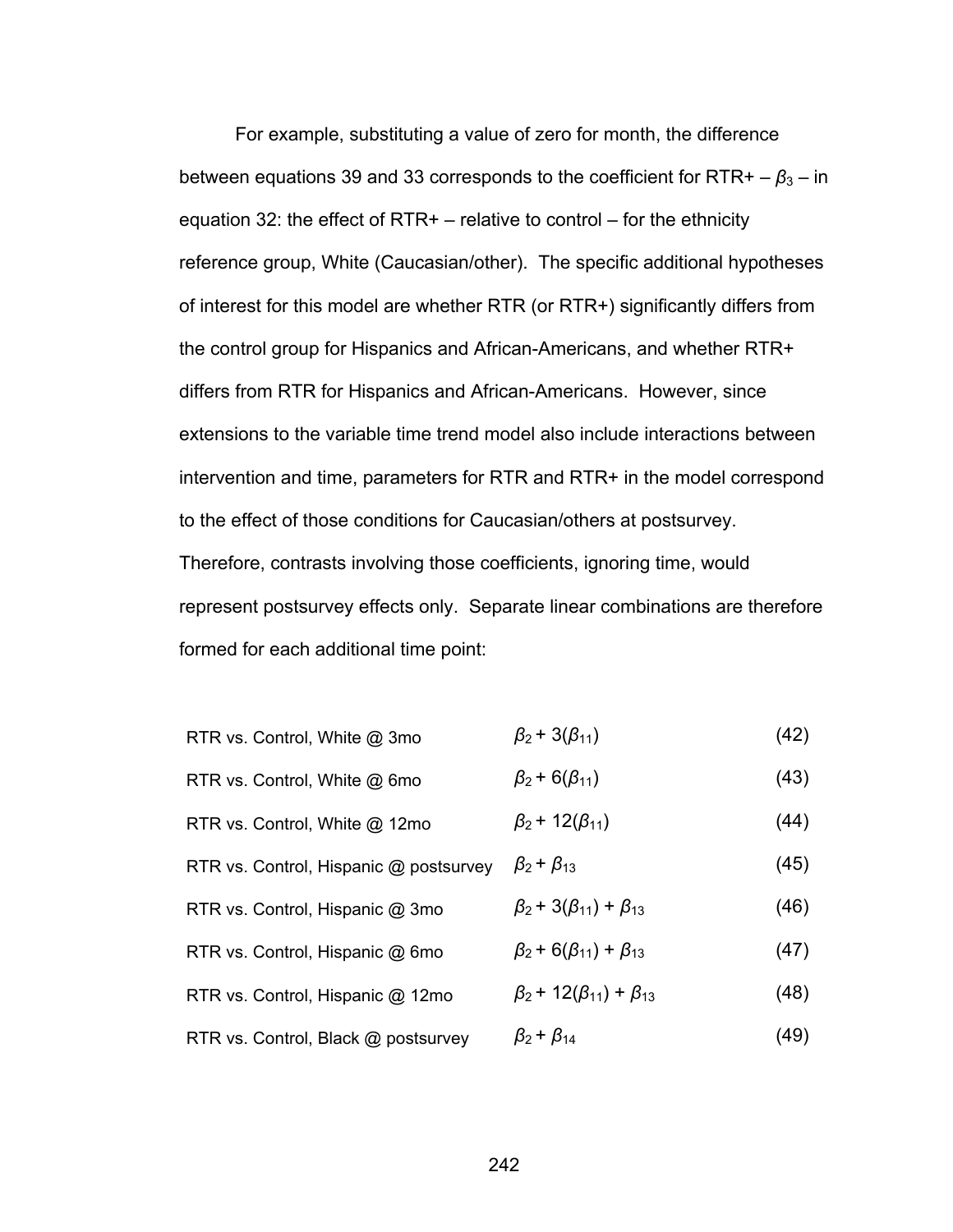| RTR vs. Control, Black @ 3mo         | $\beta_2$ + 3( $\beta_{11}$ ) + $\beta_{14}$                                      | (50) |
|--------------------------------------|-----------------------------------------------------------------------------------|------|
| RTR vs. Control, Black @ 6mo         | $\beta_2$ + 6( $\beta_{11}$ ) + $\beta_{14}$                                      | (51) |
| RTR vs. Control, Black @ 12mo        | $\beta_2$ + 12( $\beta_{11}$ ) + $\beta_{14}$                                     | (52) |
| RTR+ vs. Control, White @ 3mo        | $\beta_3$ + 3( $\beta_{12}$ )                                                     | (53) |
| RTR+ vs. Control, White @ 6mo        | $\beta_3$ + 6( $\beta_{12}$ )                                                     | (54) |
| RTR+ vs. Control, White @ 12mo       | $\beta_3$ + 12( $\beta_{12}$ )                                                    | (55) |
| RTR+ vs. Control, Hispanic @         |                                                                                   |      |
| postsurvey                           | $\beta_3 + \beta_{15}$                                                            | (56) |
| RTR+ vs. Control, Hispanic @ 3mo     | $\beta_3$ + 3( $\beta_{12}$ ) + $\beta_{15}$                                      | (57) |
| RTR+ vs. Control, Hispanic @ 6mo     | $\beta_3$ + 6( $\beta_{12}$ ) + $\beta_{15}$                                      | (58) |
| RTR+ vs. Control, Hispanic @ 12mo    | $\beta_3$ + 12( $\beta_{12}$ ) + $\beta_{15}$                                     | (59) |
| RTR+ vs. Control, Black @ postsurvey | $\beta_3 + \beta_{16}$                                                            | (60) |
| RTR+ vs. Control, Black @ 3mo        | $\beta_3$ + 3( $\beta_{12}$ ) + $\beta_{16}$                                      | (61) |
| RTR+ vs. Control, Black @ 6mo        | $\beta_3$ + 6( $\beta_{12}$ ) + $\beta_{16}$                                      | (62) |
| RTR+ vs. Control, Black @ 12mo       | $\beta_3$ + 12( $\beta_{12}$ ) + $\beta_{16}$                                     | (63) |
| RTR+ vs. RTR, White @ Postsurvey     | $\beta_3 - \beta_2$                                                               | (64) |
| RTR+ vs. RTR, White @ 3mo            | $\beta_3 - \beta_2 + 3(\beta_{12} - \beta_{11})$                                  | (65) |
| RTR+ vs. RTR, White @ 6mo            | $\beta_3 - \beta_2 + 6(\beta_{12} - \beta_{11})$                                  | (66) |
| RTR+ vs. RTR, White @ 12mo           | $\beta_3 - \beta_2 + 12(\beta_{12} - \beta_{11})$                                 | (67) |
| RTR+ vs. RTR, Hispanic @ postsurvey  | $\beta_3 - \beta_2 + \beta_{15} - \beta_{13}$                                     | (68) |
| RTR+ vs. RTR, Hispanic @ 3mo         | $\beta_3 - \beta_2$ + 3( $\beta_{12} - \beta_{11}$ ) + $\beta_{15} - \beta_{13}$  | (69) |
| RTR+ vs. RTR, Hispanic @ 6mo         | $\beta_3 - \beta_2 + 6(\beta_{12} - \beta_{11}) + \beta_{15} - \beta_{13}$        | (70) |
| RTR+ vs. RTR, Hispanic @ 12mo        | $\beta_3 - \beta_2$ + 12( $\beta_{12} - \beta_{11}$ ) + $\beta_{15} - \beta_{13}$ | (71) |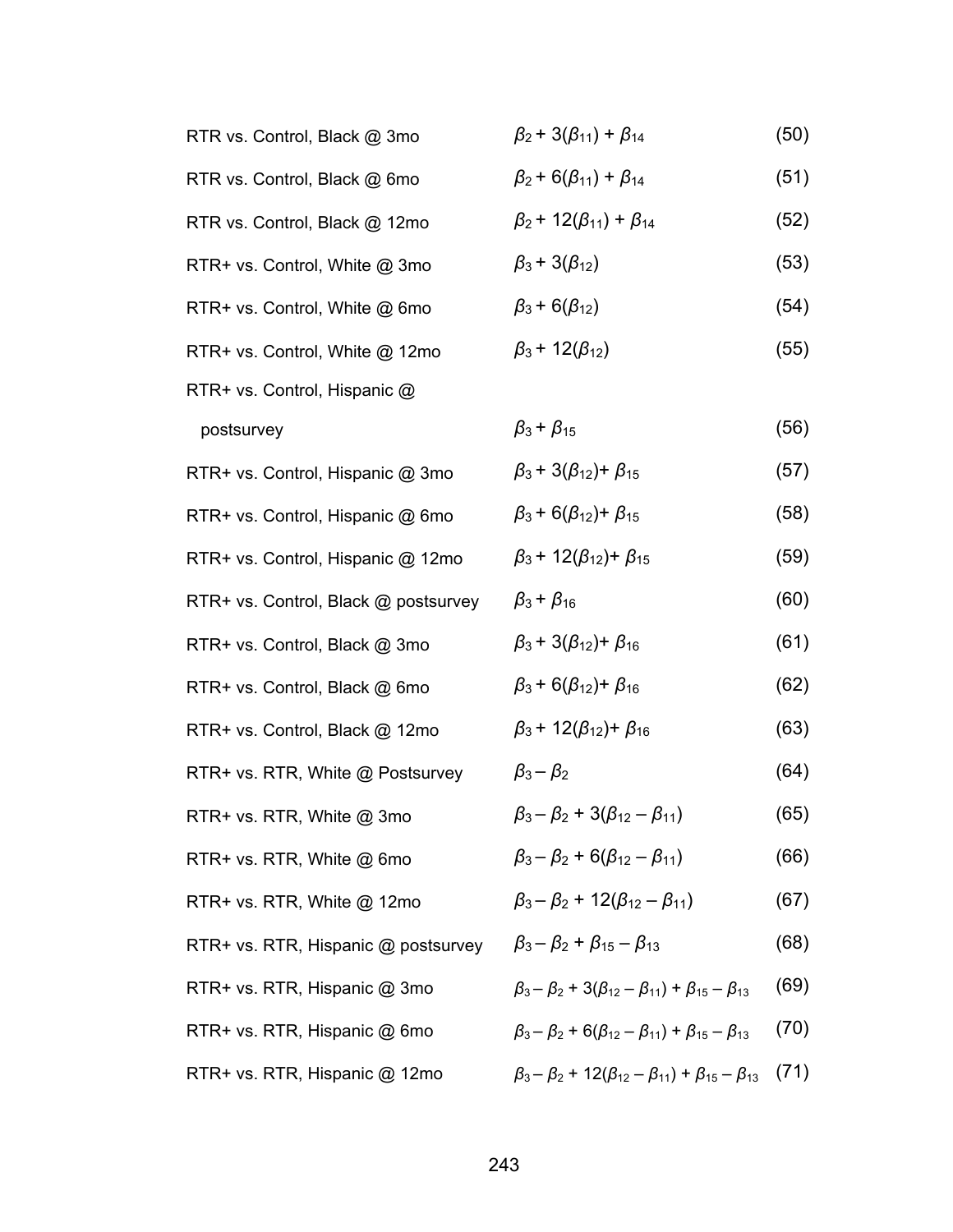| RTR+ vs. RTR, Black @ postsurvey | $\beta_3 - \beta_2 + \beta_{16} - \beta_{14}$                                     | (72) |
|----------------------------------|-----------------------------------------------------------------------------------|------|
| RTR+ vs. RTR, Black @ 3mo        | $\beta_3 - \beta_2$ + 3( $\beta_{12} - \beta_{11}$ ) + $\beta_{16} - \beta_{14}$  | (73) |
| RTR+ vs. RTR, Black @ 6mo        | $\beta_3 - \beta_2 + 6(\beta_{12} - \beta_{11}) + \beta_{16} - \beta_{14}$        | (74) |
| RTR+ vs. RTR, Black @ 12mo       | $\beta_3 - \beta_2$ + 12( $\beta_{12} - \beta_{11}$ ) + $\beta_{16} - \beta_{14}$ | (75) |

For example, the expression in equation 74 is arrived at by substituting a value of six for month and subtracting equation 38 from equation 41, giving a term representing the overall difference between RTR+ and RTR for African-Americans at six months. Similar logic would apply to age by curriculum or gender by curriculum interaction extensions to the variable time trend model.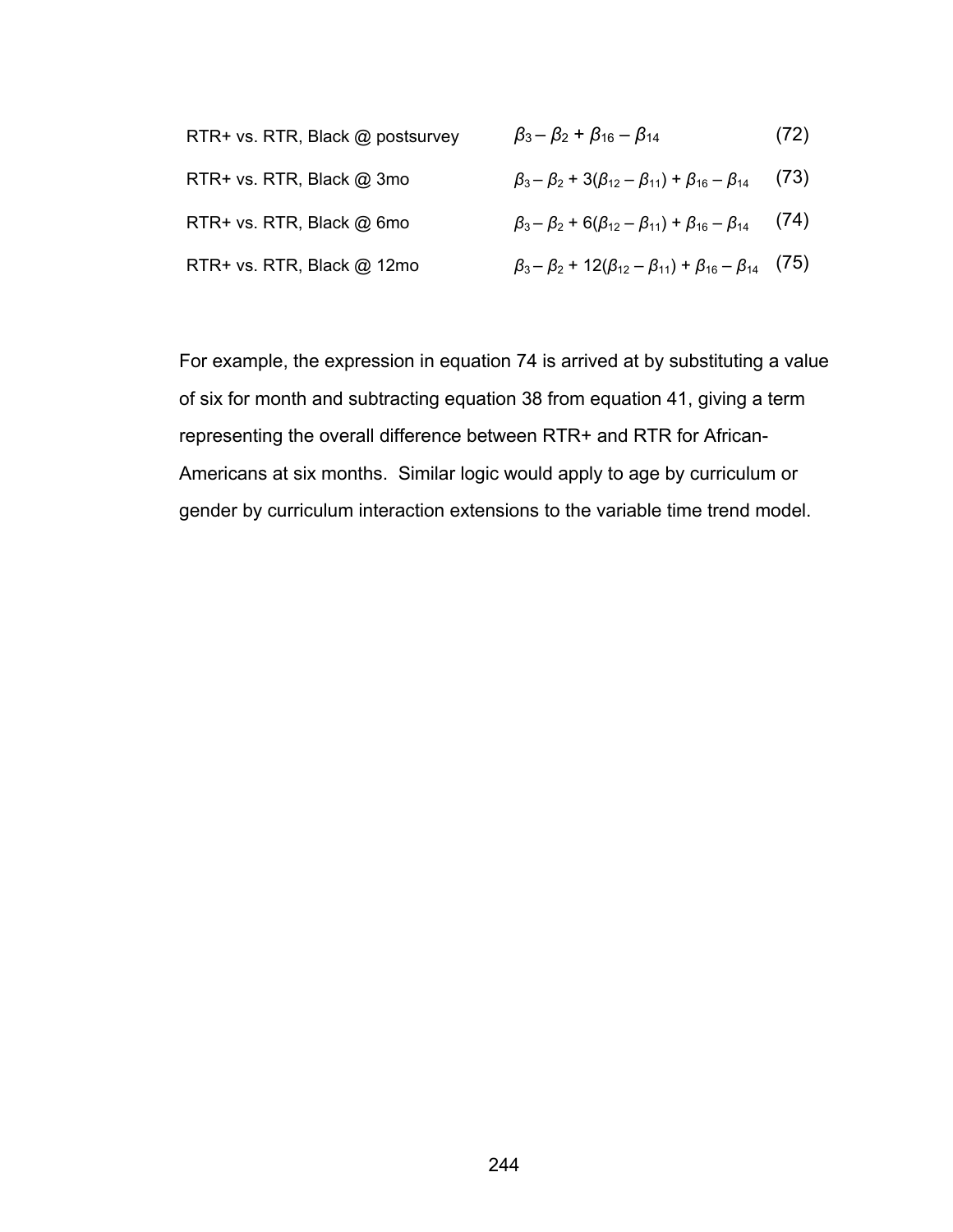#### APPENDIX C

Interpreting Parameter Coefficients in Regression Models

This appendix outlines the basic principles of interpreting parameter coefficients in linear regression, with and without categorical interaction effects. A central point concerns why the meaning of the parameter for a "main effect," – such as  $b_1$  or  $b_2$  in the models below – changes when interactions involving that term are included in regression models.

Assume a simple linear model (for simplicity, the constant – the intercept – is assumed to be zero), where  $x_1$  and  $x_2$  are dichotomous variables coded 0 or 1, y is the predicted value of a continuous dependent variable, and assume the estimated values of the coefficients are  $b_1 = .5$ ,  $b_2 = .2$ , and  $b_3 = .1$ :

$$
b_1x_1 + b_2x_2 = y
$$

As  $x_1$  is varied from 0 to 1 (a unit change), holding other variables  $(x_2)$  at a common value (0):

$$
b_1 \quad x_1 \quad + \quad b_2 \quad x_2 \quad = \quad y
$$
  
(0.5) (0) + (0.2) (0) = 0  
(0.5) (1) + (0.2) (0) = 0.5

The change in the dependent is  $0.5 - 0 = 0.5$ , which is equal to  $b_1$ . It should be clear from this example that if additional variables, weighted by additional coefficients, were added to this model and held at zero, the difference in the dependent variable when varying  $x_1$  from 0 to 1 would be the same.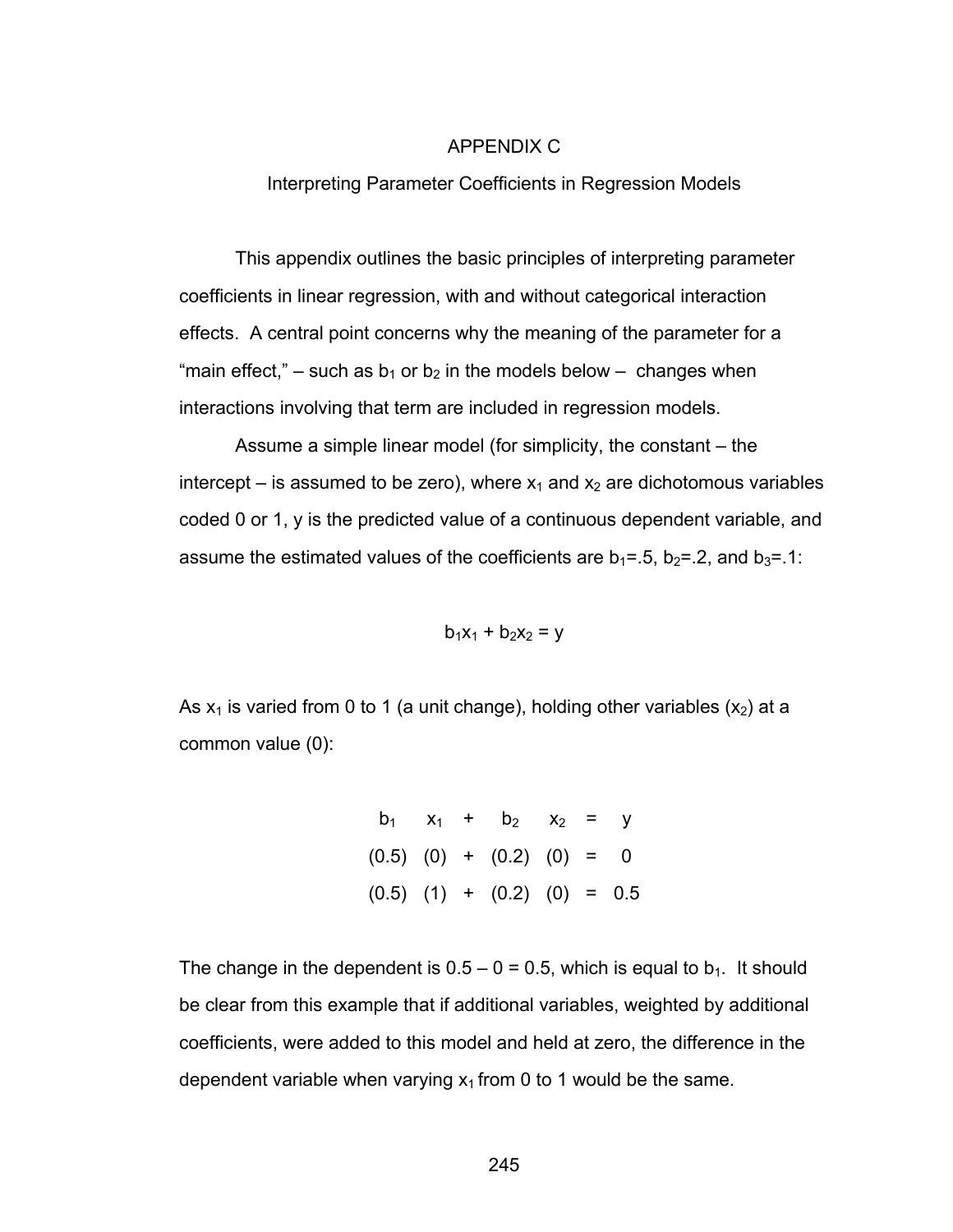Likewise, as  $x_1$  is varied from 0 to 1, holding other variables  $(x_2)$  at *another* common value (1):

> $b_1$   $x_1$  +  $b_2$   $x_2$  = y  $(0.5)$   $(0)$  +  $(0.2)$   $(1)$  = 0.2  $(0.5)$   $(1)$  +  $(0.2)$   $(1)$  = 0.7

The change in the dependent is 0.7 - 0.2 = 0.5, which is also equal to  $b_1$ . As before, the addition of extra parameter-weighted variables, held constant, would cancel out and the change in the dependent would be the same.

Therefore, the interpretation of  $b_1$  is the change in the dependent for a unit change in x1, holding all other variables constant (*any* constant). It does not matter what common value other variables are held at in a non-interaction model, all that matters is that they are held constant:  $b_1$  is equal to 0.5 regardless. Note that the definition of an interaction is that the effect of a variable depends on the level of another variable - that's precisely what is *not* happening here: Because the model excludes interactions with  $x_2$ ,  $x_2$  can be held at any value and the effect of a unit change of  $x_1$  on the dependent variable will always be the same.

In contrast, if the product of  $x_1$  and  $x_2$  (representing an interaction effect) is added, the model now becomes:

 $b_1x_1 + b_2x_2 + b_3x_1x_2 = y$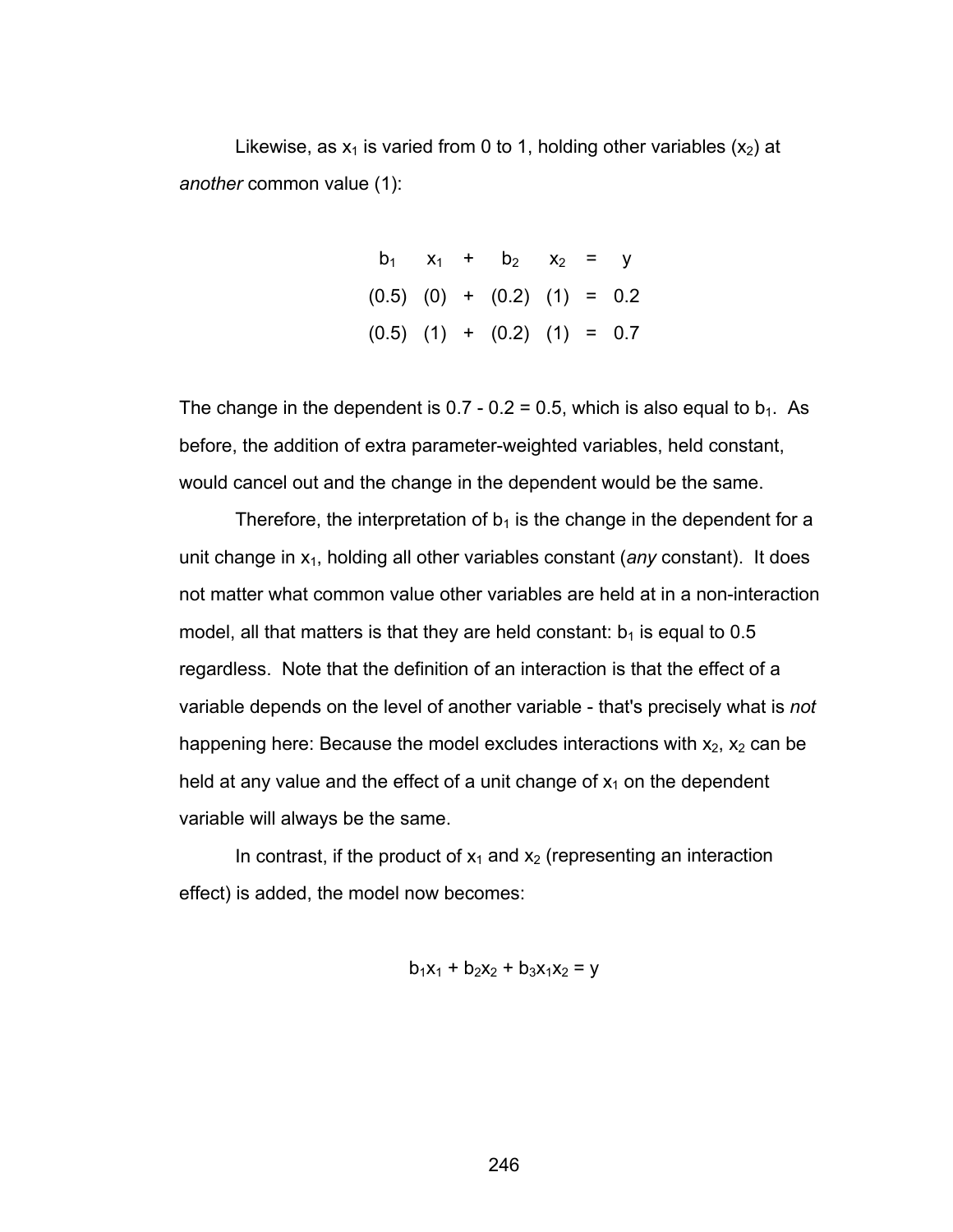Following the previous template, as  $x_1$  is varied from 0 to 1, holding other variables  $(x_2)$  at a common value (0):

|  | $b_1$ $x_1$ + $b_2$ $x_2$ + $b_3$ $x_1$ $x_2$ = y      |  |  |  |  |
|--|--------------------------------------------------------|--|--|--|--|
|  | $(0.5)$ $(0)$ + $(0.2)$ $(0)$ $(.1)$ $(0)$ $(0)$ = 0   |  |  |  |  |
|  | $(0.5)$ $(1)$ + $(0.2)$ $(0)$ $(.1)$ $(1)$ $(0)$ = 0.5 |  |  |  |  |

The change in the dependent is  $0.5 - 0 = 0.5$ , which is equal to  $b_1$ .

However, as  $x_1$  is varied from 0 to 1, holding other variables  $(x_2)$  at *another* common value (1):

|  | $b_1$ $x_1$ + $b_2$ $x_2$ + $b_3$ $x_1$ $x_2$ = y      |  |  |  |  |
|--|--------------------------------------------------------|--|--|--|--|
|  | $(0.5)$ $(0)$ + $(0.2)$ $(1)$ $(.1)$ $(0)$ $(1)$ = 0.2 |  |  |  |  |
|  | $(0.5)$ $(1)$ + $(0.2)$ $(1)$ $(1)$ $(1)$ $(1)$ = 0.8  |  |  |  |  |

The change in the dependent is  $0.8 - 0.2 = 0.6$ , which is *not* equal to  $b_1$ .

In the interaction model, the only time the dependent changed an amount that was equal to the coefficient for  $x_1$  was when  $x_2$  was at zero. Therefore, the interpretation of  $b_1$  in the interaction model is the change in the dependent for each unit change in x1, holding all other variables *at zero*. (Or more technically, holding the variables it interacts with at zero and the variables it doesn't interact with at any constant). It is the effect of  $x_1$  when  $x_2$ is zero. An alternative way to conceptualize this point is that in the interaction model, it is no longer possible to vary  $x_1$  while holding all other terms constant, *because x1 also appears in one of those latter terms*.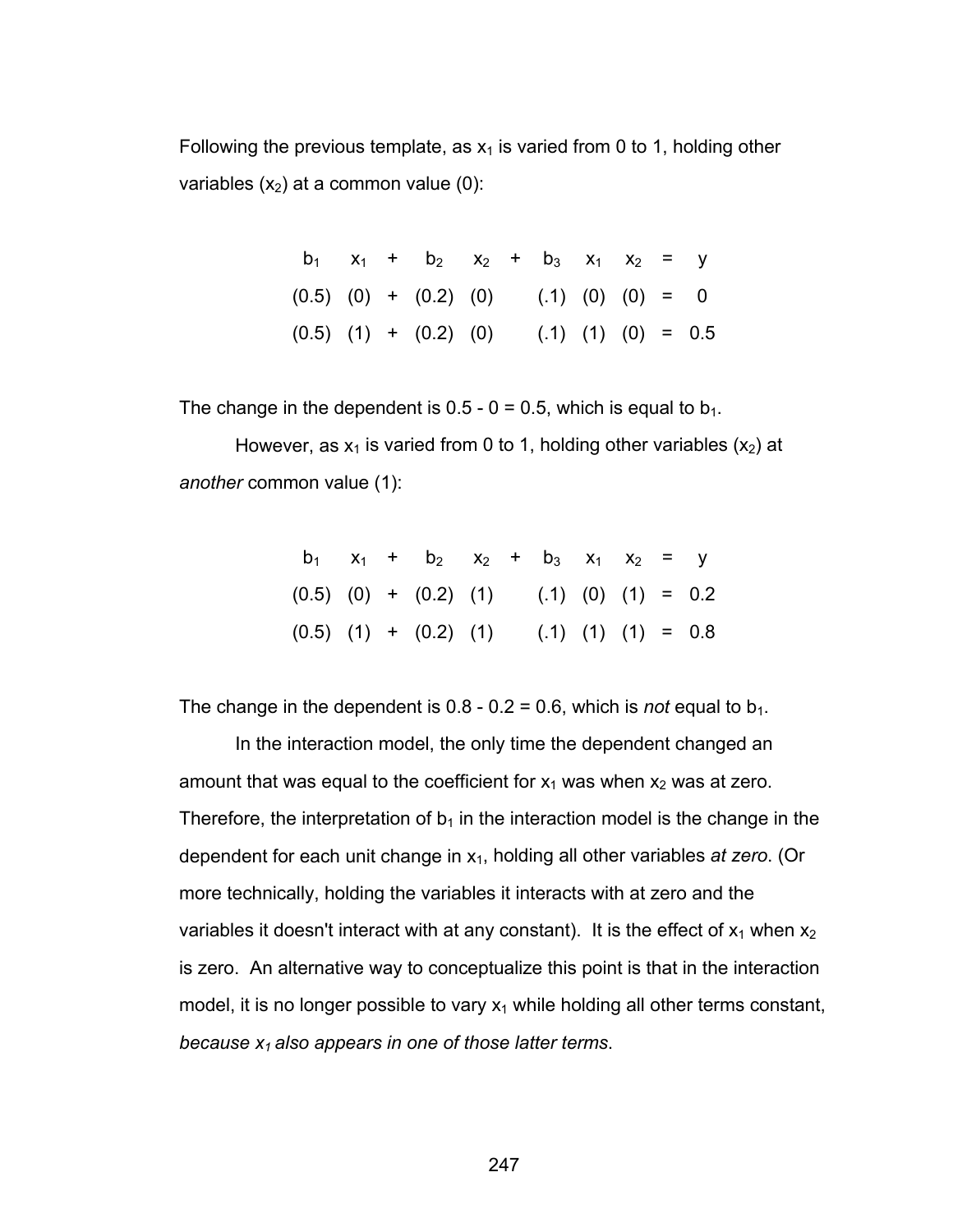The observed change in the dependent variable in the interaction model when  $x_1$  is varied from 0 to 1 – 0.6 – represents the effect of a unit change in  $x_1$  when  $x_2$  is held constant (0.5) *plus* the interactive effect of  $x_1$  and  $x_2$  when both are equal to 1 (0.1). That is, the interaction means there is a synergistic effect: When both  $x_1$  and  $x_2$  are "present" (both equal 1), there is an effect that goes above and beyond the individual contributions of  $x_1$  and  $x_2$ . Alternatively, whereas the main effect of a dichotomous variable in a non-interaction model represents a mean difference (the test of the coefficient is mathematically identical to an independent samples t-test of mean differences), interaction terms represent "differences of differences": e.g., the mean difference between levels 0 and 1 of  $x_1$  is .5 when  $x_2 = 0$ , the same difference is .6 when  $x_2 = 1$ , and the difference of those differences is equal to  $x_3 (0.1)$ .

Identical principles apply to more complicated situations involving multiple interactions, interactions with continuous variables, or interactions between (dummy-coded) polytomous variables. In all situations, the term representing a variable's "main effect" in an interaction model is always interpreted as the effect of that variable when the variables it interacts with are at zero. This underscores one of several reasons why it is always useful to ensure that the zero levels of variables allowed to interact reflect a meaningful reference level. For example, in all models of continuous multi-item scales in this dissertation, interactions between continuous time (month) and intervention (represented by dummy coded RTR and RTR+ variables) are explored. Therefore, effects of the month term in these interaction models (referred to as variable time trend models) correspond to effects of month for the control group (the reference level for RTR and RTR+), and effects of the RTR and RTR+ terms correspond to differences between RTR/RTR+ and the

248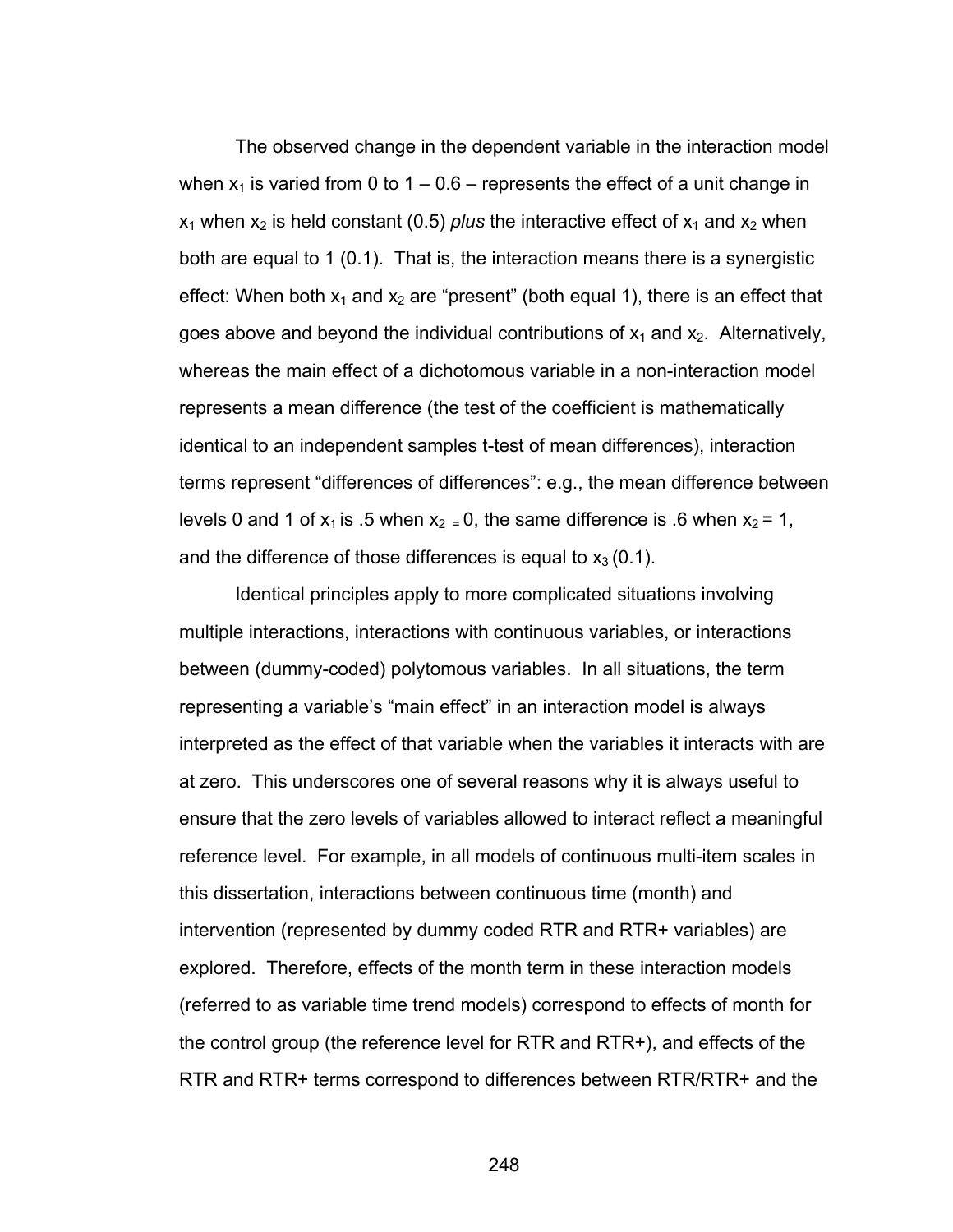control group (e.g., a unit change in the RTR term represents a change from the control group to the RTR group) at the "reference level" for month, which is zero. In this case, zero has a meaningful value since it corresponds to the time at which the postsurvey was administered.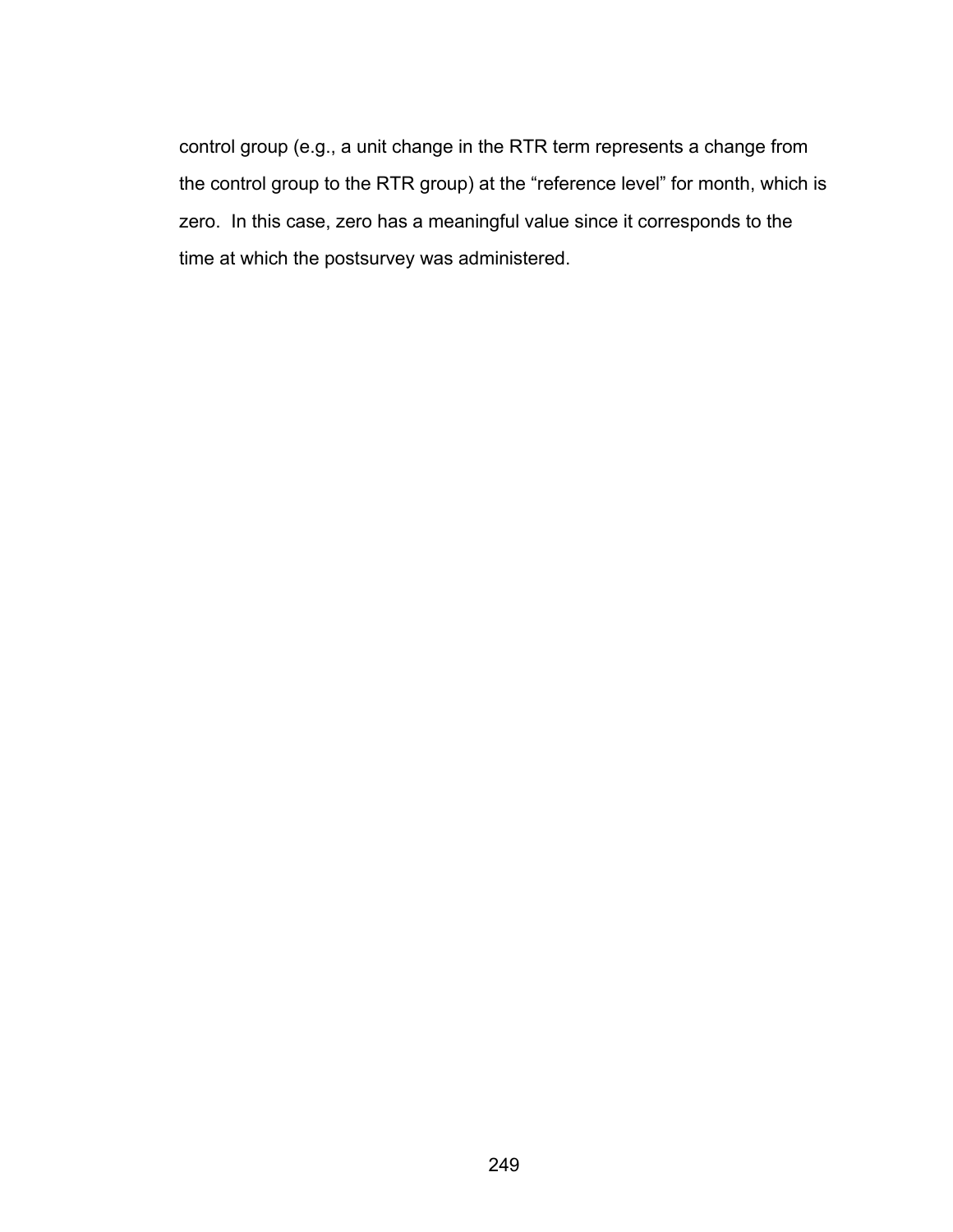# APPENDIX D

# Detailed Model Statistics

Table D.1. Odds ratios, standard errors, and confidence intervals for the intervention model of sexual initiation times.

| Variable              | Odds<br>Ratio | <b>SE</b> | t       | p     | 95% CI          |
|-----------------------|---------------|-----------|---------|-------|-----------------|
| Interval <sub>2</sub> | 1.36          | 0.48      | 0.87    | 0.386 | $(0.68 - 2.73)$ |
| Interval 3            | 2.13          | 0.72      | 2.22    | 0.027 | $(1.09 - 4.15)$ |
| Interval 4            | 4.33          | 1.35      | 4.71    | 0.000 | $(2.35 - 7.98)$ |
| Arizona               | 0.84          | 0.27      | $-0.55$ | 0.581 | $(0.45 - 1.57)$ |
| <b>New York</b>       | 1.50          | 0.57      | 1.06    | 0.289 | $(0.71 - 3.18)$ |
| Age                   | 1.06          | 0.12      | 0.52    | 0.601 | $(0.85 - 1.32)$ |
| Hispanic              | 1.29          | 0.44      | 0.75    | 0.451 | $(0.66 - 2.54)$ |
| Af. American          | 1.78          | 0.47      | 2.17    | 0.031 | $(1.06 - 2.99)$ |
| Female                | 0.84          | 0.19      | $-0.78$ | 0.438 | $(0.54 - 1.3)$  |
| <b>RTR</b>            | 1.16          | 0.33      | 0.52    | 0.601 | $(0.66 - 2.03)$ |
| RTR+                  | 0.94          | 0.26      | $-0.24$ | 0.810 | $(0.55-1.6)$    |

Note. Af. = African; Reference for interval 2-4: interval 1; reference for Hispanic and Af. American: Caucasian/Other; reference for RTR and RTR+: Control.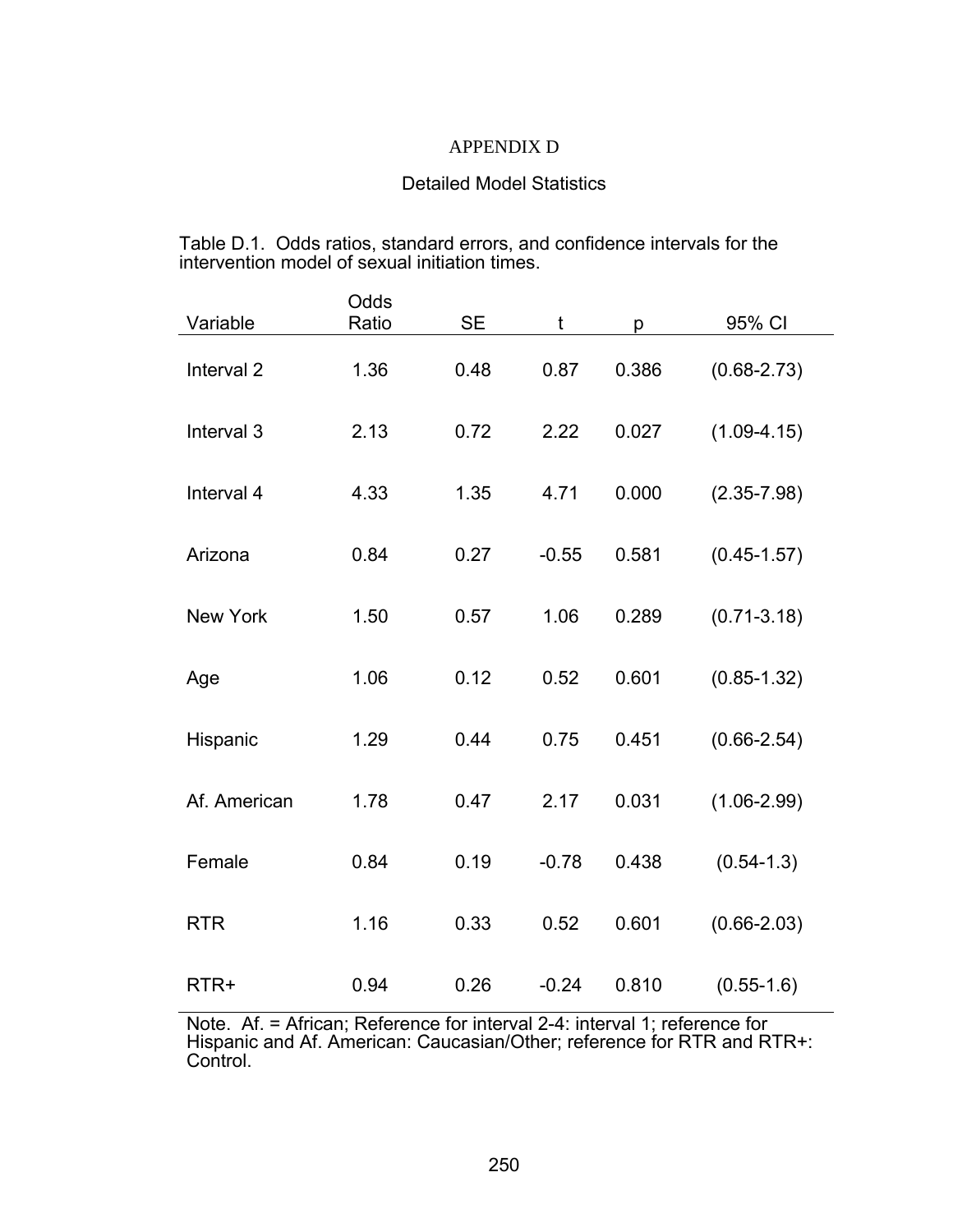|  | Table D.2. Odds ratios, standard errors, and confidence intervals for the full |  |  |
|--|--------------------------------------------------------------------------------|--|--|
|  | interaction model of sexual initiation times.                                  |  |  |

| Variable                 | Odds<br>Ratio | <b>SE</b> | t       | p     | 95% CI           |
|--------------------------|---------------|-----------|---------|-------|------------------|
| Interval <sub>2</sub>    | 2.50          | 2.26      | 1.02    | 0.309 | $(0.43 - 14.7)$  |
| Interval 3               | 4.28          | 3.63      | 1.71    | 0.087 | $(0.81 - 22.61)$ |
| Interval 4               | 15.31         | 11.79     | 3.54    | 0.000 | $(3.38 - 69.4)$  |
| Arizona                  | 0.83          | 0.27      | $-0.58$ | 0.561 | $(0.44 - 1.56)$  |
| <b>New York</b>          | 1.52          | 0.58      | 1.10    | 0.273 | $(0.72 - 3.21)$  |
| Age                      | 1.06          | 0.12      | 0.50    | 0.620 | $(0.85 - 1.32)$  |
| Hispanic                 | 1.30          | 0.45      | 0.76    | 0.446 | $(0.66 - 2.55)$  |
| Af. American             | 1.81          | 0.48      | 2.22    | 0.027 | $(1.07 - 3.05)$  |
| Female                   | 0.84          | 0.19      | $-0.79$ | 0.428 | $(0.54 - 1.3)$   |
| <b>RTR</b>               | 3.20          | 2.61      | 1.43    | 0.154 | $(0.65 - 15.87)$ |
| RTR+                     | 2.75          | 2.20      | 1.26    | 0.208 | $(0.57 - 13.25)$ |
| Interval 2 X RTR         | 0.54          | 0.58      | $-0.58$ | 0.565 | $(0.07 - 4.34)$  |
| Interval $2 \times RTR+$ | 0.43          | 0.46      | $-0.79$ | 0.429 | $(0.05 - 3.45)$  |
| Interval 3 X RTR         | 0.36          | 0.37      | $-1.00$ | 0.317 | $(0.05 - 2.67)$  |
| Interval 3 X RTR+        | 0.49          | 0.48      | $-0.73$ | 0.468 | $(0.07 - 3.37)$  |
| Interval 4 X RTR         | 0.21          | 0.20      | $-1.66$ | 0.097 | $(0.03 - 1.33)$  |
| Interval 4 X RTR+        | 0.16          | 0.15      | $-2.00$ | 0.046 | $(0.03 - 0.97)$  |

Note. Af. = African; Reference for interval 2-4: interval 1; reference for Hispanic and Af. American: Caucasian/Other; reference for RTR and RTR+: Control.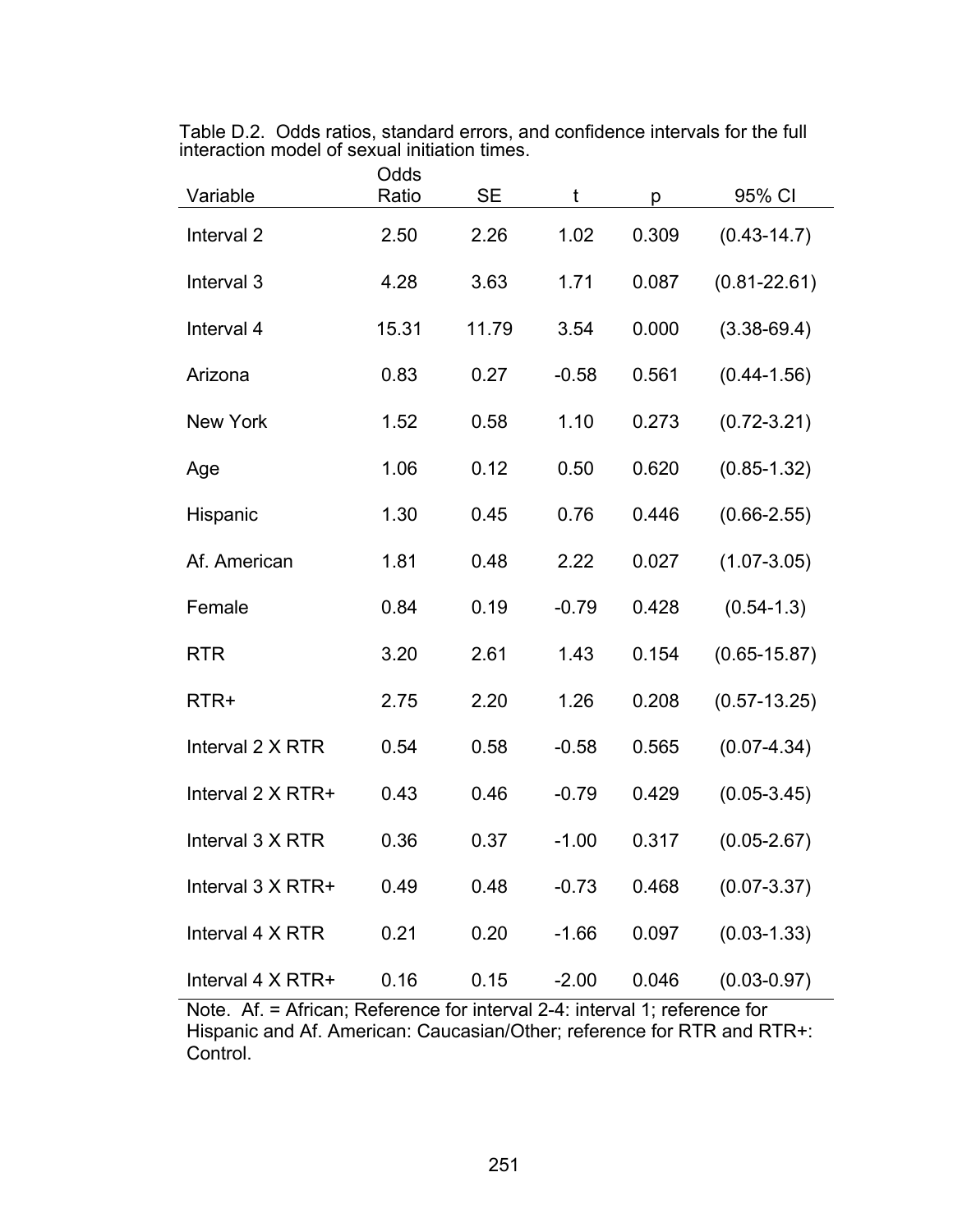Table D.3. Odds ratios, standard errors, and confidence intervals for the reduced interaction model of sexual initiation times.

| Variable              | Odds<br>Ratio | <b>SE</b> | t       | p     | 95% CI           |
|-----------------------|---------------|-----------|---------|-------|------------------|
| Interval <sub>2</sub> | 1.37          | 0.49      | 0.89    | 0.375 | $(0.68 - 2.76)$  |
| Interval <sub>3</sub> | 2.16          | 0.74      | 2.25    | 0.024 | $(1.1 - 4.22)$   |
| Interval 4            | 9.12          | 4.29      | 4.70    | 0.000 | $(3.63 - 22.94)$ |
| Arizona               | 0.83          | 0.27      | $-0.58$ | 0.562 | $(0.44 - 1.56)$  |
| <b>New York</b>       | 1.51          | 0.57      | 1.08    | 0.282 | $(0.71 - 3.19)$  |
| Age                   | 1.06          | 0.12      | 0.50    | 0.618 | $(0.85 - 1.32)$  |
| Hispanic              | 1.30          | 0.44      | 0.76    | 0.450 | $(0.66 - 2.54)$  |
| Af. American          | 1.80          | 0.48      | 2.20    | 0.028 | $(1.06 - 3.03)$  |
| Female                | 0.84          | 0.19      | $-0.78$ | 0.433 | $(0.54 - 1.3)$   |
| <b>RTR</b>            | 1.69          | 0.65      | 1.37    | 0.172 | $(0.79 - 3.61)$  |
| RTR+                  | 1.52          | 0.56      | 1.14    | 0.256 | $(0.74 - 3.11)$  |
| Interval 4 X RTR      | 0.40          | 0.24      | $-1.50$ | 0.135 | $(0.12 - 1.33)$  |
| Interval 4 X RTR+     | 0.29          | 0.17      | $-2.12$ | 0.034 | $(0.09 - 0.91)$  |

Note. Af. = African; Reference for interval 2-4: interval 1; reference for Hispanic and Af. American: Caucasian/Other; reference for RTR and RTR+: Control.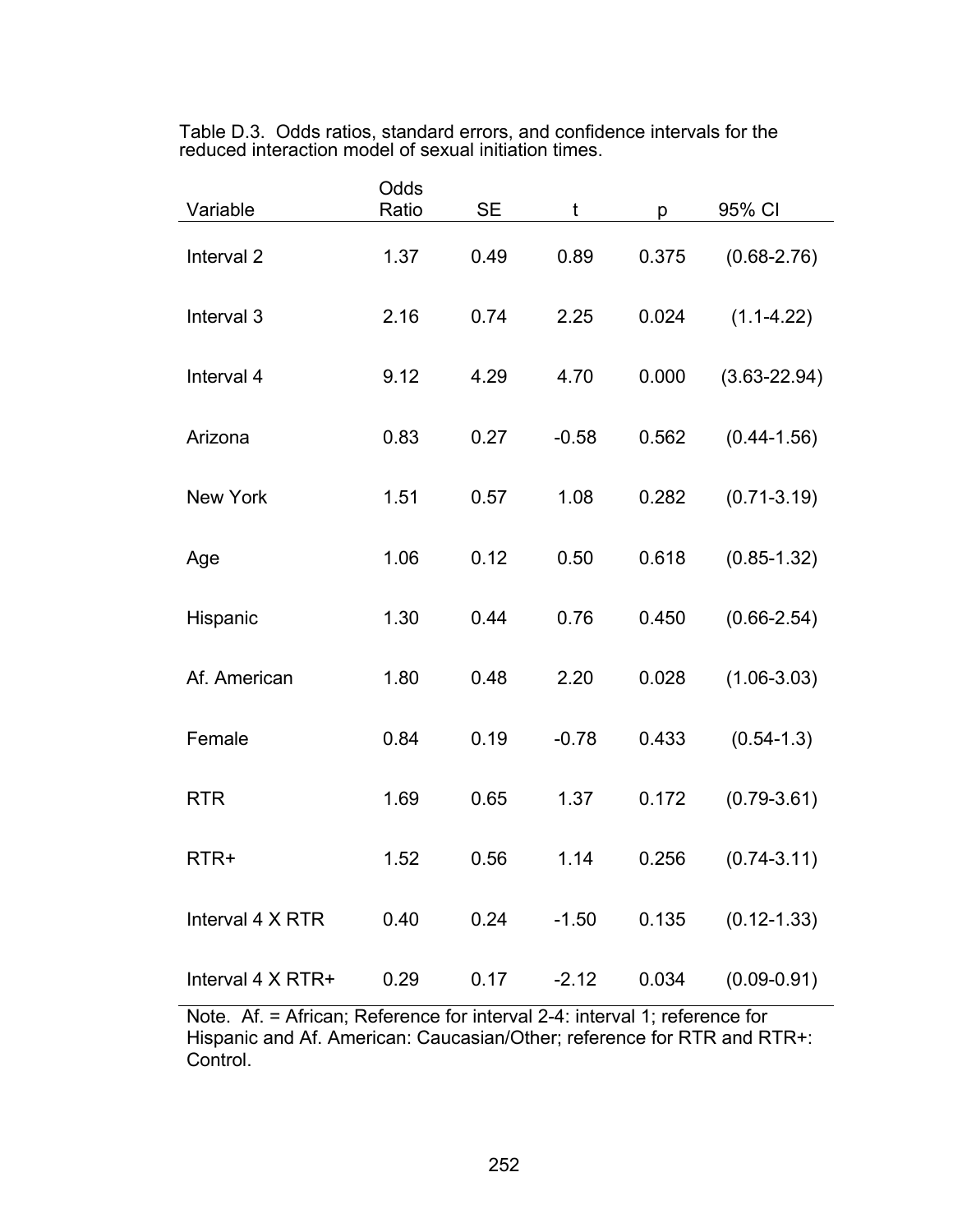| Variable         | b        | <b>SE</b> | Z       | p     | 95% CI for b |          |
|------------------|----------|-----------|---------|-------|--------------|----------|
| Presurvey        | 1.131    | 0.023     | 48.23   | 0.000 | 1.085        | 1.177    |
| <b>RTR</b>       | $-0.284$ | 0.177     | $-1.6$  | 0.109 | $-0.630$     | 0.063    |
| RTR+             | $-0.345$ | 0.165     | $-2.09$ | 0.036 | $-0.668$     | $-0.022$ |
| Month            | 0.073    | 0.008     | 8.9     | 0.000 | 0.057        | 0.090    |
| Arizona          | 0.157    | 0.192     | 0.82    | 0.413 | $-0.219$     | 0.533    |
| New York         | 0.091    | 0.271     | 0.33    | 0.739 | $-0.441$     | 0.622    |
| Age              | $-0.072$ | 0.068     | $-1.06$ | 0.290 | $-0.205$     | 0.061    |
| Female           | $-0.357$ | 0.136     | $-2.62$ | 0.009 | $-0.624$     | $-0.090$ |
| Hispanic         | 0.203    | 0.205     | 0.99    | 0.323 | $-0.199$     | 0.606    |
| African-American | 0.115    | 0.163     | 0.71    | 0.480 | $-0.204$     | 0.434    |
| Intercept        | 1.591    | 1.100     | 1.45    | 0.148 | $-0.566$     | 3.747    |
| Slope (sd)       | 0.171    | 0.007     |         |       | 0.158        | 0.184    |
| Intercept (sd)   | 1.676    | 0.051     |         |       | 1.579        | 1.780    |
| Correlation      | 0.174    | 0.057     |         |       | 0.060        | 0.284    |
| Residual (sd)    | 0.635    | 0.015     |         |       | 0.606        | 0.665    |

Table D.4. Detailed statistics for the covariate model of number of sexual partners.

*Note 1*. Presurvey = Presurvey score on the dependent measure.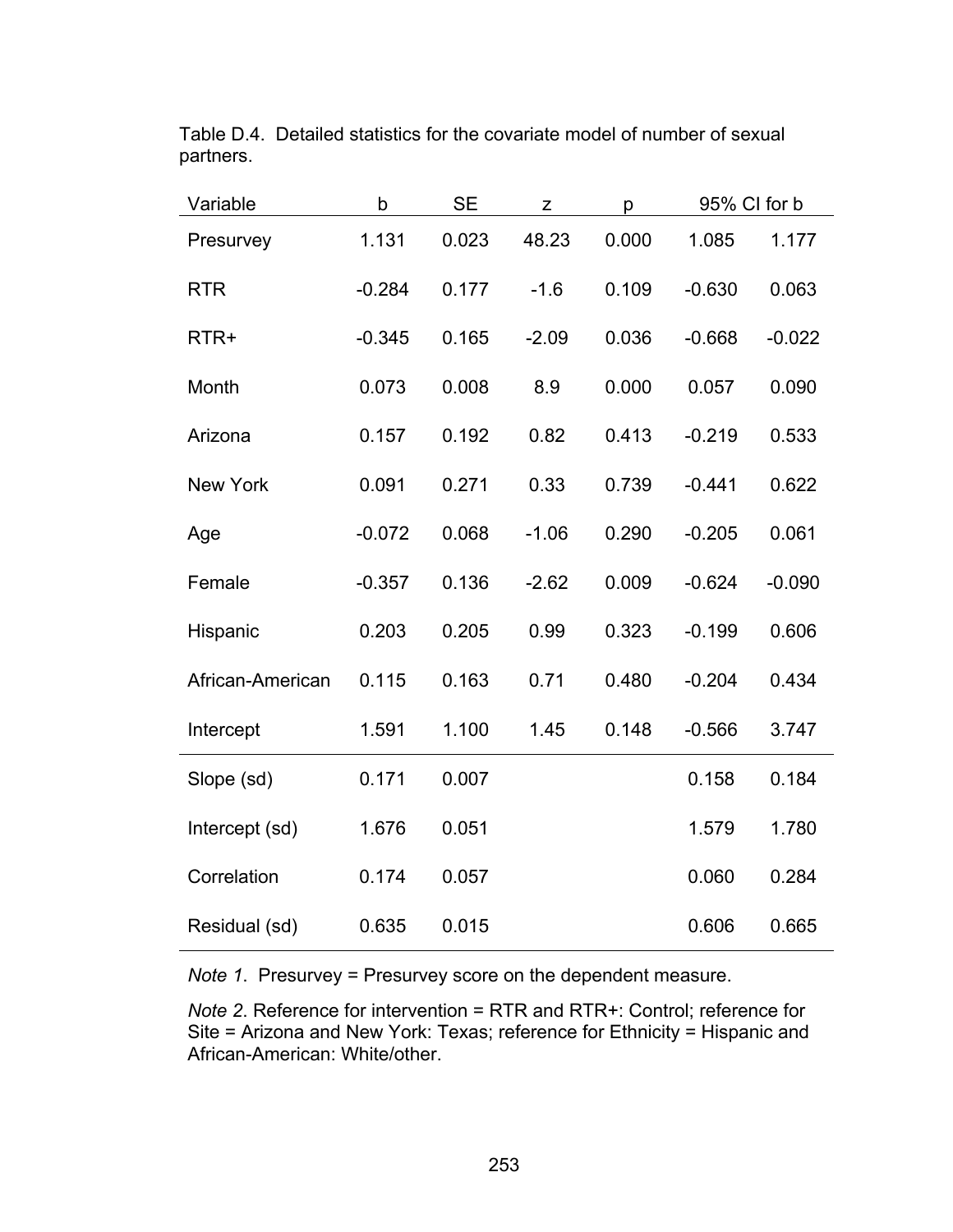| Variable             | b        | <b>SE</b> | Z       | p     |          | 95% CI for b |
|----------------------|----------|-----------|---------|-------|----------|--------------|
| Presurvey            | 1.131    | 0.023     | 48.24   | 0.000 | 1.085    | 1.177        |
| <b>RTR</b>           | $-0.289$ | 0.177     | $-1.63$ | 0.103 | $-0.636$ | 0.058        |
| RTR+                 | $-0.348$ | 0.165     | $-2.11$ | 0.035 | $-0.671$ | $-0.025$     |
| Month                | 0.082    | 0.015     | 5.58    | 0.000 | 0.053    | 0.110        |
| Arizona              | 0.157    | 0.192     | 0.82    | 0.413 | $-0.219$ | 0.533        |
| <b>New York</b>      | 0.090    | 0.271     | 0.33    | 0.741 | $-0.442$ | 0.621        |
| Age                  | $-0.072$ | 0.068     | $-1.06$ | 0.290 | $-0.205$ | 0.061        |
| Female               | $-0.357$ | 0.136     | $-2.62$ | 0.009 | $-0.624$ | $-0.090$     |
| Hispanic             | 0.203    | 0.205     | 0.99    | 0.323 | $-0.199$ | 0.605        |
| African-<br>American | 0.115    | 0.163     | 0.7     | 0.481 | $-0.204$ | 0.433        |
| Month X RTR          | $-0.016$ | 0.0213    | $-0.75$ | 0.451 | $-0.058$ | 0.0257       |
| Month X RTR+         | $-0.009$ | 0.0197    | $-0.47$ | 0.639 | $-0.048$ | 0.0293       |
| Intercept            | 1.595    | 1.100     | 1.45    | 0.147 | $-0.561$ | 3.752        |
| Slope (sd)           | 0.171    | 0.007     |         |       | 0.158    | 0.184        |
| Intercept (sd)       | 1.676    | 0.051     |         |       | 1.579    | 1.780        |
| Correlation          | 0.174    | 0.057     |         |       | 0.060    | 0.284        |
| Residual (sd)        | 0.635    | 0.015     |         |       | 0.606    | 0.665        |

Table D.5. Detailed statistics for the variable time trend model of number of sexual partners.

*Note 1*. Presurvey = Presurvey score on the dependent measure.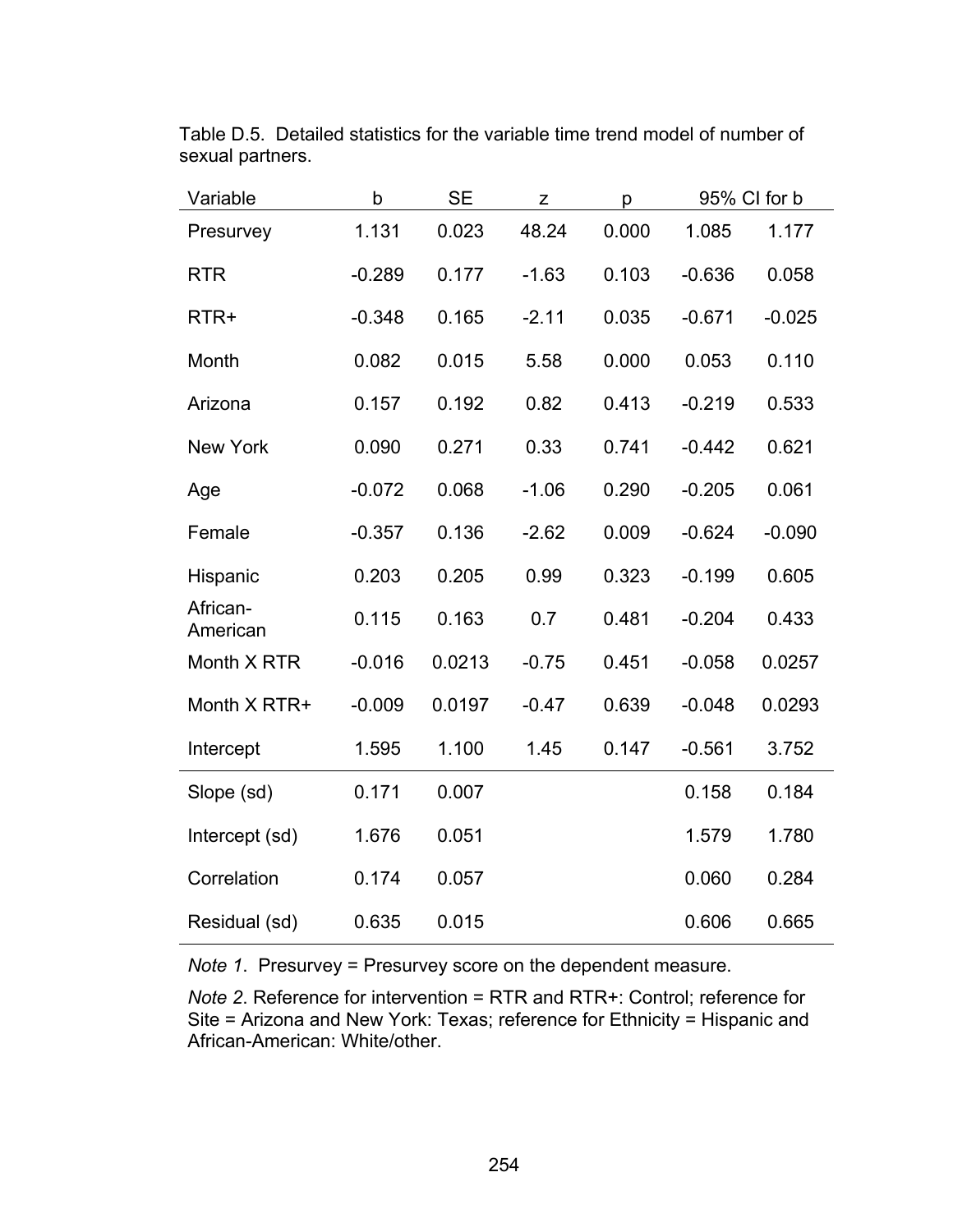| Covariate            | $\mathsf b$ | <b>SE</b> | Z       | p     | 95% CI for b |          |
|----------------------|-------------|-----------|---------|-------|--------------|----------|
| Presurvey            | 0.590       | 0.024     | 24.95   | 0.000 | 0.544        | 0.636    |
| <b>RTR</b>           | $-0.035$    | 0.021     | $-1.7$  | 0.089 | $-0.076$     | 0.005    |
| RTR+                 | $-0.007$    | 0.019     | $-0.37$ | 0.713 | $-0.044$     | 0.030    |
| Month                | $-0.005$    | 0.002     | $-3.1$  | 0.002 | $-0.008$     | $-0.002$ |
| Arizona              | $-0.018$    | 0.022     | $-0.82$ | 0.410 | $-0.061$     | 0.025    |
| <b>New York</b>      | 0.028       | 0.031     | 0.9     | 0.367 | $-0.033$     | 0.089    |
| Age                  | $-0.026$    | 0.008     | $-3.24$ | 0.001 | $-0.041$     | $-0.010$ |
| Female               | $-0.017$    | 0.016     | $-1.09$ | 0.277 | $-0.049$     | 0.014    |
| Hispanic             | 0.015       | 0.024     | 0.65    | 0.518 | $-0.031$     | 0.062    |
| African-<br>American | 0.026       | 0.019     | 1.35    | 0.176 | $-0.012$     | 0.065    |
| Intercept            | 0.774       | 0.134     | 5.79    | 0.000 | 0.512        | 1.036    |
| Slope (sd)           | 0.025       | 0.002     |         |       | 0.021        | 0.029    |
| Intercept (sd)       | 0.161       | 0.011     |         |       | 0.142        | 0.183    |
| Correlation          | $-0.298$    | 0.084     |         |       | $-0.454$     | $-0.125$ |
| Residual (sd)        | 0.202       | 0.005     |         |       | 0.192        | 0.212    |

Table D.6. Detailed statistics for the covariate model of PRI.

*Note 1*. Presurvey = Presurvey score on the dependent measure.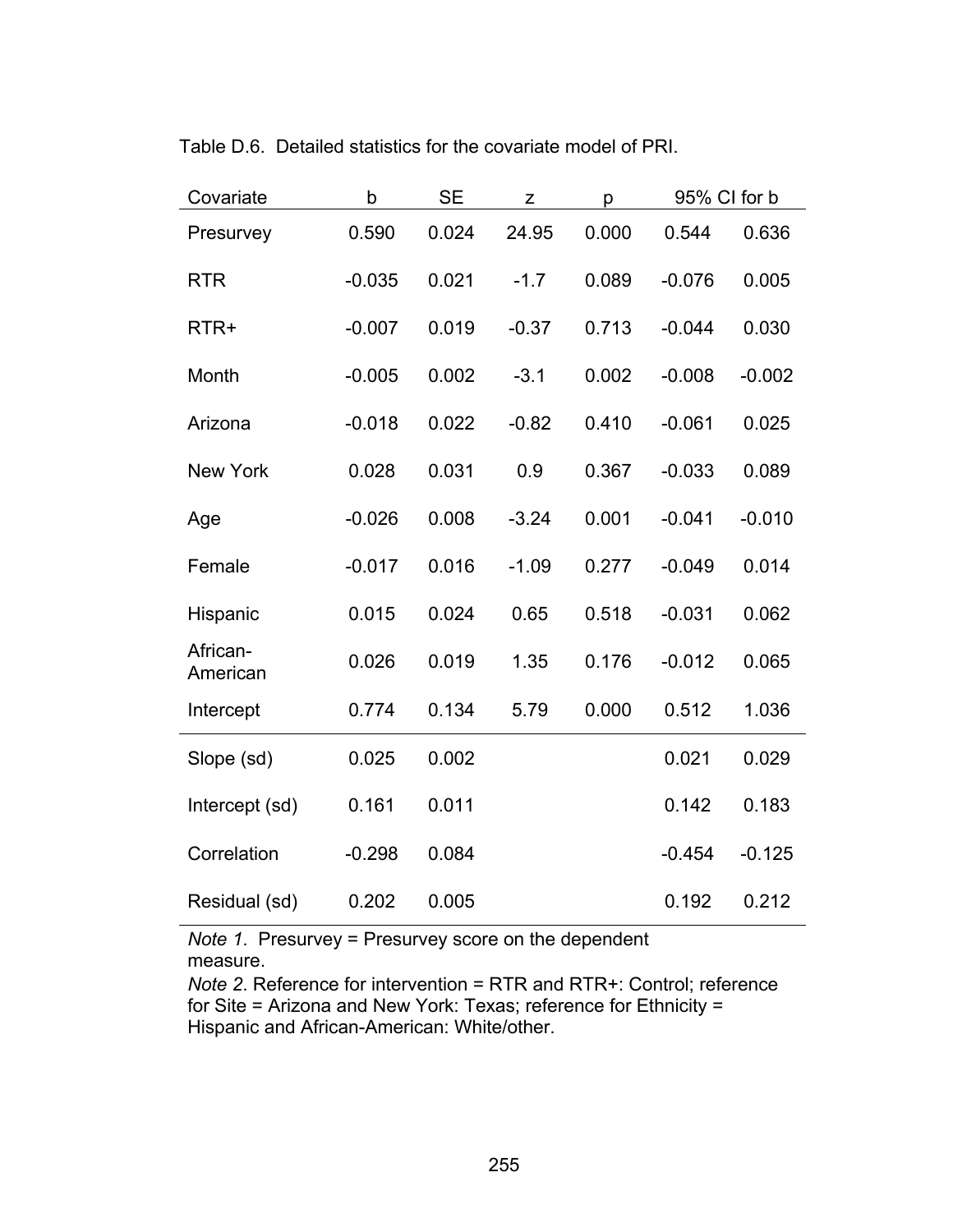| Covariate            | $\mathsf b$ | <b>SE</b> | Z       | p     |          | 95% CI for b |
|----------------------|-------------|-----------|---------|-------|----------|--------------|
| Presurvey            | 0.590       | 0.024     | 24.95   | 0.000 | 0.544    | 0.636        |
| <b>RTR</b>           | $-0.034$    | 0.023     | $-1.43$ | 0.153 | $-0.080$ | 0.013        |
| RTR+                 | $-0.003$    | 0.022     | $-0.13$ | 0.895 | $-0.046$ | 0.040        |
| Month                | $-0.004$    | 0.003     | $-1.47$ | 0.141 | $-0.009$ | 0.001        |
| Arizona              | $-0.018$    | 0.022     | $-0.82$ | 0.411 | $-0.061$ | 0.025        |
| <b>New York</b>      | 0.028       | 0.031     | 0.9     | 0.366 | $-0.033$ | 0.089        |
| Age                  | $-0.026$    | 0.008     | $-3.25$ | 0.001 | $-0.041$ | $-0.010$     |
| Female               | $-0.017$    | 0.016     | $-1.08$ | 0.278 | $-0.049$ | 0.014        |
| Hispanic             | 0.015       | 0.024     | 0.65    | 0.517 | $-0.031$ | 0.062        |
| African-<br>American | 0.026       | 0.019     | 1.35    | 0.177 | $-0.012$ | 0.065        |
| Month X RTR          | 0.001       | 0.0039    | $-0.14$ | 0.889 | $-0.008$ | 0.0072       |
| Month X RTR+         | $-0.001$    | 0.0037    | $-0.39$ | 0.698 | $-0.009$ | 0.0057       |
| Intercept            | 0.772       | 0.134     | 5.77    | 0.000 | 0.510    | 1.034        |
| Slope (sd)           | 0.025       | 0.002     |         |       | 0.021    | 0.029        |
| Intercept (sd)       | 0.161       | 0.011     |         |       | 0.142    | 0.183        |
| Correlation          | $-0.299$    | 0.084     |         |       | $-0.454$ | $-0.126$     |
| Residual (sd)        | 0.202       | 0.005     |         |       | 0.192    | 0.212        |

Table D.7. Detailed statistics for the variable time trend model of PRI.

*Note 1*. Presurvey = Presurvey score on the dependent measure.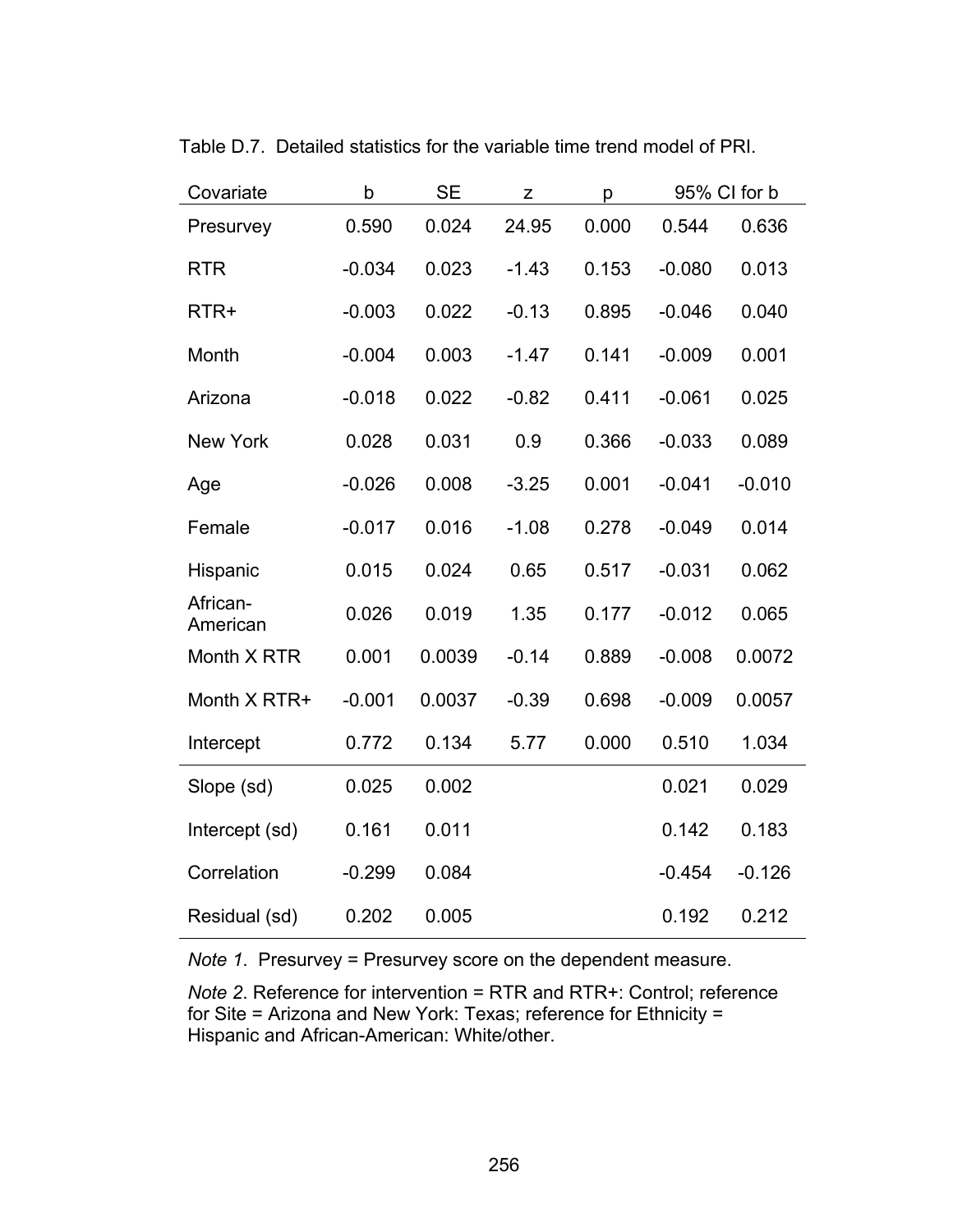| Table D.8. Detailed statistics for the covariate model of number of |
|---------------------------------------------------------------------|
| unprotected sexual encounters.                                      |

| Covariate            | $\mathsf b$ | <b>SE</b> | Z       | p     | 95% CI for b |       |
|----------------------|-------------|-----------|---------|-------|--------------|-------|
| Presurvey            | 1.844       | 0.021     | 85.79   | 0.000 | 1.802        | 1.886 |
| <b>RTR</b>           | $-0.287$    | 0.584     | $-0.49$ | 0.623 | $-1.433$     | 0.858 |
| RTR+                 | $-0.458$    | 0.542     | $-0.85$ | 0.398 | $-1.520$     | 0.604 |
| Month                | 0.672       | 0.104     | 6.49    | 0.000 | 0.469        | 0.875 |
| Arizona              | $-0.465$    | 0.623     | $-0.75$ | 0.456 | $-1.685$     | 0.756 |
| <b>New York</b>      | $-0.770$    | 0.879     | $-0.88$ | 0.381 | $-2.493$     | 0.954 |
| Age                  | 0.368       | 0.223     | 1.66    | 0.098 | $-0.068$     | 0.805 |
| Female               | 0.011       | 0.452     | 0.02    | 0.980 | $-0.875$     | 0.897 |
| Hispanic             | 0.515       | 0.670     | 0.77    | 0.442 | $-0.798$     | 1.828 |
| African-<br>American | 0.362       | 0.548     | 0.66    | 0.509 | $-0.712$     | 1.437 |
| Intercept            | $-5.303$    | 3.613     | $-1.47$ | 0.142 | $-12.38$     | 1.778 |
| Slope (sd)           | 2.109       | 0.077     |         |       | 1.964        | 2.264 |
| Intercept (sd)       | 3.922       | 0.288     |         |       | 3.396        | 4.530 |
| Correlation          | 0.255       | 0.098     |         |       | 0.054        | 0.435 |
| Residual (sd)        | 4.872       | 0.131     |         |       | 4.622        | 5.136 |

*Note 1*. Presurvey = Presurvey score on the dependent measure.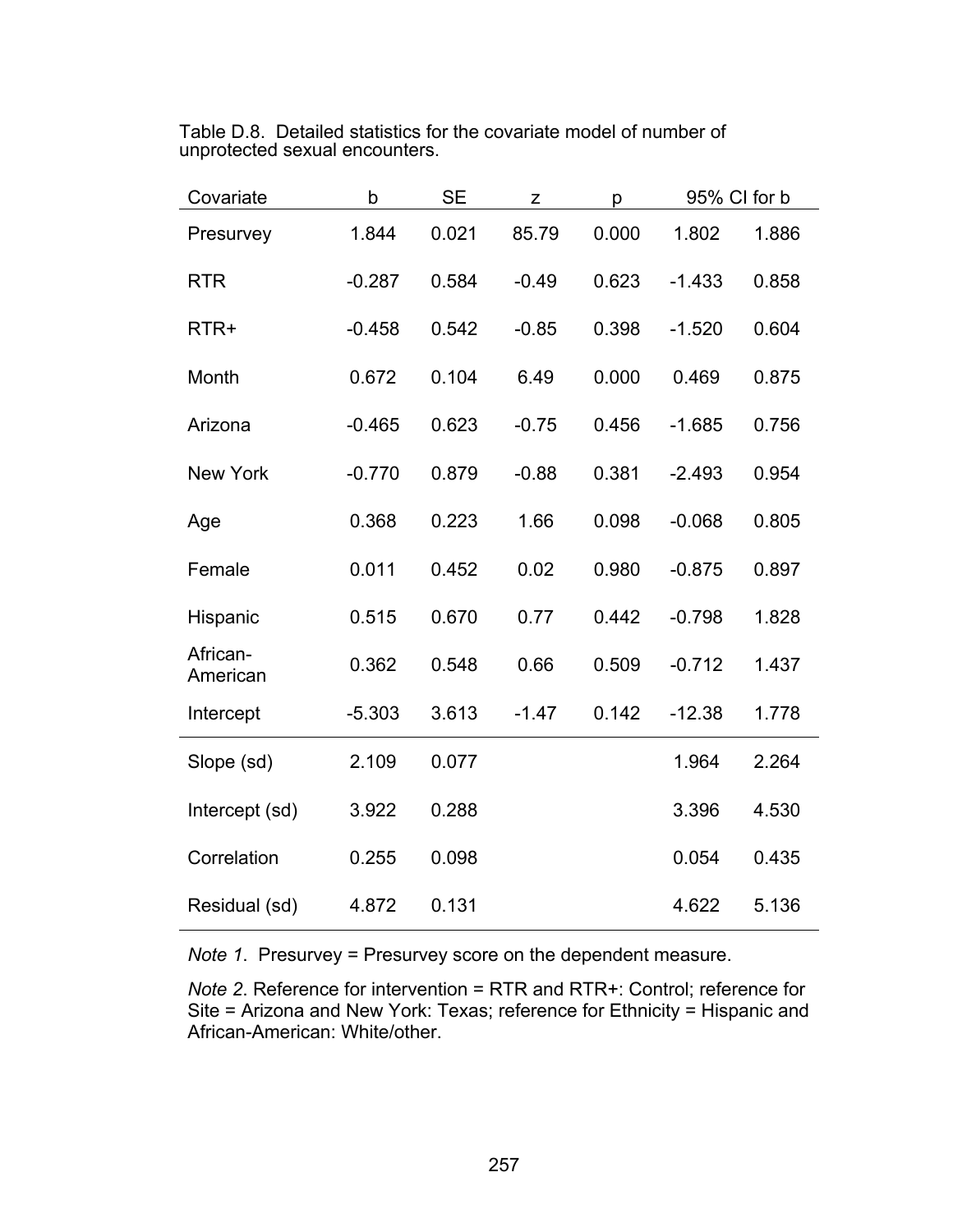| Covariate            | b        | <b>SE</b> | Z       | p     |          | 95% CI for b |
|----------------------|----------|-----------|---------|-------|----------|--------------|
| Presurvey            | 1.844    | 0.021     | 85.77   | 0.000 | 1.802    | 1.886        |
| <b>RTR</b>           | $-0.302$ | 0.585     | $-0.52$ | 0.606 | $-1.448$ | 0.844        |
| RTR+                 | $-0.454$ | 0.542     | $-0.84$ | 0.403 | $-1.516$ | 0.609        |
| Month                | 0.666    | 0.183     | 3.64    | 0.000 | 0.307    | 1.026        |
| Arizona              | $-0.470$ | 0.623     | $-0.75$ | 0.451 | $-1.690$ | 0.751        |
| <b>New York</b>      | $-0.766$ | 0.879     | $-0.87$ | 0.384 | $-2.489$ | 0.958        |
| Age                  | 0.368    | 0.223     | 1.65    | 0.098 | $-0.068$ | 0.805        |
| Female               | 0.009    | 0.452     | 0.02    | 0.983 | $-0.877$ | 0.895        |
| Hispanic             | 0.518    | 0.670     | 0.77    | 0.439 | $-0.795$ | 1.831        |
| African-<br>American | 0.368    | 0.548     | 0.67    | 0.502 | $-0.707$ | 1.442        |
| Month X RTR          | 0.244    | 0.2709    | 0.9     | 0.368 | $-0.287$ | 0.7752       |
| Month X RTR+         | $-0.143$ | 0.2433    | $-0.59$ | 0.556 | $-0.62$  | 0.3336       |
| Intercept            | $-5.299$ | 3.613     | $-1.47$ | 0.142 | $-12.38$ | 1.782        |
| Slope (sd)           | 2.103    | 0.076     |         |       | 1.958    | 2.258        |
| Intercept (sd)       | 3.922    | 0.288     |         |       | 3.396    | 4.530        |
| Correlation          | 0.263    | 0.098     |         |       | 0.062    | 0.443        |
| Residual (sd)        | 4.873    | 0.131     |         |       | 4.622    | 5.136        |

Table D.9. Detailed statistics for the variable time trend model of number of unprotected sexual encounters.

*Note 1*. Presurvey = Presurvey score on the dependent measure.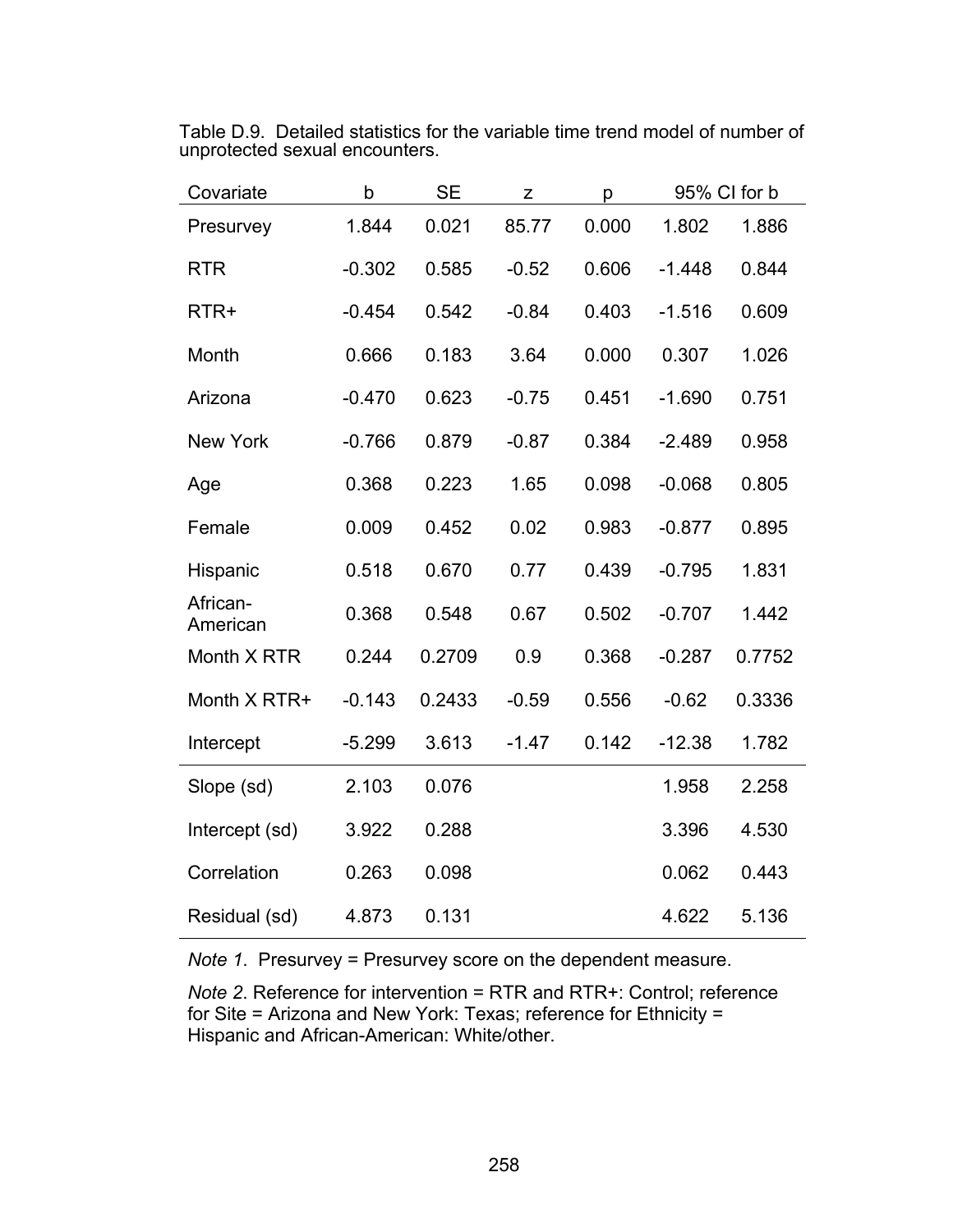| Covariate        | $\mathsf b$ | <b>SE</b> | Z       | р     | 95% CI for b |       |
|------------------|-------------|-----------|---------|-------|--------------|-------|
| Presurvey        | 0.808       | 0.017     | 47.74   | 0.000 | 0.775        | 0.842 |
| <b>RTR</b>       | 0.007       | 0.053     | 0.14    | 0.888 | $-0.096$     | 0.110 |
| RTR+             | $-0.072$    | 0.048     | $-1.49$ | 0.135 | $-0.167$     | 0.022 |
| Month            | 0.018       | 0.004     | 4.99    | 0.000 | 0.011        | 0.025 |
| Arizona          | 0.048       | 0.055     | 0.88    | 0.379 | $-0.059$     | 0.156 |
| <b>New York</b>  | 0.121       | 0.079     | 1.54    | 0.125 | $-0.034$     | 0.276 |
| Age              | 0.009       | 0.020     | 0.45    | 0.655 | $-0.030$     | 0.048 |
| Female           | $-0.054$    | 0.041     | $-1.33$ | 0.184 | $-0.134$     | 0.026 |
| Hispanic         | 0.017       | 0.060     | 0.28    | 0.780 | $-0.100$     | 0.134 |
| African-American | $-0.003$    | 0.049     | $-0.06$ | 0.953 | $-0.099$     | 0.093 |
| Intercept        | 0.318       | 0.322     | 0.99    | 0.322 | $-0.312$     | 0.949 |
| Slope (sd)       | 0.053       | 0.003     |         |       | 0.046        | 0.060 |
| Intercept (sd)   | 0.349       | 0.023     |         |       | 0.308        | 0.396 |
| Residual (sd)    | 0.529       | 0.012     |         |       | 0.506        | 0.553 |

Table D.10. Detailed statistics for the covariate model for intentions to have sex.

*Note 1*. Presurvey = Presurvey score on the dependent measure.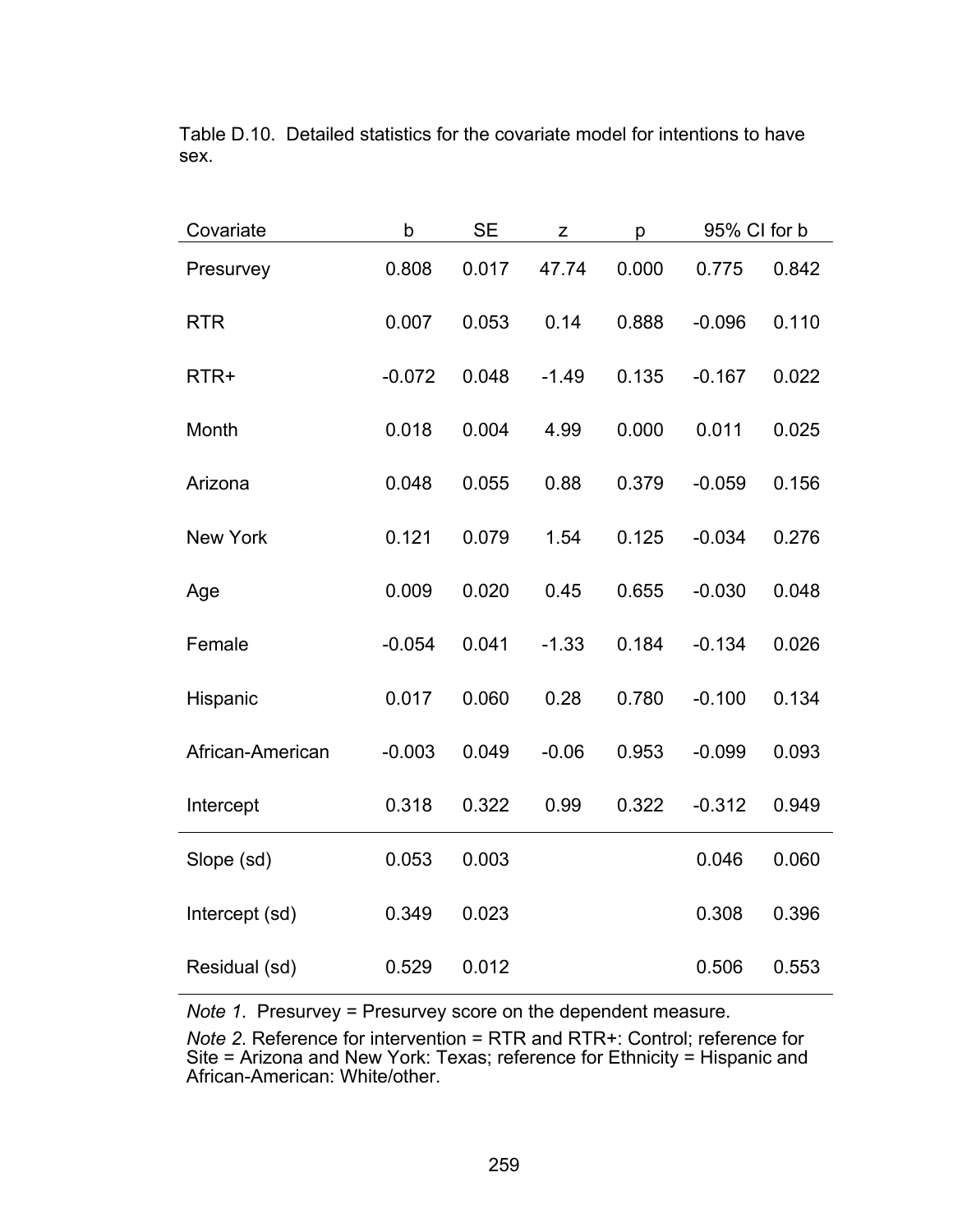| Covariate        | b        | <b>SE</b> | Z       | p     | 95% CI for b |          |
|------------------|----------|-----------|---------|-------|--------------|----------|
| Presurvey        | 0.808    | 0.017     | 47.75   | 0.000 | 0.775        | 0.841    |
| <b>RTR</b>       | $-0.013$ | 0.057     | $-0.23$ | 0.821 | $-0.125$     | 0.100    |
| RTR+             | $-0.105$ | 0.053     | $-1.97$ | 0.049 | $-0.209$     | $-0.001$ |
| Month            | 0.011    | 0.006     | 1.68    | 0.093 | $-0.002$     | 0.024    |
| Arizona          | 0.048    | 0.055     | 0.87    | 0.382 | $-0.060$     | 0.156    |
| <b>New York</b>  | 0.121    | 0.079     | 1.53    | 0.125 | $-0.034$     | 0.276    |
| Age              | 0.009    | 0.020     | 0.46    | 0.646 | $-0.030$     | 0.048    |
| Female           | $-0.054$ | 0.041     | $-1.33$ | 0.184 | $-0.134$     | 0.026    |
| Hispanic         | 0.017    | 0.060     | 0.28    | 0.781 | $-0.100$     | 0.134    |
| African-American | $-0.003$ | 0.049     | $-0.06$ | 0.956 | $-0.099$     | 0.094    |
| Month X RTR      | 0.008    | 0.009     | 0.83    | 0.405 | $-0.010$     | 0.026    |
| Month X RTR+     | 0.013    | 0.009     | 1.47    | 0.141 | $-0.004$     | 0.030    |
| Intercept        | 0.334    | 0.322     | 1.04    | 0.299 | $-0.297$     | 0.965    |
| Slope (sd)       | 0.052    | 0.003     |         |       | 0.046        | 0.060    |
| Intercept (sd)   | 0.349    | 0.023     |         |       | 0.308        | 0.396    |
| Residual (sd)    | 0.529    | 0.012     |         |       | 0.506        | 0.554    |

Table D.11. Detailed statistics for the variable time trend model for intentions to have sex.

*Note 1*. Presurvey = Presurvey score on the dependent measure.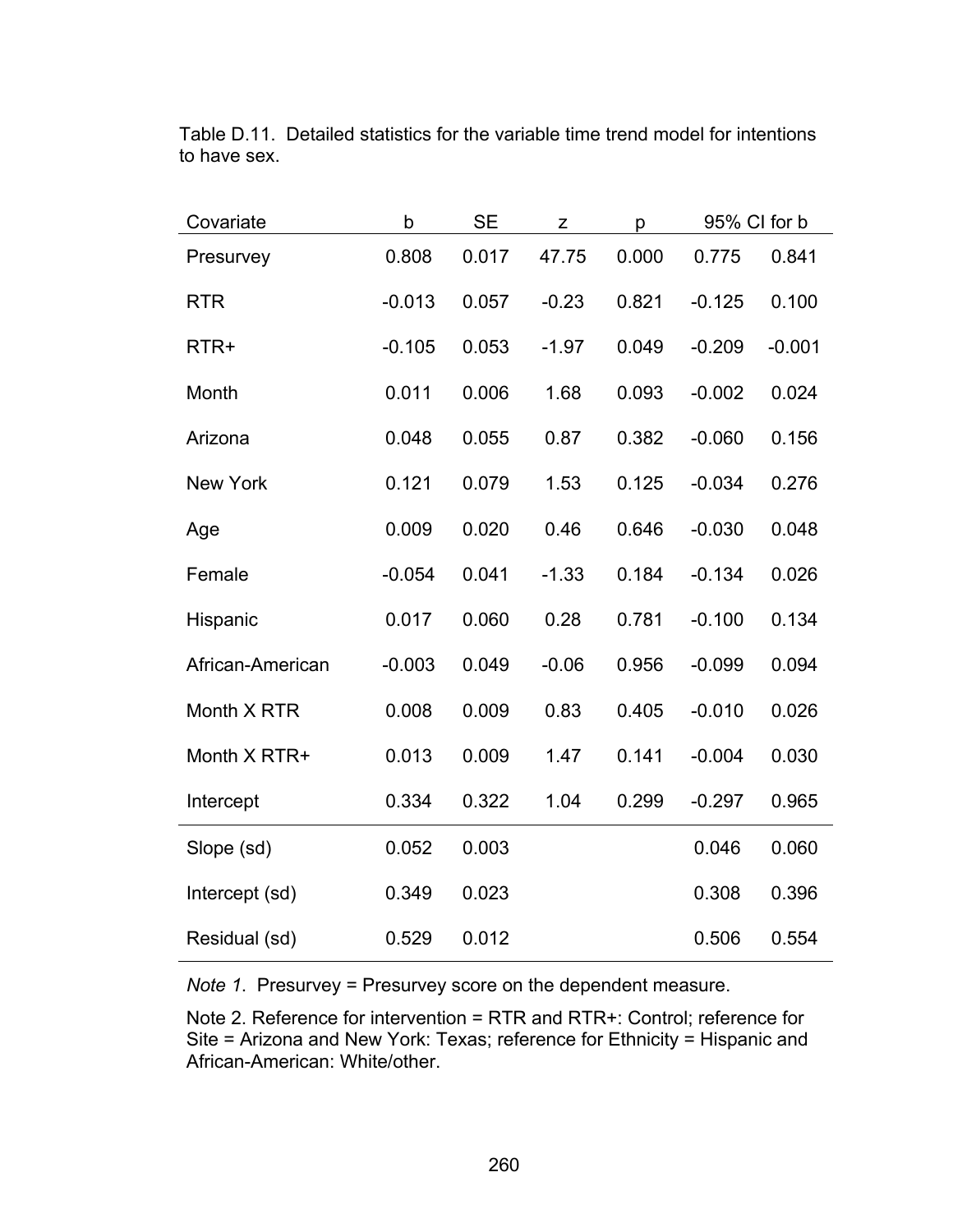| Covariate        | b        | <b>SE</b> | Z       | р     | 95% CI for b |       |
|------------------|----------|-----------|---------|-------|--------------|-------|
| Presurvey        | 0.606    | 0.027     | 22.61   | 0.000 | 0.553        | 0.658 |
| <b>RTR</b>       | 0.160    | 0.053     | 3.03    | 0.002 | 0.056        | 0.263 |
| RTR+             | 0.088    | 0.049     | 1.82    | 0.069 | $-0.007$     | 0.183 |
| Month            | 0.001    | 0.003     | 0.48    | 0.629 | $-0.004$     | 0.007 |
| Arizona          | $-0.095$ | 0.055     | $-1.72$ | 0.086 | $-0.203$     | 0.013 |
| <b>New York</b>  | 0.134    | 0.079     | 1.7     | 0.089 | $-0.021$     | 0.289 |
| Age              | 0.015    | 0.020     | 0.77    | 0.440 | $-0.024$     | 0.055 |
| Female           | 0.117    | 0.041     | 2.88    | 0.004 | 0.037        | 0.197 |
| Hispanic         | $-0.039$ | 0.060     | $-0.65$ | 0.515 | $-0.157$     | 0.079 |
| African-American | $-0.080$ | 0.049     | $-1.62$ | 0.104 | $-0.177$     | 0.017 |
| Intercept        | 0.916    | 0.328     | 2.79    | 0.005 | 0.273        | 1.559 |
| Intercept (sd)   | 0.408    | 0.018     |         |       | 0.373        | 0.445 |
| Residual (sd)    | 0.515    | 0.010     |         |       | 0.495        | 0.535 |

Table D.12. Detailed statistics for the covariate model for intentions to use prophylaxis.

*Note 1*. Presurvey = Presurvey score on the dependent measure.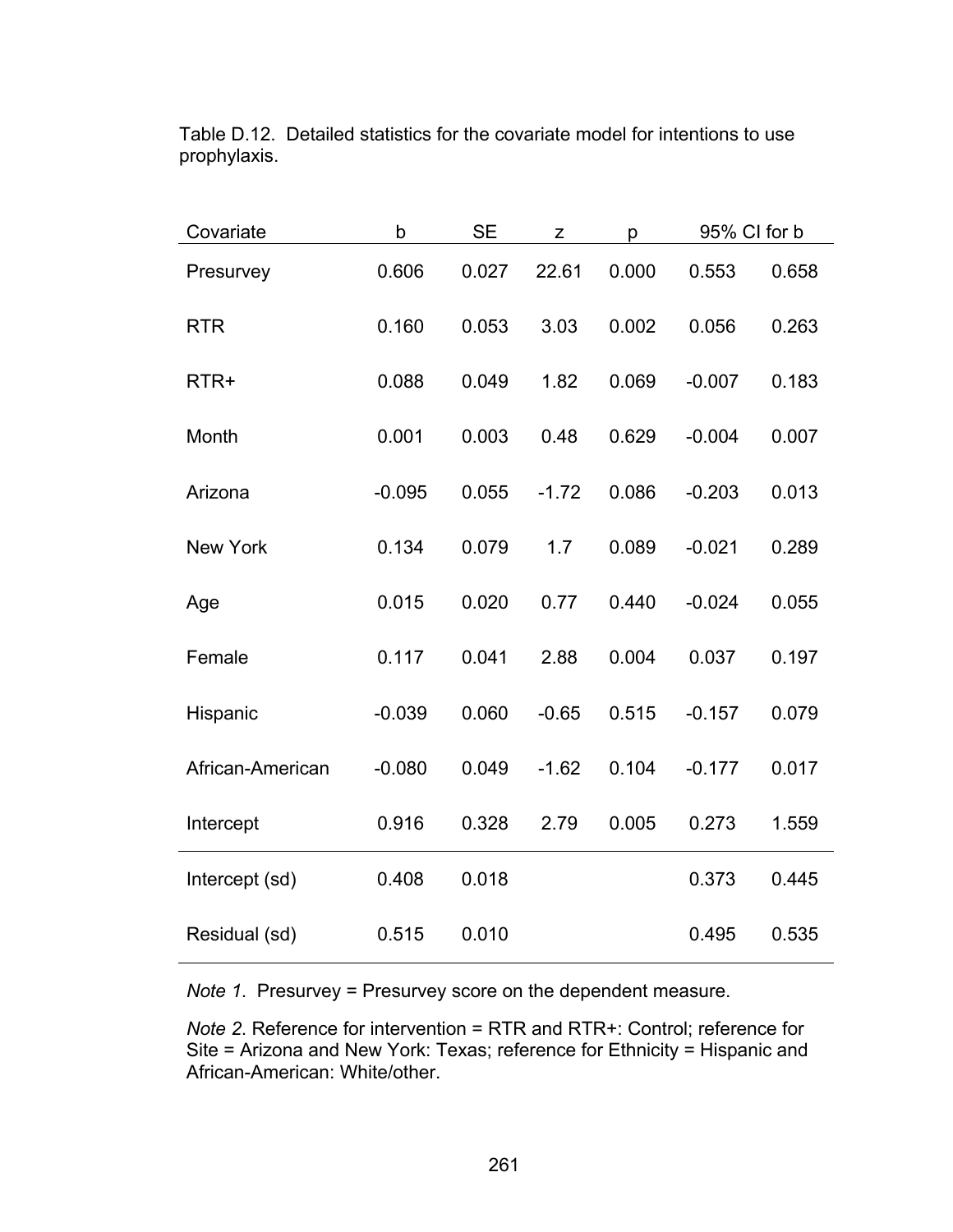| Covariate        | $\mathsf b$ | <b>SE</b> | Z       | р     | 95% CI for b |       |
|------------------|-------------|-----------|---------|-------|--------------|-------|
| Presurvey        | 0.606       | 0.027     | 22.61   | 0.000 | 0.553        | 0.659 |
| <b>RTR</b>       | 0.159       | 0.060     | 2.65    | 0.008 | 0.041        | 0.276 |
| RTR+             | 0.124       | 0.056     | 2.22    | 0.027 | 0.014        | 0.233 |
| Month            | 0.004       | 0.005     | 0.91    | 0.361 | $-0.005$     | 0.014 |
| Arizona          | $-0.094$    | 0.055     | $-1.70$ | 0.088 | $-0.202$     | 0.014 |
| <b>New York</b>  | 0.133       | 0.079     | 1.69    | 0.092 | $-0.022$     | 0.288 |
| Age              | 0.015       | 0.020     | 0.74    | 0.459 | $-0.024$     | 0.054 |
| Female           | 0.118       | 0.041     | 2.90    | 0.004 | 0.038        | 0.198 |
| Hispanic         | $-0.039$    | 0.060     | $-0.64$ | 0.519 | $-0.157$     | 0.079 |
| African-American | $-0.081$    | 0.049     | $-1.64$ | 0.101 | $-0.178$     | 0.016 |
| Month X RTR      | 0.001       | 0.007     | 0.11    | 0.912 | $-0.013$     | 0.014 |
| Month X RTR+     | $-0.008$    | 0.006     | $-1.32$ | 0.188 | $-0.021$     | 0.004 |
| Intercept        | 0.911       | 0.328     | 2.77    | 0.006 | 0.267        | 1.555 |
| Intercept (sd)   | 0.408       | 0.018     |         |       | 0.374        | 0.446 |
| Residual (sd)    | 0.514       | 0.010     |         |       | 0.494        | 0.534 |

Table D.13. Detailed statistics for the variable time trend model for intentions to use prophylaxis.

*Note 1*. Presurvey = Presurvey score on the dependent measure.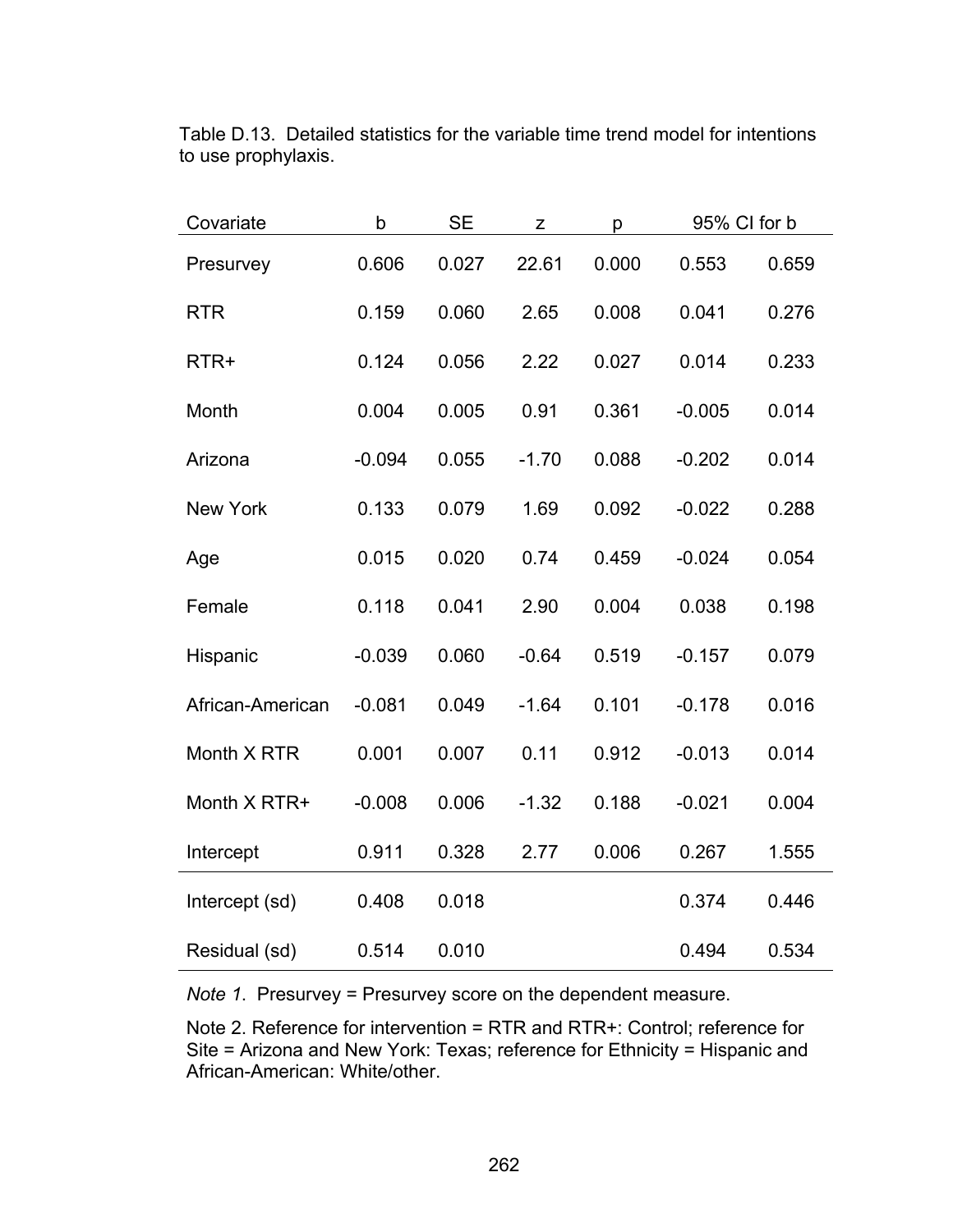| Covariate        | b        | <b>SE</b> | Z       | p     | 95% CI for b |          |
|------------------|----------|-----------|---------|-------|--------------|----------|
| Presurvey        | 0.825    | 0.036     | 23.03   | 0.000 | 0.755        | 0.895    |
| <b>RTR</b>       | 0.390    | 0.039     | 10.00   | 0.000 | 0.314        | 0.467    |
| RTR+             | 0.498    | 0.036     | 13.70   | 0.000 | 0.427        | 0.569    |
| Month            | 0.008    | 0.003     | 2.69    | 0.007 | 0.002        | 0.013    |
| Arizona          | $-0.064$ | 0.039     | $-1.63$ | 0.102 | $-0.141$     | 0.013    |
| <b>New York</b>  | 0.026    | 0.056     | 0.47    | 0.639 | $-0.083$     | 0.136    |
| Age              | $-0.007$ | 0.014     | $-0.52$ | 0.604 | $-0.036$     | 0.021    |
| Female           | 0.057    | 0.028     | 2.03    | 0.043 | 0.002        | 0.113    |
| Hispanic         | $-0.042$ | 0.042     | $-0.98$ | 0.325 | $-0.125$     | 0.041    |
| African-American | $-0.179$ | 0.034     | $-5.19$ | 0.000 | $-0.247$     | $-0.111$ |
| Month X RTR      | $-0.015$ | 0.004     | $-3.66$ | 0.000 | $-0.023$     | $-0.007$ |
| Month X RTR+     | $-0.017$ | 0.004     | $-4.37$ | 0.000 | $-0.024$     | $-0.009$ |
| Intercept        | 0.547    | 0.228     | 2.40    | 0.016 | 0.100        | 0.994    |
| Slope (sd)       | 0.016    | 0.002     |         |       | 0.012        | 0.022    |
| Intercept (sd)   | 0.313    | 0.012     |         |       | 0.291        | 0.337    |
| Residual (sd)    | 0.271    | 0.006     |         |       | 0.259        | 0.283    |

Table D.14. Detailed statistics for the variable time trend model for knowledge.

*Note 1*. Presurvey = Presurvey score on the dependent measure.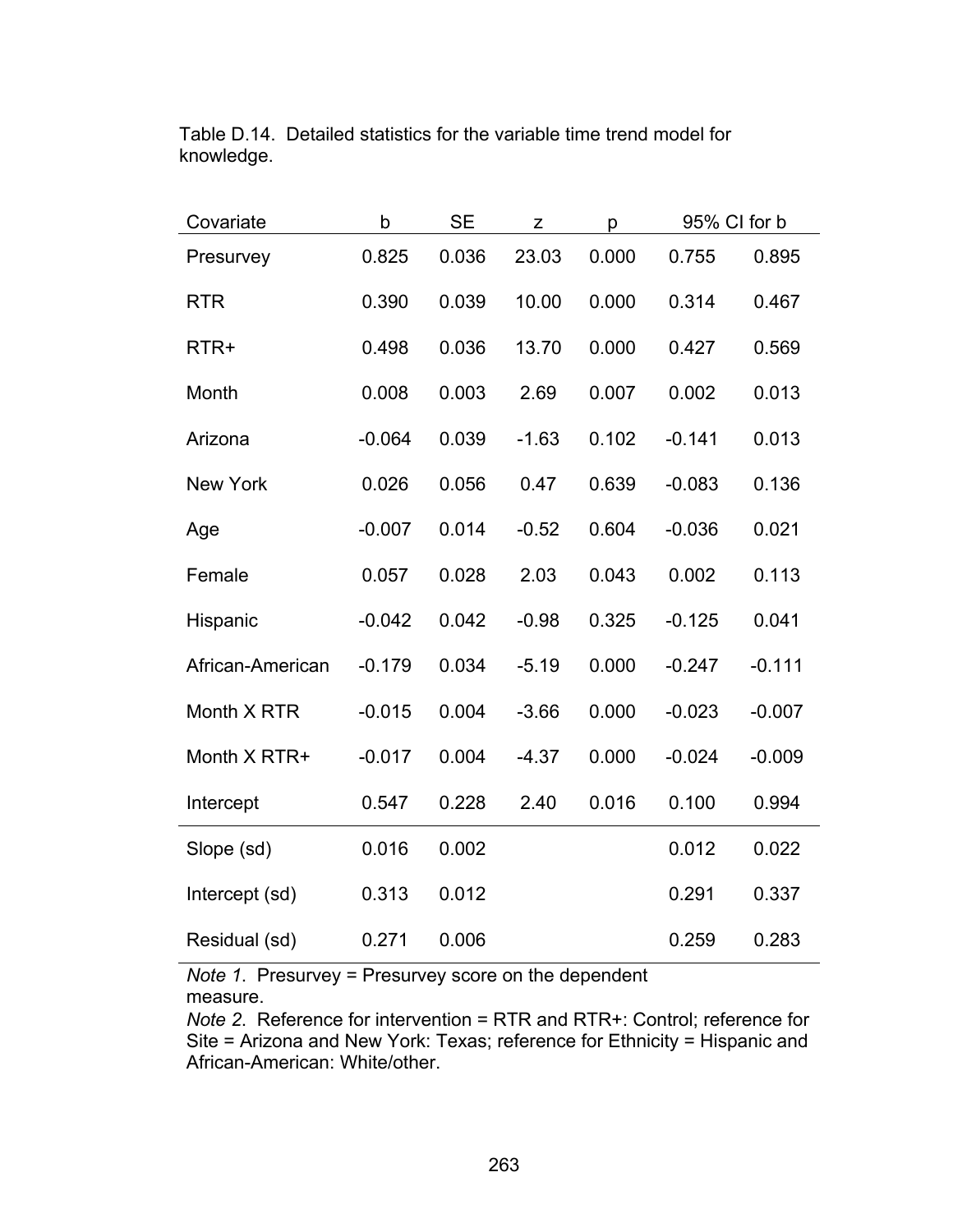| Covariate           | $\mathsf b$ | <b>SE</b> | Z       | P >  Z | 95% CI for b |          |
|---------------------|-------------|-----------|---------|--------|--------------|----------|
| Presurvey           | 0.831       | 0.036     | 23.39   | 0.000  | 0.762        | 0.901    |
| <b>RTR</b>          | 0.412       | 0.049     | 8.33    | 0.000  | 0.315        | 0.509    |
| RTR+                | 0.549       | 0.046     | 11.85   | 0.000  | 0.458        | 0.640    |
| Month               | 0.008       | 0.003     | 2.79    | 0.005  | 0.002        | 0.014    |
| Arizona             | $-0.049$    | 0.039     | $-1.24$ | 0.214  | $-0.125$     | 0.028    |
| <b>New York</b>     | 0.027       | 0.056     | 0.49    | 0.625  | $-0.082$     | 0.137    |
| Age                 | $-0.007$    | 0.014     | $-0.51$ | 0.611  | $-0.035$     | 0.021    |
| Female              | 0.050       | 0.028     | 1.77    | 0.077  | $-0.005$     | 0.105    |
| Hispanic            | $-0.133$    | 0.075     | $-1.78$ | 0.075  | $-0.280$     | 0.014    |
| African-American    | $-0.024$    | 0.061     | $-0.39$ | 0.696  | $-0.143$     | 0.096    |
| Month X RTR         | $-0.015$    | 0.004     | $-3.74$ | 0.000  | $-0.023$     | $-0.007$ |
| Month X RTR+        | $-0.017$    | 0.004     | $-4.49$ | 0.000  | $-0.025$     | $-0.010$ |
| Hispanic X RTR      | 0.216       | 0.107     | 2.03    | 0.043  | 0.007        | 0.426    |
| Af. Amer. X RTR     | $-0.188$    | 0.083     | $-2.27$ | 0.023  | $-0.351$     | $-0.025$ |
| Hispanic X RTR+     | 0.067       | 0.092     | 0.72    | 0.469  | $-0.114$     | 0.247    |
| Af. Amer. X<br>RTR+ | $-0.232$    | 0.080     | $-2.91$ | 0.004  | $-0.389$     | $-0.076$ |
| Intercept           | 0.499       | 0.228     | 2.19    | 0.028  | 0.053        | 0.946    |
| Slope (sd)          | 0.016       | 0.002     |         |        | 0.012        | 0.022    |
| Intercept (sd)      | 0.308       | 0.012     |         |        | 0.286        | 0.332    |
| Residual (sd)       | 0.270       | 0.006     |         |        | 0.258        | 0.283    |

Table D.15. Detailed statistics for the extended model for knowledge.

*Note 1*. Presurvey = Presurvey score on the dependent measure; Af. Amer. = African American.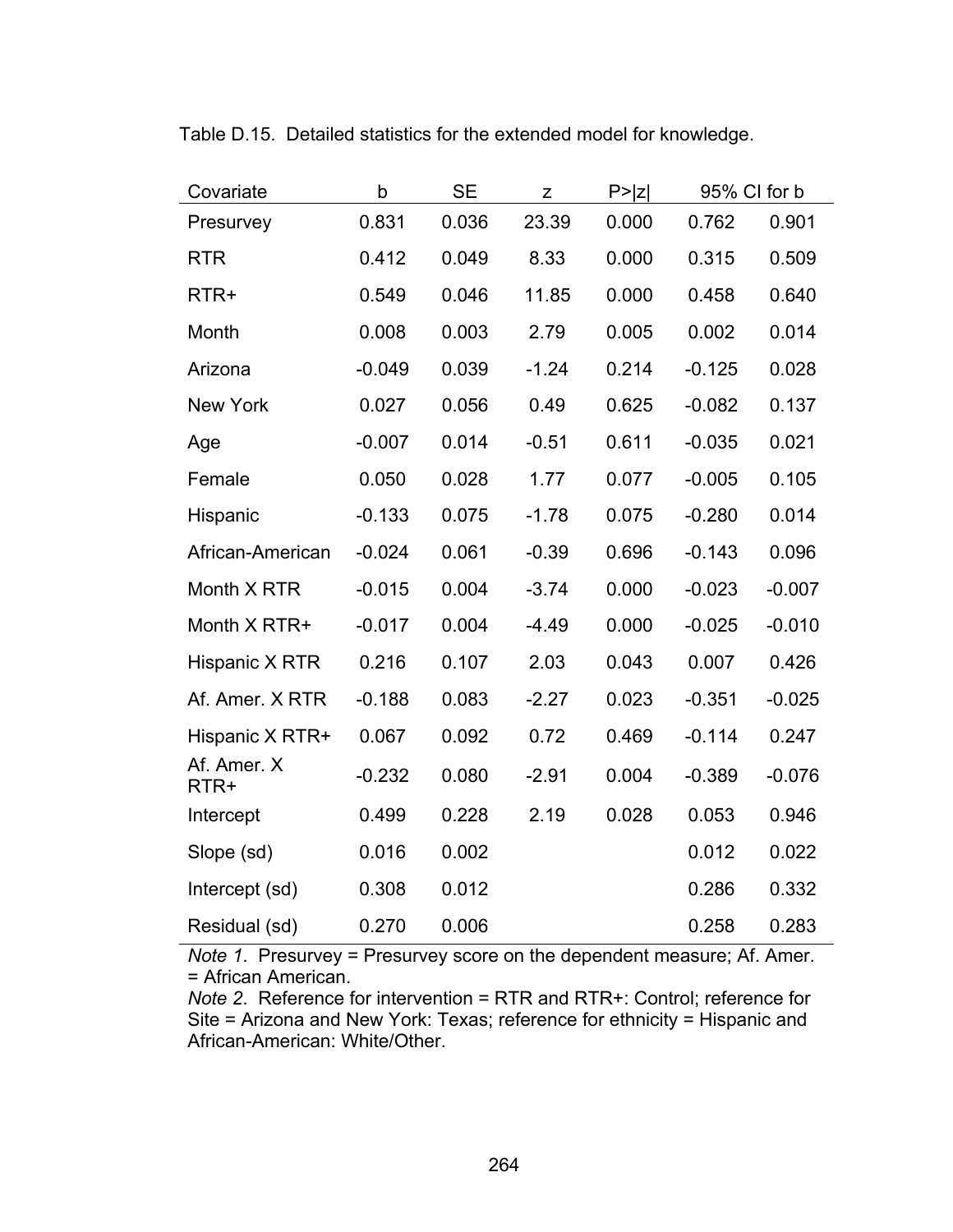| Covariate        | b        | <b>SE</b> | Z       | р     | 95% CI for b |          |
|------------------|----------|-----------|---------|-------|--------------|----------|
| Presurvey        | 0.725    | 0.019     | 38.44   | 0.000 | 0.688        | 0.762    |
| <b>RTR</b>       | 0.025    | 0.049     | 0.5     | 0.614 | $-0.071$     | 0.120    |
| RTR+             | $-0.095$ | 0.045     | $-2.12$ | 0.034 | $-0.183$     | $-0.007$ |
| Month            | 0.018    | 0.003     | 6.19    | 0.000 | 0.012        | 0.024    |
| Arizona          | 0.069    | 0.051     | 1.35    | 0.178 | $-0.031$     | 0.170    |
| <b>New York</b>  | 0.272    | 0.074     | 3.67    | 0.000 | 0.127        | 0.417    |
| Age              | $-0.001$ | 0.019     | $-0.07$ | 0.944 | $-0.038$     | 0.035    |
| Female           | $-0.057$ | 0.038     | $-1.5$  | 0.133 | $-0.131$     | 0.017    |
| Hispanic         | $-0.104$ | 0.056     | $-1.86$ | 0.063 | $-0.213$     | 0.006    |
| African-American | $-0.023$ | 0.045     | $-0.51$ | 0.607 | $-0.112$     | 0.066    |
| Intercept        | 0.459    | 0.299     | 1.54    | 0.125 | $-0.127$     | 1.044    |
| Slope (sd)       | 0.038    | 0.003     |         |       | 0.032        | 0.045    |
| Intercept (sd)   | 0.363    | 0.018     |         |       | 0.330        | 0.400    |
| Residual (sd)    | 0.445    | 0.010     |         |       | 0.425        | 0.466    |

Table D.16. Detailed statistics for the covariate model for attitudes towards sex.

*Note 1*. Presurvey = Presurvey score on the dependent measure.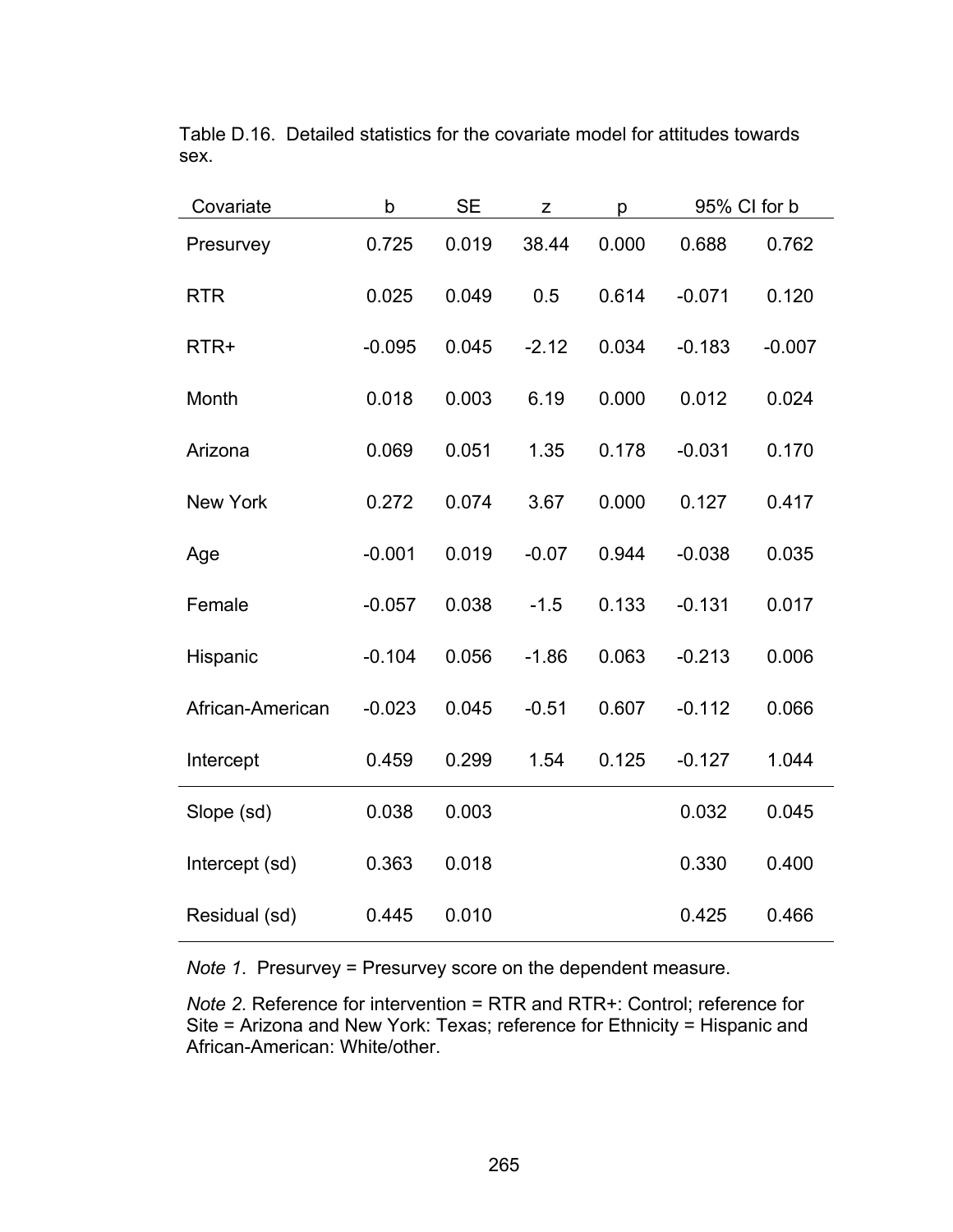| Covariate        | b        | SE    | Z       | p     |          | 95% CI for b |
|------------------|----------|-------|---------|-------|----------|--------------|
| Presurvey        | 0.756    | 0.031 | 24.28   | 0.000 | 0.695    | 0.818        |
| <b>RTR</b>       | 0.151    | 0.035 | 4.32    | 0.000 | 0.082    | 0.219        |
| RTR+             | 0.210    | 0.032 | 6.46    | 0.000 | 0.146    | 0.273        |
| Month            | 0.005    | 0.003 | 1.95    | 0.051 | 0.000    | 0.011        |
| Arizona          | $-0.067$ | 0.035 | $-1.88$ | 0.059 | $-0.136$ | 0.003        |
| New York         | 0.023    | 0.051 | 0.45    | 0.652 | $-0.076$ | 0.122        |
| Age              | 0.021    | 0.013 | 1.70    | 0.089 | $-0.003$ | 0.046        |
| Female           | 0.125    | 0.026 | 4.82    | 0.000 | 0.074    | 0.176        |
| Hispanic         | $-0.021$ | 0.038 | $-0.54$ | 0.588 | $-0.096$ | 0.054        |
| African-American | $-0.139$ | 0.031 | $-4.51$ | 0.000 | $-0.199$ | $-0.078$     |
| Month X RTR      | $-0.004$ | 0.004 | $-1.07$ | 0.283 | $-0.012$ | 0.003        |
| Month X RTR+     | $-0.010$ | 0.004 | $-2.81$ | 0.005 | $-0.017$ | $-0.003$     |
| Intercept        | 0.332    | 0.212 | 1.57    | 0.117 | $-0.084$ | 0.747        |
| Slope (sd)       | 0.020    | 0.002 |         |       | 0.017    | 0.024        |
| Intercept (sd)   | 0.283    | 0.011 |         |       | 0.263    | 0.305        |
| Residual (sd)    | 0.235    | 0.006 |         |       | 0.224    | 0.246        |

Table D.17. Detailed statistics for the variable time trend model for attitudes towards prophylaxis.

*Note 1*. Presurvey = Presurvey score on the dependent measure.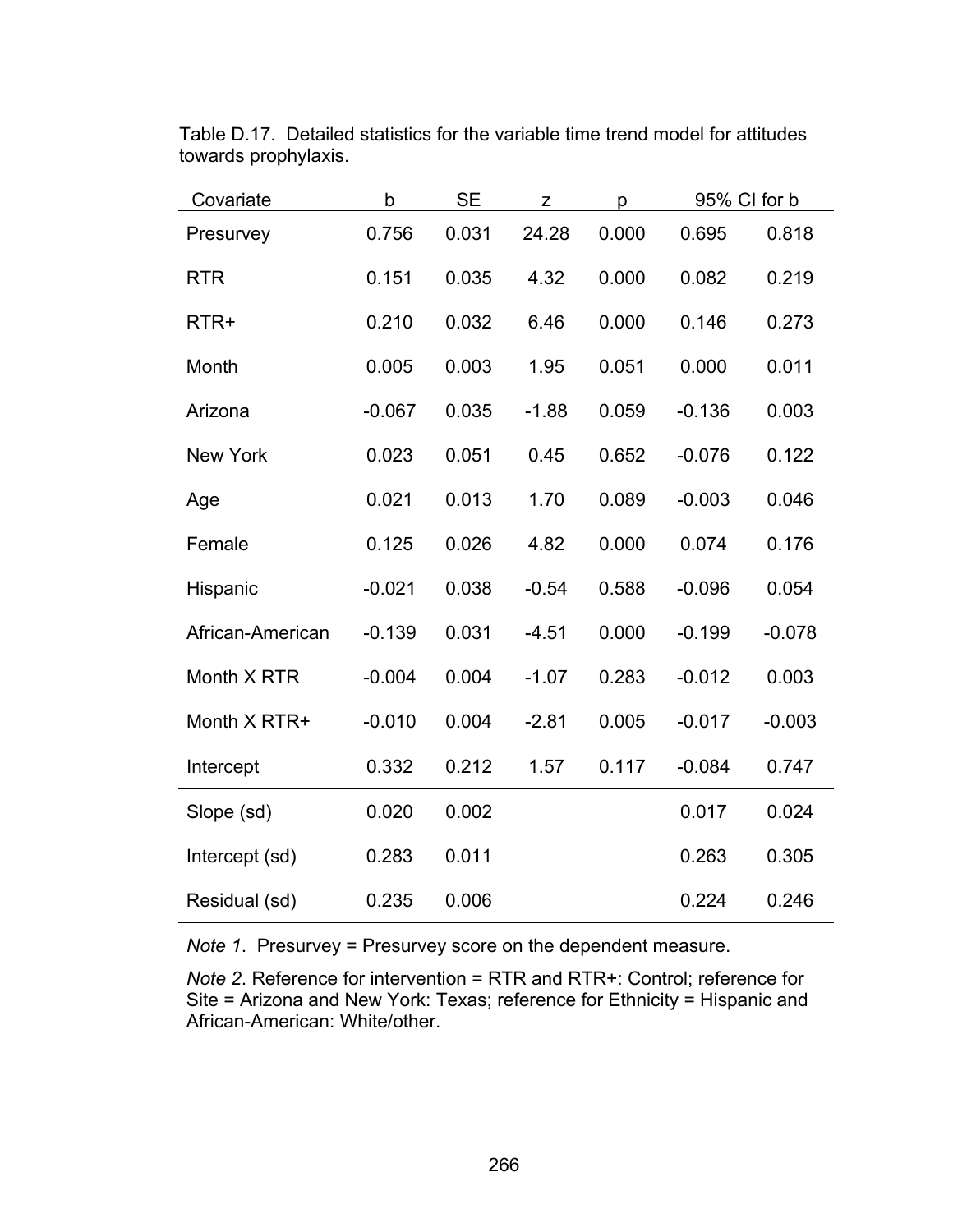| Covariate        | b        | <b>SE</b> | z        | р     |          | 95 % CI for b |
|------------------|----------|-----------|----------|-------|----------|---------------|
| Presurvey        | 0.759    | 0.031     | 24.520   | 0.000 | 0.699    | 0.820         |
| <b>RTR</b>       | 0.156    | 0.044     | 3.520    | 0.000 | 0.069    | 0.244         |
| RTR+             | 0.221    | 0.042     | 5.310    | 0.000 | 0.139    | 0.303         |
| Month            | 0.005    | 0.003     | 2.010    | 0.045 | 0.000    | 0.011         |
| Arizona          | $-0.049$ | 0.035     | $-1.390$ | 0.163 | $-0.119$ | 0.020         |
| <b>New York</b>  | 0.027    | 0.051     | 0.530    | 0.598 | $-0.072$ | 0.126         |
| Age              | 0.021    | 0.013     | 1.710    | 0.088 | $-0.003$ | 0.046         |
| Female           | 0.118    | 0.026     | 4.570    | 0.000 | 0.067    | 0.168         |
| Hispanic         | $-0.132$ | 0.068     | $-1.930$ | 0.053 | $-0.265$ | 0.002         |
| African-American | $-0.051$ | 0.055     | $-0.930$ | 0.350 | $-0.159$ | 0.056         |
| Month X RTR      | $-0.004$ | 0.004     | $-1.130$ | 0.258 | $-0.012$ | 0.003         |
| Month X RTR+     | $-0.011$ | 0.004     | $-2.870$ | 0.004 | $-0.018$ | $-0.003$      |
| Hispanic X RTR   | 0.250    | 0.097     | 2.580    | 0.010 | 0.060    | 0.439         |
| Af. Amer. X RTR  | $-0.140$ | 0.075     | $-1.870$ | 0.061 | $-0.287$ | 0.007         |
| Hispanic X RTR+  | 0.092    | 0.084     | 1.100    | 0.273 | $-0.072$ | 0.256         |
| Af. Amer. X RTR+ | $-0.095$ | 0.072     | $-1.320$ | 0.188 | $-0.237$ | 0.047         |
| Intercept        | 0.318    | 0.212     | 1.500    | 0.134 | $-0.097$ | 0.733         |
| Slope (sd)       | 0.020    | 0.002     |          |       | 0.017    | 0.024         |
| Intercept (sd)   | 0.280    | 0.010     |          |       | 0.260    | 0.301         |
| Residual (sd)    | 0.235    | 0.006     |          |       | 0.224    | 0.246         |

Table D.18. Detailed statistics for the extended model for attitudes towards prophylaxis.

*Note 1*. Presurvey = Presurvey score on the dependent measure, Af. Amer. = African American.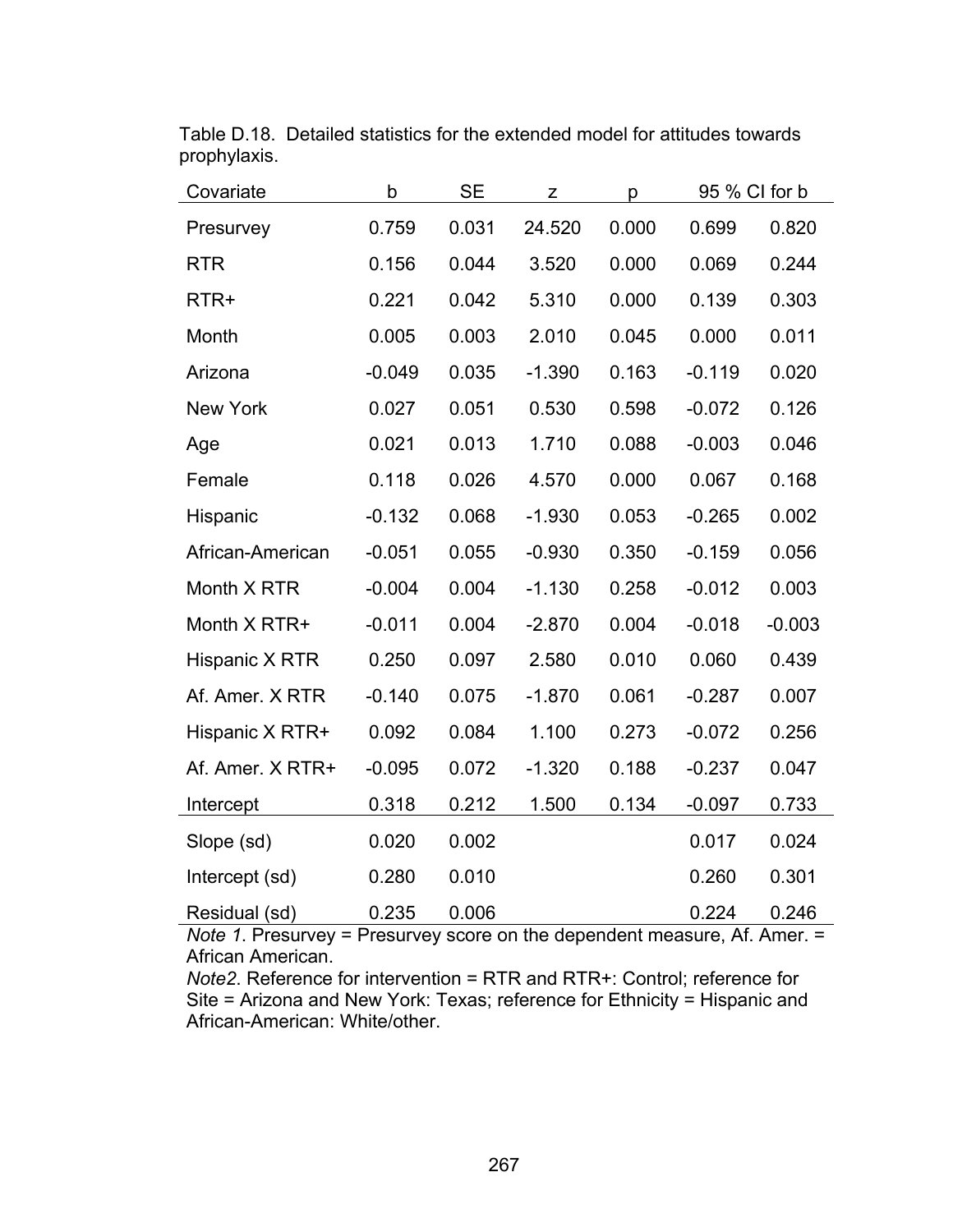| Covariate        | b        | <b>SE</b> | Z       | р     | 95% CI for b |          |
|------------------|----------|-----------|---------|-------|--------------|----------|
| Presurvey        | 0.691    | 0.021     | 32.97   | 0.000 | 0.650        | 0.733    |
| <b>RTR</b>       | $-0.011$ | 0.039     | $-0.28$ | 0.783 | $-0.087$     | 0.066    |
| RTR+             | $-0.088$ | 0.036     | $-2.44$ | 0.015 | $-0.158$     | $-0.017$ |
| Month            | 0.020    | 0.002     | 9.46    | 0.000 | 0.016        | 0.024    |
| Arizona          | 0.018    | 0.041     | 0.43    | 0.667 | $-0.063$     | 0.098    |
| <b>New York</b>  | 0.041    | 0.059     | 0.71    | 0.481 | $-0.074$     | 0.156    |
| Age              | 0.014    | 0.015     | 0.9     | 0.366 | $-0.016$     | 0.043    |
| Female           | $-0.032$ | 0.030     | $-1.08$ | 0.282 | $-0.091$     | 0.027    |
| Hispanic         | $-0.040$ | 0.045     | $-0.9$  | 0.367 | $-0.128$     | 0.047    |
| African-American | $-0.027$ | 0.037     | $-0.74$ | 0.462 | $-0.100$     | 0.045    |
| Intercept        | 0.314    | 0.240     | 1.31    | 0.190 | $-0.156$     | 0.784    |
| Slope (sd)       | 0.023    | 0.003     |         |       | 0.018        | 0.029    |
| Intercept (sd)   | 0.300    | 0.014     |         |       | 0.274        | 0.328    |
| Residual (sd)    | 0.352    | 0.008     |         |       | 0.337        | 0.368    |

Table D.19. Detailed statistics for the covariate model for perceived sexual norms.

*Note 1*. Presurvey = Presurvey score on the dependent measure.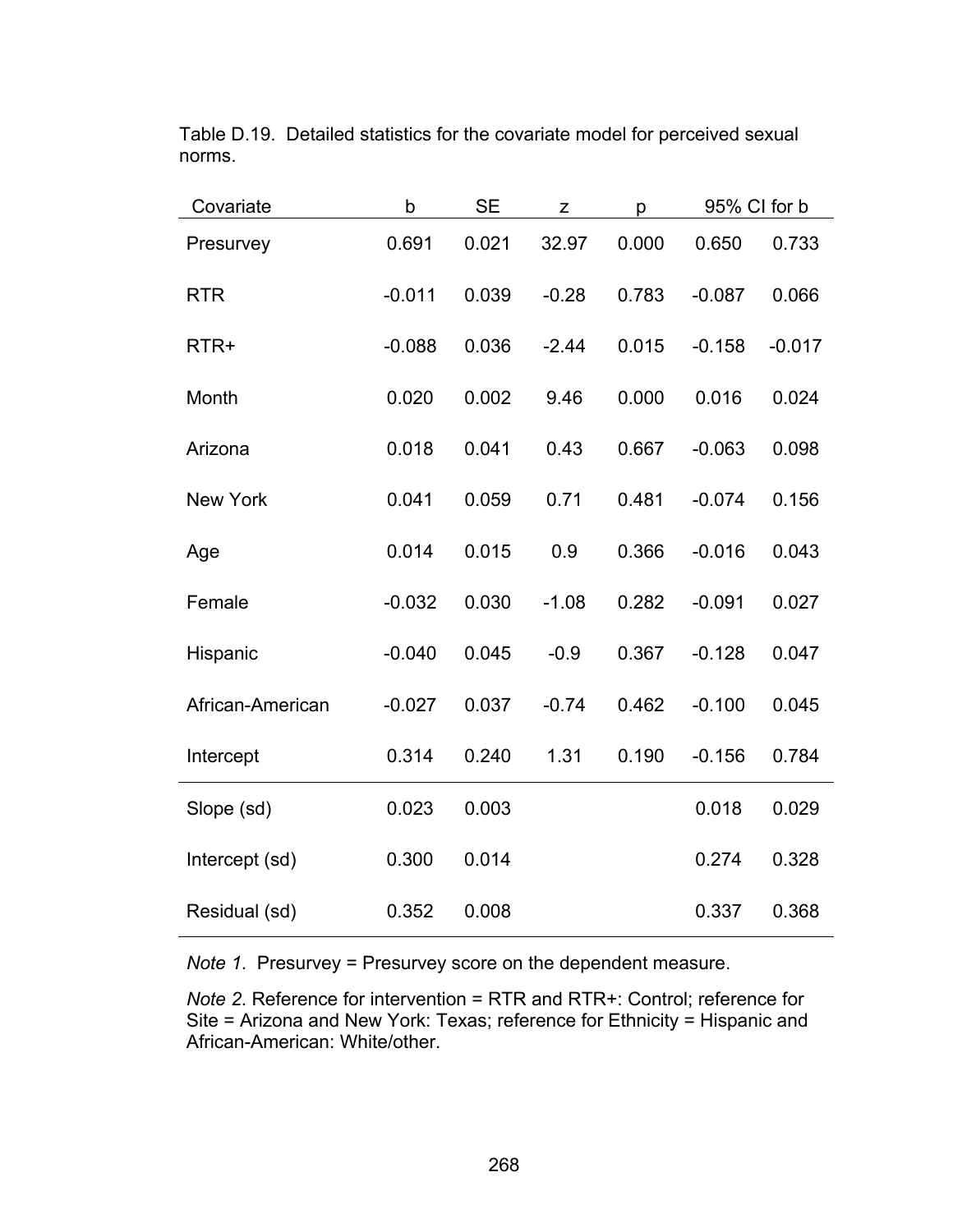| Covariate        | b        | <b>SE</b> | Z       | р     | 95% CI for b |          |
|------------------|----------|-----------|---------|-------|--------------|----------|
| Presurvey        | 0.672    | 0.023     | 28.67   | 0.000 | 0.627        | 0.718    |
| <b>RTR</b>       | 0.000    | 0.051     | 0.00    | 0.999 | $-0.100$     | 0.100    |
| RTR+             | $-0.025$ | 0.047     | $-0.54$ | 0.590 | $-0.118$     | 0.067    |
| Month            | 0.011    | 0.003     | 4.19    | 0.000 | 0.006        | 0.016    |
| Arizona          | $-0.099$ | 0.054     | $-1.82$ | 0.068 | $-0.206$     | 0.007    |
| <b>New York</b>  | 0.134    | 0.077     | 1.73    | 0.083 | $-0.017$     | 0.286    |
| Age              | 0.007    | 0.020     | 0.36    | 0.720 | $-0.031$     | 0.045    |
| Female           | $-0.140$ | 0.040     | $-3.47$ | 0.001 | $-0.219$     | $-0.061$ |
| Hispanic         | $-0.023$ | 0.059     | $-0.39$ | 0.696 | $-0.138$     | 0.092    |
| African-American | $-0.030$ | 0.048     | $-0.61$ | 0.539 | $-0.124$     | 0.065    |
| Intercept        | 0.277    | 0.314     | 0.88    | 0.379 | $-0.340$     | 0.893    |
| Slope (sd)       | 0.029    | 0.003     |         |       | 0.023        | 0.037    |
| Intercept (sd)   | 0.403    | 0.017     |         |       | 0.370        | 0.438    |
| Residual (sd)    | 0.433    | 0.010     |         |       | 0.414        | 0.453    |

Table D.20. Detailed statistics for the covariate model for perceived parental sexual norms.

*Note 1*. Presurvey = Presurvey score on the dependent measure.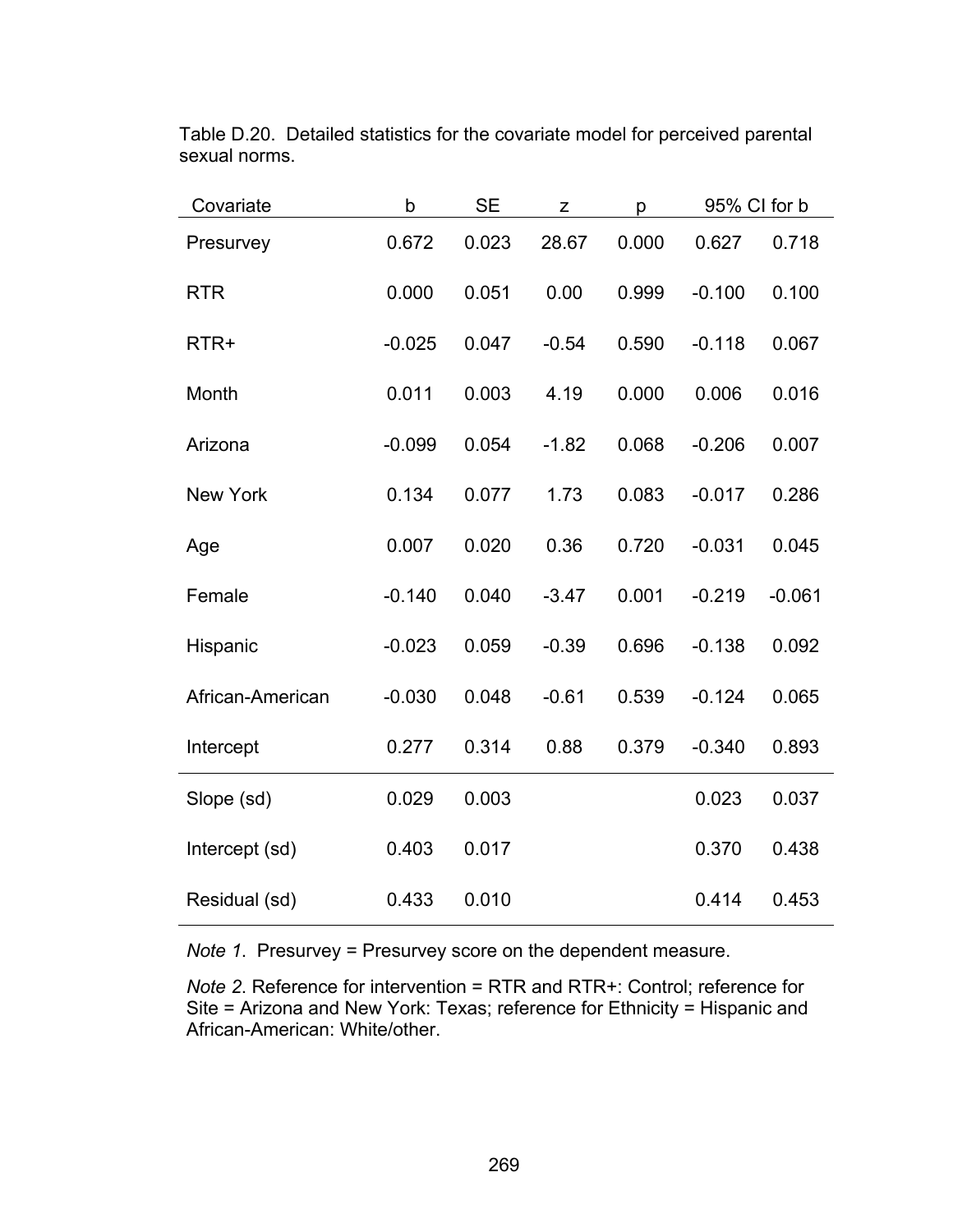| Covariate        | b        | <b>SE</b> | $\mathsf Z$ | р     |          | 95% CI for b |
|------------------|----------|-----------|-------------|-------|----------|--------------|
| Presurvey        | 0.678    | 0.023     | 29.17       | 0.000 | 0.633    | 0.724        |
| <b>RTR</b>       | 0.026    | 0.066     | 0.40        | 0.691 | $-0.103$ | 0.156        |
| RTR+             | 0.050    | 0.062     | 0.81        | 0.417 | $-0.071$ | 0.171        |
| Month            | 0.011    | 0.003     | 4.21        | 0.000 | 0.006    | 0.016        |
| Arizona          | $-0.101$ | 0.054     | $-1.87$     | 0.062 | $-0.208$ | 0.005        |
| <b>New York</b>  | 0.119    | 0.077     | 1.54        | 0.124 | $-0.033$ | 0.271        |
| Age              | 0.012    | 0.019     | 0.60        | 0.548 | $-0.026$ | 0.050        |
| Female           | $-0.132$ | 0.040     | $-3.30$     | 0.001 | $-0.211$ | $-0.054$     |
| Hispanic         | 0.215    | 0.104     | 2.06        | 0.039 | 0.011    | 0.420        |
| African-American | $-0.036$ | 0.084     | $-0.43$     | 0.668 | $-0.201$ | 0.129        |
| Hispanic X RTR   | $-0.110$ | 0.148     | $-0.74$     | 0.457 | $-0.400$ | 0.180        |
| Af. Amer. X RTR  | $-0.014$ | 0.115     | $-0.12$     | 0.903 | $-0.240$ | 0.212        |
| Hispanic X RTR+  | $-0.445$ | 0.127     | $-3.49$     | 0.000 | $-0.695$ | $-0.195$     |
| Af. Amer. X RTR+ | 0.024    | 0.111     | 0.22        | 0.828 | $-0.194$ | 0.242        |
| Intercept        | 0.158    | 0.314     | 0.50        | 0.615 | $-0.458$ | 0.774        |
| Slope (sd)       | 0.029    | 0.003     |             |       | 0.023    | 0.037        |
| Intercept (sd)   | 0.396    | 0.017     |             |       | 0.363    | 0.431        |
| Residual (sd)    | 0.432    | 0.010     |             |       | 0.413    | 0.452        |

Table D.21. Detailed statistics for the extended model for perceived parental sexual norms.

*Note 1*. Presurvey = Presurvey score on the dependent measure; Af. Amer. = African-American.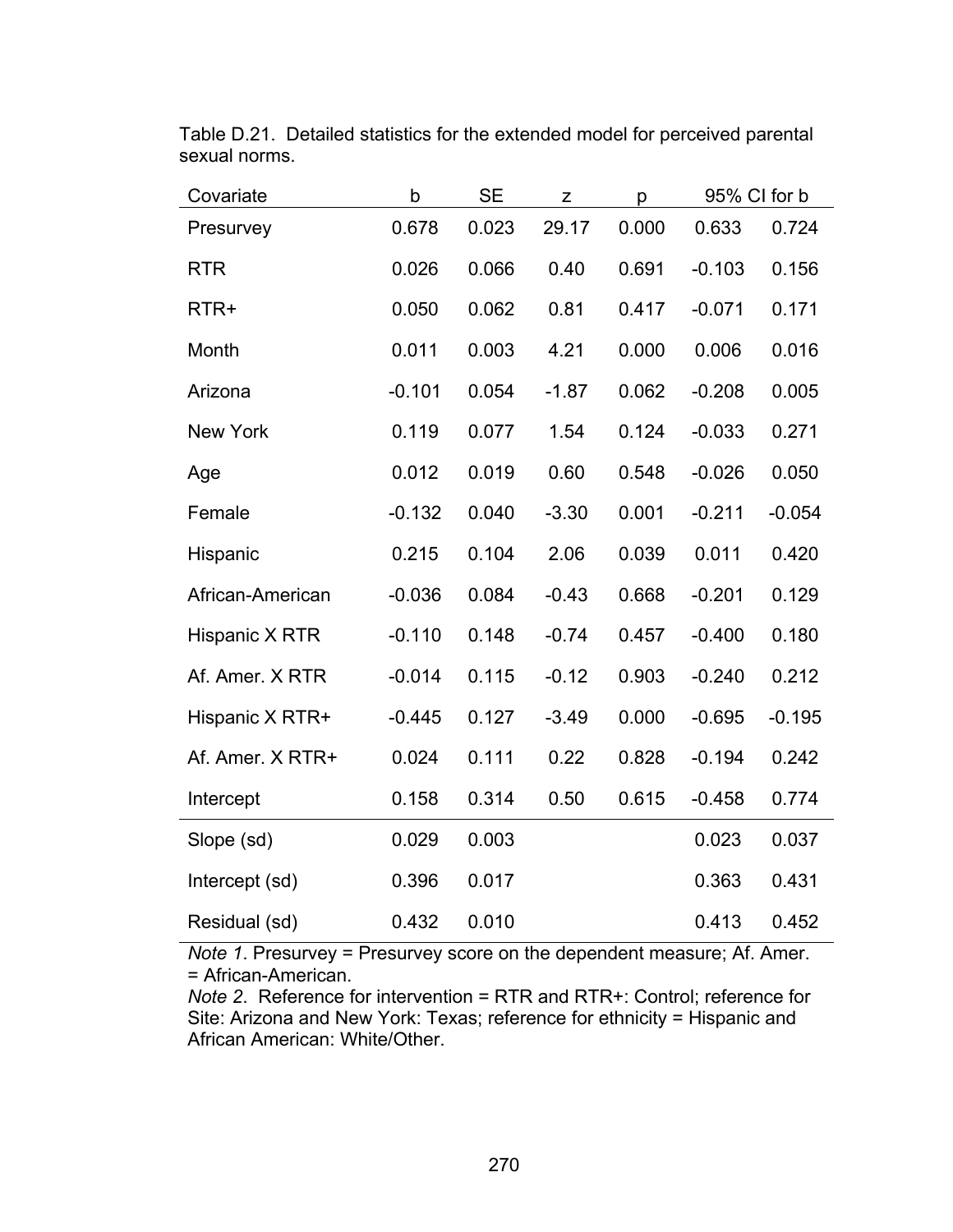| Covariate        | b        | <b>SE</b> | Z       | р     | 95% CI for b |          |
|------------------|----------|-----------|---------|-------|--------------|----------|
| Presurvey        | 0.544    | 0.029     | 18.55   | 0.000 | 0.487        | 0.602    |
| <b>RTR</b>       | 0.092    | 0.047     | 1.98    | 0.047 | 0.001        | 0.184    |
| RTR+             | 0.087    | 0.043     | 2.04    | 0.042 | 0.003        | 0.172    |
| Month            | 0.002    | 0.002     | 0.91    | 0.361 | $-0.002$     | 0.007    |
| Arizona          | $-0.132$ | 0.049     | $-2.68$ | 0.007 | $-0.228$     | $-0.035$ |
| <b>New York</b>  | 0.112    | 0.070     | 1.58    | 0.113 | $-0.026$     | 0.250    |
| Age              | 0.025    | 0.018     | 1.44    | 0.149 | $-0.009$     | 0.060    |
| Female           | 0.140    | 0.036     | 3.89    | 0.000 | 0.069        | 0.210    |
| Hispanic         | $-0.077$ | 0.053     | $-1.45$ | 0.148 | $-0.182$     | 0.027    |
| African-American | $-0.154$ | 0.043     | $-3.57$ | 0.000 | $-0.239$     | $-0.069$ |
| Intercept        | 0.928    | 0.293     | 3.16    | 0.002 | 0.353        | 1.503    |
| Slope (sd)       | 0.024    | 0.003     |         |       | 0.018        | 0.031    |
| Intercept (sd)   | 0.377    | 0.016     |         |       | 0.348        | 0.409    |
| Residual (sd)    | 0.385    | 0.009     |         |       | 0.368        | 0.403    |

Table D.22. Detailed statistics for the covariate model for perceived prophylactic norms.

*Note 1*. Presurvey = Presurvey score on the dependent measure.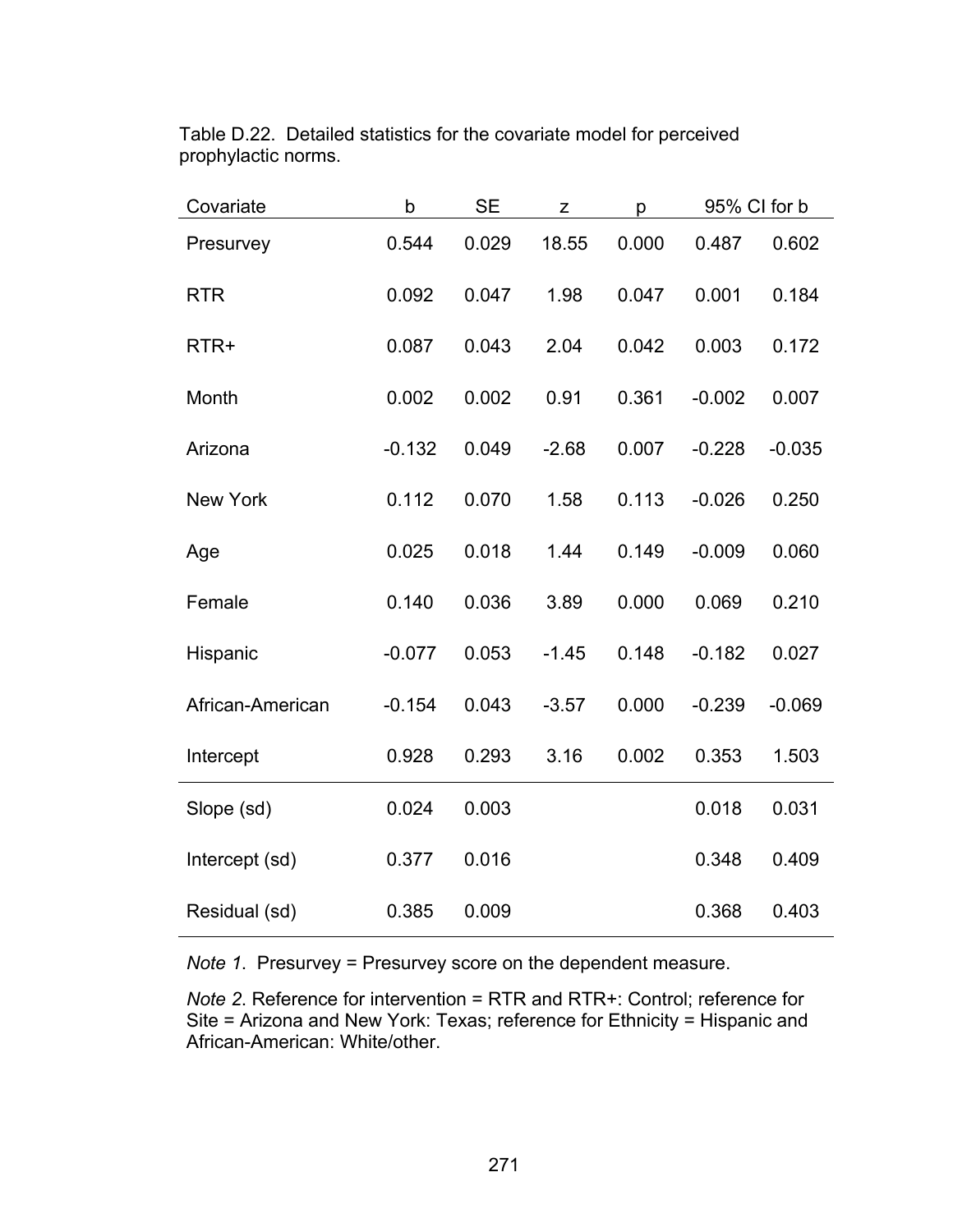| Covariate        | b        | <b>SE</b> | Z       | p     | 95% CI for b |          |
|------------------|----------|-----------|---------|-------|--------------|----------|
| Presurvey        | 0.551    | 0.029     | 18.85   | 0.000 | 0.494        | 0.609    |
| <b>RTR</b>       | 0.119    | 0.060     | 1.97    | 0.049 | 0.001        | 0.236    |
| RTR+             | 0.080    | 0.056     | 1.43    | 0.152 | $-0.030$     | 0.190    |
| Month            | 0.002    | 0.002     | 0.95    | 0.341 | $-0.002$     | 0.007    |
| Arizona          | $-0.109$ | 0.049     | $-2.21$ | 0.027 | $-0.205$     | $-0.012$ |
| <b>New York</b>  | 0.108    | 0.071     | 1.53    | 0.127 | $-0.031$     | 0.246    |
| Age              | 0.025    | 0.017     | 1.43    | 0.152 | $-0.009$     | 0.059    |
| Female           | 0.131    | 0.036     | 3.65    | 0.000 | 0.060        | 0.201    |
| Hispanic         | $-0.186$ | 0.095     | $-1.96$ | 0.050 | $-0.371$     | 0.000    |
| African-American | $-0.074$ | 0.077     | $-0.95$ | 0.340 | $-0.225$     | 0.078    |
| Hispanic X RTR   | 0.258    | 0.135     | 1.91    | 0.057 | $-0.007$     | 0.522    |
| Af. Amer. X RTR  | $-0.212$ | 0.106     | $-2.01$ | 0.044 | $-0.419$     | $-0.005$ |
| Hispanic X RTR+  | 0.084    | 0.116     | 0.72    | 0.470 | $-0.144$     | 0.311    |
| Af. Amer. X RTR+ | $-0.012$ | 0.102     | $-0.12$ | 0.903 | $-0.212$     | 0.187    |
| Intercept        | 0.907    | 0.294     | 3.08    | 0.002 | 0.330        | 1.484    |
| Slope (sd)       | 0.023    | 0.003     |         |       | 0.018        | 0.031    |
| Intercept (sd)   | 0.373    | 0.016     |         |       | 0.343        | 0.405    |
| Residual (sd)    | 0.385    | 0.009     |         |       | 0.368        | 0.403    |

Table D.23. Detailed statistics for the extended model for perceived prophylactic norms.

*Note 1*. Presurvey = Presurvey score on the dependent measure; Af. Amer. = African-American.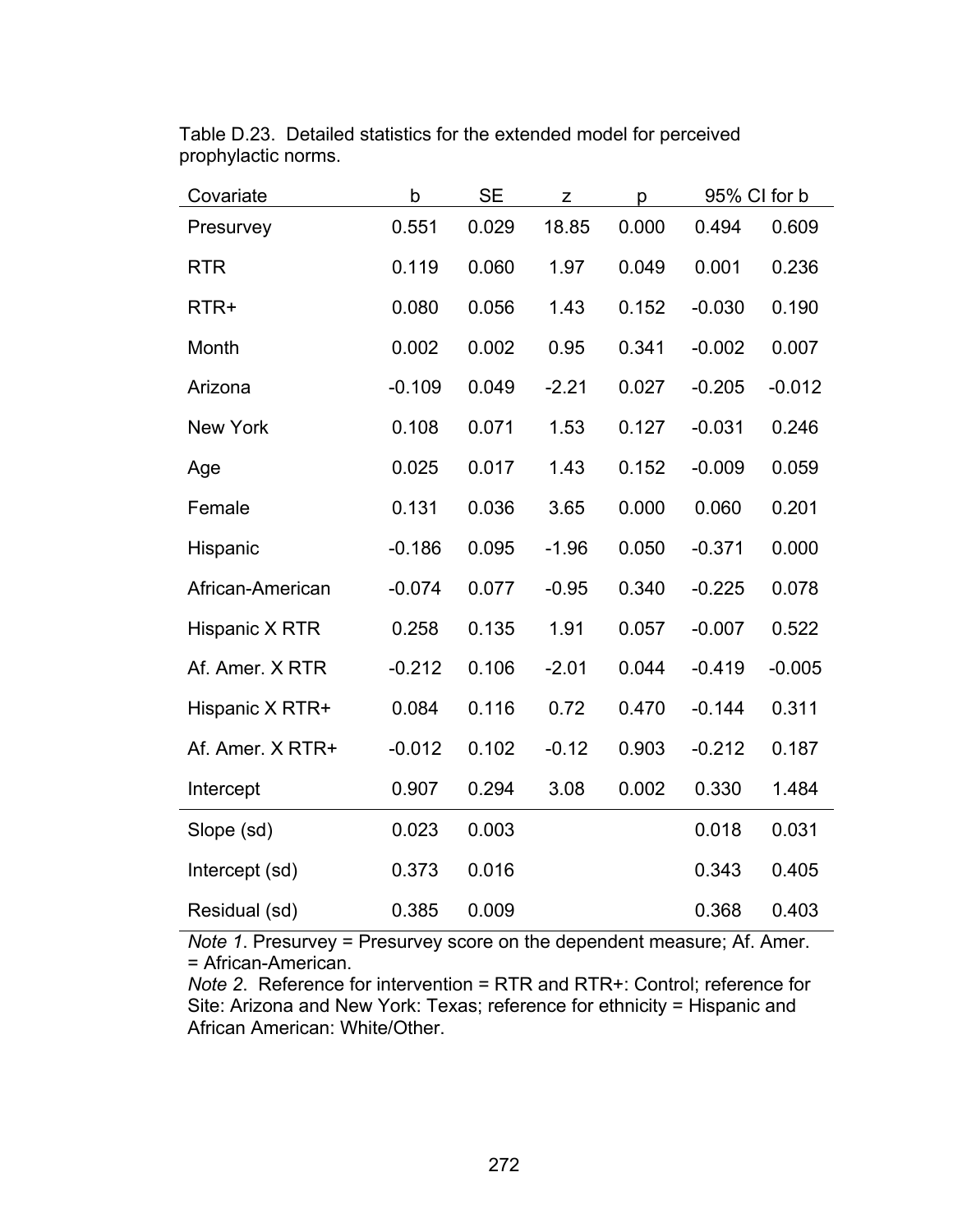| Covariate        | b        | <b>SE</b> | Z       | р     | 95% CI for b |          |
|------------------|----------|-----------|---------|-------|--------------|----------|
| Presurvey        | 0.441    | 0.029     | 15.35   | 0.000 | 0.384        | 0.497    |
| <b>RTR</b>       | 0.190    | 0.052     | 3.62    | 0.000 | 0.087        | 0.293    |
| RTR+             | 0.244    | 0.048     | 5.05    | 0.000 | 0.149        | 0.338    |
| Month            | $-0.006$ | 0.003     | $-2.12$ | 0.034 | $-0.011$     | 0.000    |
| Arizona          | $-0.128$ | 0.055     | $-2.33$ | 0.020 | $-0.236$     | $-0.020$ |
| <b>New York</b>  | 0.081    | 0.078     | 1.03    | 0.304 | $-0.073$     | 0.234    |
| Age              | 0.049    | 0.020     | 2.47    | 0.014 | 0.010        | 0.088    |
| Female           | 0.171    | 0.041     | 4.13    | 0.000 | 0.090        | 0.253    |
| Hispanic         | $-0.028$ | 0.060     | $-0.47$ | 0.639 | $-0.146$     | 0.089    |
| African-American | $-0.136$ | 0.049     | $-2.79$ | 0.005 | $-0.232$     | $-0.041$ |
| Intercept        | 0.789    | 0.325     | 2.43    | 0.015 | 0.152        | 1.426    |
| Slope (sd)       | 0.021    | 0.005     |         |       | 0.014        | 0.033    |
| Intercept (sd)   | 0.409    | 0.018     |         |       | 0.375        | 0.446    |
| Residual (sd)    | 0.476    | 0.011     |         |       | 0.456        | 0.498    |

Table D.24. Detailed statistics for the covariate model for self-efficacy in "saying no".

*Note 1*. Presurvey = Presurvey score on the dependent measure.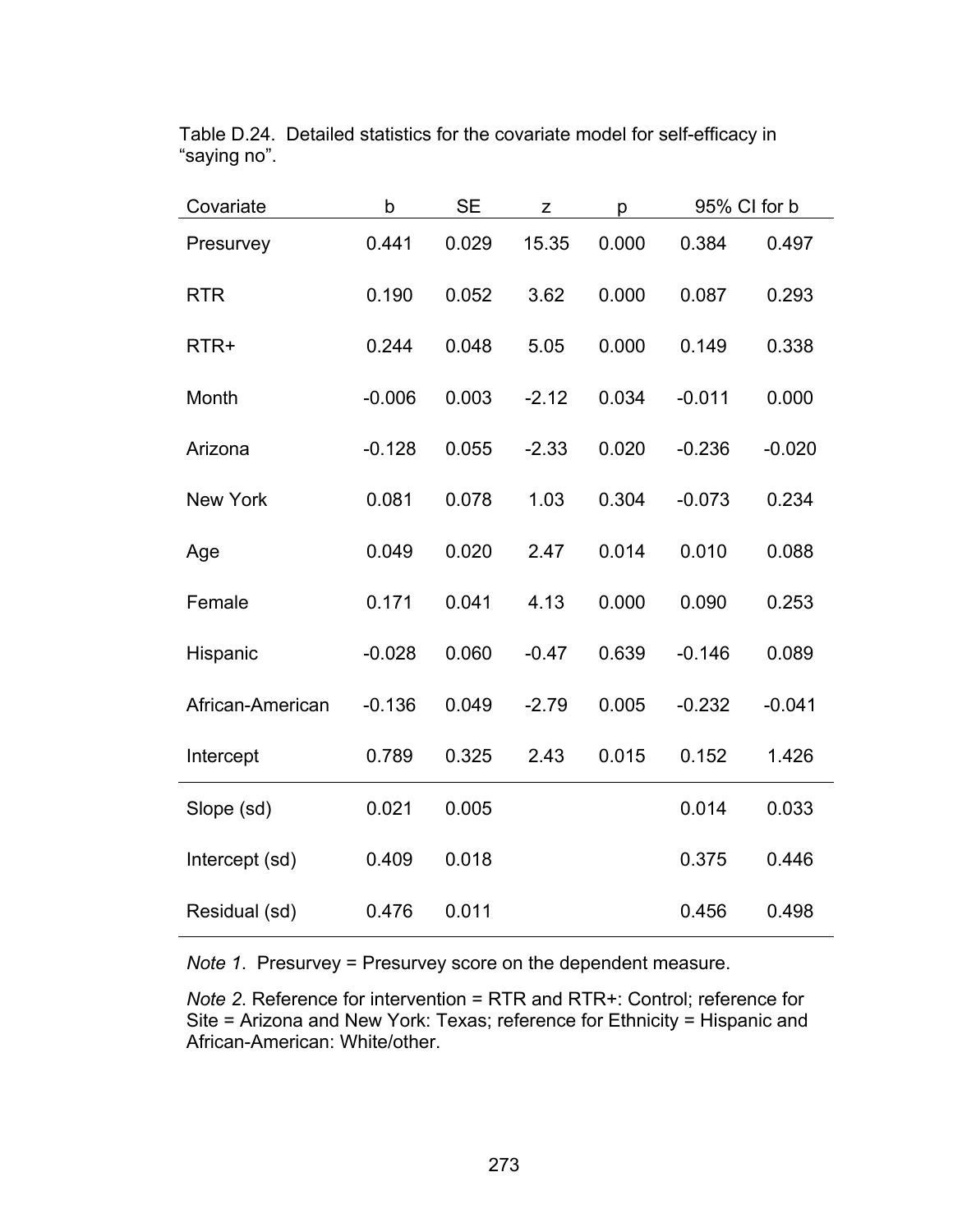| Covariate        | b        | <b>SE</b> | Z       | р     | 95% CI for b |          |
|------------------|----------|-----------|---------|-------|--------------|----------|
| Presurvey        | 0.551    | 0.027     | 20.33   | 0.000 | 0.498        | 0.604    |
| <b>RTR</b>       | 0.101    | 0.049     | 2.06    | 0.039 | 0.005        | 0.196    |
| RTR+             | 0.177    | 0.045     | 3.94    | 0.000 | 0.089        | 0.266    |
| Month            | 0.004    | 0.002     | 1.76    | 0.079 | 0.000        | 0.009    |
| Arizona          | $-0.119$ | 0.052     | $-2.32$ | 0.021 | $-0.220$     | $-0.018$ |
| <b>New York</b>  | 0.134    | 0.073     | 1.83    | 0.068 | $-0.010$     | 0.278    |
| Age              | 0.014    | 0.019     | 0.76    | 0.447 | $-0.022$     | 0.050    |
| Female           | 0.187    | 0.038     | 4.96    | 0.000 | 0.113        | 0.261    |
| Hispanic         | $-0.001$ | 0.056     | $-0.01$ | 0.988 | $-0.111$     | 0.109    |
| African-American | $-0.129$ | 0.045     | $-2.84$ | 0.005 | $-0.218$     | $-0.040$ |
| Intercept        | 1.008    | 0.303     | 3.33    | 0.001 | 0.416        | 1.601    |
| Slope (sd)       | 0.022    | 0.004     |         |       | 0.016        | 0.031    |
| Intercept (sd)   | 0.388    | 0.016     |         |       | 0.357        | 0.421    |
| Residual (sd)    | 0.427    | 0.010     |         |       | 0.408        | 0.447    |

Table D.25. Detailed statistics for the covariate model for prophylactic selfefficacy.

*Note 1*. Presurvey = Presurvey score on the dependent measure.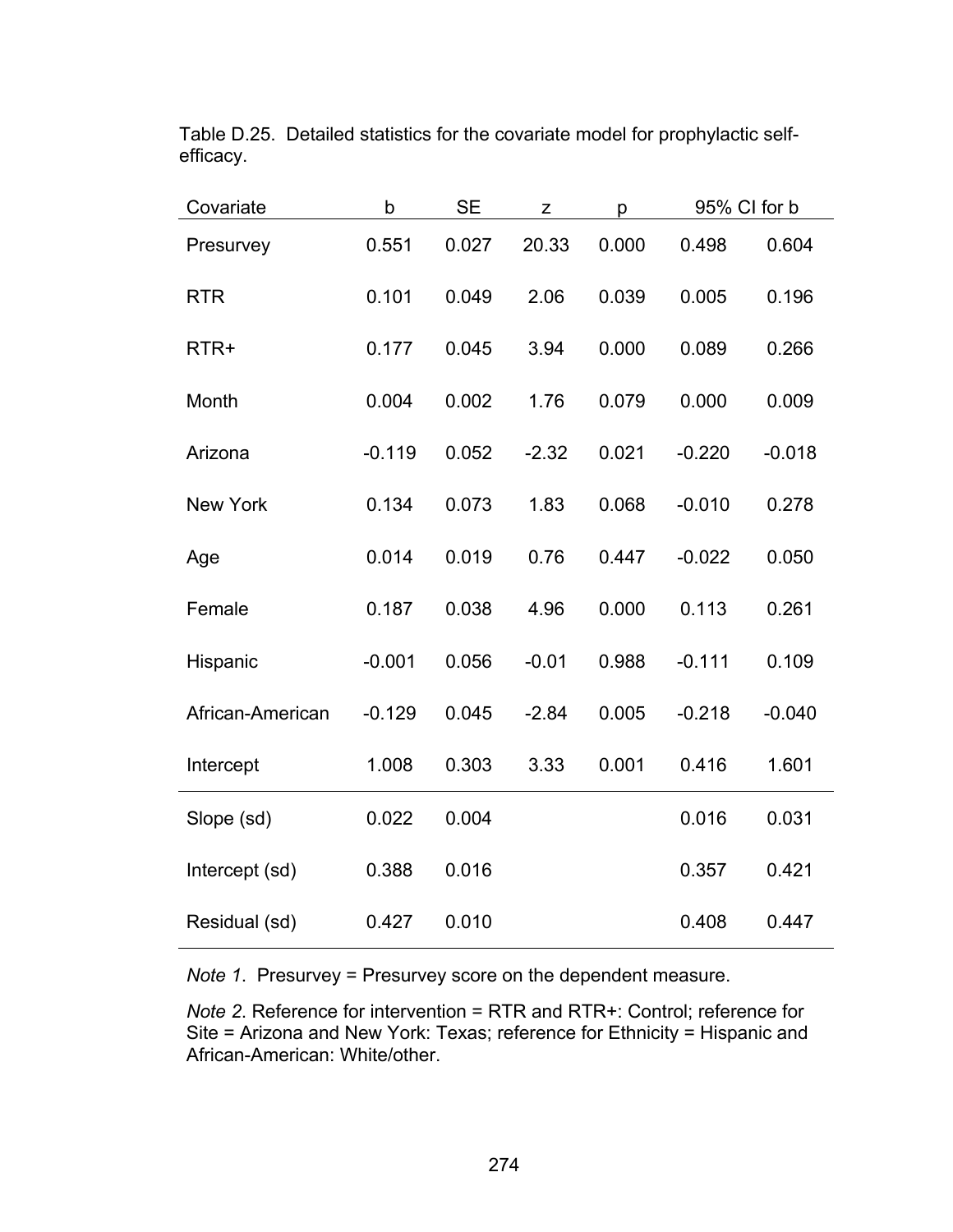| Covariate           | b        | <b>SE</b> | Z       | р     |          | 95% CI for b |  |
|---------------------|----------|-----------|---------|-------|----------|--------------|--|
| Presurvey           | 0.553    | 0.027     | 20.51   | 0.000 | 0.500    | 0.606        |  |
| <b>RTR</b>          | 0.111    | 0.063     | 1.76    | 0.079 | $-0.013$ | 0.235        |  |
| RTR+                | 0.238    | 0.059     | 4.05    | 0.000 | 0.123    | 0.354        |  |
| Month               | 0.004    | 0.002     | 1.76    | 0.078 | 0.000    | 0.009        |  |
| Arizona             | $-0.103$ | 0.052     | $-1.99$ | 0.047 | $-0.204$ | $-0.001$     |  |
| <b>New York</b>     | 0.138    | 0.074     | 1.87    | 0.062 | $-0.007$ | 0.282        |  |
| Age                 | 0.017    | 0.018     | 0.90    | 0.366 | $-0.019$ | 0.053        |  |
| Female              | 0.180    | 0.038     | 4.77    | 0.000 | 0.106    | 0.254        |  |
| Hispanic            | $-0.047$ | 0.099     | $-0.48$ | 0.634 | $-0.241$ | 0.147        |  |
| African-American    | 0.006    | 0.081     | 0.08    | 0.938 | $-0.153$ | 0.165        |  |
| Hispanic X RTR      | 0.247    | 0.143     | 1.74    | 0.083 | $-0.032$ | 0.527        |  |
| Af. Amer. X RTR     | $-0.158$ | 0.111     | $-1.42$ | 0.155 | $-0.376$ | 0.060        |  |
| Hispanic X RTR+     | $-0.041$ | 0.121     | $-0.34$ | 0.732 | $-0.279$ | 0.196        |  |
| Af. Amer. X<br>RTR+ | $-0.206$ | 0.107     | $-1.92$ | 0.054 | $-0.415$ | 0.004        |  |
| Intercept           | 0.935    | 0.304     | 3.08    | 0.002 | 0.340    | 1.531        |  |
| Slope (sd)          | 0.023    | 0.004     |         |       | 0.016    | 0.031        |  |
| Intercept (sd)      | 0.384    | 0.016     |         |       | 0.353    | 0.417        |  |
| Residual (sd)       | 0.426    | 0.010     |         |       | 0.408    | 0.446        |  |

Table D.26. Detailed statistics for the extended model for prophylactic selfefficacy.

*Note 1*. Presurvey = Presurvey score on the dependent measure, Af. Amer. = African-American.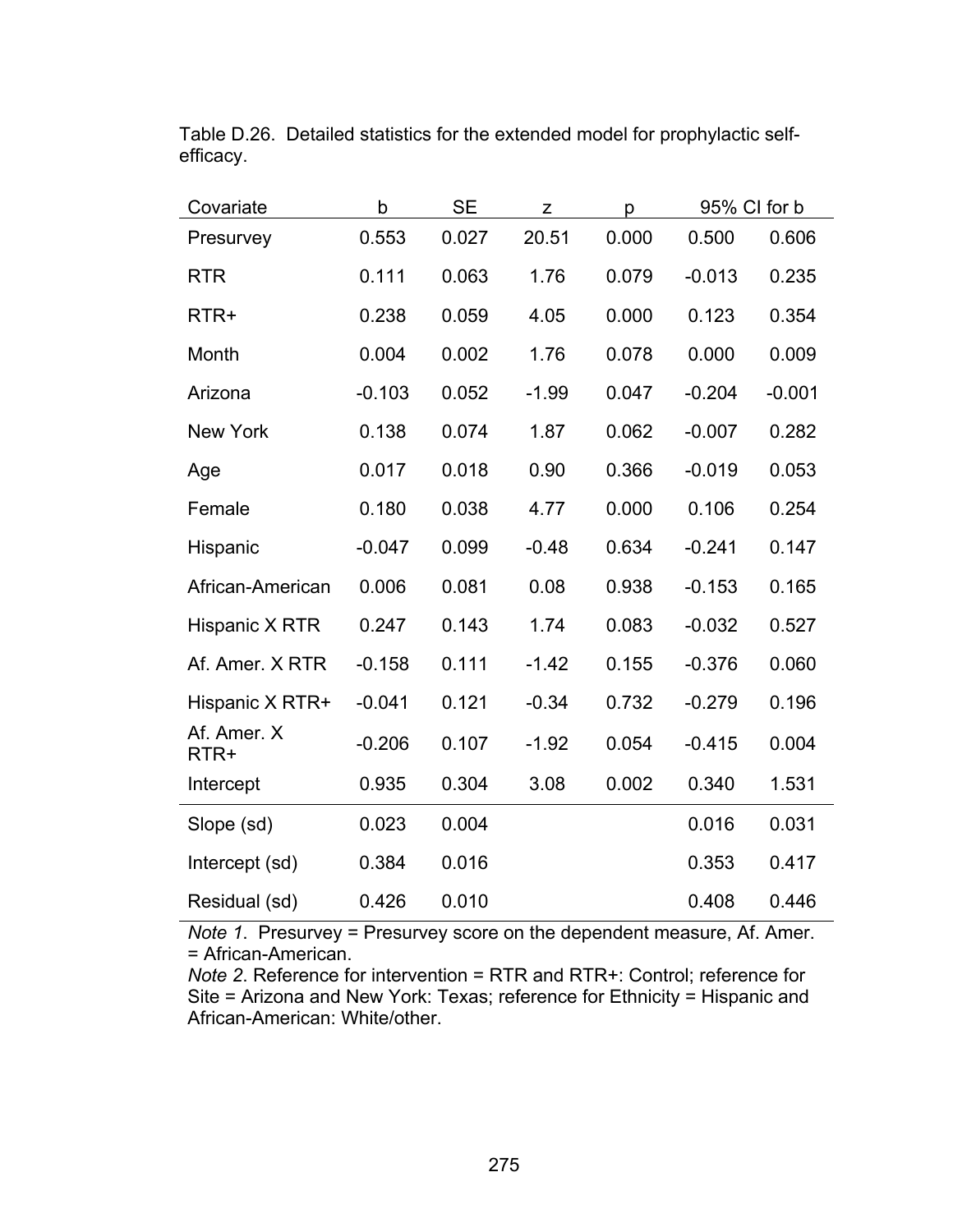| Covariate        | b        | SE    | Z       | p     | 95% CI for b |          |
|------------------|----------|-------|---------|-------|--------------|----------|
| Presurvey        | 0.569    | 0.028 | 20.67   | 0.000 | 0.515        | 0.623    |
| <b>RTR</b>       | 0.133    | 0.048 | 2.76    | 0.006 | 0.039        | 0.228    |
| RTR+             | 0.129    | 0.045 | 2.89    | 0.004 | 0.042        | 0.217    |
| Month            | 0.007    | 0.002 | 2.94    | 0.003 | 0.002        | 0.012    |
| Arizona          | $-0.064$ | 0.051 | $-1.25$ | 0.211 | $-0.164$     | 0.036    |
| <b>New York</b>  | 0.153    | 0.073 | 2.1     | 0.036 | 0.010        | 0.296    |
| Age              | 0.031    | 0.018 | 1.71    | 0.088 | $-0.005$     | 0.067    |
| Female           | 0.146    | 0.037 | 3.9     | 0.000 | 0.072        | 0.219    |
| Hispanic         | $-0.038$ | 0.056 | $-0.69$ | 0.493 | $-0.147$     | 0.071    |
| African-American | $-0.106$ | 0.045 | $-2.36$ | 0.018 | $-0.194$     | $-0.018$ |
| Intercept        | 0.703    | 0.299 | 2.36    | 0.018 | 0.118        | 1.288    |
| Slope (sd)       | 0.028    | 0.003 |         |       | 0.023        | 0.035    |
| Intercept (sd)   | 0.386    | 0.017 |         |       | 0.355        | 0.420    |
| Residual (sd)    | 0.408    | 0.010 |         |       | 0.389        | 0.427    |

Table D.27. Detailed statistics for the covariate model for perceived behavioral control.

*Note 1*. Presurvey = Presurvey score on the dependent measure.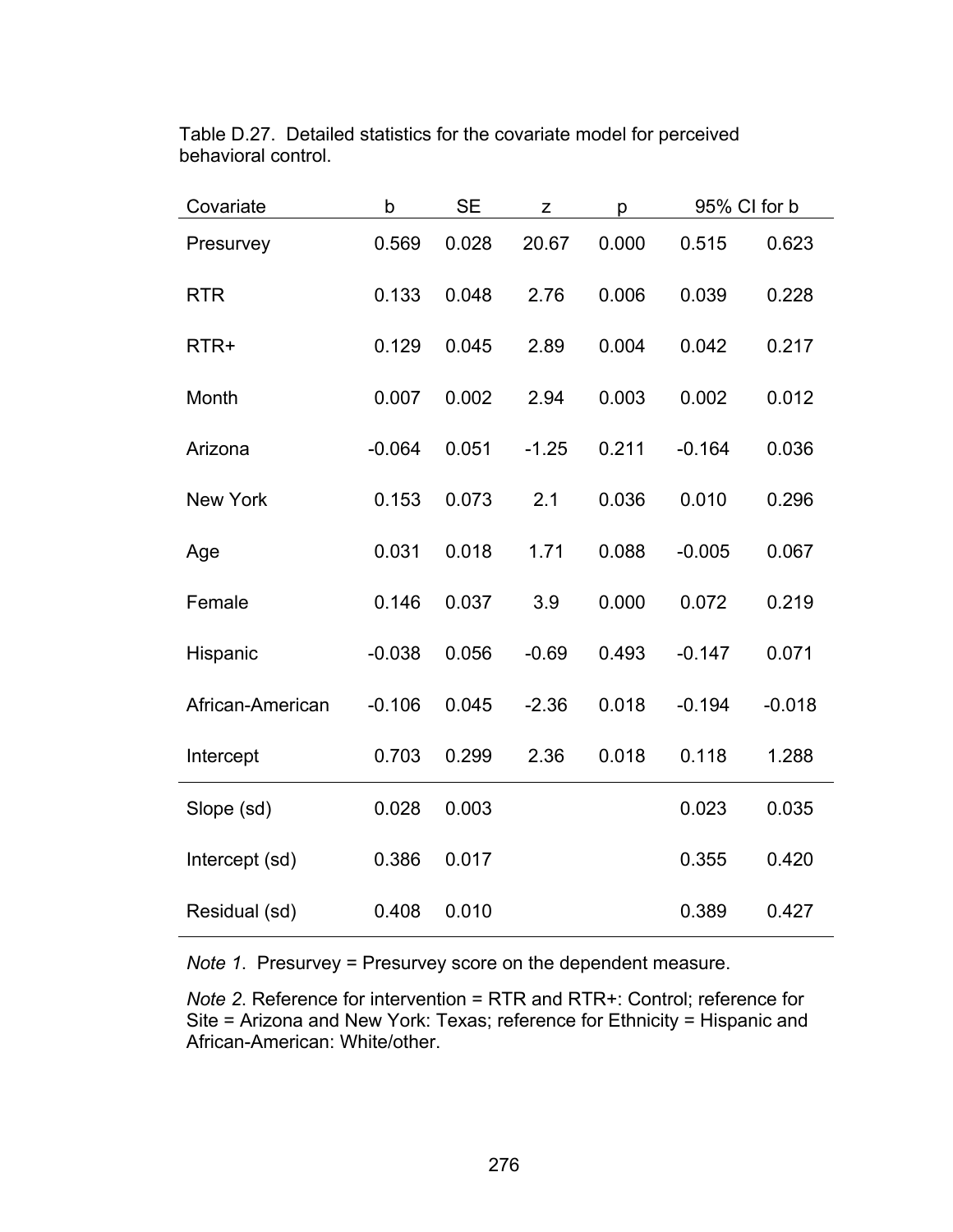| Covariate        | $\mathsf b$ | <b>SE</b> | Z       | p     | 95% CI for b |          |
|------------------|-------------|-----------|---------|-------|--------------|----------|
| Presurvey        | 0.574       | 0.027     | 20.91   | 0.000 | 0.520        | 0.628    |
| <b>RTR</b>       | 0.158       | 0.063     | 2.52    | 0.012 | 0.035        | 0.280    |
| RTR+             | 0.182       | 0.058     | 3.13    | 0.002 | 0.068        | 0.297    |
| Month            | 0.007       | 0.003     | 2.94    | 0.003 | 0.002        | 0.012    |
| Arizona          | $-0.050$    | 0.051     | $-0.97$ | 0.330 | $-0.150$     | 0.051    |
| <b>New York</b>  | 0.154       | 0.073     | 2.10    | 0.036 | 0.010        | 0.297    |
| Age              | 0.032       | 0.018     | 1.74    | 0.081 | $-0.004$     | 0.068    |
| Female           | 0.138       | 0.037     | 3.70    | 0.000 | 0.065        | 0.210    |
| Hispanic         | $-0.127$    | 0.098     | $-1.29$ | 0.196 | $-0.320$     | 0.066    |
| African-American | 0.060       | 0.080     | 0.75    | 0.452 | $-0.097$     | 0.218    |
| Hispanic X RTR   | 0.215       | 0.141     | 1.53    | 0.127 | $-0.061$     | 0.490    |
| Af. Amer. X RTR  | $-0.203$    | 0.110     | $-1.84$ | 0.065 | $-0.419$     | 0.013    |
| Hispanic X RTR+  | 0.064       | 0.121     | 0.53    | 0.599 | $-0.173$     | 0.300    |
| Af. Amer. X RTR+ | $-0.253$    | 0.106     | $-2.39$ | 0.017 | $-0.460$     | $-0.046$ |
| Intercept        | 0.654       | 0.300     | 2.18    | 0.029 | 0.066        | 1.242    |
| Slope (sd)       | 0.029       | 0.003     |         |       | 0.023        | 0.036    |
| Intercept (sd)   | 0.381       | 0.017     |         |       | 0.350        | 0.415    |
| Residual (sd)    | 0.407       | 0.010     |         |       | 0.389        | 0.426    |

Table D.28. Detailed statistics for the extended model for perceived behavioral control.

*Note 1*. Presurvey = Presurvey score on the dependent measure; Af. Amer. = African-American.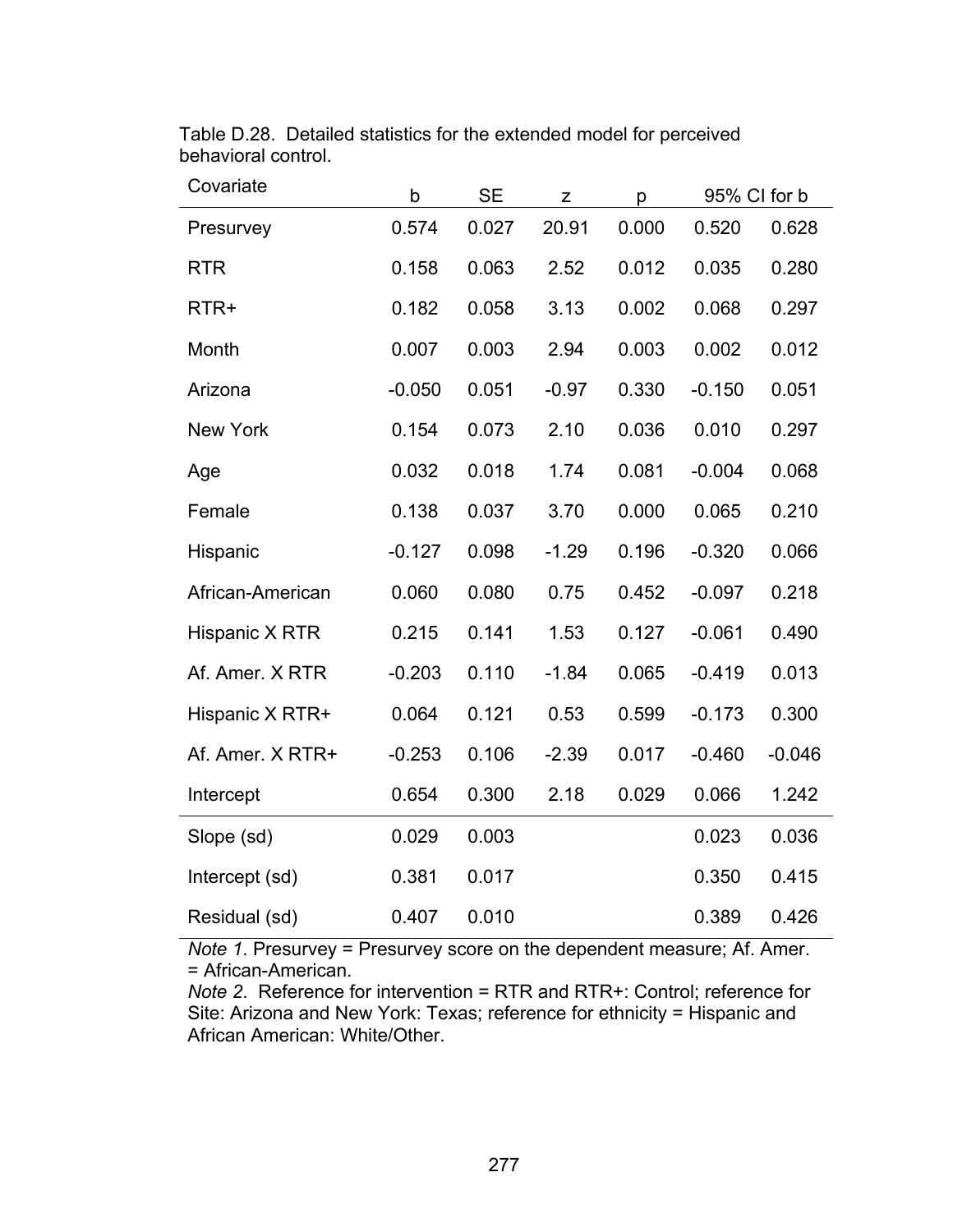| Covariate        | b        | <b>SE</b> | Z       | р     | 95% CI for b |          |
|------------------|----------|-----------|---------|-------|--------------|----------|
| Presurvey        | 0.825    | 0.036     | 23.03   | 0.000 | 0.755        | 0.895    |
| <b>RTR</b>       | 0.390    | 0.039     | 10.00   | 0.000 | 0.314        | 0.467    |
| RTR+             | 0.498    | 0.036     | 13.70   | 0.000 | 0.427        | 0.569    |
| Month            | 0.008    | 0.003     | 2.69    | 0.007 | 0.002        | 0.013    |
| Arizona          | $-0.064$ | 0.039     | $-1.63$ | 0.102 | $-0.141$     | 0.013    |
| <b>New York</b>  | 0.026    | 0.056     | 0.47    | 0.639 | $-0.083$     | 0.136    |
| Age              | $-0.007$ | 0.014     | $-0.52$ | 0.604 | $-0.036$     | 0.021    |
| Female           | 0.057    | 0.028     | 2.03    | 0.043 | 0.002        | 0.113    |
| Hispanic         | $-0.042$ | 0.042     | $-0.98$ | 0.325 | $-0.125$     | 0.041    |
| African-American | $-0.179$ | 0.034     | $-5.19$ | 0.000 | $-0.247$     | $-0.111$ |
| Month X RTR      | $-0.015$ | 0.004     | $-3.66$ | 0.000 | $-0.023$     | $-0.007$ |
| Month X RTR+     | $-0.017$ | 0.004     | $-4.37$ | 0.000 | $-0.024$     | $-0.009$ |
| Intercept        | 0.547    | 0.228     | 2.40    | 0.016 | 0.100        | 0.994    |
| Slope (sd)       | 0.016    | 0.002     |         |       | 0.012        | 0.022    |
| Intercept (sd)   | 0.313    | 0.012     |         |       | 0.291        | 0.337    |
| Residual (sd)    | 0.271    | 0.006     |         |       | 0.259        | 0.283    |

Table D.29. Detailed statistics for the variable time trend model for warning signals.

*Note 1*. Presurvey = Presurvey score on the dependent measure.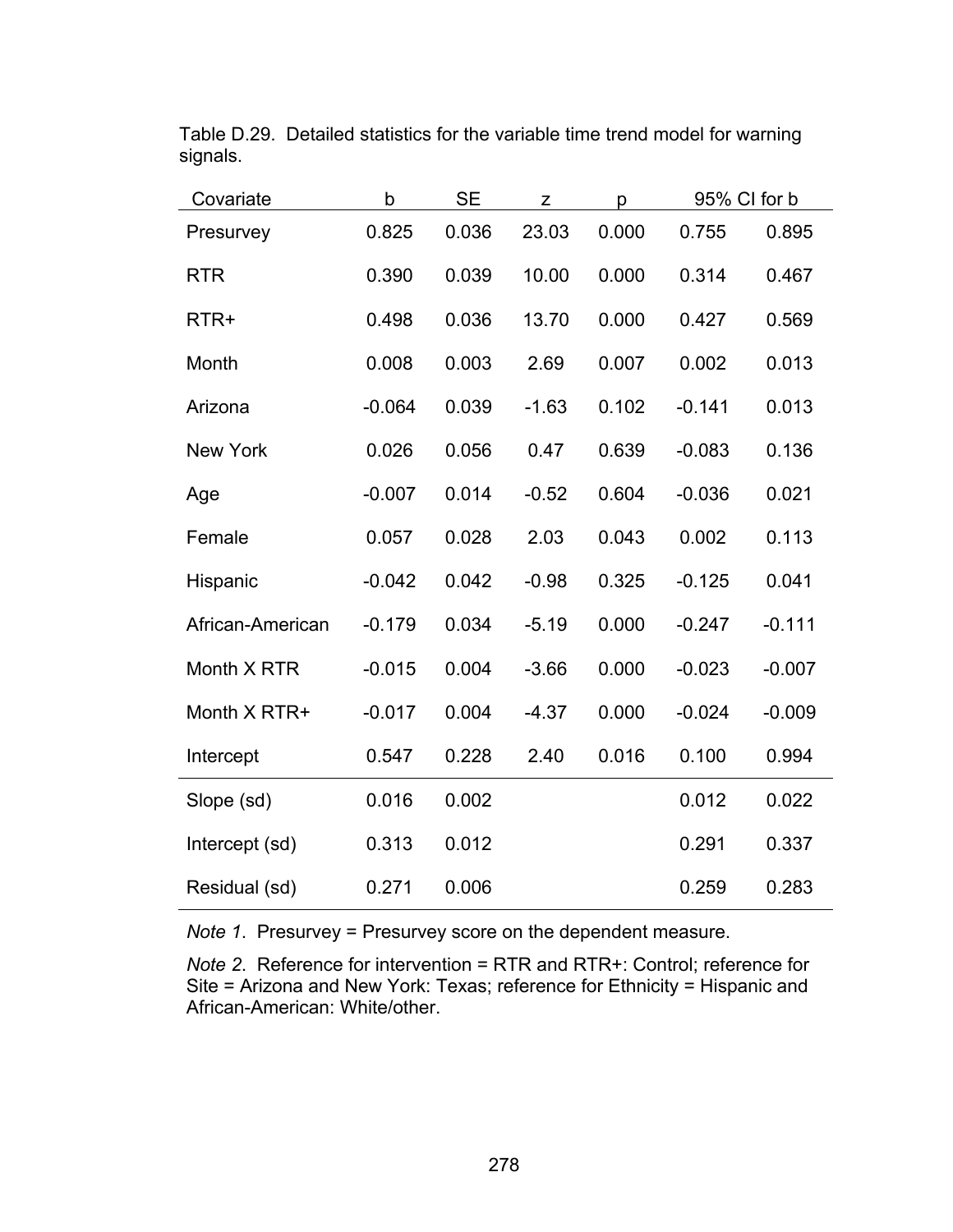| Covariate        | b        | <b>SE</b> | z       | p     |          | 95% CI for b |
|------------------|----------|-----------|---------|-------|----------|--------------|
| Presurvey        | 0.525    | 0.028     | 18.77   | 0.000 | 0.470    | 0.579        |
| <b>RTR</b>       | 0.104    | 0.040     | 2.58    | 0.010 | 0.025    | 0.183        |
| RTR+             | 0.282    | 0.037     | 7.57    | 0.000 | 0.209    | 0.355        |
| Month            | $-0.005$ | 0.002     | $-2.23$ | 0.026 | $-0.008$ | $-0.001$     |
| Arizona          | $-0.107$ | 0.043     | $-2.5$  | 0.012 | $-0.191$ | $-0.023$     |
| <b>New York</b>  | 0.038    | 0.061     | 0.62    | 0.537 | $-0.082$ | 0.157        |
| Age              | 0.048    | 0.015     | 3.14    | 0.002 | 0.018    | 0.078        |
| Female           | 0.130    | 0.031     | 4.2     | 0.000 | 0.070    | 0.191        |
| Hispanic         | $-0.015$ | 0.046     | $-0.32$ | 0.749 | $-0.106$ | 0.076        |
| African-American | $-0.101$ | 0.037     | $-2.69$ | 0.007 | $-0.174$ | $-0.027$     |
| Intercept        | 0.572    | 0.254     | 2.25    | 0.024 | 0.074    | 1.071        |
| Slope (sd)       | 0.021    | 0.003     |         |       | 0.016    | 0.027        |
| Intercept (sd)   | 0.324    | 0.014     |         |       | 0.298    | 0.352        |
| Residual (sd)    | 0.339    | 0.008     |         |       | 0.325    | 0.355        |

Table D.30. Detailed statistics for the covariate model for categorical risk perception.

*Note 1*. Presurvey = Presurvey score on the dependent measure.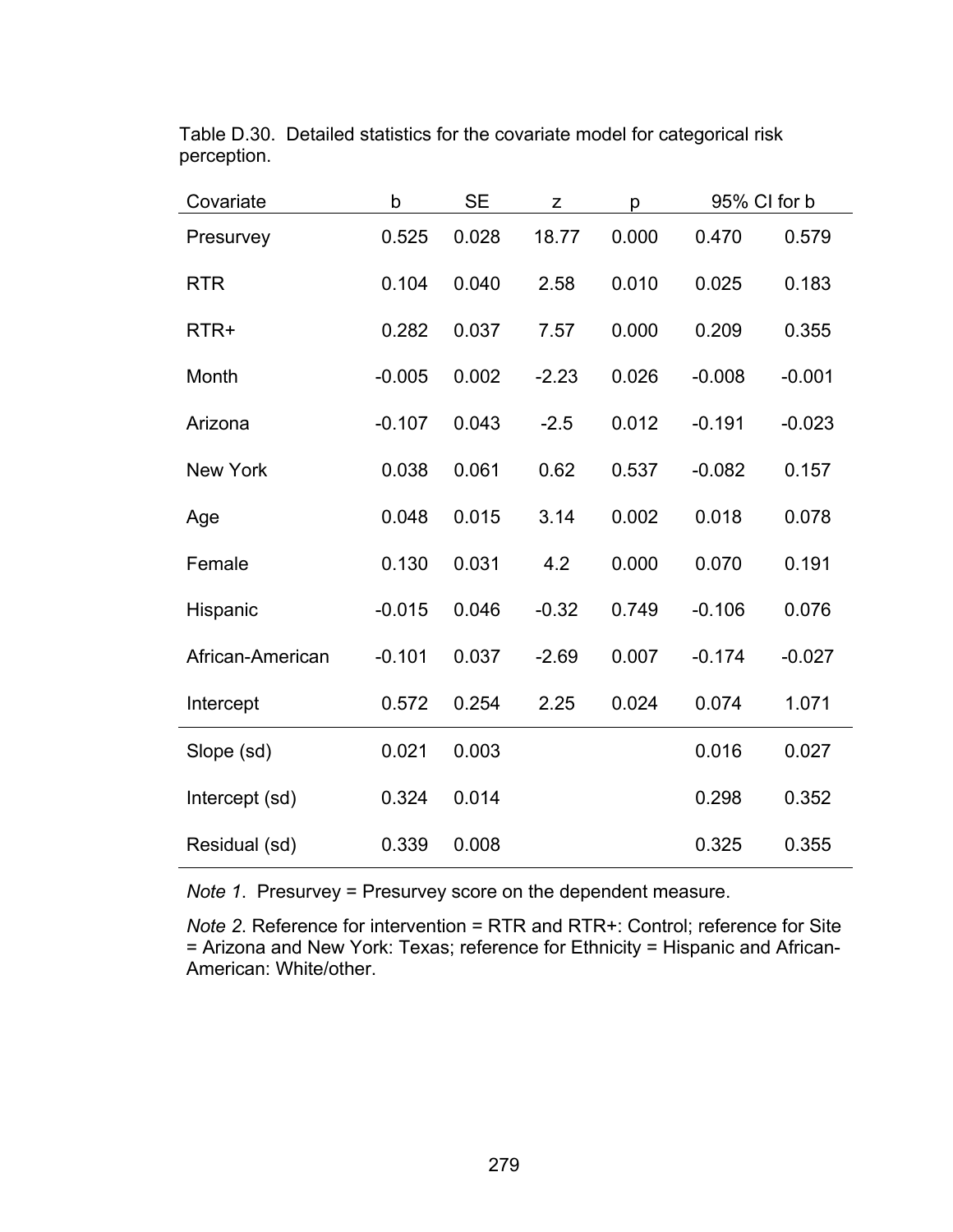| Covariate           | b        | <b>SE</b> | Z       | р     | 95% CI for b |          |
|---------------------|----------|-----------|---------|-------|--------------|----------|
| Presurvey           | 0.525    | 0.028     | 18.84   | 0.000 | 0.470        | 0.579    |
| <b>RTR</b>          | 0.129    | 0.052     | 2.48    | 0.013 | 0.027        | 0.232    |
| RTR+                | 0.297    | 0.049     | 6.11    | 0.000 | 0.202        | 0.393    |
| Month               | $-0.004$ | 0.002     | $-2.22$ | 0.027 | $-0.008$     | $-0.001$ |
| Arizona             | $-0.089$ | 0.043     | $-2.09$ | 0.037 | $-0.173$     | $-0.005$ |
| <b>New York</b>     | 0.037    | 0.061     | 0.61    | 0.542 | $-0.082$     | 0.157    |
| Age                 | 0.048    | 0.015     | 3.15    | 0.002 | 0.018        | 0.077    |
| Female              | 0.123    | 0.031     | 3.97    | 0.000 | 0.062        | 0.183    |
| Hispanic            | $-0.123$ | 0.082     | $-1.50$ | 0.134 | $-0.284$     | 0.038    |
| African-American    | 0.018    | 0.067     | 0.27    | 0.790 | $-0.113$     | 0.149    |
| Hispanic X RTR      | 0.218    | 0.117     | 1.86    | 0.063 | $-0.012$     | 0.448    |
| Af. Amer. X RTR     | $-0.202$ | 0.092     | $-2.21$ | 0.027 | $-0.382$     | $-0.023$ |
| Hispanic X RTR+     | 0.105    | 0.101     | 1.04    | 0.298 | $-0.093$     | 0.302    |
| Af. Amer. X<br>RTR+ | $-0.126$ | 0.088     | $-1.43$ | 0.154 | $-0.299$     | 0.047    |
| Intercept           | 0.558    | 0.255     | 2.19    | 0.028 | 0.059        | 1.058    |
| Slope (sd)          | 0.021    | 0.003     |         |       | 0.017        | 0.027    |
| Intercept (sd)      | 0.320    | 0.014     |         |       | 0.295        | 0.348    |
| Residual (sd)       | 0.339    | 0.008     |         |       | 0.324        | 0.354    |

Table D.31. Detailed statistics for the extended model for categorical risk perception.

*Note 1*. Presurvey = Presurvey score on the dependent measure, Af. Amer. = African-American.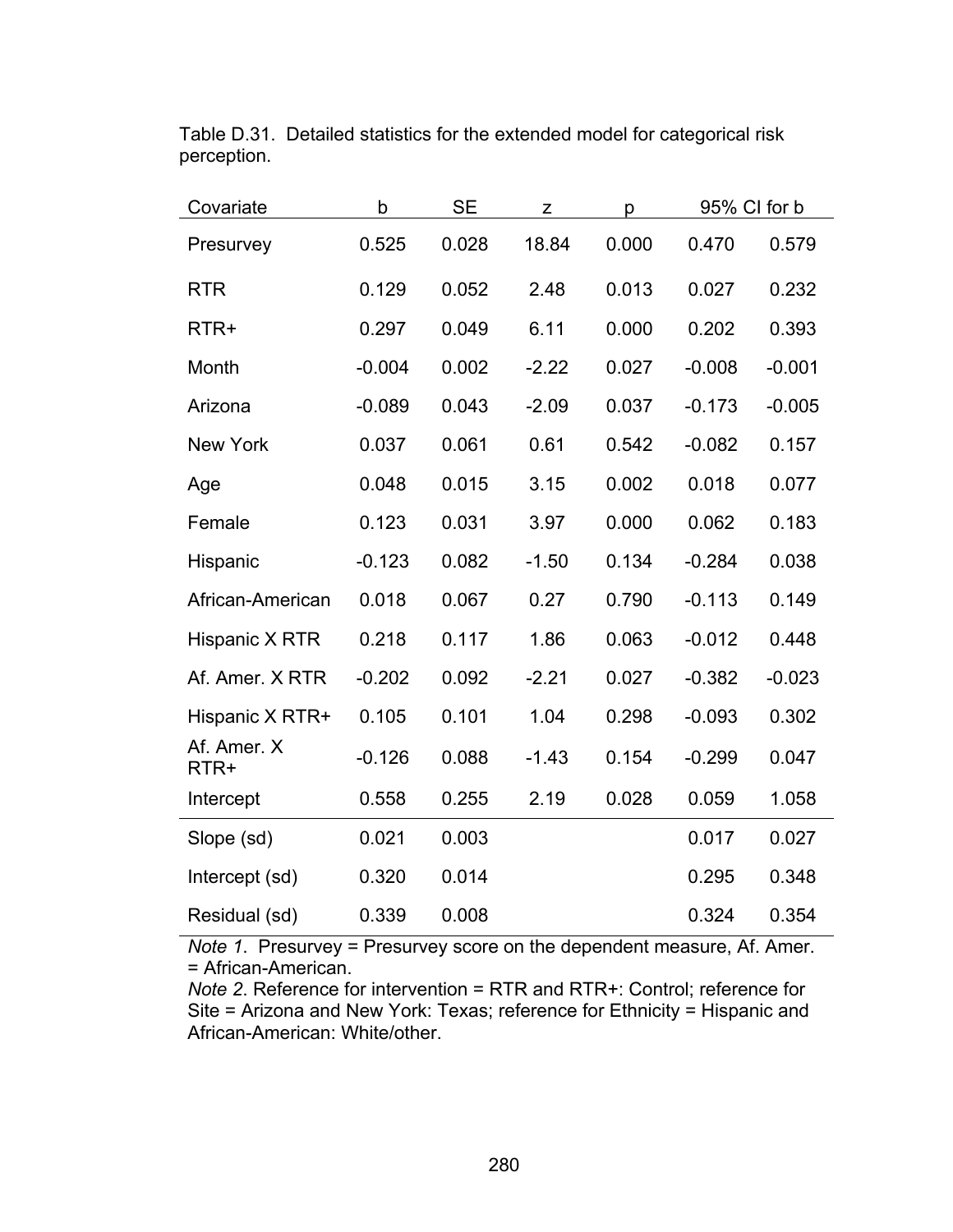| Covariate        | b        | <b>SE</b> | Z       | р     |          | 95% CI for b |
|------------------|----------|-----------|---------|-------|----------|--------------|
| Presurvey        | 0.433    | 0.028     | 15.23   | 0.000 | 0.377    | 0.488        |
| <b>RTR</b>       | $-0.099$ | 0.077     | $-1.28$ | 0.201 | $-0.251$ | 0.053        |
| RTR+             | $-0.008$ | 0.071     | $-0.11$ | 0.915 | $-0.147$ | 0.132        |
| Month            | $-0.012$ | 0.004     | $-2.77$ | 0.006 | $-0.020$ | $-0.003$     |
| Arizona          | $-0.152$ | 0.081     | $-1.89$ | 0.059 | $-0.311$ | 0.006        |
| <b>New York</b>  | $-0.065$ | 0.116     | $-0.56$ | 0.574 | $-0.294$ | 0.163        |
| Age              | 0.031    | 0.029     | 1.04    | 0.298 | $-0.027$ | 0.088        |
| Female           | $-0.103$ | 0.060     | $-1.72$ | 0.085 | $-0.219$ | 0.014        |
| Hispanic         | $-0.110$ | 0.089     | $-1.24$ | 0.216 | $-0.284$ | 0.064        |
| African-American | $-0.129$ | 0.073     | $-1.75$ | 0.080 | $-0.272$ | 0.015        |
| Intercept        | 0.682    | 0.479     | 1.42    | 0.155 | $-0.257$ | 1.622        |
| Slope (sd)       | 0.030    | 0.008     |         |       | 0.018    | 0.050        |
| Intercept (sd)   | 0.578    | 0.028     |         |       | 0.525    | 0.636        |
| Residual (sd)    | 0.759    | 0.017     |         |       | 0.726    | 0.793        |

Table D.32. Detailed statistics for the covariate model for global risk perception.

*Note 1*. Presurvey = Presurvey score on the dependent measure.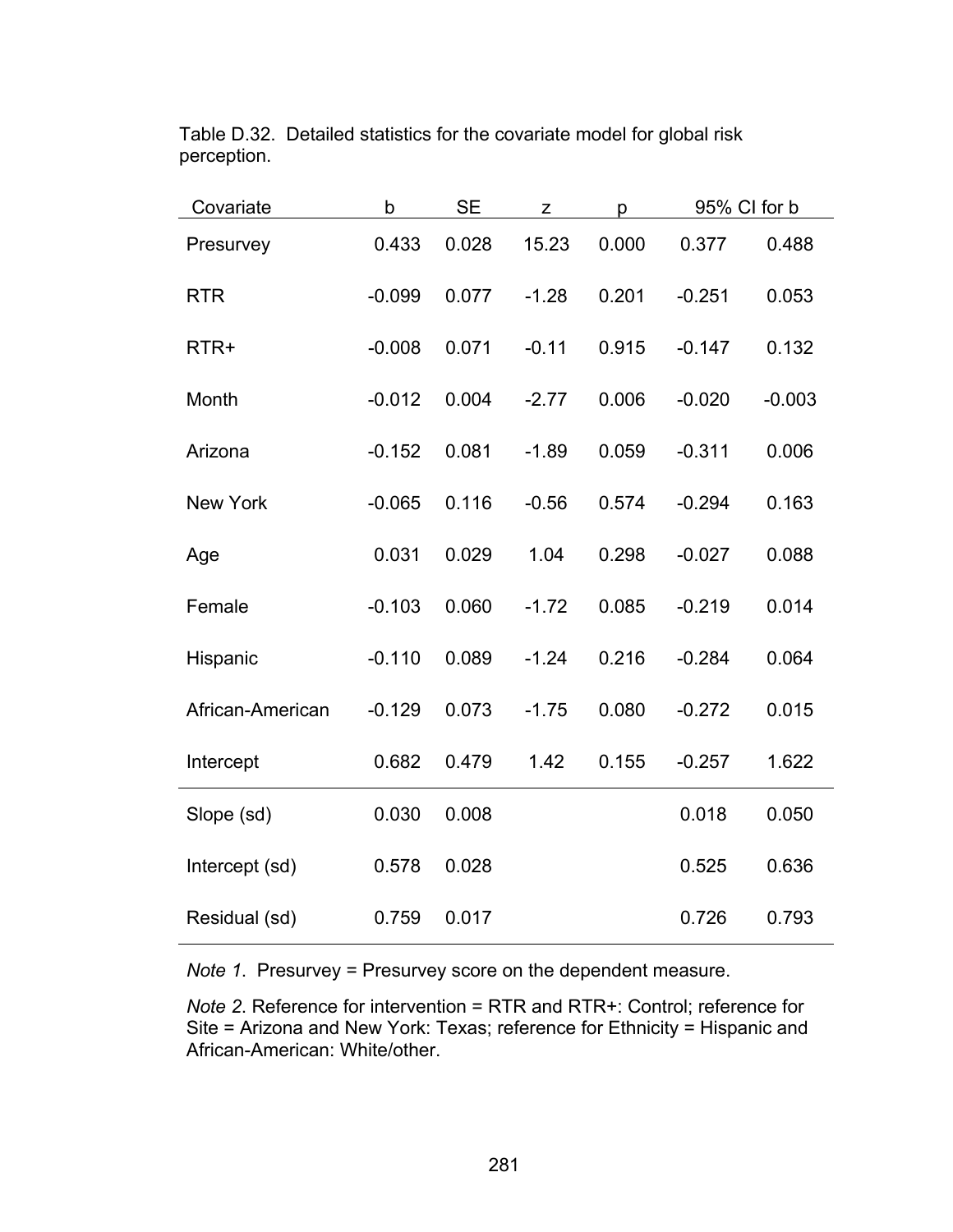| Covariate        | b        | <b>SE</b> | Z       | p     | 95% CI for b |          |
|------------------|----------|-----------|---------|-------|--------------|----------|
| Presurvey        | 0.433    | 0.028     | 15.23   | 0.000 | 0.377        | 0.488    |
| <b>RTR</b>       | $-0.099$ | 0.077     | $-1.28$ | 0.201 | $-0.251$     | 0.053    |
| RTR+             | $-0.008$ | 0.071     | $-0.11$ | 0.915 | $-0.147$     | 0.132    |
| Month            | $-0.012$ | 0.004     | $-2.77$ | 0.006 | $-0.020$     | $-0.003$ |
| Arizona          | $-0.152$ | 0.081     | $-1.89$ | 0.059 | $-0.311$     | 0.006    |
| <b>New York</b>  | $-0.065$ | 0.116     | $-0.56$ | 0.574 | $-0.294$     | 0.163    |
| Age              | 0.031    | 0.029     | 1.04    | 0.298 | $-0.027$     | 0.088    |
| Female           | $-0.103$ | 0.060     | $-1.72$ | 0.085 | $-0.219$     | 0.014    |
| Hispanic         | $-0.110$ | 0.089     | $-1.24$ | 0.216 | $-0.284$     | 0.064    |
| African-American | $-0.129$ | 0.073     | $-1.75$ | 0.080 | $-0.272$     | 0.015    |
| Intercept        | 0.682    | 0.479     | 1.42    | 0.155 | $-0.257$     | 1.622    |
| Slope (sd)       | 0.030    | 0.008     |         |       | 0.018        | 0.050    |
| Intercept (sd)   | 0.578    | 0.028     |         |       | 0.525        | 0.636    |
| Residual (sd)    | 0.759    | 0.017     |         |       | 0.726        | 0.793    |

Table D.33. Detailed statistics for the covariate model for global benefit perception.

*Note 1*. Presurvey = Presurvey score on the dependent measure.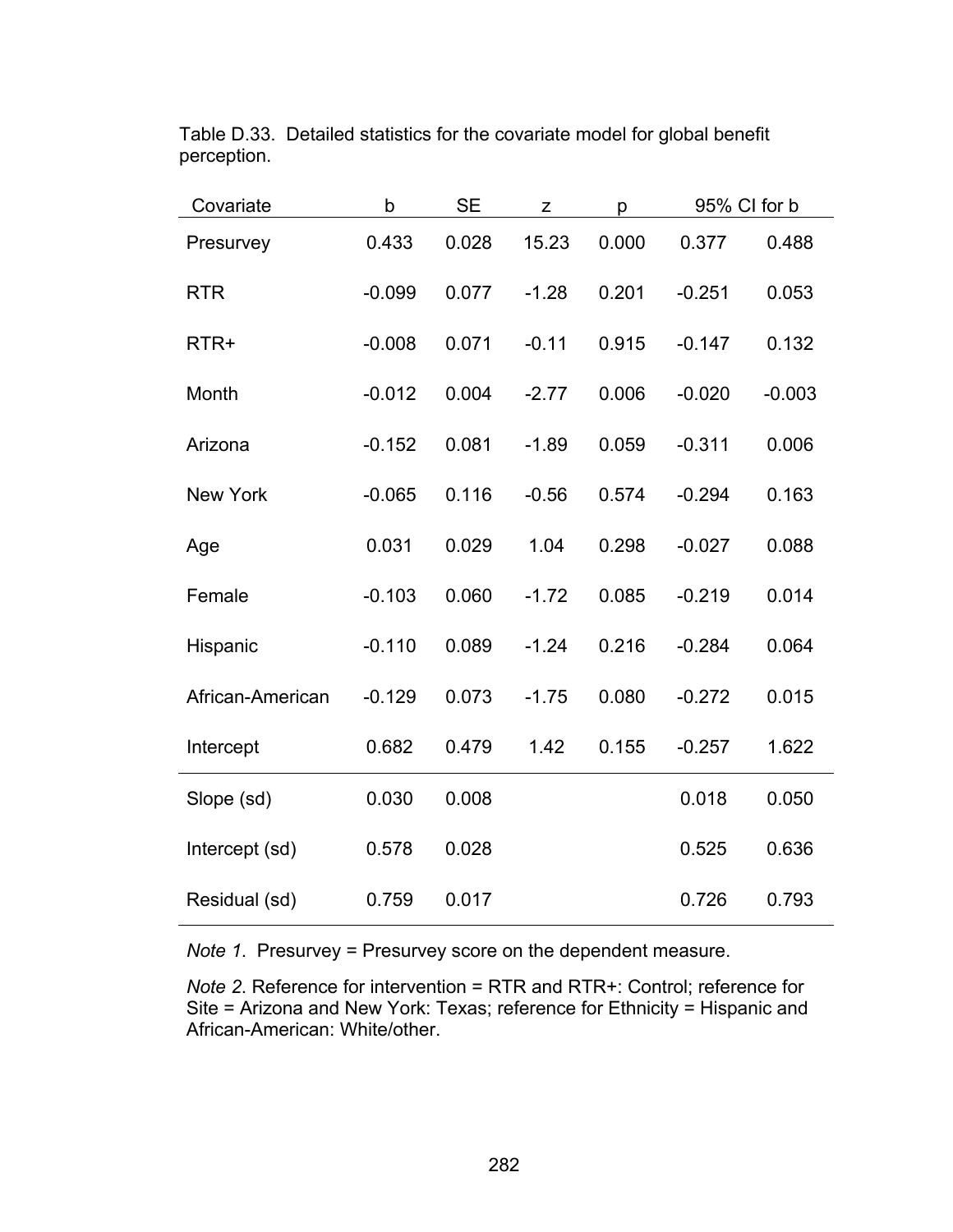| Covariate           | b        | <b>SE</b> | Z       | р     |          | 95% CI for b |
|---------------------|----------|-----------|---------|-------|----------|--------------|
| Presurvey           | 0.523    | 0.026     | 19.80   | 0.000 | 0.471    | 0.575        |
| <b>RTR</b>          | 0.081    | 0.065     | 1.24    | 0.216 | $-0.047$ | 0.208        |
| RTR+                | 0.014    | 0.060     | 0.24    | 0.812 | $-0.103$ | 0.131        |
| Month               | 0.004    | 0.003     | 1.24    | 0.215 | $-0.003$ | 0.011        |
| Arizona             | $-0.061$ | 0.068     | $-0.89$ | 0.372 | $-0.194$ | 0.073        |
| New York            | 0.140    | 0.099     | 1.41    | 0.159 | $-0.055$ | 0.335        |
| <b>Centered Age</b> | 0.007    | 0.043     | 0.16    | 0.874 | $-0.077$ | 0.091        |
| Female              | $-0.153$ | 0.051     | $-3.03$ | 0.002 | $-0.252$ | $-0.054$     |
| Hispanic            | $-0.107$ | 0.075     | $-1.44$ | 0.150 | $-0.253$ | 0.039        |
| African-American    | $-0.220$ | 0.061     | $-3.63$ | 0.000 | $-0.339$ | $-0.101$     |
| C. Age X RTR        | 0.032    | 0.063     | 0.51    | 0.607 | $-0.091$ | 0.156        |
| C. Age X RTR+       | 0.139    | 0.058     | 2.41    | 0.016 | 0.026    | 0.253        |
| Intercept           | 0.807    | 0.073     | 11.09   | 0.000 | 0.665    | 0.950        |
| Slope (sd)          | 0.032    | 0.005     |         |       | 0.023    | 0.044        |
| Intercept (sd)      | 0.494    | 0.023     |         |       | 0.451    | 0.541        |
| Residual (sd)       | 0.601    | 0.014     |         |       | 0.574    | 0.629        |

Table D.34. Detailed statistics for the extended model for global benefit perception.

*Note 1*. Presurvey = Presurvey score on the dependent measure; C. Age = Centered age.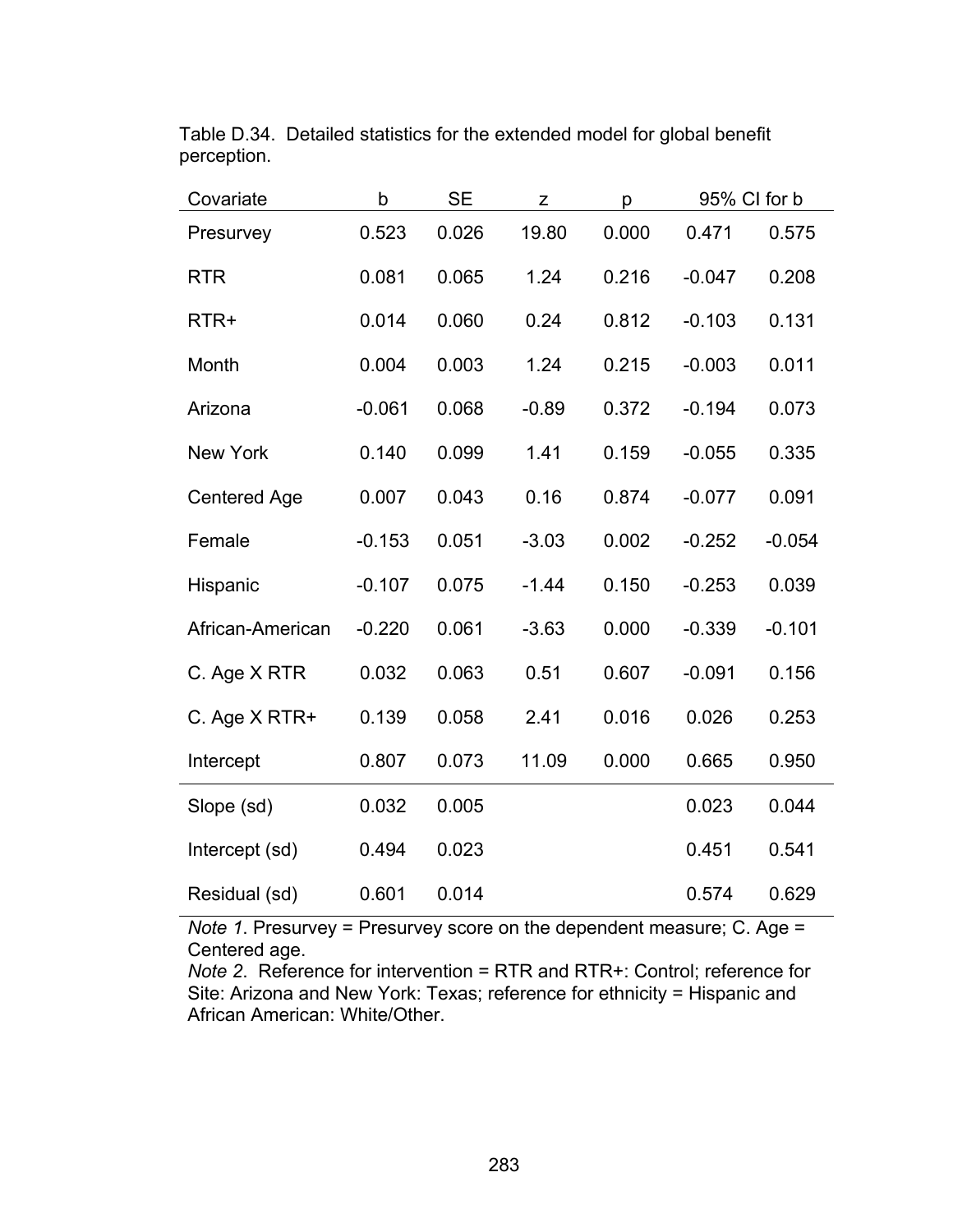| Covariate        | b        | <b>SE</b> | Z       | p     | 95% CI for b |          |
|------------------|----------|-----------|---------|-------|--------------|----------|
| Presurvey        | 0.700    | 0.025     | 28.54   | 0.000 | 0.652        | 0.748    |
| <b>RTR</b>       | 0.712    | 0.223     | 3.19    | 0.001 | 0.274        | 1.150    |
| RTR+             | 0.288    | 0.208     | 1.39    | 0.166 | $-0.119$     | 0.695    |
| Month            | $-0.014$ | 0.019     | $-0.71$ | 0.480 | $-0.052$     | 0.024    |
| Arizona          | $-0.563$ | 0.221     | $-2.54$ | 0.011 | $-0.997$     | $-0.129$ |
| <b>New York</b>  | $-0.418$ | 0.318     | $-1.31$ | 0.189 | $-1.041$     | 0.205    |
| Age              | $-0.064$ | 0.079     | $-0.81$ | 0.418 | $-0.218$     | 0.090    |
| Female           | 0.572    | 0.163     | 3.51    | 0.000 | 0.252        | 0.891    |
| Hispanic         | $-0.148$ | 0.240     | $-0.62$ | 0.536 | $-0.619$     | 0.322    |
| African-American | 0.064    | 0.194     | 0.33    | 0.739 | $-0.315$     | 0.444    |
| Month X RTR      | $-0.064$ | 0.028     | $-2.28$ | 0.023 | $-0.118$     | $-0.009$ |
| Month X RTR+     | $-0.060$ | 0.026     | $-2.29$ | 0.022 | $-0.111$     | $-0.009$ |
| Intercept        | 3.985    | 1.311     | 3.04    | 0.002 | 1.414        | 6.555    |
| Slope (sd)       | 0.136    | 0.013     |         |       | 0.113        | 0.163    |
| Intercept (sd)   | 1.675    | 0.069     |         |       | 1.544        | 1.817    |
| Residual (sd)    | 1.708    | 0.039     |         |       | 1.633        | 1.787    |

Table D.35. Detailed statistics for the variable time trend model for gist principles.

*Note 1*. Presurvey = Presurvey score on the dependent measure.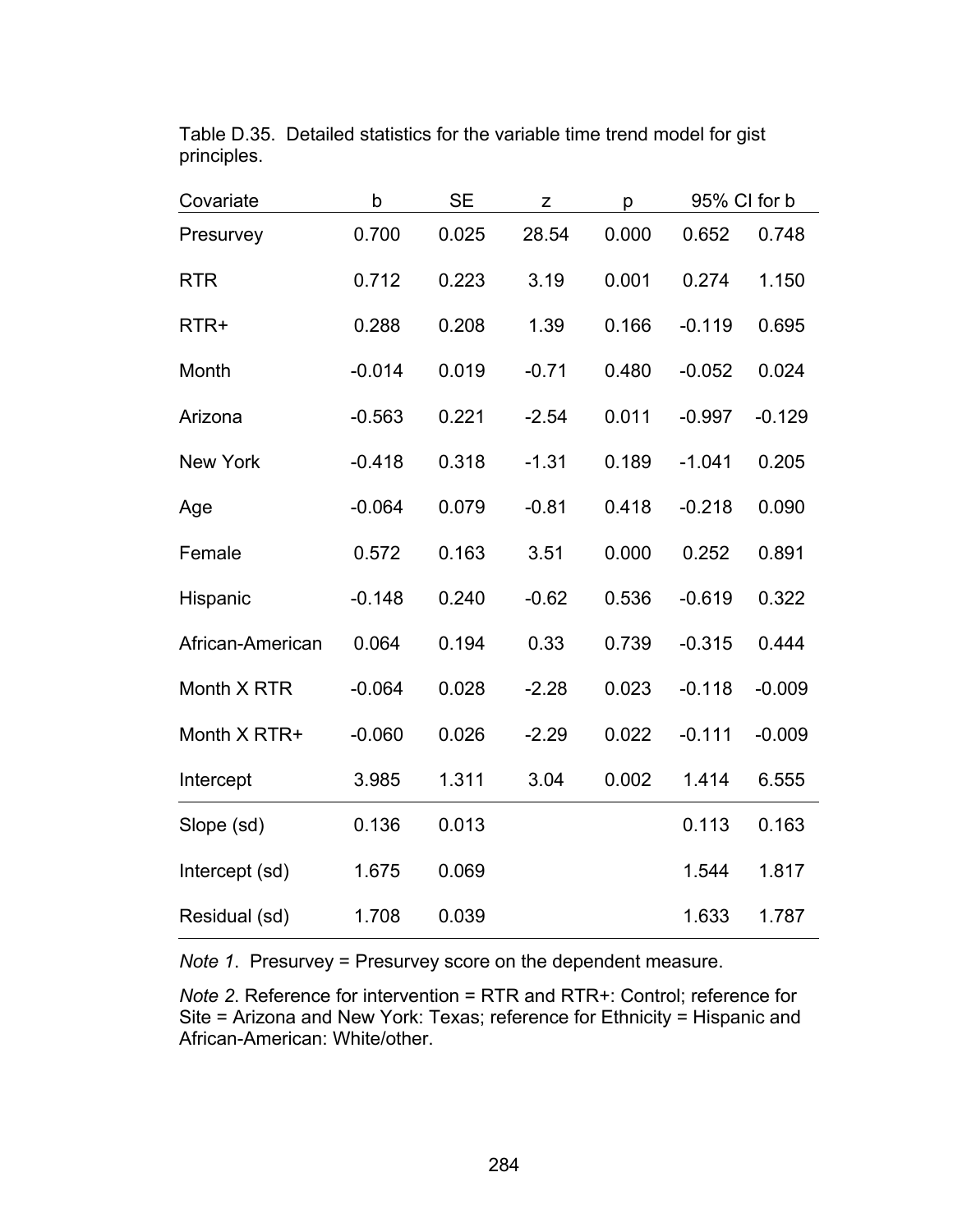| Covariate        | b        | <b>SE</b> | Z       | р     | 95% CI for b |          |
|------------------|----------|-----------|---------|-------|--------------|----------|
| Presurvey        | 0.582    | 0.033     | 17.61   | 0.000 | 0.517        | 0.646    |
| <b>RTR</b>       | $-0.015$ | 0.044     | $-0.34$ | 0.735 | $-0.101$     | 0.072    |
| RTR+             | $-0.044$ | 0.041     | $-1.09$ | 0.275 | $-0.124$     | 0.035    |
| Month            | 0.003    | 0.003     | 1.06    | 0.290 | $-0.002$     | 0.008    |
| Arizona          | 0.120    | 0.046     | 2.6     | 0.009 | 0.029        | 0.211    |
| <b>New York</b>  | 0.052    | 0.066     | 0.79    | 0.431 | $-0.078$     | 0.182    |
| Age              | $-0.002$ | 0.017     | $-0.13$ | 0.900 | $-0.035$     | 0.031    |
| Female           | $-0.199$ | 0.034     | $-5.87$ | 0.000 | $-0.266$     | $-0.133$ |
| Hispanic         | 0.046    | 0.050     | 0.91    | 0.360 | $-0.053$     | 0.145    |
| African-American | 0.109    | 0.041     | 2.64    | 0.008 | 0.028        | 0.190    |
| Intercept        | 0.353    | 0.273     | 1.29    | 0.197 | $-0.183$     | 0.888    |
| Slope (sd)       | 0.038    | 0.004     |         |       | 0.032        | 0.046    |
| Intercept (sd)   | 0.360    | 0.021     |         |       | 0.321        | 0.403    |
| Correlation      | $-0.287$ | 0.094     |         |       | $-0.554$     | $-0.095$ |
| Residual (sd)    | 0.405    | 0.010     |         |       | 0.385        | 0.426    |

Table D.36. Detailed statistics for the covariate model for specific risk perception.

*Note 1*. Presurvey = Presurvey score on the dependent measure.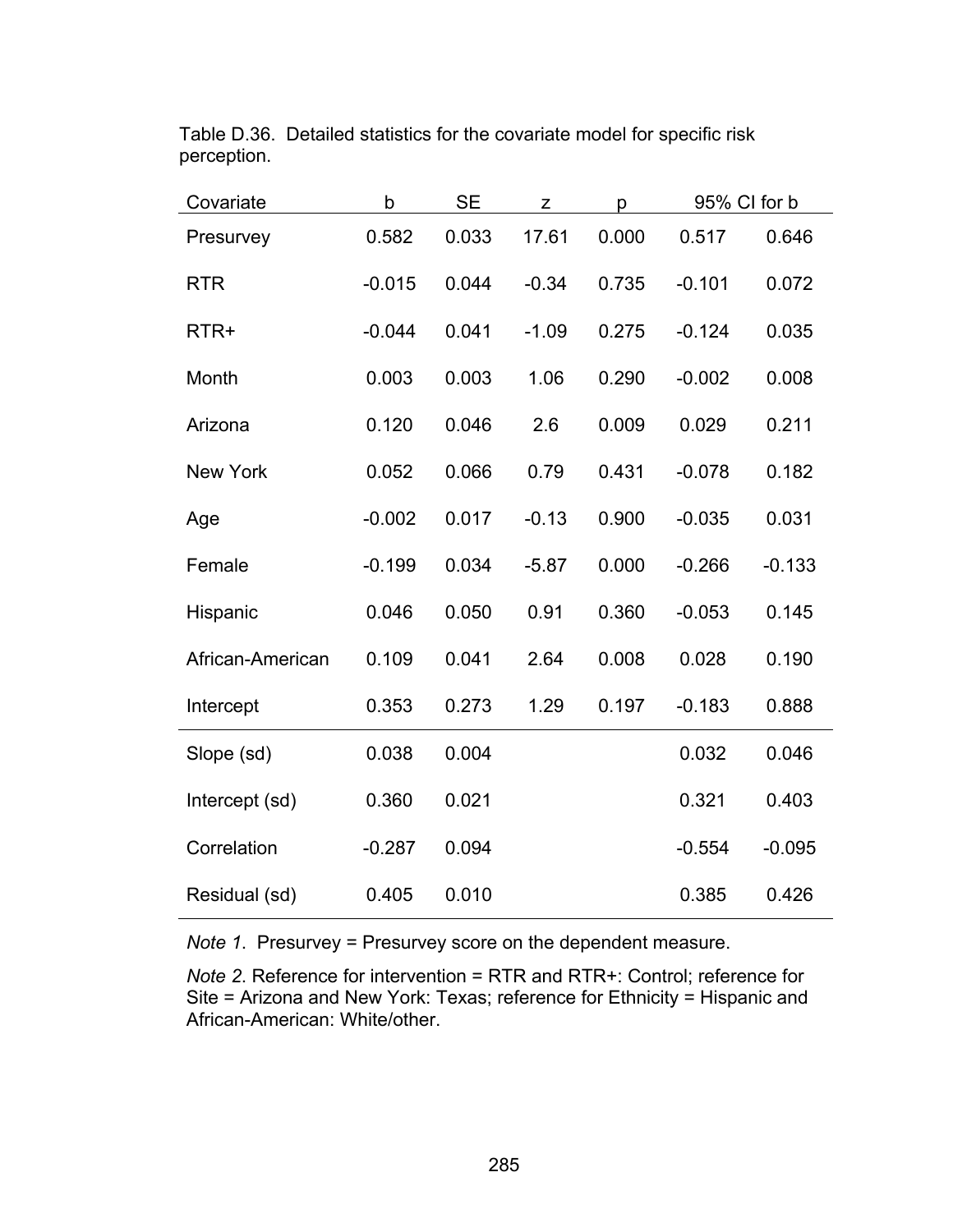| Covariate        | b        | <b>SE</b> | Z       | p     | 95% CI for b |        |
|------------------|----------|-----------|---------|-------|--------------|--------|
| Presurvey        | 0.301    | 0.024     | 12.78   | 0.000 | 0.255        | 0.348  |
| <b>RTR</b>       | 1.846    | 1.164     | 1.59    | 0.113 | $-0.435$     | 4.128  |
| RTR+             | 0.648    | 1.067     | 0.61    | 0.544 | $-1.443$     | 2.739  |
| Month            | $-0.053$ | 0.064     | $-0.83$ | 0.405 | $-0.177$     | 0.072  |
| Arizona          | 0.684    | 1.200     | 0.57    | 0.568 | $-1.667$     | 3.036  |
| <b>New York</b>  | $-1.416$ | 1.753     | $-0.81$ | 0.419 | $-4.851$     | 2.019  |
| Age              | 0.031    | 0.438     | 0.07    | 0.943 | $-0.827$     | 0.889  |
| Female           | $-0.372$ | 0.893     | $-0.42$ | 0.677 | $-2.122$     | 1.378  |
| Hispanic         | 0.770    | 1.311     | 0.59    | 0.557 | $-1.800$     | 3.340  |
| African-American | 2.798    | 1.116     | 2.51    | 0.012 | 0.610        | 4.986  |
| Intercept        | 2.613    | 7.139     | 0.37    | 0.714 | $-11.379$    | 16.606 |
| Intercept (sd)   | 8.437    | 0.447     |         |       | 7.605        | 9.359  |
| Residual (sd)    | 11.808   | 0.248     |         |       | 11.330       | 12.304 |

Table D.37. Detailed statistics for the covariate model for quantitative risk perception.

*Note 1*. Presurvey = Presurvey score on the dependent measure.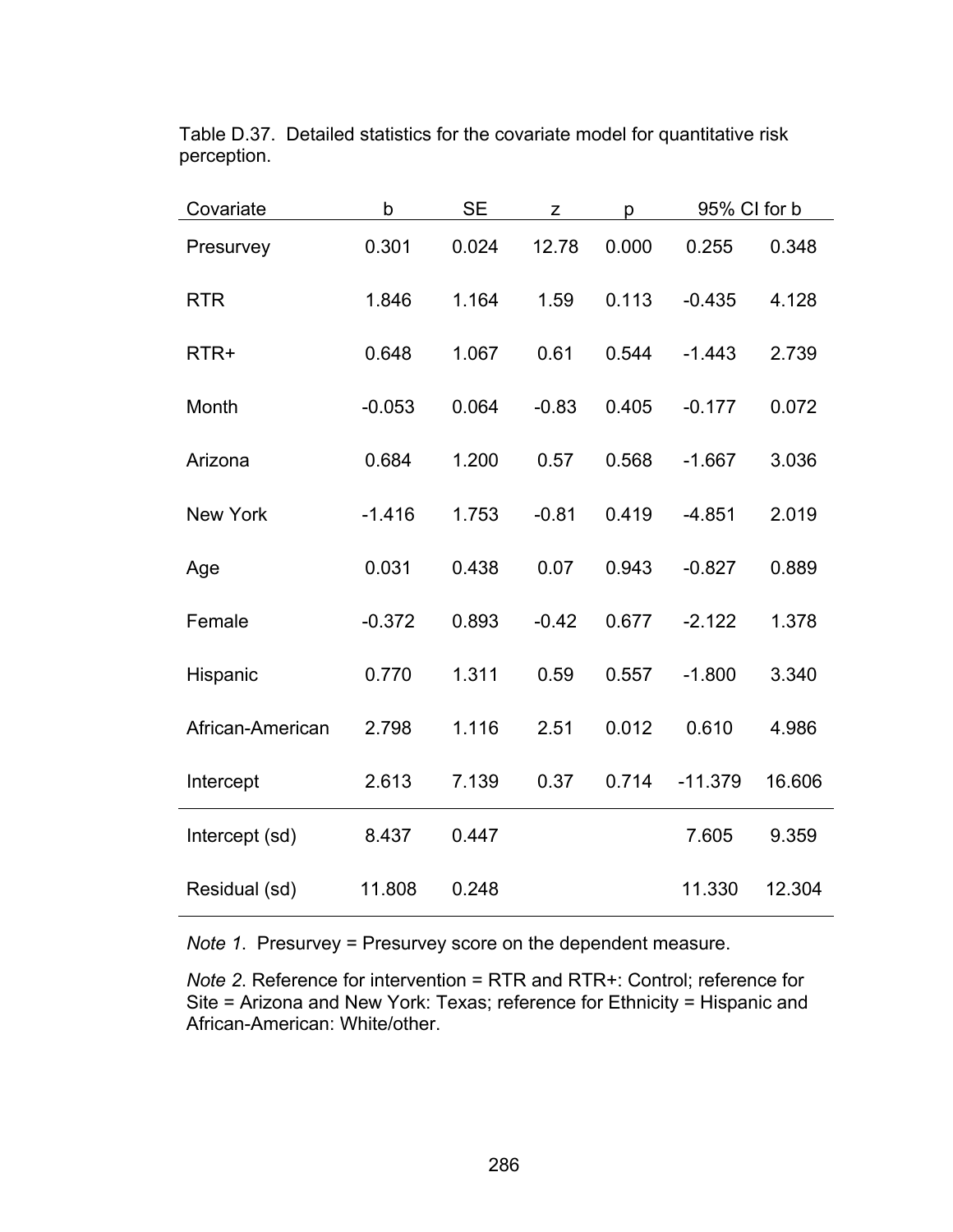| Covariate        | b        | <b>SE</b> | Z       | p     | 95% CI for b |        |
|------------------|----------|-----------|---------|-------|--------------|--------|
| Presurvey        | 0.301    | 0.024     | 12.82   | 0.000 | 0.255        | 0.347  |
| <b>RTR</b>       | $-0.686$ | 1.720     | $-0.40$ | 0.690 | $-4.057$     | 2.685  |
| RTR+             | 1.747    | 1.657     | 1.05    | 0.292 | $-1.500$     | 4.995  |
| Month            | $-0.053$ | 0.063     | $-0.83$ | 0.405 | $-0.177$     | 0.072  |
| Arizona          | 0.827    | 1.195     | 0.69    | 0.489 | $-1.516$     | 3.169  |
| <b>New York</b>  | $-1.159$ | 1.747     | $-0.66$ | 0.507 | $-4.583$     | 2.264  |
| Age              | $-0.002$ | 0.437     | 0.00    | 0.996 | $-0.858$     | 0.853  |
| Female           | $-1.113$ | 1.603     | $-0.69$ | 0.488 | $-4.254$     | 2.029  |
| Hispanic         | 0.603    | 1.308     | 0.46    | 0.645 | $-1.960$     | 3.166  |
| African-American | 2.863    | 1.112     | 2.57    | 0.010 | 0.683        | 5.042  |
| Female X RTR     | 4.615    | 2.270     | 2.03    | 0.042 | 0.166        | 9.064  |
| Female X RTR+    | $-1.707$ | 2.142     | $-0.80$ | 0.426 | $-5.905$     | 2.491  |
| Intercept        | 3.541    | 7.128     | 0.50    | 0.619 | $-10.430$    | 17.513 |
| Intercept (sd)   | 8.379    | 0.444     |         |       | 7.553        | 9.296  |
| Residual (sd)    | 11.792   | 0.247     |         |       | 11.318       | 12.287 |

Table D.38. Detailed statistics for the extended model for quantitative risk perception.

*Note 1*. Presurvey = Presurvey score on the dependent measure.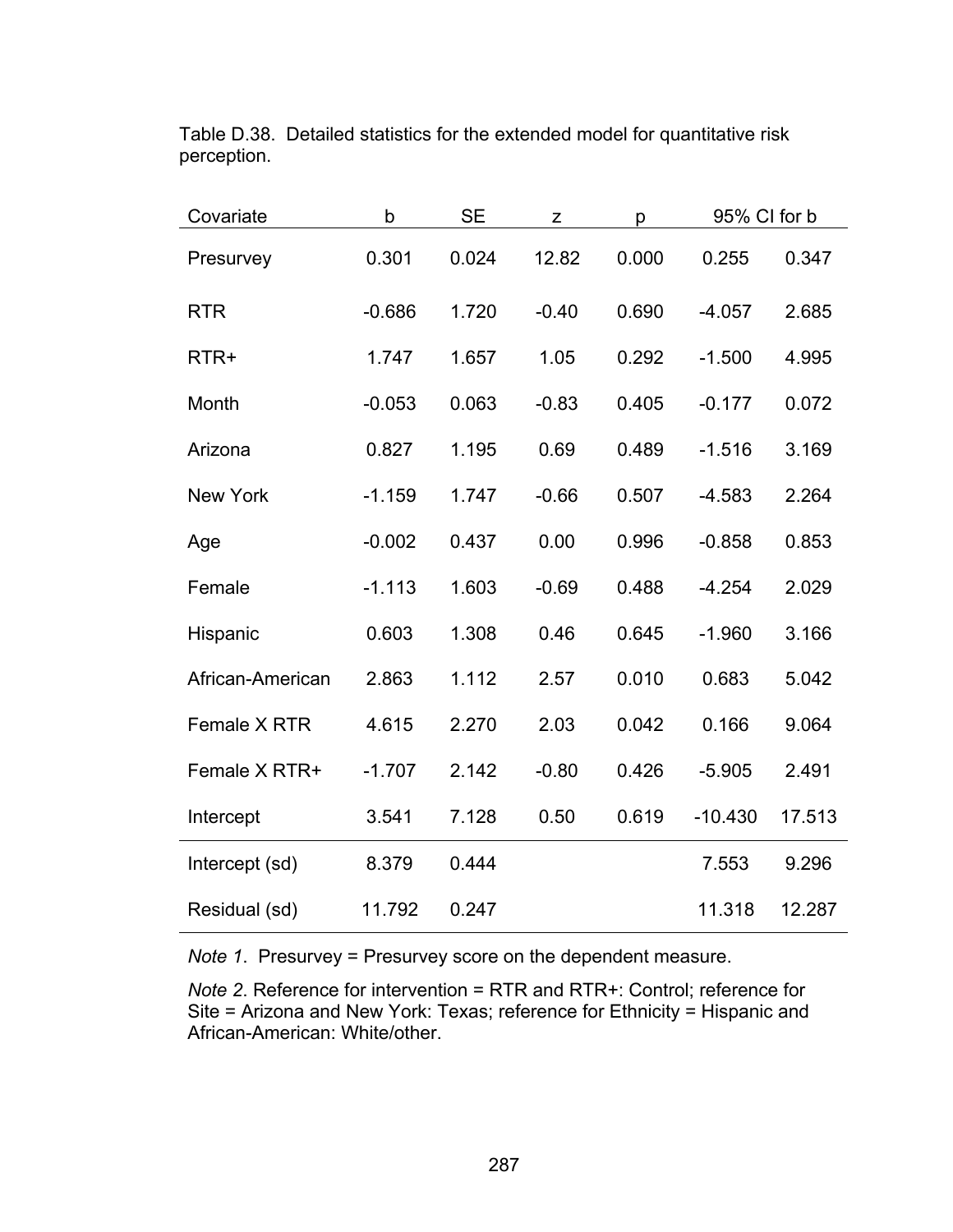| Covariate        | b        | <b>SE</b> | Z       | p     | 95% CI for b |       |
|------------------|----------|-----------|---------|-------|--------------|-------|
| Presurvey        | 0.762    | 0.021     | 36.88   | 0.000 | 0.721        | 0.802 |
| <b>RTR</b>       | $-0.045$ | 0.030     | $-1.53$ | 0.127 | $-0.103$     | 0.013 |
| RTR+             | $-0.032$ | 0.027     | $-1.17$ | 0.241 | $-0.085$     | 0.022 |
| Month            | 0.001    | 0.002     | 0.81    | 0.421 | $-0.002$     | 0.005 |
| Arizona          | 0.051    | 0.031     | 1.65    | 0.099 | $-0.010$     | 0.112 |
| New York         | $-0.048$ | 0.044     | $-1.08$ | 0.282 | $-0.135$     | 0.039 |
| Age              | $-0.010$ | 0.011     | $-0.87$ | 0.383 | $-0.031$     | 0.012 |
| Female           | $-0.033$ | 0.023     | $-1.46$ | 0.145 | $-0.078$     | 0.011 |
| Hispanic         | 0.056    | 0.034     | 1.65    | 0.098 | $-0.010$     | 0.123 |
| African-American | 0.054    | 0.028     | 1.93    | 0.053 | $-0.001$     | 0.109 |
| Intercept        | 0.527    | 0.183     | 2.89    | 0.004 | 0.169        | 0.885 |
| Slope (sd)       | 0.020    | 0.003     |         |       | 0.015        | 0.026 |
| Intercept (sd)   | 0.200    | 0.015     |         |       | 0.173        | 0.232 |
| Correlation      | 0.355    | 0.211     |         |       | $-0.102$     | 0.688 |
| Residual (sd)    | 0.279    | 0.007     |         |       | 0.265        | 0.294 |

Table D.39. Detailed statistics for the covariate model for reasons for/against pregnancy.

*Note 1*. Presurvey = Presurvey score on

the dependent measure.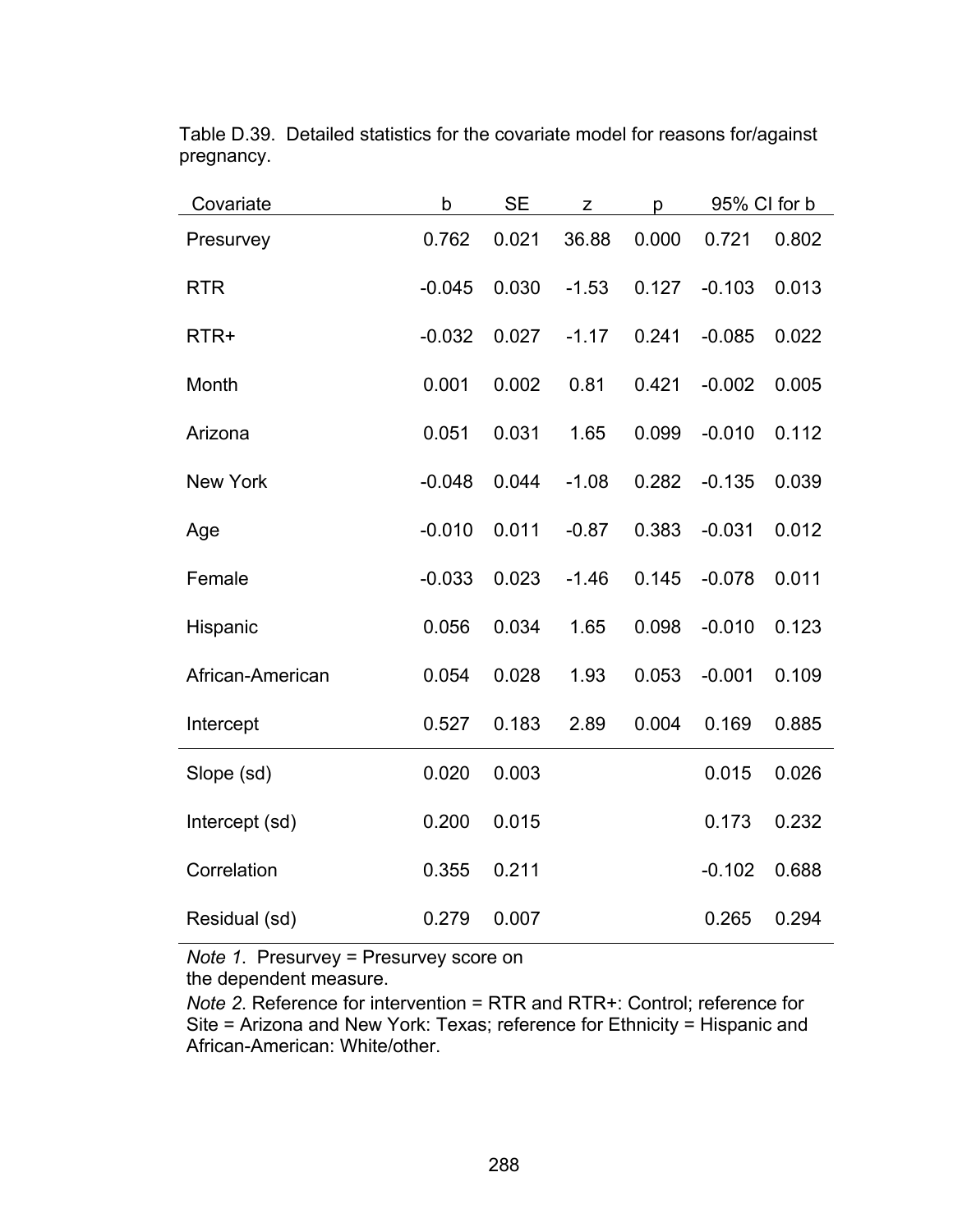| Covariate        | b        | <b>SE</b> | Z       | р     | 95% CI for b |          |
|------------------|----------|-----------|---------|-------|--------------|----------|
| Presurvey        | 0.653    | 0.024     | 26.75   | 0.000 | 0.606        | 0.701    |
| <b>RTR</b>       | 0.025    | 0.045     | 0.550   | 0.579 | $-0.063$     | 0.112    |
| RTR+             | $-0.031$ | 0.041     | $-0.76$ | 0.449 | $-0.112$     | 0.050    |
| Month            | 0.001    | 0.003     | 0.38    | 0.707 | $-0.004$     | 0.006    |
| Arizona          | $-0.043$ | 0.047     | $-0.91$ | 0.360 | $-0.135$     | 0.049    |
| <b>New York</b>  | 0.167    | 0.067     | 2.49    | 0.013 | 0.036        | 0.299    |
| Age              | 0.048    | 0.017     | 2.82    | 0.005 | 0.014        | 0.081    |
| Female           | $-0.085$ | 0.035     | $-2.44$ | 0.015 | $-0.153$     | $-0.017$ |
| Hispanic         | $-0.037$ | 0.051     | $-0.72$ | 0.471 | $-0.137$     | 0.063    |
| African-American | $-0.042$ | 0.042     | $-1.00$ | 0.319 | $-0.123$     | 0.040    |
| Intercept        | $-0.115$ | 0.275     | $-0.42$ | 0.677 | $-0.654$     | 0.425    |
| Slope (sd)       | 0.030    | 0.003     |         |       | 0.025        | 0.037    |
| Intercept (sd)   | 0.333    | 0.016     |         |       | 0.303        | 0.365    |
| Residual (sd)    | 0.417    | 0.009     |         |       | 0.400        | 0.436    |

Table D.40. Detailed statistics for the covariate model for reasons to have sex.

*Note 1*. Presurvey = Presurvey score on the dependent measure.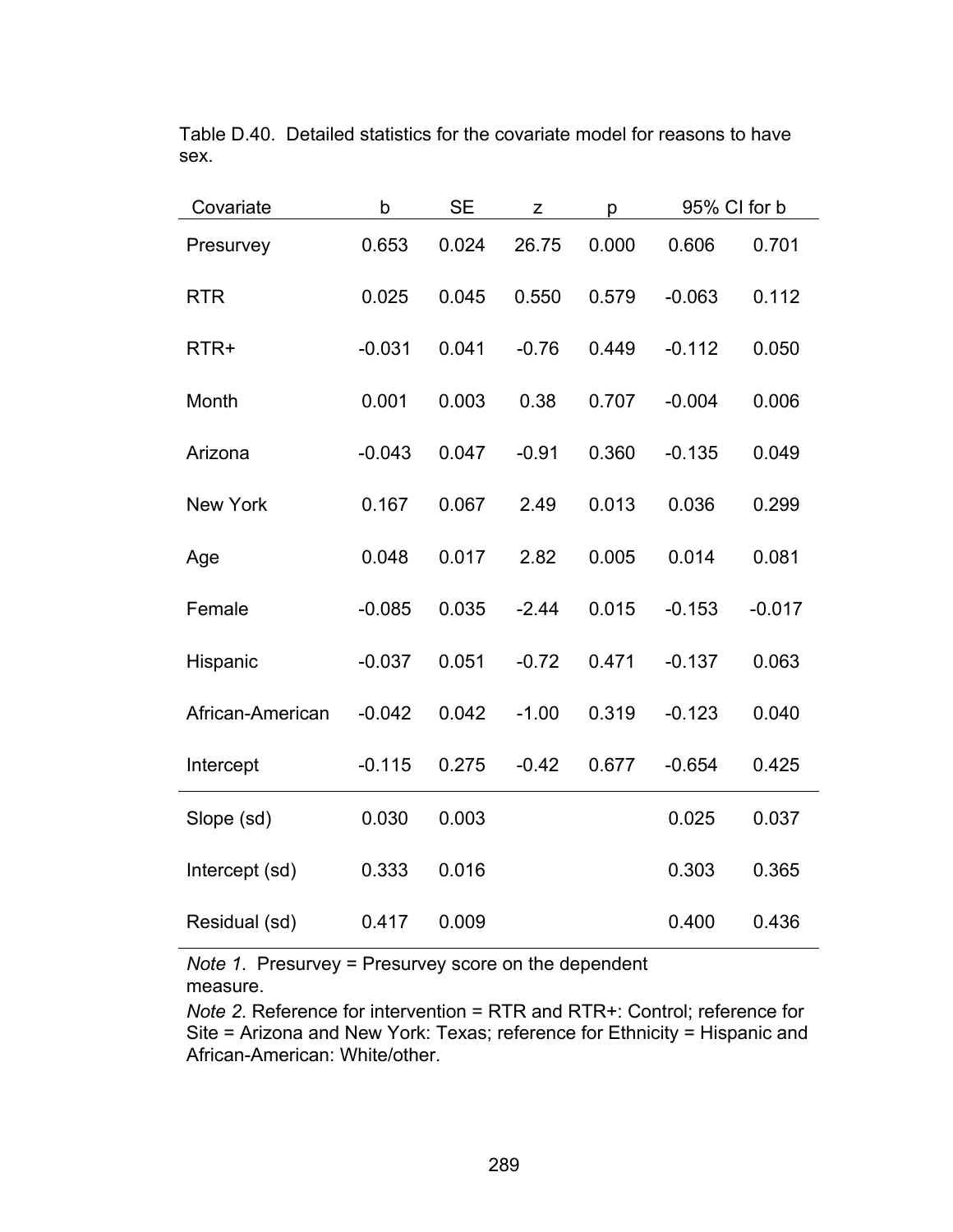| Covariate        | b        | <b>SE</b> | Z       | p     | 95% CI for b |          |
|------------------|----------|-----------|---------|-------|--------------|----------|
| Presurvey        | 0.651    | 0.026     | 25.19   | 0.000 | 0.600        | 0.702    |
| <b>RTR</b>       | 0.143    | 0.040     | 3.6     | 0.000 | 0.065        | 0.220    |
| RTR+             | 0.167    | 0.036     | 4.58    | 0.000 | 0.096        | 0.239    |
| Month            | $-0.013$ | 0.002     | $-6$    | 0.000 | $-0.018$     | $-0.009$ |
| Arizona          | $-0.132$ | 0.041     | $-3.18$ | 0.001 | $-0.213$     | $-0.050$ |
| <b>New York</b>  | $-0.005$ | 0.059     | $-0.08$ | 0.934 | $-0.121$     | 0.112    |
| Age              | 0.035    | 0.015     | 2.32    | 0.021 | 0.005        | 0.064    |
| Female           | 0.119    | 0.032     | 3.74    | 0.000 | 0.057        | 0.181    |
| Hispanic         | 0.043    | 0.045     | 0.96    | 0.336 | $-0.045$     | 0.132    |
| African-American | $-0.080$ | 0.037     | $-2.16$ | 0.031 | $-0.153$     | $-0.007$ |
| Intercept        | 0.330    | 0.259     | 1.27    | 0.204 | $-0.179$     | 0.838    |
| Slope (sd)       | 0.021    | 0.003     |         |       | 0.016        | 0.028    |
| Intercept (sd)   | 0.293    | 0.014     |         |       | 0.266        | 0.323    |
| Residual (sd)    | 0.383    | 0.009     |         |       | 0.367        | 0.401    |

Table D.41. Detailed statistics for the covariate model for reasons to not have sex.

*Note 1*. Presurvey = Presurvey score on the dependent measure.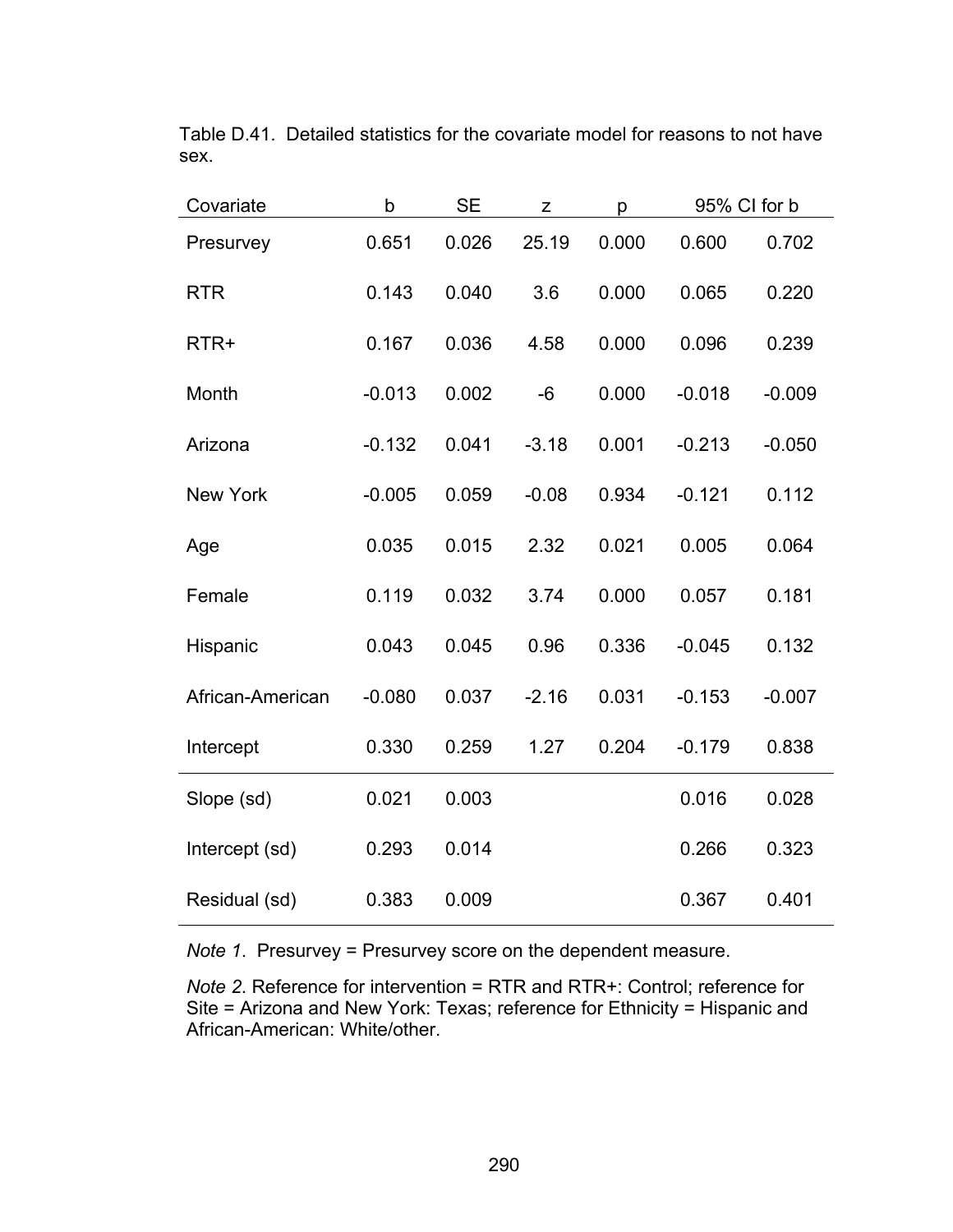## REFERENCES

- (2007). *Consolidated Standards of Reporting Trials*. Retrieved January 31, 2009, from www.consort-statement.org.
- Abma, J., Chandra, A., Mosher, W., Peterson, L., & Piccinino, L. (1997). Fertility, family planning, and women's health: New data from the 1995 National Survey of Family Growth. *Vital and Health Statistics*, 23(19).
- Adam M.B., Reyna V.F. (2005). Coherence and correspondence criteria for rationality: experts' estimation of risks of sexually transmitted infections. *Journal of Behavioral Decision Making*, 18, 169-186.

Allison, P. D. (2002). *Missing data*. Thousand Oaks, CA: Sage Publications.

- Altman D.G. (1998). Adjustment for covariate imbalance. In: P. Armitage & T. Colton (Eds.), *Encyclopedia of Biostatistics* (pp. 1000-1005). Chichester, UK: John Wiley & Sons.
- Assmann S.F., Pocock S.J., Enos L.E., & Kasten L.E. (2000). Subgroup analysis and other (mis)uses of baseline data in clinical trials. *Lancet*, 355, 1064-1069.
- Brainerd, C.J., Reyna, V.F., & Mojardin, A.H. (1999). Conjoint recognition. *Psychological Review*, 106, 160-179.
- Brainerd, C.J., Stein, L.M., & Reyna, V.F. (1998). On the development of conscious and unconscious memory. *Developmental Psychology*, 34, 342-357.
- Carlin, J.B., Galati, J.C., & Royston, P. 2008. A new framework for managing and analyzing multiply imputed data in Stata. *Stata Journal*, 8, 49-67.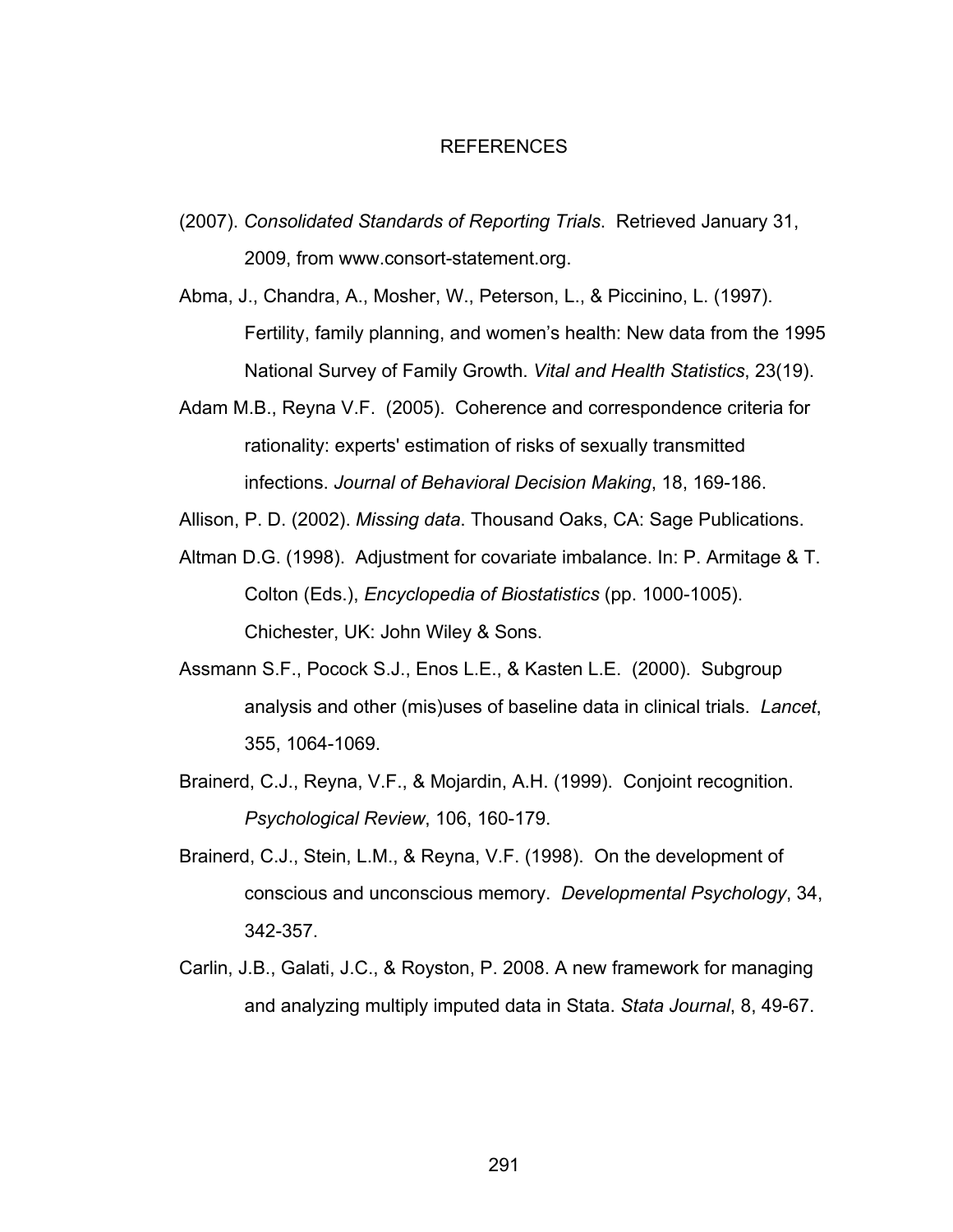- Centers for Disease Control and Prevention. (2006). *Youth risk behavior surveillance—United States 2005*. Surveillance Summaries, MMWR, 55.
- Christopher, F.S. & Roosa, M.W. (1990). An evaluation of an adolescent pregnancy prevention program: Is 'Just Say No' enough? *Family Relations*, 39, 68-72.
- Coyle, K.K., Basen-Enquist, K.M., Kirby, D.B., Parcel, G.S., Banspach, S.W., & Collins, J. L (2001). Safer choices: Reducing teen pregnancy, HIV and STDs. *Public Health Reports*, 1, 82–93.
- Coyle, K., & Fetro, J. V. (1998). *Safer choices: Preventing HIV, other STD and pregnancy: Level 2*. Scotts Valley, CA: ETR Associates.
- Coyle, K. K., Kirby, D., Marin, B., Gomez, C., & Gregorich, S. (2004). Draw the line/respect the line: A randomized trial of a middle school intervention to reduce sexual risk behaviors. *American Journal of Public Health*, 94, 843–851.
- Finer, L.B.H., & Henshaw, S.K. (2006). Disparities in rates of unintended pregnancy in the United States, 1994 and 2001. *Perspectives on Sexual and Reproductive Health*, 38, 90–96.
- Graham, J.W., Cumsille, P.E., & Elek-Fisk, E. (2003). Methods for handling missing data. In I. B. Weiner (Series Ed.) & J. A. Schinka & W. F. Velicer (Vol. Eds.), *Handbook of psychology: Vol. 2*. *Research methods in psychology* (pp. 87–114). New York: Wiley.
- Gøtzsche P.C. (1989). Methodology and overt and hidden bias in reports of 196 double-blind trials of nonsteroidal anti-inflammatory drugs in rheumatoid arthritis. *Controlled Clinical Trials*, 10, 31-56.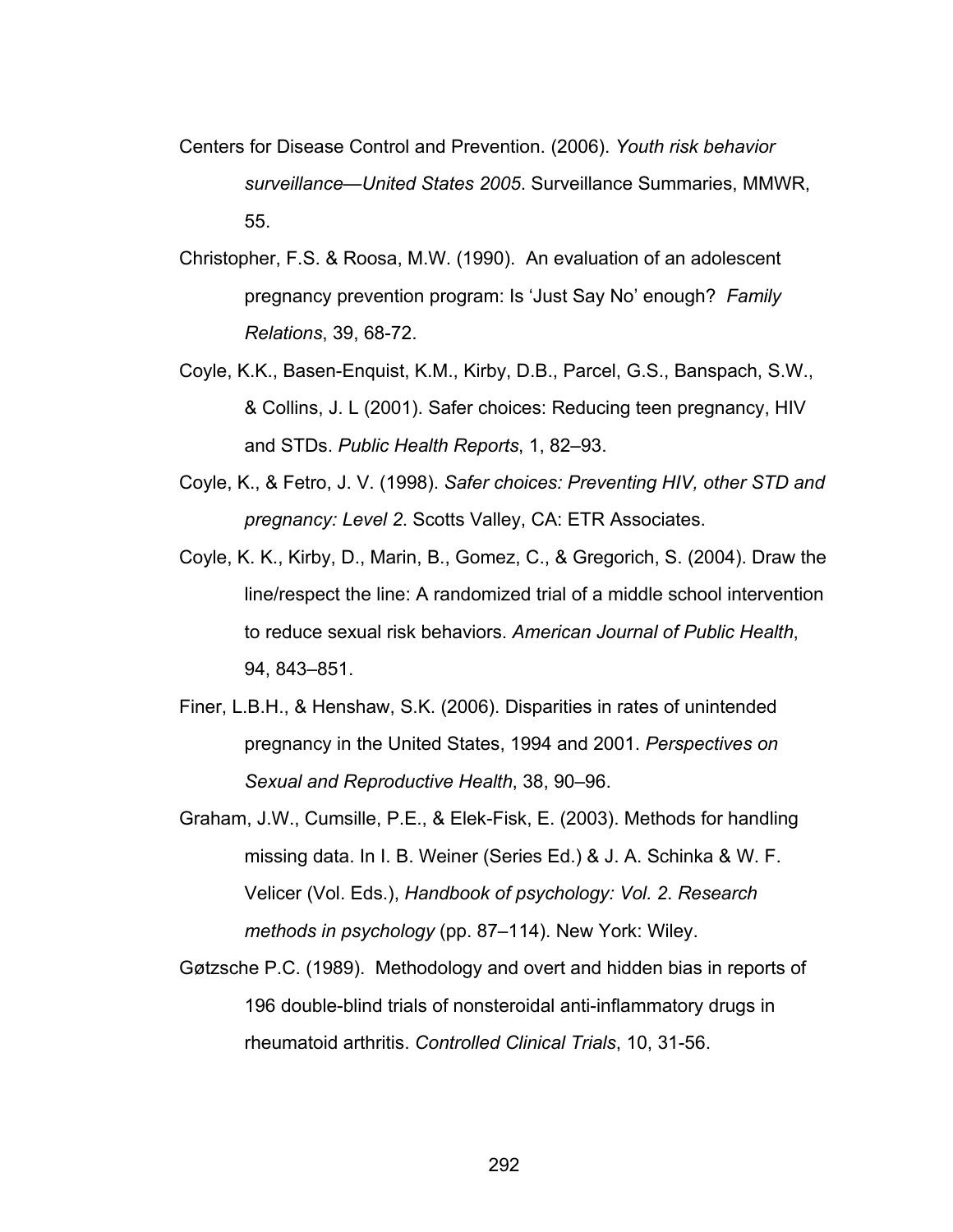- Guttmacher Institute. (2006). U.S. teenage pregnancy statistics national and state trends and trends by race and ethnicity. New York, NY: Guttmacher Institute.
- Hogarth, R. M. (1980). *Judgment and choice: The psychology of decision*. Chicester, England: Wiley.
- Holtgrave, D.R., Tinsley, B.J., & Kay, L.S. (1994). Heuristics, biases and environmental health risk analysis. In L. Health, R.S. Tindale, J. Edwards, E.J. Posavac, F. B. Bryant, E. Henderson-King, Suarez-Balcazar Y, & Myers J. (Eds), *Applications of Heuristics and Biases to Social Issues* (Volume III of the Social Psychological Applications to Social Issues series) (pp. 259-285). New York: Plenum Press.
- Hubbard, B.M., Giese, M.L., & Rainey, J. (1998). A replication study of Reducing the Risk, a theory-based sexuality curriculum for adolescents. *Journal of School Health*, 68(6), 243-247.
- Huber, P. J. (1967). "The Behavior of Maximum Likelihood Estimates under Nonstandard Conditions," Proceedings of the Fifth Berkeley Symposium on Mathematical Statistics and Probability, vol. I, pp. 221– 33.
- Jeličić, E.P, & Lerner, R.M. (2009). Use of missing data methods in longitudinal studies: The persistence of bad practices in developmental psychology. *Developmental Psychology*, 45, 1195– 1199.
- Jemmott JB, Jemmott LS, & Fong GT. (1998). Abstinence and safer sex: A randomized trial of HIV sexual risk-reduction interventions for young African-American adolescents. *Journal of the American Medical Association*, 279, 1529–36.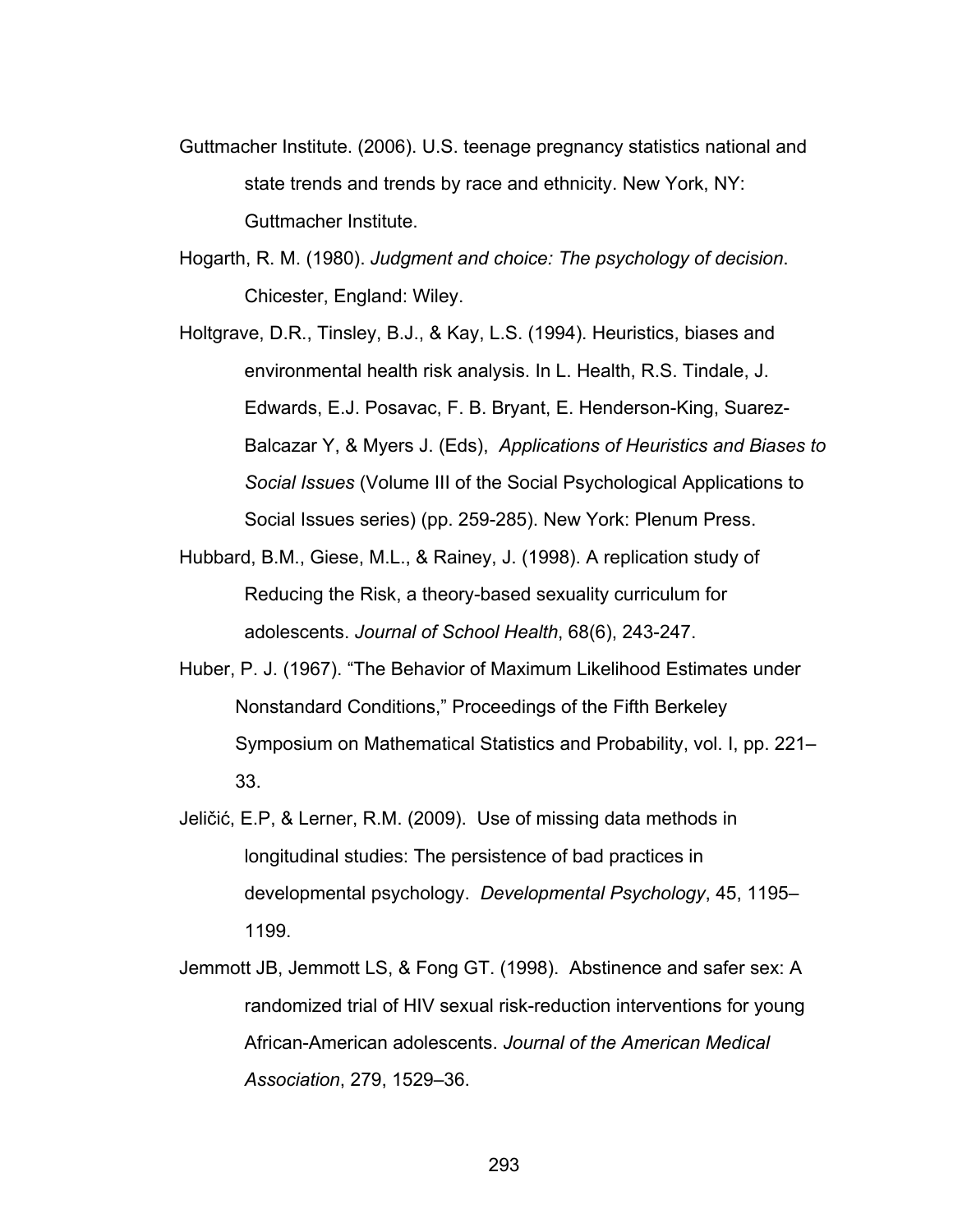- Jemmott, J., III, Jemmott, L., Braverman, P., & Fong, G. T. (2005). HIV/STD risk reduction interventions for African American and Latino adolescent girls at an adolescent medicine clinic. *Archives of Pediatric Adolescent Medicine*, 159, 440–449.
- Kaiser Family Foundation, American Social Health Association. (1998). *Sexually transmitted diseases in America: How many and at what cost?* Menlo Park, CA: Author.
- Kirby, D. (2007). *Emerging Answers 2007: Research Findings on Programs to Reduce Teen Pregnancy and Sexually Transmitted Diseases*. Washington, DC: National Campaign to Prevent Teen and Unplanned Pregnancy.
- Kirby D., Barth R.P., Leland N., & Fetro J.V. (1991). Reducing the risk: impact of a new curriculum on sexual risk-taking. *Family Planning Perspectives*, 23, 253-263.
- Kirby, D., Lepore, G., & Ryan, J. (2005). *Sexual risk and protective factors: Factors affecting teen sexual behavior, pregnancy, childbearing and sexually transmitted disease: Which are important? Which can you change?* Washington, DC: National Campaign to Prevent Teen Pregnancy.
- Long, J. S. & Ervin, L. H. (2000), "Using heteroscedastic consistent standard errors in the linear regression model," *American Statistician*, 54, 795- 806.
- Main D.S., Iverson D.C., McGloin J., Banspach S.W., Collin J.L., Rugg D.L., & Kolbe L.J. (1994). Preventing HIV infection among adolescents: Evaluation of a school-based education program. *Preventive Medicine*, 23, 409-417.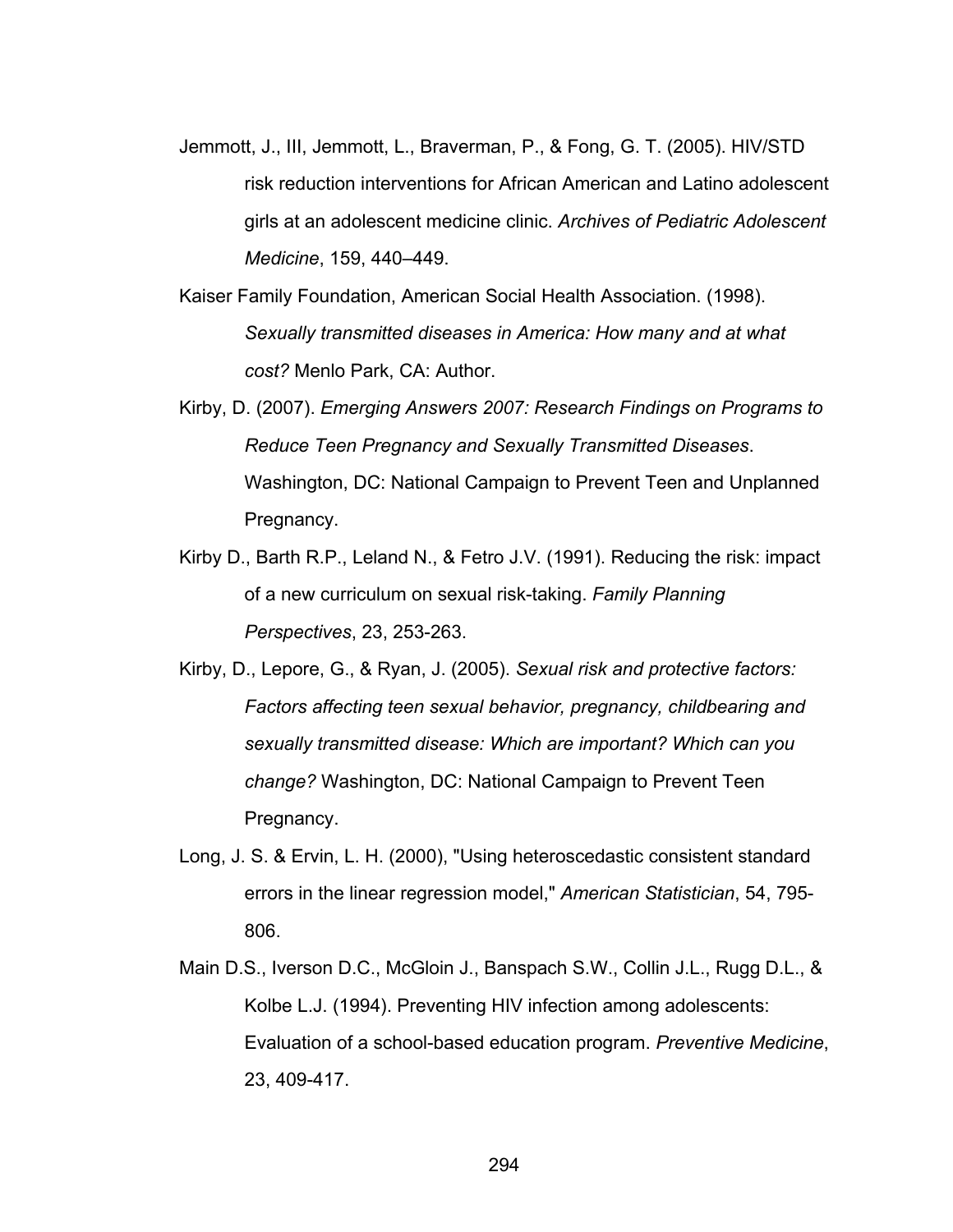- Marin, G. (1996). A new measurement of acculturation for Hispanics: The Bidimensional Acculturation Scale for Hispanics (BAS). *Hispanic Journal of Behavioral Sciences*, 18, 297-316.
- Mills, B.A., Caetano, R.C., & Bernstein, I.H. The Hispanic Americans Baseline Alcohol Survey (HABLAS): Measurement invariance of attitudes towards alcohol across Hispanic national groups. Under review.
- Mills, B.A., Reyna, V.F., & Estrada, S.M. (2008). Explaining contradictory relations between risk perception and risk taking. *Psychological Science*, 19, 429-33.
- Misovich, S.J., Fisher, J.D. & Fisher, W.A. (1996). The perceived AIDSpreventive utility of knowing one's partner well: A public health dictum and individuals' risky sexual behavior. *Canadian Journal of Human Sexuality*, 5(2), 83-90.
- Misovich, S.J., Fisher, J.D, & Fisher, W.A. (1997). Close relationships and elevated HIV risk behavior: Evidence and possible underlying psychological processes. *Review of General Psychology*, 1, 72-107.
- Molenberghs, G., Beunkens, C., Jansen, I., Thijs, H., van Steen, K., Verbeke, G. & Kenward, M. G. (2006). Analysis of incomplete data. In A. Dmitrienko, C. Chuang-Stein & R. D'Agostino (Eds.), *Pharmaceutical Statistics with SAS*. Cary, NC: SAS publishing.
- National Campaign to Prevent Teen Pregnancy. (2006). *How is the 3 in 10 statistic calculated?* Washington, DC: National Campaign to Prevent Teen Pregnancy.
- Nunnally, J.C. & Bernstein, I.H (1994). *Psychometric Theory*. New York: McGraw Hill.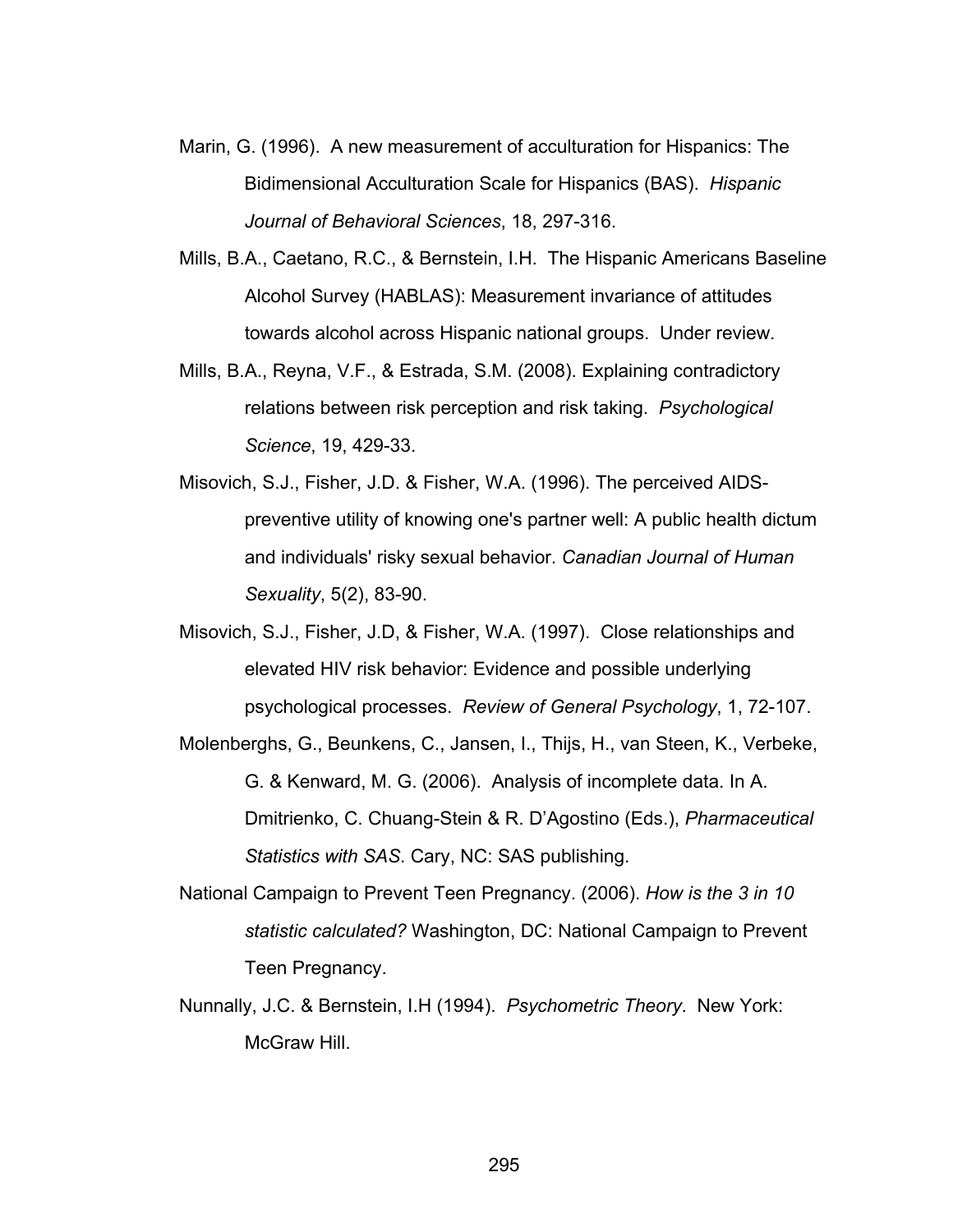- Nurius, P.S., Hudson, W.W., Daley, J.G., & Newsome, R.D. (1988). A shortform scale to measure peer relations dysfunction. *Journal of Social Service Research*, 13, 57-69.
- Payne, J., Bettman, J.R, & Johnson, E.J. (1992). Behavioral decision research: A constructive processing perspective. *Annual Review of Psychology*, 43, 87-131.
- Peugh, J.L., & Enders, C.K. (2004). Missing data in educational research: A review of reporting practices and suggestions for improvement. *Review of Educational Research*, 74, 525–556.
- Piantadosi S. (1997). *Clinical Trials: A Methodologic Perspective*. New York, NY: John Wiley & Sons.
- Pocock SJ. *Clinical Trials*. (1993). New York, NY: John Wiley & Sons.
- Reyna, V.F. (1996). Conceptions of memory development with implications for reasoning and decision making. *Annals of Child Development*, 12, 87-118.
- Reyna, V.F. (1999). *Interventions for Risk Reduction and Avoidance in Youth*. [Grant R01 MH061211 proposal to the United States Department of Health and Human Services, National Institute of Mental Health].
- Reyna, V. F. (2004). How people make decisions that involve risk: A dual process approach. *Current Directions in Psychological Science*, 13, 60-66.
- Reyna, V.F. (2008). A Theory of Medical Decision Making and Health: Fuzzytrace theory. *Medical Decision Making*, 28, 850-865.
- Reyna, V.F., & Adam, M.B. (2003). Fuzzy-trace theory, risk communication, and product labeling in sexually transmitted diseases. *Risk Analysis*, 23, 325–342.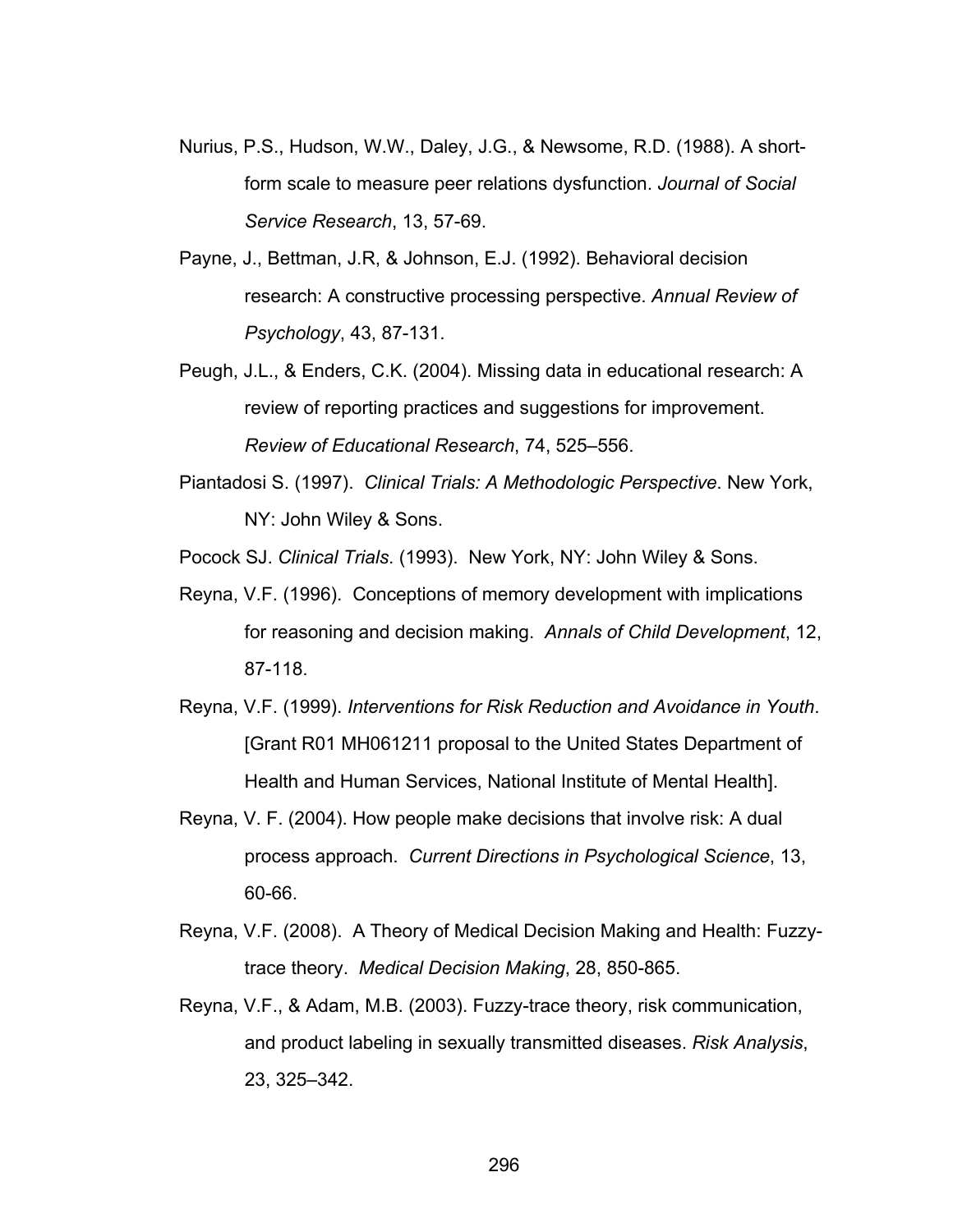- Reyna, V.F., & Brainerd, C.J. (1991a). Fuzzy-trace theory and children's acquisition of mathematical and scientific concepts. *Learning & Individual Differences*, 3, 27-59.
- Reyna, V.F., & Brainerd, C.J. (1991b). Fuzzy-trace theory and framing effects in choice. Gist extraction, truncation, and conversion. *Journal of Behavioral Decision Making*, 4, 249-262.
- Reyna, V.F., & Brainerd, C.J. (1992). A fuzzy-trace theory of reasoning and remembering: paradoxes, patterns, and parallelism. In N. Hearst, S. Kosslyn, & R. Shiffrin (Eds.), *From learning processes to cognitive processes: Essays in honor of William K. Estes* (pp. 235-259). Hillsdale, New Jersey: Lawrence Erlbaum Associates.
- Reyna, V.F., & Brainerd, C.J. (1993). Fuzzy memory and mathematics in the classroom. In Anonymous,. In G. M. Davies & R. H. Logie (Eds.), *Memory in everyday life*. (pp. 91-119). Amsterdam: North Holland Press.
- Reyna, V.F., & Brainerd, C.J. (1994). The origins of probability judgement: A review of data and theories. In G. Wright & P. Ayton (Eds.), *Subjective probability*. (pp. 239-272). New York: Wiley.
- Reyna, V.F., & Brainerd, C.J. (1995). Fuzzy-trace theory: An interim synthesis. *Learning & Individual Differences*, 7, 1-75.
- Reyna, V.F., & Ellis, S.C. (1994). Fuzzy-trace theory and framing effects in children's risky decision making. *Psychological Science*, 5, 275-279.
- Reyna, V.F. & Farley (2006). Risk and rationality in adolescent decision making: Implications for theory, practice, and public policy. *Psychological Science in the Public Interest*, 7, 1-44.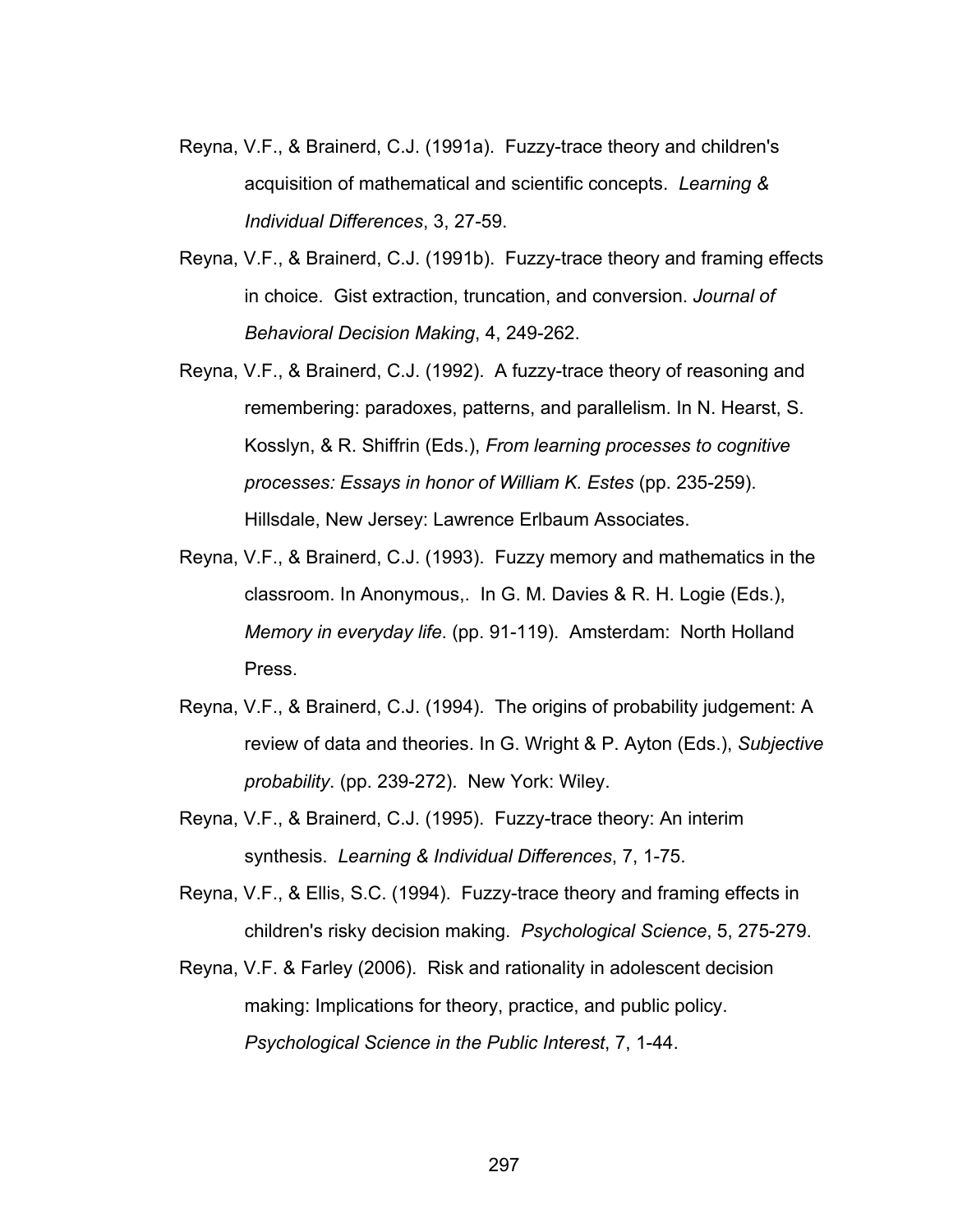- Reyna, V. F., & Mills, B. A. (2007). Interference processes in fuzzy-trace theory: Aging, Alzheimer's disease, and development. In C. MacLeod & D. Gorfein (Eds.), *Inhibition in cognition* (pp. 185-210). Washington: APA Press.
- Reyna V.F., & Titcomb, A.L. (1997). Constraints on the suggestibility of eyewitness testimony: A fuzzy-trace theory analysis. In D.G. Payne & F. G. Conrad (Eds.), *A synthesis of basic and applied approaches to human memory* (pp. 157-174). Hillsdale, NJ: Lawrence Erlbaum Associates.
- Reyna, V.F., Lloyd, F.J., & Brainerd, C.J. (2003). Memory, development, and rationality: An integrative theory of judgment and decision-making. In S. Schneider & J. Shanteau (Eds.), *Emerging perspectives on judgment and decision research* (pp. 201-245). New York: Cambridge University Press.
- Reynolds, W.M. (1982). Development of reliable and valid short forms of the Marlowe-Crowne Social Desirability Scale. *Journal of Clinical Psychology*, 38, 119-125.
- Reyna, V. & Rivers, S. (2008). Current theories of risk and decision-making. *Developmental Review*, 28, 1-11.
- Rivers, S.E., Reyna, V.F., Mills, B.A. (2008). Risk Taking under the Influence: A Fuzzy-Trace Theory of Emotion in Adolescence. *Developmental Review*, 28, 107-144.
- Roosa, M.W. & Christopher, F.S. (1990). Evaluation of an abstinence-only adolescent pregnancy prevention program: A replication. *Family Relations*, 30, 363-367.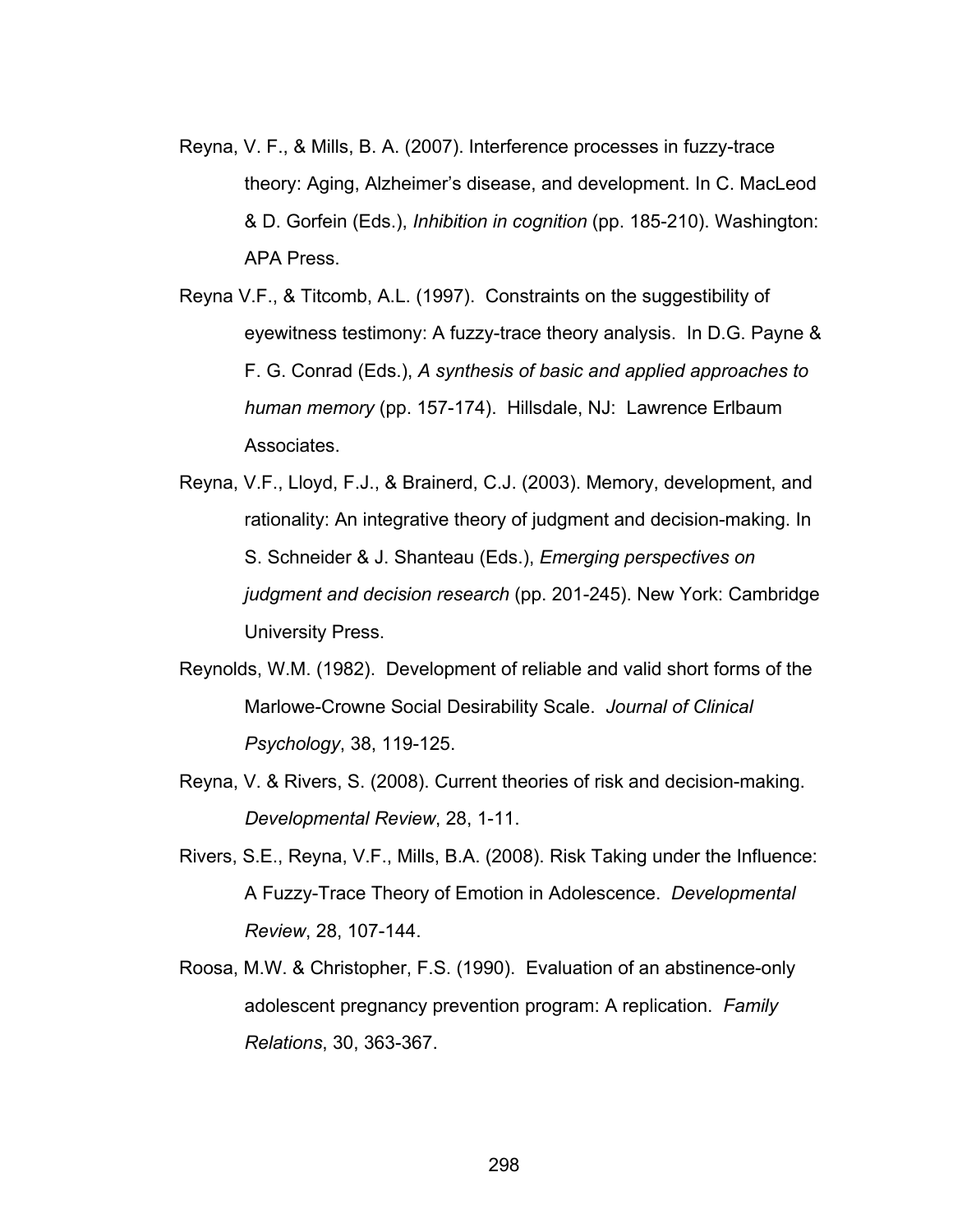- Royston, P. 2007. Multiple imputation of missing values: further update of ice, with an emphasis on interval censoring. *Stata Journal* 7, 445-464.
- Rubin,D.B. (1976). Inference and missing data. *Biometrika*, 63, 581-592.
- Rubin,D.B. (1987). *Multiple Imputation for Non-Response in Surveys*. J. Wiley & Sons, New York.
- Schafer, J. L., & Graham, J. W. (2002). Missing data: Our view of the state of the art. *Psychological Methods*, 7, 147–177.
- Schafer, J.L. & Olsen, M.K. (1998). Multiple imputation for multivariate missing-data problems: A data analyst's perspective. *Multivariate Behavioral Research*, 33, 545-571.
- Singer, J.D. & Willett, J.B. (2003). *Applied Longitudinal Data Analysis: Modeling Change and Event Occurrence*, New York: Oxford University Press.
- Stanton, B.F., Li, X., Ricardo, I., Galbraith, J., Feigelman, S., & Kaljee, L. (1996). A randomized, controlled effectiveness trial of an AIDS prevention program for low-income African-American youths. *Archives of Pediatrics & Adolescent Medicine*, 150, 363-372.
- St. Lawrence, J. S., Jefferson, K. W., Alleyne, E., Brasfield, T. L., O'Bannon, R. E., III, & Shirley, A. (1995). Cognitive-behavioral intervention to reduce African American adolescents' risk for HIV infection. *Journal of Consulting and Clinical Psychology*, 63, 221–237.
- Suellentrop, K. (2006). *Teen contraceptive use*. Washington, DC: The National Campaign to Prevent Teen Pregnancy.
- Tversky, A. (1969). Intransitivity of preferences. *Psychological Review*, 76, 31- 48.